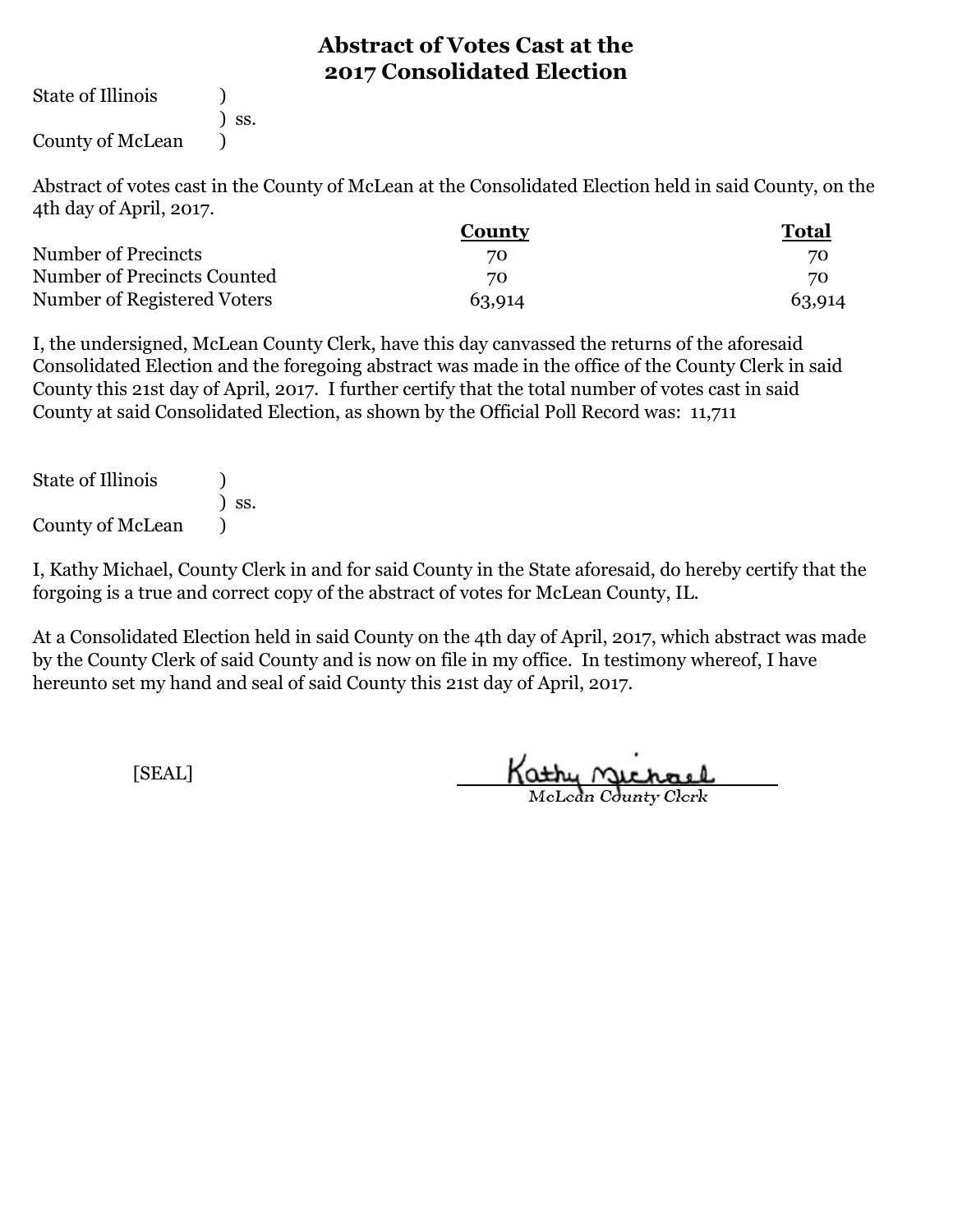State of Illinois (1)

) ss.

County of McLean )

Abstract of votes cast in the County of McLean at the Consolidated Election held in said County, on the 4th day of April, 2017.

### **Village of Anchor Village President**

**Party Total Candidate** Independent Jamie Kelly 39 \*

\* Indicates the Winner

I, the undersigned, McLean County Clerk, have this day canvassed the returns of the aforesaid Consolidated Election and the foregoing abstract was made in the office of the County Clerk in said County this 21st day of April, 2017. I further certify that the total number of votes cast in said County at said Consolidated Election, as shown by the Official Poll Record was: 11,711

State of Illinois (1) ) ss. County of McLean )

I, Kathy Michael, County Clerk in and for said County in the State aforesaid, do hereby certify that the forgoing is a true and correct copy of the abstract of votes for McLean County, IL.

At a Consolidated Election held in said County on the 4th day of April, 2017, which abstract was made by the County Clerk of said County and is now on file in my office. In testimony whereof, I have hereunto set my hand and seal of said County this 21st day of April, 2017.

Kathy Michael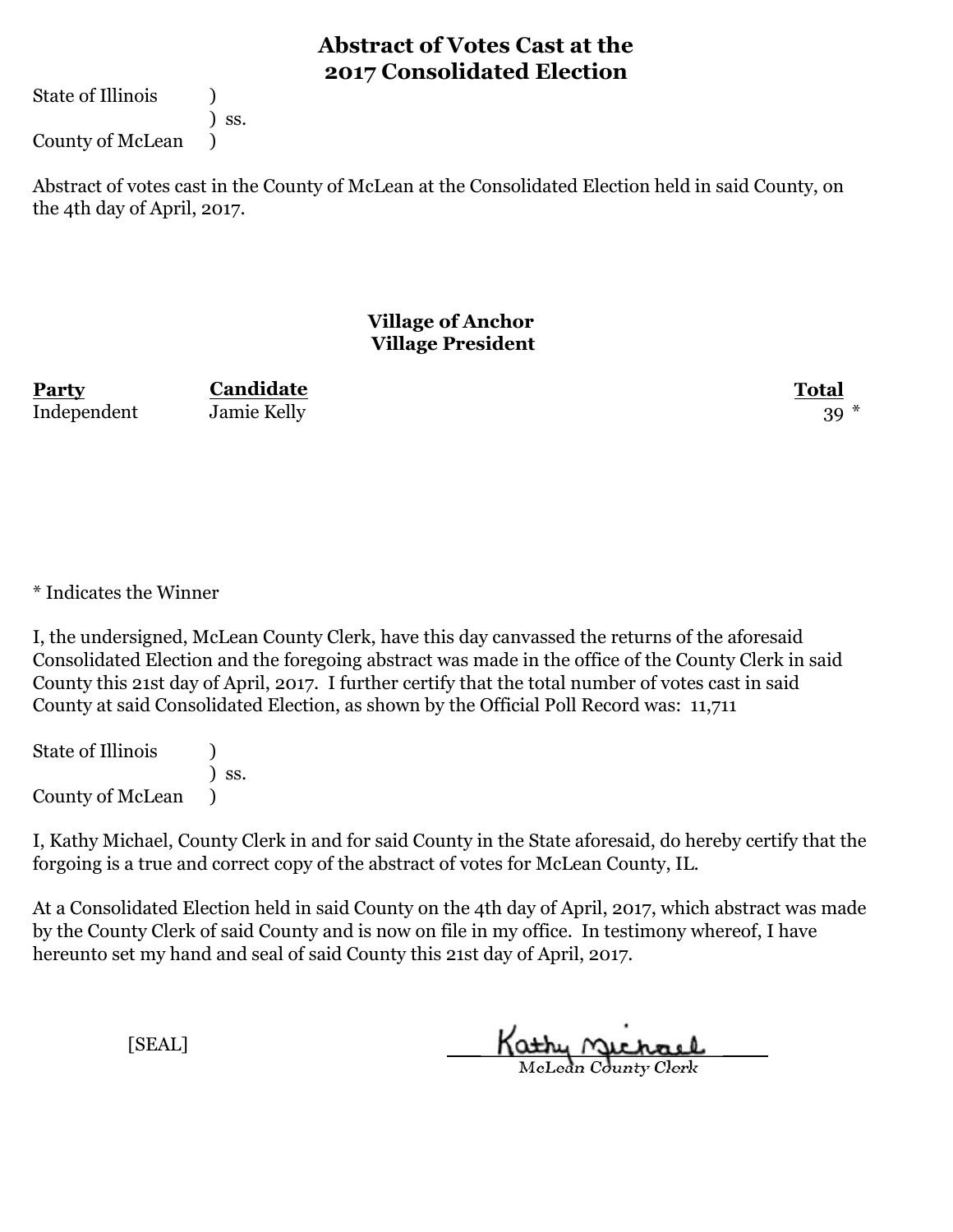State of Illinois (1)

) ss.

County of McLean )

Abstract of votes cast in the County of McLean at the Consolidated Election held in said County, on the 4th day of April, 2017.

### **Village of Anchor Village Trustee**

| <b>Party</b> | Candidate    | Total    |
|--------------|--------------|----------|
| Independent  | Al Morrison  | $35$ $*$ |
| Independent  | Karen Wright | $34$ $*$ |

\* Indicates the Winner

I, the undersigned, McLean County Clerk, have this day canvassed the returns of the aforesaid Consolidated Election and the foregoing abstract was made in the office of the County Clerk in said County this 21st day of April, 2017. I further certify that the total number of votes cast in said County at said Consolidated Election, as shown by the Official Poll Record was: 11,711

State of Illinois (1) ) ss. County of McLean )

I, Kathy Michael, County Clerk in and for said County in the State aforesaid, do hereby certify that the forgoing is a true and correct copy of the abstract of votes for McLean County, IL.

At a Consolidated Election held in said County on the 4th day of April, 2017, which abstract was made by the County Clerk of said County and is now on file in my office. In testimony whereof, I have hereunto set my hand and seal of said County this 21st day of April, 2017.

Kathy <u>Michael</u>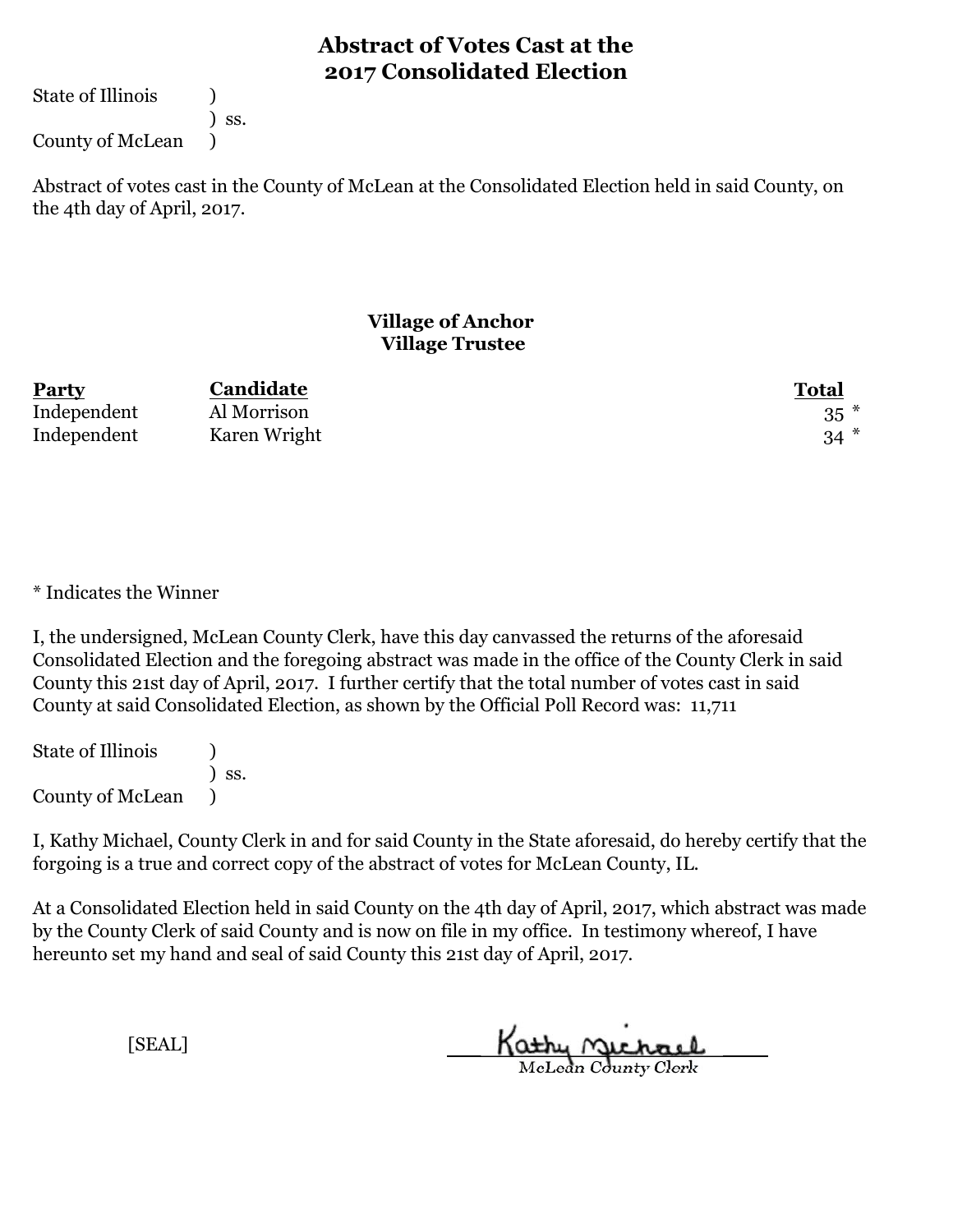State of Illinois (1)

) ss.

County of McLean )

Abstract of votes cast in the County of McLean at the Consolidated Election held in said County, on the 4th day of April, 2017.

### **Village of Arrowsmith Village President**

**Party Total Candidate** Write-in Chad Walden 49

\* Indicates the Winner

I, the undersigned, McLean County Clerk, have this day canvassed the returns of the aforesaid Consolidated Election and the foregoing abstract was made in the office of the County Clerk in said County this 21st day of April, 2017. I further certify that the total number of votes cast in said County at said Consolidated Election, as shown by the Official Poll Record was: 11,711

State of Illinois (1) ) ss. County of McLean )

I, Kathy Michael, County Clerk in and for said County in the State aforesaid, do hereby certify that the forgoing is a true and correct copy of the abstract of votes for McLean County, IL.

At a Consolidated Election held in said County on the 4th day of April, 2017, which abstract was made by the County Clerk of said County and is now on file in my office. In testimony whereof, I have hereunto set my hand and seal of said County this 21st day of April, 2017.

Kathy Michael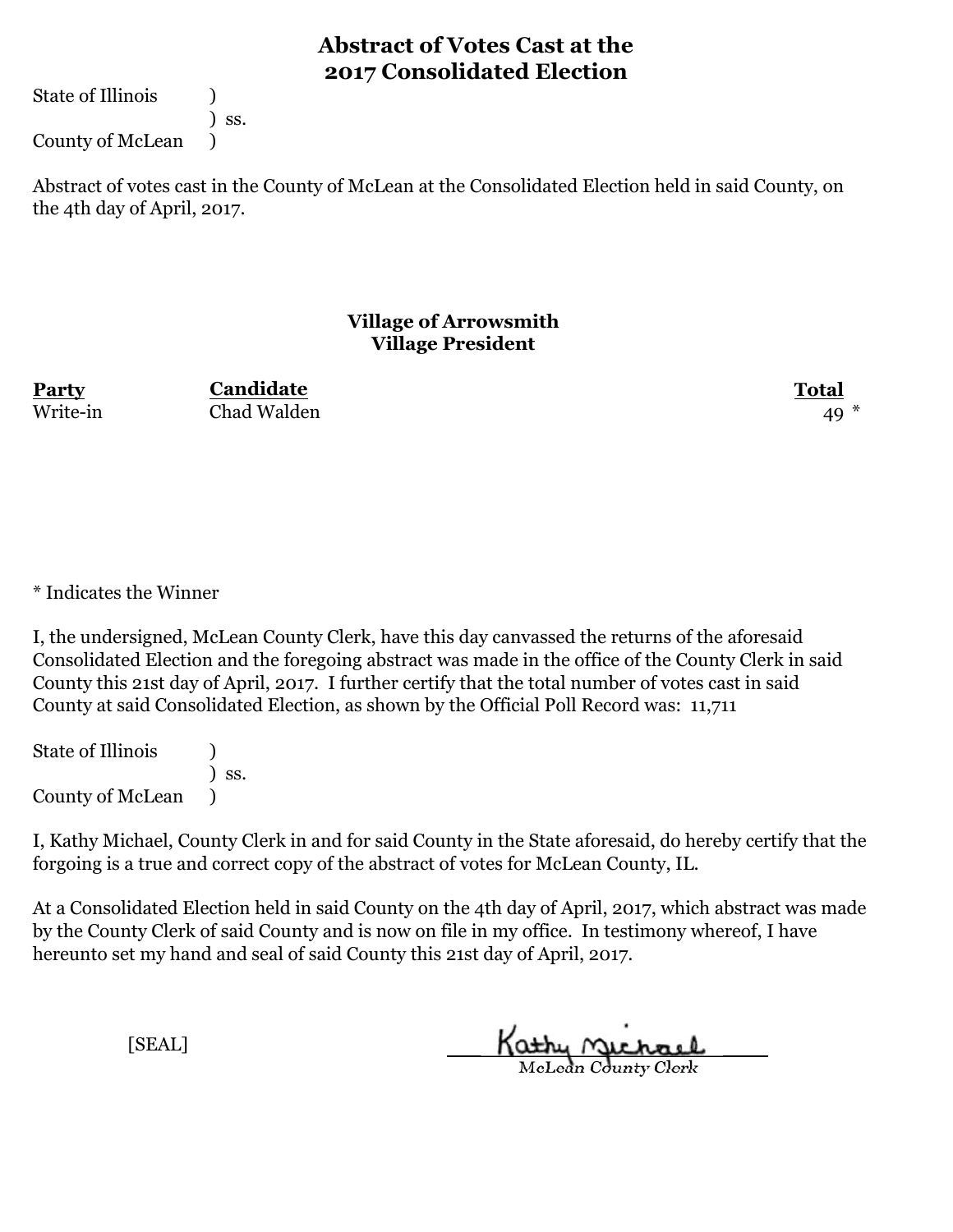State of Illinois (1)

) ss.

County of McLean )

Abstract of votes cast in the County of McLean at the Consolidated Election held in said County, on the 4th day of April, 2017.

### **Village of Arrowsmith Village Trustee (Full 4-year)**

**Party Total Candidate** Write-in Brent Beyer 48 \*

\* Indicates the Winner

I, the undersigned, McLean County Clerk, have this day canvassed the returns of the aforesaid Consolidated Election and the foregoing abstract was made in the office of the County Clerk in said County this 21st day of April, 2017. I further certify that the total number of votes cast in said County at said Consolidated Election, as shown by the Official Poll Record was: 11,711

State of Illinois (1) ) ss. County of McLean )

I, Kathy Michael, County Clerk in and for said County in the State aforesaid, do hereby certify that the forgoing is a true and correct copy of the abstract of votes for McLean County, IL.

At a Consolidated Election held in said County on the 4th day of April, 2017, which abstract was made by the County Clerk of said County and is now on file in my office. In testimony whereof, I have hereunto set my hand and seal of said County this 21st day of April, 2017.

Kathy Michael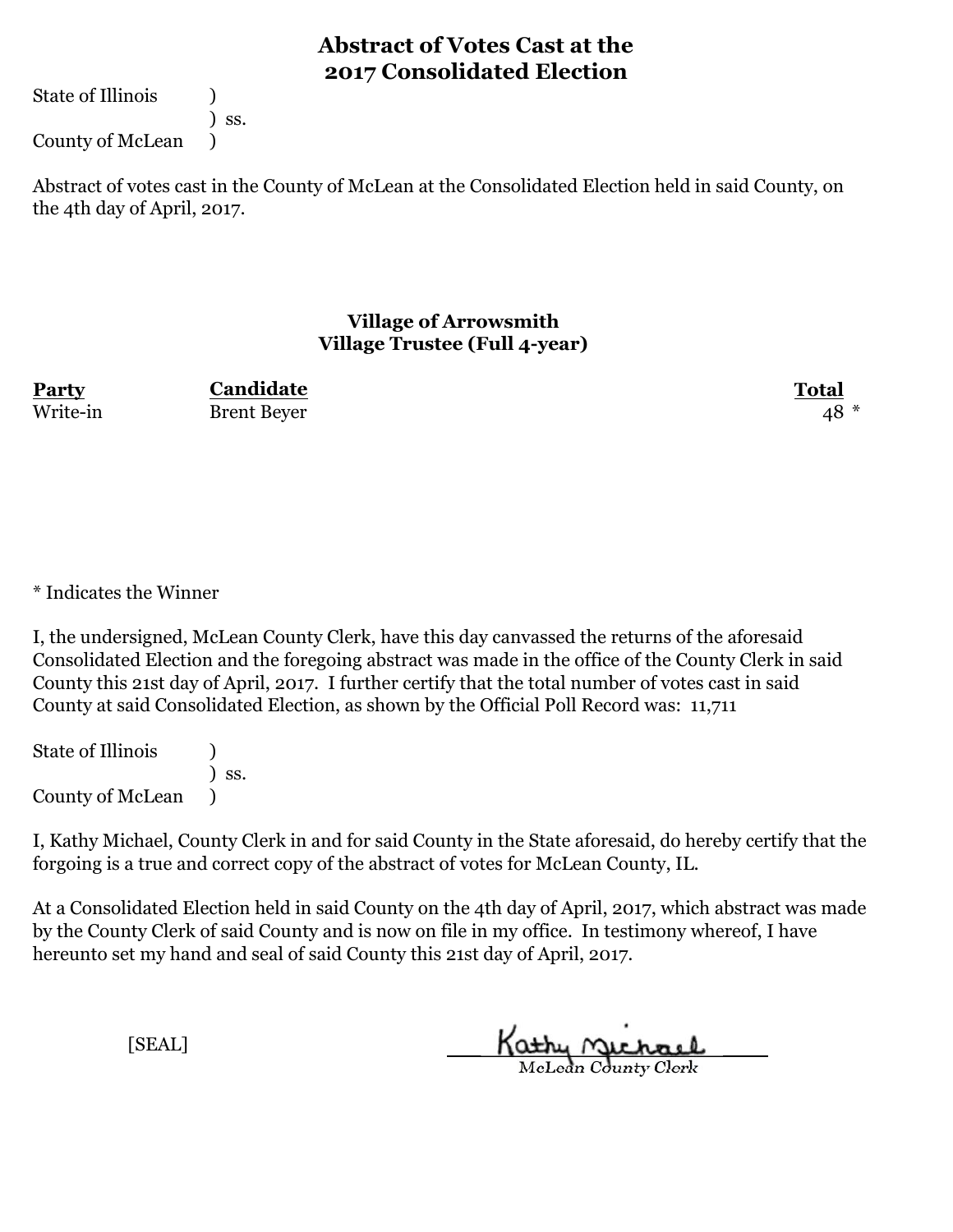State of Illinois (1)

) ss.

County of McLean )

Abstract of votes cast in the County of McLean at the Consolidated Election held in said County, on the 4th day of April, 2017.

#### **Village of Bellflower Village Mayor**

**Party Total Candidate** Citizens Eston Ellis 33 \*

\* Indicates the Winner

I, the undersigned, McLean County Clerk, have this day canvassed the returns of the aforesaid Consolidated Election and the foregoing abstract was made in the office of the County Clerk in said County this 21st day of April, 2017. I further certify that the total number of votes cast in said County at said Consolidated Election, as shown by the Official Poll Record was: 11,711

State of Illinois (1) ) ss. County of McLean )

I, Kathy Michael, County Clerk in and for said County in the State aforesaid, do hereby certify that the forgoing is a true and correct copy of the abstract of votes for McLean County, IL.

At a Consolidated Election held in said County on the 4th day of April, 2017, which abstract was made by the County Clerk of said County and is now on file in my office. In testimony whereof, I have hereunto set my hand and seal of said County this 21st day of April, 2017.

Kathy Michael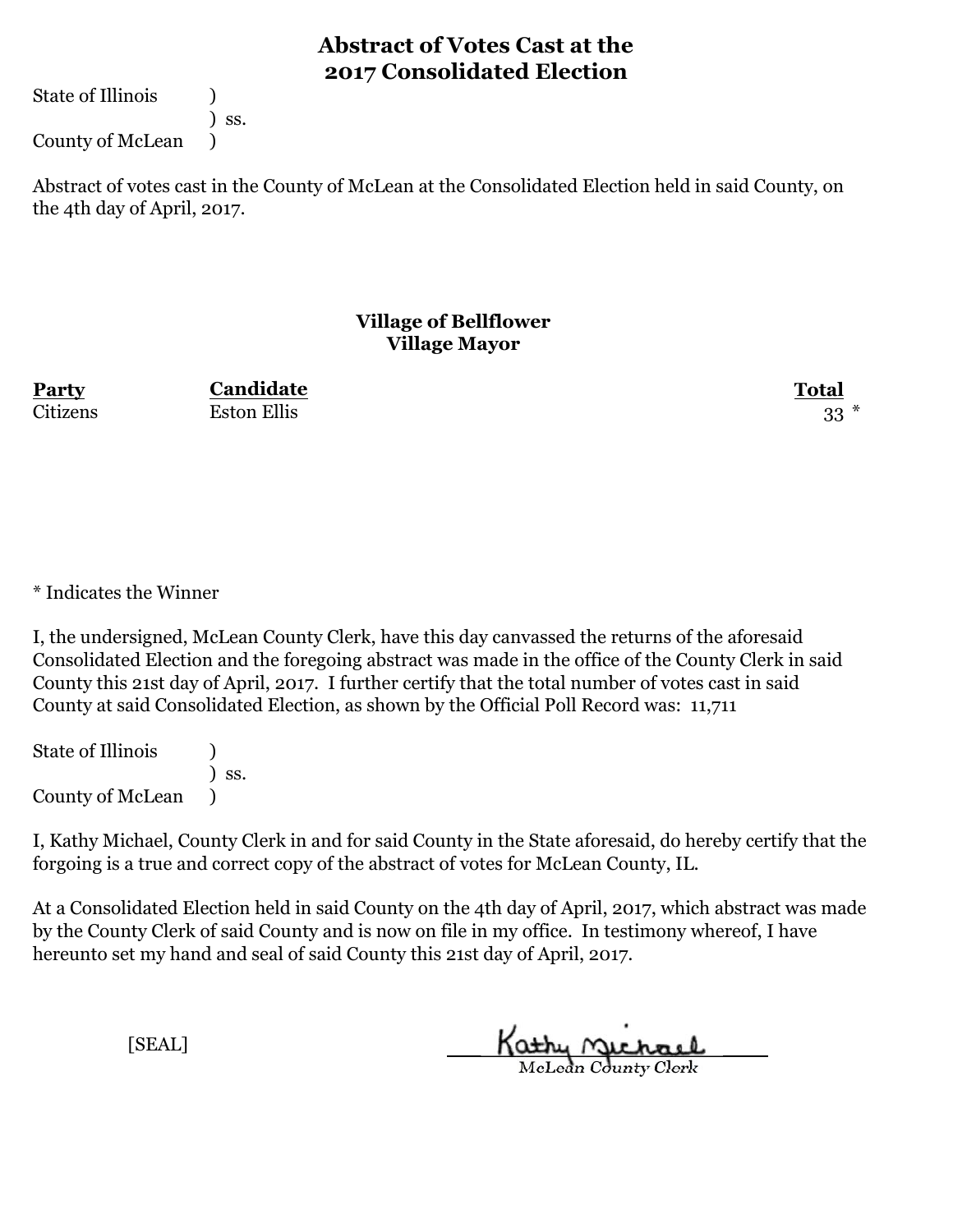State of Illinois (1)

) ss.

County of McLean )

Abstract of votes cast in the County of McLean at the Consolidated Election held in said County, on the 4th day of April, 2017.

#### **Village of Bellflower Village Clerk**

**Party Total Candidate** Citizens Cindy Zimmerman 26 \*

\* Indicates the Winner

I, the undersigned, McLean County Clerk, have this day canvassed the returns of the aforesaid Consolidated Election and the foregoing abstract was made in the office of the County Clerk in said County this 21st day of April, 2017. I further certify that the total number of votes cast in said County at said Consolidated Election, as shown by the Official Poll Record was: 11,711

State of Illinois (1) ) ss. County of McLean )

I, Kathy Michael, County Clerk in and for said County in the State aforesaid, do hereby certify that the forgoing is a true and correct copy of the abstract of votes for McLean County, IL.

At a Consolidated Election held in said County on the 4th day of April, 2017, which abstract was made by the County Clerk of said County and is now on file in my office. In testimony whereof, I have hereunto set my hand and seal of said County this 21st day of April, 2017.

Kathy Michael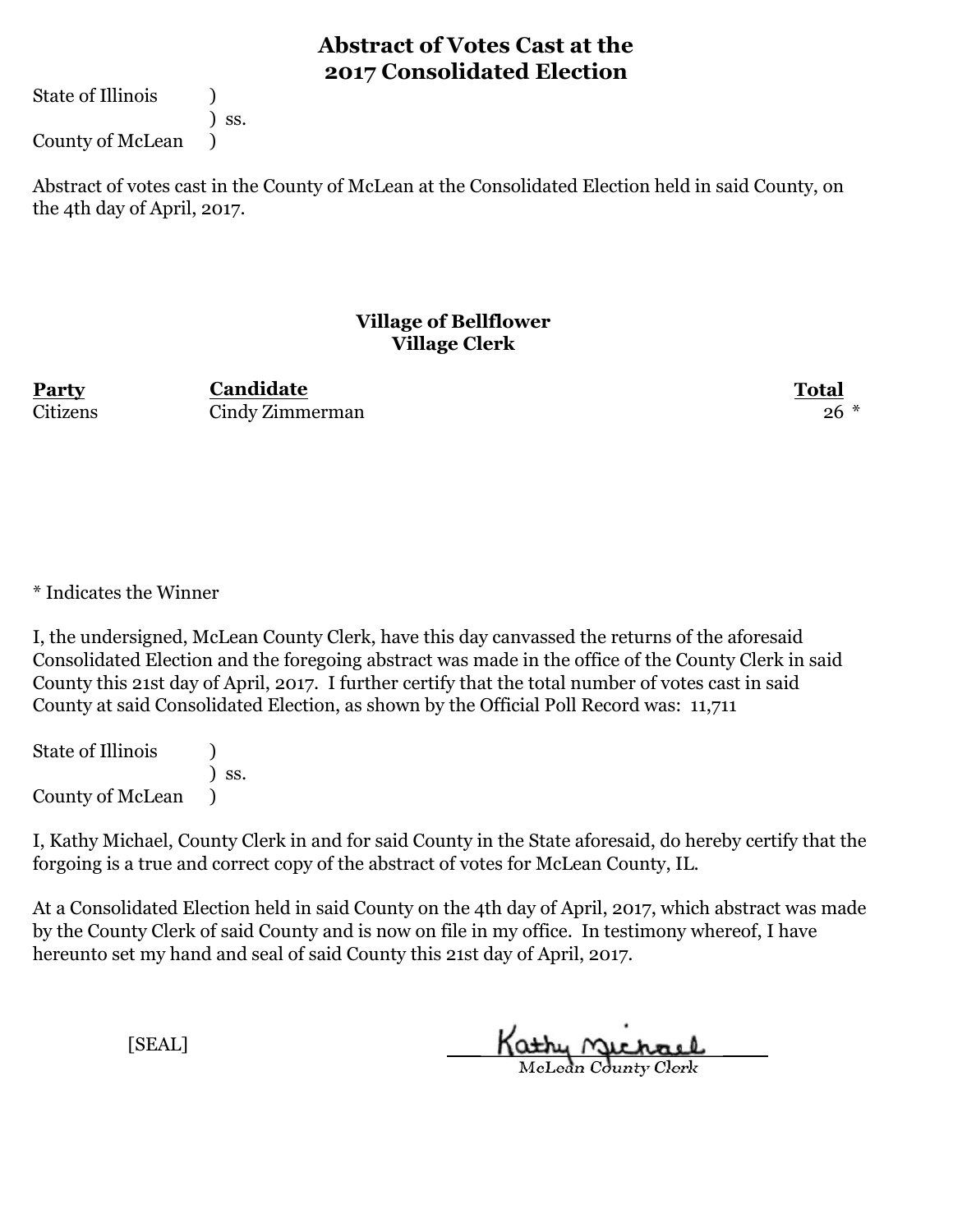State of Illinois (1)

) ss.

County of McLean )

Abstract of votes cast in the County of McLean at the Consolidated Election held in said County, on the 4th day of April, 2017.

### **Village of Bellflower Village Trustee (Full 4-Year)**

| <b>Party</b> | Candidate       | <b>Total</b> |
|--------------|-----------------|--------------|
| Citizens     | Mike Cox        | $27*$        |
| Citizens     | Janet Zimmerman | $34*$        |
| Citizens     | Skee Aldrich    | $29*$        |

\* Indicates the Winner

I, the undersigned, McLean County Clerk, have this day canvassed the returns of the aforesaid Consolidated Election and the foregoing abstract was made in the office of the County Clerk in said County this 21st day of April, 2017. I further certify that the total number of votes cast in said County at said Consolidated Election, as shown by the Official Poll Record was: 11,711

State of Illinois (1) ) ss. County of McLean )

I, Kathy Michael, County Clerk in and for said County in the State aforesaid, do hereby certify that the forgoing is a true and correct copy of the abstract of votes for McLean County, IL.

At a Consolidated Election held in said County on the 4th day of April, 2017, which abstract was made by the County Clerk of said County and is now on file in my office. In testimony whereof, I have hereunto set my hand and seal of said County this 21st day of April, 2017.

Kathy Michael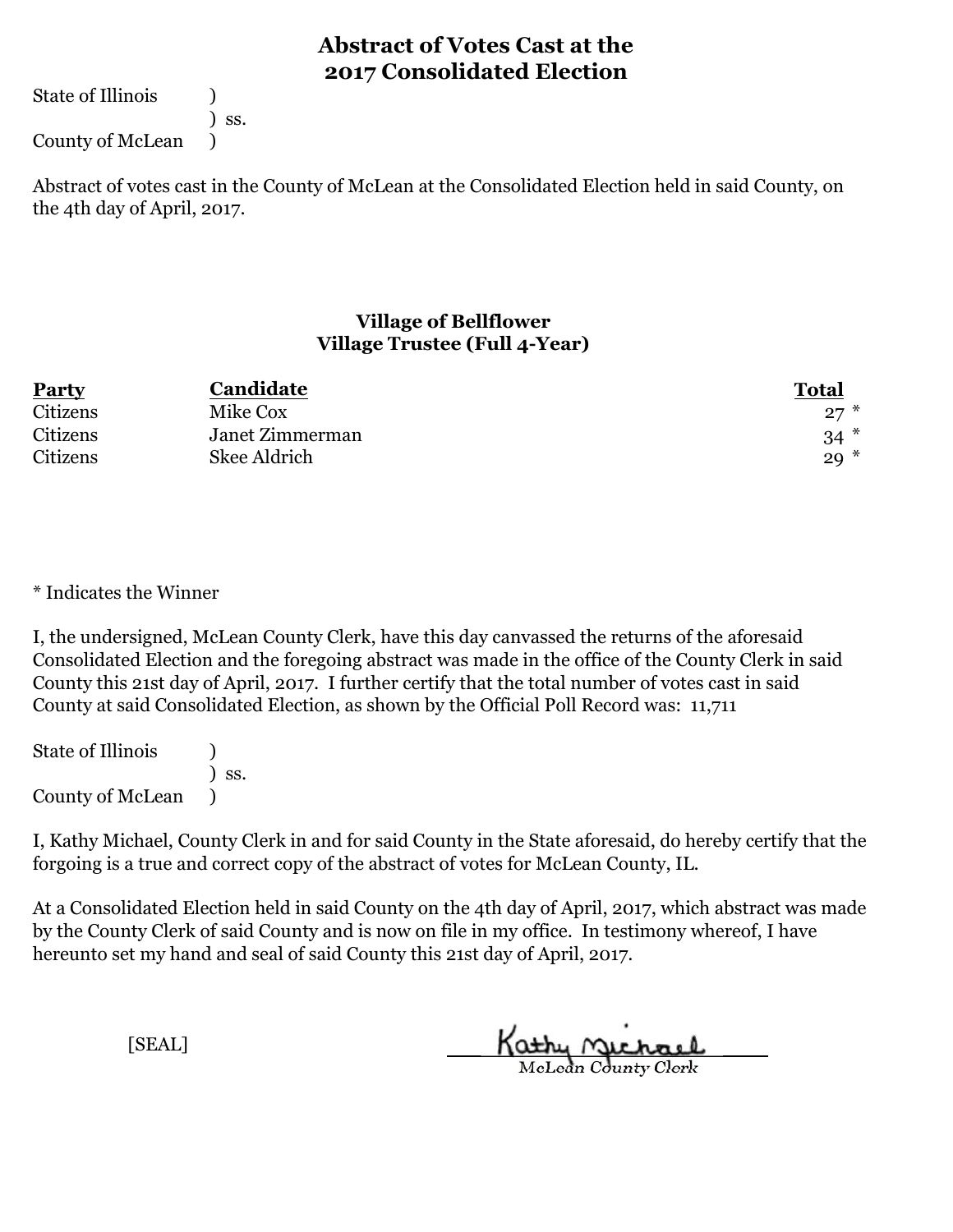State of Illinois (1)

) ss.

County of McLean )

Abstract of votes cast in the County of McLean at the Consolidated Election held in said County, on the 4th day of April, 2017.

#### **Village of Bellflower Village Trustee (2-year unexpired)**

**Party Total Candidate** Citizens Bart Lytel 33 \*

\* Indicates the Winner

I, the undersigned, McLean County Clerk, have this day canvassed the returns of the aforesaid Consolidated Election and the foregoing abstract was made in the office of the County Clerk in said County this 21st day of April, 2017. I further certify that the total number of votes cast in said County at said Consolidated Election, as shown by the Official Poll Record was: 11,711

State of Illinois (1) ) ss. County of McLean )

I, Kathy Michael, County Clerk in and for said County in the State aforesaid, do hereby certify that the forgoing is a true and correct copy of the abstract of votes for McLean County, IL.

At a Consolidated Election held in said County on the 4th day of April, 2017, which abstract was made by the County Clerk of said County and is now on file in my office. In testimony whereof, I have hereunto set my hand and seal of said County this 21st day of April, 2017.

Kathy Michael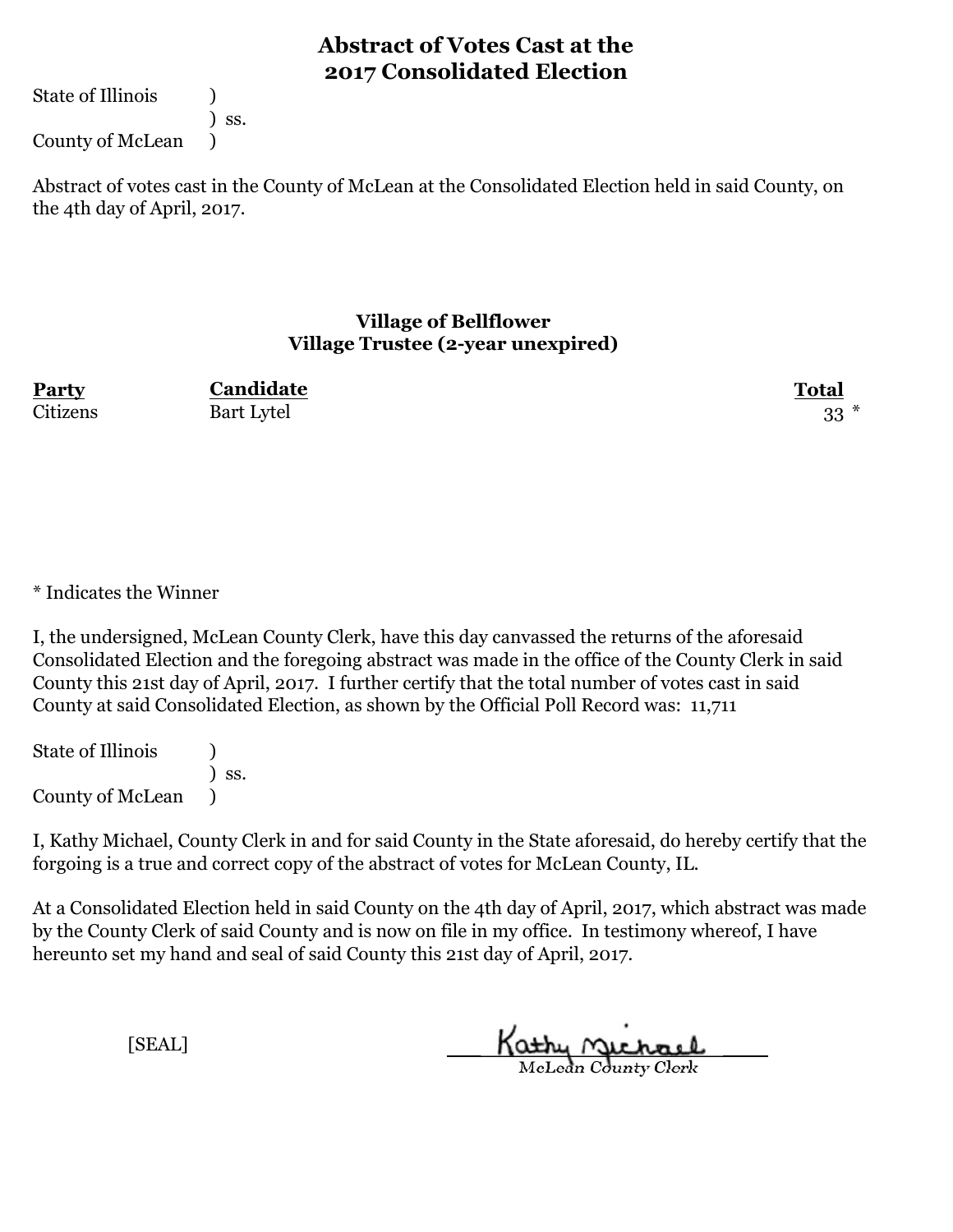State of Illinois (1)

) ss.

County of McLean )

Abstract of votes cast in the County of McLean at the Consolidated Election held in said County, on the 4th day of April, 2017.

### **Village of Carlock Village President**

**Party Total** Independent Jeremiah Houston 44 \*

**Candidate**

\* Indicates the Winner

I, the undersigned, McLean County Clerk, have this day canvassed the returns of the aforesaid Consolidated Election and the foregoing abstract was made in the office of the County Clerk in said County this 21st day of April, 2017. I further certify that the total number of votes cast in said County at said Consolidated Election, as shown by the Official Poll Record was: 11,711

State of Illinois (1) ) ss. County of McLean )

I, Kathy Michael, County Clerk in and for said County in the State aforesaid, do hereby certify that the forgoing is a true and correct copy of the abstract of votes for McLean County, IL.

At a Consolidated Election held in said County on the 4th day of April, 2017, which abstract was made by the County Clerk of said County and is now on file in my office. In testimony whereof, I have hereunto set my hand and seal of said County this 21st day of April, 2017.

Kathy Michael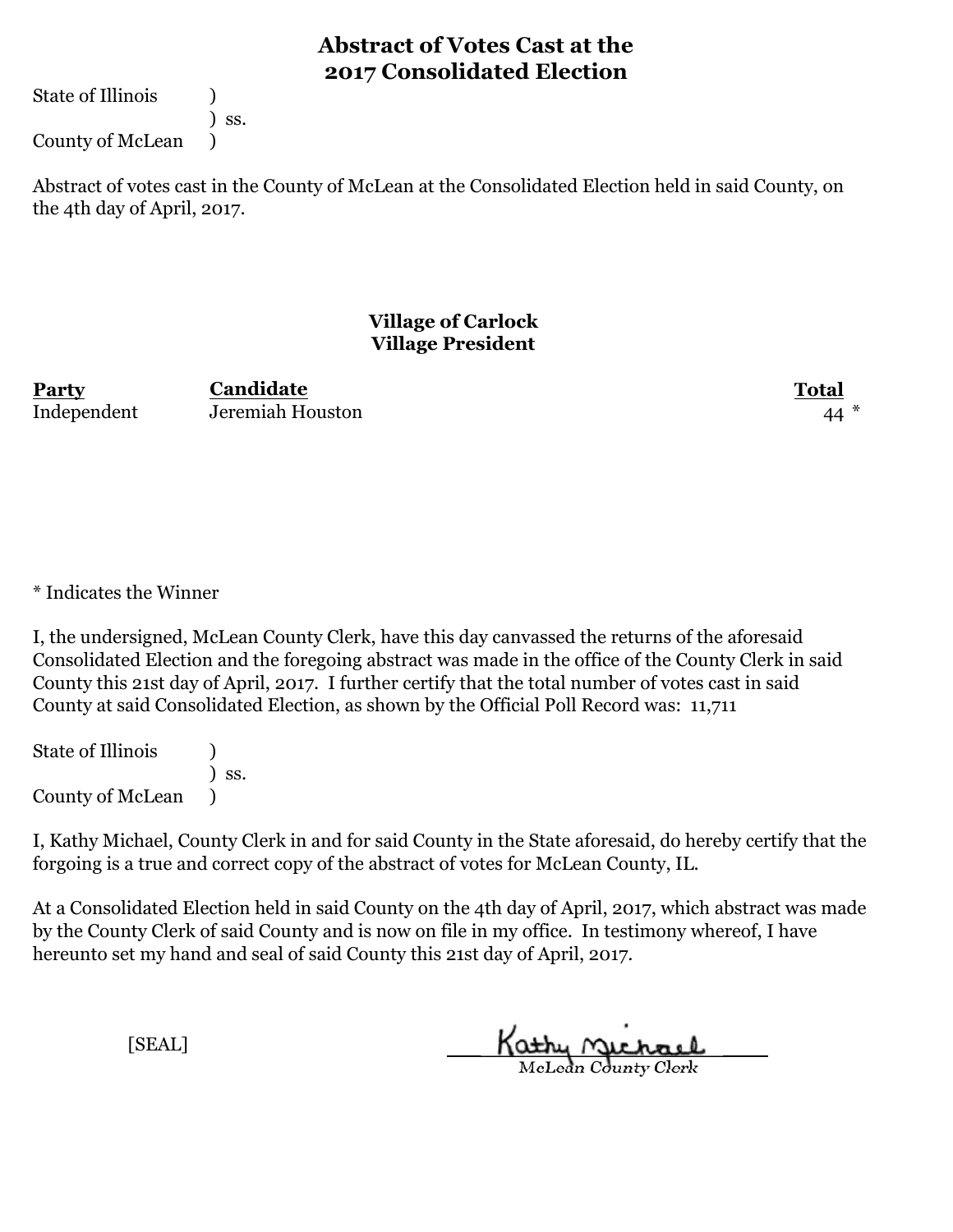State of Illinois (1)

) ss.

County of McLean )

Abstract of votes cast in the County of McLean at the Consolidated Election held in said County, on the 4th day of April, 2017.

### **Village of Carlock Village Trustee (Full 4-Year)**

| <b>Party</b> | Candidate     | <b>Total</b> |
|--------------|---------------|--------------|
| Independent  | Rhonda Baer   | $47*$        |
| Independent  | Doug Geshiwlm | $46*$        |
| Independent  | James Fenton  | $43$ $*$     |

\* Indicates the Winner

I, the undersigned, McLean County Clerk, have this day canvassed the returns of the aforesaid Consolidated Election and the foregoing abstract was made in the office of the County Clerk in said County this 21st day of April, 2017. I further certify that the total number of votes cast in said County at said Consolidated Election, as shown by the Official Poll Record was: 11,711

State of Illinois (1) ) ss. County of McLean )

I, Kathy Michael, County Clerk in and for said County in the State aforesaid, do hereby certify that the forgoing is a true and correct copy of the abstract of votes for McLean County, IL.

At a Consolidated Election held in said County on the 4th day of April, 2017, which abstract was made by the County Clerk of said County and is now on file in my office. In testimony whereof, I have hereunto set my hand and seal of said County this 21st day of April, 2017.

Kathy Michael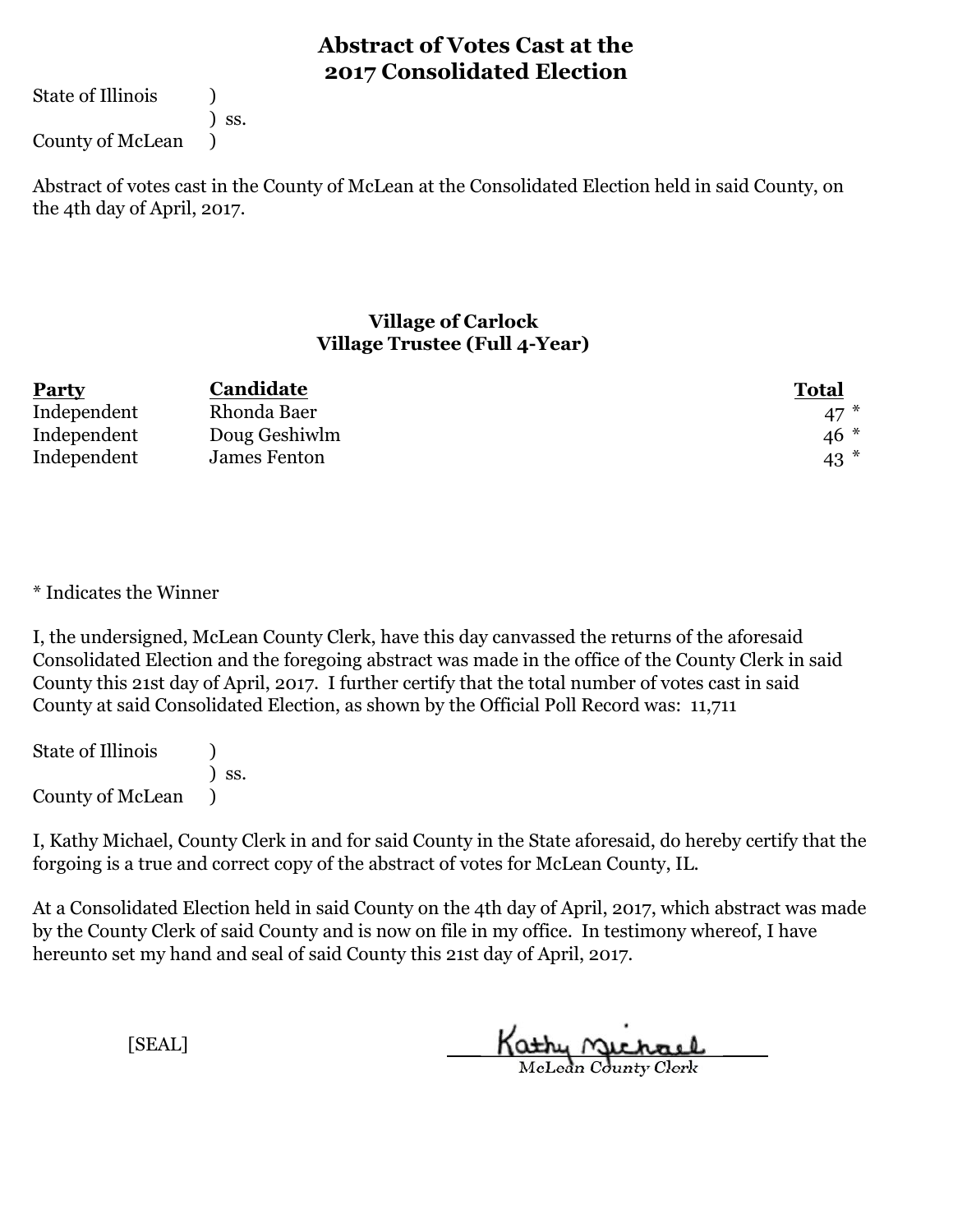State of Illinois (1)

) ss.

County of McLean )

Abstract of votes cast in the County of McLean at the Consolidated Election held in said County, on the 4th day of April, 2017.

#### **Village of Carlock Village Trustee (2-year unexpired)**

| <b>Party</b> | Candidate     | Total |
|--------------|---------------|-------|
| Independent  | John Holliger | $54*$ |
| Independent  | Isaac Judd    | $46*$ |

\* Indicates the Winner

I, the undersigned, McLean County Clerk, have this day canvassed the returns of the aforesaid Consolidated Election and the foregoing abstract was made in the office of the County Clerk in said County this 21st day of April, 2017. I further certify that the total number of votes cast in said County at said Consolidated Election, as shown by the Official Poll Record was: 11,711

State of Illinois (1) ) ss. County of McLean )

I, Kathy Michael, County Clerk in and for said County in the State aforesaid, do hereby certify that the forgoing is a true and correct copy of the abstract of votes for McLean County, IL.

At a Consolidated Election held in said County on the 4th day of April, 2017, which abstract was made by the County Clerk of said County and is now on file in my office. In testimony whereof, I have hereunto set my hand and seal of said County this 21st day of April, 2017.

Kathy Michael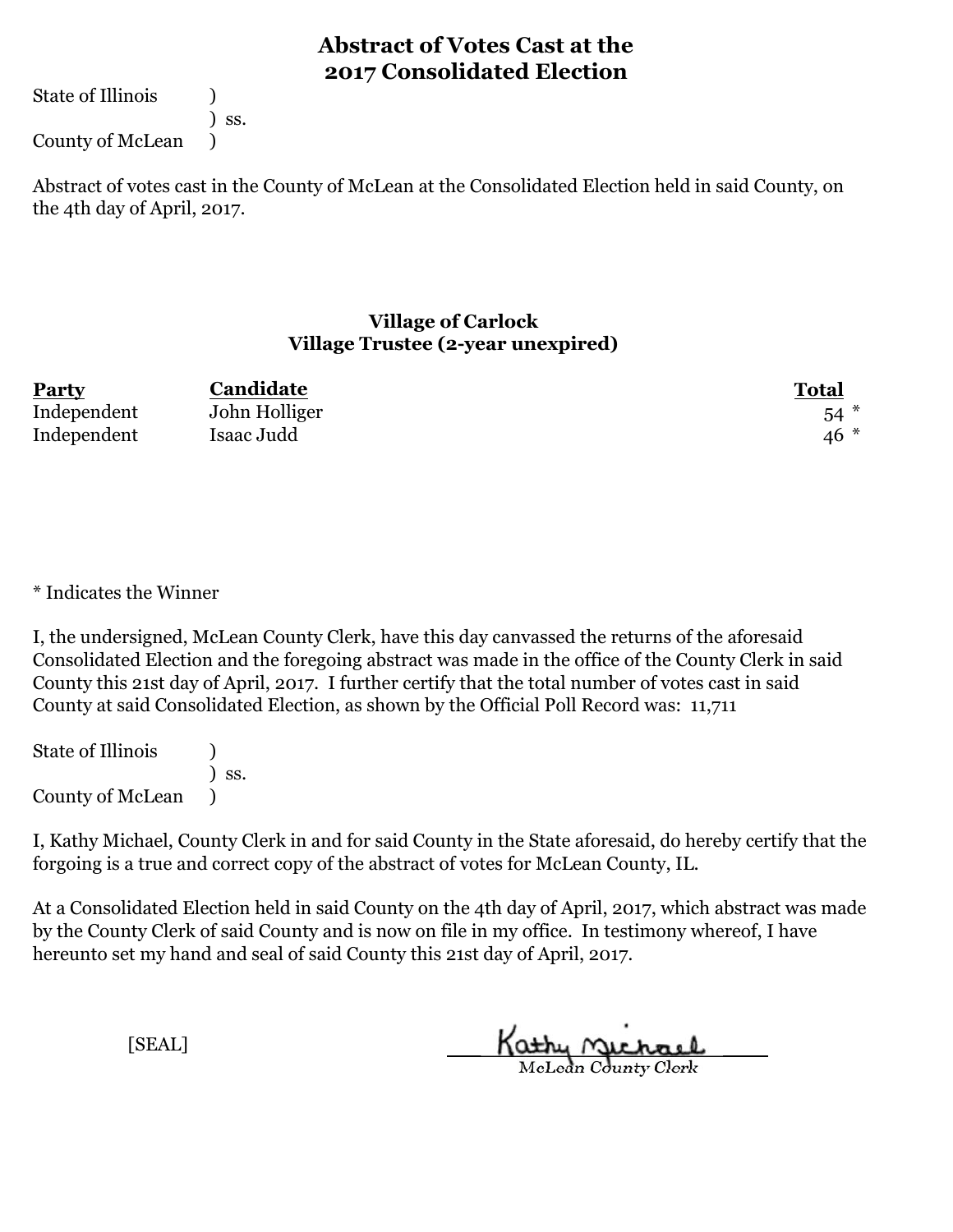State of Illinois (1)

) ss.

County of McLean )

Abstract of votes cast in the County of McLean at the Consolidated Election held in said County, on the 4th day of April, 2017.

### **City of Chenoa Commissioner**

| Party       | Candidate              | <b>Total</b> |
|-------------|------------------------|--------------|
| Nonpartisan | Dwayne Price           | $140*$       |
| Nonpartisan | <b>Sally Decker</b>    | 50           |
| Nonpartisan | Edward E. Straw        | 136          |
| Nonpartisan | Kyle Buchanan          | $176$ *      |
| Nonpartisan | <b>Gary Dreher</b>     | 59           |
| Nonpartisan | Lester E. Stevens, Jr. | 72           |
| Nonpartisan | Donald Eugene Corrie   | 45           |

\* Indicates the Winner

I, the undersigned, McLean County Clerk, have this day canvassed the returns of the aforesaid Consolidated Election and the foregoing abstract was made in the office of the County Clerk in said County this 21st day of April, 2017. I further certify that the total number of votes cast in said County at said Consolidated Election, as shown by the Official Poll Record was: 11,711

State of Illinois (1) ) ss. County of McLean )

I, Kathy Michael, County Clerk in and for said County in the State aforesaid, do hereby certify that the forgoing is a true and correct copy of the abstract of votes for McLean County, IL.

At a Consolidated Election held in said County on the 4th day of April, 2017, which abstract was made by the County Clerk of said County and is now on file in my office. In testimony whereof, I have hereunto set my hand and seal of said County this 21st day of April, 2017.

Kathy Michael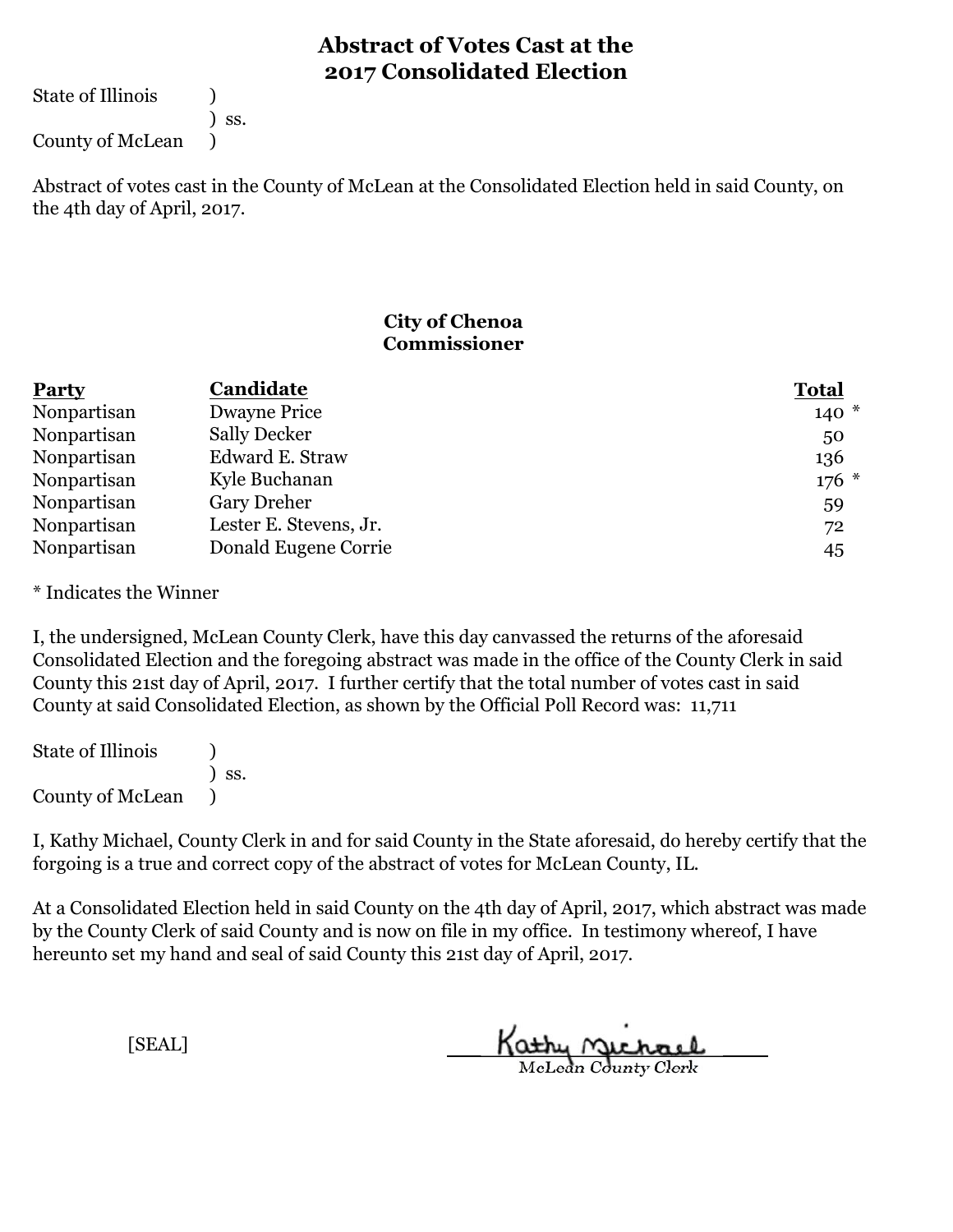State of Illinois (1)

) ss.

County of McLean )

Abstract of votes cast in the County of McLean at the Consolidated Election held in said County, on the 4th day of April, 2017.

### **Village of Colfax Village Trustee**

| <b>Party</b> | Candidate        | Total     |
|--------------|------------------|-----------|
| Independent  | David A. Rathke  | $157$ $*$ |
| Independent  | Carol Stephenson | $116 *$   |

\* Indicates the Winner

I, the undersigned, McLean County Clerk, have this day canvassed the returns of the aforesaid Consolidated Election and the foregoing abstract was made in the office of the County Clerk in said County this 21st day of April, 2017. I further certify that the total number of votes cast in said County at said Consolidated Election, as shown by the Official Poll Record was: 11,711

State of Illinois (1) ) ss. County of McLean )

I, Kathy Michael, County Clerk in and for said County in the State aforesaid, do hereby certify that the forgoing is a true and correct copy of the abstract of votes for McLean County, IL.

At a Consolidated Election held in said County on the 4th day of April, 2017, which abstract was made by the County Clerk of said County and is now on file in my office. In testimony whereof, I have hereunto set my hand and seal of said County this 21st day of April, 2017.

Kathy Michael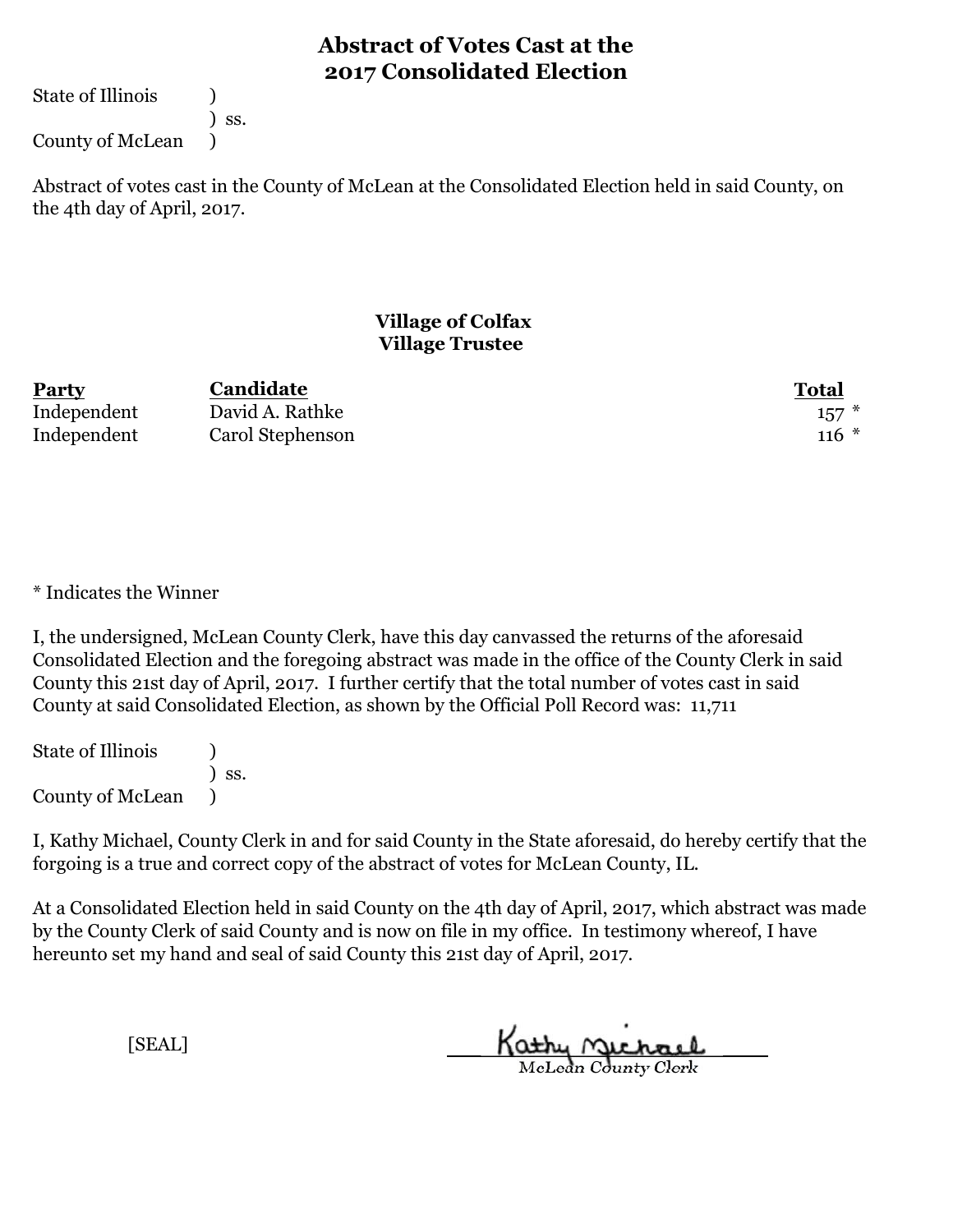State of Illinois (1)

) ss.

County of McLean )

Abstract of votes cast in the County of McLean at the Consolidated Election held in said County, on the 4th day of April, 2017.

### **Village of Cooksville Village President**

**Party Total Candidate** Write-in Randy Clark 18 \*

\* Indicates the Winner

I, the undersigned, McLean County Clerk, have this day canvassed the returns of the aforesaid Consolidated Election and the foregoing abstract was made in the office of the County Clerk in said County this 21st day of April, 2017. I further certify that the total number of votes cast in said County at said Consolidated Election, as shown by the Official Poll Record was: 11,711

State of Illinois (1) ) ss. County of McLean )

I, Kathy Michael, County Clerk in and for said County in the State aforesaid, do hereby certify that the forgoing is a true and correct copy of the abstract of votes for McLean County, IL.

At a Consolidated Election held in said County on the 4th day of April, 2017, which abstract was made by the County Clerk of said County and is now on file in my office. In testimony whereof, I have hereunto set my hand and seal of said County this 21st day of April, 2017.

Kathy Michael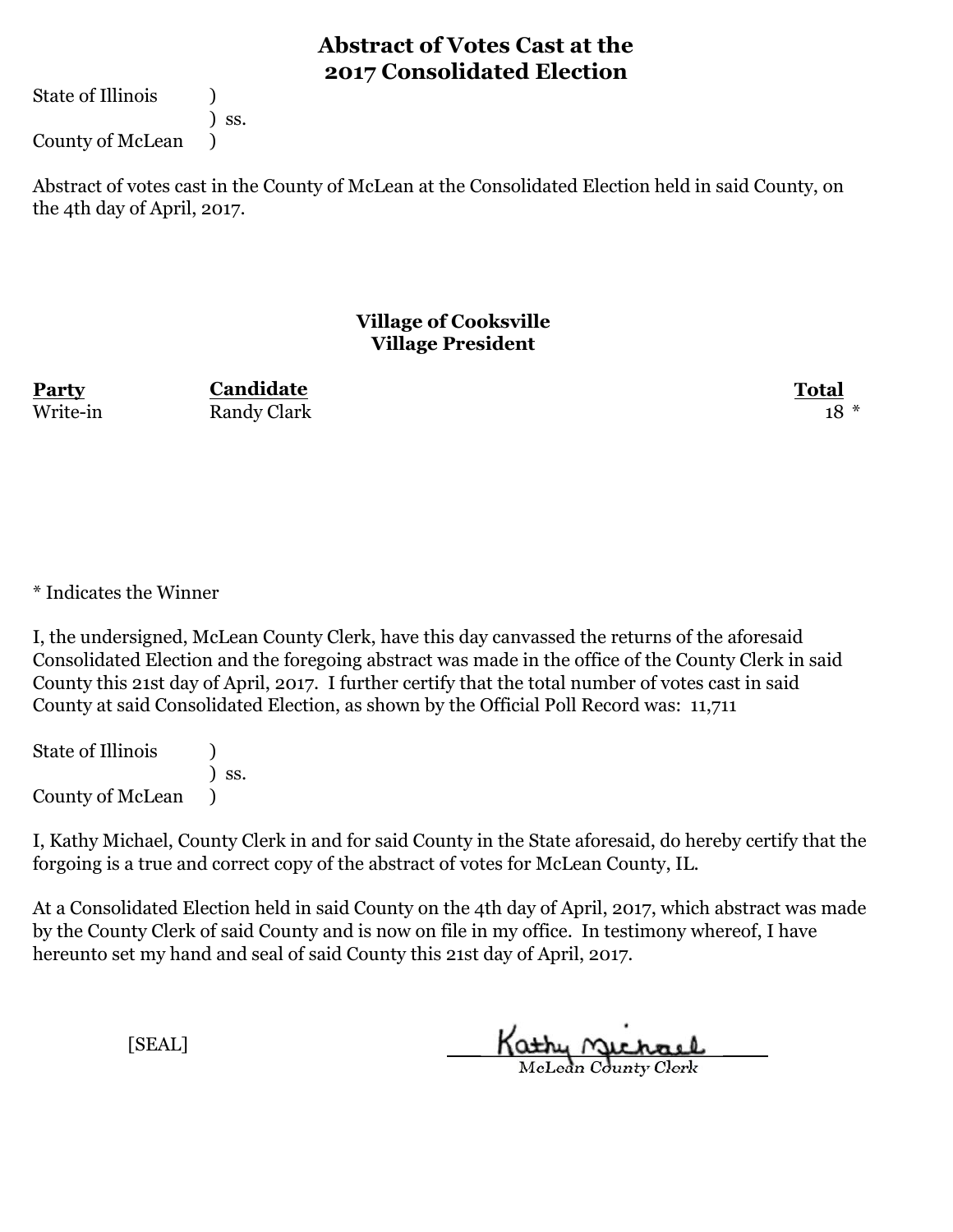State of Illinois (1)

) ss.

County of McLean )

Abstract of votes cast in the County of McLean at the Consolidated Election held in said County, on the 4th day of April, 2017.

### **Village of Cooksville Village Clerk**

**Party Total Candidate** Independent Tonya Anderson 58 \*

\* Indicates the Winner

I, the undersigned, McLean County Clerk, have this day canvassed the returns of the aforesaid Consolidated Election and the foregoing abstract was made in the office of the County Clerk in said County this 21st day of April, 2017. I further certify that the total number of votes cast in said County at said Consolidated Election, as shown by the Official Poll Record was: 11,711

State of Illinois (1) ) ss. County of McLean )

I, Kathy Michael, County Clerk in and for said County in the State aforesaid, do hereby certify that the forgoing is a true and correct copy of the abstract of votes for McLean County, IL.

At a Consolidated Election held in said County on the 4th day of April, 2017, which abstract was made by the County Clerk of said County and is now on file in my office. In testimony whereof, I have hereunto set my hand and seal of said County this 21st day of April, 2017.

Kathy Michael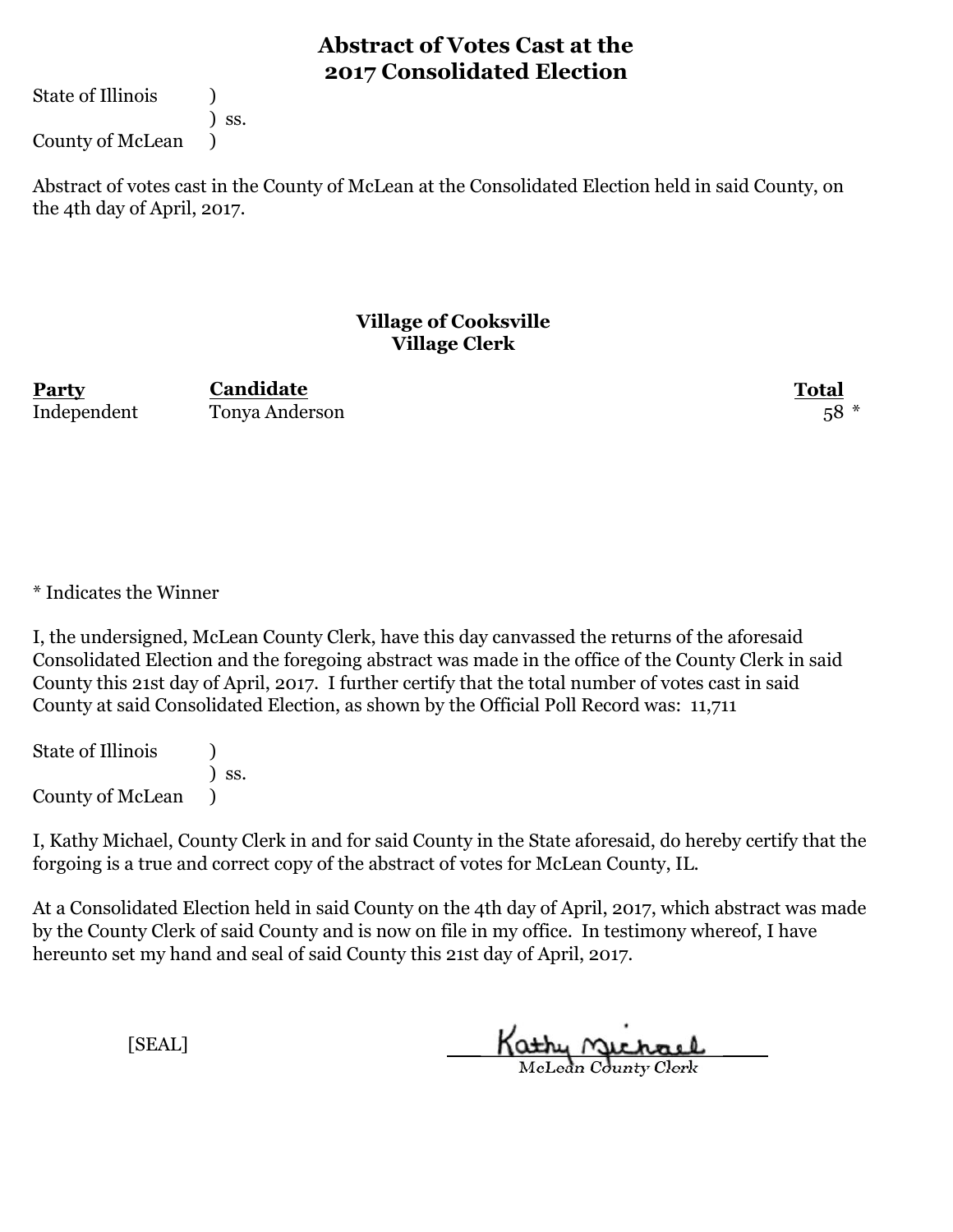State of Illinois (1)

) ss.

County of McLean )

Abstract of votes cast in the County of McLean at the Consolidated Election held in said County, on the 4th day of April, 2017.

### **Village of Cooksville Village Trustee (Full 4-Year)**

| Party       | Candidate              | <b>Total</b> |
|-------------|------------------------|--------------|
| Independent | Richard Bruce Ferguson | $44*$        |
| Independent | June Stubblefield      | $52*$        |
| Independent | Lori Weed              | 49 $*$       |

\* Indicates the Winner

I, the undersigned, McLean County Clerk, have this day canvassed the returns of the aforesaid Consolidated Election and the foregoing abstract was made in the office of the County Clerk in said County this 21st day of April, 2017. I further certify that the total number of votes cast in said County at said Consolidated Election, as shown by the Official Poll Record was: 11,711

State of Illinois (1) ) ss. County of McLean )

I, Kathy Michael, County Clerk in and for said County in the State aforesaid, do hereby certify that the forgoing is a true and correct copy of the abstract of votes for McLean County, IL.

At a Consolidated Election held in said County on the 4th day of April, 2017, which abstract was made by the County Clerk of said County and is now on file in my office. In testimony whereof, I have hereunto set my hand and seal of said County this 21st day of April, 2017.

Kathy Michael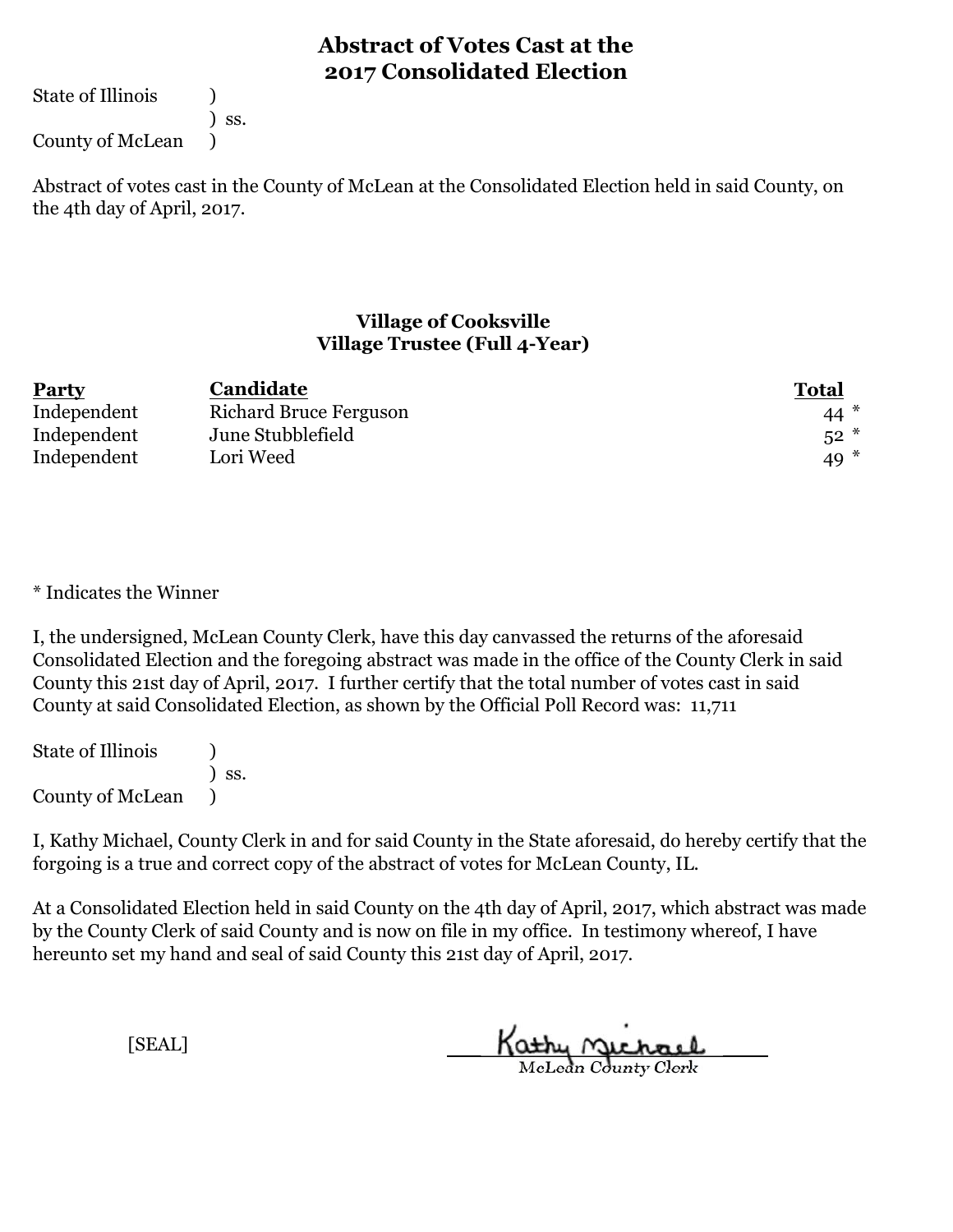State of Illinois (1)

) ss.

County of McLean )

Abstract of votes cast in the County of McLean at the Consolidated Election held in said County, on the 4th day of April, 2017.

#### **Village of Cooksville Village Trustee (2-year unexpired)**

| <b>Party</b> | Candidate            | Total |
|--------------|----------------------|-------|
| Independent  | Cathleen Weber       | $46*$ |
| Write-in     | <b>Sally Burgess</b> | $13*$ |

\* Indicates the Winner

I, the undersigned, McLean County Clerk, have this day canvassed the returns of the aforesaid Consolidated Election and the foregoing abstract was made in the office of the County Clerk in said County this 21st day of April, 2017. I further certify that the total number of votes cast in said County at said Consolidated Election, as shown by the Official Poll Record was: 11,711

State of Illinois (1) ) ss. County of McLean )

I, Kathy Michael, County Clerk in and for said County in the State aforesaid, do hereby certify that the forgoing is a true and correct copy of the abstract of votes for McLean County, IL.

At a Consolidated Election held in said County on the 4th day of April, 2017, which abstract was made by the County Clerk of said County and is now on file in my office. In testimony whereof, I have hereunto set my hand and seal of said County this 21st day of April, 2017.

Kathy Michael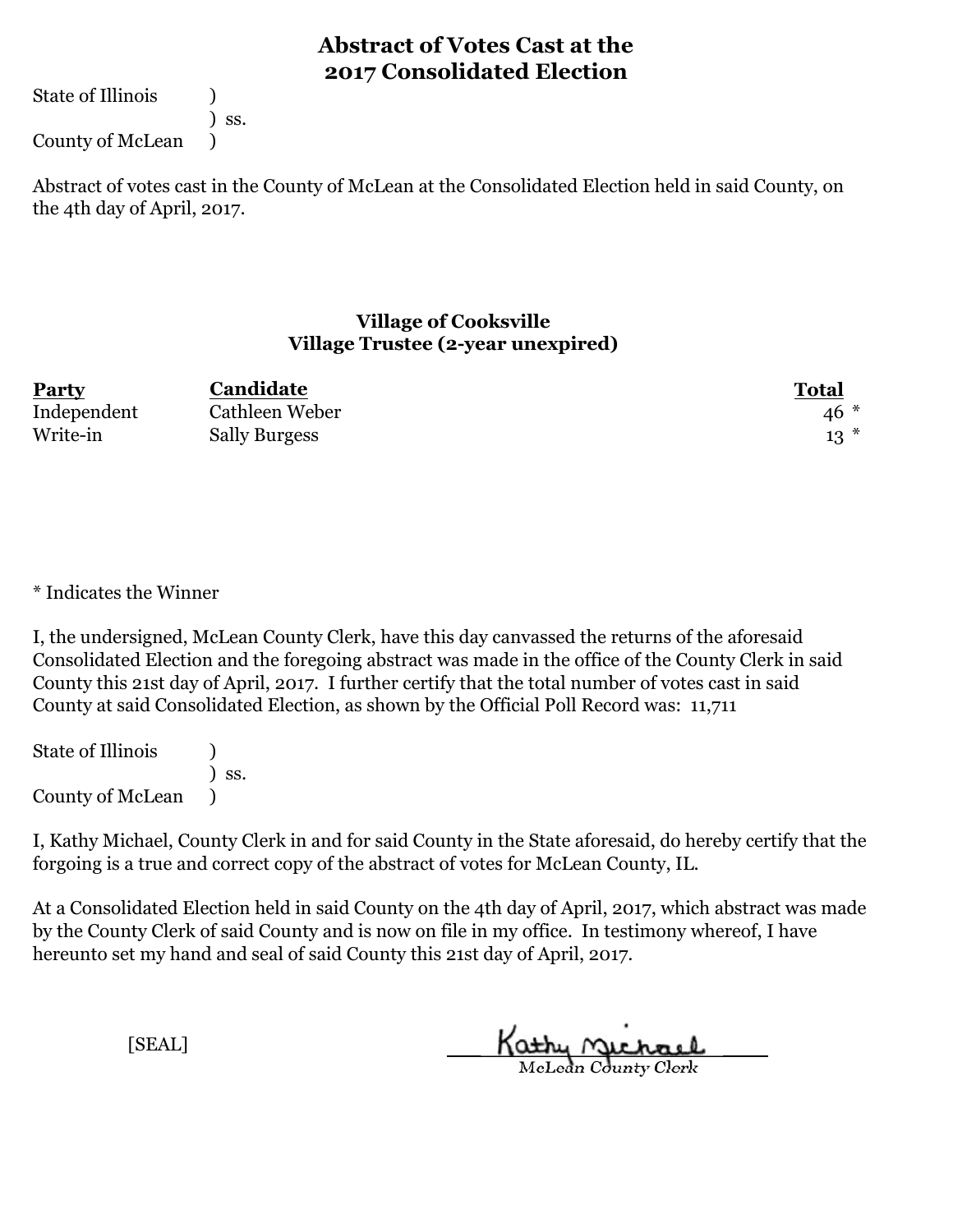State of Illinois (1)

) ss.

County of McLean )

Abstract of votes cast in the County of McLean at the Consolidated Election held in said County, on the 4th day of April, 2017.

### **Village of Danvers Village President**

**Party Total** Peoples Party William Thomas Caisley II 64 **Candidate**

\* Indicates the Winner

I, the undersigned, McLean County Clerk, have this day canvassed the returns of the aforesaid Consolidated Election and the foregoing abstract was made in the office of the County Clerk in said County this 21st day of April, 2017. I further certify that the total number of votes cast in said County at said Consolidated Election, as shown by the Official Poll Record was: 11,711

State of Illinois (1) ) ss. County of McLean )

I, Kathy Michael, County Clerk in and for said County in the State aforesaid, do hereby certify that the forgoing is a true and correct copy of the abstract of votes for McLean County, IL.

At a Consolidated Election held in said County on the 4th day of April, 2017, which abstract was made by the County Clerk of said County and is now on file in my office. In testimony whereof, I have hereunto set my hand and seal of said County this 21st day of April, 2017.

Kathy Michael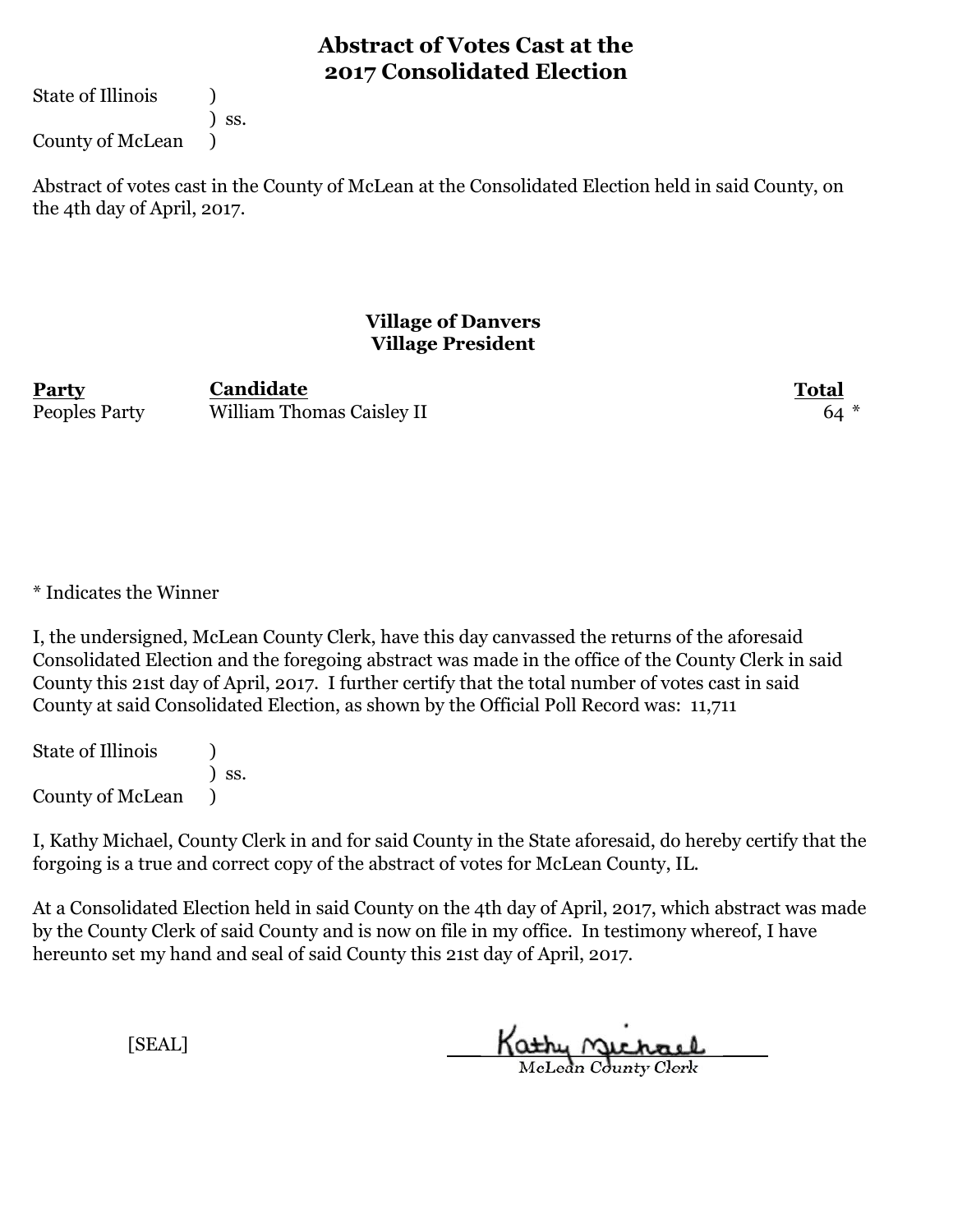State of Illinois (1)

) ss.

County of McLean )

Abstract of votes cast in the County of McLean at the Consolidated Election held in said County, on the 4th day of April, 2017.

#### **Village of Danvers Village Clerk**

**Party Total** Peoples Party Vickie L. Glenn 67

**Candidate**

\* Indicates the Winner

I, the undersigned, McLean County Clerk, have this day canvassed the returns of the aforesaid Consolidated Election and the foregoing abstract was made in the office of the County Clerk in said County this 21st day of April, 2017. I further certify that the total number of votes cast in said County at said Consolidated Election, as shown by the Official Poll Record was: 11,711

State of Illinois (1) ) ss. County of McLean )

I, Kathy Michael, County Clerk in and for said County in the State aforesaid, do hereby certify that the forgoing is a true and correct copy of the abstract of votes for McLean County, IL.

At a Consolidated Election held in said County on the 4th day of April, 2017, which abstract was made by the County Clerk of said County and is now on file in my office. In testimony whereof, I have hereunto set my hand and seal of said County this 21st day of April, 2017.

Kathy Michael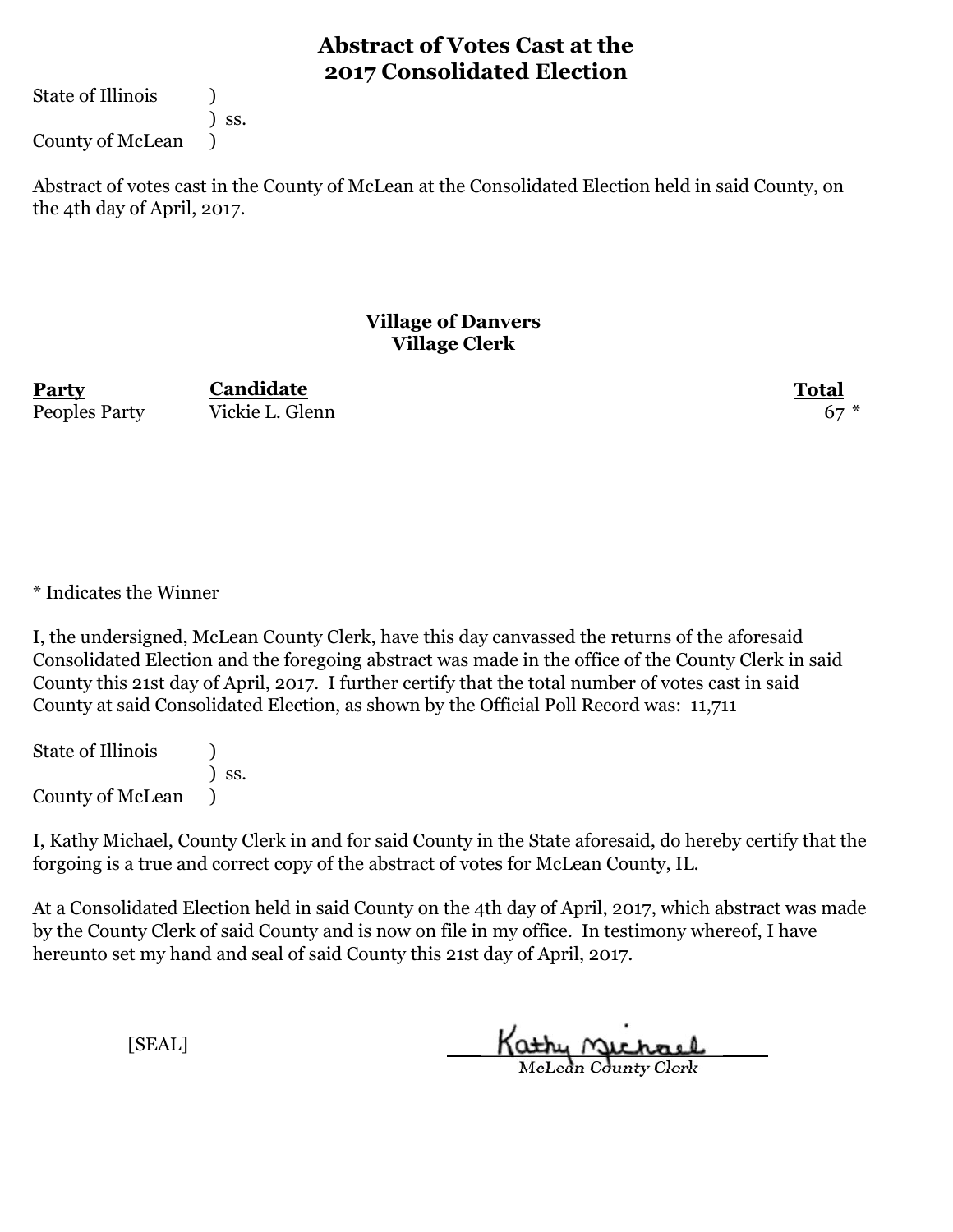State of Illinois (1)

) ss.

County of McLean )

Abstract of votes cast in the County of McLean at the Consolidated Election held in said County, on the 4th day of April, 2017.

### **Village of Danvers Village Trustee**

| <b>Party</b>  | Candidate         | <b>Total</b> |
|---------------|-------------------|--------------|
| Peoples Party | Michael Nantz     | $54$ $*$     |
| Peoples Party | Patrick Otto      | $59*$        |
| Peoples Party | Ronald L. Sparrow | $65*$        |

\* Indicates the Winner

I, the undersigned, McLean County Clerk, have this day canvassed the returns of the aforesaid Consolidated Election and the foregoing abstract was made in the office of the County Clerk in said County this 21st day of April, 2017. I further certify that the total number of votes cast in said County at said Consolidated Election, as shown by the Official Poll Record was: 11,711

State of Illinois (1) ) ss. County of McLean )

I, Kathy Michael, County Clerk in and for said County in the State aforesaid, do hereby certify that the forgoing is a true and correct copy of the abstract of votes for McLean County, IL.

At a Consolidated Election held in said County on the 4th day of April, 2017, which abstract was made by the County Clerk of said County and is now on file in my office. In testimony whereof, I have hereunto set my hand and seal of said County this 21st day of April, 2017.

Kathy Michael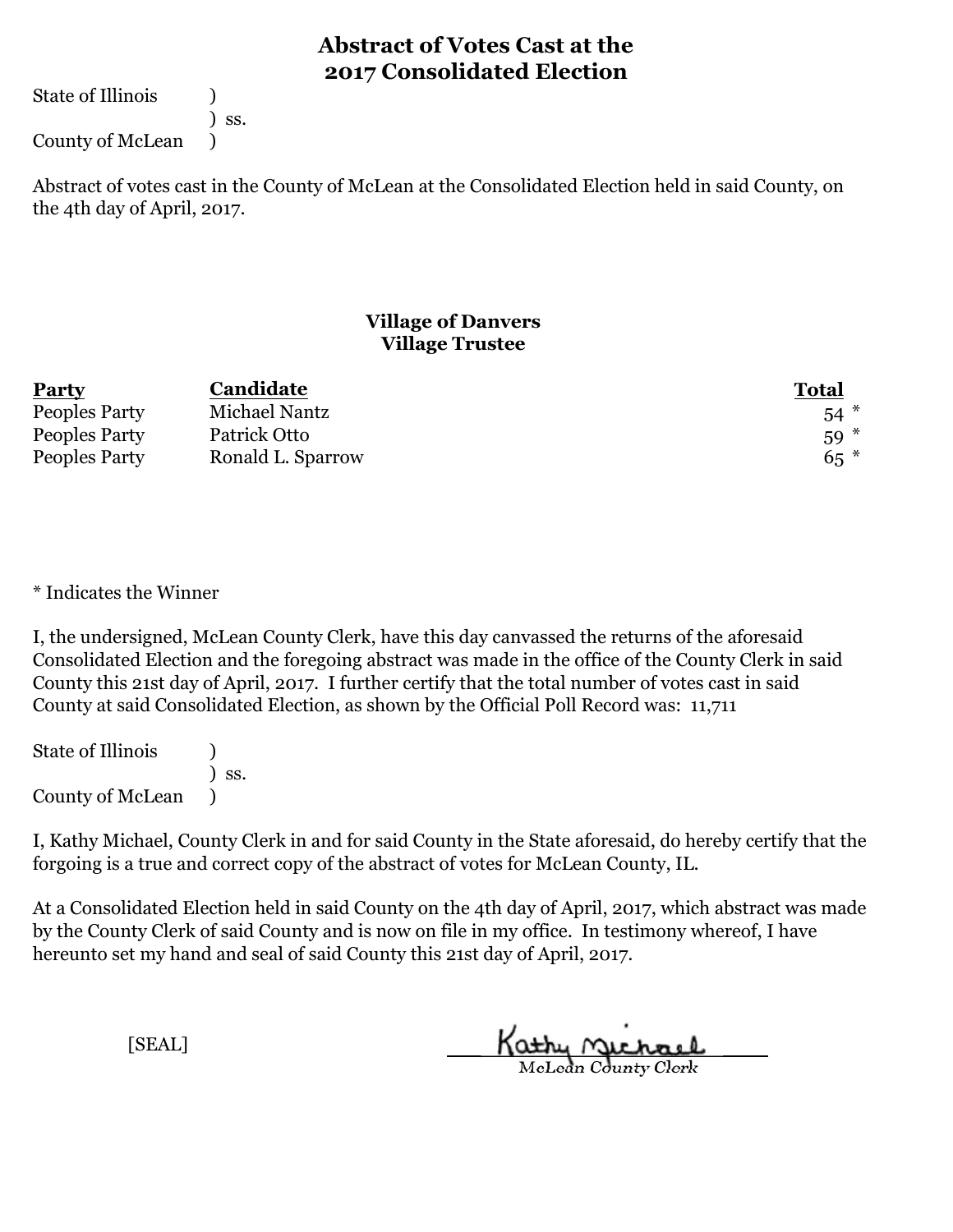State of Illinois (1)

) ss.

County of McLean )

Abstract of votes cast in the County of McLean at the Consolidated Election held in said County, on the 4th day of April, 2017.

### **Village of Downs Village President**

**Party Total** Independent Michael James 70 \*

**Candidate**

\* Indicates the Winner

I, the undersigned, McLean County Clerk, have this day canvassed the returns of the aforesaid Consolidated Election and the foregoing abstract was made in the office of the County Clerk in said County this 21st day of April, 2017. I further certify that the total number of votes cast in said County at said Consolidated Election, as shown by the Official Poll Record was: 11,711

State of Illinois (1) ) ss. County of McLean )

I, Kathy Michael, County Clerk in and for said County in the State aforesaid, do hereby certify that the forgoing is a true and correct copy of the abstract of votes for McLean County, IL.

At a Consolidated Election held in said County on the 4th day of April, 2017, which abstract was made by the County Clerk of said County and is now on file in my office. In testimony whereof, I have hereunto set my hand and seal of said County this 21st day of April, 2017.

Kathy Michael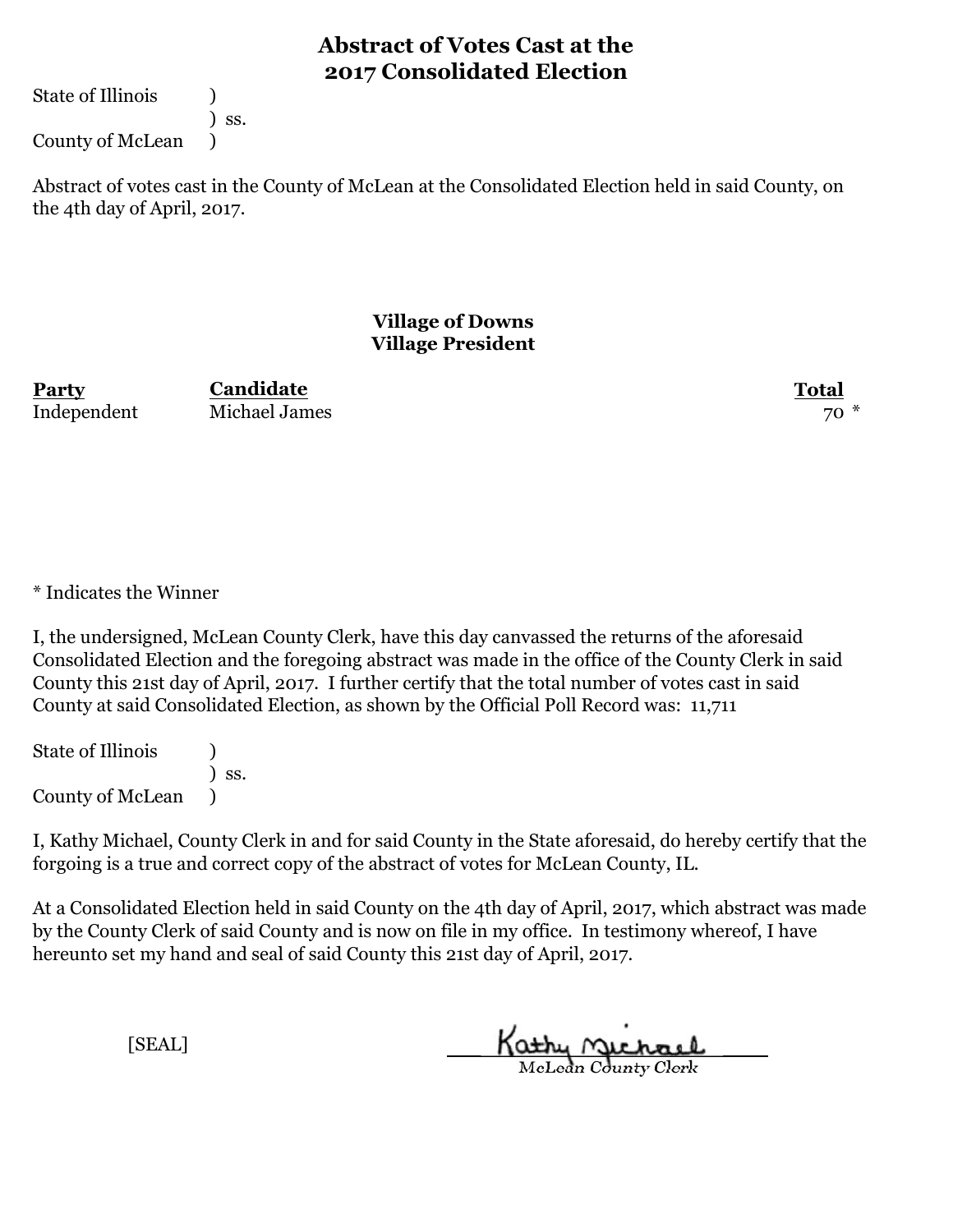State of Illinois (1)

) ss.

County of McLean )

Abstract of votes cast in the County of McLean at the Consolidated Election held in said County, on the 4th day of April, 2017.

#### **Village of Downs Village Clerk**

**Party Total** Independent Julie A. James 65

**Candidate**

\* Indicates the Winner

I, the undersigned, McLean County Clerk, have this day canvassed the returns of the aforesaid Consolidated Election and the foregoing abstract was made in the office of the County Clerk in said County this 21st day of April, 2017. I further certify that the total number of votes cast in said County at said Consolidated Election, as shown by the Official Poll Record was: 11,711

State of Illinois (1) ) ss. County of McLean )

I, Kathy Michael, County Clerk in and for said County in the State aforesaid, do hereby certify that the forgoing is a true and correct copy of the abstract of votes for McLean County, IL.

At a Consolidated Election held in said County on the 4th day of April, 2017, which abstract was made by the County Clerk of said County and is now on file in my office. In testimony whereof, I have hereunto set my hand and seal of said County this 21st day of April, 2017.

Kathy Michael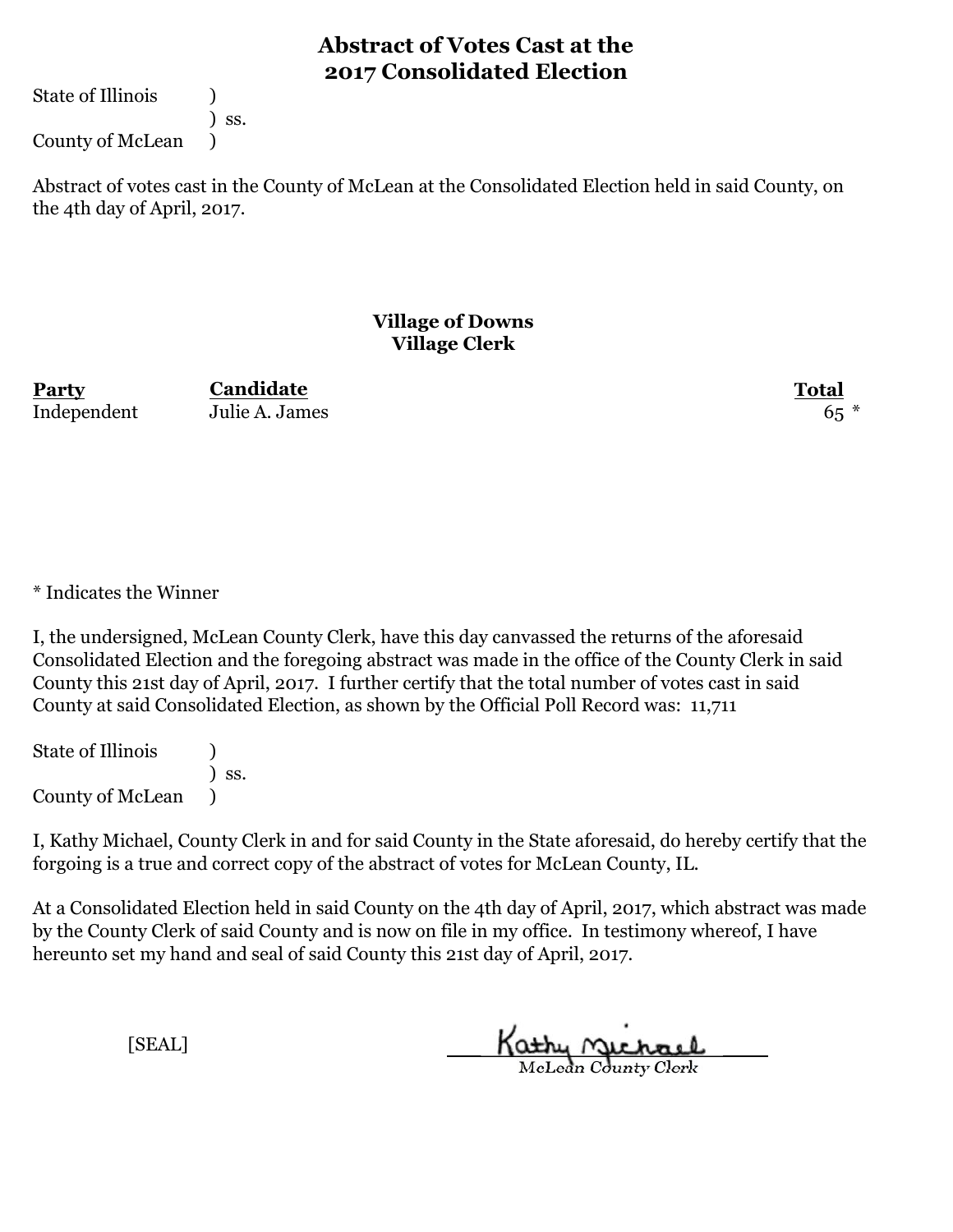State of Illinois (1)

) ss.

County of McLean )

Abstract of votes cast in the County of McLean at the Consolidated Election held in said County, on the 4th day of April, 2017.

#### **Village of Downs Village Trustee (Full 4-Year)**

| <b>Party</b> | Candidate      | Total |
|--------------|----------------|-------|
| Independent  | Maureen Roach  | $64*$ |
| Independent  | Sarah Gassaway | $64*$ |

\* Indicates the Winner

I, the undersigned, McLean County Clerk, have this day canvassed the returns of the aforesaid Consolidated Election and the foregoing abstract was made in the office of the County Clerk in said County this 21st day of April, 2017. I further certify that the total number of votes cast in said County at said Consolidated Election, as shown by the Official Poll Record was: 11,711

State of Illinois (1) ) ss. County of McLean )

I, Kathy Michael, County Clerk in and for said County in the State aforesaid, do hereby certify that the forgoing is a true and correct copy of the abstract of votes for McLean County, IL.

At a Consolidated Election held in said County on the 4th day of April, 2017, which abstract was made by the County Clerk of said County and is now on file in my office. In testimony whereof, I have hereunto set my hand and seal of said County this 21st day of April, 2017.

Kathy Michael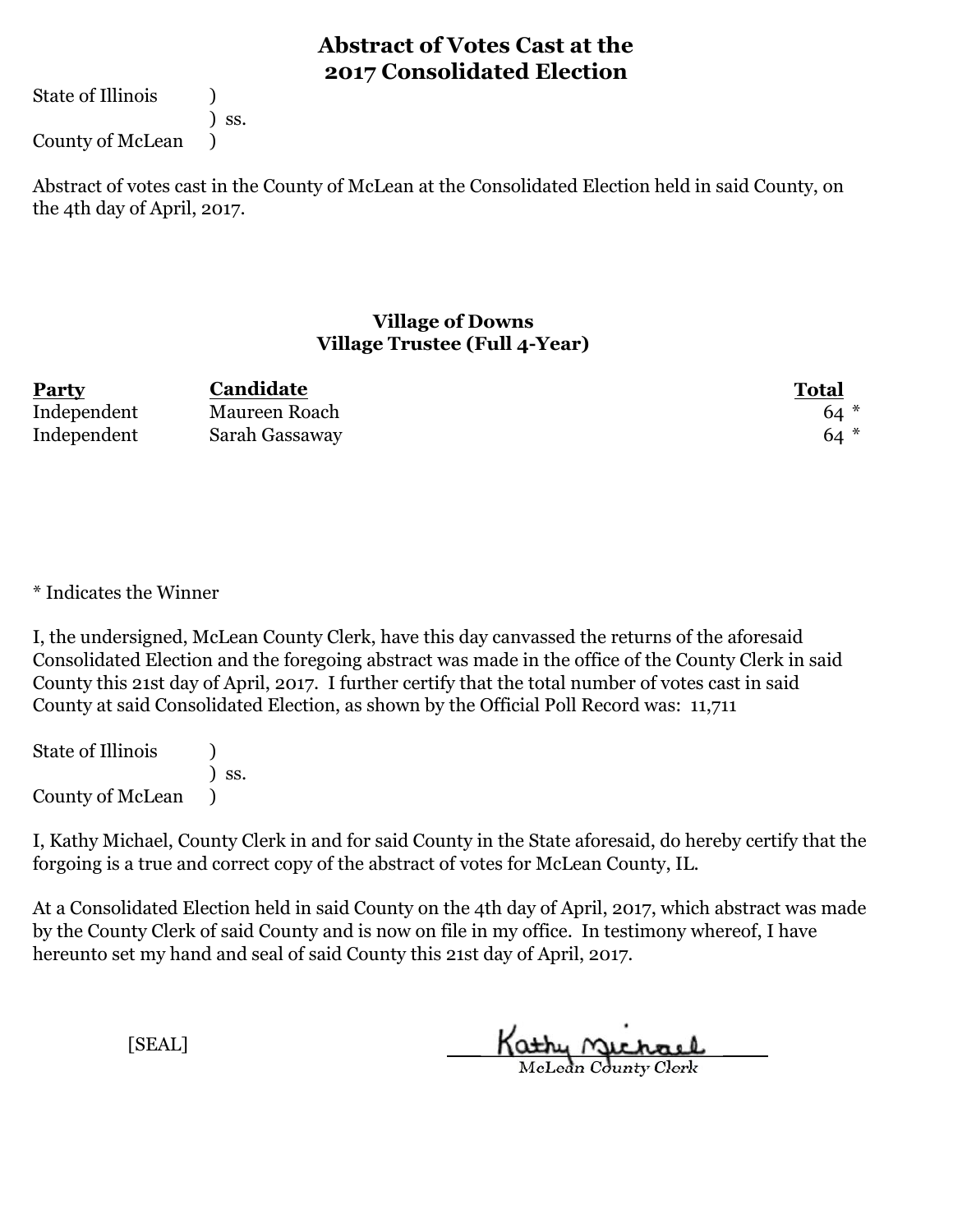State of Illinois (1)

) ss.

County of McLean )

Abstract of votes cast in the County of McLean at the Consolidated Election held in said County, on the 4th day of April, 2017.

#### **Village of Downs Village Trustee (2-year unexpired)**

| <b>Party</b> | Candidate              | Total  |
|--------------|------------------------|--------|
| Independent  | Margaret Keylin        | $61 *$ |
| Write-in     | (Toby) Richard Twyford | $29*$  |

\* Indicates the Winner

I, the undersigned, McLean County Clerk, have this day canvassed the returns of the aforesaid Consolidated Election and the foregoing abstract was made in the office of the County Clerk in said County this 21st day of April, 2017. I further certify that the total number of votes cast in said County at said Consolidated Election, as shown by the Official Poll Record was: 11,711

State of Illinois (1) ) ss. County of McLean )

I, Kathy Michael, County Clerk in and for said County in the State aforesaid, do hereby certify that the forgoing is a true and correct copy of the abstract of votes for McLean County, IL.

At a Consolidated Election held in said County on the 4th day of April, 2017, which abstract was made by the County Clerk of said County and is now on file in my office. In testimony whereof, I have hereunto set my hand and seal of said County this 21st day of April, 2017.

Kathy Michael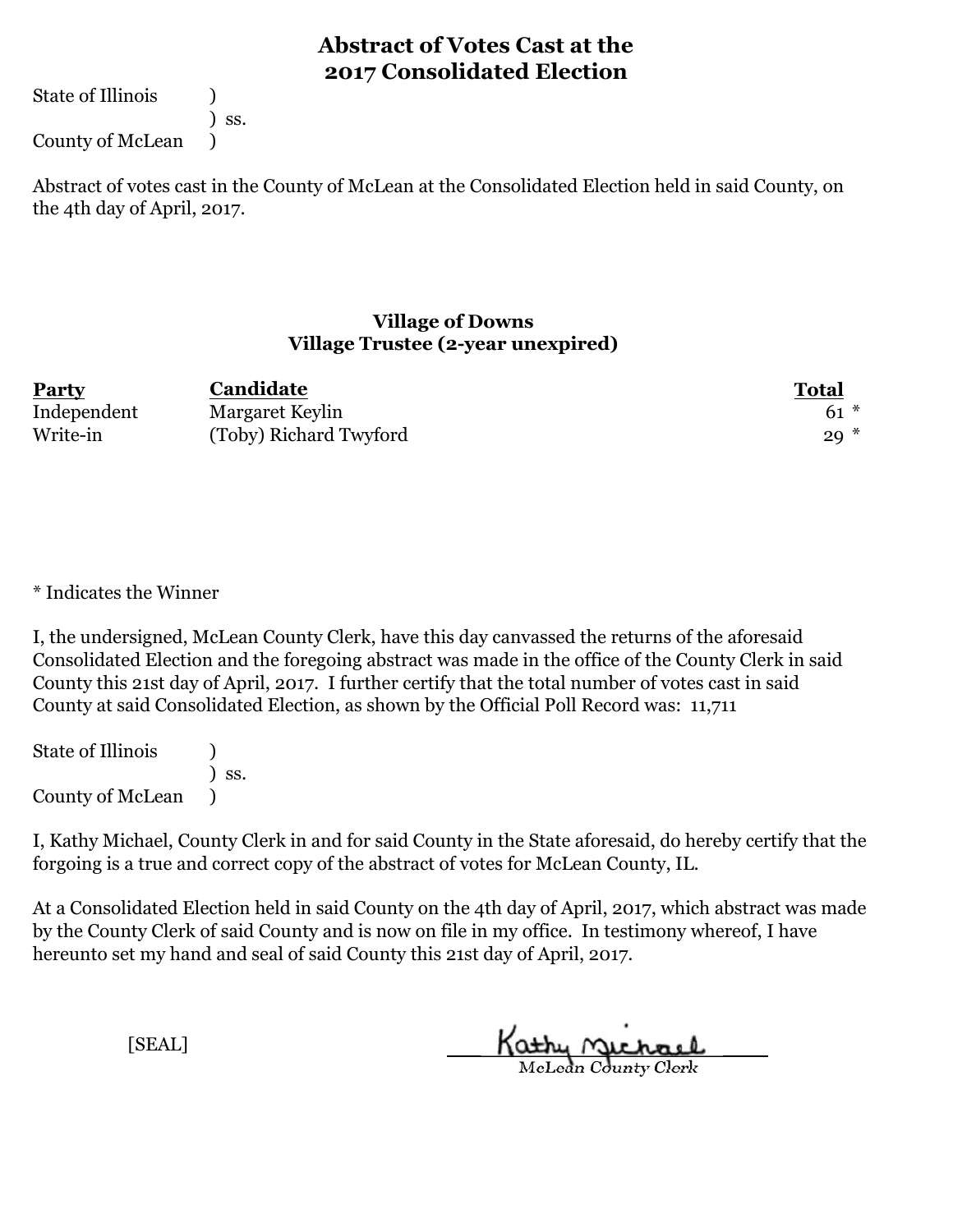State of Illinois (1)

) ss.

County of McLean )

Abstract of votes cast in the County of McLean at the Consolidated Election held in said County, on the 4th day of April, 2017.

### **Village of Ellsworth Village President**

| <b>Party</b> | Candidate     | <b>Total</b> |
|--------------|---------------|--------------|
| Independent  | Patricia Graf |              |
| Independent  | Paul Rutledge | $46*$        |

\* Indicates the Winner

I, the undersigned, McLean County Clerk, have this day canvassed the returns of the aforesaid Consolidated Election and the foregoing abstract was made in the office of the County Clerk in said County this 21st day of April, 2017. I further certify that the total number of votes cast in said County at said Consolidated Election, as shown by the Official Poll Record was: 11,711

State of Illinois (1) ) ss. County of McLean )

I, Kathy Michael, County Clerk in and for said County in the State aforesaid, do hereby certify that the forgoing is a true and correct copy of the abstract of votes for McLean County, IL.

At a Consolidated Election held in said County on the 4th day of April, 2017, which abstract was made by the County Clerk of said County and is now on file in my office. In testimony whereof, I have hereunto set my hand and seal of said County this 21st day of April, 2017.

Kathy <u>Michael</u>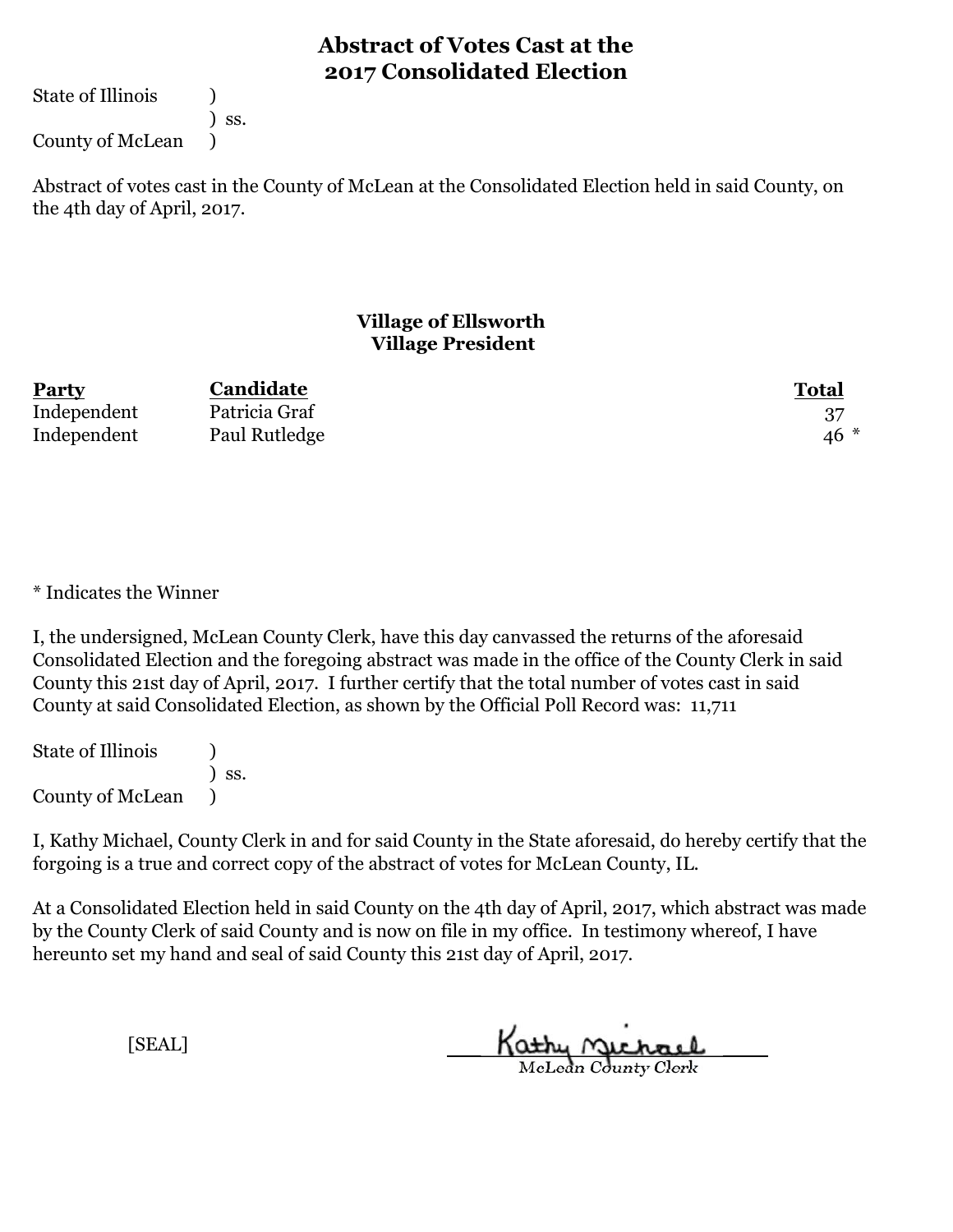State of Illinois (1)

) ss.

County of McLean )

Abstract of votes cast in the County of McLean at the Consolidated Election held in said County, on the 4th day of April, 2017.

### **Village of Ellsworth Village Clerk**

**Party Total** Independent Theresa L. Smithson 78 \* **Candidate**

\* Indicates the Winner

I, the undersigned, McLean County Clerk, have this day canvassed the returns of the aforesaid Consolidated Election and the foregoing abstract was made in the office of the County Clerk in said County this 21st day of April, 2017. I further certify that the total number of votes cast in said County at said Consolidated Election, as shown by the Official Poll Record was: 11,711

State of Illinois (1) ) ss. County of McLean )

I, Kathy Michael, County Clerk in and for said County in the State aforesaid, do hereby certify that the forgoing is a true and correct copy of the abstract of votes for McLean County, IL.

At a Consolidated Election held in said County on the 4th day of April, 2017, which abstract was made by the County Clerk of said County and is now on file in my office. In testimony whereof, I have hereunto set my hand and seal of said County this 21st day of April, 2017.

Kathy Michael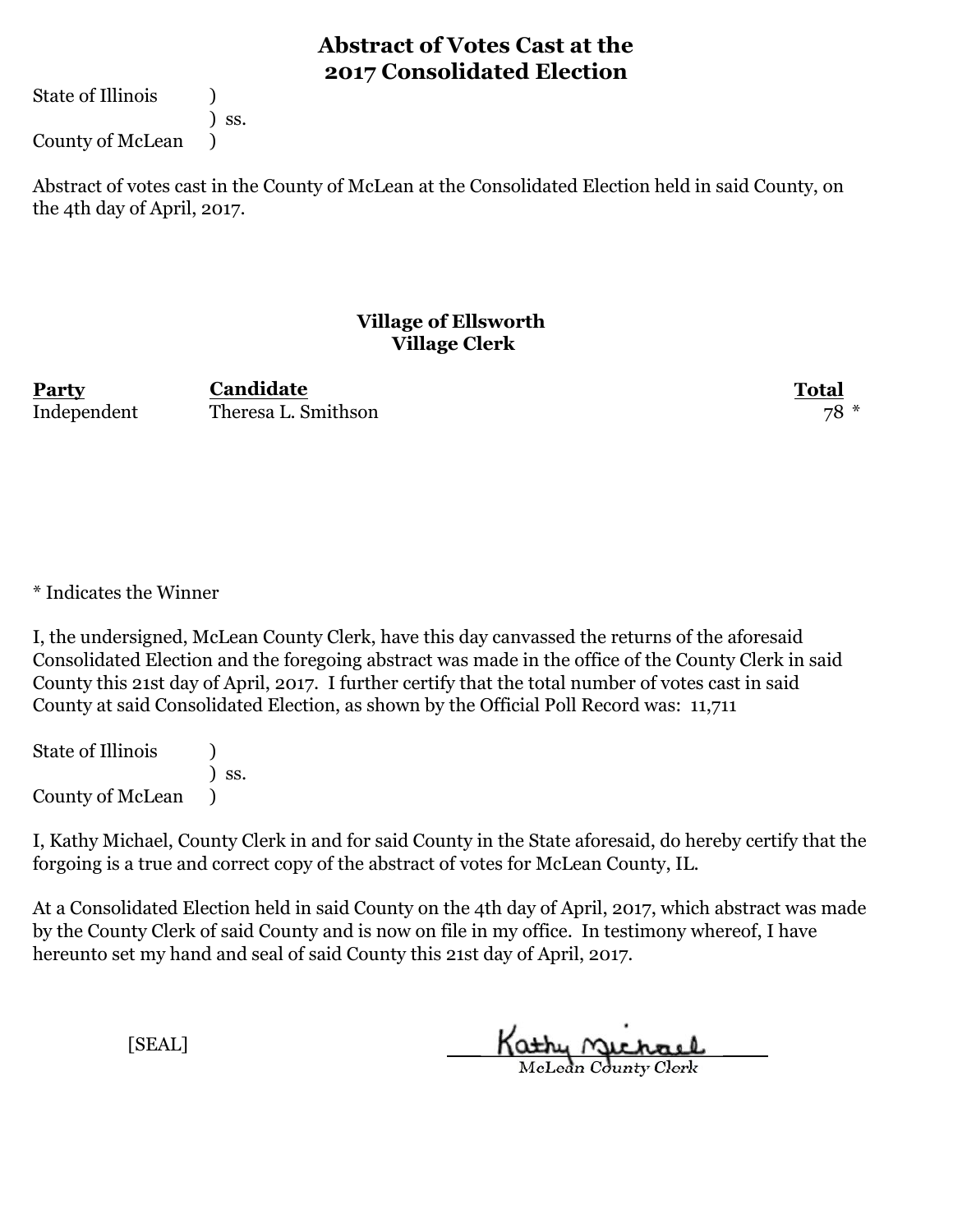State of Illinois (1)

) ss.

County of McLean )

Abstract of votes cast in the County of McLean at the Consolidated Election held in said County, on the 4th day of April, 2017.

### **Village of Ellsworth Village Trustee (Full 4-Year)**

| <b>Party</b> | Candidate           | <b>Total</b>    |
|--------------|---------------------|-----------------|
| Independent  | Patty Barnhill      | $41 *$          |
| Independent  | Joseph Edwards      | 45 <sup>2</sup> |
| Independent  | Jacqueline Galloway | $62 *$          |

\* Indicates the Winner

I, the undersigned, McLean County Clerk, have this day canvassed the returns of the aforesaid Consolidated Election and the foregoing abstract was made in the office of the County Clerk in said County this 21st day of April, 2017. I further certify that the total number of votes cast in said County at said Consolidated Election, as shown by the Official Poll Record was: 11,711

State of Illinois (1) ) ss. County of McLean )

I, Kathy Michael, County Clerk in and for said County in the State aforesaid, do hereby certify that the forgoing is a true and correct copy of the abstract of votes for McLean County, IL.

At a Consolidated Election held in said County on the 4th day of April, 2017, which abstract was made by the County Clerk of said County and is now on file in my office. In testimony whereof, I have hereunto set my hand and seal of said County this 21st day of April, 2017.

Kathy Michael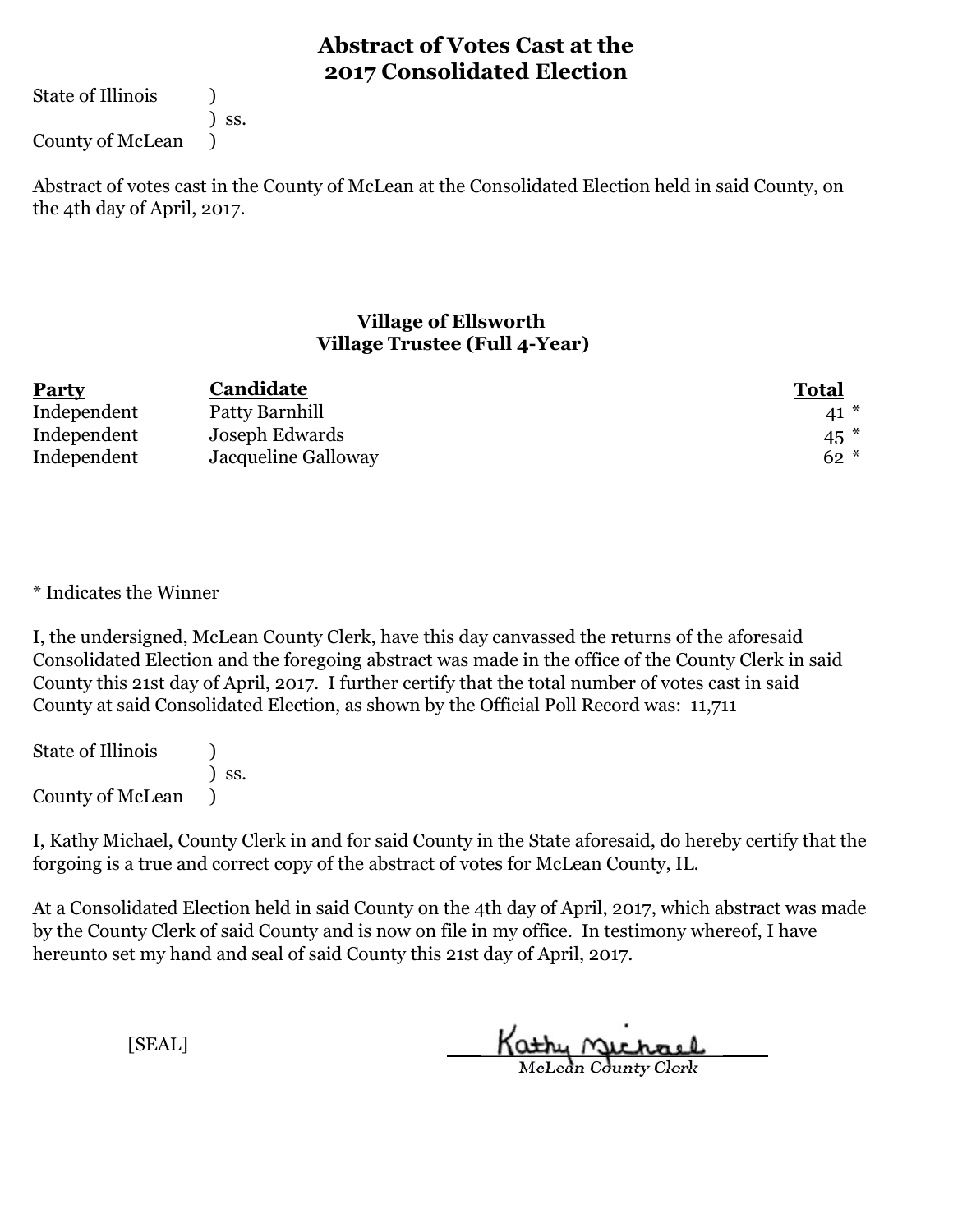State of Illinois (1)

) ss.

County of McLean )

Abstract of votes cast in the County of McLean at the Consolidated Election held in said County, on the 4th day of April, 2017.

#### **Village of Ellsworth Village Trustee (2-year unexpired)**

**Party Total Candidate** Independent Tobey Bane 72 \*

\* Indicates the Winner

I, the undersigned, McLean County Clerk, have this day canvassed the returns of the aforesaid Consolidated Election and the foregoing abstract was made in the office of the County Clerk in said County this 21st day of April, 2017. I further certify that the total number of votes cast in said County at said Consolidated Election, as shown by the Official Poll Record was: 11,711

State of Illinois (1) ) ss. County of McLean )

I, Kathy Michael, County Clerk in and for said County in the State aforesaid, do hereby certify that the forgoing is a true and correct copy of the abstract of votes for McLean County, IL.

At a Consolidated Election held in said County on the 4th day of April, 2017, which abstract was made by the County Clerk of said County and is now on file in my office. In testimony whereof, I have hereunto set my hand and seal of said County this 21st day of April, 2017.

Kathy Michael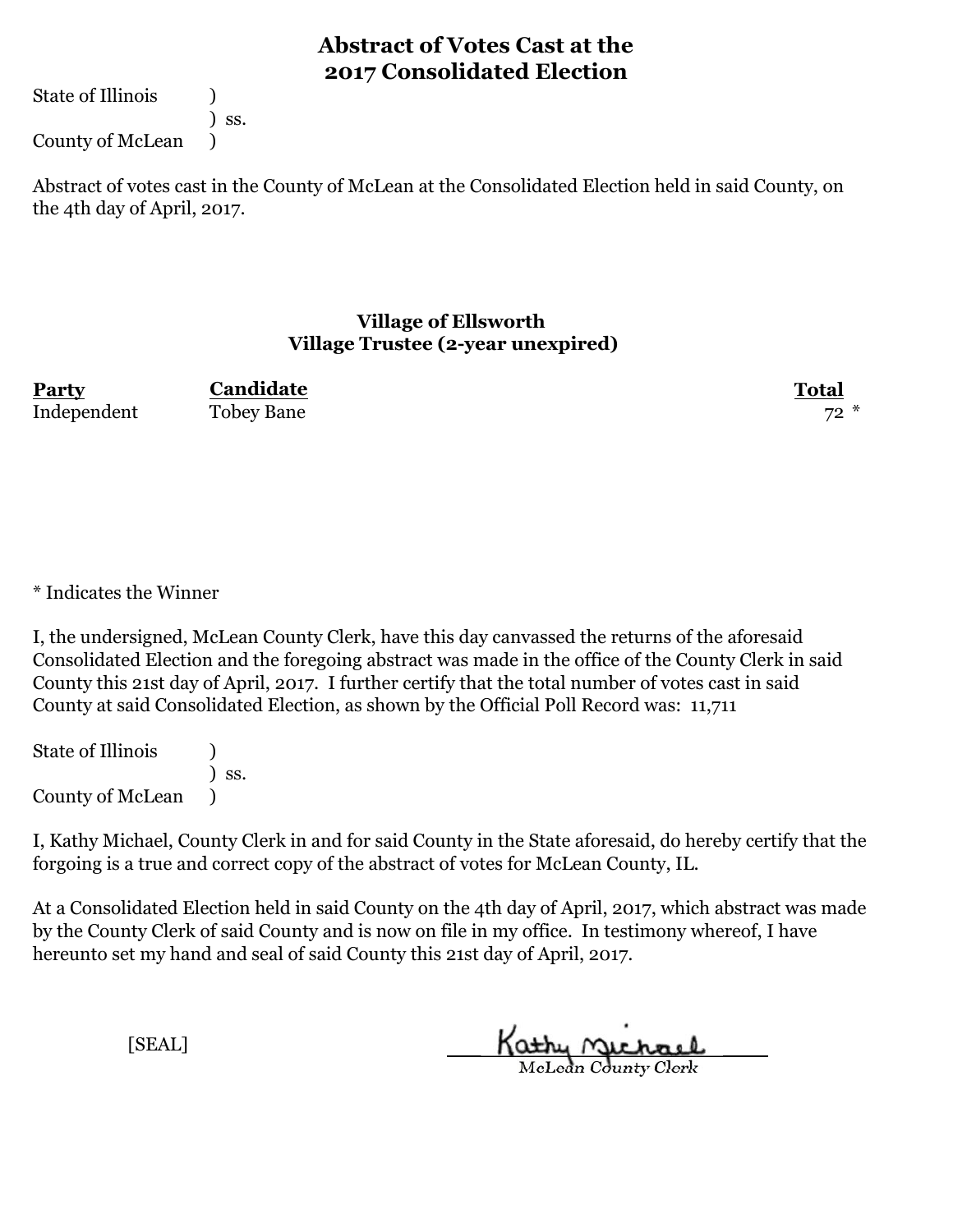State of Illinois (1)

) ss.

County of McLean )

Abstract of votes cast in the County of McLean at the Consolidated Election held in said County, on the 4th day of April, 2017.

### **Village of Gridley Village President**

**Party Total Candidate** Peoples Jeffry Benedict 103 \*

\* Indicates the Winner

I, the undersigned, McLean County Clerk, have this day canvassed the returns of the aforesaid Consolidated Election and the foregoing abstract was made in the office of the County Clerk in said County this 21st day of April, 2017. I further certify that the total number of votes cast in said County at said Consolidated Election, as shown by the Official Poll Record was: 11,711

State of Illinois (1) ) ss. County of McLean )

I, Kathy Michael, County Clerk in and for said County in the State aforesaid, do hereby certify that the forgoing is a true and correct copy of the abstract of votes for McLean County, IL.

At a Consolidated Election held in said County on the 4th day of April, 2017, which abstract was made by the County Clerk of said County and is now on file in my office. In testimony whereof, I have hereunto set my hand and seal of said County this 21st day of April, 2017.

Kathy Michael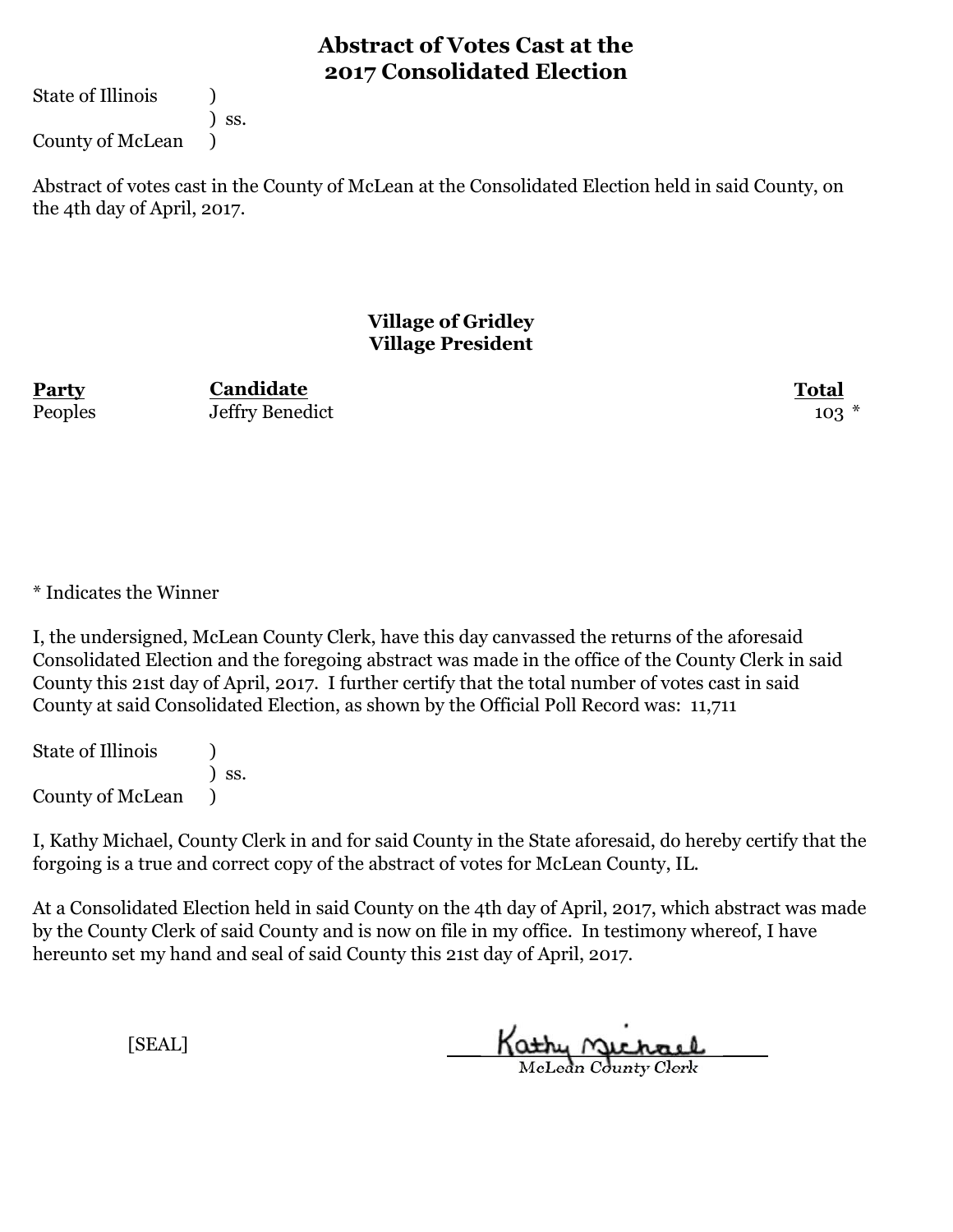State of Illinois (1)

) ss.

County of McLean )

Abstract of votes cast in the County of McLean at the Consolidated Election held in said County, on the 4th day of April, 2017.

### **Village of Gridley Village Trustee**

| <b>Party</b> | Candidate          | <b>Total</b> |
|--------------|--------------------|--------------|
| Peoples      | Susan Laiming      | 91           |
| Peoples      | John (J.D.) Maurer | $96 *$       |
| Peoples      | Roger Stucky       | $87*$        |

\* Indicates the Winner

I, the undersigned, McLean County Clerk, have this day canvassed the returns of the aforesaid Consolidated Election and the foregoing abstract was made in the office of the County Clerk in said County this 21st day of April, 2017. I further certify that the total number of votes cast in said County at said Consolidated Election, as shown by the Official Poll Record was: 11,711

State of Illinois (1) ) ss. County of McLean )

I, Kathy Michael, County Clerk in and for said County in the State aforesaid, do hereby certify that the forgoing is a true and correct copy of the abstract of votes for McLean County, IL.

At a Consolidated Election held in said County on the 4th day of April, 2017, which abstract was made by the County Clerk of said County and is now on file in my office. In testimony whereof, I have hereunto set my hand and seal of said County this 21st day of April, 2017.

Kathy Michael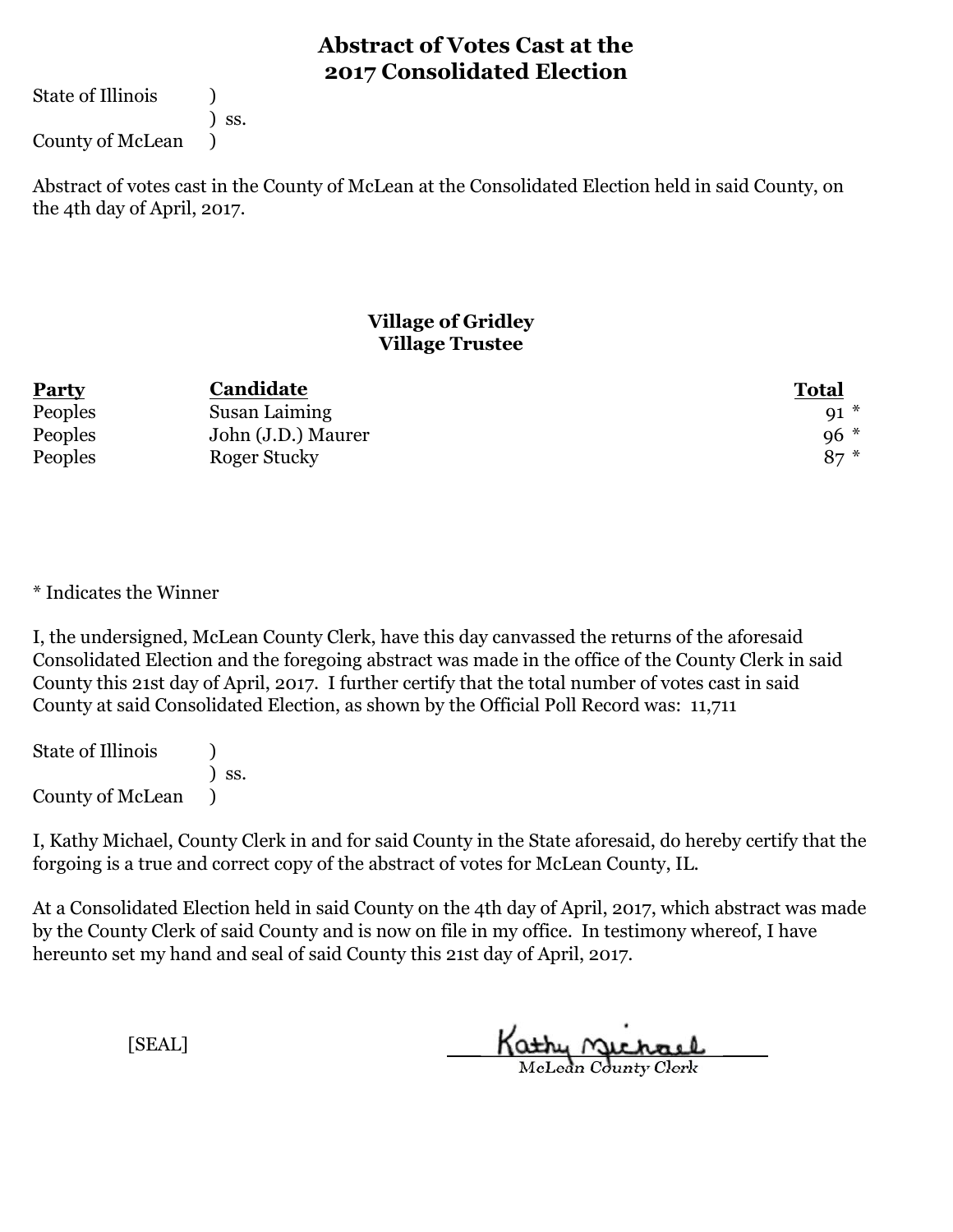State of Illinois (1)

) ss.

County of McLean )

Abstract of votes cast in the County of McLean at the Consolidated Election held in said County, on the 4th day of April, 2017.

### **Village of Heyworth Village President**

**Party Total Candidate** Independent Todd Zalucha 309 \*

\* Indicates the Winner

I, the undersigned, McLean County Clerk, have this day canvassed the returns of the aforesaid Consolidated Election and the foregoing abstract was made in the office of the County Clerk in said County this 21st day of April, 2017. I further certify that the total number of votes cast in said County at said Consolidated Election, as shown by the Official Poll Record was: 11,711

State of Illinois (1) ) ss. County of McLean )

I, Kathy Michael, County Clerk in and for said County in the State aforesaid, do hereby certify that the forgoing is a true and correct copy of the abstract of votes for McLean County, IL.

At a Consolidated Election held in said County on the 4th day of April, 2017, which abstract was made by the County Clerk of said County and is now on file in my office. In testimony whereof, I have hereunto set my hand and seal of said County this 21st day of April, 2017.

Kathy Michael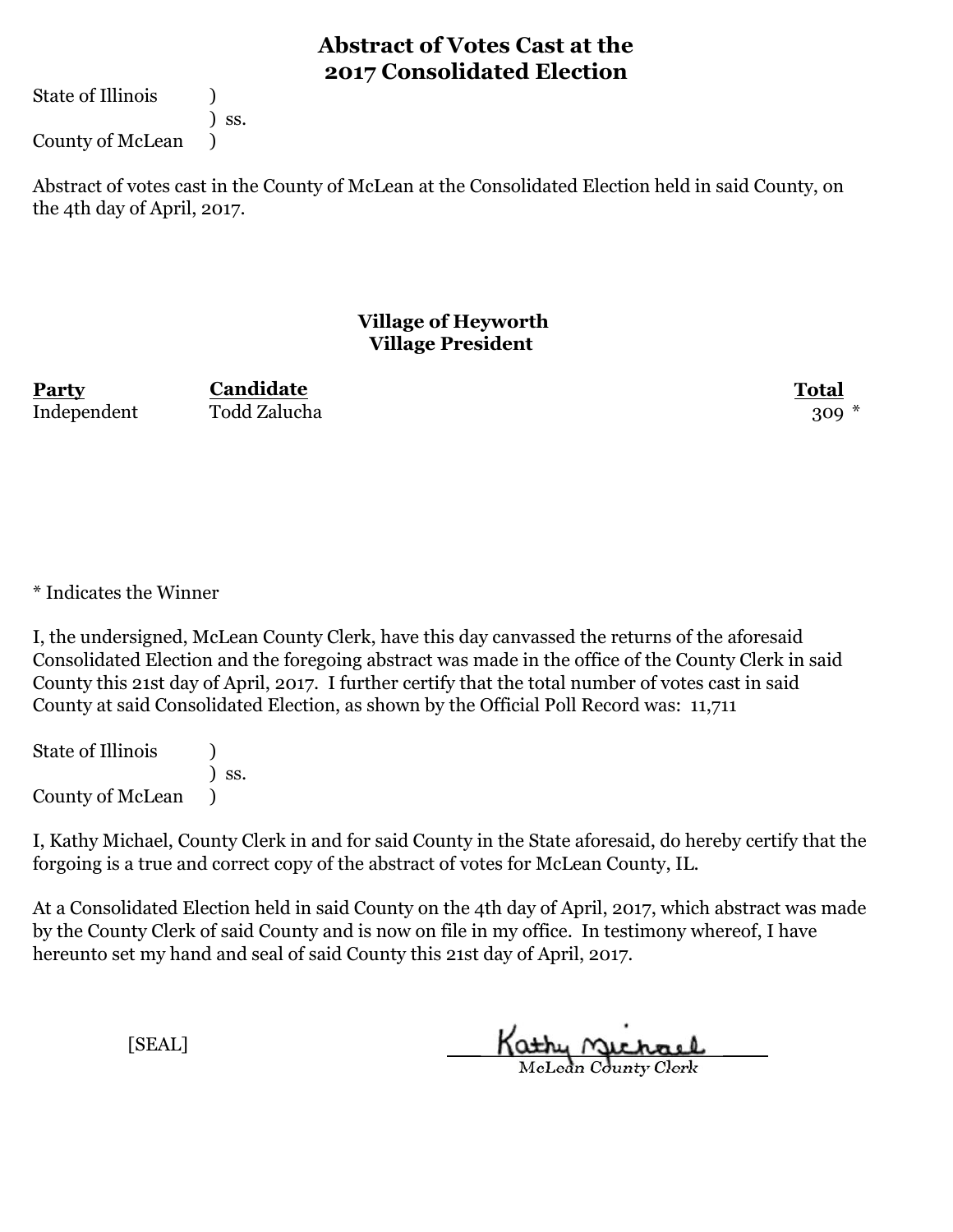State of Illinois (1)

) ss.

County of McLean )

Abstract of votes cast in the County of McLean at the Consolidated Election held in said County, on the 4th day of April, 2017.

### **Village of Heyworth Village Trustee (Full 4-Year)**

| <b>Party</b> | Candidate           | <b>Total</b> |
|--------------|---------------------|--------------|
| Independent  | Adam Mowery         | $224$ $*$    |
| Independent  | Harold C. Brown Jr. | $253$ $*$    |
| Independent  | James P. Lauterberg | $207*$       |
| Independent  | Lynne C. Barnhill   | 191          |

\* Indicates the Winner

I, the undersigned, McLean County Clerk, have this day canvassed the returns of the aforesaid Consolidated Election and the foregoing abstract was made in the office of the County Clerk in said County this 21st day of April, 2017. I further certify that the total number of votes cast in said County at said Consolidated Election, as shown by the Official Poll Record was: 11,711

State of Illinois (1) ) ss. County of McLean )

I, Kathy Michael, County Clerk in and for said County in the State aforesaid, do hereby certify that the forgoing is a true and correct copy of the abstract of votes for McLean County, IL.

At a Consolidated Election held in said County on the 4th day of April, 2017, which abstract was made by the County Clerk of said County and is now on file in my office. In testimony whereof, I have hereunto set my hand and seal of said County this 21st day of April, 2017.

Kathy Michael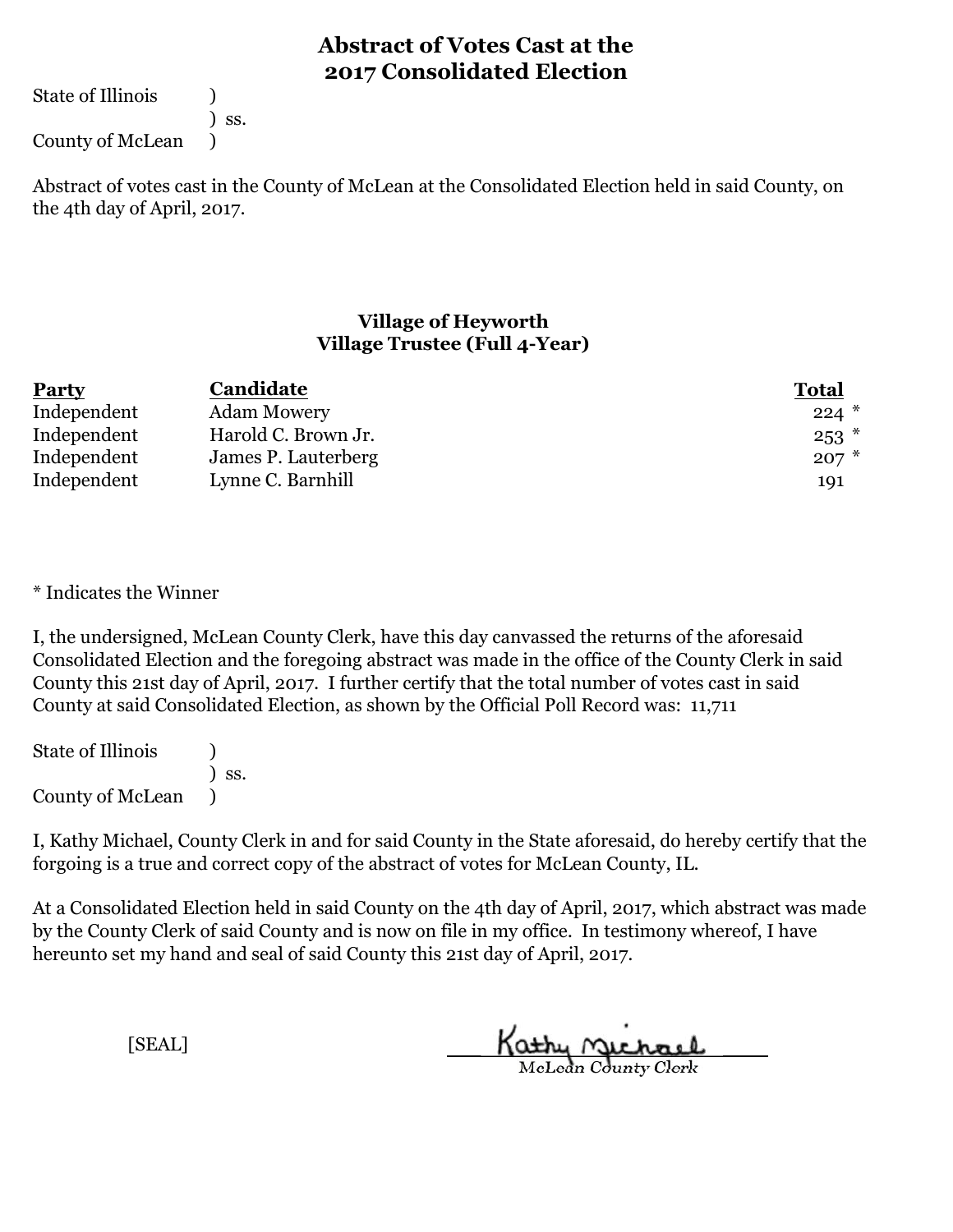State of Illinois (1)

) ss.

County of McLean )

Abstract of votes cast in the County of McLean at the Consolidated Election held in said County, on the 4th day of April, 2017.

#### **Village of Heyworth Village Trustee (2-year unexpired)**

**Party Total Candidate** Independent Thomas S. Haynes 339 \*

\* Indicates the Winner

I, the undersigned, McLean County Clerk, have this day canvassed the returns of the aforesaid Consolidated Election and the foregoing abstract was made in the office of the County Clerk in said County this 21st day of April, 2017. I further certify that the total number of votes cast in said County at said Consolidated Election, as shown by the Official Poll Record was: 11,711

State of Illinois (1) ) ss. County of McLean )

I, Kathy Michael, County Clerk in and for said County in the State aforesaid, do hereby certify that the forgoing is a true and correct copy of the abstract of votes for McLean County, IL.

At a Consolidated Election held in said County on the 4th day of April, 2017, which abstract was made by the County Clerk of said County and is now on file in my office. In testimony whereof, I have hereunto set my hand and seal of said County this 21st day of April, 2017.

Kathy Michael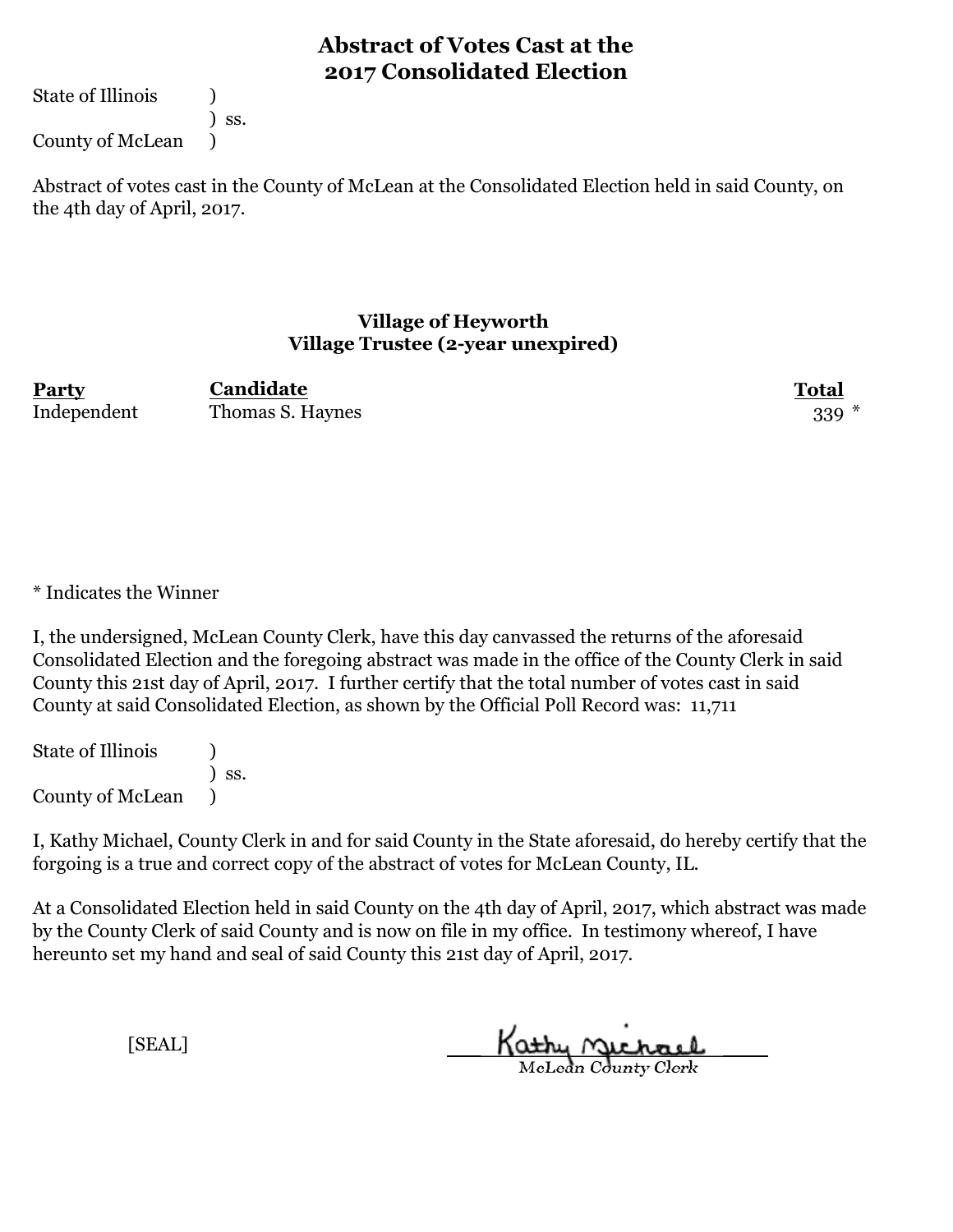State of Illinois (1)

) ss.

County of McLean )

Abstract of votes cast in the County of McLean at the Consolidated Election held in said County, on the 4th day of April, 2017.

### **Village of Hudson Village President**

| Party       | Candidate              | <b>Total</b> |
|-------------|------------------------|--------------|
| Independent | <b>Jason Collins</b>   | $126$ $*$    |
| Write-In    | Kathryn (Kathy) Brooks | 84           |

\* Indicates the Winner

I, the undersigned, McLean County Clerk, have this day canvassed the returns of the aforesaid Consolidated Election and the foregoing abstract was made in the office of the County Clerk in said County this 21st day of April, 2017. I further certify that the total number of votes cast in said County at said Consolidated Election, as shown by the Official Poll Record was: 11,711

State of Illinois (1) ) ss. County of McLean )

I, Kathy Michael, County Clerk in and for said County in the State aforesaid, do hereby certify that the forgoing is a true and correct copy of the abstract of votes for McLean County, IL.

At a Consolidated Election held in said County on the 4th day of April, 2017, which abstract was made by the County Clerk of said County and is now on file in my office. In testimony whereof, I have hereunto set my hand and seal of said County this 21st day of April, 2017.

Kathy <u>Michael</u>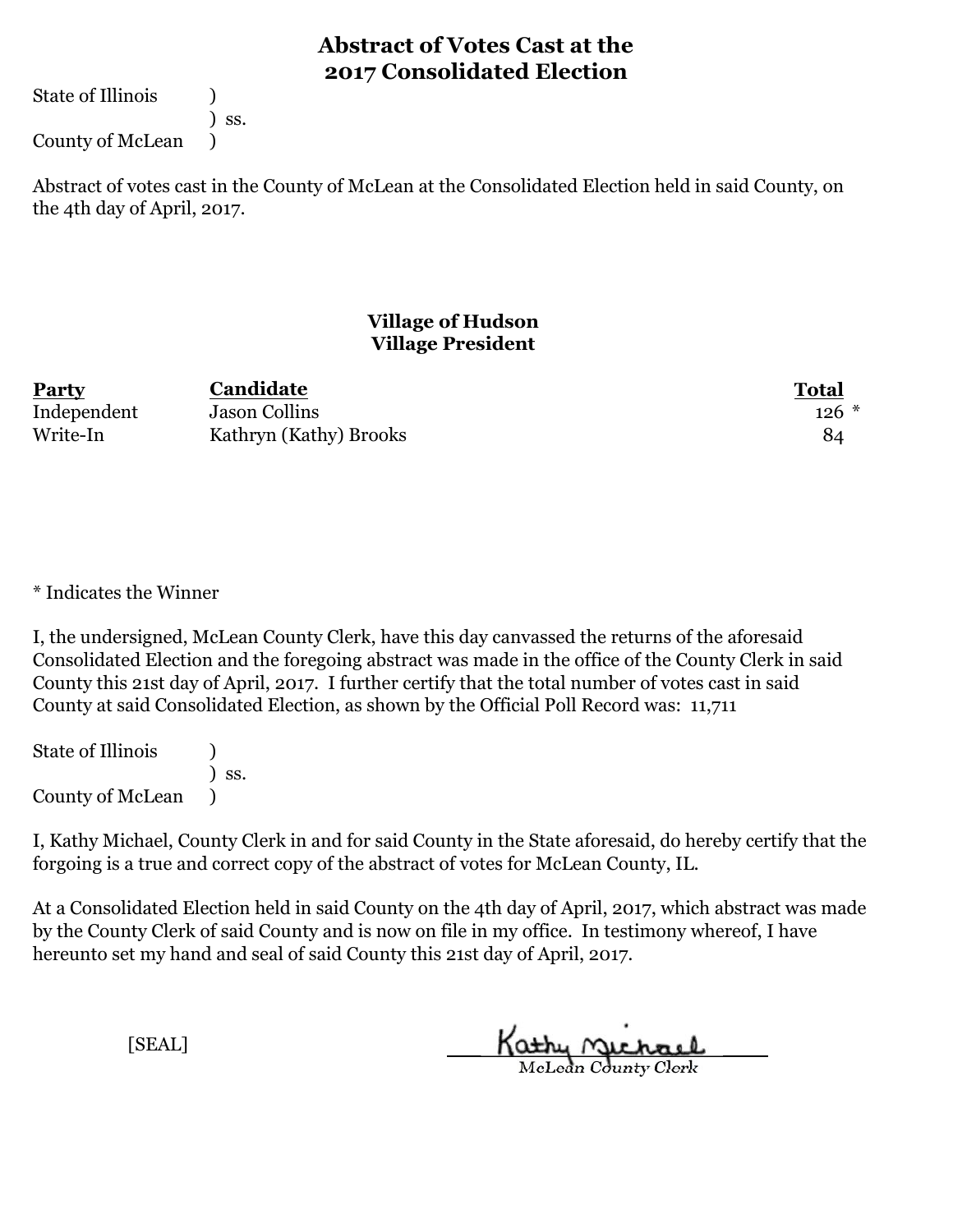State of Illinois (1)

) ss.

County of McLean )

Abstract of votes cast in the County of McLean at the Consolidated Election held in said County, on the 4th day of April, 2017.

### **Village of Hudson Village Clerk**

**Party Total Candidate** Independent Allison Brutlag 205<sup>\*</sup>

\* Indicates the Winner

I, the undersigned, McLean County Clerk, have this day canvassed the returns of the aforesaid Consolidated Election and the foregoing abstract was made in the office of the County Clerk in said County this 21st day of April, 2017. I further certify that the total number of votes cast in said County at said Consolidated Election, as shown by the Official Poll Record was: 11,711

State of Illinois (1) ) ss. County of McLean )

I, Kathy Michael, County Clerk in and for said County in the State aforesaid, do hereby certify that the forgoing is a true and correct copy of the abstract of votes for McLean County, IL.

At a Consolidated Election held in said County on the 4th day of April, 2017, which abstract was made by the County Clerk of said County and is now on file in my office. In testimony whereof, I have hereunto set my hand and seal of said County this 21st day of April, 2017.

Kathy Michael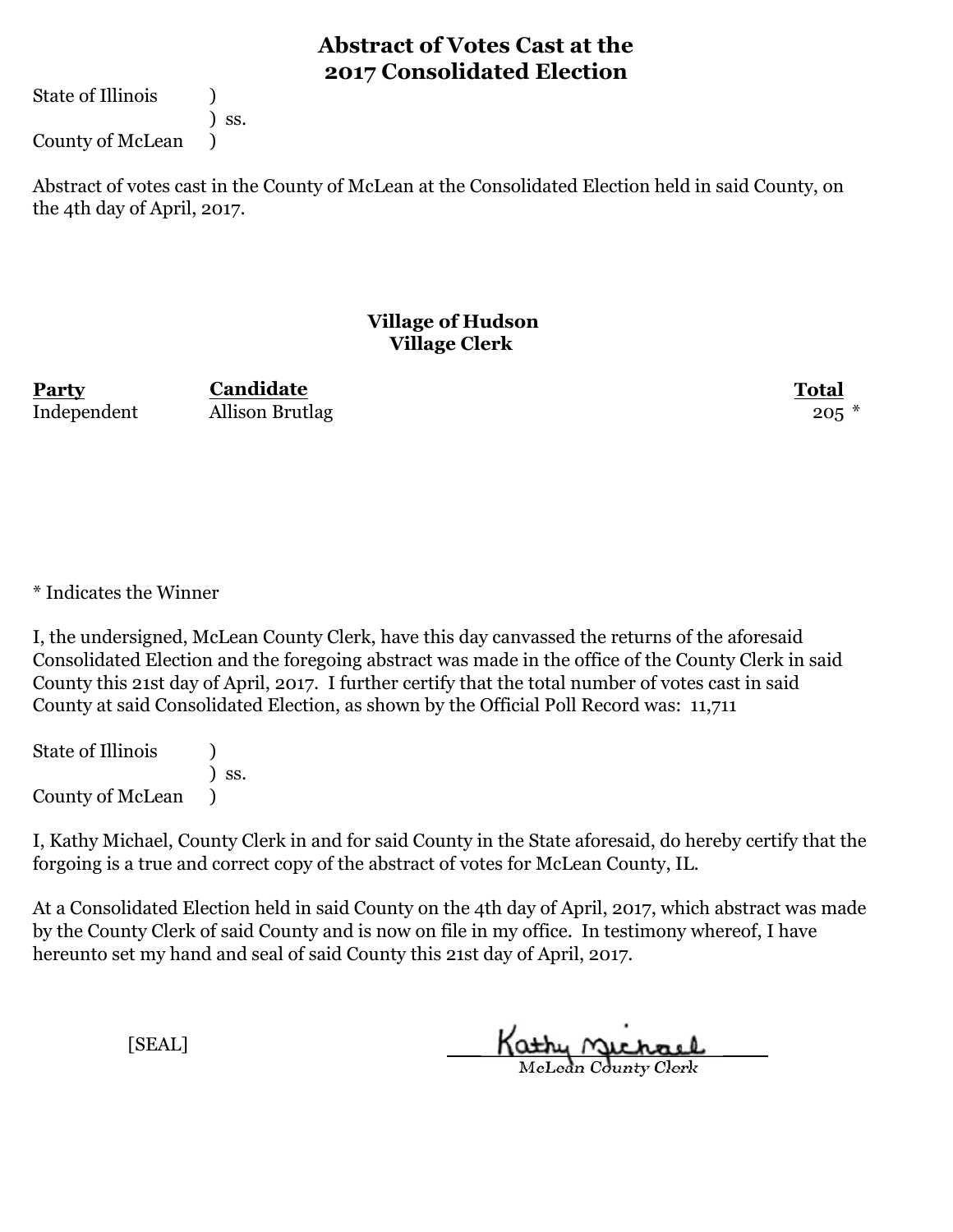State of Illinois (1)

) ss.

County of McLean )

Abstract of votes cast in the County of McLean at the Consolidated Election held in said County, on the 4th day of April, 2017.

### **Village of Hudson Village Trustee**

| <b>Party</b> | Candidate        | <b>Total</b> |
|--------------|------------------|--------------|
| Independent  | Alan Meissner    | $190*$       |
| Write-In     | Philip L. Morris | $43*$        |
| Write-In     | Patrick O'Grady  | $36*$        |

\* Indicates the Winner

I, the undersigned, McLean County Clerk, have this day canvassed the returns of the aforesaid Consolidated Election and the foregoing abstract was made in the office of the County Clerk in said County this 21st day of April, 2017. I further certify that the total number of votes cast in said County at said Consolidated Election, as shown by the Official Poll Record was: 11,711

State of Illinois (1) ) ss. County of McLean )

I, Kathy Michael, County Clerk in and for said County in the State aforesaid, do hereby certify that the forgoing is a true and correct copy of the abstract of votes for McLean County, IL.

At a Consolidated Election held in said County on the 4th day of April, 2017, which abstract was made by the County Clerk of said County and is now on file in my office. In testimony whereof, I have hereunto set my hand and seal of said County this 21st day of April, 2017.

Kathy Michael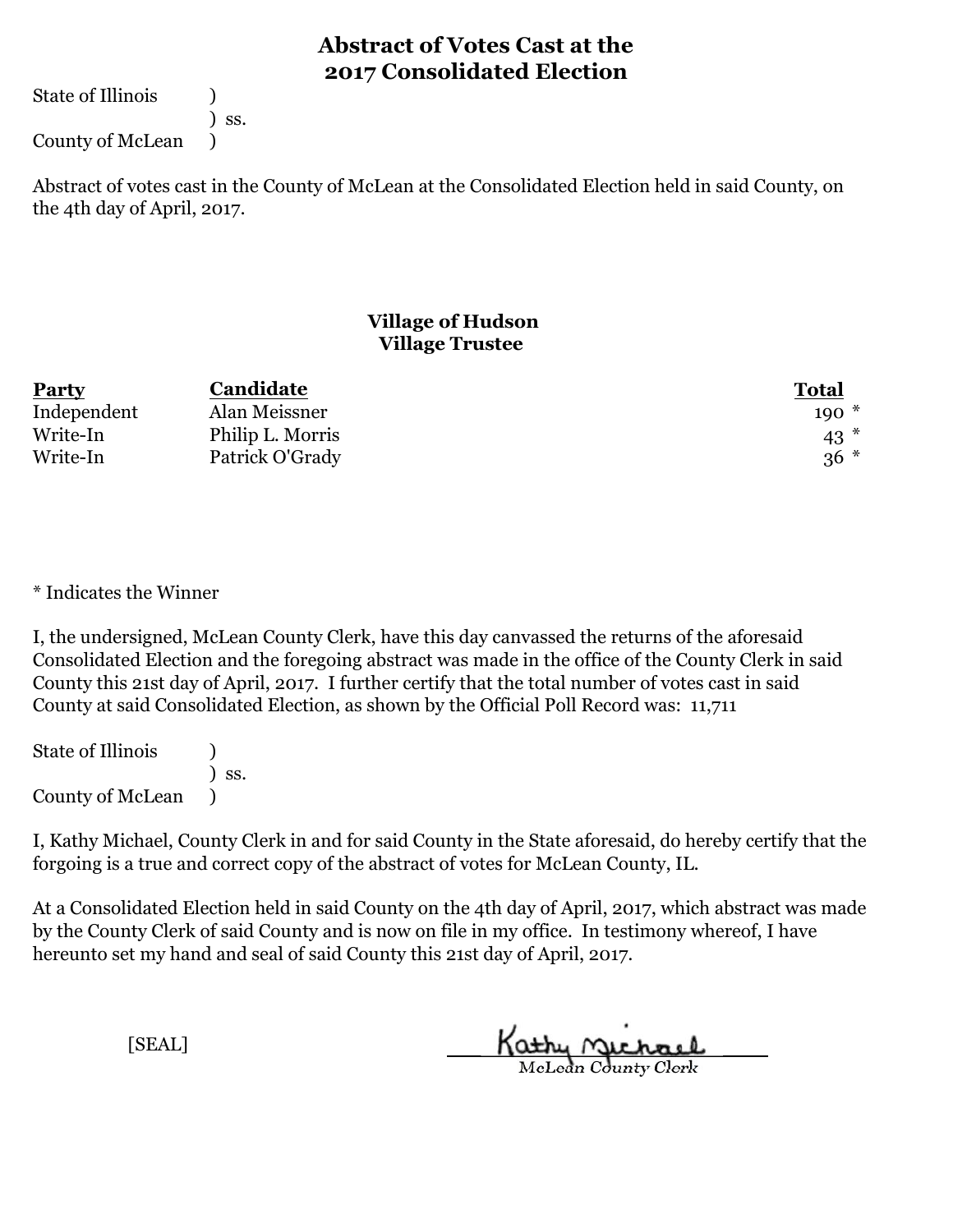State of Illinois (1)

) ss.

County of McLean )

Abstract of votes cast in the County of McLean at the Consolidated Election held in said County, on the 4th day of April, 2017.

### **City of LeRoy City Mayor**

**Party Total** Independent Steven M. Dean 215 \*

**Candidate**

\* Indicates the Winner

I, the undersigned, McLean County Clerk, have this day canvassed the returns of the aforesaid Consolidated Election and the foregoing abstract was made in the office of the County Clerk in said County this 21st day of April, 2017. I further certify that the total number of votes cast in said County at said Consolidated Election, as shown by the Official Poll Record was: 11,711

State of Illinois (1) ) ss. County of McLean )

I, Kathy Michael, County Clerk in and for said County in the State aforesaid, do hereby certify that the forgoing is a true and correct copy of the abstract of votes for McLean County, IL.

At a Consolidated Election held in said County on the 4th day of April, 2017, which abstract was made by the County Clerk of said County and is now on file in my office. In testimony whereof, I have hereunto set my hand and seal of said County this 21st day of April, 2017.

Kathy Michael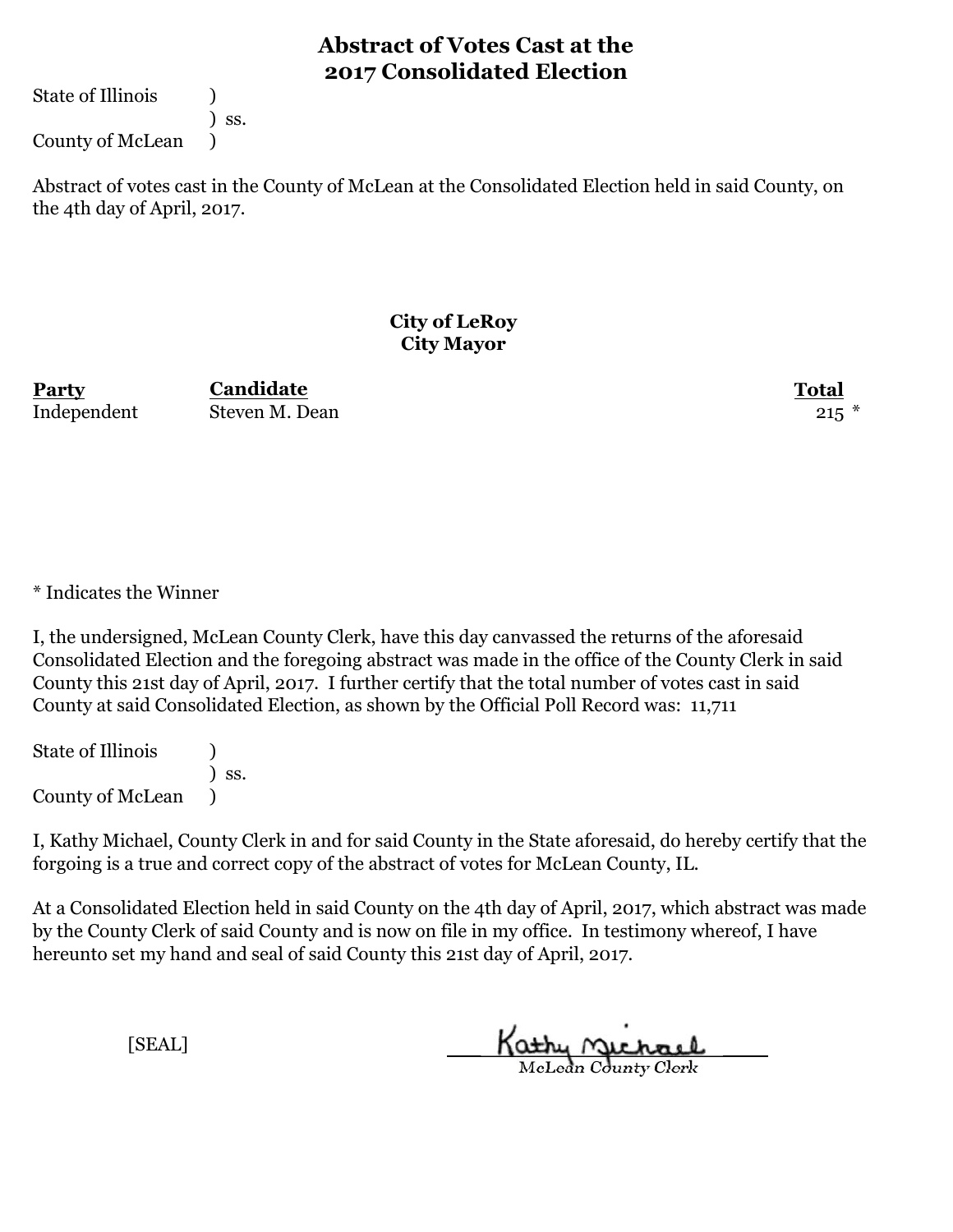State of Illinois (1)

) ss.

County of McLean )

Abstract of votes cast in the County of McLean at the Consolidated Election held in said County, on the 4th day of April, 2017.

#### **City of LeRoy Alderman Ward 1**

**Party Total Candidate** Independent Brad Poindexter 49

\* Indicates the Winner

I, the undersigned, McLean County Clerk, have this day canvassed the returns of the aforesaid Consolidated Election and the foregoing abstract was made in the office of the County Clerk in said County this 21st day of April, 2017. I further certify that the total number of votes cast in said County at said Consolidated Election, as shown by the Official Poll Record was: 11,711

State of Illinois (1) ) ss. County of McLean )

I, Kathy Michael, County Clerk in and for said County in the State aforesaid, do hereby certify that the forgoing is a true and correct copy of the abstract of votes for McLean County, IL.

At a Consolidated Election held in said County on the 4th day of April, 2017, which abstract was made by the County Clerk of said County and is now on file in my office. In testimony whereof, I have hereunto set my hand and seal of said County this 21st day of April, 2017.

Kathy Michael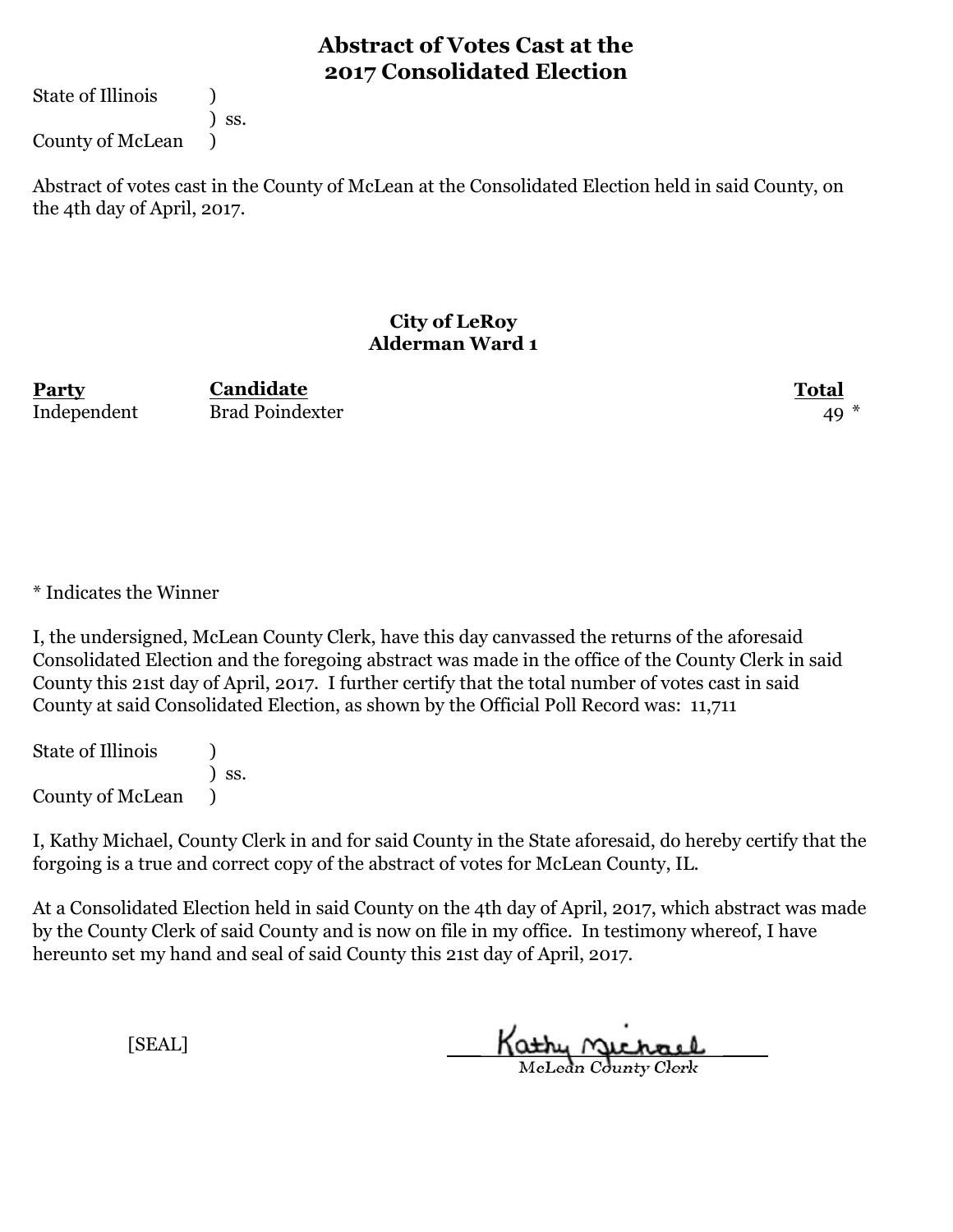State of Illinois (1)

) ss.

County of McLean )

Abstract of votes cast in the County of McLean at the Consolidated Election held in said County, on the 4th day of April, 2017.

#### **City of LeRoy Alderman Ward 2**

**Party Total Candidate** Write-in Kyle W. Merkle 14

\* Indicates the Winner

I, the undersigned, McLean County Clerk, have this day canvassed the returns of the aforesaid Consolidated Election and the foregoing abstract was made in the office of the County Clerk in said County this 21st day of April, 2017. I further certify that the total number of votes cast in said County at said Consolidated Election, as shown by the Official Poll Record was: 11,711

State of Illinois (1) ) ss. County of McLean )

I, Kathy Michael, County Clerk in and for said County in the State aforesaid, do hereby certify that the forgoing is a true and correct copy of the abstract of votes for McLean County, IL.

At a Consolidated Election held in said County on the 4th day of April, 2017, which abstract was made by the County Clerk of said County and is now on file in my office. In testimony whereof, I have hereunto set my hand and seal of said County this 21st day of April, 2017.

Kathy Michael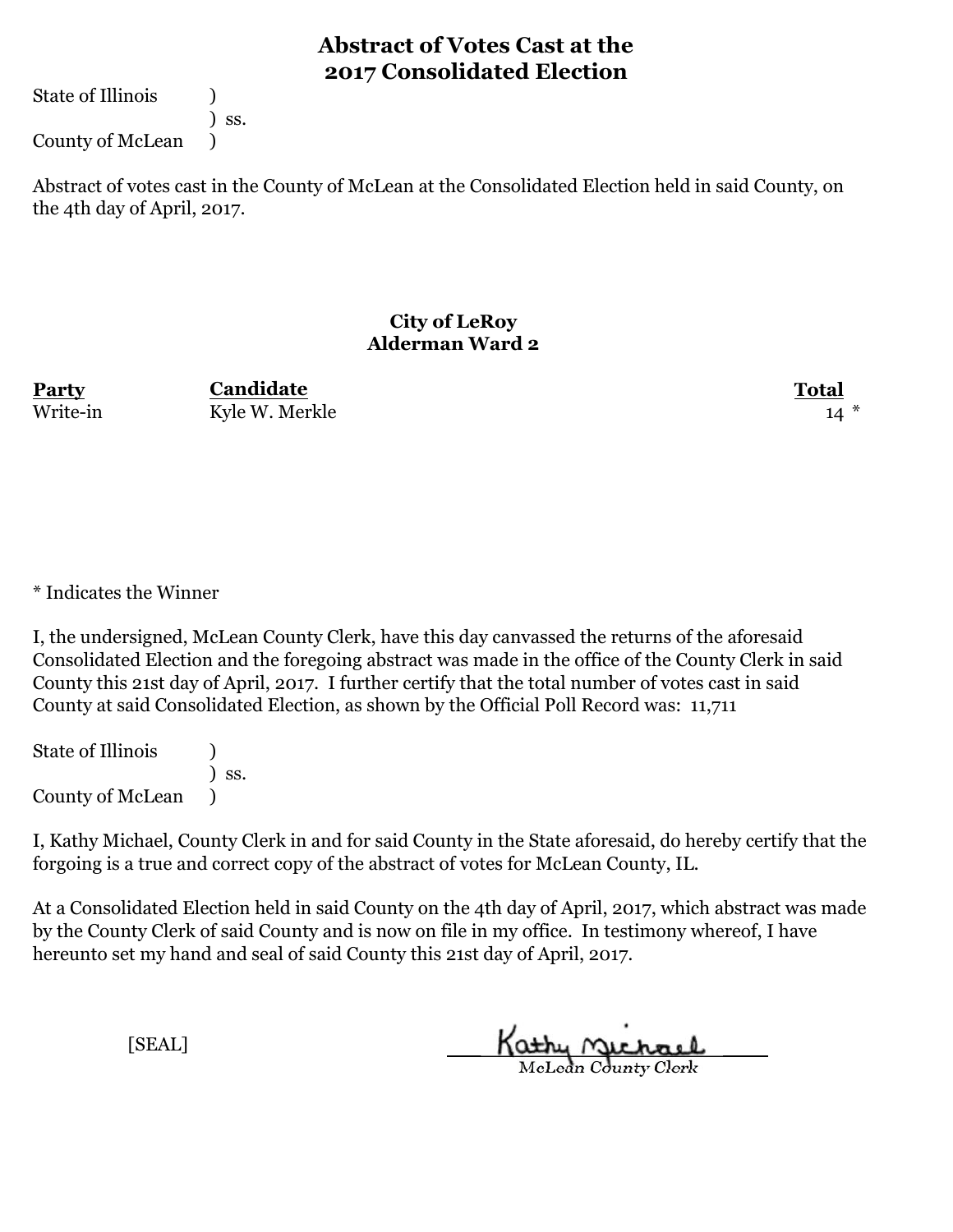State of Illinois (1)

) ss.

County of McLean )

Abstract of votes cast in the County of McLean at the Consolidated Election held in said County, on the 4th day of April, 2017.

#### **City of LeRoy Alderman Ward 3**

**Party Total** Independent Roderick A. Kline 37 **Candidate**

\* Indicates the Winner

I, the undersigned, McLean County Clerk, have this day canvassed the returns of the aforesaid Consolidated Election and the foregoing abstract was made in the office of the County Clerk in said County this 21st day of April, 2017. I further certify that the total number of votes cast in said County at said Consolidated Election, as shown by the Official Poll Record was: 11,711

State of Illinois (1) ) ss. County of McLean )

I, Kathy Michael, County Clerk in and for said County in the State aforesaid, do hereby certify that the forgoing is a true and correct copy of the abstract of votes for McLean County, IL.

At a Consolidated Election held in said County on the 4th day of April, 2017, which abstract was made by the County Clerk of said County and is now on file in my office. In testimony whereof, I have hereunto set my hand and seal of said County this 21st day of April, 2017.

Kathy Michael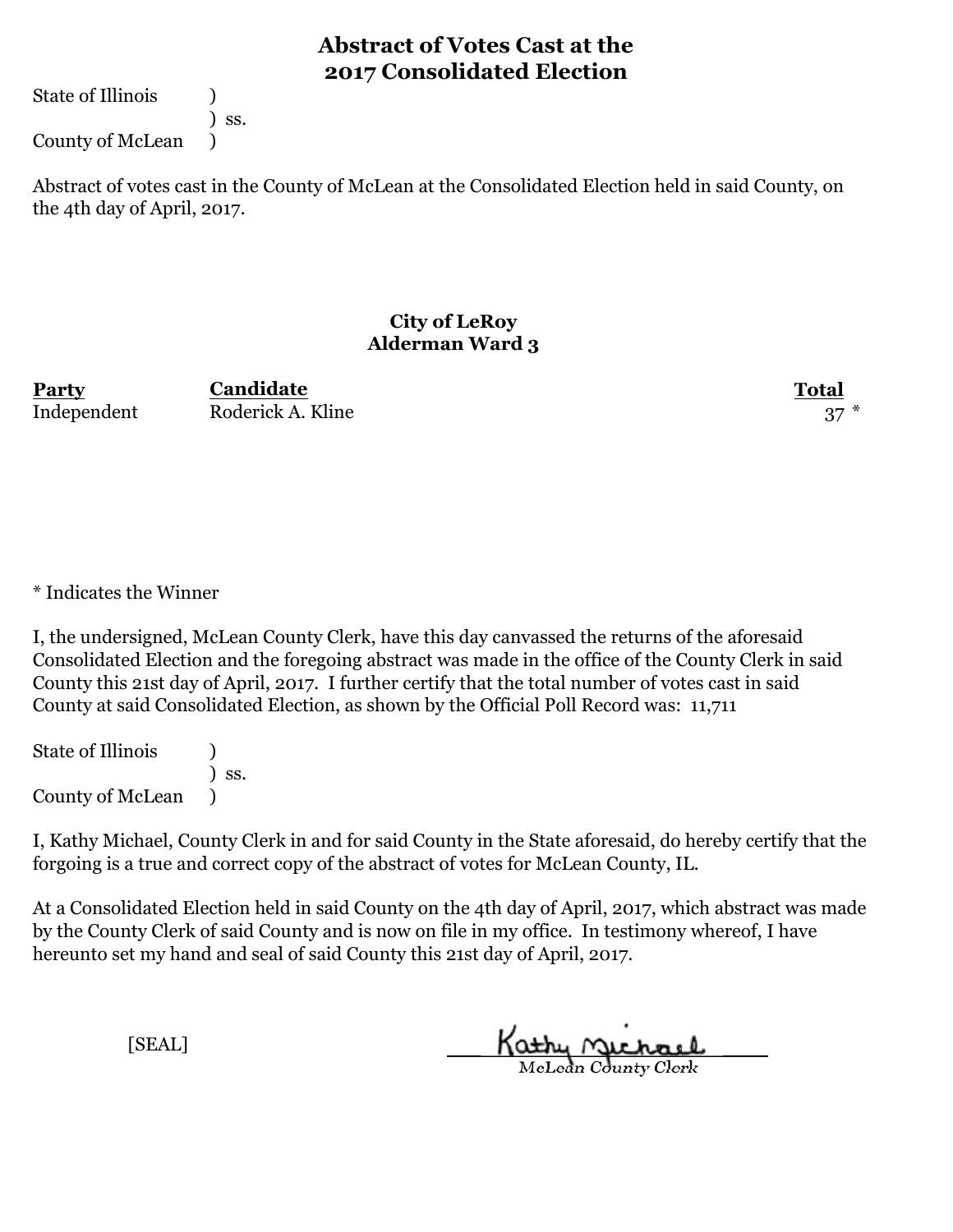State of Illinois (1)

) ss.

County of McLean )

Abstract of votes cast in the County of McLean at the Consolidated Election held in said County, on the 4th day of April, 2017.

#### **City of LeRoy Alderman Ward 4**

| Party       | Candidate            | <b>Total</b> |
|-------------|----------------------|--------------|
| Independent | <b>Shelley Allen</b> |              |
| Independent | Greg L. Steffen      | $40*$        |

\* Indicates the Winner

I, the undersigned, McLean County Clerk, have this day canvassed the returns of the aforesaid Consolidated Election and the foregoing abstract was made in the office of the County Clerk in said County this 21st day of April, 2017. I further certify that the total number of votes cast in said County at said Consolidated Election, as shown by the Official Poll Record was: 11,711

State of Illinois (1) ) ss. County of McLean )

I, Kathy Michael, County Clerk in and for said County in the State aforesaid, do hereby certify that the forgoing is a true and correct copy of the abstract of votes for McLean County, IL.

At a Consolidated Election held in said County on the 4th day of April, 2017, which abstract was made by the County Clerk of said County and is now on file in my office. In testimony whereof, I have hereunto set my hand and seal of said County this 21st day of April, 2017.

Kathy Michael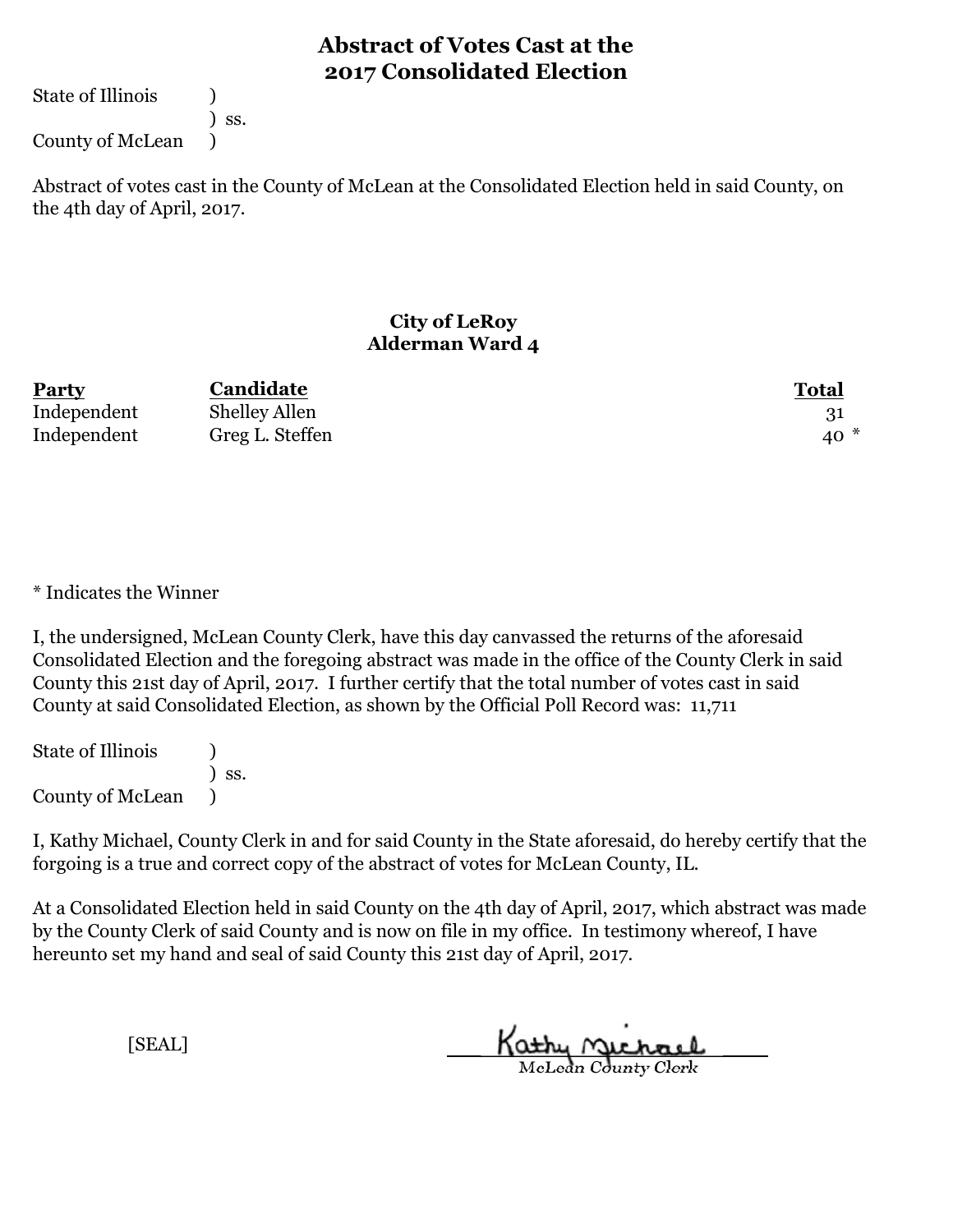State of Illinois (1)

) ss.

County of McLean )

Abstract of votes cast in the County of McLean at the Consolidated Election held in said County, on the 4th day of April, 2017.

### **City of Lexington City Mayor**

| <b>Party</b> | Candidate           | <b>Total</b> |
|--------------|---------------------|--------------|
| Independent  | Spencer L. Johansen | $359 *$      |
| Independent  | John Mohr           | 344          |

\* Indicates the Winner

I, the undersigned, McLean County Clerk, have this day canvassed the returns of the aforesaid Consolidated Election and the foregoing abstract was made in the office of the County Clerk in said County this 21st day of April, 2017. I further certify that the total number of votes cast in said County at said Consolidated Election, as shown by the Official Poll Record was: 11,711

State of Illinois (1) ) ss. County of McLean )

I, Kathy Michael, County Clerk in and for said County in the State aforesaid, do hereby certify that the forgoing is a true and correct copy of the abstract of votes for McLean County, IL.

At a Consolidated Election held in said County on the 4th day of April, 2017, which abstract was made by the County Clerk of said County and is now on file in my office. In testimony whereof, I have hereunto set my hand and seal of said County this 21st day of April, 2017.

Kathy Michael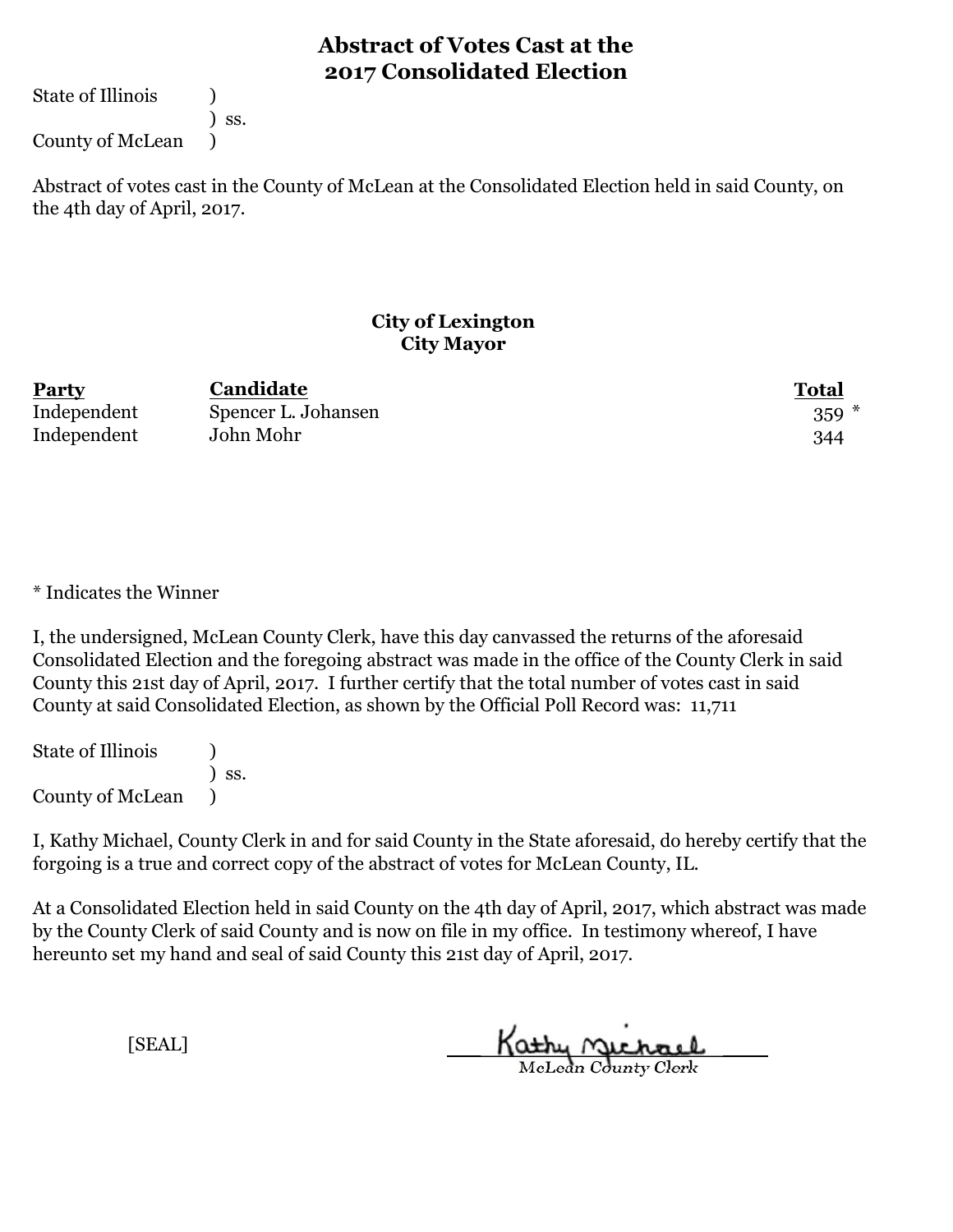State of Illinois (1)

) ss.

County of McLean )

Abstract of votes cast in the County of McLean at the Consolidated Election held in said County, on the 4th day of April, 2017.

#### **City of Lexington City Clerk**

**Party Total** Independent Melanie Kunkel 622 \* **Candidate**

\* Indicates the Winner

I, the undersigned, McLean County Clerk, have this day canvassed the returns of the aforesaid Consolidated Election and the foregoing abstract was made in the office of the County Clerk in said County this 21st day of April, 2017. I further certify that the total number of votes cast in said County at said Consolidated Election, as shown by the Official Poll Record was: 11,711

State of Illinois (1) ) ss. County of McLean )

I, Kathy Michael, County Clerk in and for said County in the State aforesaid, do hereby certify that the forgoing is a true and correct copy of the abstract of votes for McLean County, IL.

At a Consolidated Election held in said County on the 4th day of April, 2017, which abstract was made by the County Clerk of said County and is now on file in my office. In testimony whereof, I have hereunto set my hand and seal of said County this 21st day of April, 2017.

Kathy Michael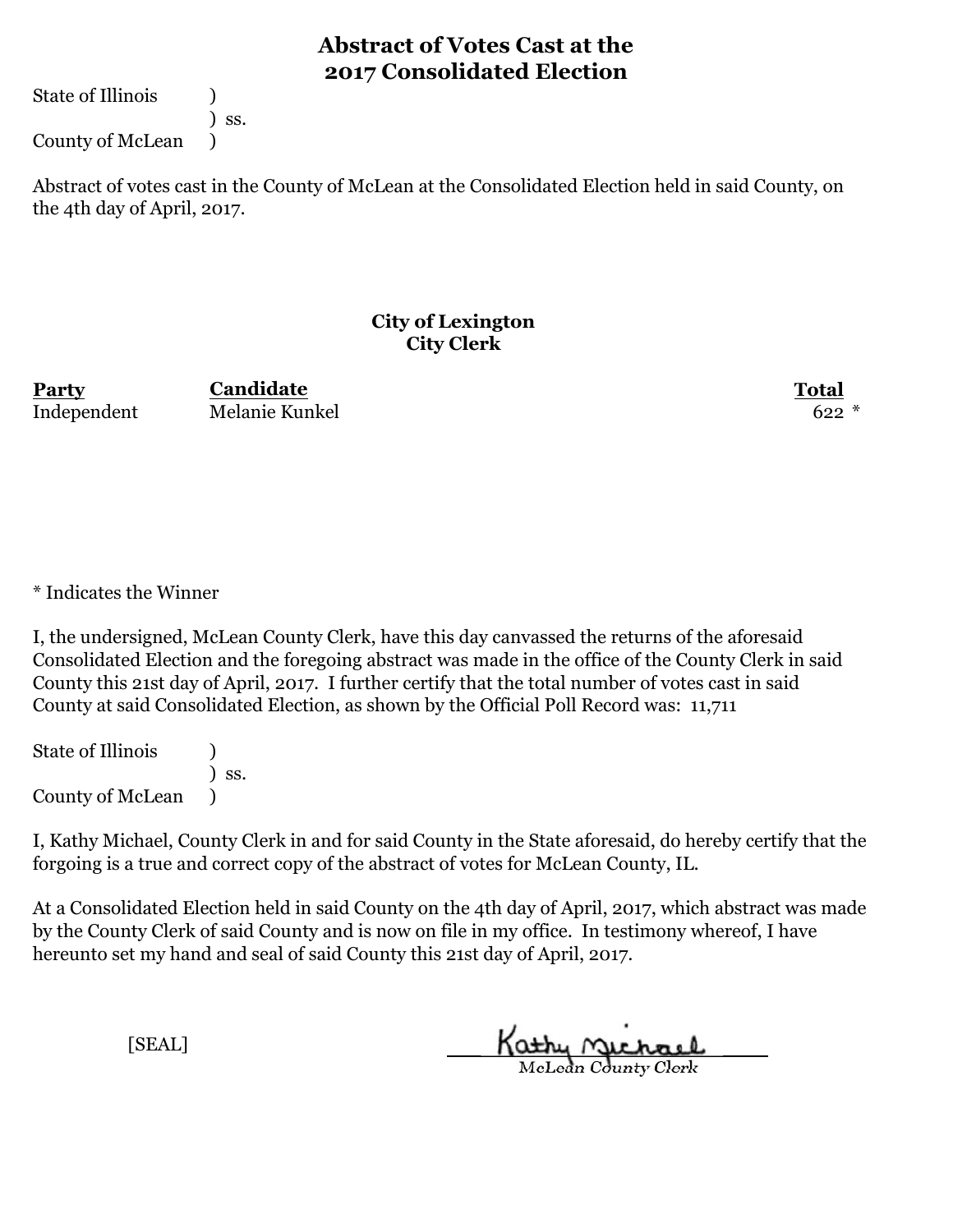State of Illinois (1)

) ss.

County of McLean )

Abstract of votes cast in the County of McLean at the Consolidated Election held in said County, on the 4th day of April, 2017.

#### **City of Lexington City Treasurer**

**Party Total** Independent Dorette "Sue" Noland 649 \* 649 \* **Candidate**

\* Indicates the Winner

I, the undersigned, McLean County Clerk, have this day canvassed the returns of the aforesaid Consolidated Election and the foregoing abstract was made in the office of the County Clerk in said County this 21st day of April, 2017. I further certify that the total number of votes cast in said County at said Consolidated Election, as shown by the Official Poll Record was: 11,711

State of Illinois (1) ) ss. County of McLean )

I, Kathy Michael, County Clerk in and for said County in the State aforesaid, do hereby certify that the forgoing is a true and correct copy of the abstract of votes for McLean County, IL.

At a Consolidated Election held in said County on the 4th day of April, 2017, which abstract was made by the County Clerk of said County and is now on file in my office. In testimony whereof, I have hereunto set my hand and seal of said County this 21st day of April, 2017.

Kathy Michael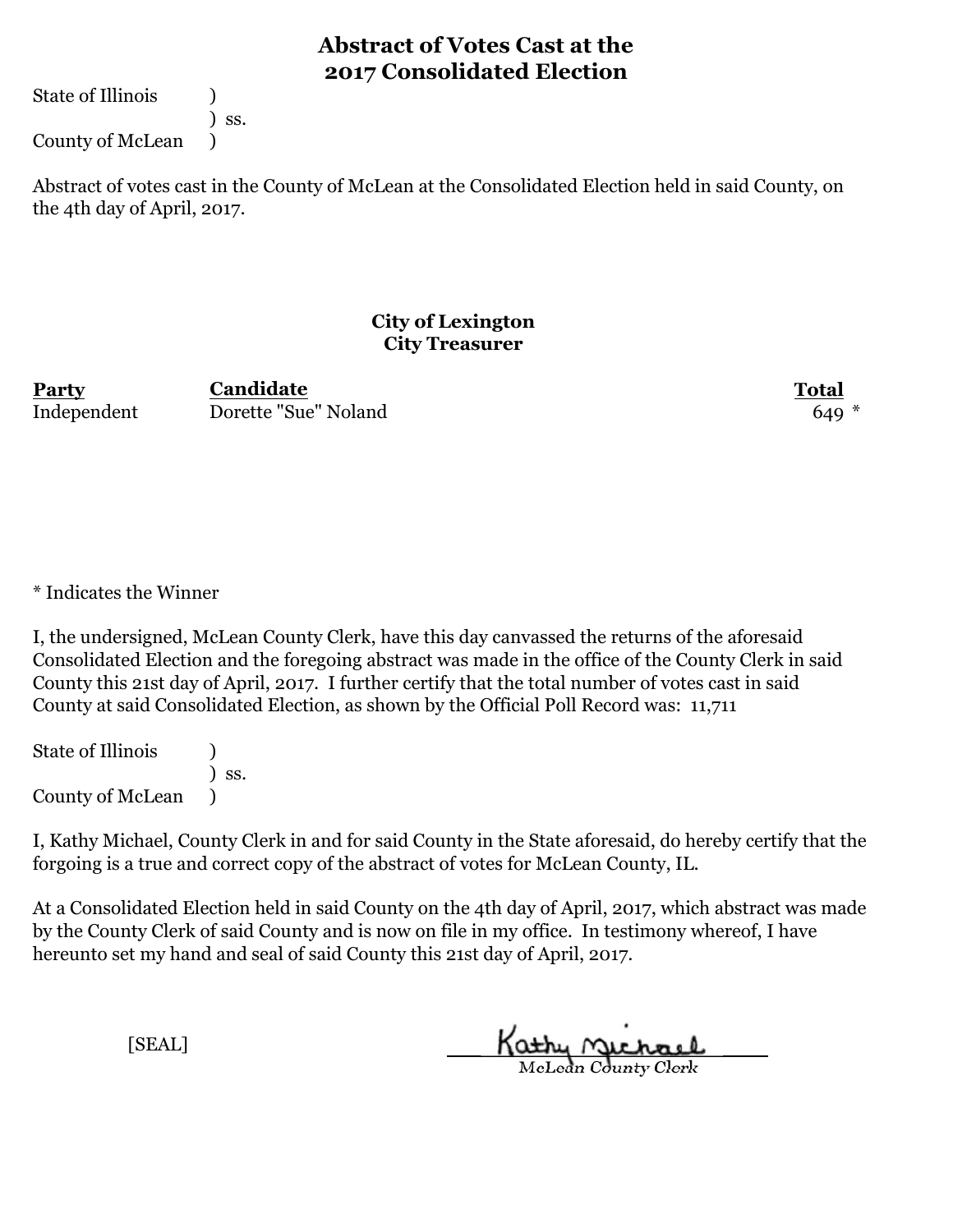State of Illinois (1)

) ss.

County of McLean )

Abstract of votes cast in the County of McLean at the Consolidated Election held in said County, on the 4th day of April, 2017.

#### **City of Lexington Alderman Ward 1**

**Party Total** Independent John Colclasure 221 \*

**Candidate**

\* Indicates the Winner

I, the undersigned, McLean County Clerk, have this day canvassed the returns of the aforesaid Consolidated Election and the foregoing abstract was made in the office of the County Clerk in said County this 21st day of April, 2017. I further certify that the total number of votes cast in said County at said Consolidated Election, as shown by the Official Poll Record was: 11,711

State of Illinois (1) ) ss. County of McLean )

I, Kathy Michael, County Clerk in and for said County in the State aforesaid, do hereby certify that the forgoing is a true and correct copy of the abstract of votes for McLean County, IL.

At a Consolidated Election held in said County on the 4th day of April, 2017, which abstract was made by the County Clerk of said County and is now on file in my office. In testimony whereof, I have hereunto set my hand and seal of said County this 21st day of April, 2017.

Kathy Michael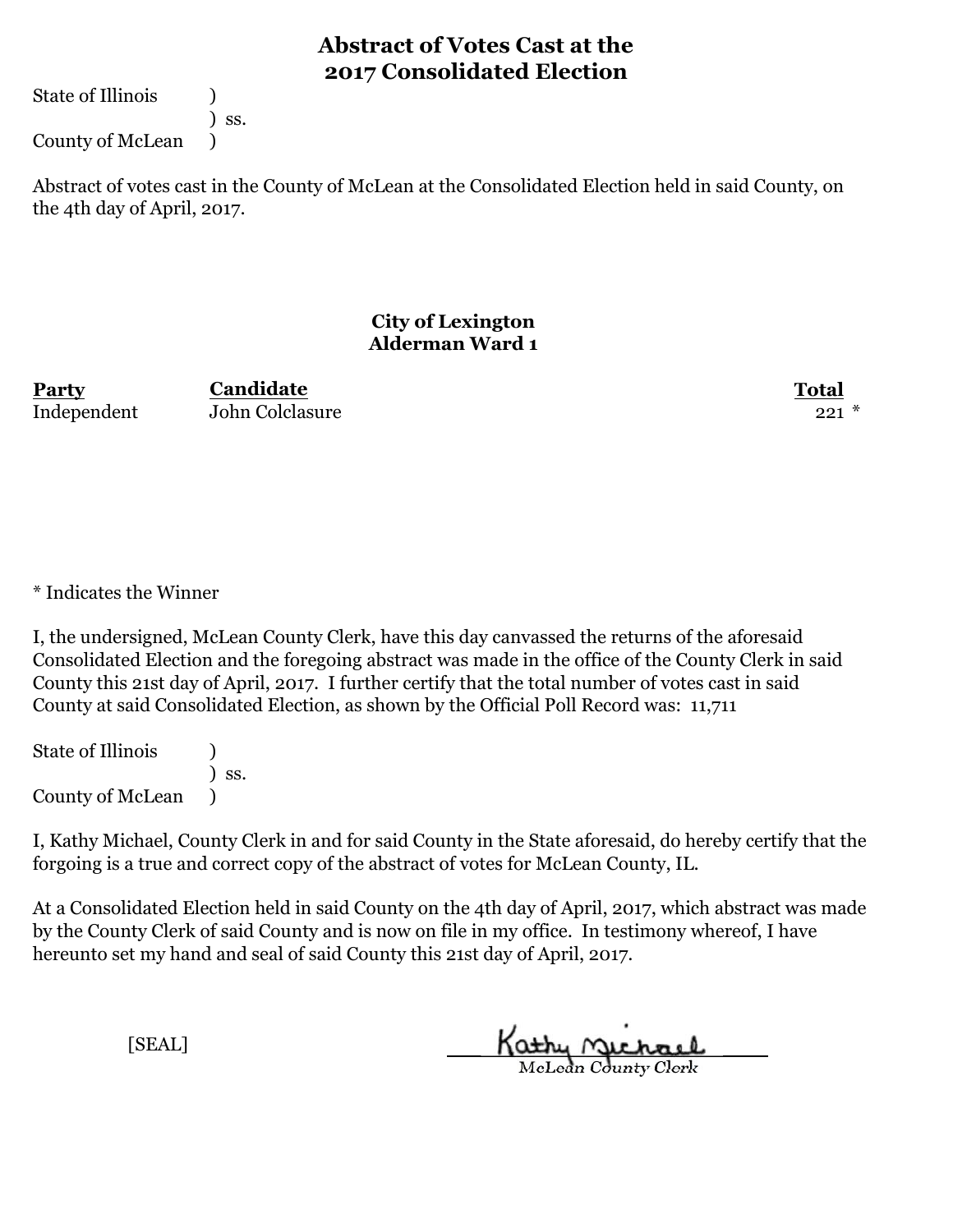State of Illinois (1)

) ss.

County of McLean )

Abstract of votes cast in the County of McLean at the Consolidated Election held in said County, on the 4th day of April, 2017.

### **City of Lexington Alderman Ward 2**

**Party Total** Independent Leo J. Schreiber 154

**Candidate**

\* Indicates the Winner

I, the undersigned, McLean County Clerk, have this day canvassed the returns of the aforesaid Consolidated Election and the foregoing abstract was made in the office of the County Clerk in said County this 21st day of April, 2017. I further certify that the total number of votes cast in said County at said Consolidated Election, as shown by the Official Poll Record was: 11,711

State of Illinois (1) ) ss. County of McLean )

I, Kathy Michael, County Clerk in and for said County in the State aforesaid, do hereby certify that the forgoing is a true and correct copy of the abstract of votes for McLean County, IL.

At a Consolidated Election held in said County on the 4th day of April, 2017, which abstract was made by the County Clerk of said County and is now on file in my office. In testimony whereof, I have hereunto set my hand and seal of said County this 21st day of April, 2017.

Kathy Michael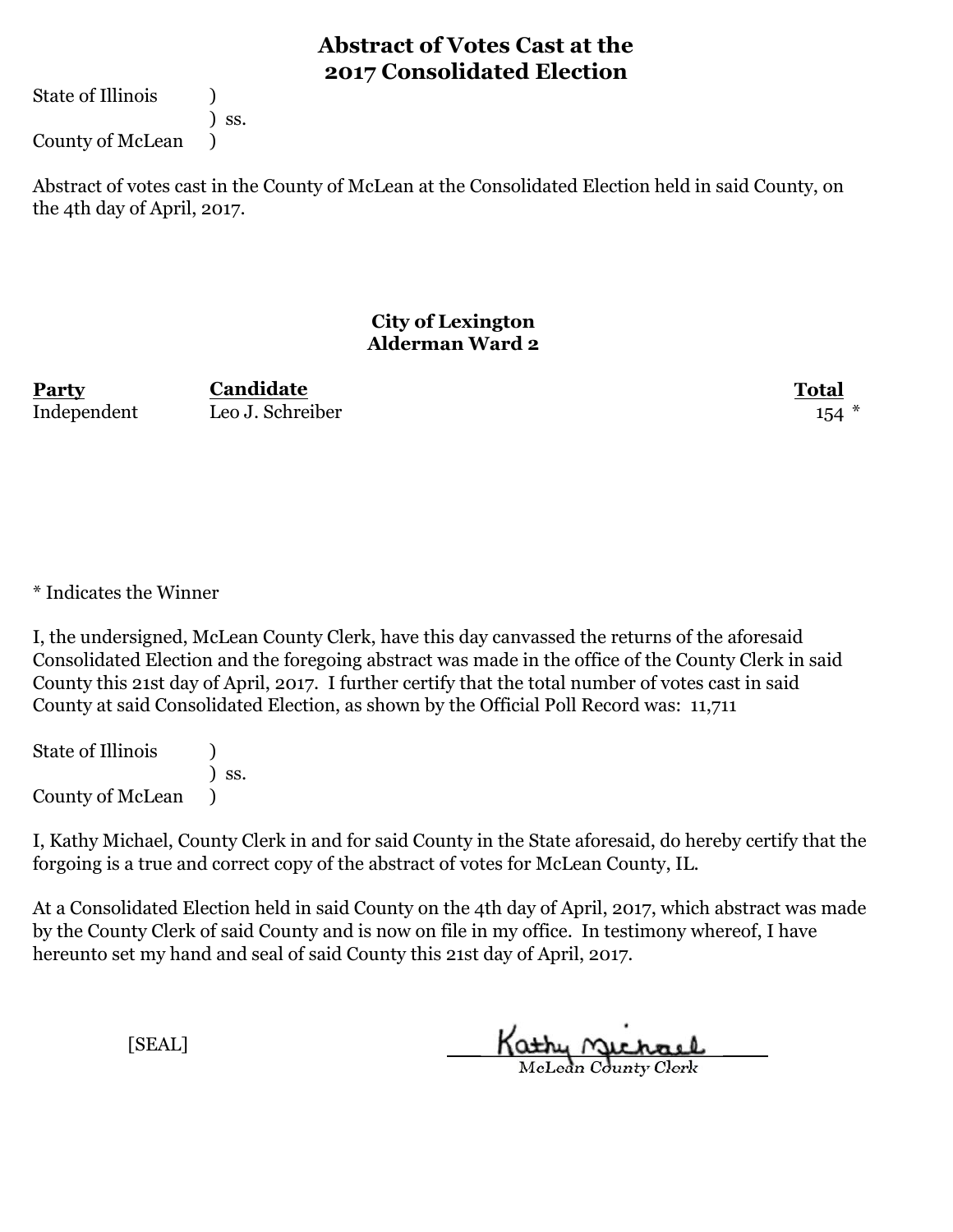State of Illinois (1)

) ss.

County of McLean )

Abstract of votes cast in the County of McLean at the Consolidated Election held in said County, on the 4th day of April, 2017.

### **City of Lexington Alderman Ward 3**

**Party Total Candidate** Independent Stephen T. Fosen 264 \*

\* Indicates the Winner

I, the undersigned, McLean County Clerk, have this day canvassed the returns of the aforesaid Consolidated Election and the foregoing abstract was made in the office of the County Clerk in said County this 21st day of April, 2017. I further certify that the total number of votes cast in said County at said Consolidated Election, as shown by the Official Poll Record was: 11,711

State of Illinois (1) ) ss. County of McLean )

I, Kathy Michael, County Clerk in and for said County in the State aforesaid, do hereby certify that the forgoing is a true and correct copy of the abstract of votes for McLean County, IL.

At a Consolidated Election held in said County on the 4th day of April, 2017, which abstract was made by the County Clerk of said County and is now on file in my office. In testimony whereof, I have hereunto set my hand and seal of said County this 21st day of April, 2017.

Kathy Michael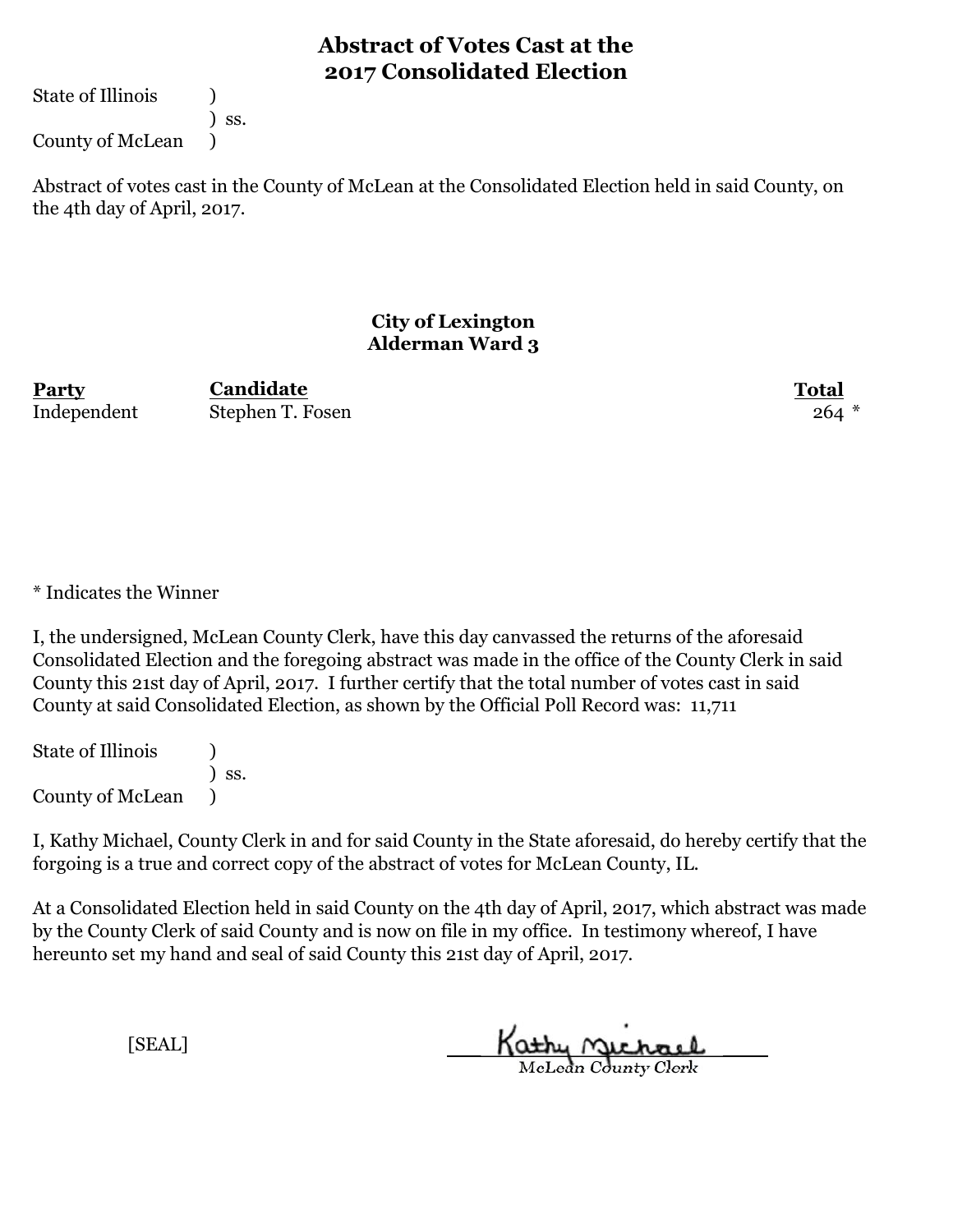State of Illinois (1)

) ss.

County of McLean )

Abstract of votes cast in the County of McLean at the Consolidated Election held in said County, on the 4th day of April, 2017.

### **Village of McLean Village Trustee**

| <b>Party</b> | Candidate              | <b>Total</b> |
|--------------|------------------------|--------------|
| Independent  | <b>Bonita Shifflet</b> | $40*$        |
| Independent  | Kelly Hendrickson      | $43$ $*$     |

\* Indicates the Winner

I, the undersigned, McLean County Clerk, have this day canvassed the returns of the aforesaid Consolidated Election and the foregoing abstract was made in the office of the County Clerk in said County this 21st day of April, 2017. I further certify that the total number of votes cast in said County at said Consolidated Election, as shown by the Official Poll Record was: 11,711

State of Illinois (1) ) ss. County of McLean )

I, Kathy Michael, County Clerk in and for said County in the State aforesaid, do hereby certify that the forgoing is a true and correct copy of the abstract of votes for McLean County, IL.

At a Consolidated Election held in said County on the 4th day of April, 2017, which abstract was made by the County Clerk of said County and is now on file in my office. In testimony whereof, I have hereunto set my hand and seal of said County this 21st day of April, 2017.

Kathy Michael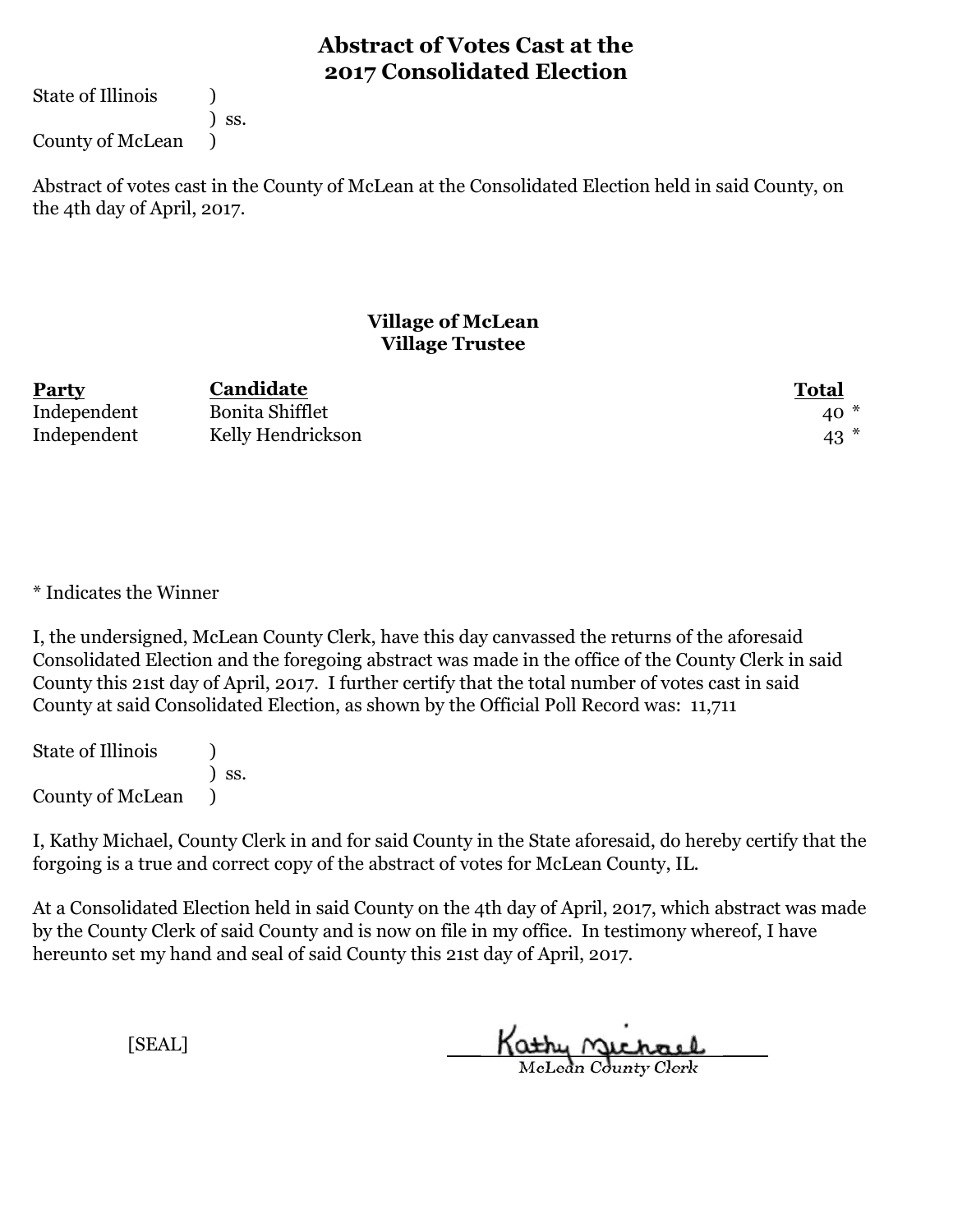State of Illinois (1)

) ss.

County of McLean )

Abstract of votes cast in the County of McLean at the Consolidated Election held in said County, on the 4th day of April, 2017.

### **Town of Normal Town President**

| Candidate        | <b>Total</b> |
|------------------|--------------|
| Marc Tiritilli   | 3,114        |
| Christopher Koos | $3,125$ $*$  |

\* Indicates the Winner

I, the undersigned, McLean County Clerk, have this day canvassed the returns of the aforesaid Consolidated Election and the foregoing abstract was made in the office of the County Clerk in said County this 21st day of April, 2017. I further certify that the total number of votes cast in said County at said Consolidated Election, as shown by the Official Poll Record was: 11,711

State of Illinois (1) ) ss. County of McLean )

I, Kathy Michael, County Clerk in and for said County in the State aforesaid, do hereby certify that the forgoing is a true and correct copy of the abstract of votes for McLean County, IL.

At a Consolidated Election held in said County on the 4th day of April, 2017, which abstract was made by the County Clerk of said County and is now on file in my office. In testimony whereof, I have hereunto set my hand and seal of said County this 21st day of April, 2017.

Kathy Michael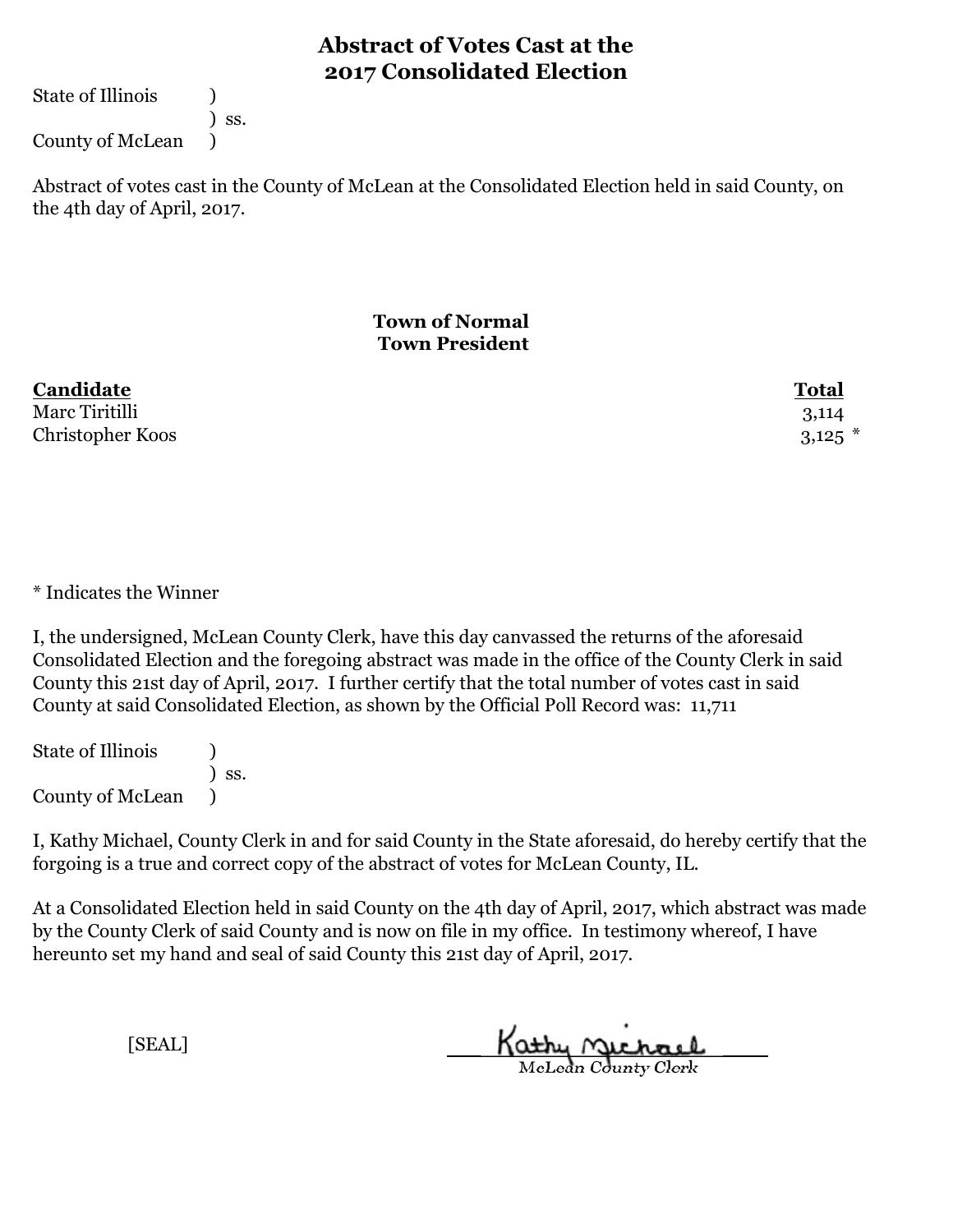State of Illinois (1)

) ss.

County of McLean )

Abstract of votes cast in the County of McLean at the Consolidated Election held in said County, on the 4th day of April, 2017.

### **Town of Normal Town Trustee**

| Candidate                 |  | <b>Total</b> |
|---------------------------|--|--------------|
| Ronald L. Ulmer           |  | 2,855        |
| <b>Scott Preston</b>      |  | $3,387$ *    |
| <b>Chemberly Cummings</b> |  | $3,012$ *    |
| Kevin McCarthy            |  | $3,668$ *    |
| Write-In<br>James Woods   |  | 117          |

\* Indicates the Winner

I, the undersigned, McLean County Clerk, have this day canvassed the returns of the aforesaid Consolidated Election and the foregoing abstract was made in the office of the County Clerk in said County this 21st day of April, 2017. I further certify that the total number of votes cast in said County at said Consolidated Election, as shown by the Official Poll Record was: 11,711

State of Illinois (1) ) ss. County of McLean )

I, Kathy Michael, County Clerk in and for said County in the State aforesaid, do hereby certify that the forgoing is a true and correct copy of the abstract of votes for McLean County, IL.

At a Consolidated Election held in said County on the 4th day of April, 2017, which abstract was made by the County Clerk of said County and is now on file in my office. In testimony whereof, I have hereunto set my hand and seal of said County this 21st day of April, 2017.

Kathy Michael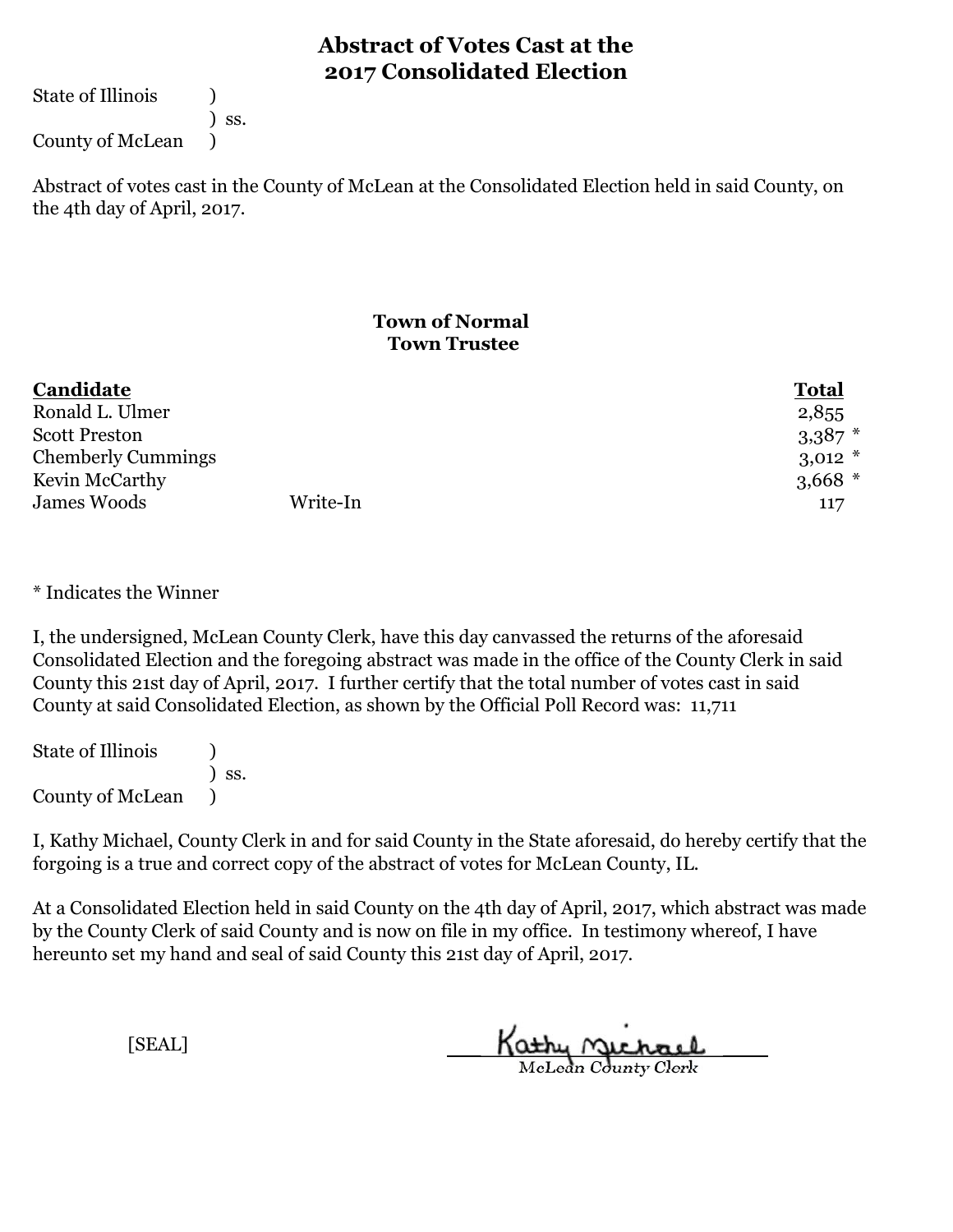State of Illinois (1)

) ss.

County of McLean )

Abstract of votes cast in the County of McLean at the Consolidated Election held in said County, on the 4th day of April, 2017.

#### **Village of Saybrook Village President**

Danny Heustis 125  $*$ **Candidate**

**Total**

\* Indicates the Winner

I, the undersigned, McLean County Clerk, have this day canvassed the returns of the aforesaid Consolidated Election and the foregoing abstract was made in the office of the County Clerk in said County this 21st day of April, 2017. I further certify that the total number of votes cast in said County at said Consolidated Election, as shown by the Official Poll Record was: 11,711

State of Illinois (1) ) ss. County of McLean )

I, Kathy Michael, County Clerk in and for said County in the State aforesaid, do hereby certify that the forgoing is a true and correct copy of the abstract of votes for McLean County, IL.

At a Consolidated Election held in said County on the 4th day of April, 2017, which abstract was made by the County Clerk of said County and is now on file in my office. In testimony whereof, I have hereunto set my hand and seal of said County this 21st day of April, 2017.

Kathy Michael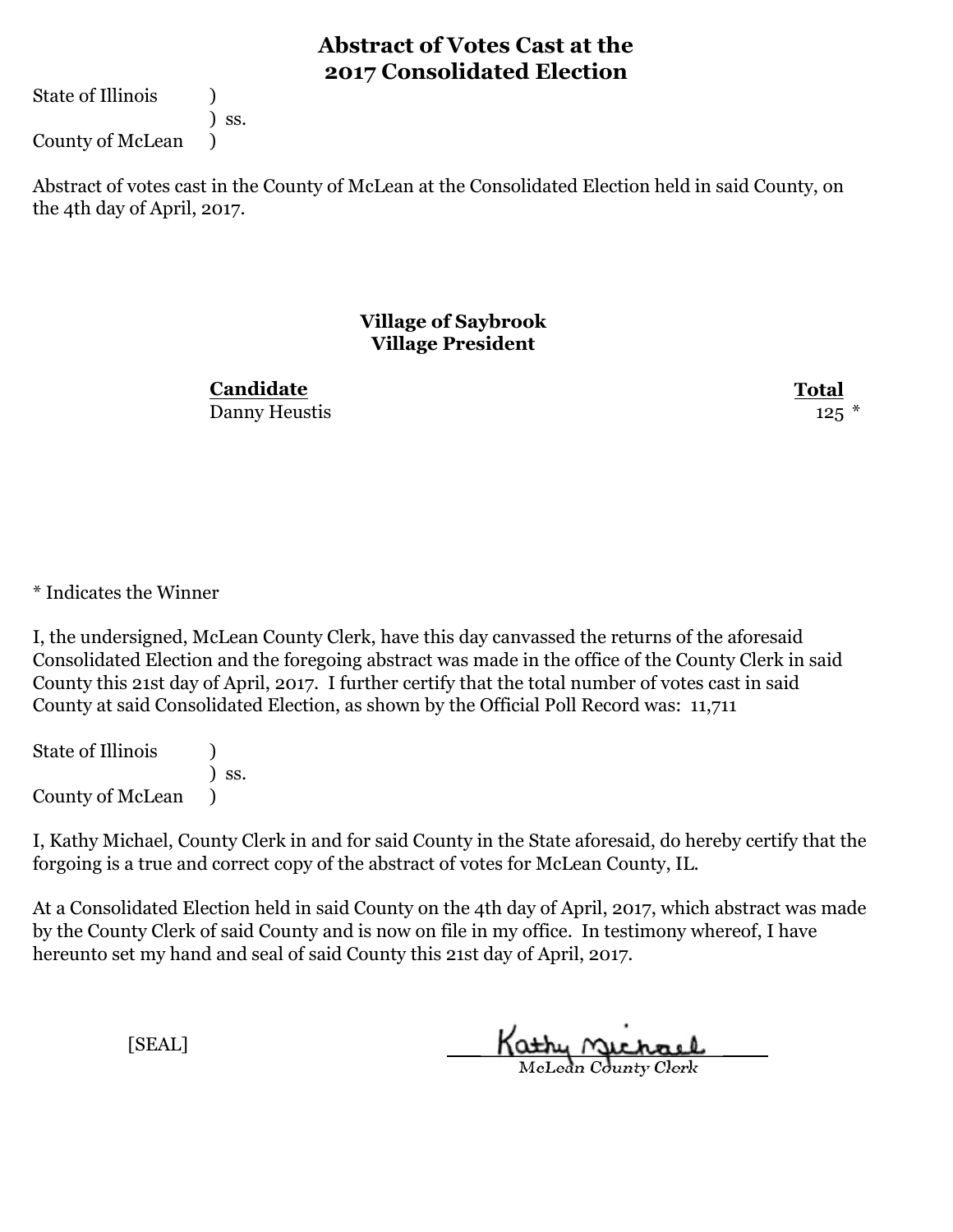State of Illinois (1)

) ss.

County of McLean )

Abstract of votes cast in the County of McLean at the Consolidated Election held in said County, on the 4th day of April, 2017.

#### **Village of Saybrook Village Trustee (Full 4-Year)**

| Candidate       | <b>Total</b> |
|-----------------|--------------|
| Richard Kelly   | $123$ $*$    |
| Jarrod Boyle    | $103*$       |
| Tristan Johnson | $106 *$      |

#### \* Indicates the Winner

I, the undersigned, McLean County Clerk, have this day canvassed the returns of the aforesaid Consolidated Election and the foregoing abstract was made in the office of the County Clerk in said County this 21st day of April, 2017. I further certify that the total number of votes cast in said County at said Consolidated Election, as shown by the Official Poll Record was: 11,711

State of Illinois (1) ) ss. County of McLean )

I, Kathy Michael, County Clerk in and for said County in the State aforesaid, do hereby certify that the forgoing is a true and correct copy of the abstract of votes for McLean County, IL.

At a Consolidated Election held in said County on the 4th day of April, 2017, which abstract was made by the County Clerk of said County and is now on file in my office. In testimony whereof, I have hereunto set my hand and seal of said County this 21st day of April, 2017.

Kathy Michael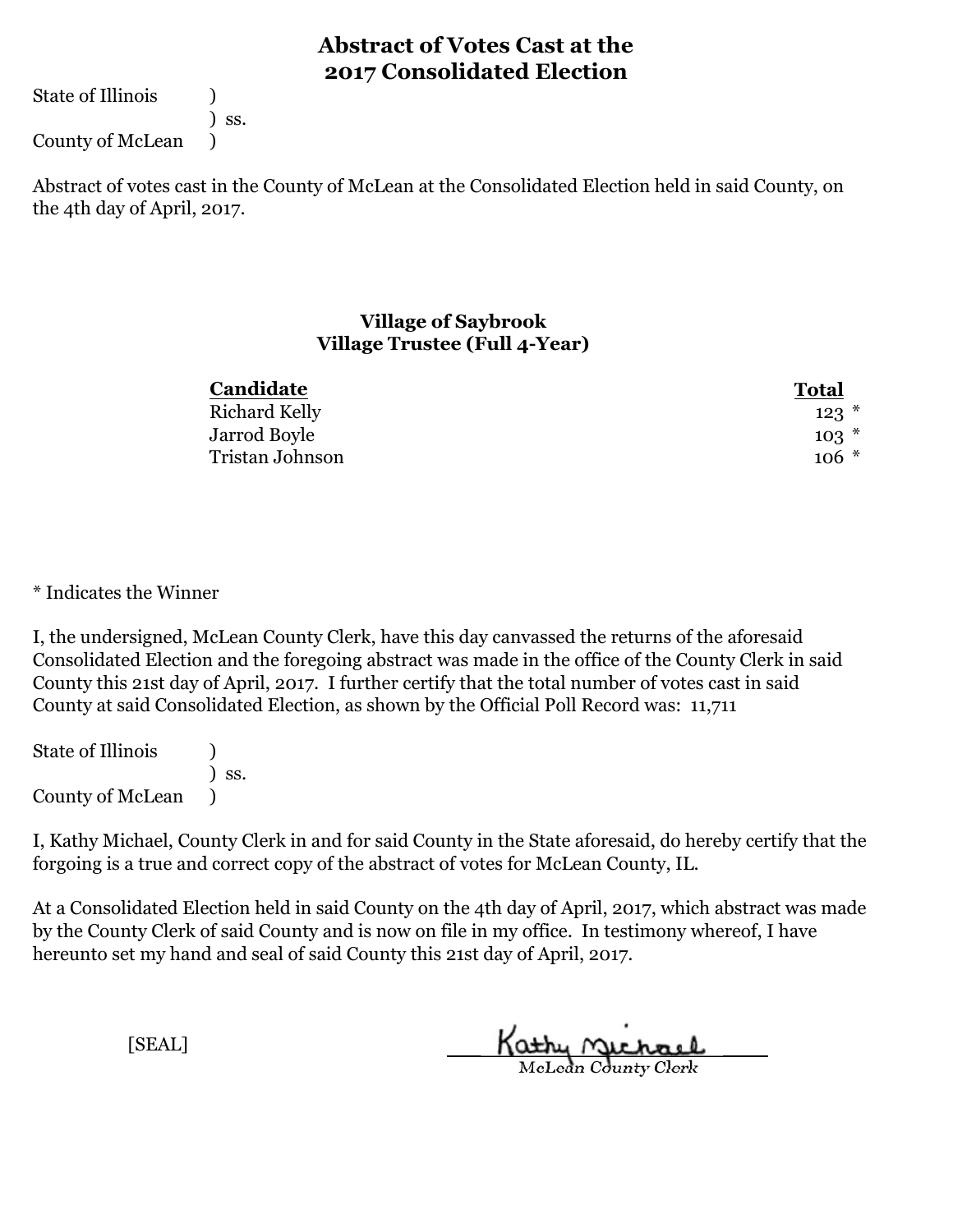State of Illinois (1)

) ss.

County of McLean )

Abstract of votes cast in the County of McLean at the Consolidated Election held in said County, on the 4th day of April, 2017.

#### **Village of Saybrook Village Trustee(2-year unexpired)**

| <b>Candidate</b>       | <b>Total</b> |
|------------------------|--------------|
| Gene W. Talley, Jr.    | $111 \times$ |
| <b>Ernest Hamilton</b> | $110*$       |
| <b>Bruce Green</b>     | $100*$       |

#### \* Indicates the Winner

I, the undersigned, McLean County Clerk, have this day canvassed the returns of the aforesaid Consolidated Election and the foregoing abstract was made in the office of the County Clerk in said County this 21st day of April, 2017. I further certify that the total number of votes cast in said County at said Consolidated Election, as shown by the Official Poll Record was: 11,711

State of Illinois (1) ) ss. County of McLean )

I, Kathy Michael, County Clerk in and for said County in the State aforesaid, do hereby certify that the forgoing is a true and correct copy of the abstract of votes for McLean County, IL.

At a Consolidated Election held in said County on the 4th day of April, 2017, which abstract was made by the County Clerk of said County and is now on file in my office. In testimony whereof, I have hereunto set my hand and seal of said County this 21st day of April, 2017.

Kathy Michael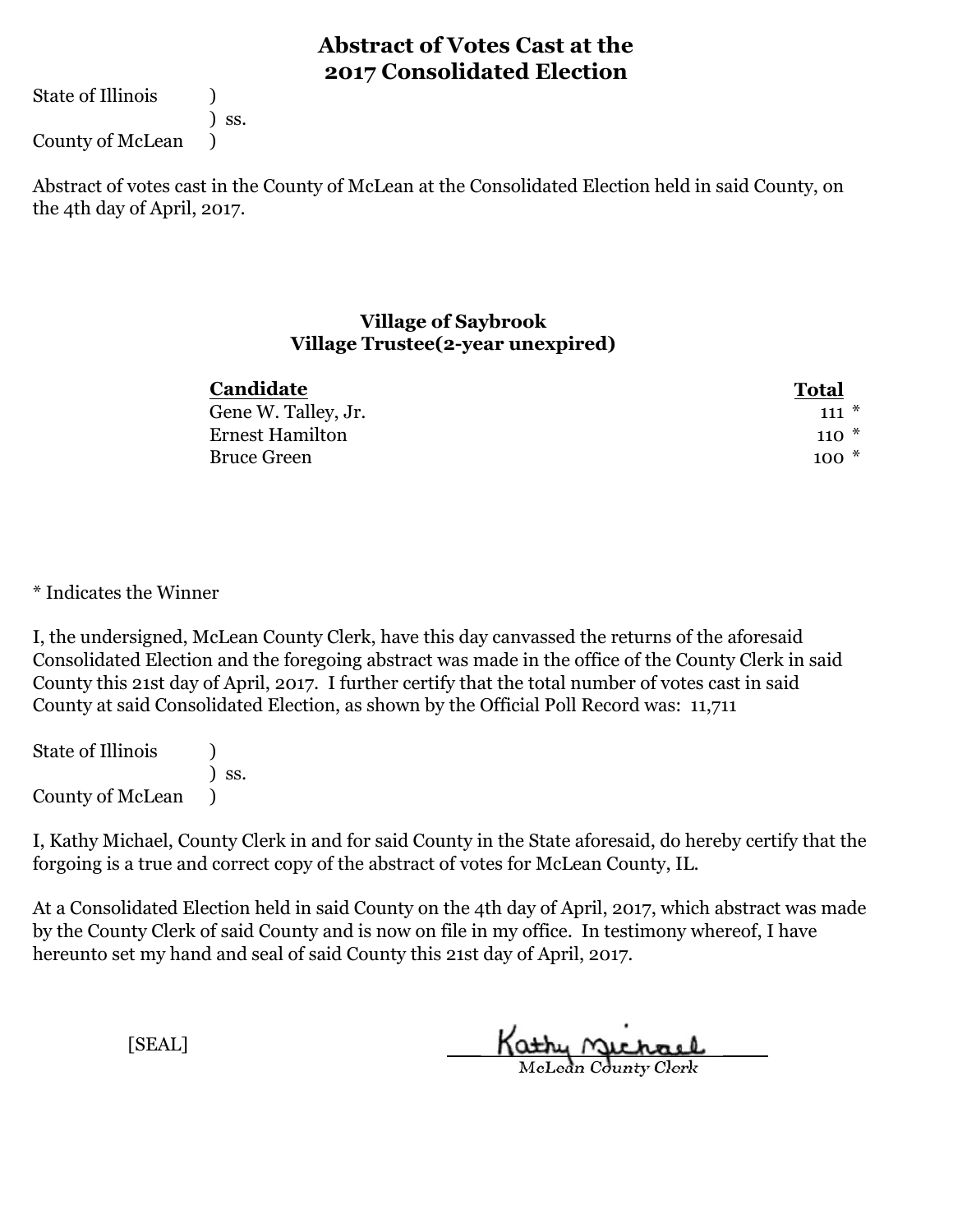State of Illinois (1)

) ss.

County of McLean )

Abstract of votes cast in the County of McLean at the Consolidated Election held in said County, on the 4th day of April, 2017.

#### **Village of Stanford Village President**

Independent Jeremiah Pitcher 50 \*

**Party Total Candidate**

\* Indicates the Winner

I, the undersigned, McLean County Clerk, have this day canvassed the returns of the aforesaid Consolidated Election and the foregoing abstract was made in the office of the County Clerk in said County this 21st day of April, 2017. I further certify that the total number of votes cast in said County at said Consolidated Election, as shown by the Official Poll Record was: 11,711

State of Illinois (1) ) ss. County of McLean )

I, Kathy Michael, County Clerk in and for said County in the State aforesaid, do hereby certify that the forgoing is a true and correct copy of the abstract of votes for McLean County, IL.

At a Consolidated Election held in said County on the 4th day of April, 2017, which abstract was made by the County Clerk of said County and is now on file in my office. In testimony whereof, I have hereunto set my hand and seal of said County this 21st day of April, 2017.

Kathy Michael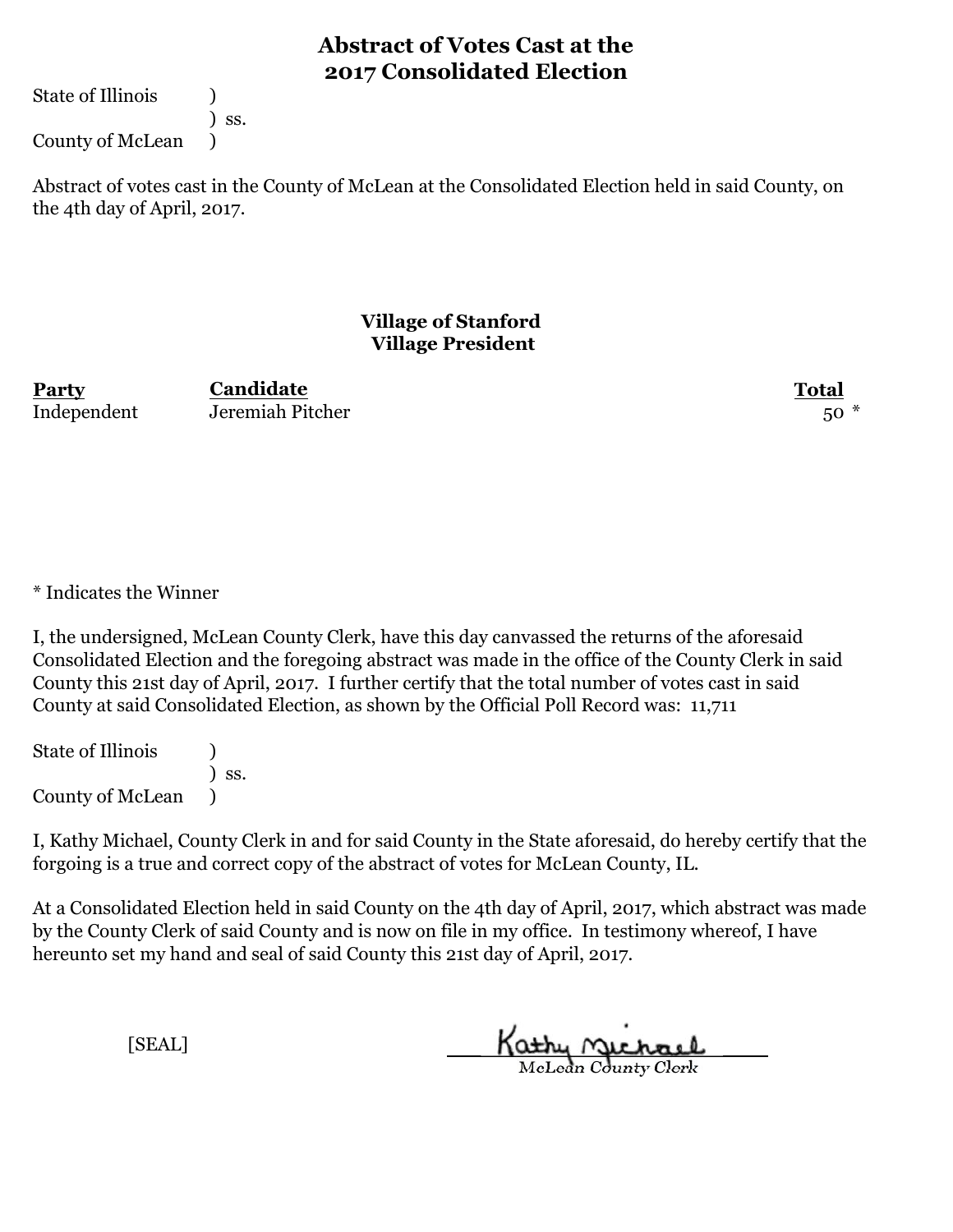State of Illinois (1)

) ss.

County of McLean )

Abstract of votes cast in the County of McLean at the Consolidated Election held in said County, on the 4th day of April, 2017.

#### **Village of Stanford Village Trustee**

**Party Total Candidate** Independent Normadee Alene Miller 54

\* Indicates the Winner

I, the undersigned, McLean County Clerk, have this day canvassed the returns of the aforesaid Consolidated Election and the foregoing abstract was made in the office of the County Clerk in said County this 21st day of April, 2017. I further certify that the total number of votes cast in said County at said Consolidated Election, as shown by the Official Poll Record was: 11,711

State of Illinois (1) ) ss. County of McLean )

I, Kathy Michael, County Clerk in and for said County in the State aforesaid, do hereby certify that the forgoing is a true and correct copy of the abstract of votes for McLean County, IL.

At a Consolidated Election held in said County on the 4th day of April, 2017, which abstract was made by the County Clerk of said County and is now on file in my office. In testimony whereof, I have hereunto set my hand and seal of said County this 21st day of April, 2017.

Kathy Michael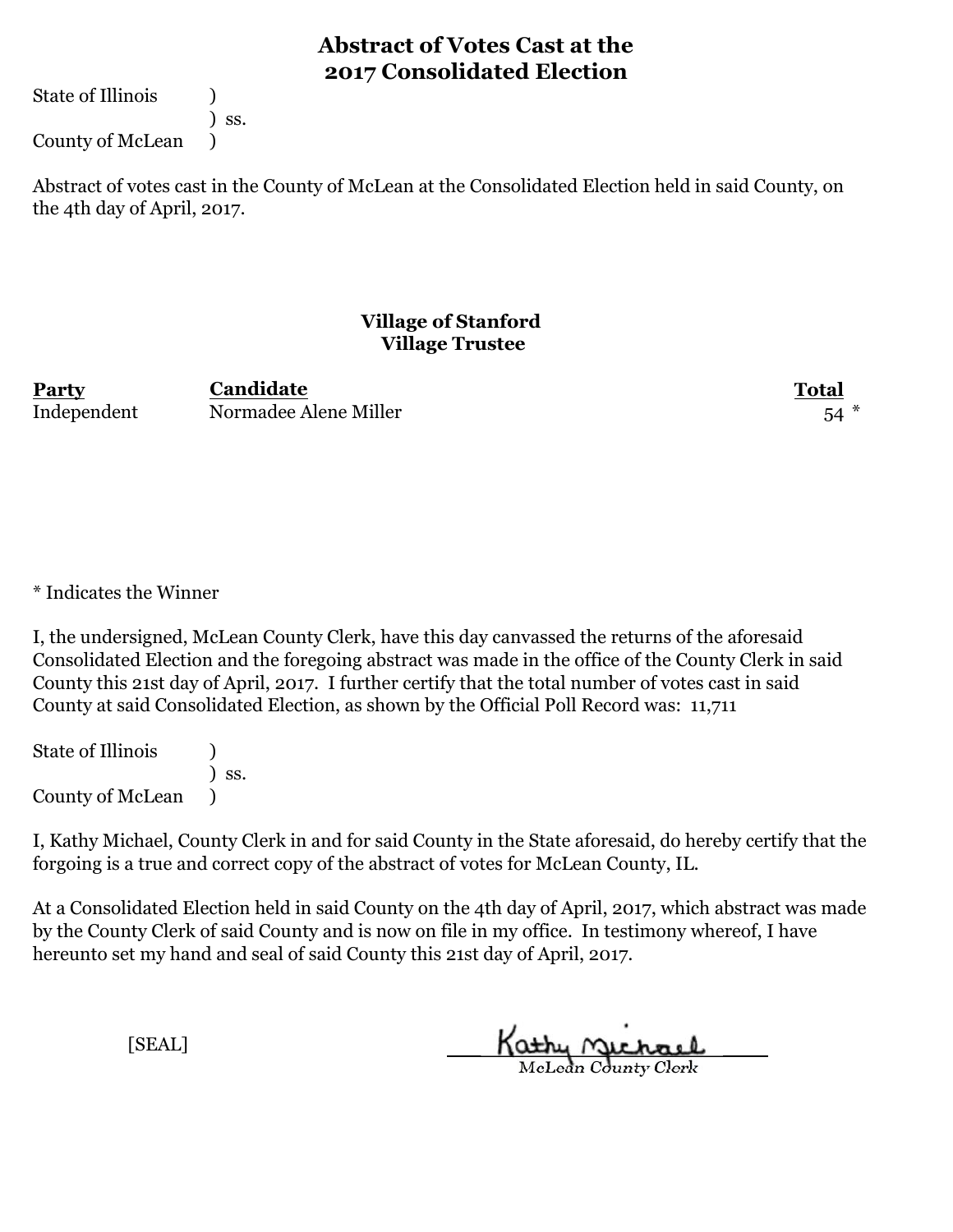State of Illinois (1)

) ss.

County of McLean )

Abstract of votes cast in the County of McLean at the Consolidated Election held in said County, on the 4th day of April, 2017.

#### **Village of Towanda Village Mayor**

**Candidate Total** Thomas Wagner 40  $^{\circ}$ 

\* Indicates the Winner

I, the undersigned, McLean County Clerk, have this day canvassed the returns of the aforesaid Consolidated Election and the foregoing abstract was made in the office of the County Clerk in said County this 21st day of April, 2017. I further certify that the total number of votes cast in said County at said Consolidated Election, as shown by the Official Poll Record was: 11,711

State of Illinois (1) ) ss. County of McLean )

I, Kathy Michael, County Clerk in and for said County in the State aforesaid, do hereby certify that the forgoing is a true and correct copy of the abstract of votes for McLean County, IL.

At a Consolidated Election held in said County on the 4th day of April, 2017, which abstract was made by the County Clerk of said County and is now on file in my office. In testimony whereof, I have hereunto set my hand and seal of said County this 21st day of April, 2017.

Kathy Michael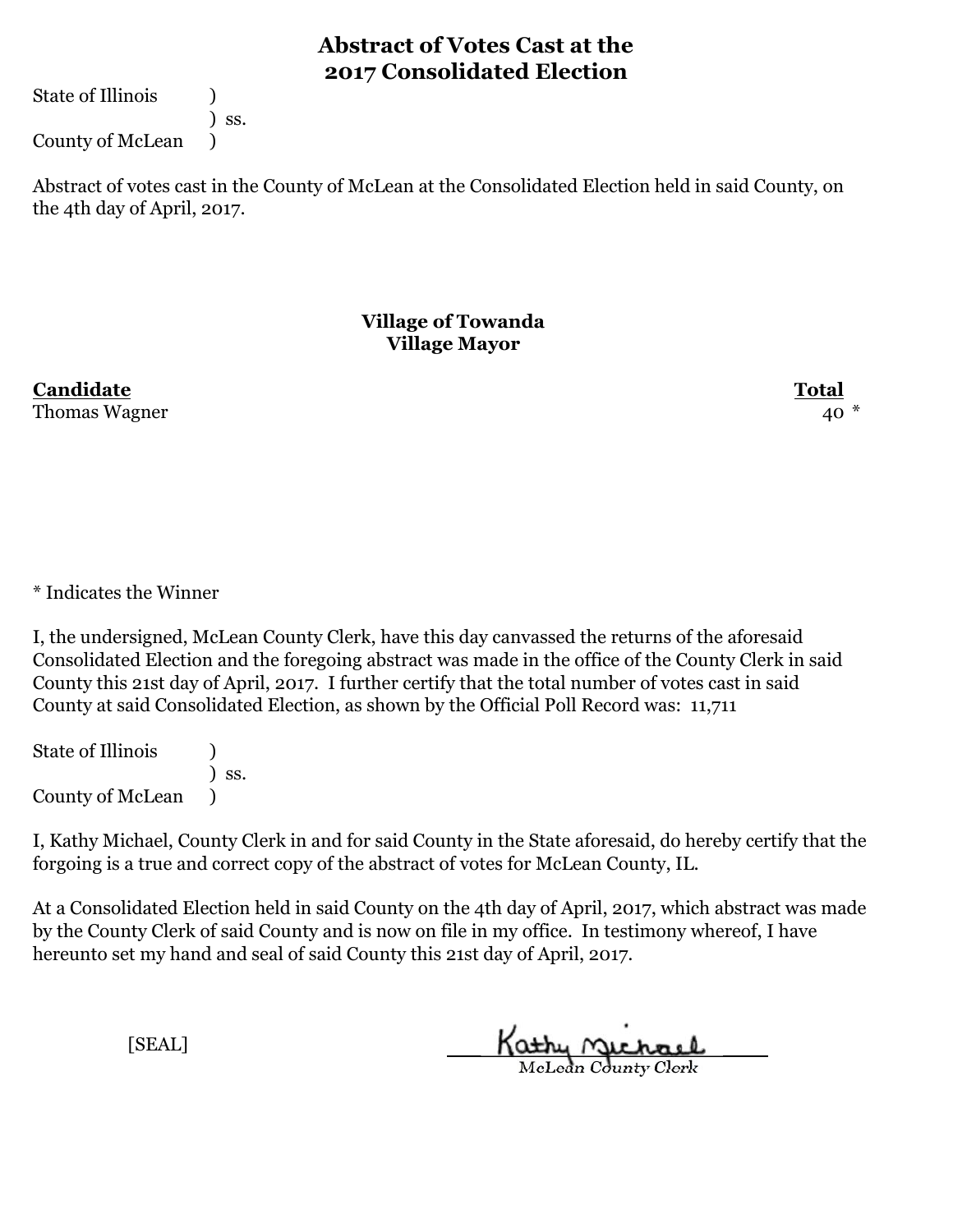State of Illinois (1)

) ss.

County of McLean )

Abstract of votes cast in the County of McLean at the Consolidated Election held in said County, on the 4th day of April, 2017.

### **Village of Towanda Village Trustee**

| Candidate                | <b>Total</b> |
|--------------------------|--------------|
| <b>Timothy Morefield</b> | $40*$        |
| <b>Heather Lueschen</b>  | $39*$        |
| Don Williams             | $35$ $*$     |

#### \* Indicates the Winner

I, the undersigned, McLean County Clerk, have this day canvassed the returns of the aforesaid Consolidated Election and the foregoing abstract was made in the office of the County Clerk in said County this 21st day of April, 2017. I further certify that the total number of votes cast in said County at said Consolidated Election, as shown by the Official Poll Record was: 11,711

State of Illinois (1) ) ss. County of McLean )

I, Kathy Michael, County Clerk in and for said County in the State aforesaid, do hereby certify that the forgoing is a true and correct copy of the abstract of votes for McLean County, IL.

At a Consolidated Election held in said County on the 4th day of April, 2017, which abstract was made by the County Clerk of said County and is now on file in my office. In testimony whereof, I have hereunto set my hand and seal of said County this 21st day of April, 2017.

Kathy Michael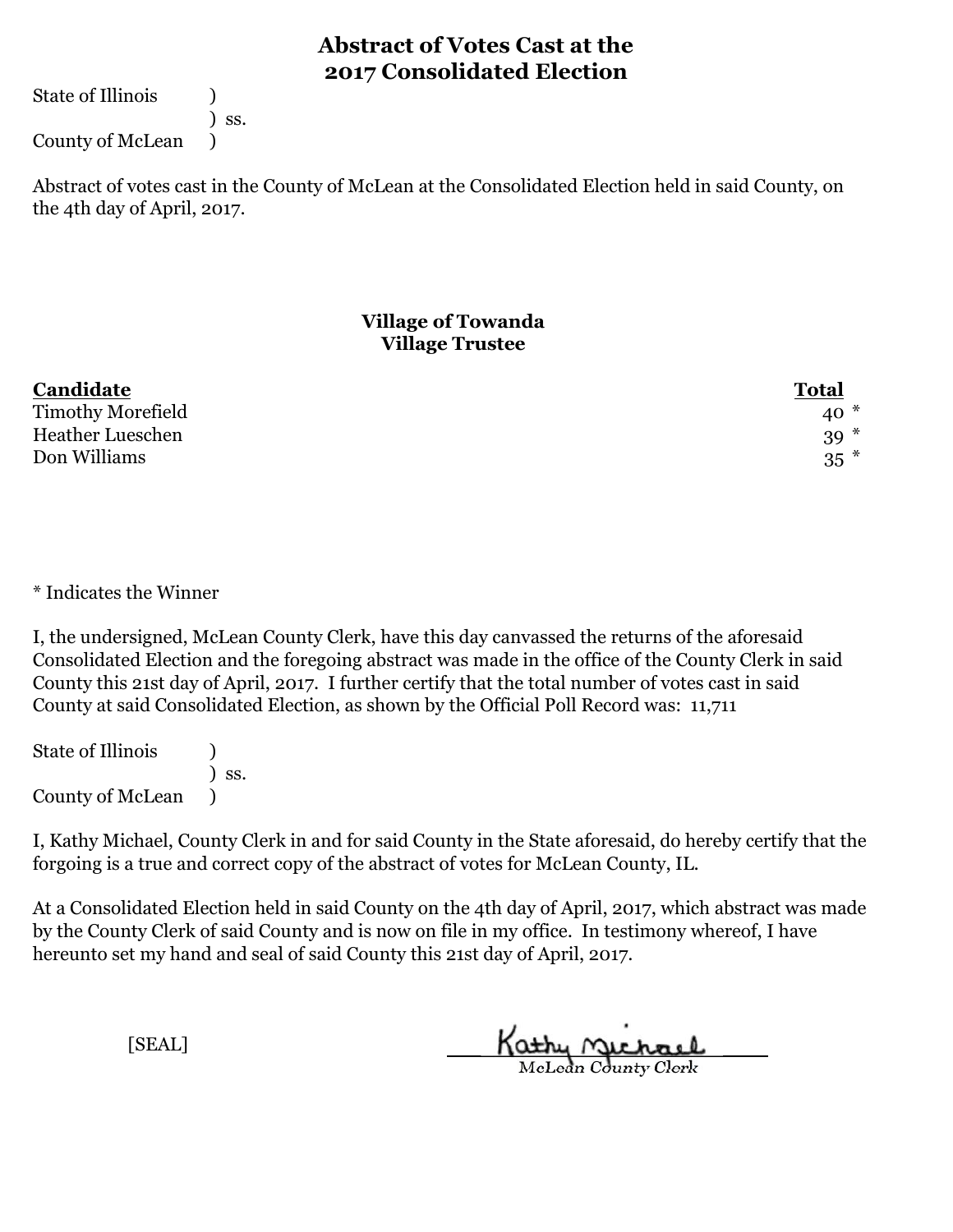State of Illinois (1)

) ss.

County of McLean )

Abstract of votes cast in the County of McLean at the Consolidated Election held in said County, on the 4th day of April, 2017.

#### **Allin Township Supervisor**

**Party Total** Republican Shawn A. Desch 73 **Candidate**

\* Indicates the Winner

I, the undersigned, McLean County Clerk, have this day canvassed the returns of the aforesaid Consolidated Election and the foregoing abstract was made in the office of the County Clerk in said County this 21st day of April, 2017. I further certify that the total number of votes cast in said County at said Consolidated Election, as shown by the Official Poll Record was: 11,711

State of Illinois (1) ) ss. County of McLean )

I, Kathy Michael, County Clerk in and for said County in the State aforesaid, do hereby certify that the forgoing is a true and correct copy of the abstract of votes for McLean County, IL.

At a Consolidated Election held in said County on the 4th day of April, 2017, which abstract was made by the County Clerk of said County and is now on file in my office. In testimony whereof, I have hereunto set my hand and seal of said County this 21st day of April, 2017.

Kathy Michael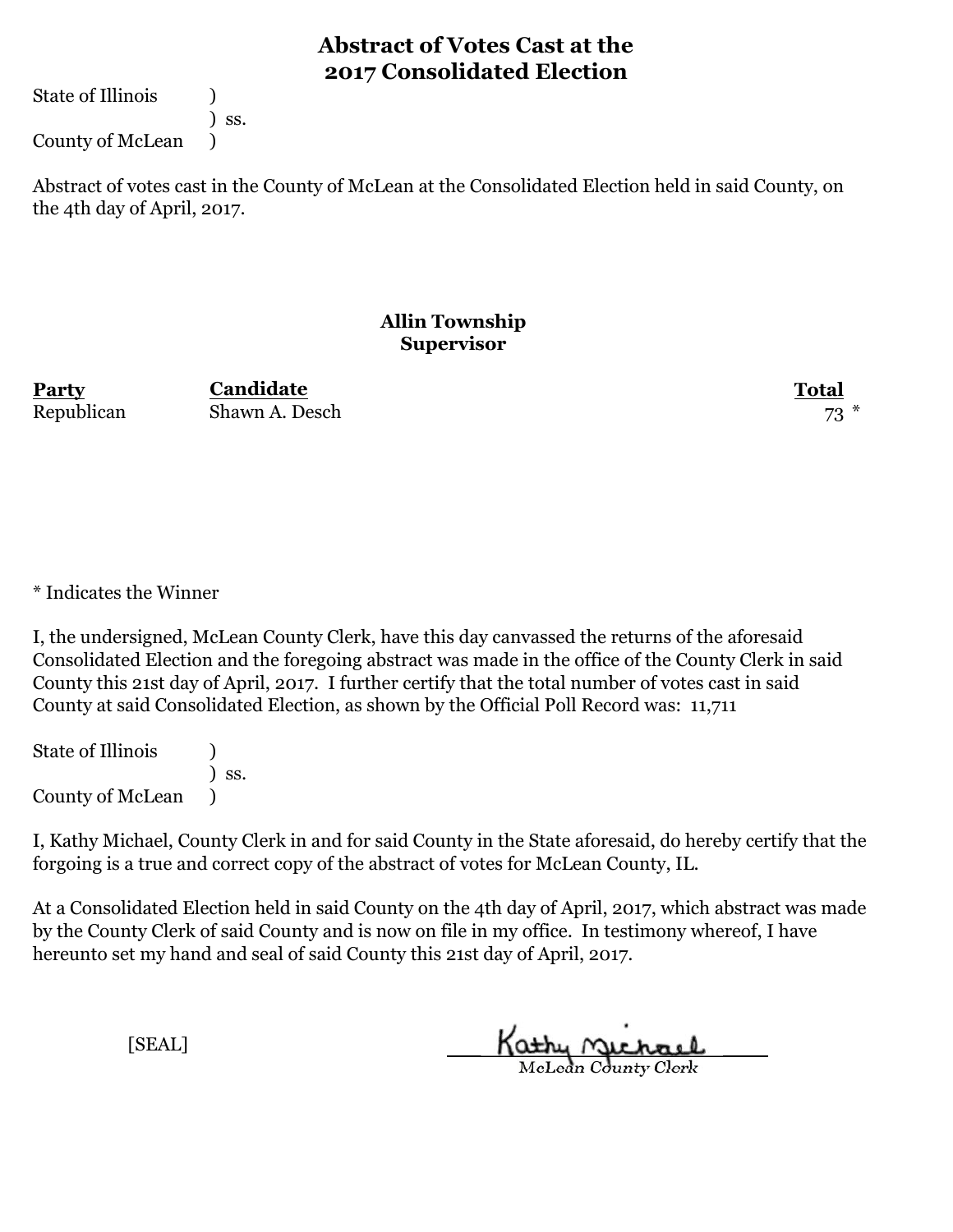State of Illinois (1)

) ss.

County of McLean )

Abstract of votes cast in the County of McLean at the Consolidated Election held in said County, on the 4th day of April, 2017.

#### **Allin Township Highway Commissioner**

**Party Total** Republican Ronald L. Dubbelde 72 \* **Candidate**

\* Indicates the Winner

I, the undersigned, McLean County Clerk, have this day canvassed the returns of the aforesaid Consolidated Election and the foregoing abstract was made in the office of the County Clerk in said County this 21st day of April, 2017. I further certify that the total number of votes cast in said County at said Consolidated Election, as shown by the Official Poll Record was: 11,711

State of Illinois (1) ) ss. County of McLean )

I, Kathy Michael, County Clerk in and for said County in the State aforesaid, do hereby certify that the forgoing is a true and correct copy of the abstract of votes for McLean County, IL.

At a Consolidated Election held in said County on the 4th day of April, 2017, which abstract was made by the County Clerk of said County and is now on file in my office. In testimony whereof, I have hereunto set my hand and seal of said County this 21st day of April, 2017.

Kathy Michael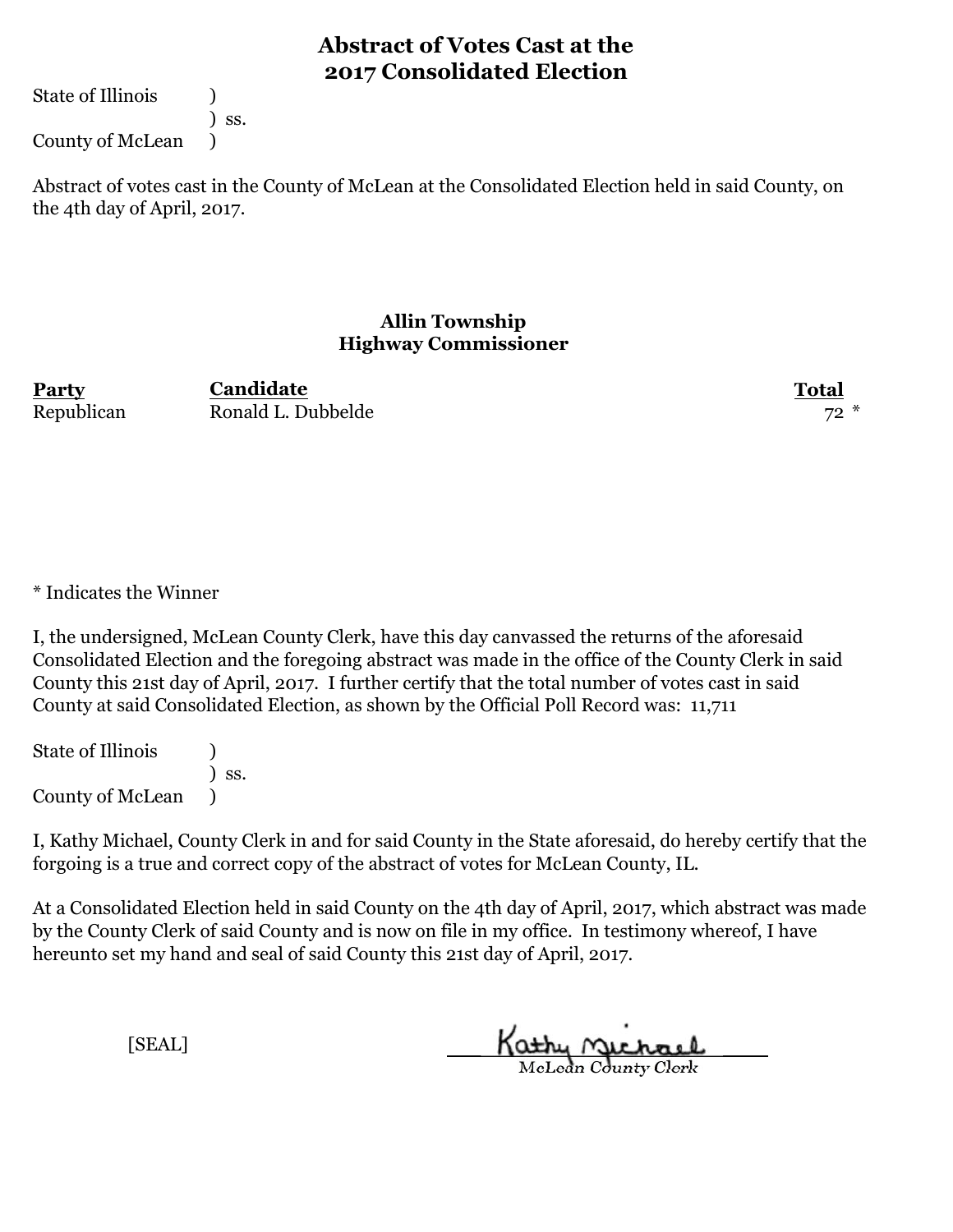State of Illinois (1)

) ss.

County of McLean )

Abstract of votes cast in the County of McLean at the Consolidated Election held in said County, on the 4th day of April, 2017.

#### **Allin Township Clerk**

**Party Total Candidate** Republican Linnette Desch 73

\* Indicates the Winner

I, the undersigned, McLean County Clerk, have this day canvassed the returns of the aforesaid Consolidated Election and the foregoing abstract was made in the office of the County Clerk in said County this 21st day of April, 2017. I further certify that the total number of votes cast in said County at said Consolidated Election, as shown by the Official Poll Record was: 11,711

State of Illinois (1) ) ss. County of McLean )

I, Kathy Michael, County Clerk in and for said County in the State aforesaid, do hereby certify that the forgoing is a true and correct copy of the abstract of votes for McLean County, IL.

At a Consolidated Election held in said County on the 4th day of April, 2017, which abstract was made by the County Clerk of said County and is now on file in my office. In testimony whereof, I have hereunto set my hand and seal of said County this 21st day of April, 2017.

Kathy Michael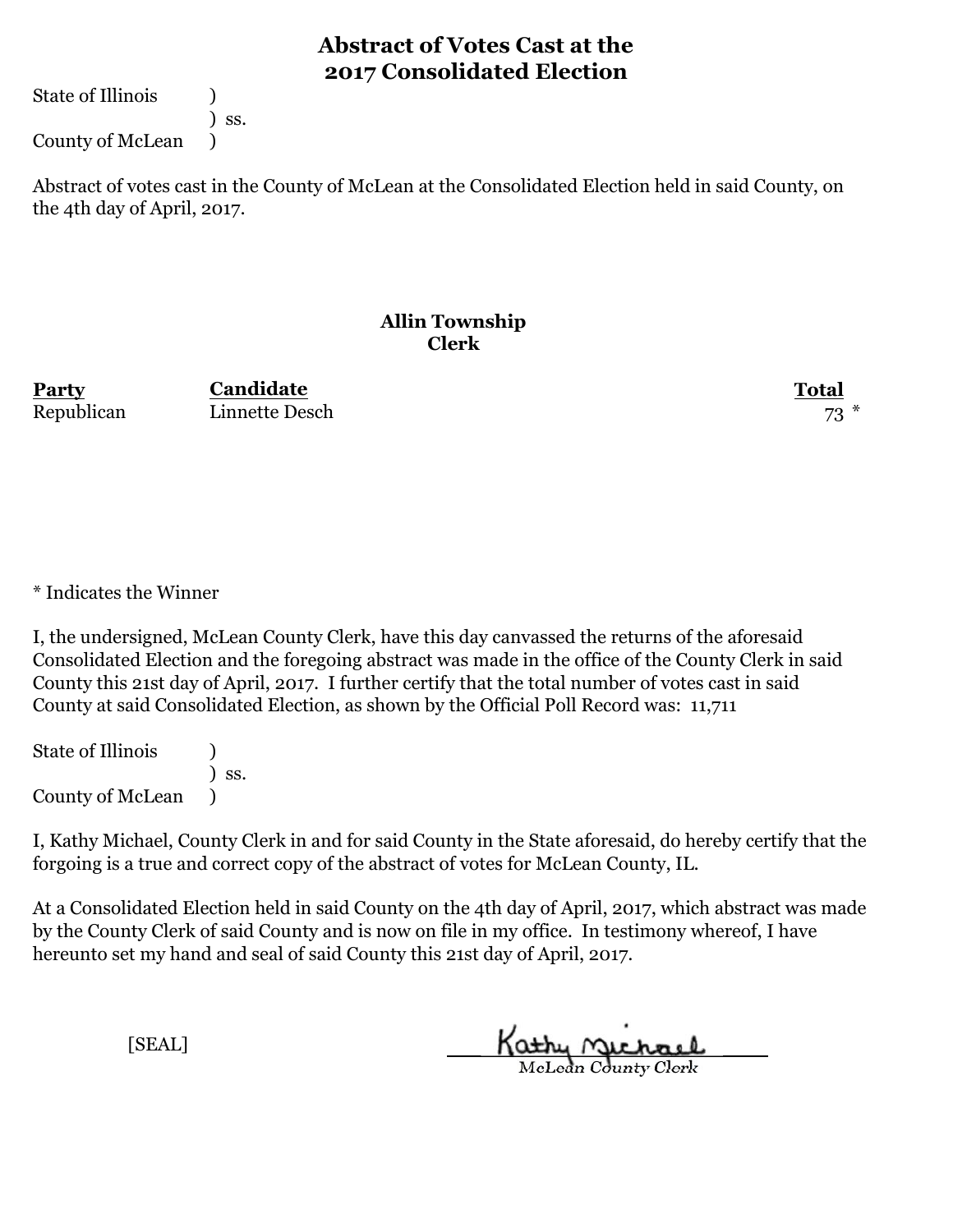State of Illinois (1)

) ss.

County of McLean )

Abstract of votes cast in the County of McLean at the Consolidated Election held in said County, on the 4th day of April, 2017.

### **Allin Township Trustee**

| <b>Party</b> | Candidate            | <b>Total</b> |
|--------------|----------------------|--------------|
| Republican   | <b>Blake Grieder</b> | $65*$        |
| Republican   | <b>Scott Freitag</b> | $65*$        |
| Republican   | J. C. Becker         | $62*$        |
| Republican   | David Glenn          | $67*$        |

\* Indicates the Winner

I, the undersigned, McLean County Clerk, have this day canvassed the returns of the aforesaid Consolidated Election and the foregoing abstract was made in the office of the County Clerk in said County this 21st day of April, 2017. I further certify that the total number of votes cast in said County at said Consolidated Election, as shown by the Official Poll Record was: 11,711

State of Illinois (1) ) ss. County of McLean )

I, Kathy Michael, County Clerk in and for said County in the State aforesaid, do hereby certify that the forgoing is a true and correct copy of the abstract of votes for McLean County, IL.

At a Consolidated Election held in said County on the 4th day of April, 2017, which abstract was made by the County Clerk of said County and is now on file in my office. In testimony whereof, I have hereunto set my hand and seal of said County this 21st day of April, 2017.

Kathy Michael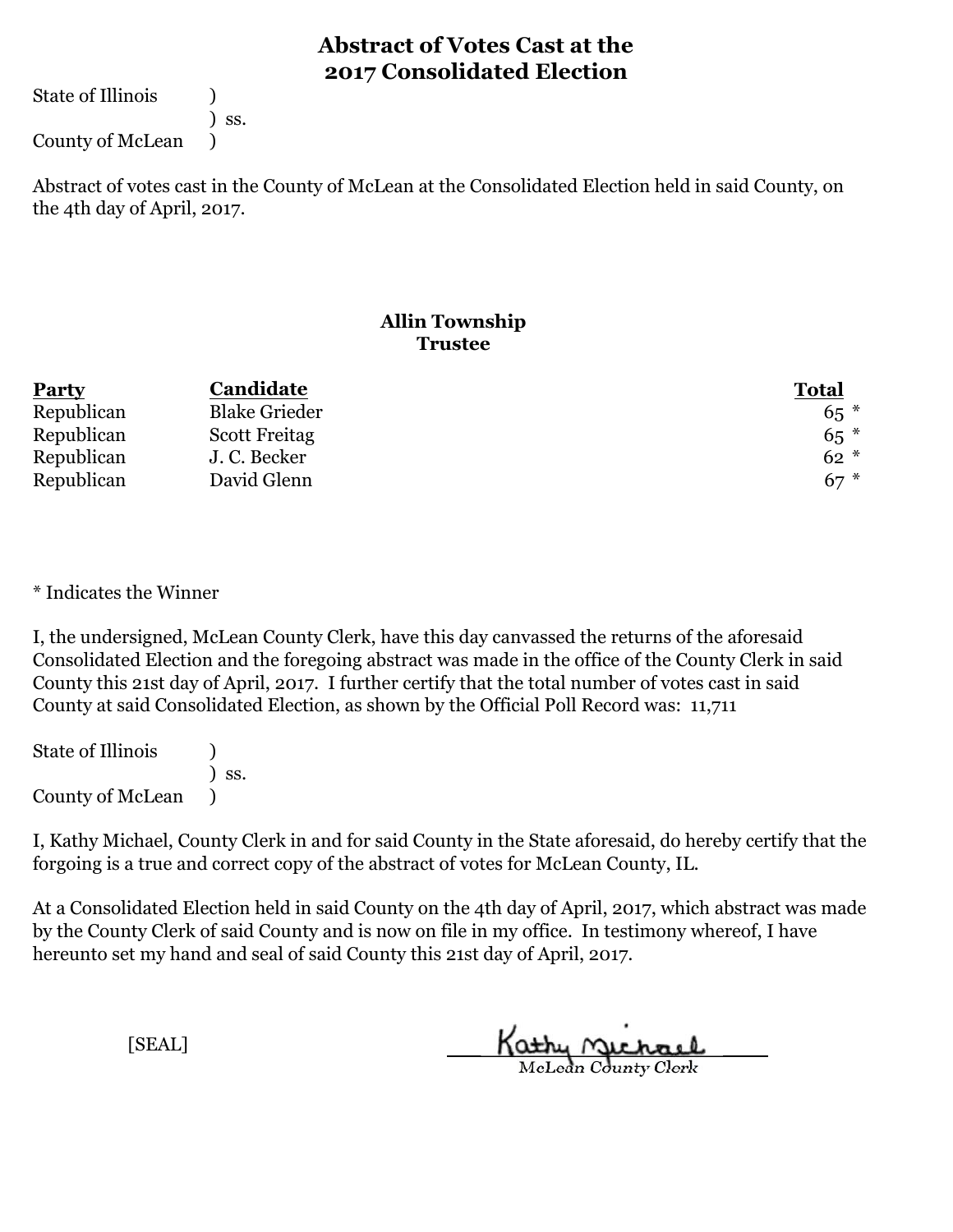State of Illinois (1)

) ss.

County of McLean )

Abstract of votes cast in the County of McLean at the Consolidated Election held in said County, on the 4th day of April, 2017.

#### **Anchor Township Supervisor**

**Party Total Candidate** Independent Lee Klintworth 67

\* Indicates the Winner

I, the undersigned, McLean County Clerk, have this day canvassed the returns of the aforesaid Consolidated Election and the foregoing abstract was made in the office of the County Clerk in said County this 21st day of April, 2017. I further certify that the total number of votes cast in said County at said Consolidated Election, as shown by the Official Poll Record was: 11,711

State of Illinois (1) ) ss. County of McLean )

I, Kathy Michael, County Clerk in and for said County in the State aforesaid, do hereby certify that the forgoing is a true and correct copy of the abstract of votes for McLean County, IL.

At a Consolidated Election held in said County on the 4th day of April, 2017, which abstract was made by the County Clerk of said County and is now on file in my office. In testimony whereof, I have hereunto set my hand and seal of said County this 21st day of April, 2017.

Kathy Michael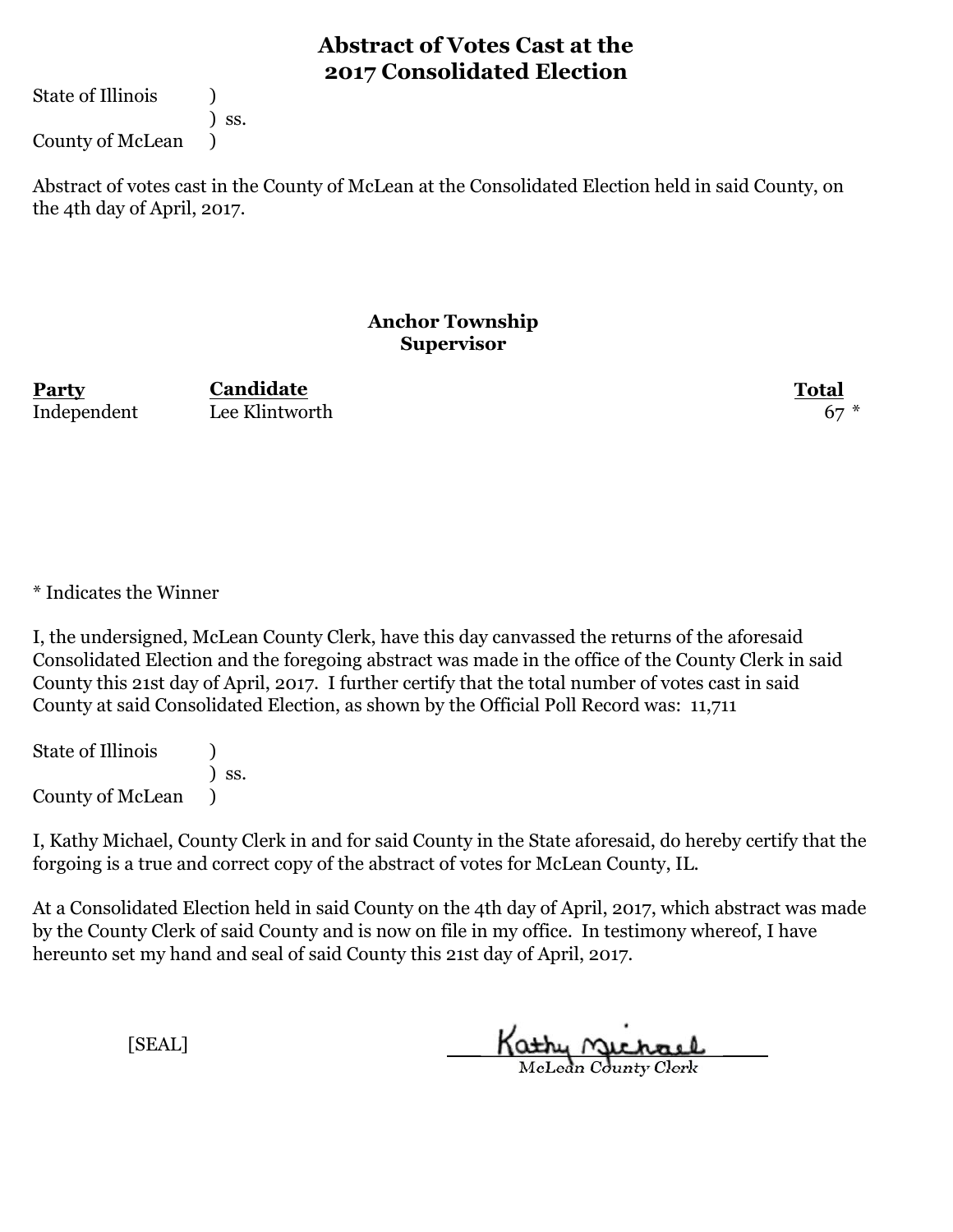State of Illinois (1)

) ss.

County of McLean )

Abstract of votes cast in the County of McLean at the Consolidated Election held in said County, on the 4th day of April, 2017.

#### **Anchor Township Highway Commissioner**

**Party Total Candidate** Independent Rodney Landau 66 \*

\* Indicates the Winner

I, the undersigned, McLean County Clerk, have this day canvassed the returns of the aforesaid Consolidated Election and the foregoing abstract was made in the office of the County Clerk in said County this 21st day of April, 2017. I further certify that the total number of votes cast in said County at said Consolidated Election, as shown by the Official Poll Record was: 11,711

State of Illinois (1) ) ss. County of McLean )

I, Kathy Michael, County Clerk in and for said County in the State aforesaid, do hereby certify that the forgoing is a true and correct copy of the abstract of votes for McLean County, IL.

At a Consolidated Election held in said County on the 4th day of April, 2017, which abstract was made by the County Clerk of said County and is now on file in my office. In testimony whereof, I have hereunto set my hand and seal of said County this 21st day of April, 2017.

Kathy Michael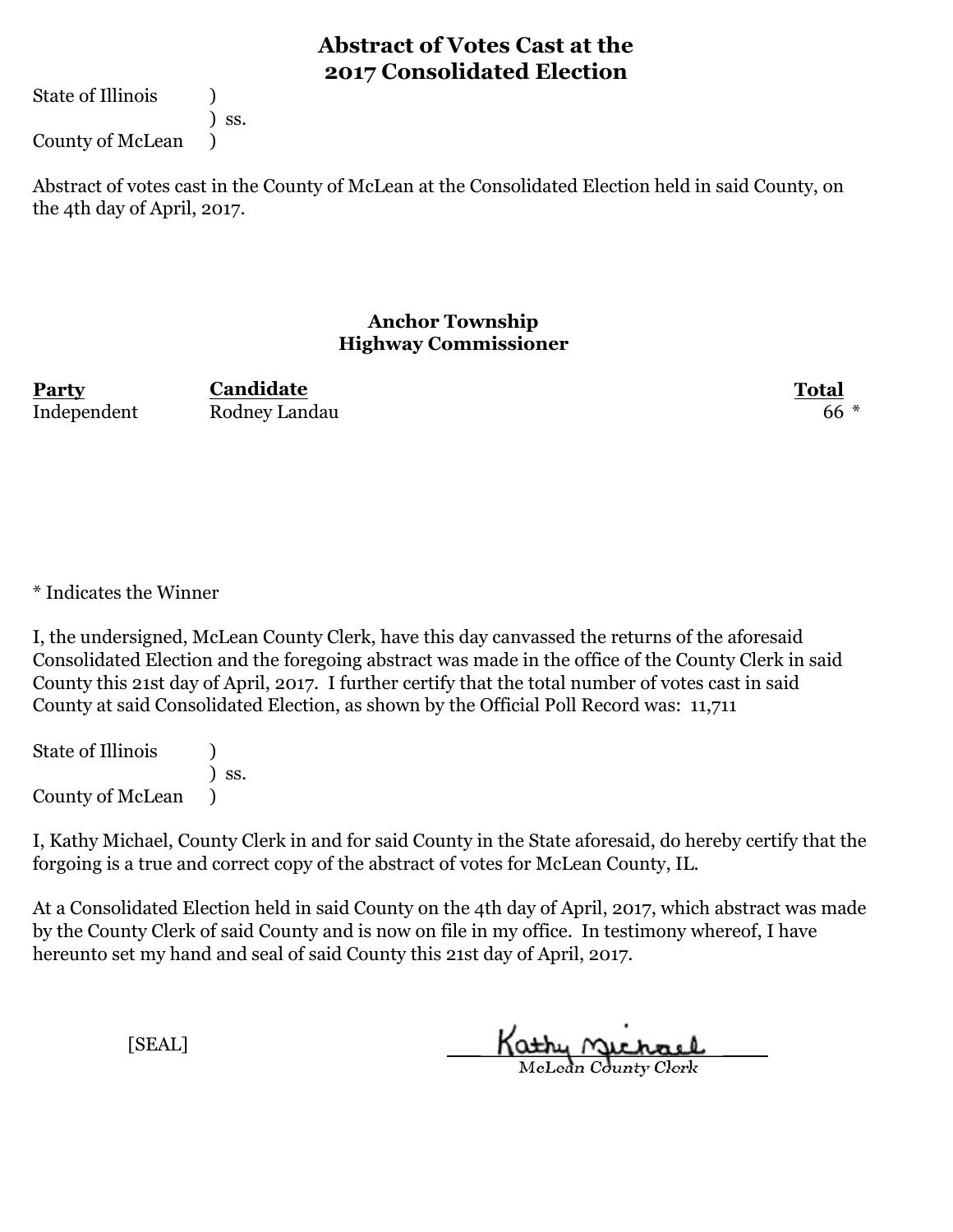State of Illinois (1)

) ss.

County of McLean )

Abstract of votes cast in the County of McLean at the Consolidated Election held in said County, on the 4th day of April, 2017.

#### **Anchor Township Clerk**

**Party Total Candidate** Independent Terry Bose 65

\* Indicates the Winner

I, the undersigned, McLean County Clerk, have this day canvassed the returns of the aforesaid Consolidated Election and the foregoing abstract was made in the office of the County Clerk in said County this 21st day of April, 2017. I further certify that the total number of votes cast in said County at said Consolidated Election, as shown by the Official Poll Record was: 11,711

State of Illinois (1) ) ss. County of McLean )

I, Kathy Michael, County Clerk in and for said County in the State aforesaid, do hereby certify that the forgoing is a true and correct copy of the abstract of votes for McLean County, IL.

At a Consolidated Election held in said County on the 4th day of April, 2017, which abstract was made by the County Clerk of said County and is now on file in my office. In testimony whereof, I have hereunto set my hand and seal of said County this 21st day of April, 2017.

Kathy Michael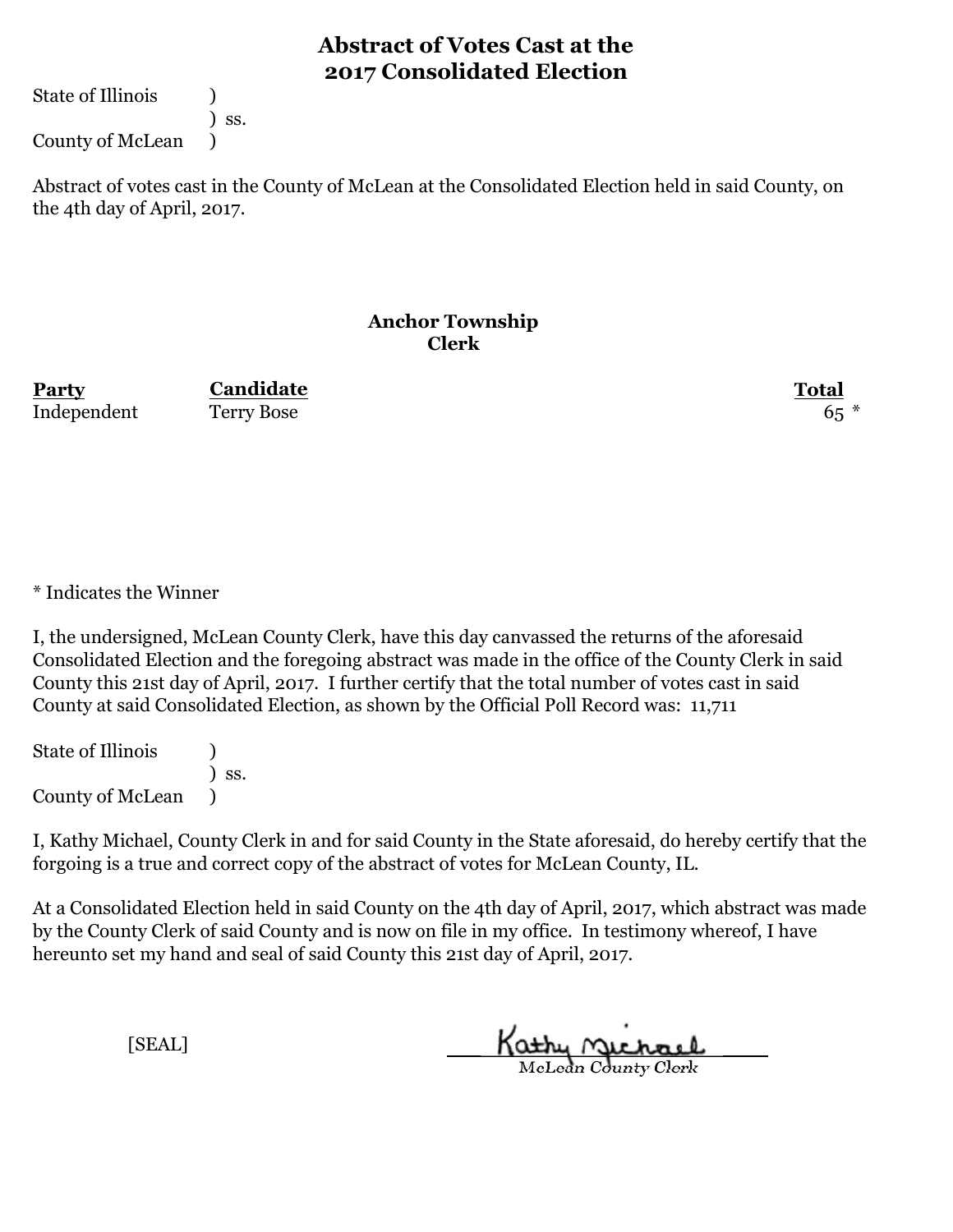State of Illinois (1)

) ss.

County of McLean )

Abstract of votes cast in the County of McLean at the Consolidated Election held in said County, on the 4th day of April, 2017.

#### **Anchor Township Trustee**

| <b>Party</b> | Candidate               | <b>Total</b> |
|--------------|-------------------------|--------------|
| Independent  | <b>Charles Woolever</b> | $58*$        |
| Independent  | Mark Dowling            | $54$ $*$     |
| Independent  | Daniel Eyer             | $64*$        |
| Independent  | Jeff Garman             | 49 $*$       |

\* Indicates the Winner

I, the undersigned, McLean County Clerk, have this day canvassed the returns of the aforesaid Consolidated Election and the foregoing abstract was made in the office of the County Clerk in said County this 21st day of April, 2017. I further certify that the total number of votes cast in said County at said Consolidated Election, as shown by the Official Poll Record was: 11,711

State of Illinois (1) ) ss. County of McLean )

I, Kathy Michael, County Clerk in and for said County in the State aforesaid, do hereby certify that the forgoing is a true and correct copy of the abstract of votes for McLean County, IL.

At a Consolidated Election held in said County on the 4th day of April, 2017, which abstract was made by the County Clerk of said County and is now on file in my office. In testimony whereof, I have hereunto set my hand and seal of said County this 21st day of April, 2017.

Kathy Michael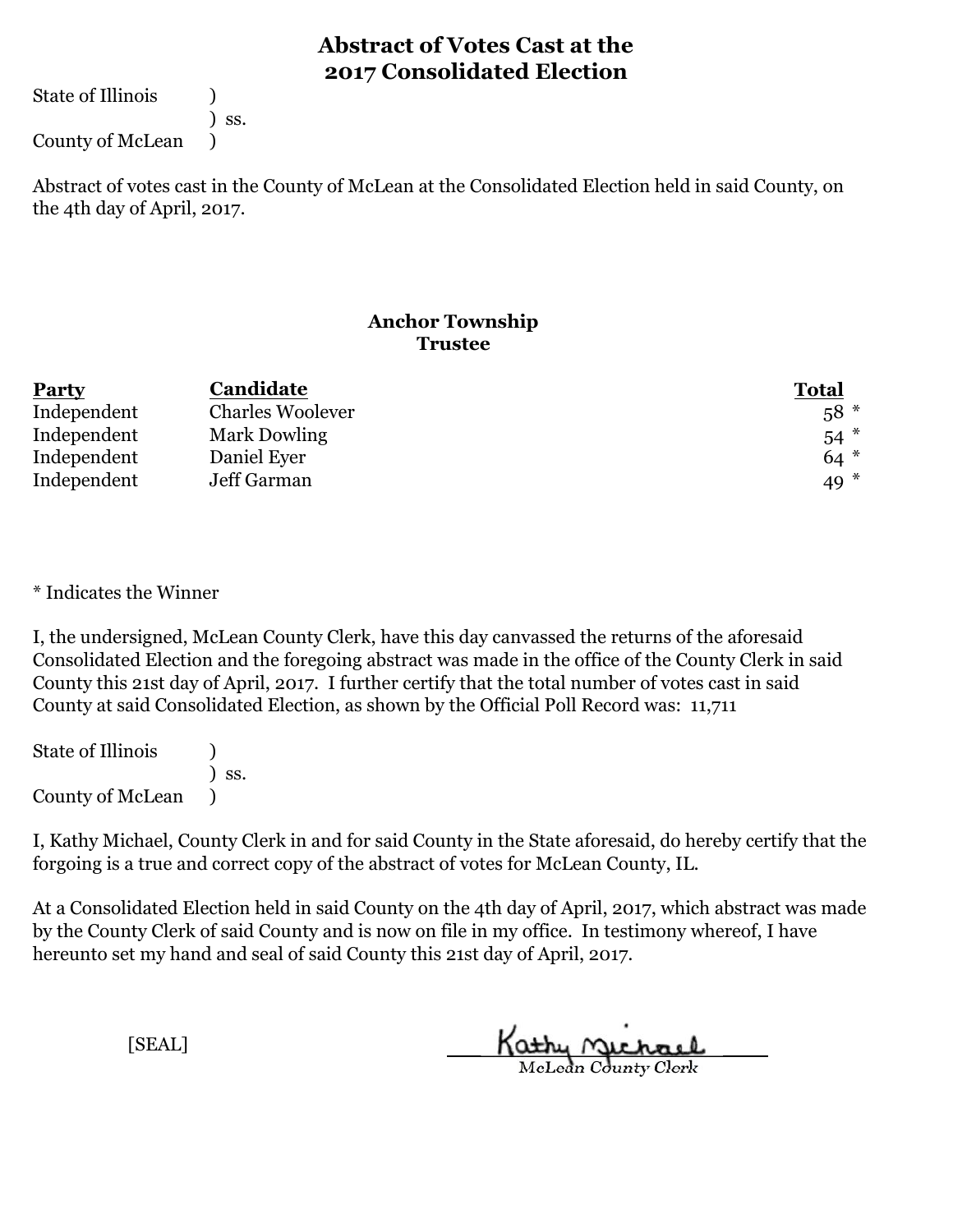State of Illinois (1)

) ss.

County of McLean )

Abstract of votes cast in the County of McLean at the Consolidated Election held in said County, on the 4th day of April, 2017.

#### **Arrowsmith Township Supervisor**

Republican Jeff Mosley 113 \*

**Party Total Candidate**

\* Indicates the Winner

I, the undersigned, McLean County Clerk, have this day canvassed the returns of the aforesaid Consolidated Election and the foregoing abstract was made in the office of the County Clerk in said County this 21st day of April, 2017. I further certify that the total number of votes cast in said County at said Consolidated Election, as shown by the Official Poll Record was: 11,711

State of Illinois (1) ) ss. County of McLean )

I, Kathy Michael, County Clerk in and for said County in the State aforesaid, do hereby certify that the forgoing is a true and correct copy of the abstract of votes for McLean County, IL.

At a Consolidated Election held in said County on the 4th day of April, 2017, which abstract was made by the County Clerk of said County and is now on file in my office. In testimony whereof, I have hereunto set my hand and seal of said County this 21st day of April, 2017.

Kathy <u>Michael</u>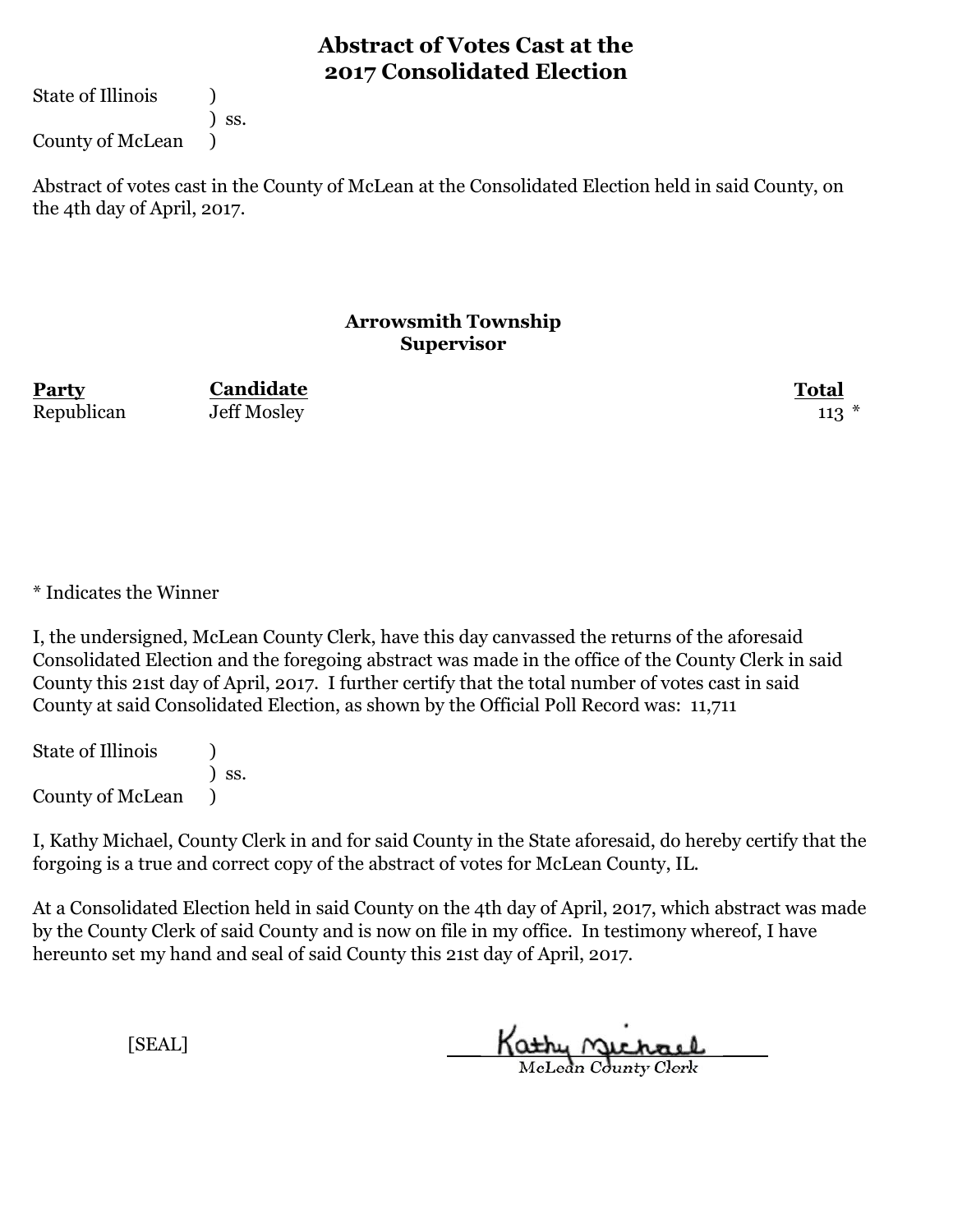State of Illinois (1)

) ss.

County of McLean )

Abstract of votes cast in the County of McLean at the Consolidated Election held in said County, on the 4th day of April, 2017.

#### **Arrowsmith Township Highway Commissioner**

| <b>Party</b> | Candidate           | <b>Total</b> |
|--------------|---------------------|--------------|
| Republican   | Craig C. Whitehouse | 48           |
| Independent  | <b>Bruce Butler</b> | $81 *$       |

\* Indicates the Winner

I, the undersigned, McLean County Clerk, have this day canvassed the returns of the aforesaid Consolidated Election and the foregoing abstract was made in the office of the County Clerk in said County this 21st day of April, 2017. I further certify that the total number of votes cast in said County at said Consolidated Election, as shown by the Official Poll Record was: 11,711

State of Illinois (1) ) ss. County of McLean )

I, Kathy Michael, County Clerk in and for said County in the State aforesaid, do hereby certify that the forgoing is a true and correct copy of the abstract of votes for McLean County, IL.

At a Consolidated Election held in said County on the 4th day of April, 2017, which abstract was made by the County Clerk of said County and is now on file in my office. In testimony whereof, I have hereunto set my hand and seal of said County this 21st day of April, 2017.

Kathy Michael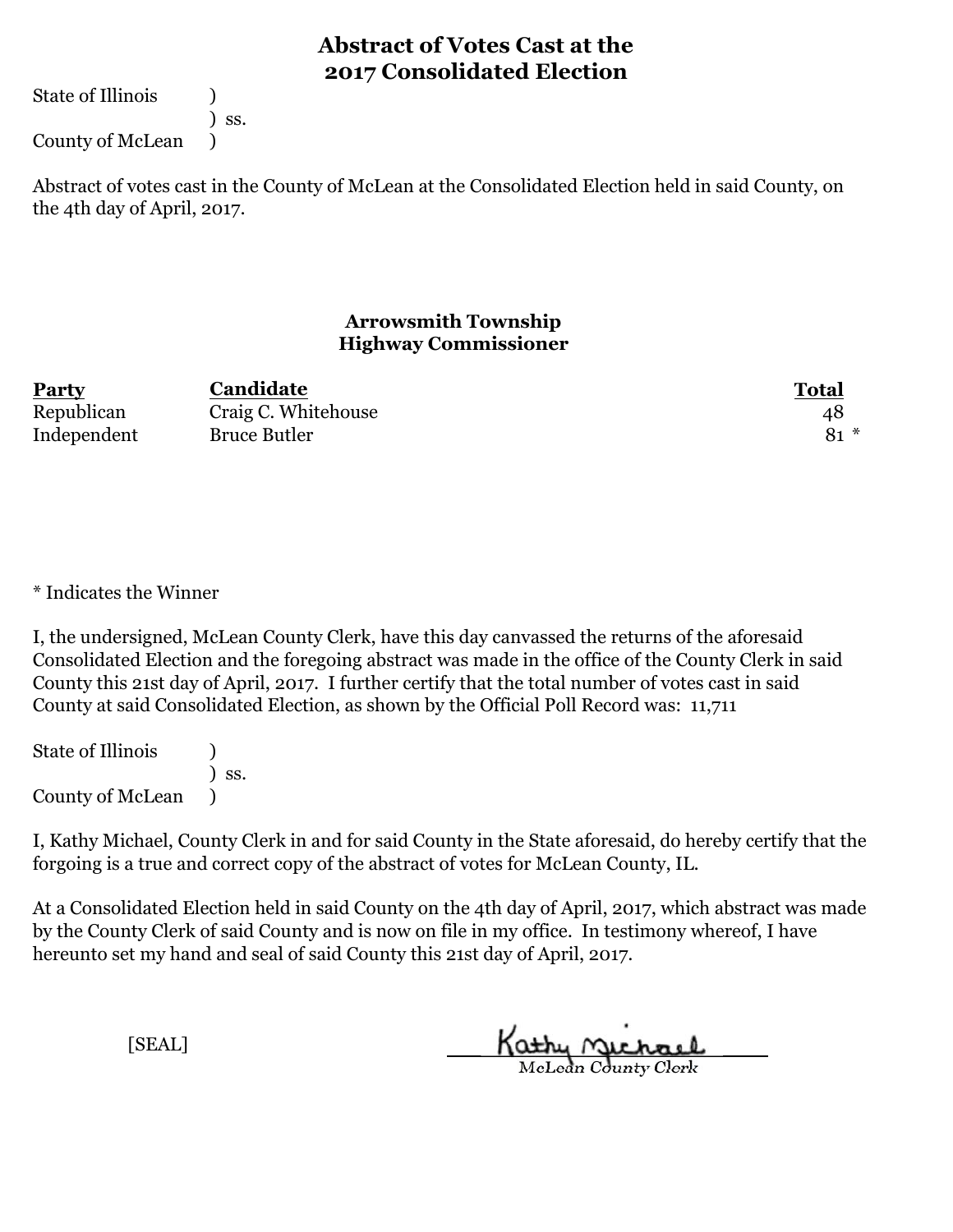State of Illinois (1)

) ss.

County of McLean )

Abstract of votes cast in the County of McLean at the Consolidated Election held in said County, on the 4th day of April, 2017.

#### **Arrowsmith Township Clerk**

**Party Total Candidate** Republican Lisa Stump 113 \*

\* Indicates the Winner

I, the undersigned, McLean County Clerk, have this day canvassed the returns of the aforesaid Consolidated Election and the foregoing abstract was made in the office of the County Clerk in said County this 21st day of April, 2017. I further certify that the total number of votes cast in said County at said Consolidated Election, as shown by the Official Poll Record was: 11,711

State of Illinois (1) ) ss. County of McLean )

I, Kathy Michael, County Clerk in and for said County in the State aforesaid, do hereby certify that the forgoing is a true and correct copy of the abstract of votes for McLean County, IL.

At a Consolidated Election held in said County on the 4th day of April, 2017, which abstract was made by the County Clerk of said County and is now on file in my office. In testimony whereof, I have hereunto set my hand and seal of said County this 21st day of April, 2017.

Kathy Michael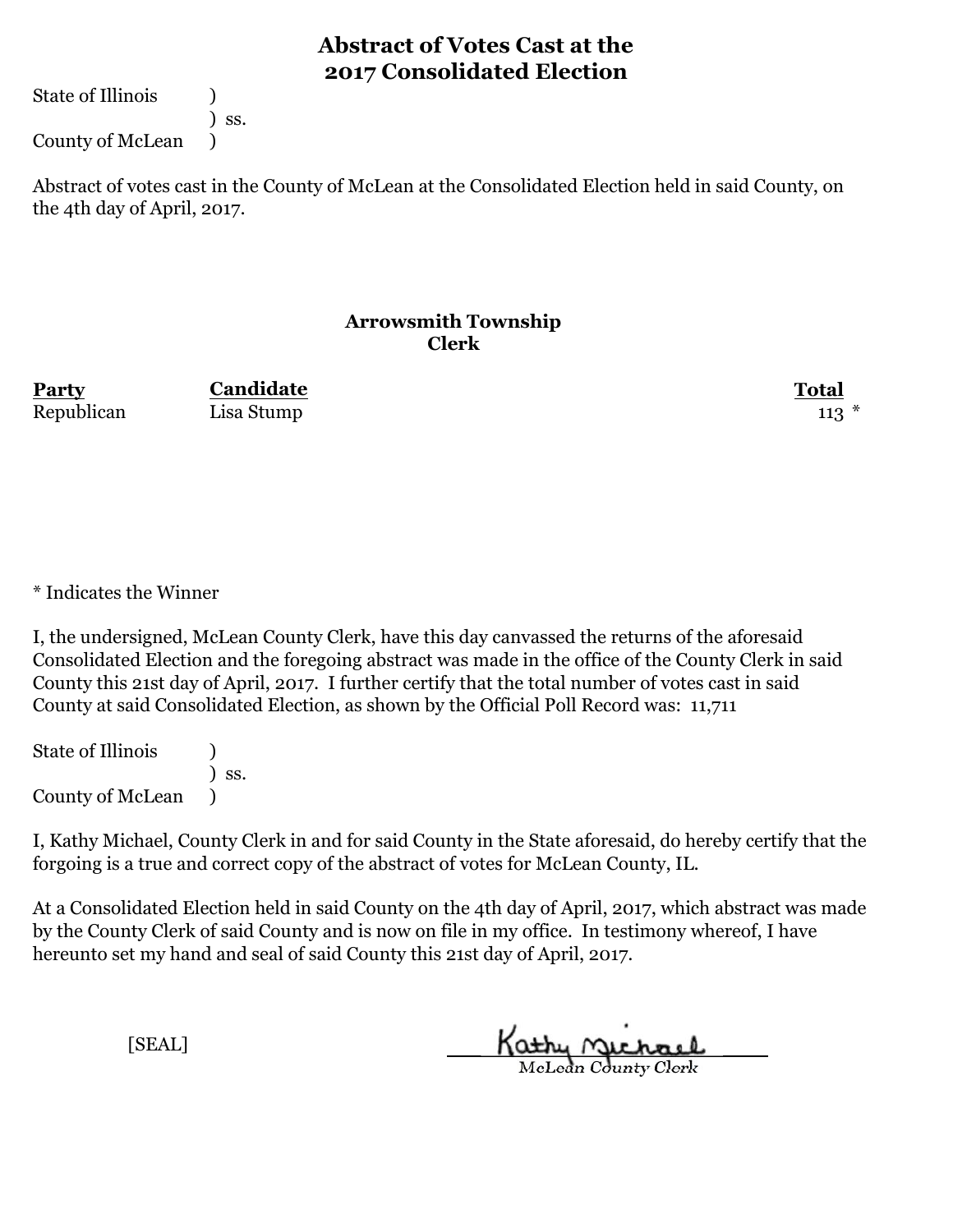State of Illinois (1)

) ss.

County of McLean )

Abstract of votes cast in the County of McLean at the Consolidated Election held in said County, on the 4th day of April, 2017.

#### **Arrowsmith Township Trustee**

| <b>Party</b> | Candidate                  | <b>Total</b> |
|--------------|----------------------------|--------------|
| Republican   | Clifton Gibbens            | $95*$        |
| Republican   | Kimberly A. Roberts        | $90*$        |
| Republican   | Hillary Diane Stubblefield | $103*$       |
| Republican   | James Kent Morefield       | $98*$        |

\* Indicates the Winner

I, the undersigned, McLean County Clerk, have this day canvassed the returns of the aforesaid Consolidated Election and the foregoing abstract was made in the office of the County Clerk in said County this 21st day of April, 2017. I further certify that the total number of votes cast in said County at said Consolidated Election, as shown by the Official Poll Record was: 11,711

State of Illinois (1) ) ss. County of McLean )

I, Kathy Michael, County Clerk in and for said County in the State aforesaid, do hereby certify that the forgoing is a true and correct copy of the abstract of votes for McLean County, IL.

At a Consolidated Election held in said County on the 4th day of April, 2017, which abstract was made by the County Clerk of said County and is now on file in my office. In testimony whereof, I have hereunto set my hand and seal of said County this 21st day of April, 2017.

Kathy Michael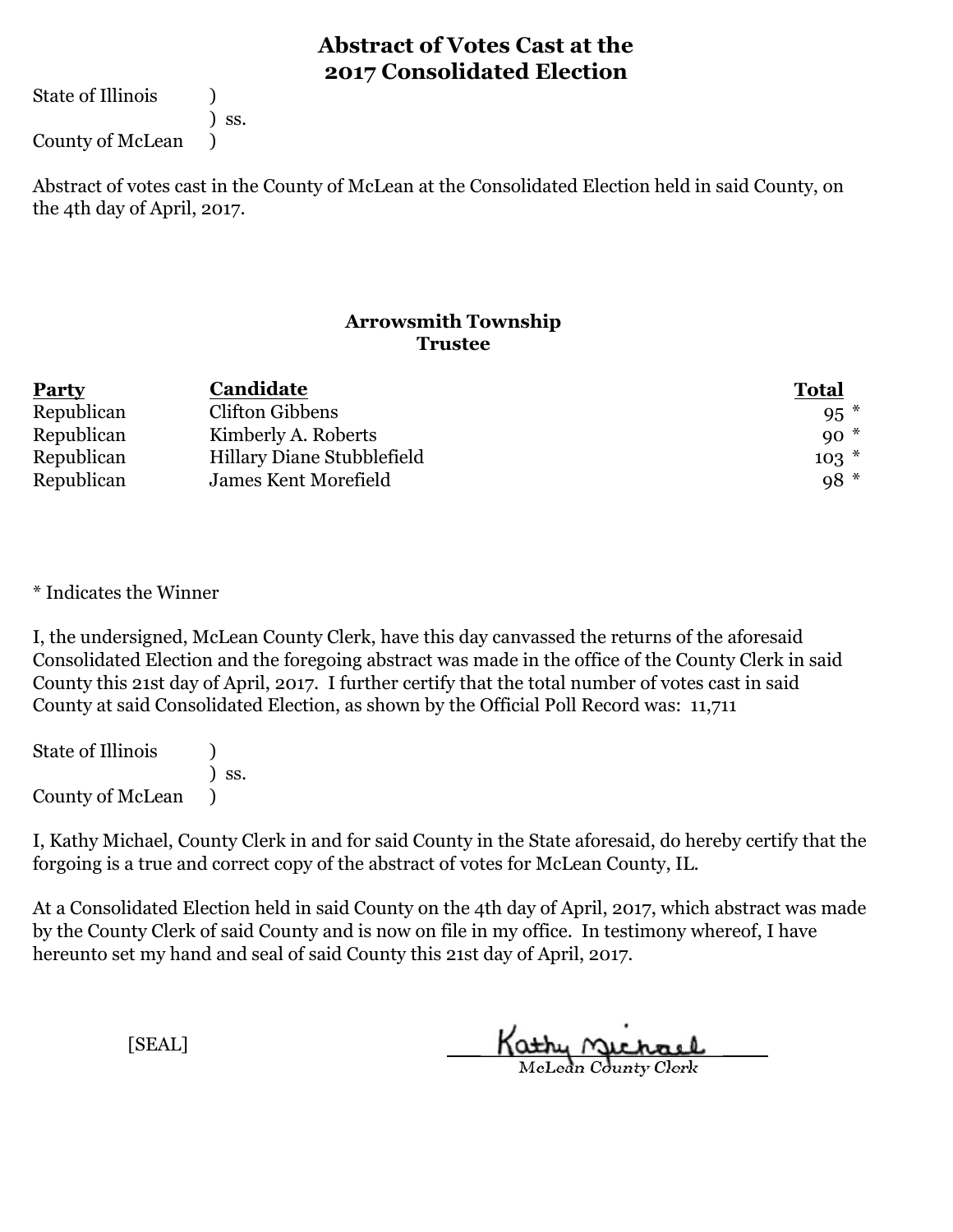State of Illinois (1)

) ss.

County of McLean )

Abstract of votes cast in the County of McLean at the Consolidated Election held in said County, on the 4th day of April, 2017.

#### **Bellflower Township Supervisor**

**Party Total** Republican Robert Zimmerman **Candidate**

\* Indicates the Winner

I, the undersigned, McLean County Clerk, have this day canvassed the returns of the aforesaid Consolidated Election and the foregoing abstract was made in the office of the County Clerk in said County this 21st day of April, 2017. I further certify that the total number of votes cast in said County at said Consolidated Election, as shown by the Official Poll Record was: 11,711

State of Illinois (1) ) ss. County of McLean )

I, Kathy Michael, County Clerk in and for said County in the State aforesaid, do hereby certify that the forgoing is a true and correct copy of the abstract of votes for McLean County, IL.

At a Consolidated Election held in said County on the 4th day of April, 2017, which abstract was made by the County Clerk of said County and is now on file in my office. In testimony whereof, I have hereunto set my hand and seal of said County this 21st day of April, 2017.

Kathy Michael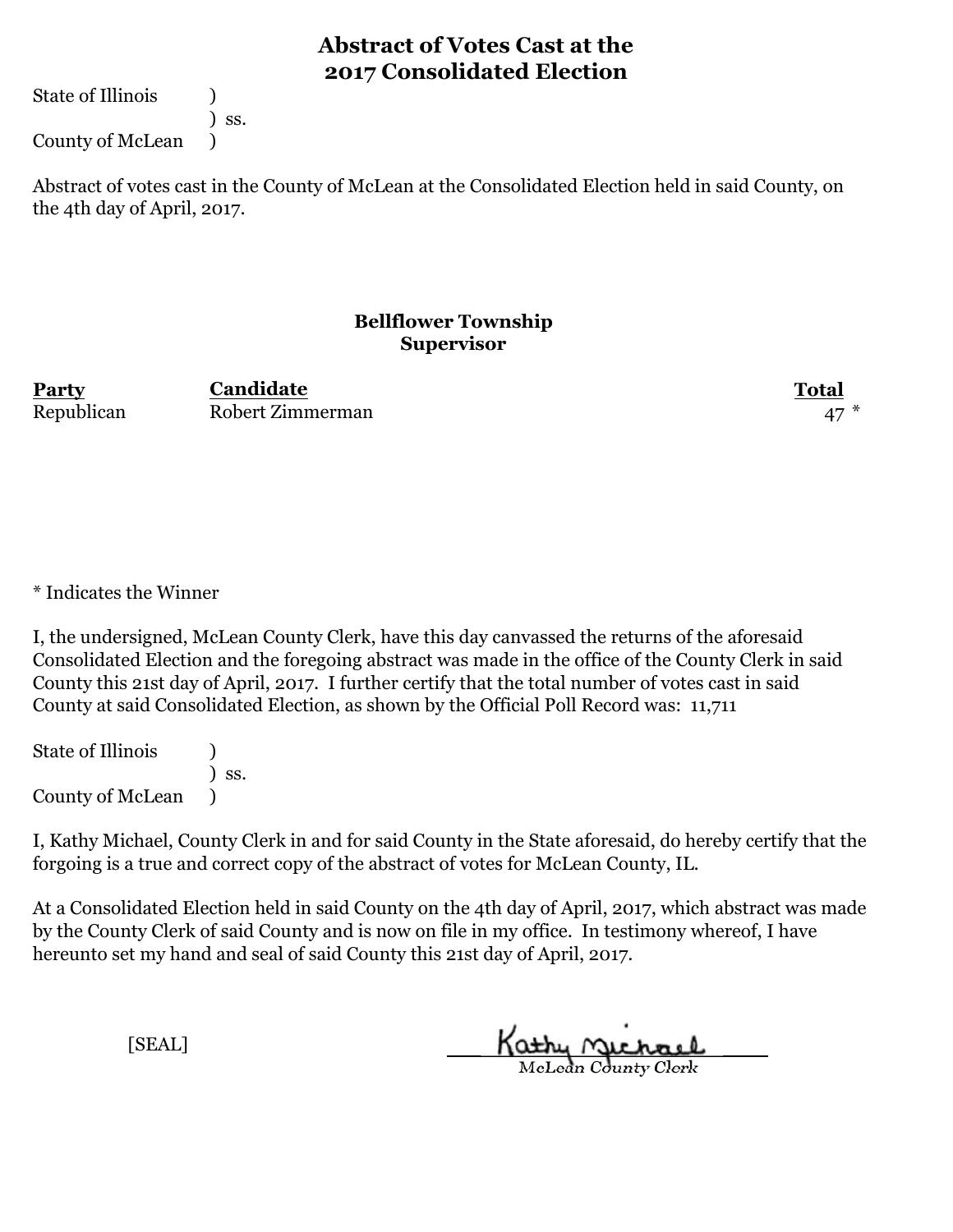State of Illinois (1)

) ss.

County of McLean )

Abstract of votes cast in the County of McLean at the Consolidated Election held in said County, on the 4th day of April, 2017.

#### **Bellflower Township Highway Commissioner**

**Party Total** Republican Marion Shelton 45 **Candidate**

\* Indicates the Winner

I, the undersigned, McLean County Clerk, have this day canvassed the returns of the aforesaid Consolidated Election and the foregoing abstract was made in the office of the County Clerk in said County this 21st day of April, 2017. I further certify that the total number of votes cast in said County at said Consolidated Election, as shown by the Official Poll Record was: 11,711

State of Illinois (1) ) ss. County of McLean )

I, Kathy Michael, County Clerk in and for said County in the State aforesaid, do hereby certify that the forgoing is a true and correct copy of the abstract of votes for McLean County, IL.

At a Consolidated Election held in said County on the 4th day of April, 2017, which abstract was made by the County Clerk of said County and is now on file in my office. In testimony whereof, I have hereunto set my hand and seal of said County this 21st day of April, 2017.

Kathy Michael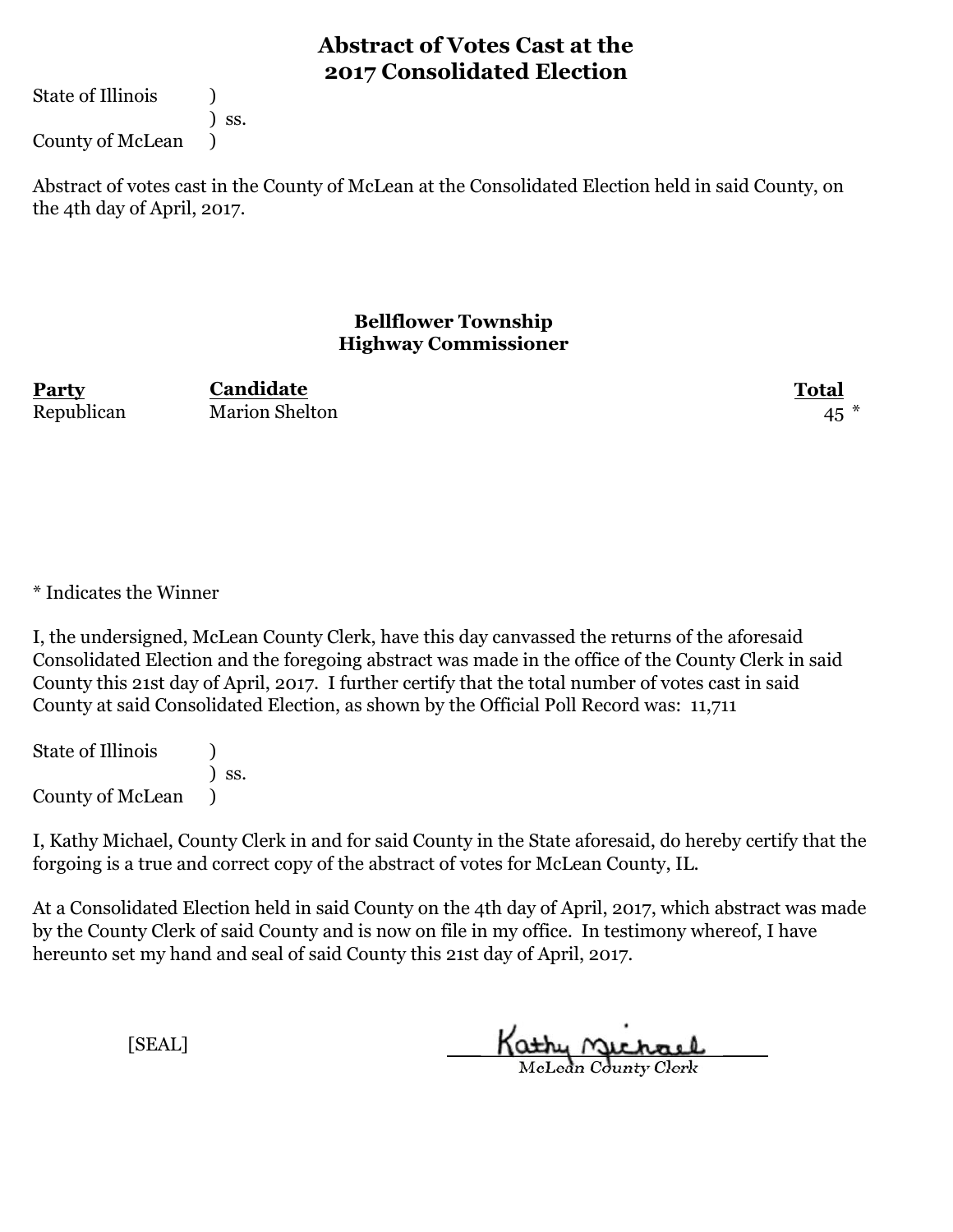State of Illinois (1)

) ss.

County of McLean )

Abstract of votes cast in the County of McLean at the Consolidated Election held in said County, on the 4th day of April, 2017.

#### **Bellflower Township Clerk**

**Party Total Candidate** Democratic Tina Jamison 46 \*

\* Indicates the Winner

I, the undersigned, McLean County Clerk, have this day canvassed the returns of the aforesaid Consolidated Election and the foregoing abstract was made in the office of the County Clerk in said County this 21st day of April, 2017. I further certify that the total number of votes cast in said County at said Consolidated Election, as shown by the Official Poll Record was: 11,711

State of Illinois (1) ) ss. County of McLean )

I, Kathy Michael, County Clerk in and for said County in the State aforesaid, do hereby certify that the forgoing is a true and correct copy of the abstract of votes for McLean County, IL.

At a Consolidated Election held in said County on the 4th day of April, 2017, which abstract was made by the County Clerk of said County and is now on file in my office. In testimony whereof, I have hereunto set my hand and seal of said County this 21st day of April, 2017.

Kathy Michael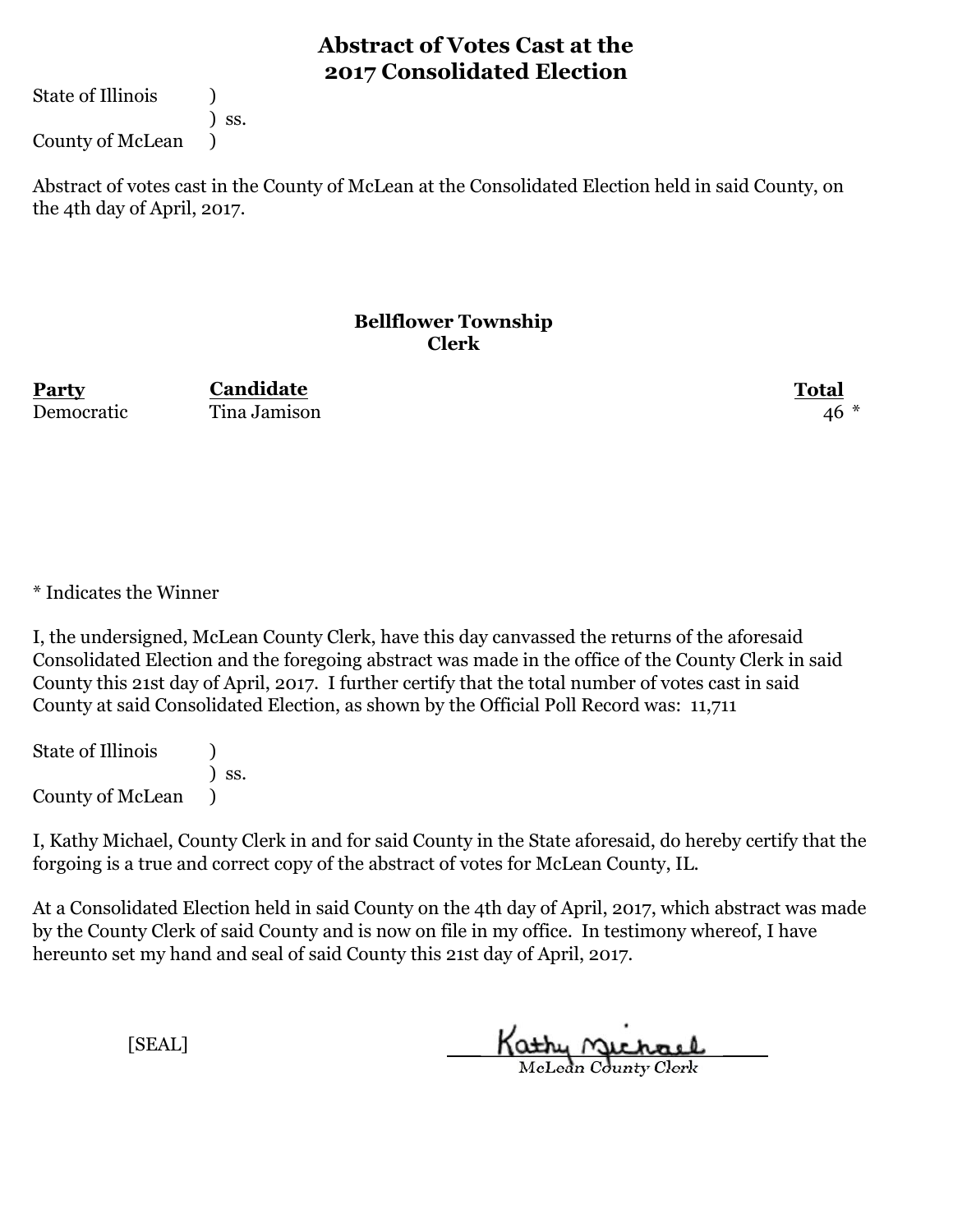State of Illinois (1)

) ss.

County of McLean )

Abstract of votes cast in the County of McLean at the Consolidated Election held in said County, on the 4th day of April, 2017.

### **Bellflower Township Trustee**

| <b>Party</b> | Candidate            | <b>Total</b> |
|--------------|----------------------|--------------|
| Republican   | Reid Miller          | $46*$        |
| Republican   | Jeff Paullin         | $46*$        |
| Republican   | Myron Shelton        | $45$ $*$     |
| Republican   | <b>Steven Warsaw</b> | $46*$        |

\* Indicates the Winner

I, the undersigned, McLean County Clerk, have this day canvassed the returns of the aforesaid Consolidated Election and the foregoing abstract was made in the office of the County Clerk in said County this 21st day of April, 2017. I further certify that the total number of votes cast in said County at said Consolidated Election, as shown by the Official Poll Record was: 11,711

State of Illinois (1) ) ss. County of McLean )

I, Kathy Michael, County Clerk in and for said County in the State aforesaid, do hereby certify that the forgoing is a true and correct copy of the abstract of votes for McLean County, IL.

At a Consolidated Election held in said County on the 4th day of April, 2017, which abstract was made by the County Clerk of said County and is now on file in my office. In testimony whereof, I have hereunto set my hand and seal of said County this 21st day of April, 2017.

Kathy Michael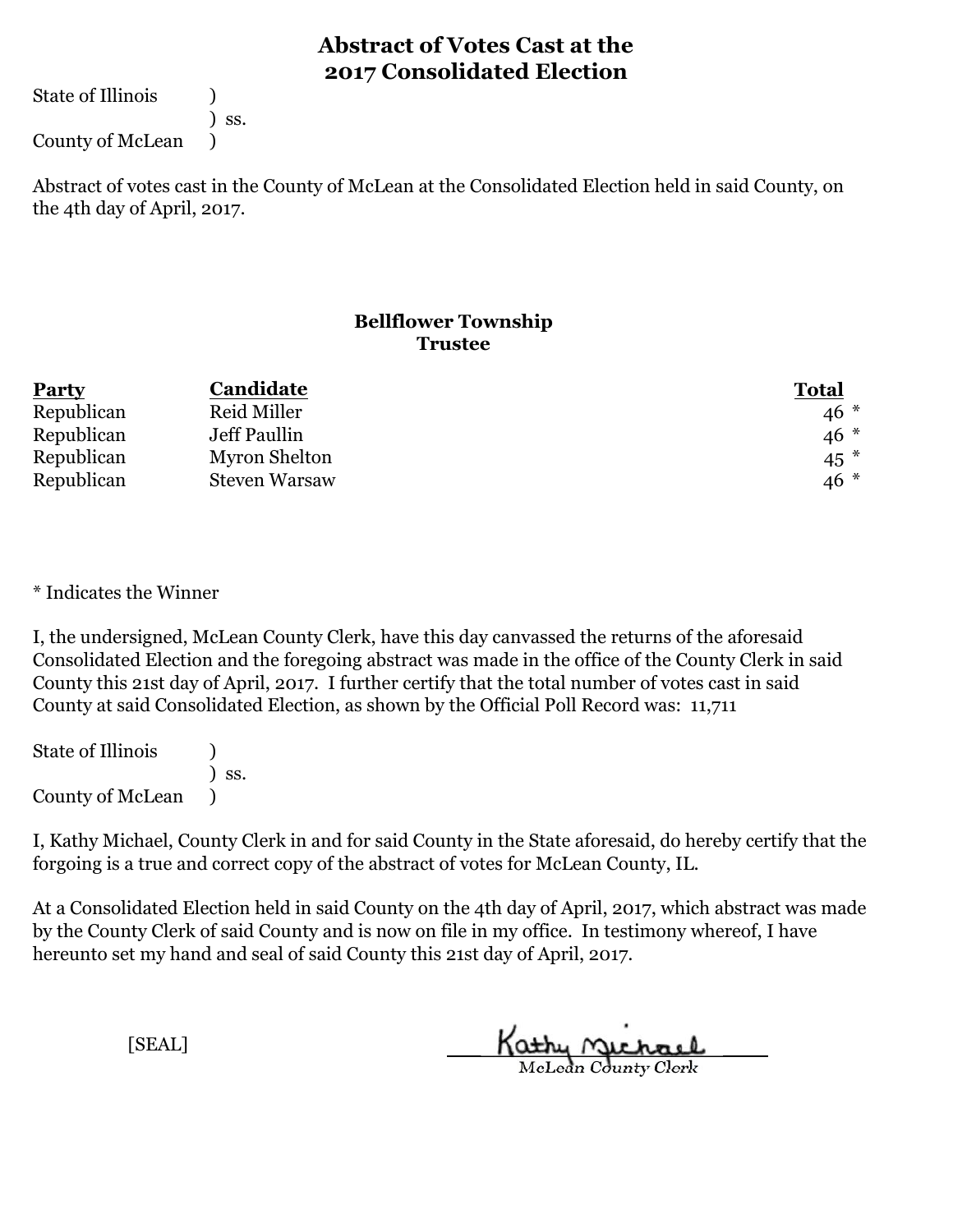State of Illinois (1)

) ss.

County of McLean )

Abstract of votes cast in the County of McLean at the Consolidated Election held in said County, on the 4th day of April, 2017.

#### **Bloomington Township Supervisor**

**Party Total Candidate** Republican Jennifer Capodice 151 \*

\* Indicates the Winner

I, the undersigned, McLean County Clerk, have this day canvassed the returns of the aforesaid Consolidated Election and the foregoing abstract was made in the office of the County Clerk in said County this 21st day of April, 2017. I further certify that the total number of votes cast in said County at said Consolidated Election, as shown by the Official Poll Record was: 11,711

State of Illinois (1) ) ss. County of McLean )

I, Kathy Michael, County Clerk in and for said County in the State aforesaid, do hereby certify that the forgoing is a true and correct copy of the abstract of votes for McLean County, IL.

At a Consolidated Election held in said County on the 4th day of April, 2017, which abstract was made by the County Clerk of said County and is now on file in my office. In testimony whereof, I have hereunto set my hand and seal of said County this 21st day of April, 2017.

Kathy Michael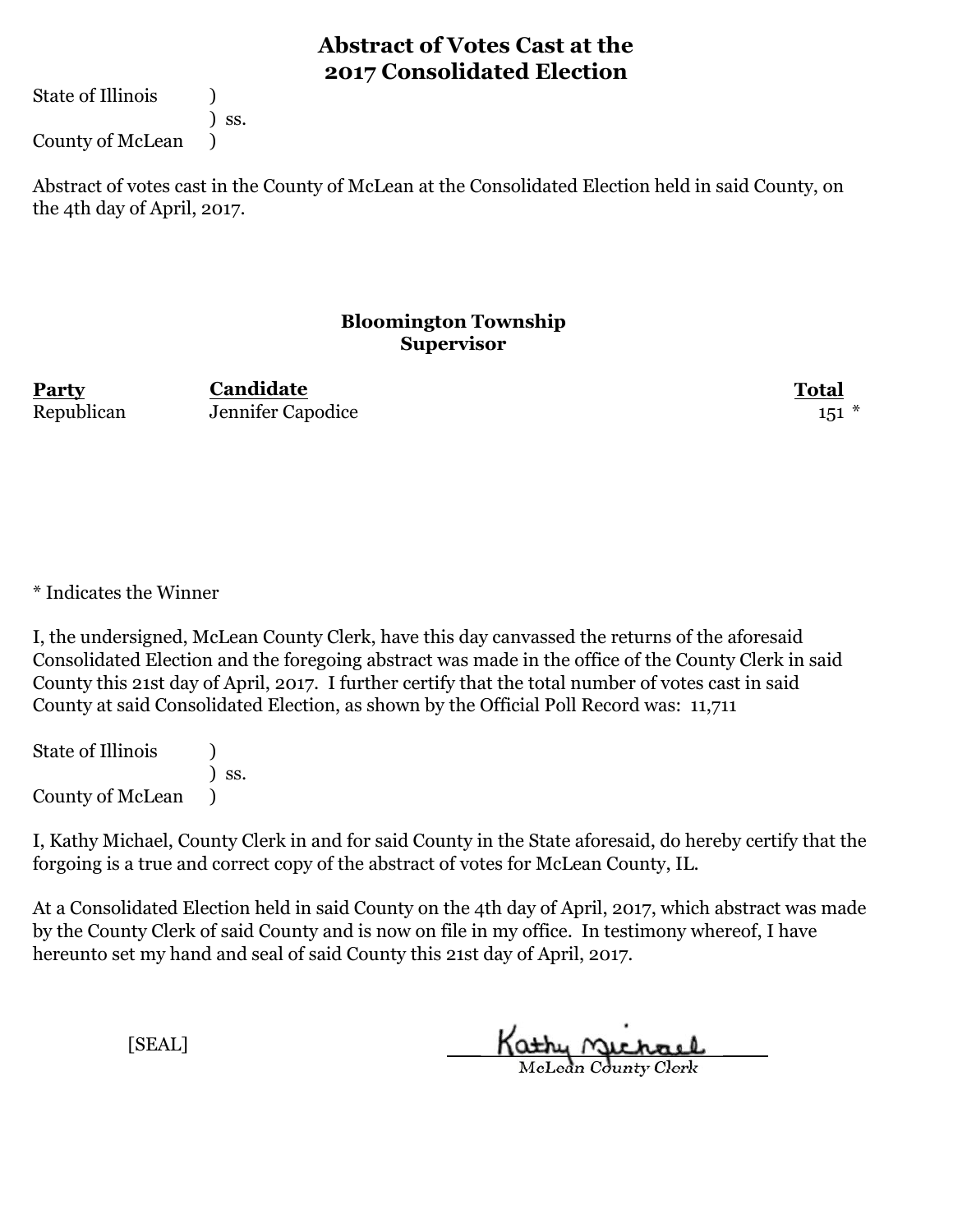State of Illinois (1)

) ss.

County of McLean )

Abstract of votes cast in the County of McLean at the Consolidated Election held in said County, on the 4th day of April, 2017.

### **Bloomington Township Highway Commissioner**

**Party Total** Republican Rodney M. Boester 144 **Candidate**

\* Indicates the Winner

I, the undersigned, McLean County Clerk, have this day canvassed the returns of the aforesaid Consolidated Election and the foregoing abstract was made in the office of the County Clerk in said County this 21st day of April, 2017. I further certify that the total number of votes cast in said County at said Consolidated Election, as shown by the Official Poll Record was: 11,711

State of Illinois (1) ) ss. County of McLean )

I, Kathy Michael, County Clerk in and for said County in the State aforesaid, do hereby certify that the forgoing is a true and correct copy of the abstract of votes for McLean County, IL.

At a Consolidated Election held in said County on the 4th day of April, 2017, which abstract was made by the County Clerk of said County and is now on file in my office. In testimony whereof, I have hereunto set my hand and seal of said County this 21st day of April, 2017.

Kathy Michael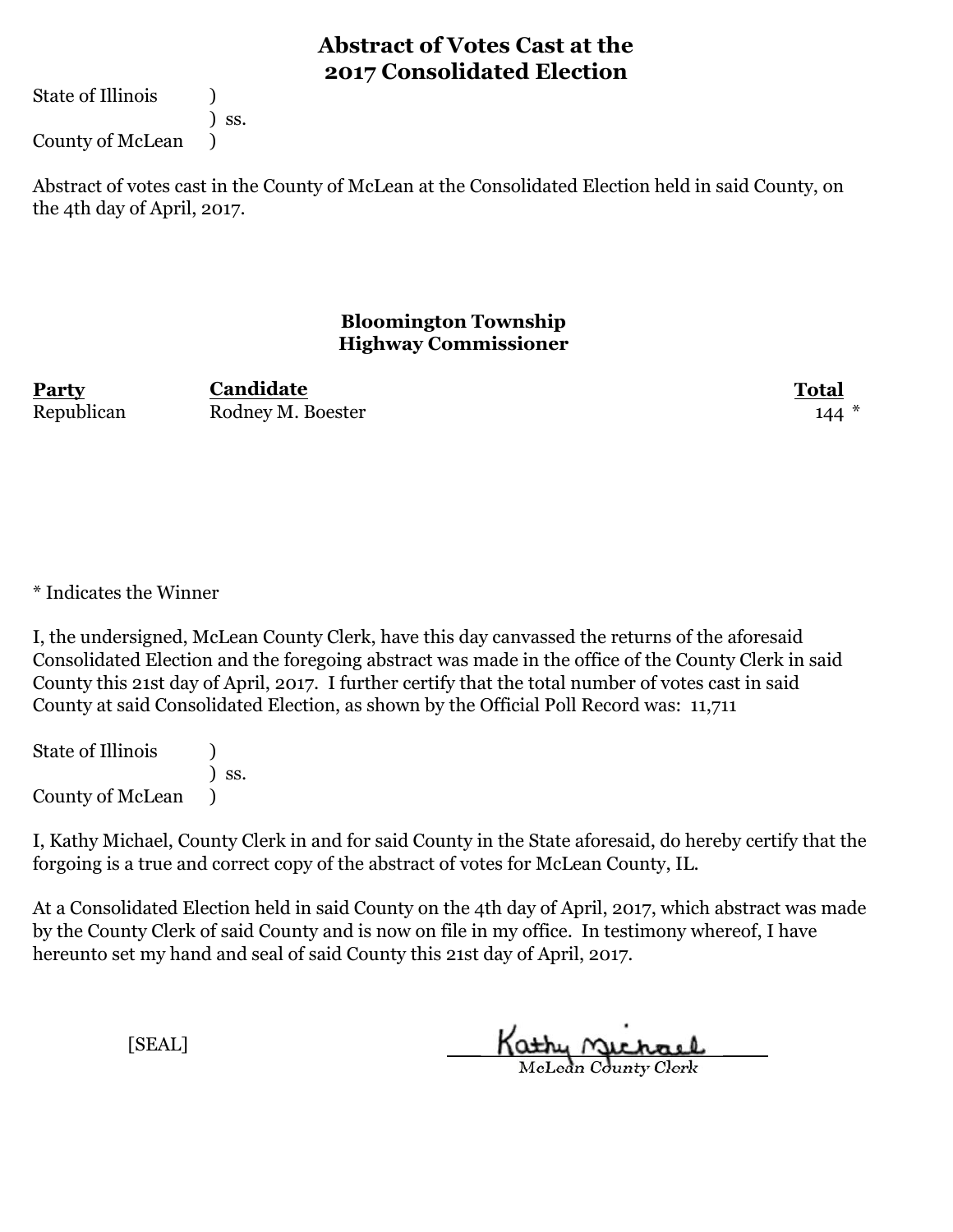State of Illinois (1)

) ss.

County of McLean )

Abstract of votes cast in the County of McLean at the Consolidated Election held in said County, on the 4th day of April, 2017.

#### **Bloomington Township Clerk**

**Party Total Candidate** Republican Gary G. Pearl 144

\* Indicates the Winner

I, the undersigned, McLean County Clerk, have this day canvassed the returns of the aforesaid Consolidated Election and the foregoing abstract was made in the office of the County Clerk in said County this 21st day of April, 2017. I further certify that the total number of votes cast in said County at said Consolidated Election, as shown by the Official Poll Record was: 11,711

State of Illinois (1) ) ss. County of McLean )

I, Kathy Michael, County Clerk in and for said County in the State aforesaid, do hereby certify that the forgoing is a true and correct copy of the abstract of votes for McLean County, IL.

At a Consolidated Election held in said County on the 4th day of April, 2017, which abstract was made by the County Clerk of said County and is now on file in my office. In testimony whereof, I have hereunto set my hand and seal of said County this 21st day of April, 2017.

Kathy Michael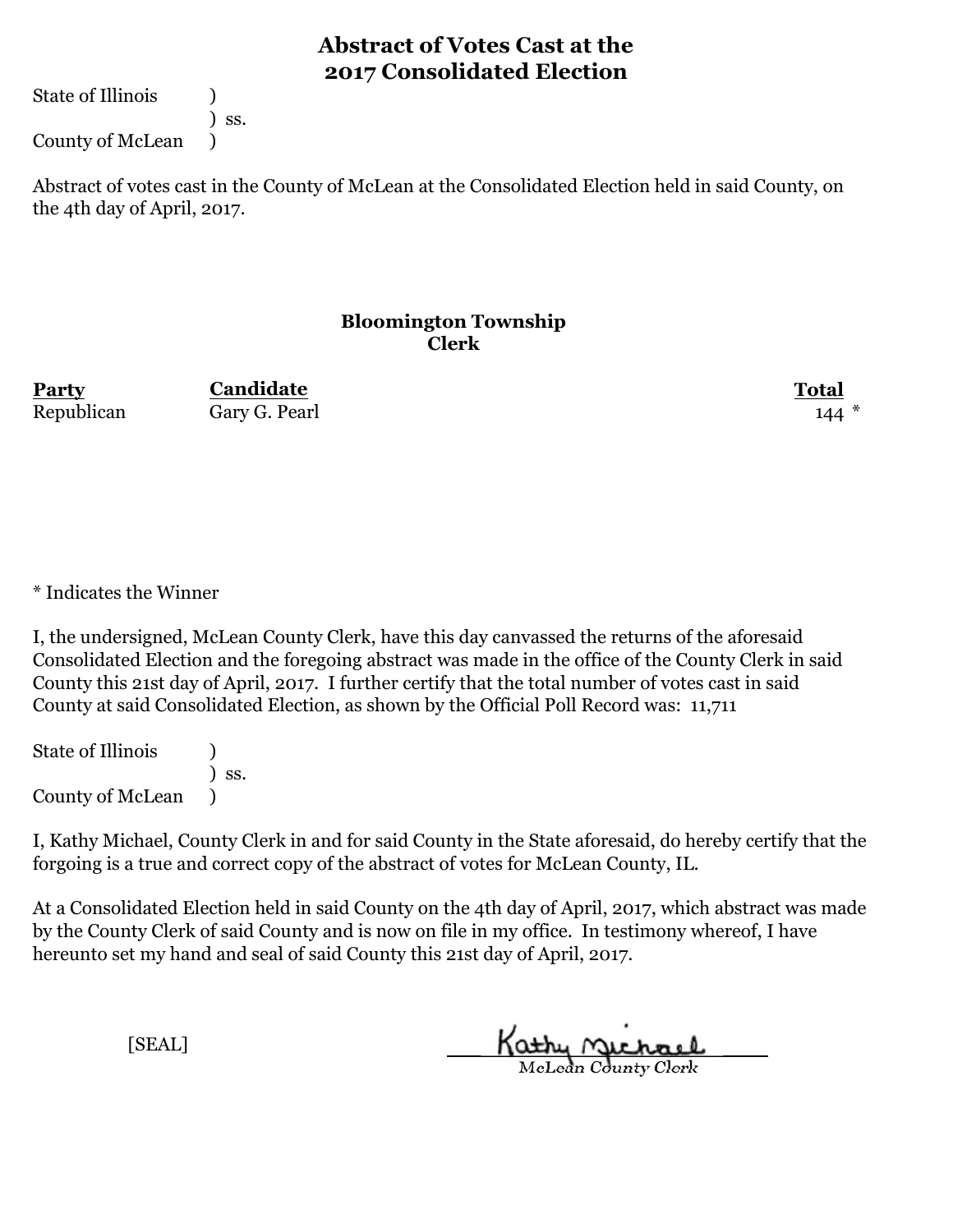State of Illinois (1)

) ss.

County of McLean )

Abstract of votes cast in the County of McLean at the Consolidated Election held in said County, on the 4th day of April, 2017.

### **Bloomington Township Trustee**

| <b>Party</b> | Candidate               | <b>Total</b> |
|--------------|-------------------------|--------------|
| Republican   | Lynna L. Bonnell        | $119*$       |
| Republican   | Donald M. Kratz         | $109 *$      |
| Republican   | <b>Charles Wheatley</b> | $100*$       |
| Republican   | Chris A. Witte          | $114*$       |

\* Indicates the Winner

I, the undersigned, McLean County Clerk, have this day canvassed the returns of the aforesaid Consolidated Election and the foregoing abstract was made in the office of the County Clerk in said County this 21st day of April, 2017. I further certify that the total number of votes cast in said County at said Consolidated Election, as shown by the Official Poll Record was: 11,711

State of Illinois (1) ) ss. County of McLean )

I, Kathy Michael, County Clerk in and for said County in the State aforesaid, do hereby certify that the forgoing is a true and correct copy of the abstract of votes for McLean County, IL.

At a Consolidated Election held in said County on the 4th day of April, 2017, which abstract was made by the County Clerk of said County and is now on file in my office. In testimony whereof, I have hereunto set my hand and seal of said County this 21st day of April, 2017.

Kathy Michael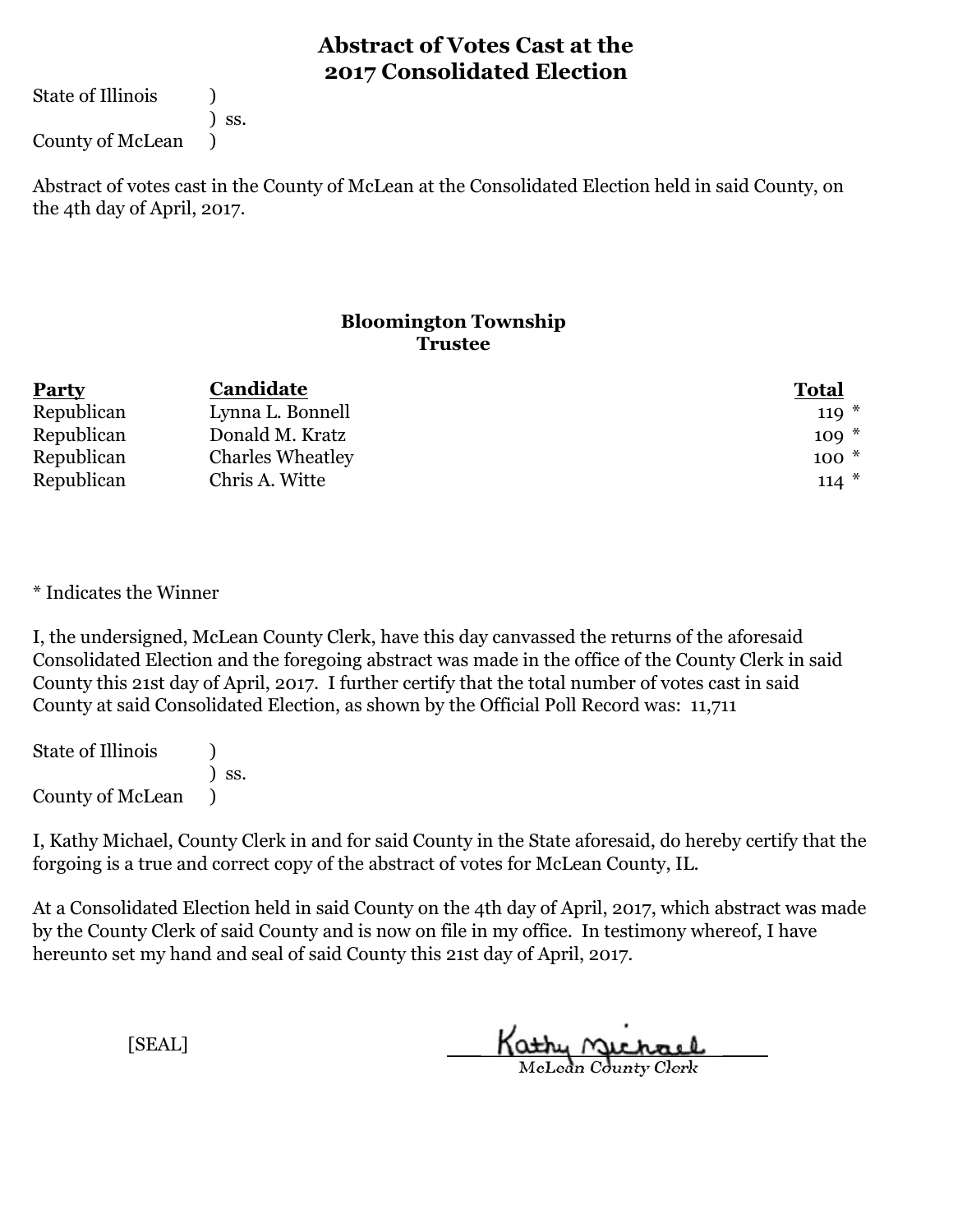State of Illinois (1)

) ss.

County of McLean )

Abstract of votes cast in the County of McLean at the Consolidated Election held in said County, on the 4th day of April, 2017.

#### **Blue Mound Township Supervisor**

**Party Total Candidate** Republican Gary L. Meyer  $\frac{140}{ }$  \*

\* Indicates the Winner

I, the undersigned, McLean County Clerk, have this day canvassed the returns of the aforesaid Consolidated Election and the foregoing abstract was made in the office of the County Clerk in said County this 21st day of April, 2017. I further certify that the total number of votes cast in said County at said Consolidated Election, as shown by the Official Poll Record was: 11,711

State of Illinois (1) ) ss. County of McLean )

I, Kathy Michael, County Clerk in and for said County in the State aforesaid, do hereby certify that the forgoing is a true and correct copy of the abstract of votes for McLean County, IL.

At a Consolidated Election held in said County on the 4th day of April, 2017, which abstract was made by the County Clerk of said County and is now on file in my office. In testimony whereof, I have hereunto set my hand and seal of said County this 21st day of April, 2017.

Kathy Michael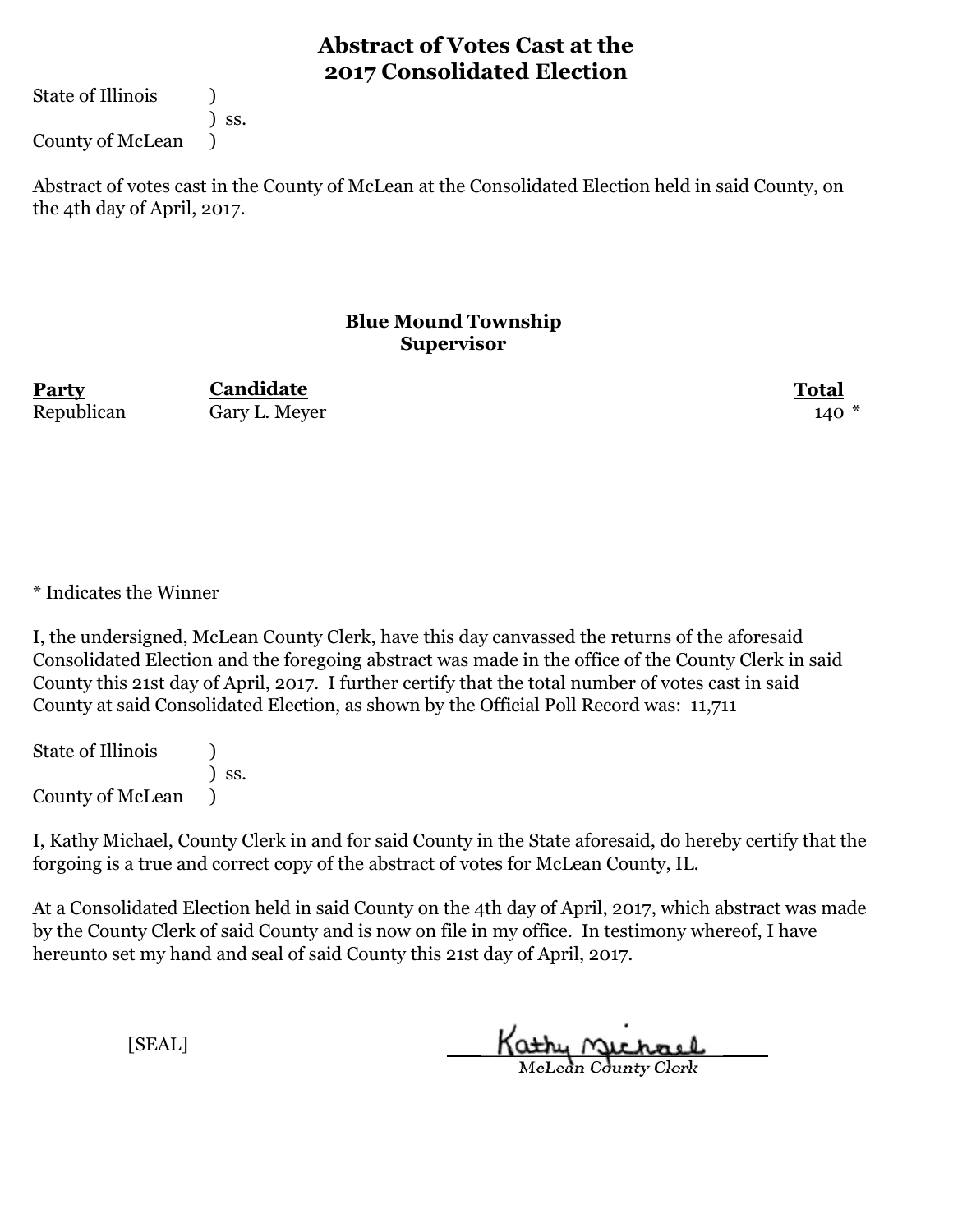State of Illinois (1)

) ss.

County of McLean )

Abstract of votes cast in the County of McLean at the Consolidated Election held in said County, on the 4th day of April, 2017.

### **Blue Mound Township Highway Commissioner**

| <b>Party</b> | Candidate            | <b>Total</b> |
|--------------|----------------------|--------------|
| Republican   | Joseph E. Wissmiller | 76           |
| Independent  | Aaron D. Sutter      | $82 *$       |

\* Indicates the Winner

I, the undersigned, McLean County Clerk, have this day canvassed the returns of the aforesaid Consolidated Election and the foregoing abstract was made in the office of the County Clerk in said County this 21st day of April, 2017. I further certify that the total number of votes cast in said County at said Consolidated Election, as shown by the Official Poll Record was: 11,711

State of Illinois (1) ) ss. County of McLean )

I, Kathy Michael, County Clerk in and for said County in the State aforesaid, do hereby certify that the forgoing is a true and correct copy of the abstract of votes for McLean County, IL.

At a Consolidated Election held in said County on the 4th day of April, 2017, which abstract was made by the County Clerk of said County and is now on file in my office. In testimony whereof, I have hereunto set my hand and seal of said County this 21st day of April, 2017.

Kathy Michael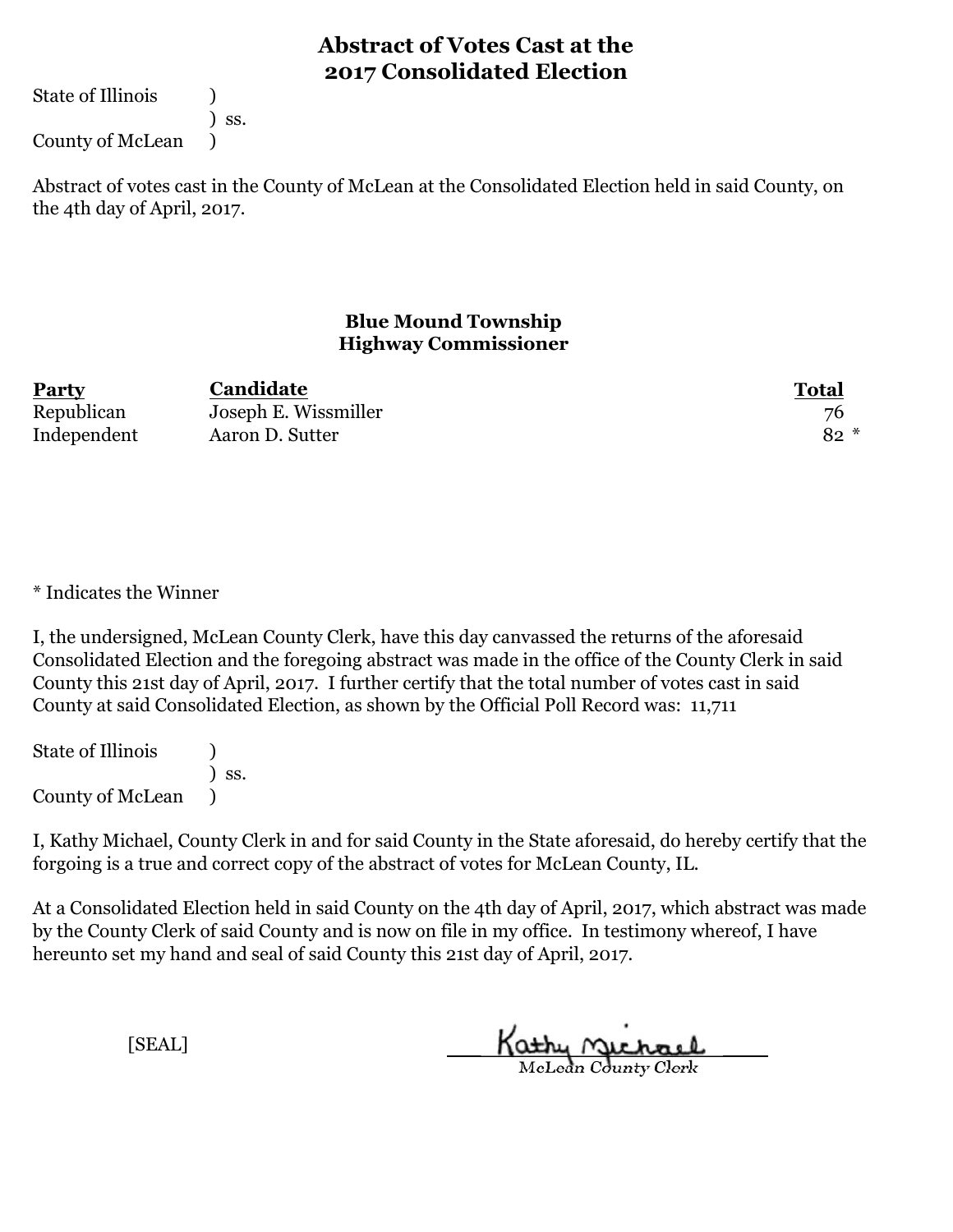State of Illinois (1)

) ss.

County of McLean )

Abstract of votes cast in the County of McLean at the Consolidated Election held in said County, on the 4th day of April, 2017.

#### **Blue Mound Township Clerk**

**Party Total** Republican Nicholas O'Neall 144 **Candidate**

\* Indicates the Winner

I, the undersigned, McLean County Clerk, have this day canvassed the returns of the aforesaid Consolidated Election and the foregoing abstract was made in the office of the County Clerk in said County this 21st day of April, 2017. I further certify that the total number of votes cast in said County at said Consolidated Election, as shown by the Official Poll Record was: 11,711

State of Illinois (1) ) ss. County of McLean )

I, Kathy Michael, County Clerk in and for said County in the State aforesaid, do hereby certify that the forgoing is a true and correct copy of the abstract of votes for McLean County, IL.

At a Consolidated Election held in said County on the 4th day of April, 2017, which abstract was made by the County Clerk of said County and is now on file in my office. In testimony whereof, I have hereunto set my hand and seal of said County this 21st day of April, 2017.

Kathy Michael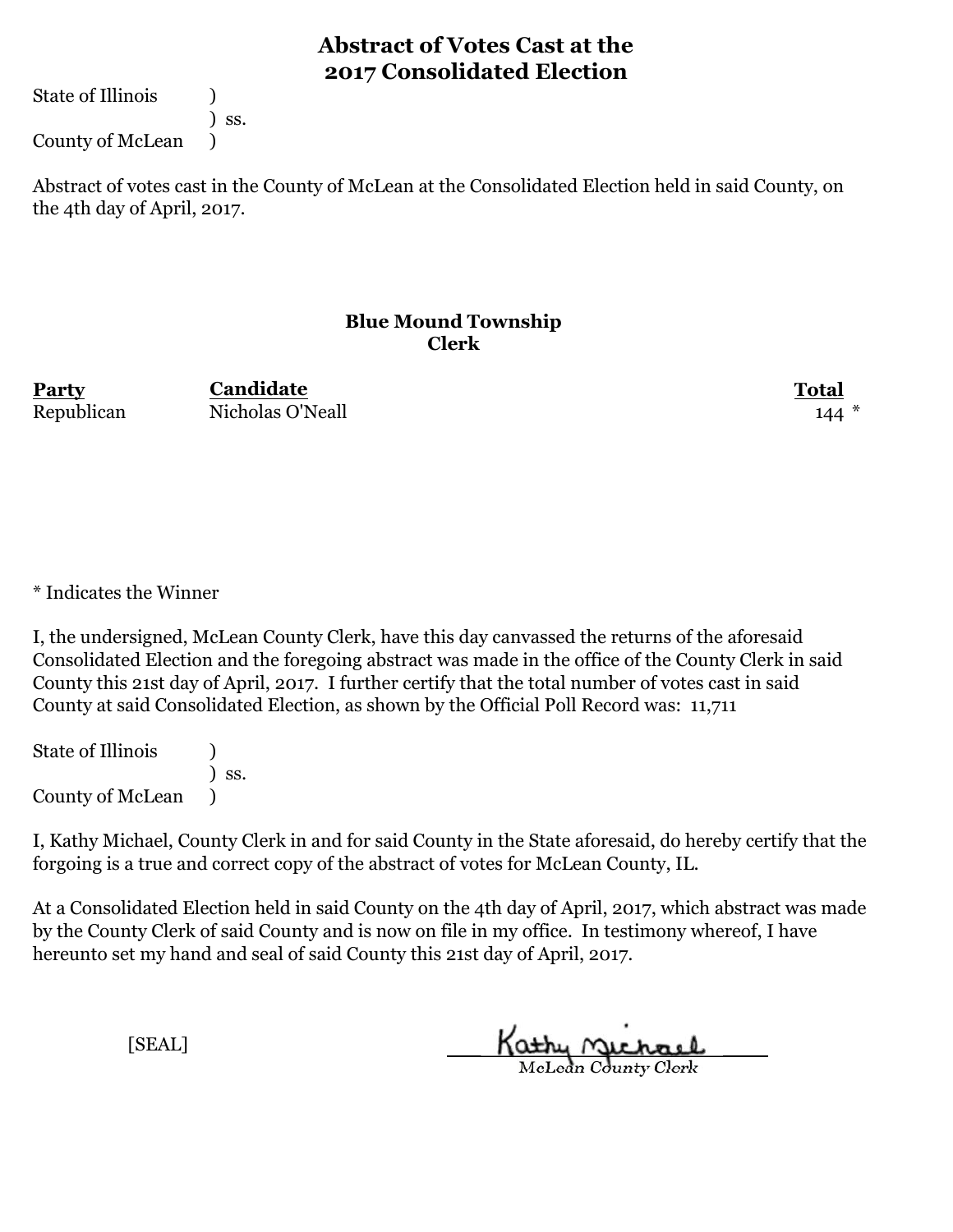State of Illinois (1)

) ss.

County of McLean )

Abstract of votes cast in the County of McLean at the Consolidated Election held in said County, on the 4th day of April, 2017.

### **Blue Mound Township Trustee**

| <b>Party</b> | Candidate           | <b>Total</b> |
|--------------|---------------------|--------------|
| Republican   | Michael A. Crutcher | $116 *$      |
| Republican   | Gregory P. Maupin   | $126$ *      |
| Republican   | Terry W. Stoops     | $123$ $*$    |
| Republican   | Timothy Weber       | $115$ *      |

\* Indicates the Winner

I, the undersigned, McLean County Clerk, have this day canvassed the returns of the aforesaid Consolidated Election and the foregoing abstract was made in the office of the County Clerk in said County this 21st day of April, 2017. I further certify that the total number of votes cast in said County at said Consolidated Election, as shown by the Official Poll Record was: 11,711

State of Illinois (1) ) ss. County of McLean )

I, Kathy Michael, County Clerk in and for said County in the State aforesaid, do hereby certify that the forgoing is a true and correct copy of the abstract of votes for McLean County, IL.

At a Consolidated Election held in said County on the 4th day of April, 2017, which abstract was made by the County Clerk of said County and is now on file in my office. In testimony whereof, I have hereunto set my hand and seal of said County this 21st day of April, 2017.

Kathy Michael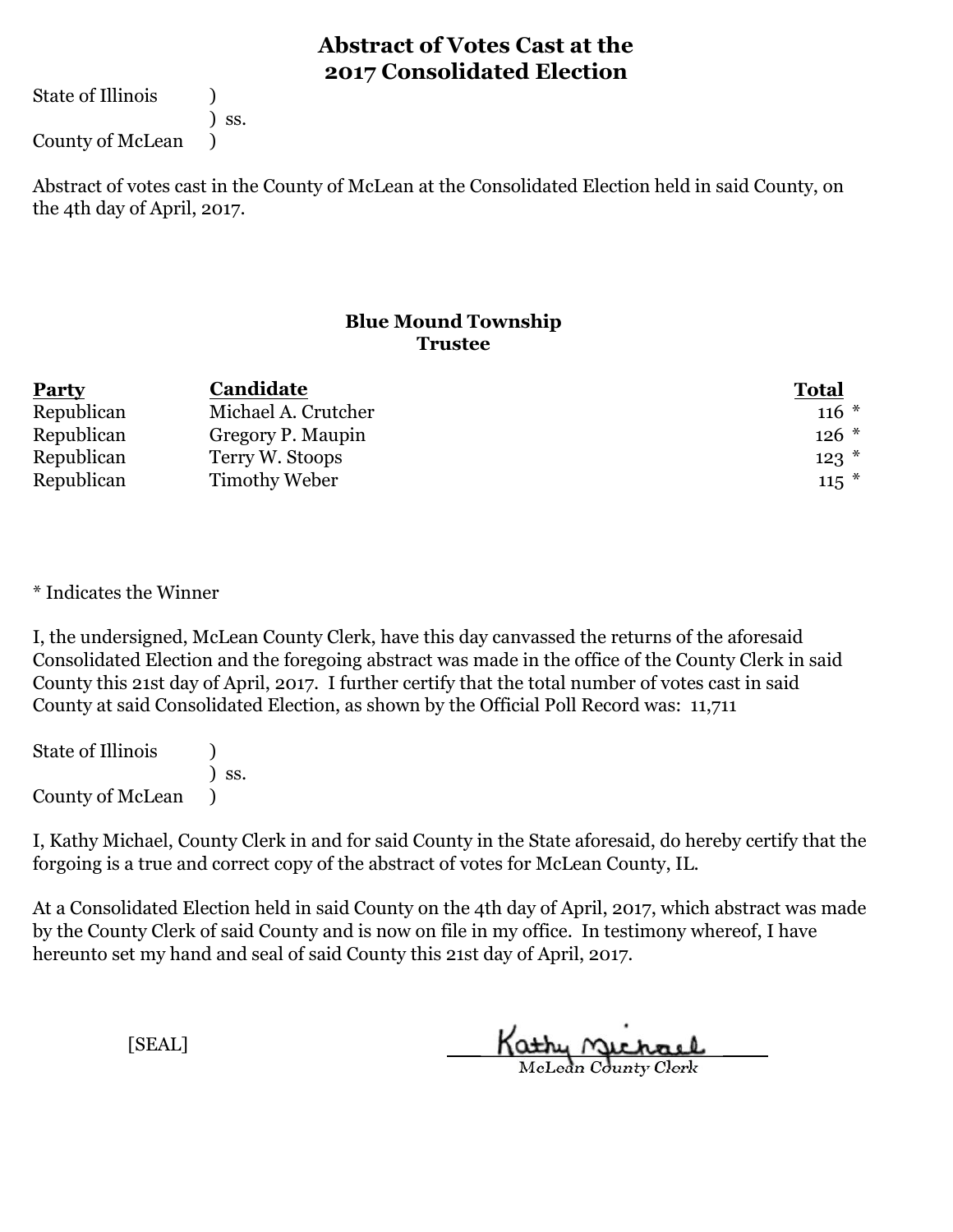State of Illinois (1)

) ss.

County of McLean )

Abstract of votes cast in the County of McLean at the Consolidated Election held in said County, on the 4th day of April, 2017.

#### **Cheneys Grove Township Supervisor**

Republican David Howes 2008 167 \*

**Party Total Candidate**

\* Indicates the Winner

I, the undersigned, McLean County Clerk, have this day canvassed the returns of the aforesaid Consolidated Election and the foregoing abstract was made in the office of the County Clerk in said County this 21st day of April, 2017. I further certify that the total number of votes cast in said County at said Consolidated Election, as shown by the Official Poll Record was: 11,711

State of Illinois (1) ) ss. County of McLean )

I, Kathy Michael, County Clerk in and for said County in the State aforesaid, do hereby certify that the forgoing is a true and correct copy of the abstract of votes for McLean County, IL.

At a Consolidated Election held in said County on the 4th day of April, 2017, which abstract was made by the County Clerk of said County and is now on file in my office. In testimony whereof, I have hereunto set my hand and seal of said County this 21st day of April, 2017.

Kathy <u>Michael</u>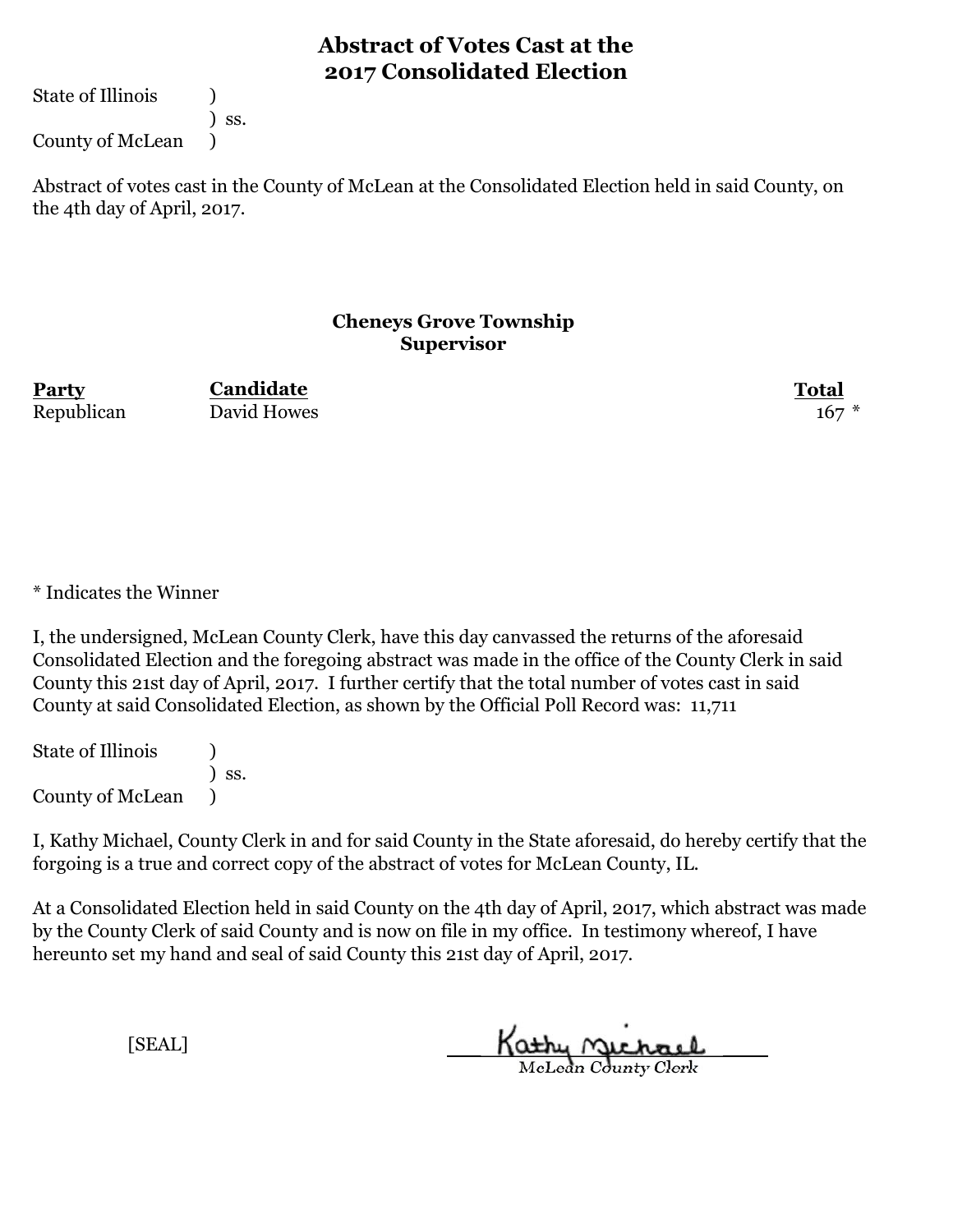State of Illinois (1)

) ss.

County of McLean )

Abstract of votes cast in the County of McLean at the Consolidated Election held in said County, on the 4th day of April, 2017.

#### **Cheneys Grove Township Highway Commissioner**

**Party Total** Republican Paul W. Bottles 158 \* **Candidate**

\* Indicates the Winner

I, the undersigned, McLean County Clerk, have this day canvassed the returns of the aforesaid Consolidated Election and the foregoing abstract was made in the office of the County Clerk in said County this 21st day of April, 2017. I further certify that the total number of votes cast in said County at said Consolidated Election, as shown by the Official Poll Record was: 11,711

State of Illinois (1) ) ss. County of McLean )

I, Kathy Michael, County Clerk in and for said County in the State aforesaid, do hereby certify that the forgoing is a true and correct copy of the abstract of votes for McLean County, IL.

At a Consolidated Election held in said County on the 4th day of April, 2017, which abstract was made by the County Clerk of said County and is now on file in my office. In testimony whereof, I have hereunto set my hand and seal of said County this 21st day of April, 2017.

Kathy Michael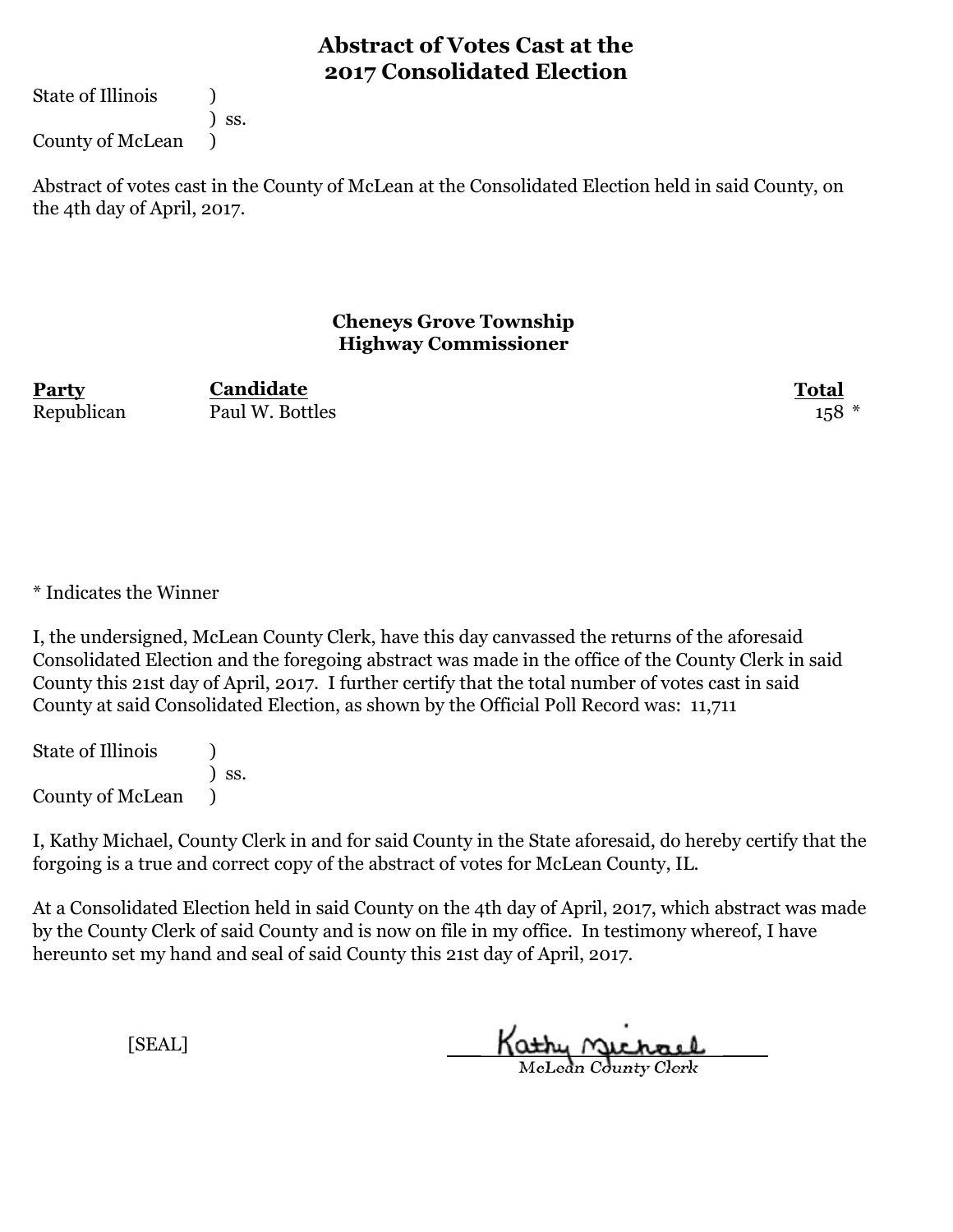State of Illinois (1)

) ss.

County of McLean )

Abstract of votes cast in the County of McLean at the Consolidated Election held in said County, on the 4th day of April, 2017.

#### **Cheneys Grove Township Clerk**

**Party Total Candidate** Republican Amy N. Windle 184 \*

\* Indicates the Winner

I, the undersigned, McLean County Clerk, have this day canvassed the returns of the aforesaid Consolidated Election and the foregoing abstract was made in the office of the County Clerk in said County this 21st day of April, 2017. I further certify that the total number of votes cast in said County at said Consolidated Election, as shown by the Official Poll Record was: 11,711

State of Illinois (1) ) ss. County of McLean )

I, Kathy Michael, County Clerk in and for said County in the State aforesaid, do hereby certify that the forgoing is a true and correct copy of the abstract of votes for McLean County, IL.

At a Consolidated Election held in said County on the 4th day of April, 2017, which abstract was made by the County Clerk of said County and is now on file in my office. In testimony whereof, I have hereunto set my hand and seal of said County this 21st day of April, 2017.

Kathy Michael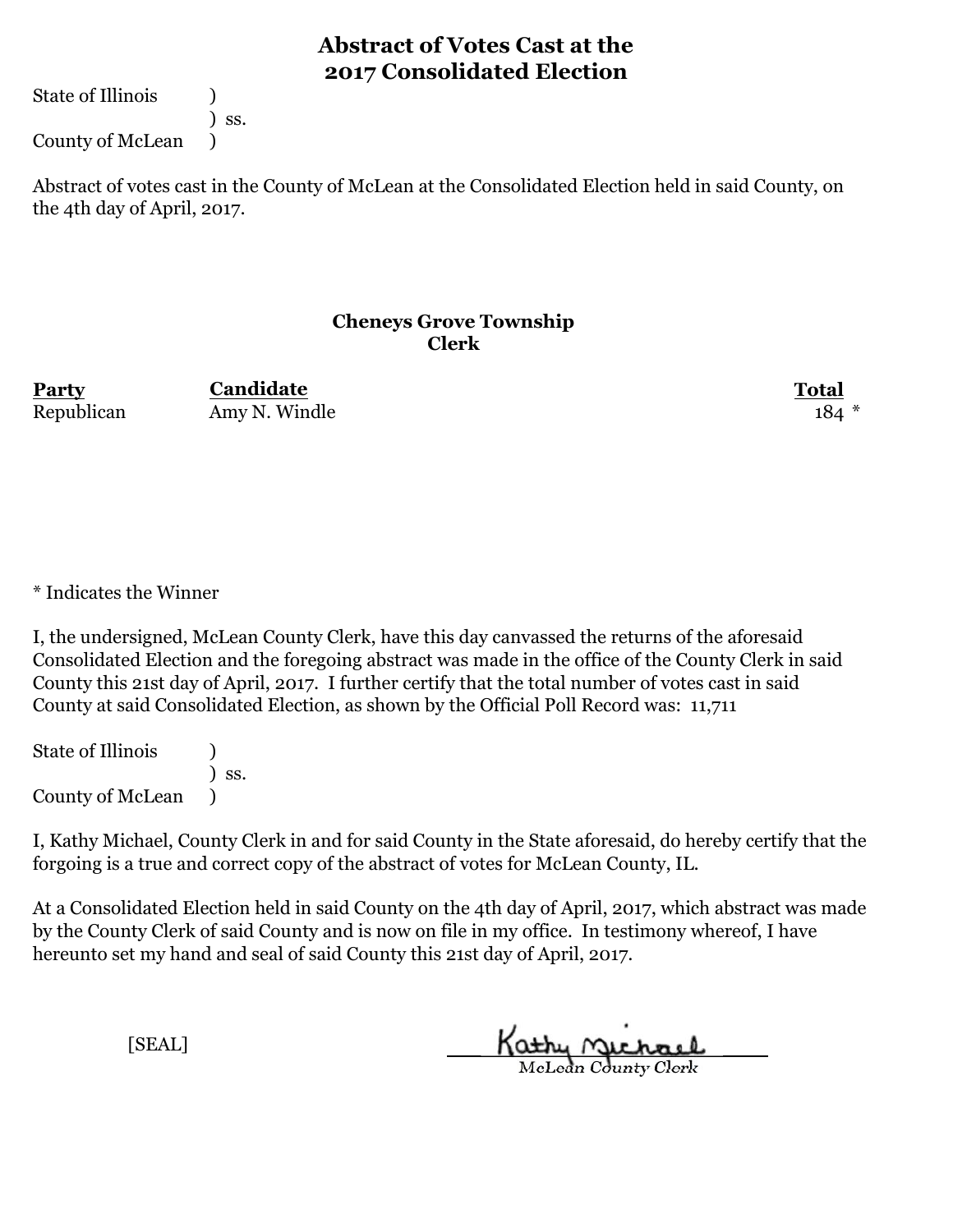State of Illinois (1)

) ss.

County of McLean )

Abstract of votes cast in the County of McLean at the Consolidated Election held in said County, on the 4th day of April, 2017.

#### **Cheneys Grove Township Trustee**

| <b>Party</b> | Candidate           | <b>Total</b> |
|--------------|---------------------|--------------|
| Republican   | Kurt L. Sommer      | $161 *$      |
| Republican   | Vicky J. Quinn      | $170*$       |
| Republican   | Delmar G. Nunamaker | $166*$       |
| Republican   | James C. Baker      | $129 *$      |

\* Indicates the Winner

I, the undersigned, McLean County Clerk, have this day canvassed the returns of the aforesaid Consolidated Election and the foregoing abstract was made in the office of the County Clerk in said County this 21st day of April, 2017. I further certify that the total number of votes cast in said County at said Consolidated Election, as shown by the Official Poll Record was: 11,711

State of Illinois (1) ) ss. County of McLean )

I, Kathy Michael, County Clerk in and for said County in the State aforesaid, do hereby certify that the forgoing is a true and correct copy of the abstract of votes for McLean County, IL.

At a Consolidated Election held in said County on the 4th day of April, 2017, which abstract was made by the County Clerk of said County and is now on file in my office. In testimony whereof, I have hereunto set my hand and seal of said County this 21st day of April, 2017.

Kathy Michael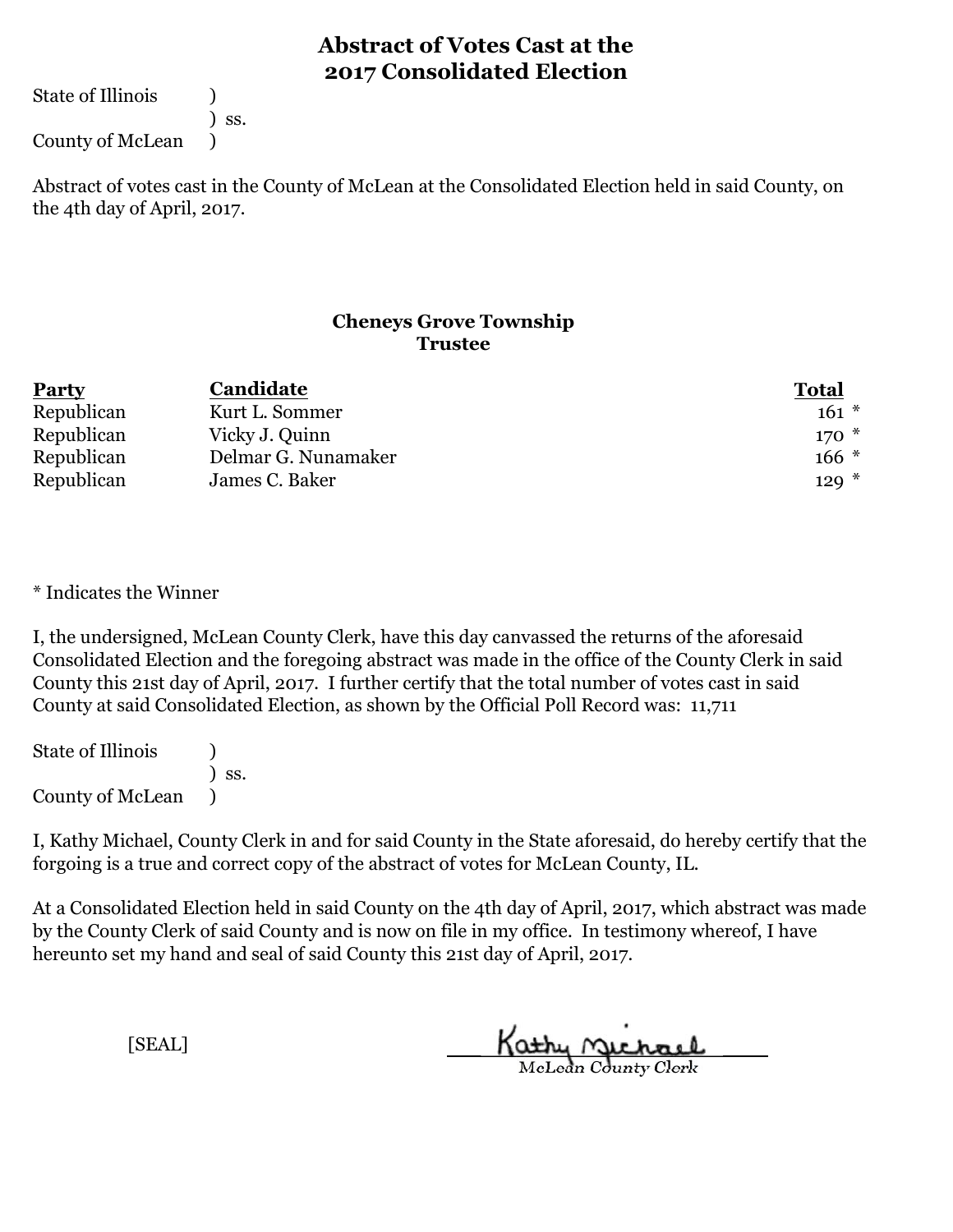State of Illinois (1)

) ss.

County of McLean )

Abstract of votes cast in the County of McLean at the Consolidated Election held in said County, on the 4th day of April, 2017.

#### **Chenoa Township Supervisor**

**Party Total Candidate** Independent Kurt Rhoda 357

\* Indicates the Winner

I, the undersigned, McLean County Clerk, have this day canvassed the returns of the aforesaid Consolidated Election and the foregoing abstract was made in the office of the County Clerk in said County this 21st day of April, 2017. I further certify that the total number of votes cast in said County at said Consolidated Election, as shown by the Official Poll Record was: 11,711

State of Illinois (1) ) ss. County of McLean )

I, Kathy Michael, County Clerk in and for said County in the State aforesaid, do hereby certify that the forgoing is a true and correct copy of the abstract of votes for McLean County, IL.

At a Consolidated Election held in said County on the 4th day of April, 2017, which abstract was made by the County Clerk of said County and is now on file in my office. In testimony whereof, I have hereunto set my hand and seal of said County this 21st day of April, 2017.

Kathy Michael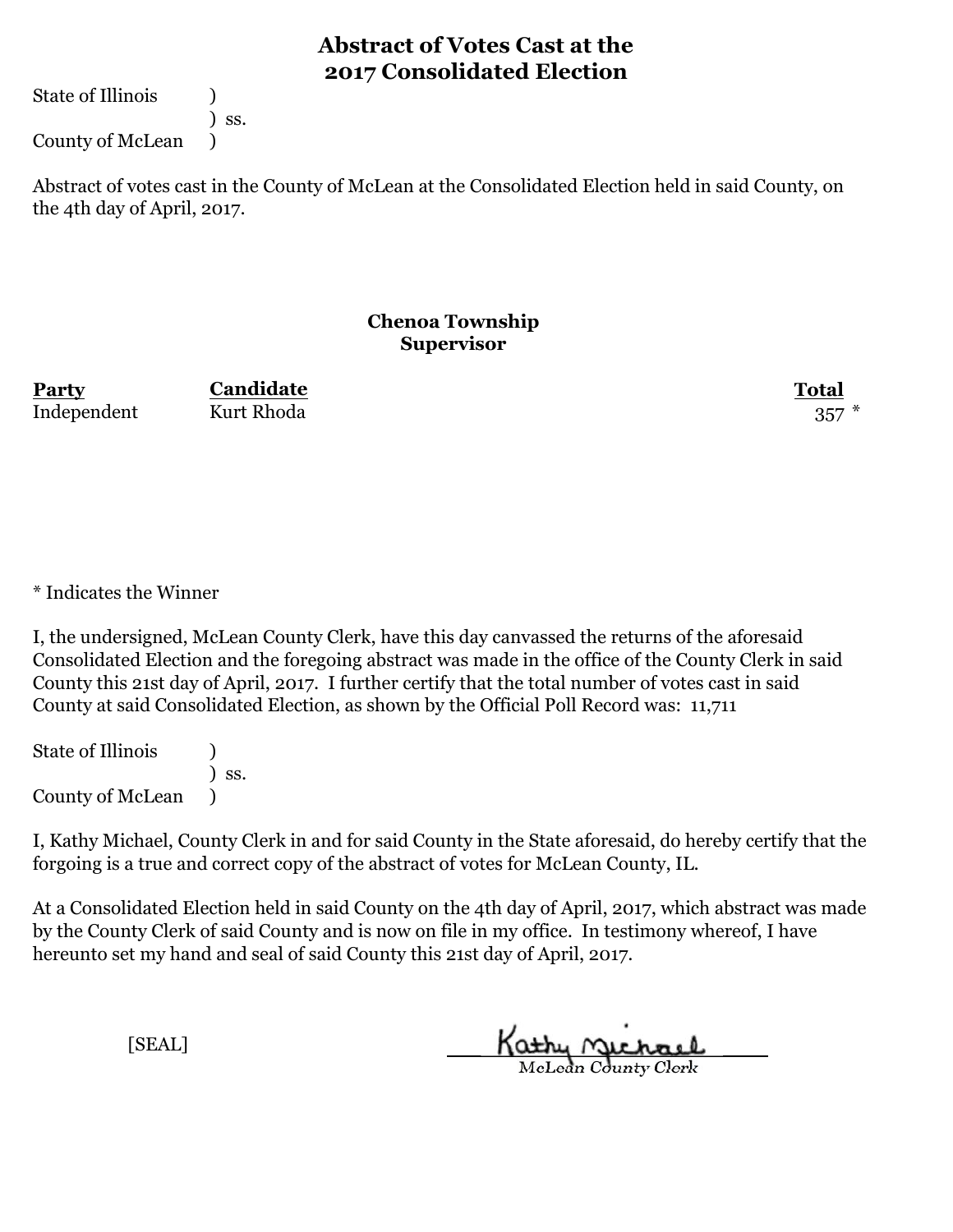State of Illinois (1)

) ss.

County of McLean )

Abstract of votes cast in the County of McLean at the Consolidated Election held in said County, on the 4th day of April, 2017.

#### **Chenoa Township Highway Commissioner**

**Party Total** Independent Timothy A. Killian 348 \* **Candidate**

\* Indicates the Winner

I, the undersigned, McLean County Clerk, have this day canvassed the returns of the aforesaid Consolidated Election and the foregoing abstract was made in the office of the County Clerk in said County this 21st day of April, 2017. I further certify that the total number of votes cast in said County at said Consolidated Election, as shown by the Official Poll Record was: 11,711

State of Illinois (1) ) ss. County of McLean )

I, Kathy Michael, County Clerk in and for said County in the State aforesaid, do hereby certify that the forgoing is a true and correct copy of the abstract of votes for McLean County, IL.

At a Consolidated Election held in said County on the 4th day of April, 2017, which abstract was made by the County Clerk of said County and is now on file in my office. In testimony whereof, I have hereunto set my hand and seal of said County this 21st day of April, 2017.

Kathy Michael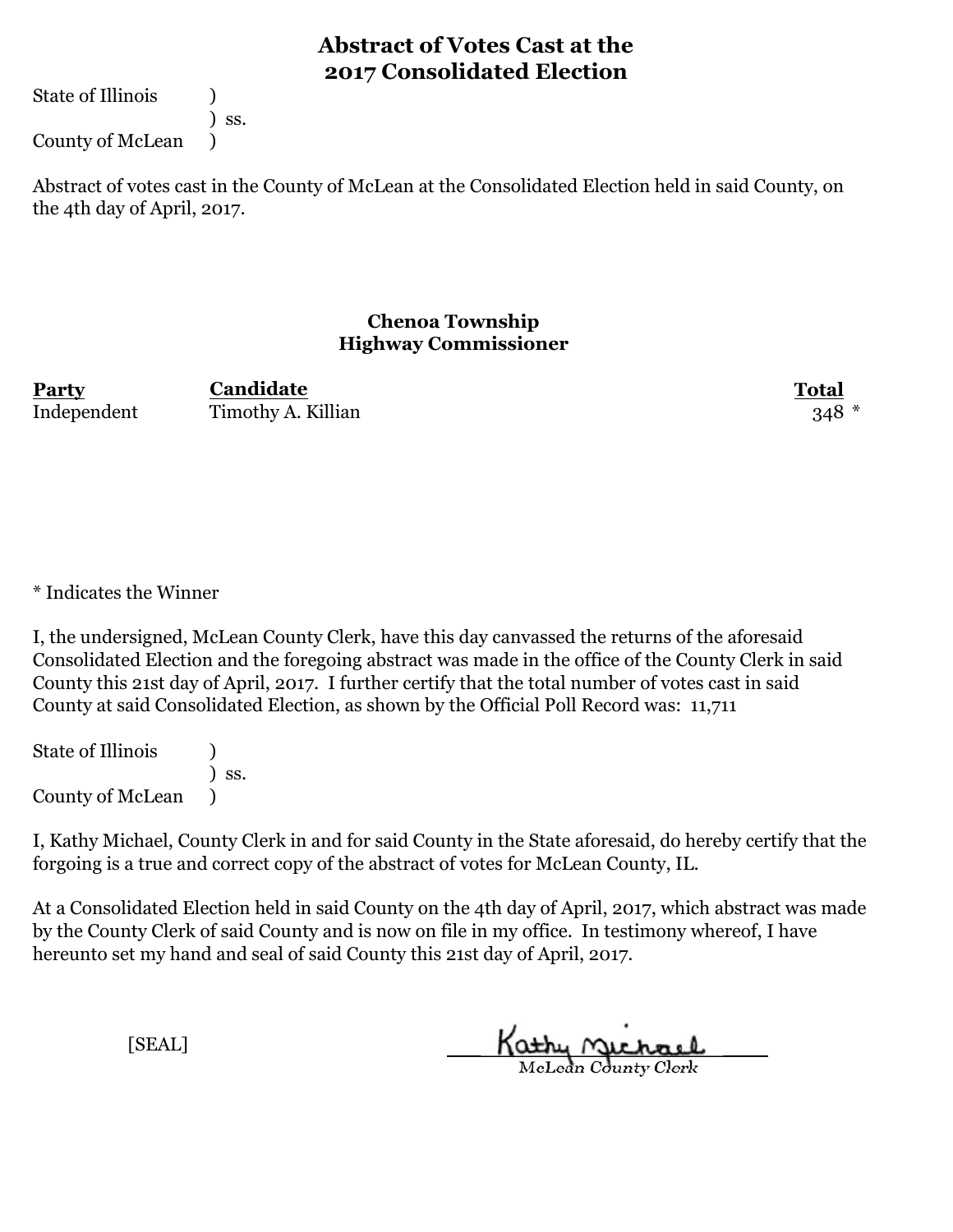State of Illinois (1)

) ss.

County of McLean )

Abstract of votes cast in the County of McLean at the Consolidated Election held in said County, on the 4th day of April, 2017.

#### **Chenoa Township Clerk**

**Party Total Candidate** Independent Sharon M. Payne 341 \*

\* Indicates the Winner

I, the undersigned, McLean County Clerk, have this day canvassed the returns of the aforesaid Consolidated Election and the foregoing abstract was made in the office of the County Clerk in said County this 21st day of April, 2017. I further certify that the total number of votes cast in said County at said Consolidated Election, as shown by the Official Poll Record was: 11,711

State of Illinois (1) ) ss. County of McLean )

I, Kathy Michael, County Clerk in and for said County in the State aforesaid, do hereby certify that the forgoing is a true and correct copy of the abstract of votes for McLean County, IL.

At a Consolidated Election held in said County on the 4th day of April, 2017, which abstract was made by the County Clerk of said County and is now on file in my office. In testimony whereof, I have hereunto set my hand and seal of said County this 21st day of April, 2017.

Kathy Michael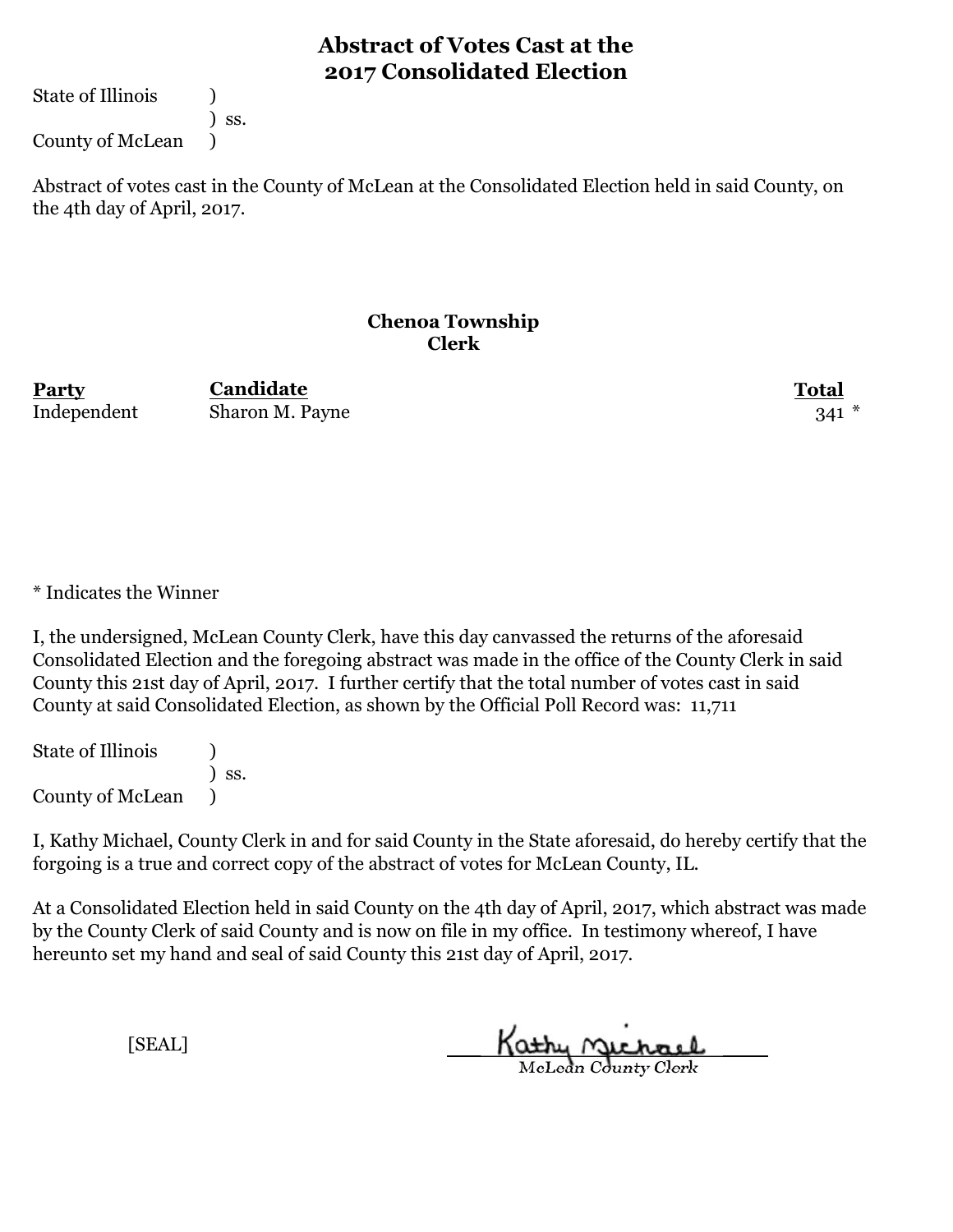State of Illinois (1)

) ss.

County of McLean )

Abstract of votes cast in the County of McLean at the Consolidated Election held in said County, on the 4th day of April, 2017.

#### **Chenoa Township Trustee**

| <b>Party</b> | Candidate        | <b>Total</b> |
|--------------|------------------|--------------|
| Independent  | Richard E. Payne | $236$ $*$    |
| Independent  | Dan Boian        | $328$ *      |
| Independent  | John Schuler     | $261 *$      |

\* Indicates the Winner

I, the undersigned, McLean County Clerk, have this day canvassed the returns of the aforesaid Consolidated Election and the foregoing abstract was made in the office of the County Clerk in said County this 21st day of April, 2017. I further certify that the total number of votes cast in said County at said Consolidated Election, as shown by the Official Poll Record was: 11,711

State of Illinois (1) ) ss. County of McLean )

I, Kathy Michael, County Clerk in and for said County in the State aforesaid, do hereby certify that the forgoing is a true and correct copy of the abstract of votes for McLean County, IL.

At a Consolidated Election held in said County on the 4th day of April, 2017, which abstract was made by the County Clerk of said County and is now on file in my office. In testimony whereof, I have hereunto set my hand and seal of said County this 21st day of April, 2017.

Kathy Michael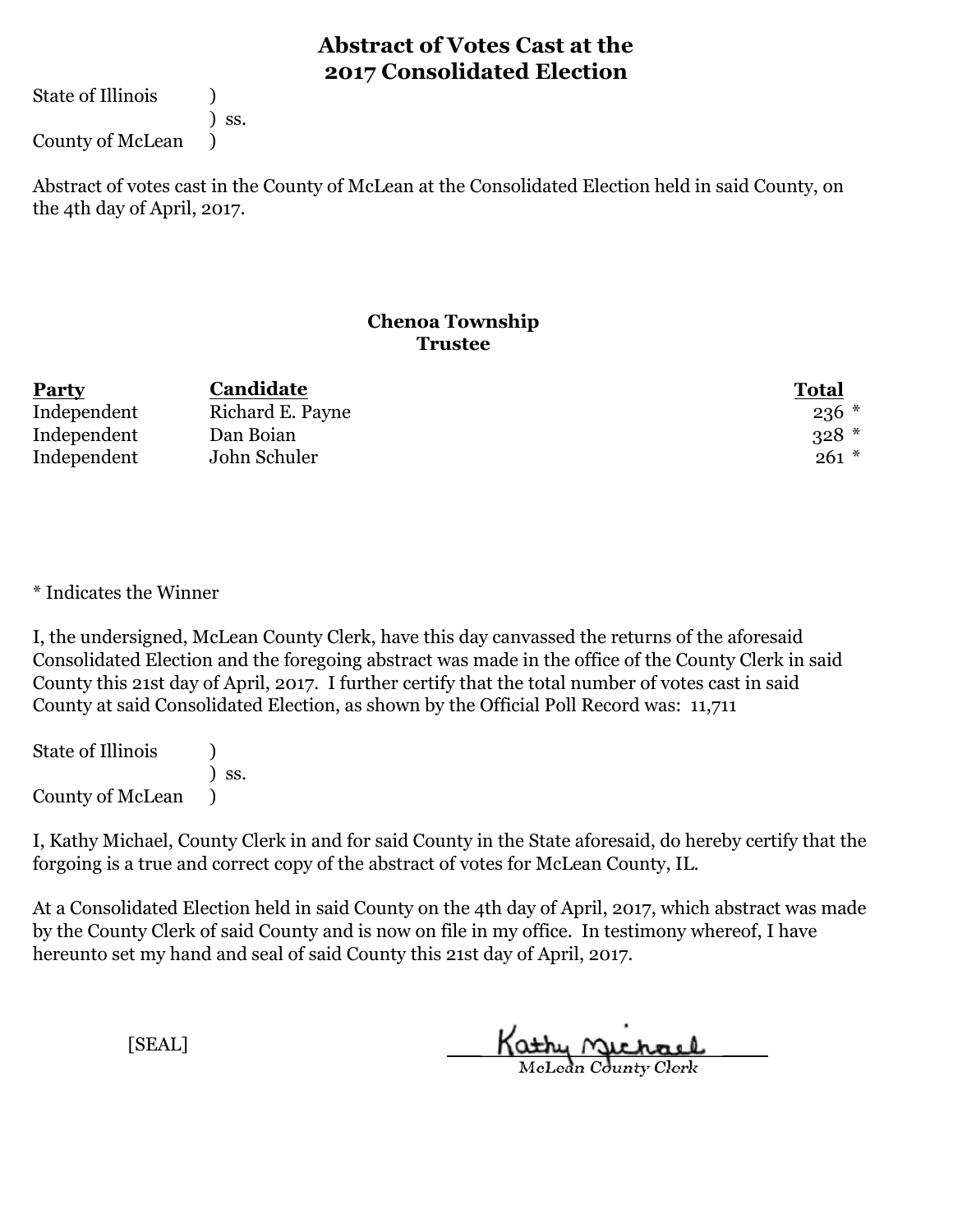State of Illinois (1)

) ss.

County of McLean )

Abstract of votes cast in the County of McLean at the Consolidated Election held in said County, on the 4th day of April, 2017.

#### **Cropsey Township Supervisor**

**Party Total Candidate** Independent Jerome Beyer 40

\* Indicates the Winner

I, the undersigned, McLean County Clerk, have this day canvassed the returns of the aforesaid Consolidated Election and the foregoing abstract was made in the office of the County Clerk in said County this 21st day of April, 2017. I further certify that the total number of votes cast in said County at said Consolidated Election, as shown by the Official Poll Record was: 11,711

State of Illinois (1) ) ss. County of McLean )

I, Kathy Michael, County Clerk in and for said County in the State aforesaid, do hereby certify that the forgoing is a true and correct copy of the abstract of votes for McLean County, IL.

At a Consolidated Election held in said County on the 4th day of April, 2017, which abstract was made by the County Clerk of said County and is now on file in my office. In testimony whereof, I have hereunto set my hand and seal of said County this 21st day of April, 2017.

Kathy Michael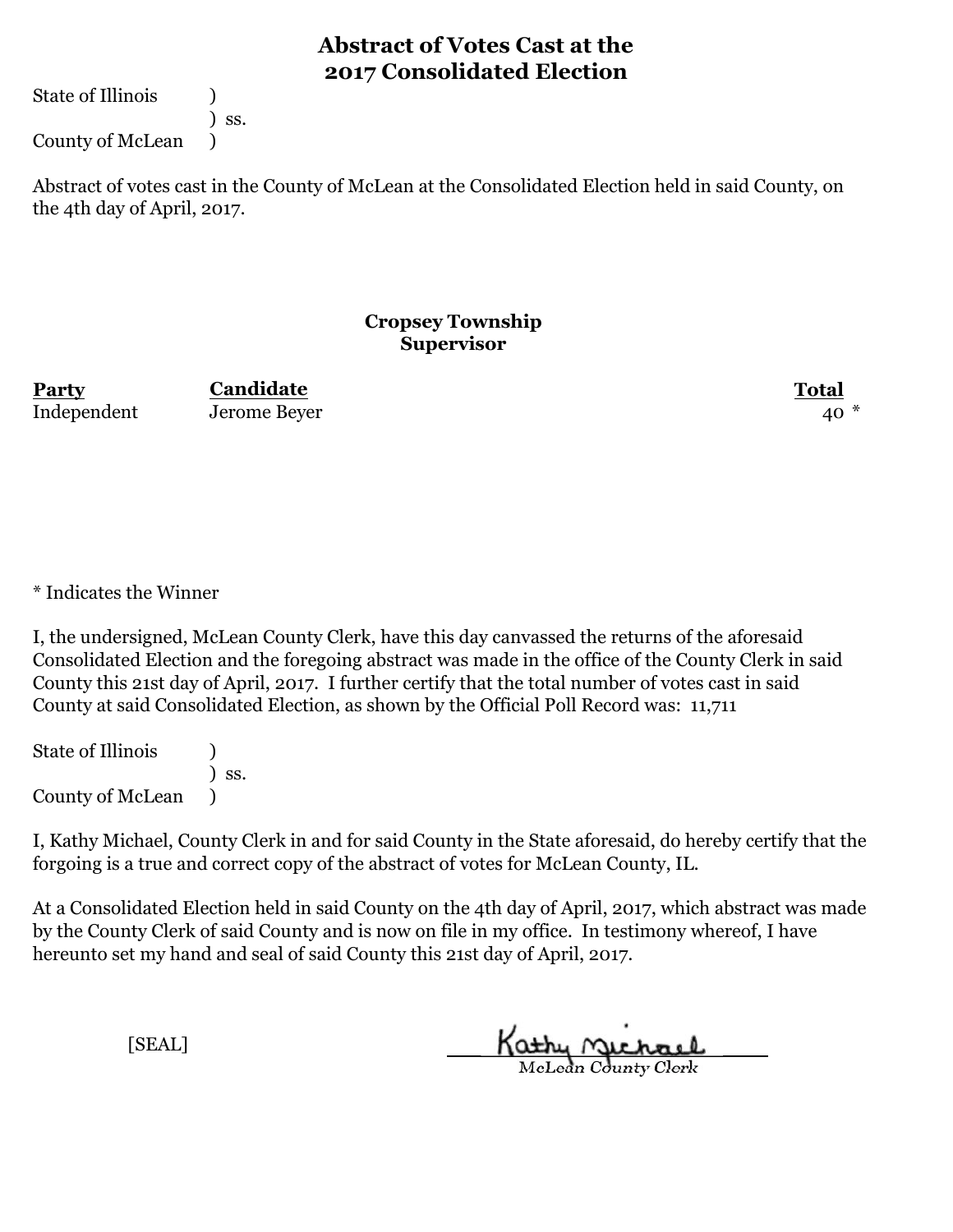State of Illinois (1)

) ss.

County of McLean )

Abstract of votes cast in the County of McLean at the Consolidated Election held in said County, on the 4th day of April, 2017.

#### **Cropsey Township Highway Commissioner**

| <b>Party</b> | Candidate     | <b>Total</b> |
|--------------|---------------|--------------|
| Independent  | Dagan Brucker | $32 *$       |
| Independent  | John Hankes   |              |

\* Indicates the Winner

I, the undersigned, McLean County Clerk, have this day canvassed the returns of the aforesaid Consolidated Election and the foregoing abstract was made in the office of the County Clerk in said County this 21st day of April, 2017. I further certify that the total number of votes cast in said County at said Consolidated Election, as shown by the Official Poll Record was: 11,711

State of Illinois (1) ) ss. County of McLean )

I, Kathy Michael, County Clerk in and for said County in the State aforesaid, do hereby certify that the forgoing is a true and correct copy of the abstract of votes for McLean County, IL.

At a Consolidated Election held in said County on the 4th day of April, 2017, which abstract was made by the County Clerk of said County and is now on file in my office. In testimony whereof, I have hereunto set my hand and seal of said County this 21st day of April, 2017.

Kathy Michael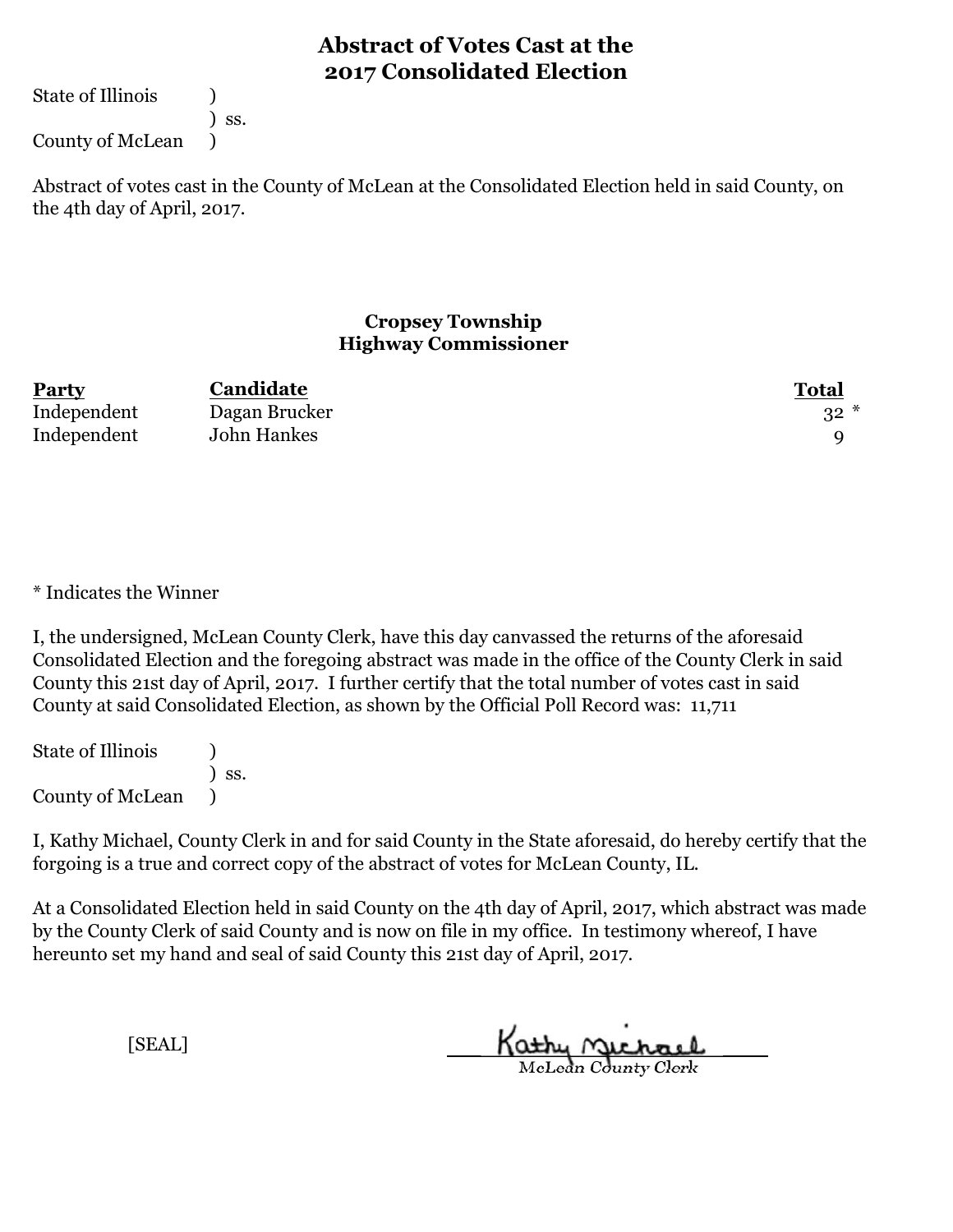State of Illinois (1)

) ss.

County of McLean )

Abstract of votes cast in the County of McLean at the Consolidated Election held in said County, on the 4th day of April, 2017.

#### **Cropsey Township Clerk**

**Party Total** Independent Deanna Hankes 38 \* **Candidate**

\* Indicates the Winner

I, the undersigned, McLean County Clerk, have this day canvassed the returns of the aforesaid Consolidated Election and the foregoing abstract was made in the office of the County Clerk in said County this 21st day of April, 2017. I further certify that the total number of votes cast in said County at said Consolidated Election, as shown by the Official Poll Record was: 11,711

State of Illinois (1) ) ss. County of McLean )

I, Kathy Michael, County Clerk in and for said County in the State aforesaid, do hereby certify that the forgoing is a true and correct copy of the abstract of votes for McLean County, IL.

At a Consolidated Election held in said County on the 4th day of April, 2017, which abstract was made by the County Clerk of said County and is now on file in my office. In testimony whereof, I have hereunto set my hand and seal of said County this 21st day of April, 2017.

Kathy Michael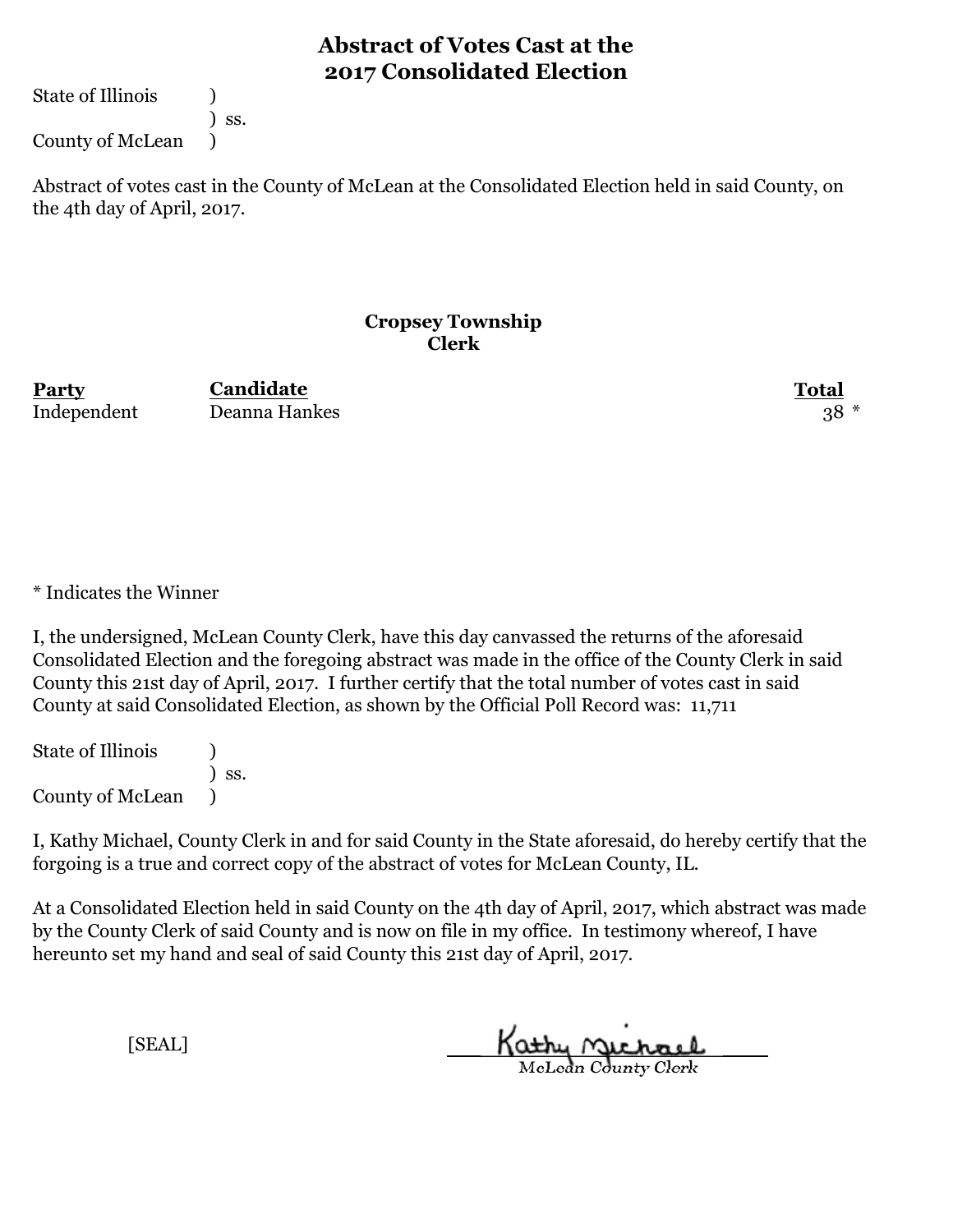State of Illinois (1)

) ss.

County of McLean )

Abstract of votes cast in the County of McLean at the Consolidated Election held in said County, on the 4th day of April, 2017.

#### **Cropsey Township Trustee**

| <b>Party</b> | Candidate    | <b>Total</b> |
|--------------|--------------|--------------|
| Independent  | Lisa Hall    | $34 *$       |
| Independent  | Jeff Noyd    | $28 *$       |
| Independent  | Brian Taylor | $32*$        |

#### \* Indicates the Winner

I, the undersigned, McLean County Clerk, have this day canvassed the returns of the aforesaid Consolidated Election and the foregoing abstract was made in the office of the County Clerk in said County this 21st day of April, 2017. I further certify that the total number of votes cast in said County at said Consolidated Election, as shown by the Official Poll Record was: 11,711

State of Illinois (1) ) ss. County of McLean )

I, Kathy Michael, County Clerk in and for said County in the State aforesaid, do hereby certify that the forgoing is a true and correct copy of the abstract of votes for McLean County, IL.

At a Consolidated Election held in said County on the 4th day of April, 2017, which abstract was made by the County Clerk of said County and is now on file in my office. In testimony whereof, I have hereunto set my hand and seal of said County this 21st day of April, 2017.

Kathy Michael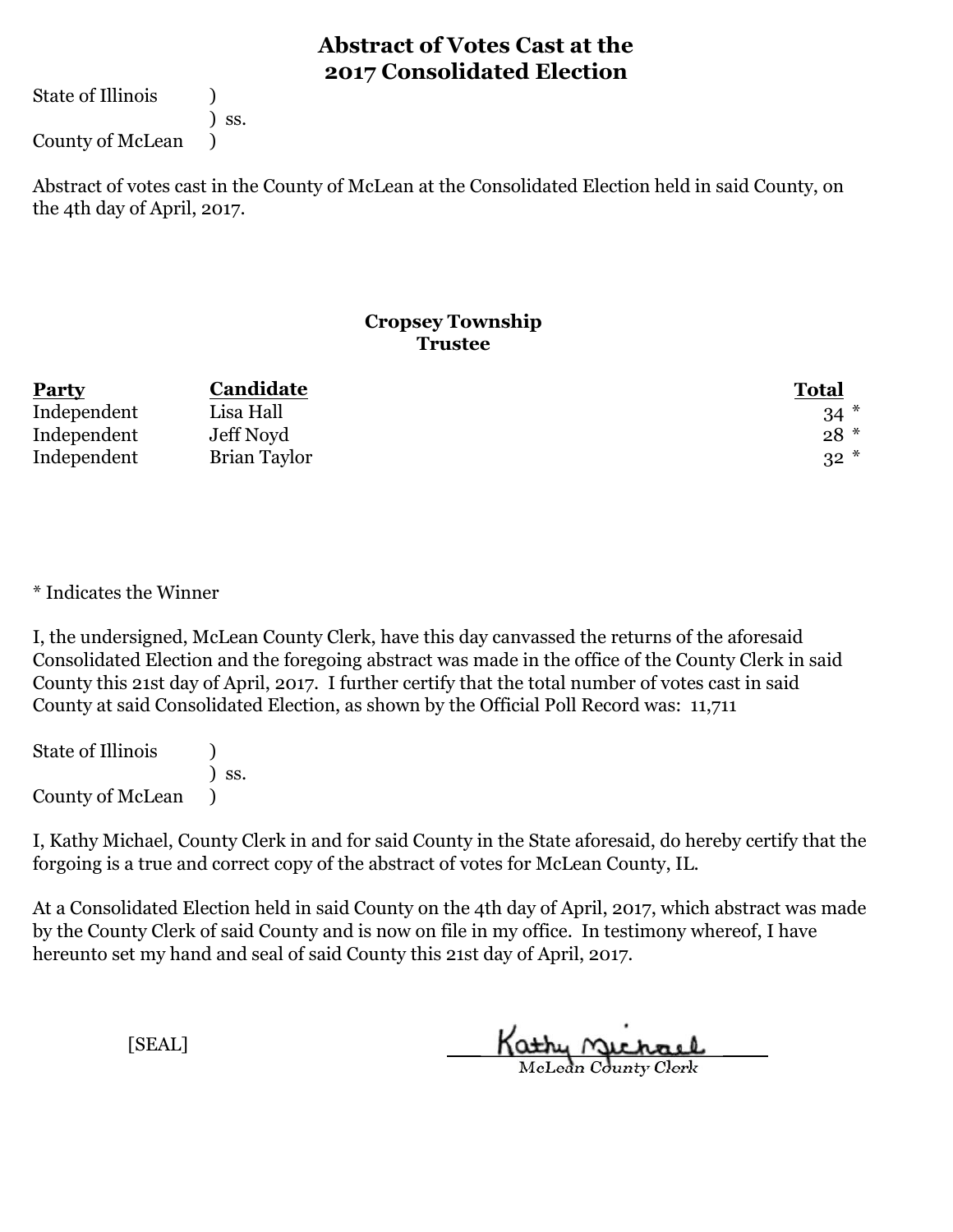State of Illinois (1)

) ss.

County of McLean )

Abstract of votes cast in the County of McLean at the Consolidated Election held in said County, on the 4th day of April, 2017.

#### **Dale Township Supervisor**

**Party Total Candidate** Republican Mary A. Thompson 63<sup>\*</sup>

\* Indicates the Winner

I, the undersigned, McLean County Clerk, have this day canvassed the returns of the aforesaid Consolidated Election and the foregoing abstract was made in the office of the County Clerk in said County this 21st day of April, 2017. I further certify that the total number of votes cast in said County at said Consolidated Election, as shown by the Official Poll Record was: 11,711

State of Illinois (1) ) ss. County of McLean )

I, Kathy Michael, County Clerk in and for said County in the State aforesaid, do hereby certify that the forgoing is a true and correct copy of the abstract of votes for McLean County, IL.

At a Consolidated Election held in said County on the 4th day of April, 2017, which abstract was made by the County Clerk of said County and is now on file in my office. In testimony whereof, I have hereunto set my hand and seal of said County this 21st day of April, 2017.

Kathy Michael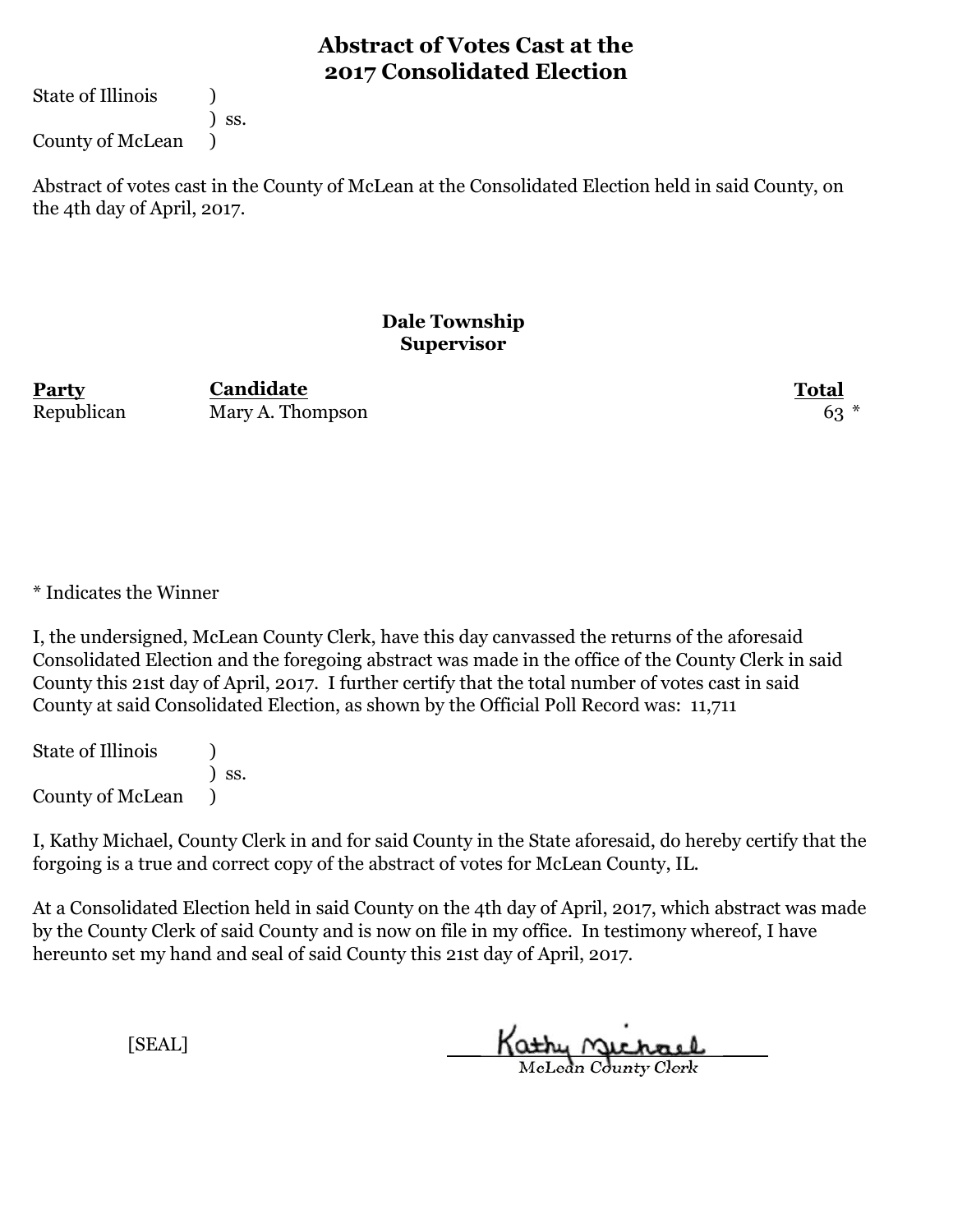State of Illinois (1)

) ss.

County of McLean )

Abstract of votes cast in the County of McLean at the Consolidated Election held in said County, on the 4th day of April, 2017.

#### **Dale Township Highway Commissioner**

**Party Total** Republican Thomas L. Stokes 63<sup>\*</sup> **Candidate**

\* Indicates the Winner

I, the undersigned, McLean County Clerk, have this day canvassed the returns of the aforesaid Consolidated Election and the foregoing abstract was made in the office of the County Clerk in said County this 21st day of April, 2017. I further certify that the total number of votes cast in said County at said Consolidated Election, as shown by the Official Poll Record was: 11,711

State of Illinois (1) ) ss. County of McLean )

I, Kathy Michael, County Clerk in and for said County in the State aforesaid, do hereby certify that the forgoing is a true and correct copy of the abstract of votes for McLean County, IL.

At a Consolidated Election held in said County on the 4th day of April, 2017, which abstract was made by the County Clerk of said County and is now on file in my office. In testimony whereof, I have hereunto set my hand and seal of said County this 21st day of April, 2017.

Kathy Michael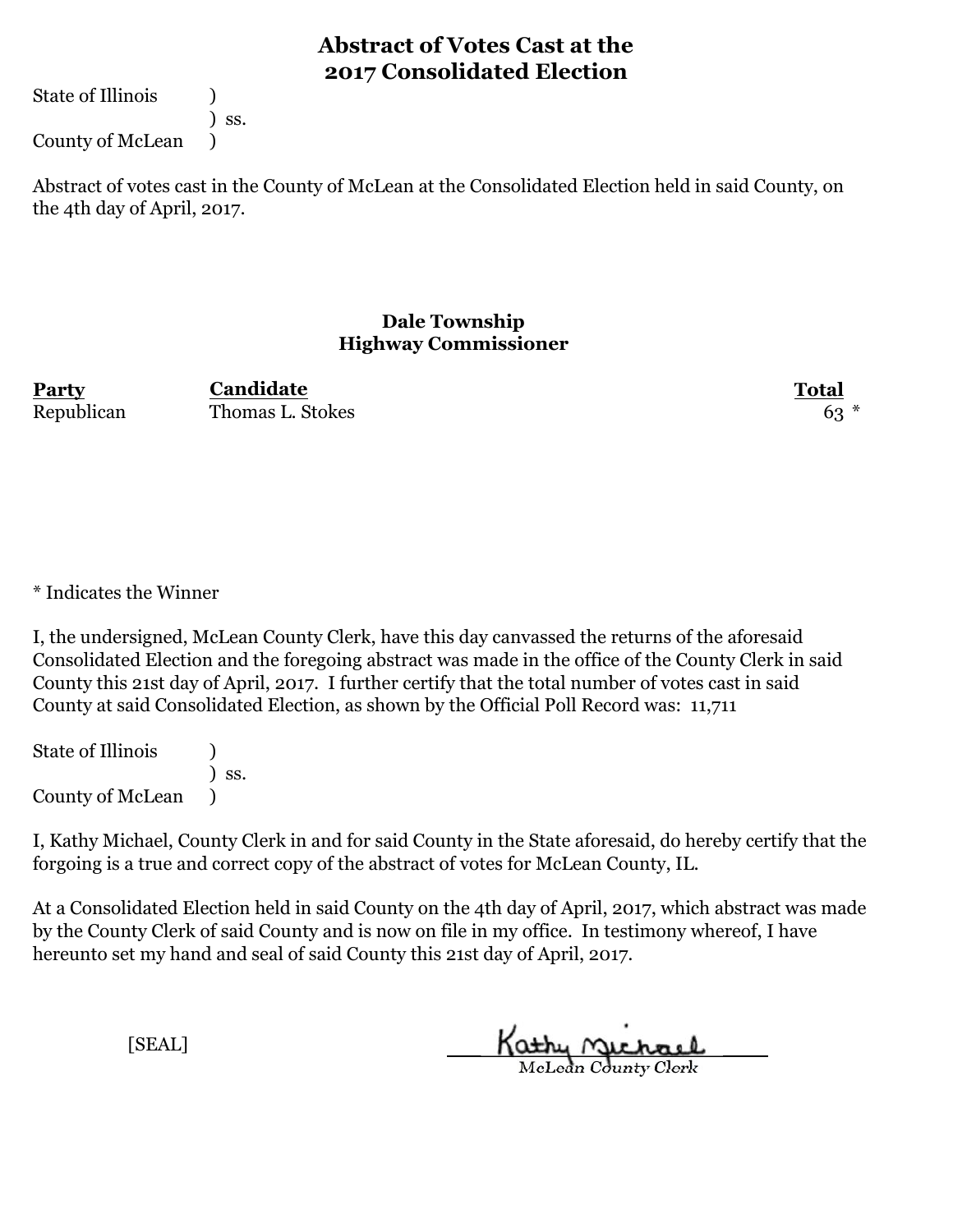State of Illinois (1)

) ss.

County of McLean )

Abstract of votes cast in the County of McLean at the Consolidated Election held in said County, on the 4th day of April, 2017.

#### **Dale Township Clerk**

**Party Total Candidate** Republican John I. Burkhart 63<sup>\*</sup>

\* Indicates the Winner

I, the undersigned, McLean County Clerk, have this day canvassed the returns of the aforesaid Consolidated Election and the foregoing abstract was made in the office of the County Clerk in said County this 21st day of April, 2017. I further certify that the total number of votes cast in said County at said Consolidated Election, as shown by the Official Poll Record was: 11,711

State of Illinois (1) ) ss. County of McLean )

I, Kathy Michael, County Clerk in and for said County in the State aforesaid, do hereby certify that the forgoing is a true and correct copy of the abstract of votes for McLean County, IL.

At a Consolidated Election held in said County on the 4th day of April, 2017, which abstract was made by the County Clerk of said County and is now on file in my office. In testimony whereof, I have hereunto set my hand and seal of said County this 21st day of April, 2017.

Kathy Michael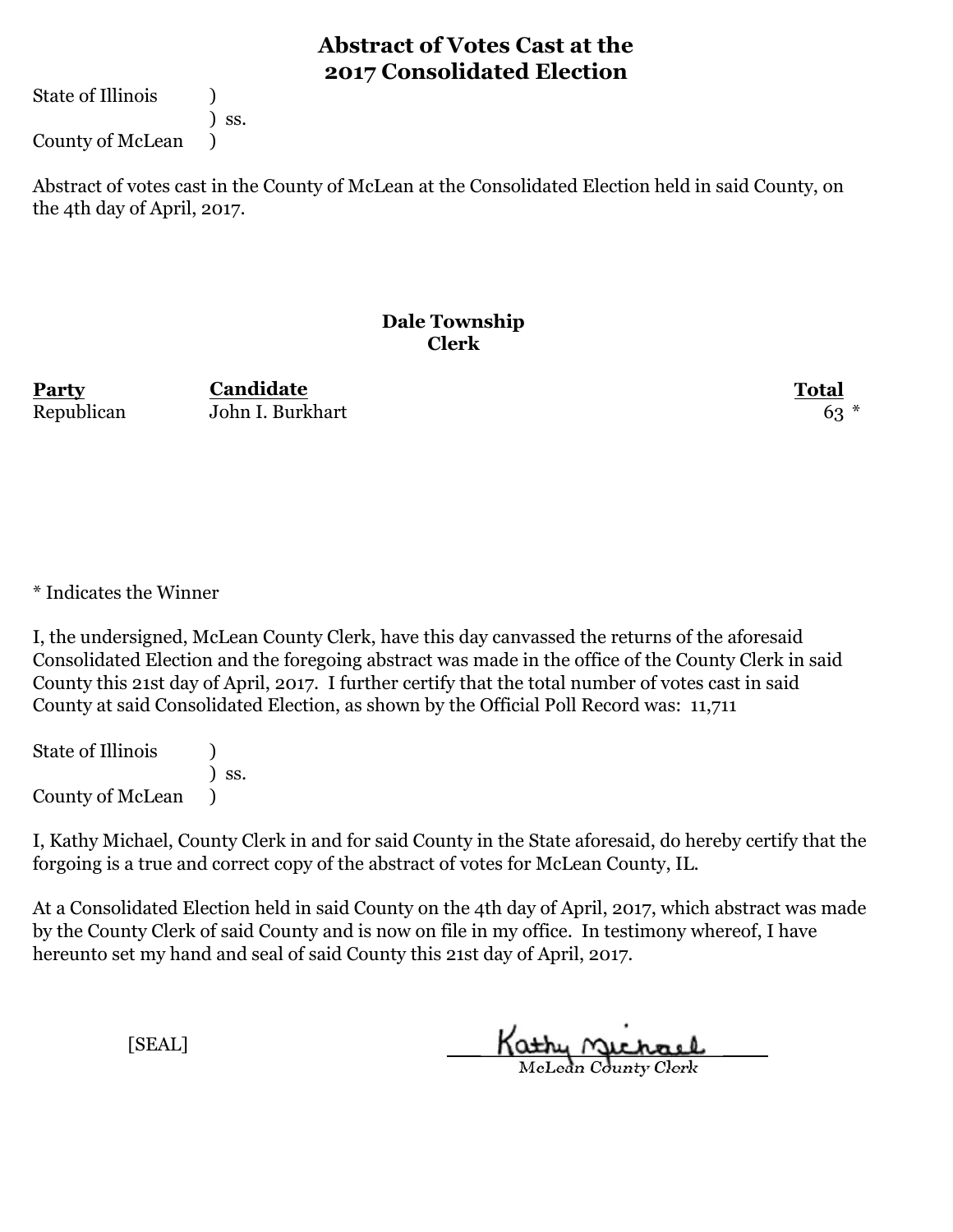State of Illinois (1)

) ss.

County of McLean )

Abstract of votes cast in the County of McLean at the Consolidated Election held in said County, on the 4th day of April, 2017.

### **Dale Township Trustee**

| <b>Party</b> | Candidate                | <b>Total</b> |
|--------------|--------------------------|--------------|
| Republican   | Mark C. Thompson         | $58*$        |
| Republican   | Robert L. Grampp         | $52*$        |
| Republican   | <b>Shelly Gottsacker</b> | $52*$        |

\* Indicates the Winner

I, the undersigned, McLean County Clerk, have this day canvassed the returns of the aforesaid Consolidated Election and the foregoing abstract was made in the office of the County Clerk in said County this 21st day of April, 2017. I further certify that the total number of votes cast in said County at said Consolidated Election, as shown by the Official Poll Record was: 11,711

State of Illinois (1) ) ss. County of McLean )

I, Kathy Michael, County Clerk in and for said County in the State aforesaid, do hereby certify that the forgoing is a true and correct copy of the abstract of votes for McLean County, IL.

At a Consolidated Election held in said County on the 4th day of April, 2017, which abstract was made by the County Clerk of said County and is now on file in my office. In testimony whereof, I have hereunto set my hand and seal of said County this 21st day of April, 2017.

Kathy Michael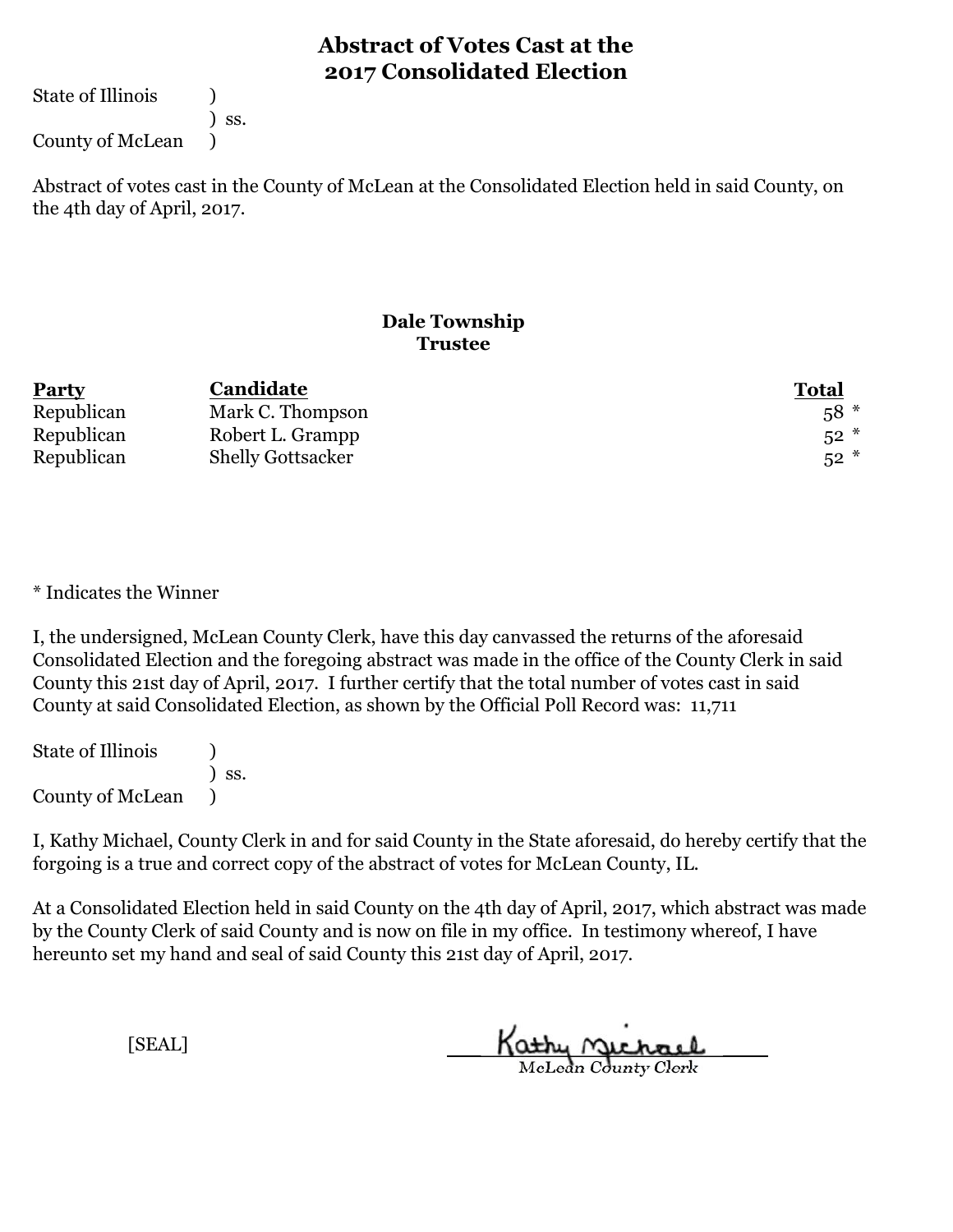State of Illinois (1)

) ss.

County of McLean )

Abstract of votes cast in the County of McLean at the Consolidated Election held in said County, on the 4th day of April, 2017.

#### **Danvers Township Supervisor**

**Party Total Candidate** Republican Cindy Gillis 105 \*

\* Indicates the Winner

I, the undersigned, McLean County Clerk, have this day canvassed the returns of the aforesaid Consolidated Election and the foregoing abstract was made in the office of the County Clerk in said County this 21st day of April, 2017. I further certify that the total number of votes cast in said County at said Consolidated Election, as shown by the Official Poll Record was: 11,711

State of Illinois (1) ) ss. County of McLean )

I, Kathy Michael, County Clerk in and for said County in the State aforesaid, do hereby certify that the forgoing is a true and correct copy of the abstract of votes for McLean County, IL.

At a Consolidated Election held in said County on the 4th day of April, 2017, which abstract was made by the County Clerk of said County and is now on file in my office. In testimony whereof, I have hereunto set my hand and seal of said County this 21st day of April, 2017.

Kathy Michael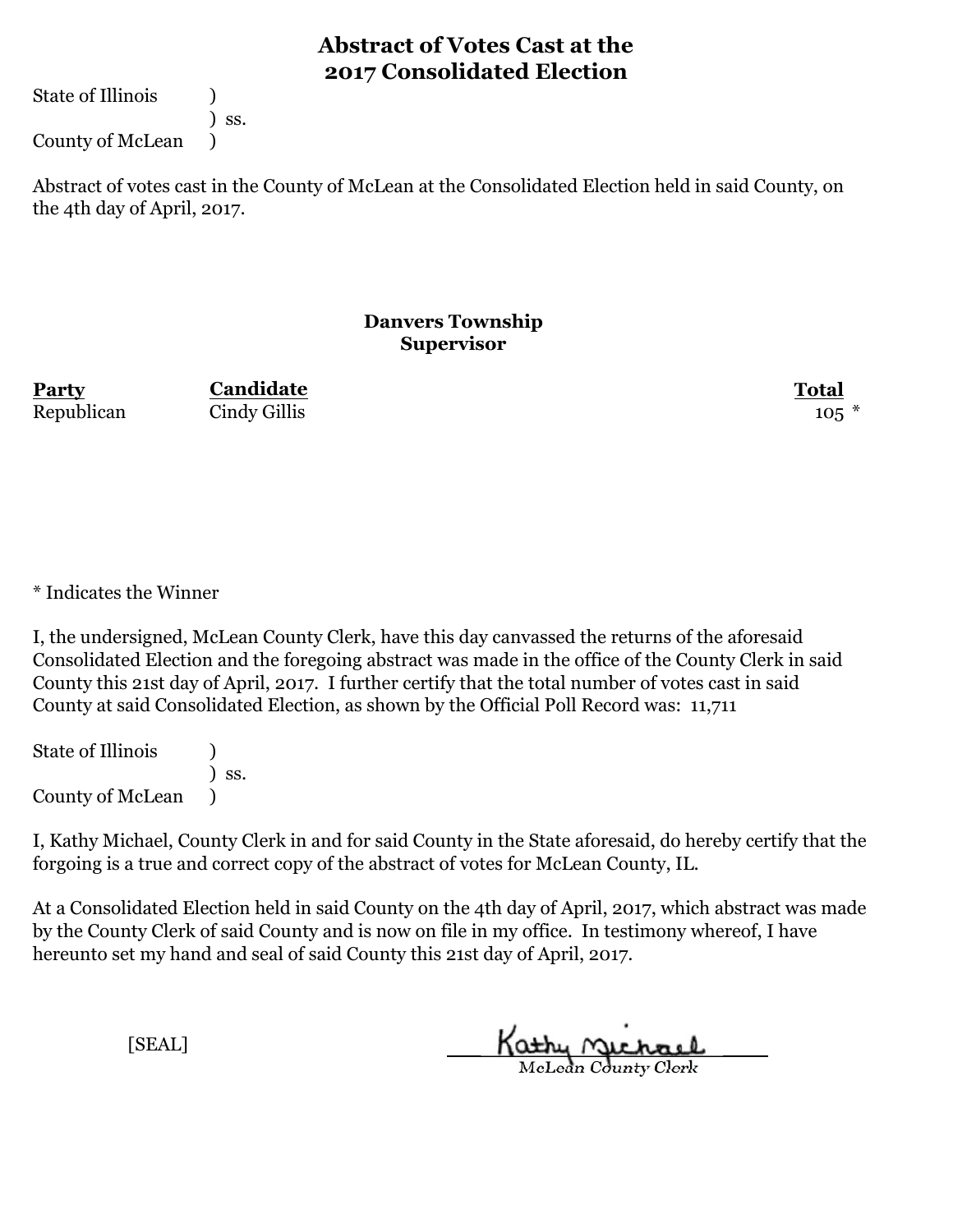State of Illinois (1)

) ss.

County of McLean )

Abstract of votes cast in the County of McLean at the Consolidated Election held in said County, on the 4th day of April, 2017.

#### **Danvers Township Highway Commissioner**

| Party      | Candidate   | <b>Total</b> |  |
|------------|-------------|--------------|--|
| Republican | Aaron Elgin | 103          |  |

\* Indicates the Winner

I, the undersigned, McLean County Clerk, have this day canvassed the returns of the aforesaid Consolidated Election and the foregoing abstract was made in the office of the County Clerk in said County this 21st day of April, 2017. I further certify that the total number of votes cast in said County at said Consolidated Election, as shown by the Official Poll Record was: 11,711

State of Illinois (1) ) ss. County of McLean )

I, Kathy Michael, County Clerk in and for said County in the State aforesaid, do hereby certify that the forgoing is a true and correct copy of the abstract of votes for McLean County, IL.

At a Consolidated Election held in said County on the 4th day of April, 2017, which abstract was made by the County Clerk of said County and is now on file in my office. In testimony whereof, I have hereunto set my hand and seal of said County this 21st day of April, 2017.

Kathy <u>Michael</u>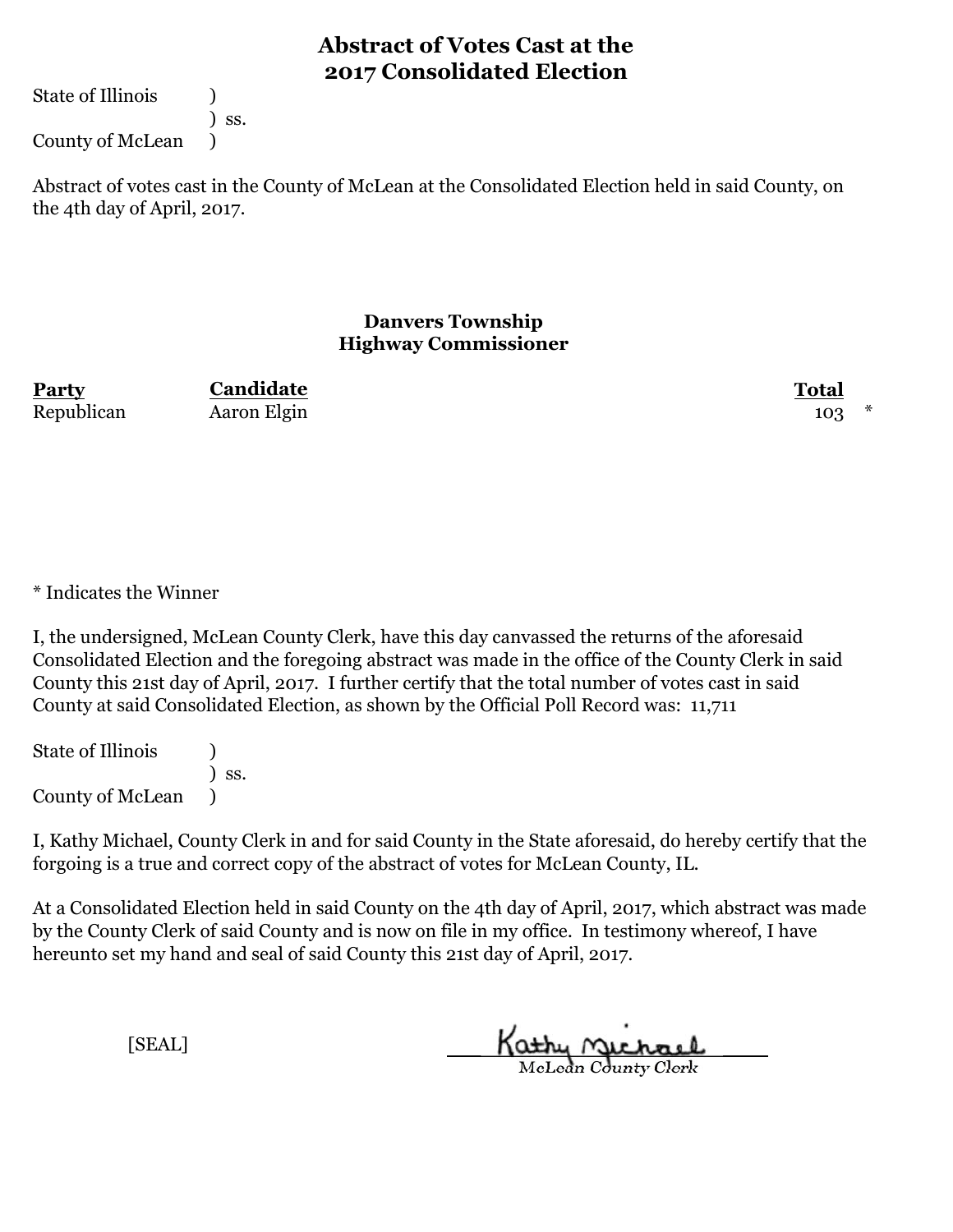State of Illinois (1)

) ss.

County of McLean )

Abstract of votes cast in the County of McLean at the Consolidated Election held in said County, on the 4th day of April, 2017.

#### **Danvers Township Clerk**

**Party Total Candidate** Republican Lori Merrick 105 \*

\* Indicates the Winner

I, the undersigned, McLean County Clerk, have this day canvassed the returns of the aforesaid Consolidated Election and the foregoing abstract was made in the office of the County Clerk in said County this 21st day of April, 2017. I further certify that the total number of votes cast in said County at said Consolidated Election, as shown by the Official Poll Record was: 11,711

State of Illinois (1) ) ss. County of McLean )

I, Kathy Michael, County Clerk in and for said County in the State aforesaid, do hereby certify that the forgoing is a true and correct copy of the abstract of votes for McLean County, IL.

At a Consolidated Election held in said County on the 4th day of April, 2017, which abstract was made by the County Clerk of said County and is now on file in my office. In testimony whereof, I have hereunto set my hand and seal of said County this 21st day of April, 2017.

Kathy Michael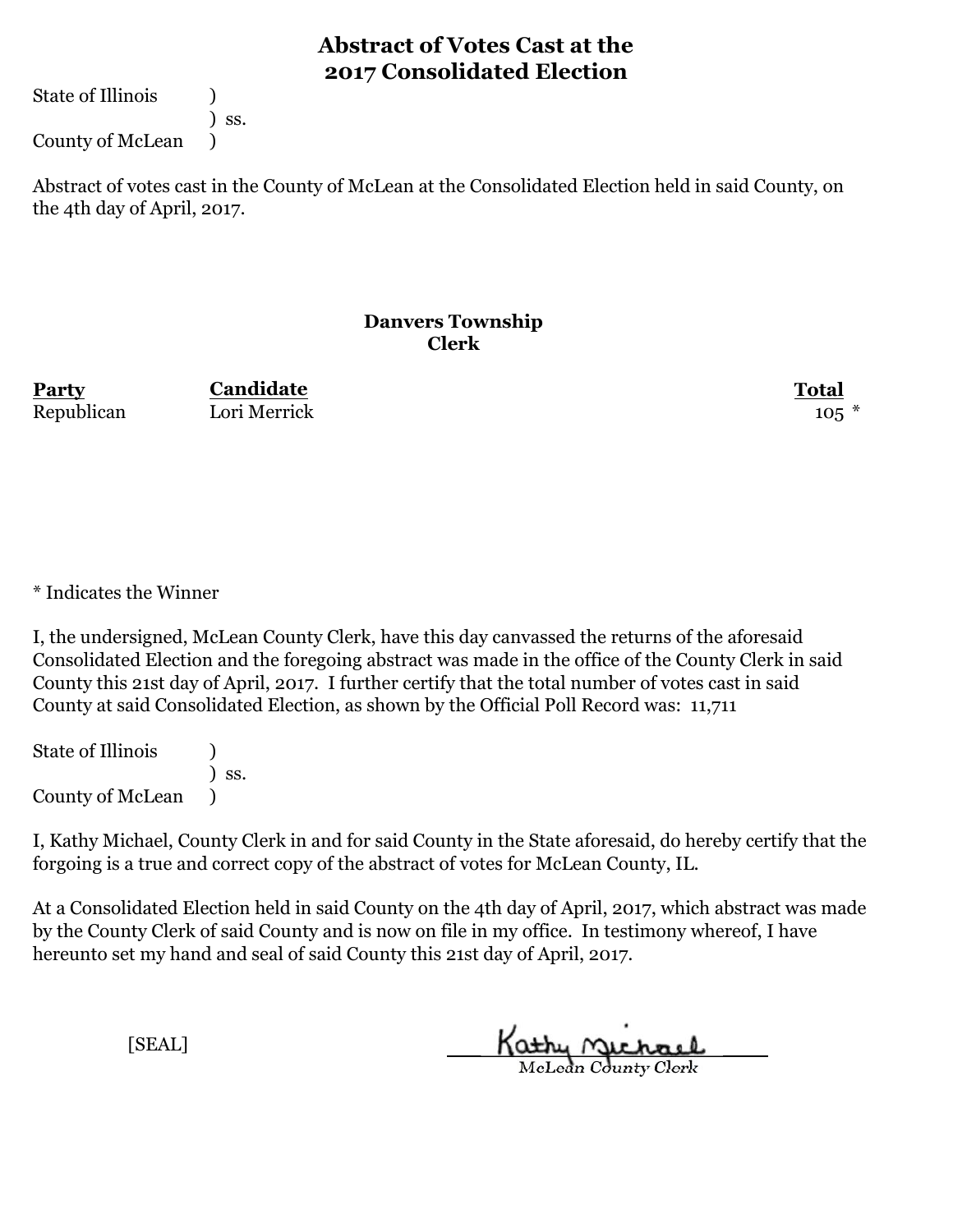State of Illinois (1)

) ss.

County of McLean )

Abstract of votes cast in the County of McLean at the Consolidated Election held in said County, on the 4th day of April, 2017.

### **Danvers Township Trustee**

| <b>Party</b> | Candidate            | <b>Total</b> |
|--------------|----------------------|--------------|
| Republican   | <b>Curtis Glaser</b> | $95*$        |
| Republican   | Michael Lemons       | $96*$        |
| Republican   | Randell Meseke       | $90*$        |
| Republican   | Mikel Ott            | $99*$        |

\* Indicates the Winner

I, the undersigned, McLean County Clerk, have this day canvassed the returns of the aforesaid Consolidated Election and the foregoing abstract was made in the office of the County Clerk in said County this 21st day of April, 2017. I further certify that the total number of votes cast in said County at said Consolidated Election, as shown by the Official Poll Record was: 11,711

State of Illinois (1) ) ss. County of McLean )

I, Kathy Michael, County Clerk in and for said County in the State aforesaid, do hereby certify that the forgoing is a true and correct copy of the abstract of votes for McLean County, IL.

At a Consolidated Election held in said County on the 4th day of April, 2017, which abstract was made by the County Clerk of said County and is now on file in my office. In testimony whereof, I have hereunto set my hand and seal of said County this 21st day of April, 2017.

Kathy Michael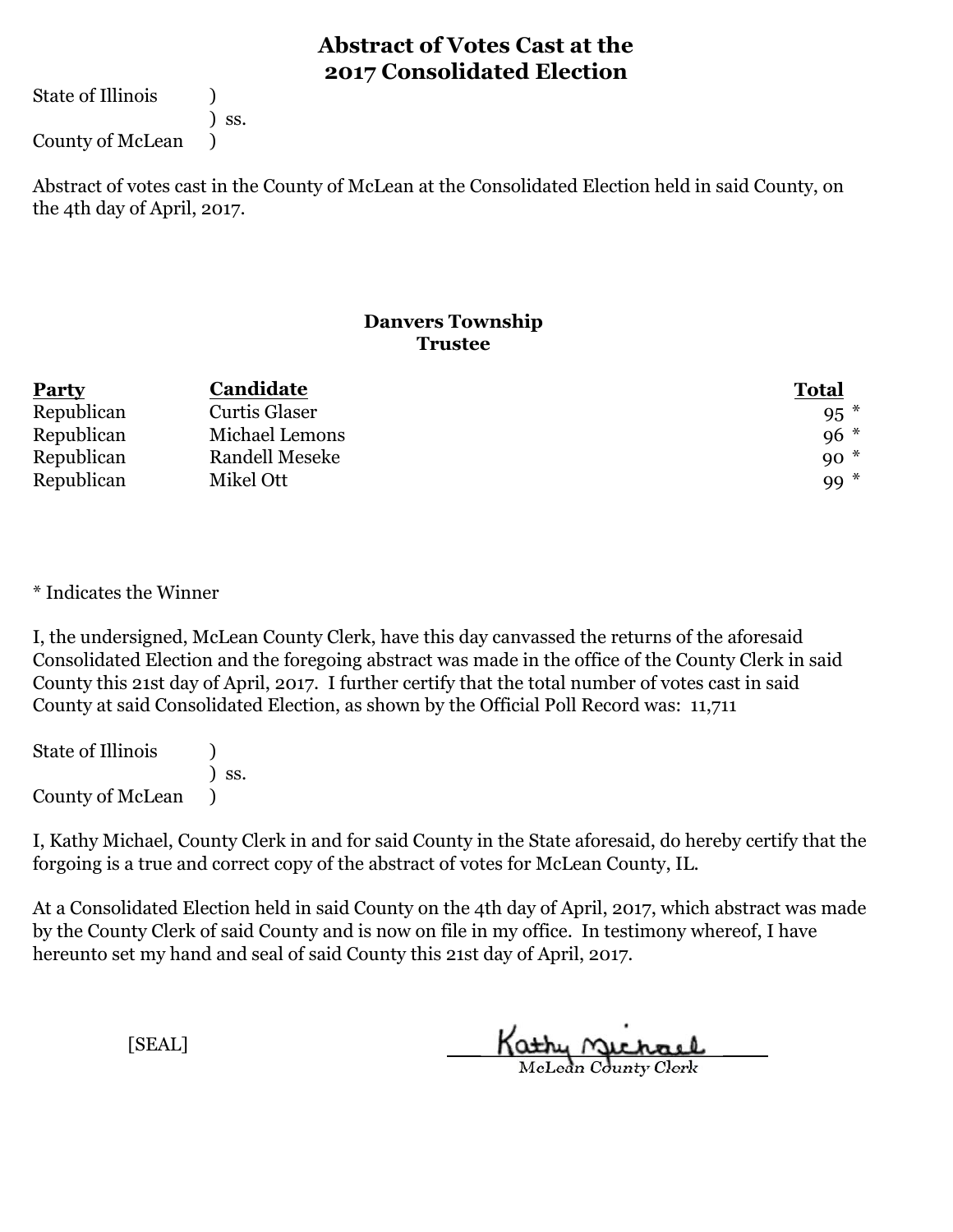State of Illinois (1)

) ss.

County of McLean )

Abstract of votes cast in the County of McLean at the Consolidated Election held in said County, on the 4th day of April, 2017.

#### **Dawson Township Supervisor**

**Party Total** Republican James Soeldner 212 \* **Candidate**

\* Indicates the Winner

I, the undersigned, McLean County Clerk, have this day canvassed the returns of the aforesaid Consolidated Election and the foregoing abstract was made in the office of the County Clerk in said County this 21st day of April, 2017. I further certify that the total number of votes cast in said County at said Consolidated Election, as shown by the Official Poll Record was: 11,711

State of Illinois (1) ) ss. County of McLean )

I, Kathy Michael, County Clerk in and for said County in the State aforesaid, do hereby certify that the forgoing is a true and correct copy of the abstract of votes for McLean County, IL.

At a Consolidated Election held in said County on the 4th day of April, 2017, which abstract was made by the County Clerk of said County and is now on file in my office. In testimony whereof, I have hereunto set my hand and seal of said County this 21st day of April, 2017.

Kathy Michael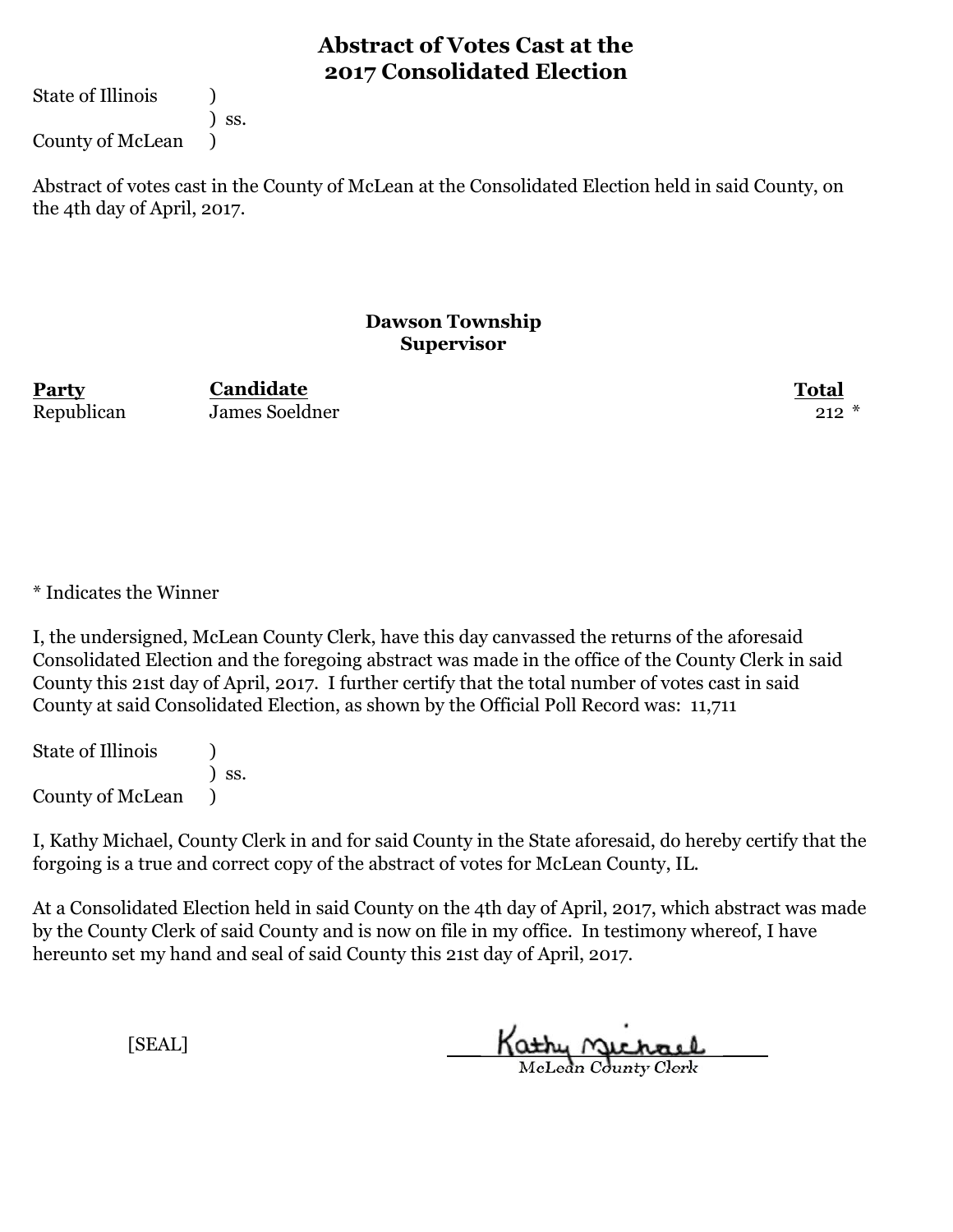State of Illinois (1)

) ss.

County of McLean )

Abstract of votes cast in the County of McLean at the Consolidated Election held in said County, on the 4th day of April, 2017.

#### **Dawson Township Highway Commissioner**

| Party       | Candidate         | <b>Total</b> |
|-------------|-------------------|--------------|
| Democratic  | Timothy A. Bane   | 72           |
| Republican  | Casey L. Misch    | 74           |
| Independent | Daniel J. Brucker | $92*$        |

\* Indicates the Winner

I, the undersigned, McLean County Clerk, have this day canvassed the returns of the aforesaid Consolidated Election and the foregoing abstract was made in the office of the County Clerk in said County this 21st day of April, 2017. I further certify that the total number of votes cast in said County at said Consolidated Election, as shown by the Official Poll Record was: 11,711

State of Illinois (1) ) ss. County of McLean )

I, Kathy Michael, County Clerk in and for said County in the State aforesaid, do hereby certify that the forgoing is a true and correct copy of the abstract of votes for McLean County, IL.

At a Consolidated Election held in said County on the 4th day of April, 2017, which abstract was made by the County Clerk of said County and is now on file in my office. In testimony whereof, I have hereunto set my hand and seal of said County this 21st day of April, 2017.

Kathy Michael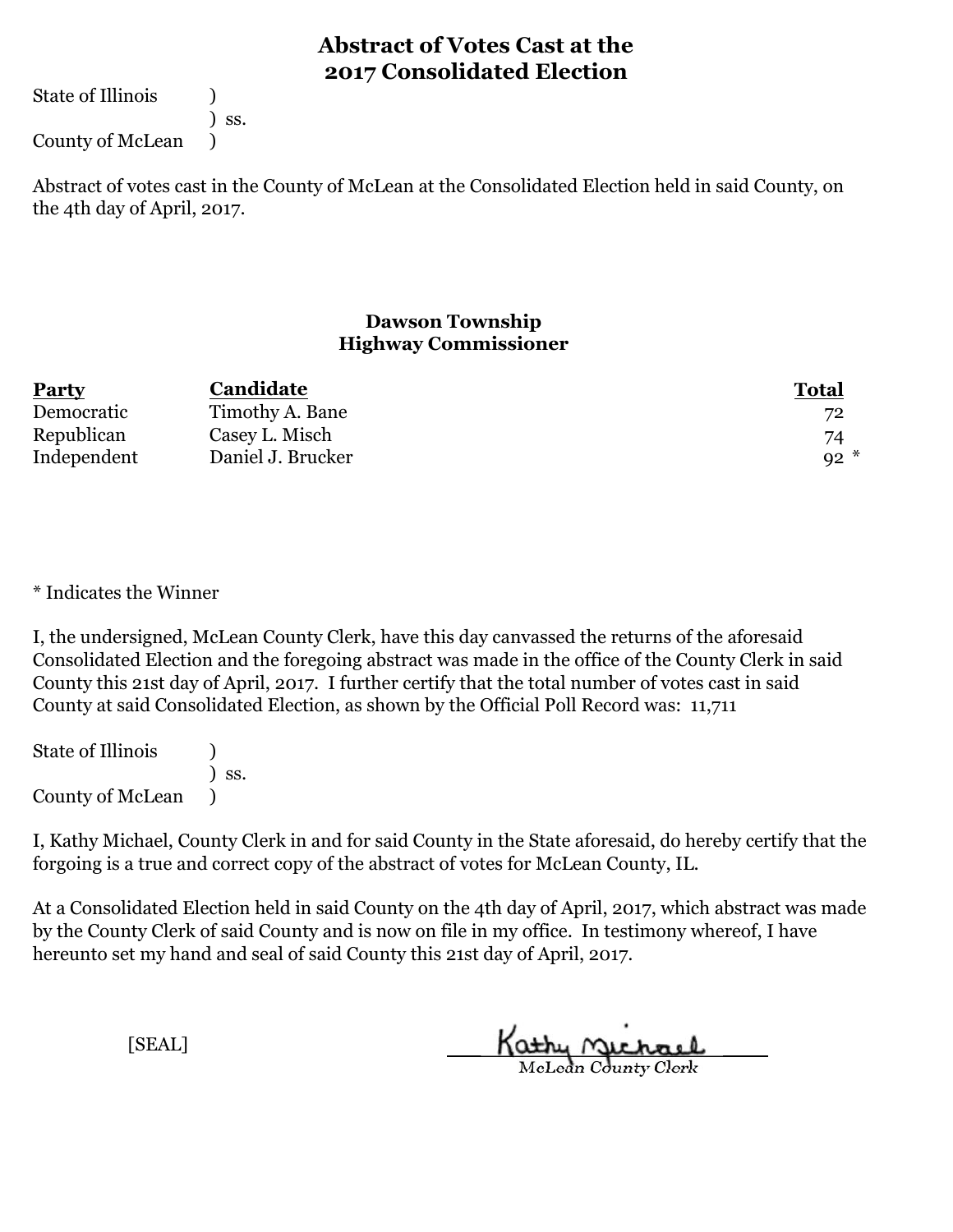State of Illinois (1)

) ss.

County of McLean )

Abstract of votes cast in the County of McLean at the Consolidated Election held in said County, on the 4th day of April, 2017.

#### **Dawson Township Clerk**

**Party Total Candidate** Republican Kurt Williams 216 \*

\* Indicates the Winner

I, the undersigned, McLean County Clerk, have this day canvassed the returns of the aforesaid Consolidated Election and the foregoing abstract was made in the office of the County Clerk in said County this 21st day of April, 2017. I further certify that the total number of votes cast in said County at said Consolidated Election, as shown by the Official Poll Record was: 11,711

State of Illinois (1) ) ss. County of McLean )

I, Kathy Michael, County Clerk in and for said County in the State aforesaid, do hereby certify that the forgoing is a true and correct copy of the abstract of votes for McLean County, IL.

At a Consolidated Election held in said County on the 4th day of April, 2017, which abstract was made by the County Clerk of said County and is now on file in my office. In testimony whereof, I have hereunto set my hand and seal of said County this 21st day of April, 2017.

Kathy Michael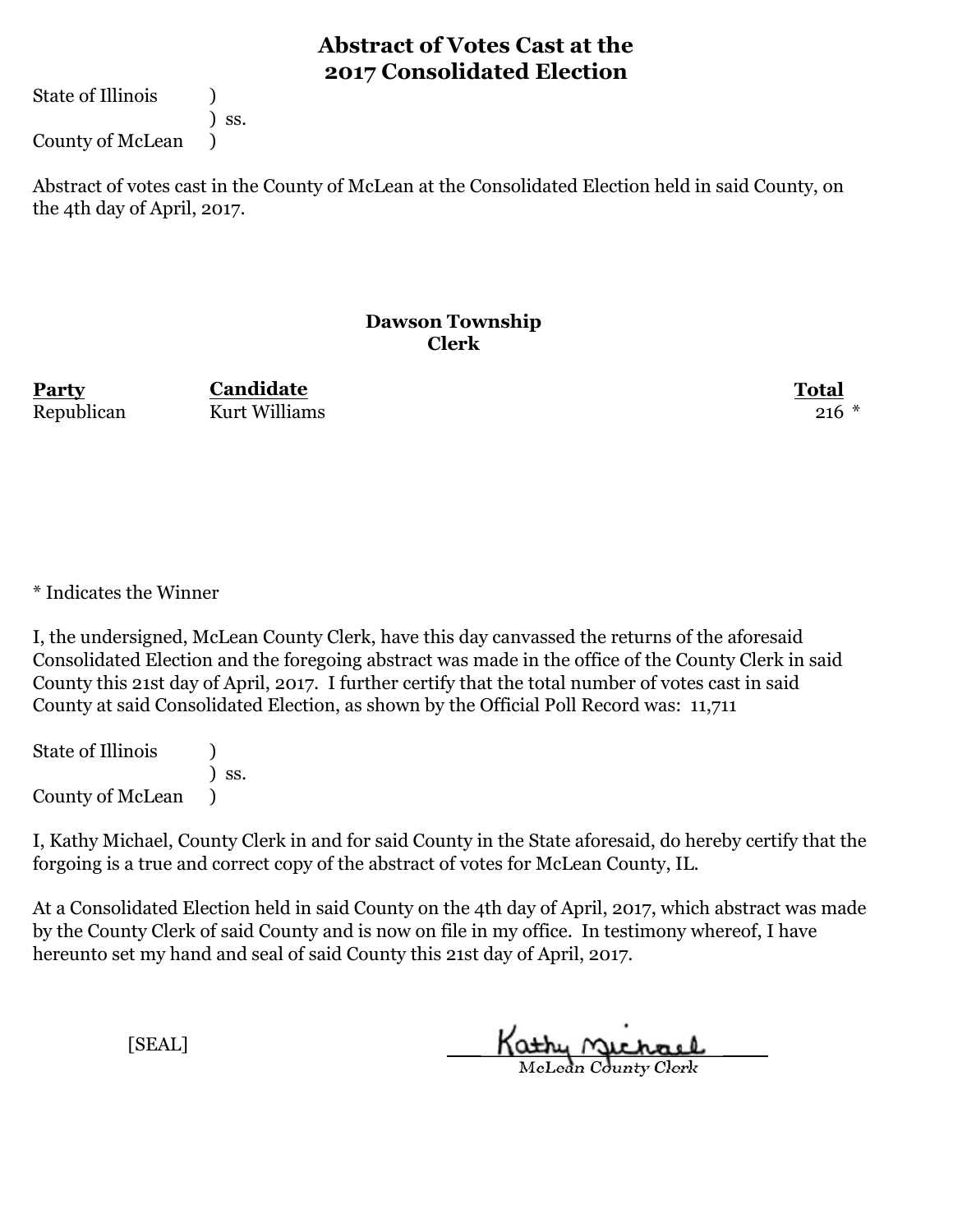State of Illinois (1)

) ss.

County of McLean )

Abstract of votes cast in the County of McLean at the Consolidated Election held in said County, on the 4th day of April, 2017.

### **Dawson Township Trustee**

| <b>Party</b> | Candidate            | <b>Total</b> |
|--------------|----------------------|--------------|
| Democratic   | Russell J. Benjamin  | $136 *$      |
| Democratic   | <b>Tobey Bane</b>    | $105*$       |
| Democratic   | <b>Raul Martinez</b> | 95           |
| Republican   | George Benjamin      | $169 *$      |
| Republican   | <b>Brian Dirks</b>   | $155$ $*$    |

\* Indicates the Winner

I, the undersigned, McLean County Clerk, have this day canvassed the returns of the aforesaid Consolidated Election and the foregoing abstract was made in the office of the County Clerk in said County this 21st day of April, 2017. I further certify that the total number of votes cast in said County at said Consolidated Election, as shown by the Official Poll Record was: 11,711

State of Illinois (1) ) ss. County of McLean )

I, Kathy Michael, County Clerk in and for said County in the State aforesaid, do hereby certify that the forgoing is a true and correct copy of the abstract of votes for McLean County, IL.

At a Consolidated Election held in said County on the 4th day of April, 2017, which abstract was made by the County Clerk of said County and is now on file in my office. In testimony whereof, I have hereunto set my hand and seal of said County this 21st day of April, 2017.

Kathy Michael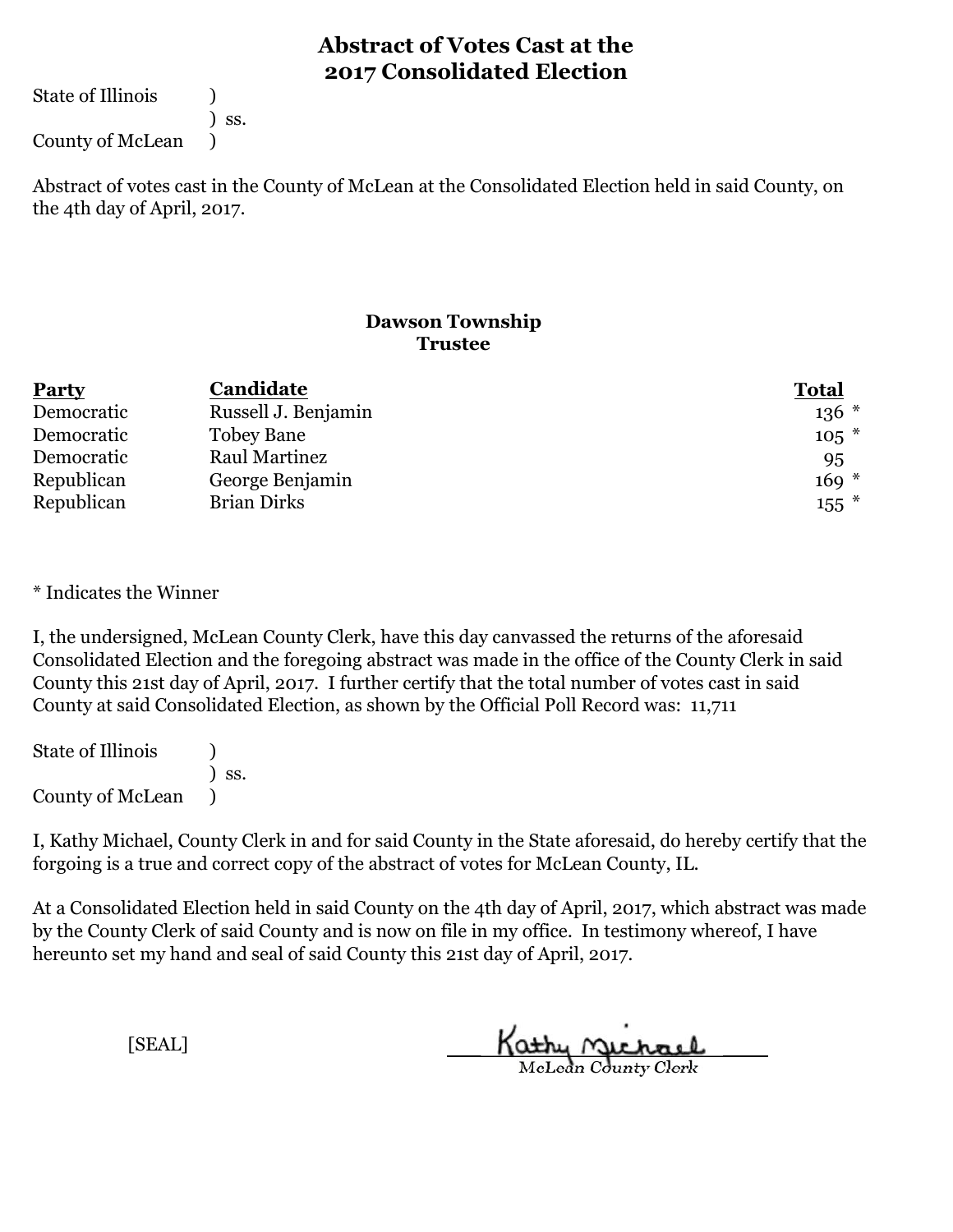State of Illinois (1)

) ss.

County of McLean )

Abstract of votes cast in the County of McLean at the Consolidated Election held in said County, on the 4th day of April, 2017.

#### **Downs Township Supervisor**

**Party Total Candidate** Independent Tony A. Wheet 81 \*

\* Indicates the Winner

I, the undersigned, McLean County Clerk, have this day canvassed the returns of the aforesaid Consolidated Election and the foregoing abstract was made in the office of the County Clerk in said County this 21st day of April, 2017. I further certify that the total number of votes cast in said County at said Consolidated Election, as shown by the Official Poll Record was: 11,711

State of Illinois (1) ) ss. County of McLean )

I, Kathy Michael, County Clerk in and for said County in the State aforesaid, do hereby certify that the forgoing is a true and correct copy of the abstract of votes for McLean County, IL.

At a Consolidated Election held in said County on the 4th day of April, 2017, which abstract was made by the County Clerk of said County and is now on file in my office. In testimony whereof, I have hereunto set my hand and seal of said County this 21st day of April, 2017.

Kathy Michael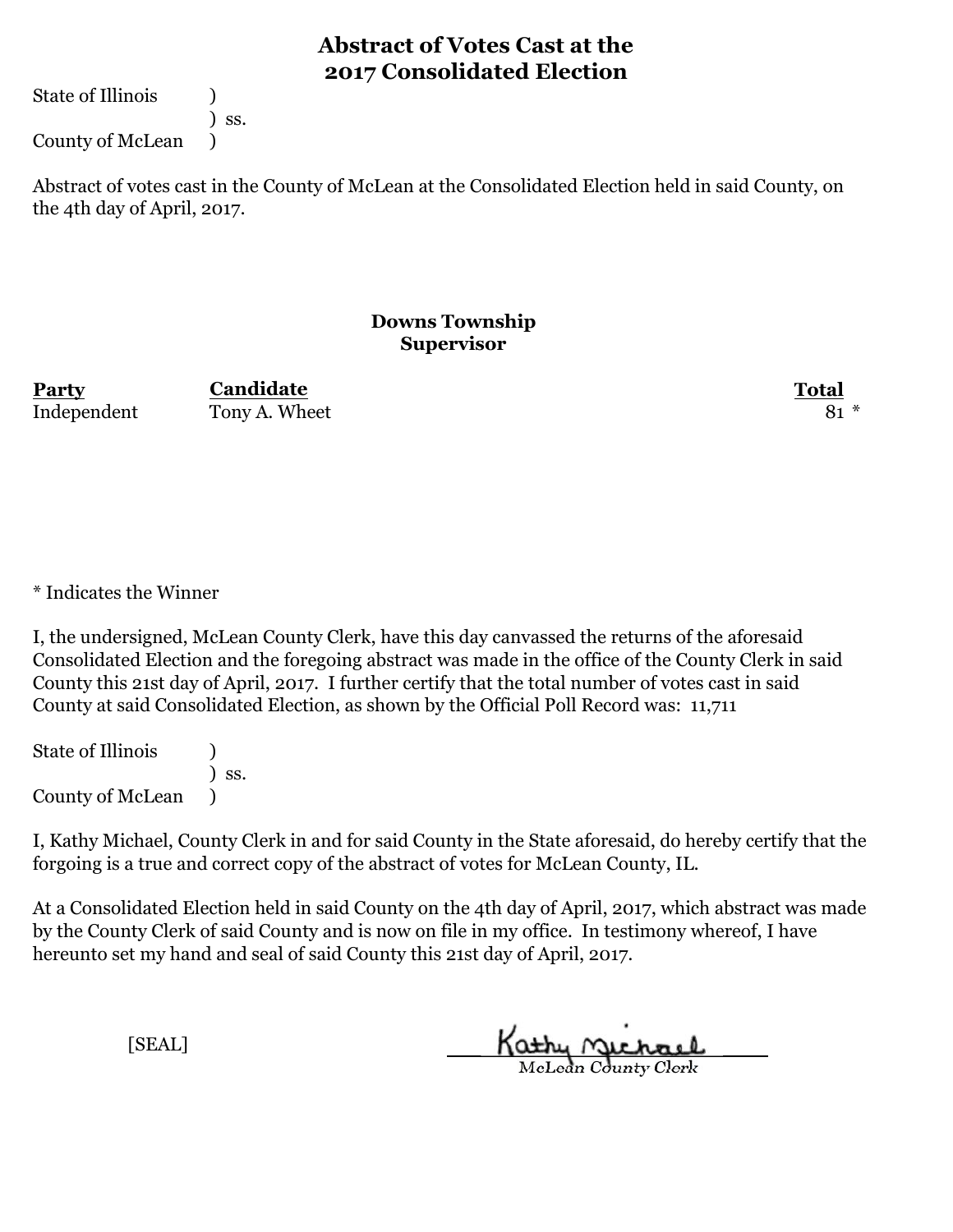State of Illinois (1)

) ss.

County of McLean )

Abstract of votes cast in the County of McLean at the Consolidated Election held in said County, on the 4th day of April, 2017.

#### **Downs Township Highway Commissioner**

**Party Total Candidate** Independent Rodney E. Lush 83 \*

\* Indicates the Winner

I, the undersigned, McLean County Clerk, have this day canvassed the returns of the aforesaid Consolidated Election and the foregoing abstract was made in the office of the County Clerk in said County this 21st day of April, 2017. I further certify that the total number of votes cast in said County at said Consolidated Election, as shown by the Official Poll Record was: 11,711

State of Illinois (1) ) ss. County of McLean )

I, Kathy Michael, County Clerk in and for said County in the State aforesaid, do hereby certify that the forgoing is a true and correct copy of the abstract of votes for McLean County, IL.

At a Consolidated Election held in said County on the 4th day of April, 2017, which abstract was made by the County Clerk of said County and is now on file in my office. In testimony whereof, I have hereunto set my hand and seal of said County this 21st day of April, 2017.

Kathy Michael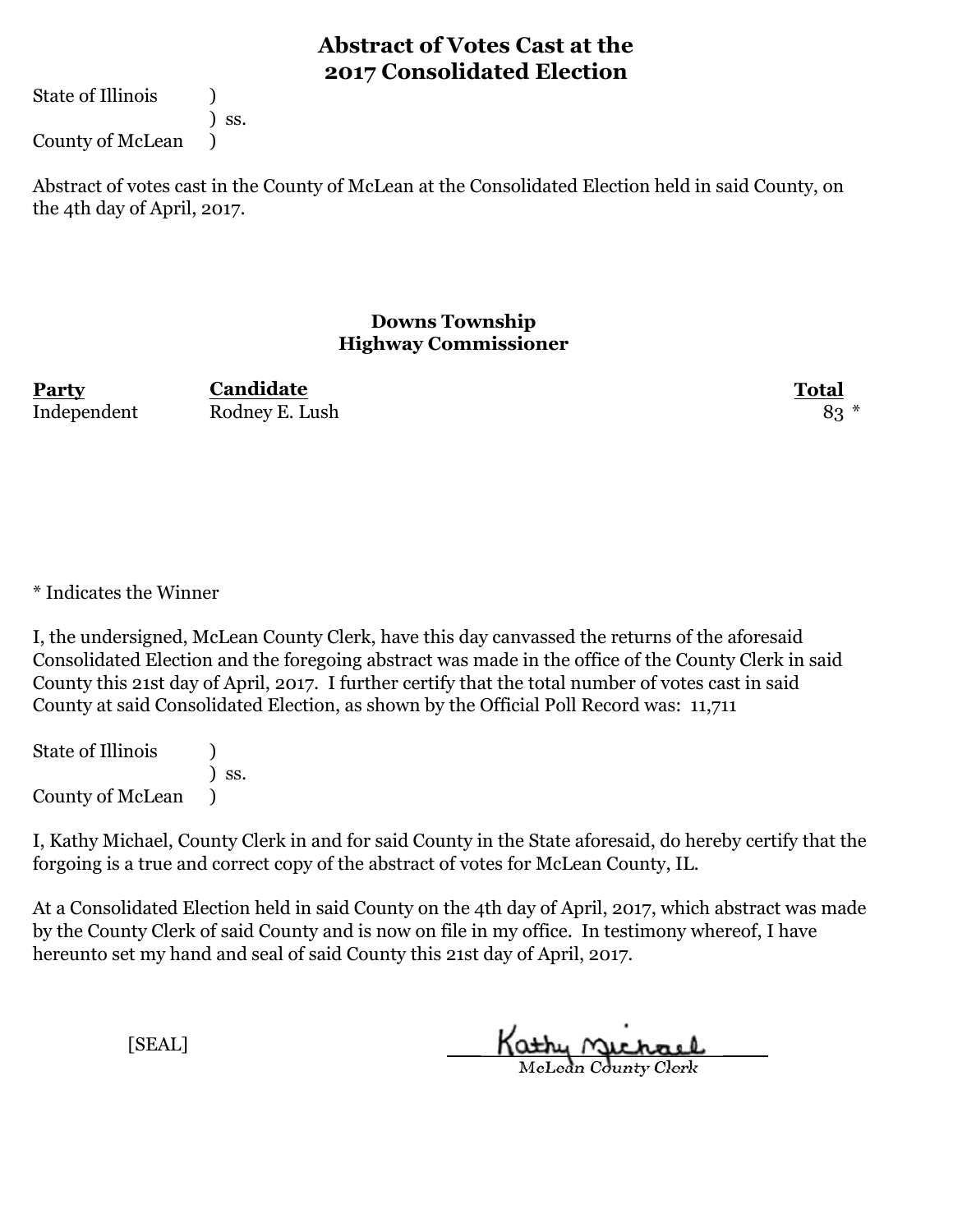State of Illinois (1)

) ss.

County of McLean )

Abstract of votes cast in the County of McLean at the Consolidated Election held in said County, on the 4th day of April, 2017.

#### **Downs Township Clerk**

**Party Total** Independent William D. Clark 92 \* **Candidate**

\* Indicates the Winner

I, the undersigned, McLean County Clerk, have this day canvassed the returns of the aforesaid Consolidated Election and the foregoing abstract was made in the office of the County Clerk in said County this 21st day of April, 2017. I further certify that the total number of votes cast in said County at said Consolidated Election, as shown by the Official Poll Record was: 11,711

State of Illinois (1) ) ss. County of McLean )

I, Kathy Michael, County Clerk in and for said County in the State aforesaid, do hereby certify that the forgoing is a true and correct copy of the abstract of votes for McLean County, IL.

At a Consolidated Election held in said County on the 4th day of April, 2017, which abstract was made by the County Clerk of said County and is now on file in my office. In testimony whereof, I have hereunto set my hand and seal of said County this 21st day of April, 2017.

Kathy Michael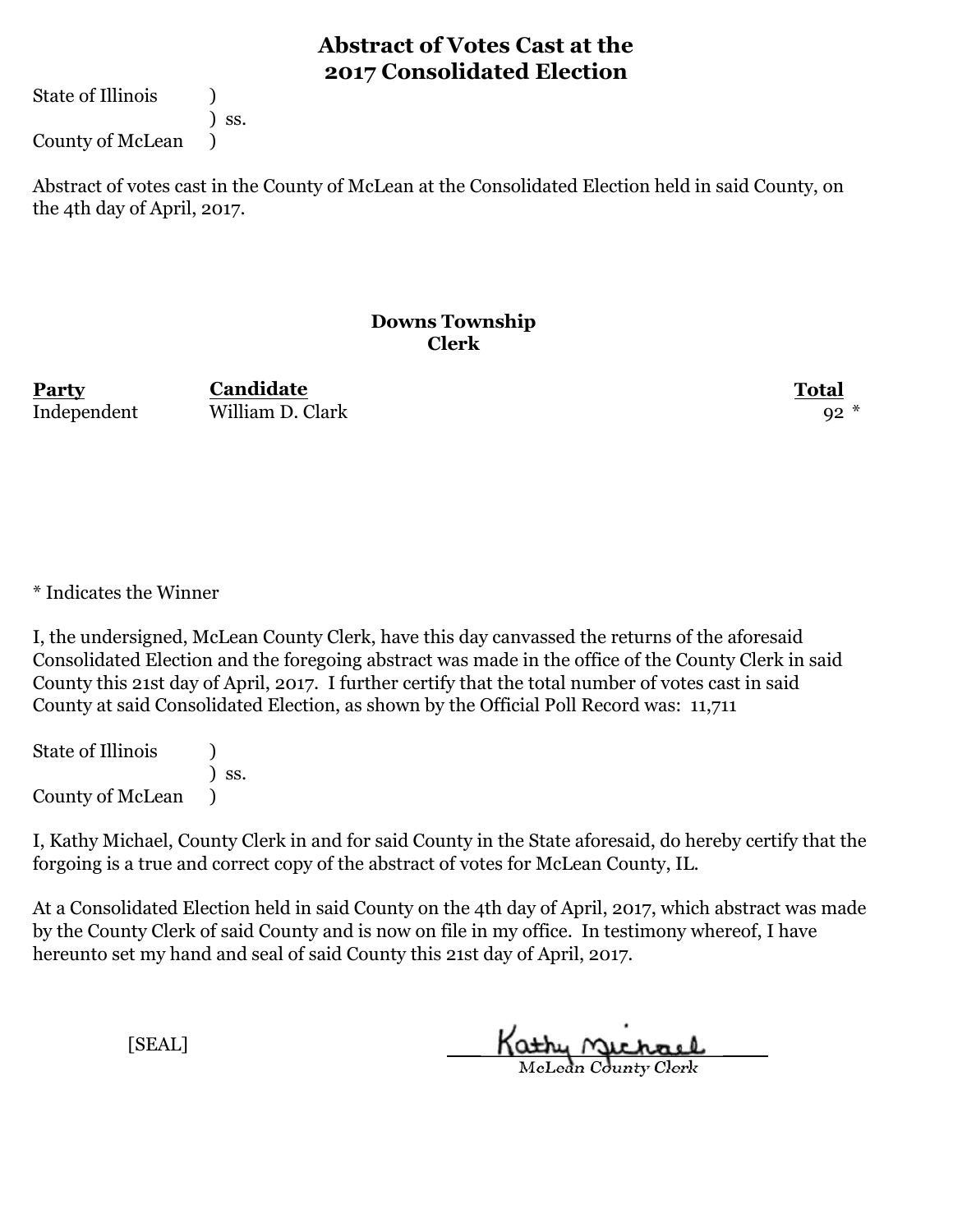State of Illinois (1)

) ss.

County of McLean )

Abstract of votes cast in the County of McLean at the Consolidated Election held in said County, on the 4th day of April, 2017.

### **Downs Township Trustee**

| <b>Party</b> | Candidate      | <b>Total</b> |
|--------------|----------------|--------------|
| Independent  | Brian D. Clark | $84*$        |
| Independent  | Jacob Alt      | $65*$        |
| Independent  | Renee Riddle   | $74*$        |

\* Indicates the Winner

I, the undersigned, McLean County Clerk, have this day canvassed the returns of the aforesaid Consolidated Election and the foregoing abstract was made in the office of the County Clerk in said County this 21st day of April, 2017. I further certify that the total number of votes cast in said County at said Consolidated Election, as shown by the Official Poll Record was: 11,711

State of Illinois (1) ) ss. County of McLean )

I, Kathy Michael, County Clerk in and for said County in the State aforesaid, do hereby certify that the forgoing is a true and correct copy of the abstract of votes for McLean County, IL.

At a Consolidated Election held in said County on the 4th day of April, 2017, which abstract was made by the County Clerk of said County and is now on file in my office. In testimony whereof, I have hereunto set my hand and seal of said County this 21st day of April, 2017.

Kathy Michael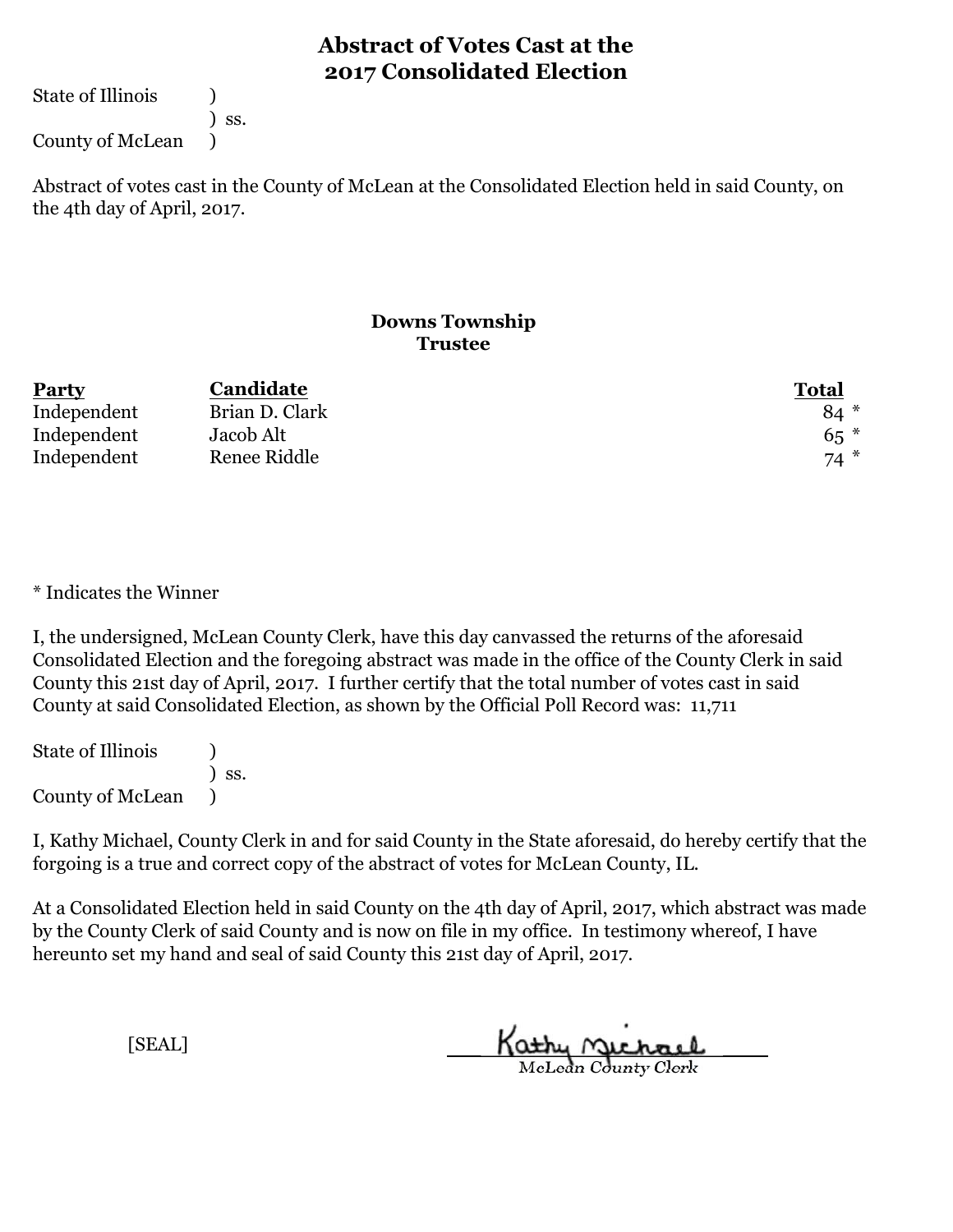State of Illinois (1)

) ss.

County of McLean )

Abstract of votes cast in the County of McLean at the Consolidated Election held in said County, on the 4th day of April, 2017.

### **Dry Grove Township Supervisor**

| <b>Party</b> | Candidate         | <b>Total</b> |
|--------------|-------------------|--------------|
| Republican   | Kelly L. Bowen    | $338 *$      |
| Independent  | James V. Phillips | 199          |

\* Indicates the Winner

I, the undersigned, McLean County Clerk, have this day canvassed the returns of the aforesaid Consolidated Election and the foregoing abstract was made in the office of the County Clerk in said County this 21st day of April, 2017. I further certify that the total number of votes cast in said County at said Consolidated Election, as shown by the Official Poll Record was: 11,711

State of Illinois (1) ) ss. County of McLean )

I, Kathy Michael, County Clerk in and for said County in the State aforesaid, do hereby certify that the forgoing is a true and correct copy of the abstract of votes for McLean County, IL.

At a Consolidated Election held in said County on the 4th day of April, 2017, which abstract was made by the County Clerk of said County and is now on file in my office. In testimony whereof, I have hereunto set my hand and seal of said County this 21st day of April, 2017.

Kathy Michael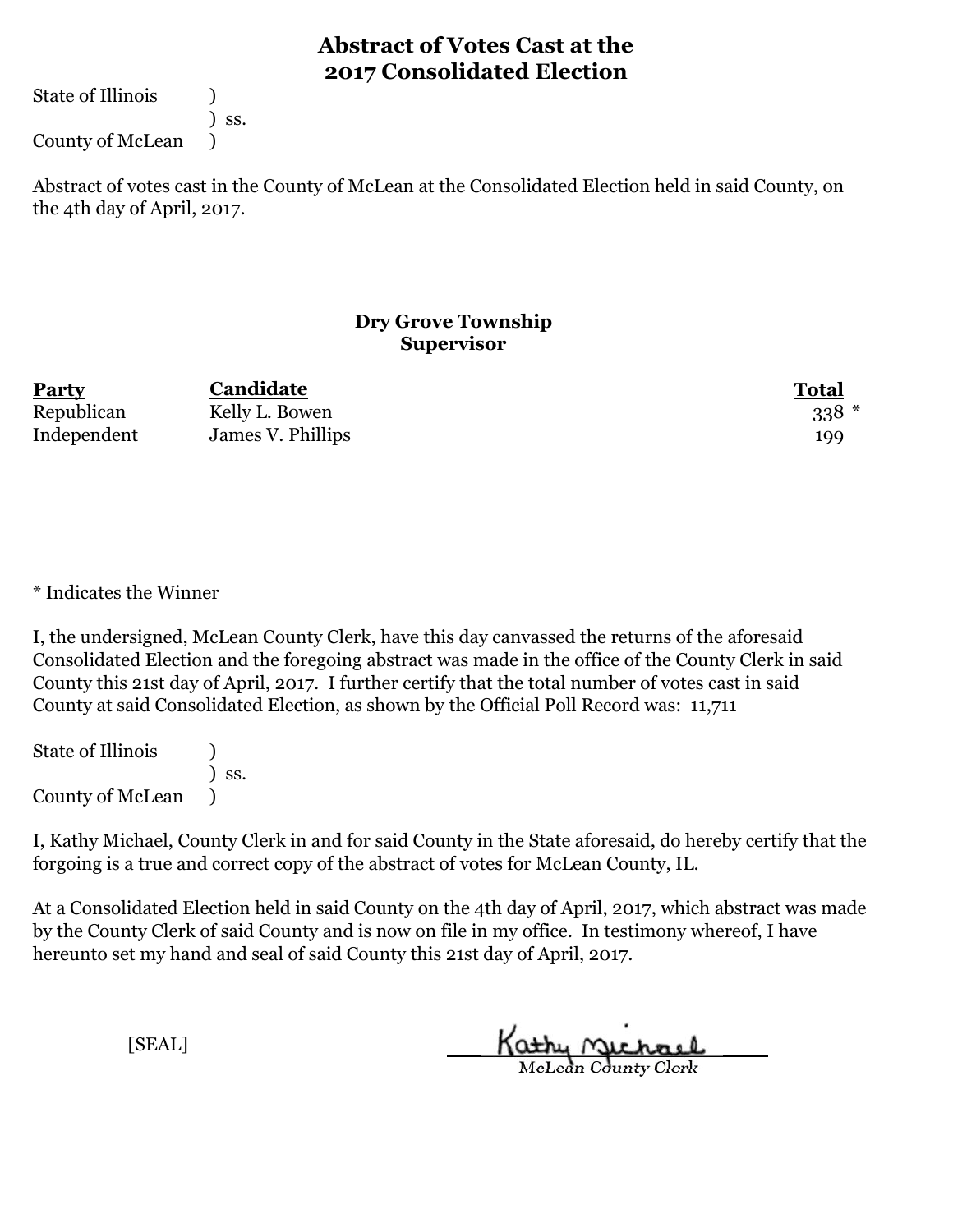State of Illinois (1)

) ss.

County of McLean )

Abstract of votes cast in the County of McLean at the Consolidated Election held in said County, on the 4th day of April, 2017.

### **Dry Grove Township Highway Commissioner**

| <b>Party</b> | Candidate               | <b>Total</b> |
|--------------|-------------------------|--------------|
| Independent  | Dylan Nafziger          | $290*$       |
| Independent  | Christopher M. Hauptman | 217          |
| Write-in     | Paul Sonetz             | 34           |

\* Indicates the Winner

I, the undersigned, McLean County Clerk, have this day canvassed the returns of the aforesaid Consolidated Election and the foregoing abstract was made in the office of the County Clerk in said County this 21st day of April, 2017. I further certify that the total number of votes cast in said County at said Consolidated Election, as shown by the Official Poll Record was: 11,711

State of Illinois (1) ) ss. County of McLean )

I, Kathy Michael, County Clerk in and for said County in the State aforesaid, do hereby certify that the forgoing is a true and correct copy of the abstract of votes for McLean County, IL.

At a Consolidated Election held in said County on the 4th day of April, 2017, which abstract was made by the County Clerk of said County and is now on file in my office. In testimony whereof, I have hereunto set my hand and seal of said County this 21st day of April, 2017.

Kathy Michael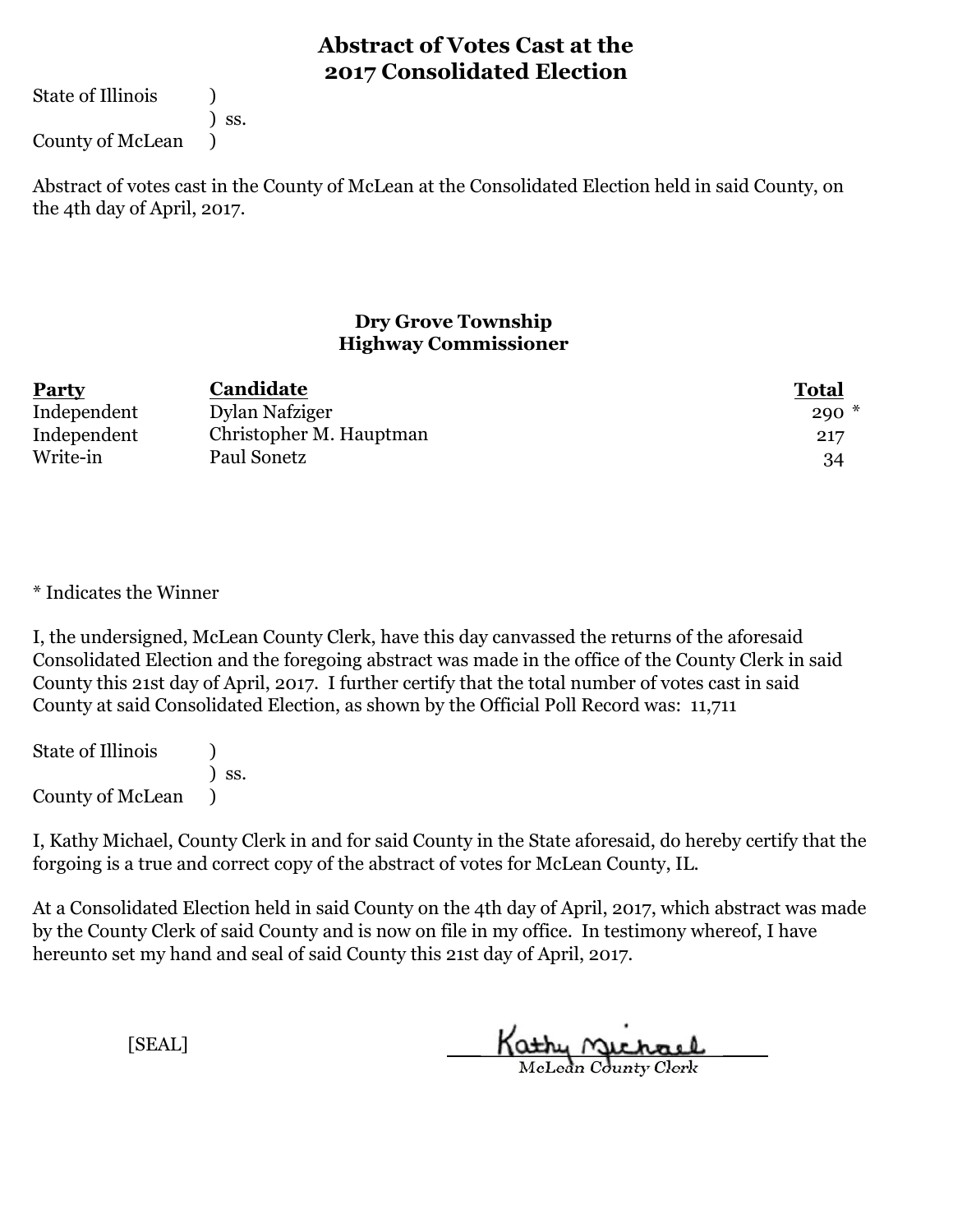State of Illinois (1)

) ss.

County of McLean )

Abstract of votes cast in the County of McLean at the Consolidated Election held in said County, on the 4th day of April, 2017.

#### **Dry Grove Township Clerk**

**Party Total Candidate** Republican Greg Kallevig 435 \*

\* Indicates the Winner

I, the undersigned, McLean County Clerk, have this day canvassed the returns of the aforesaid Consolidated Election and the foregoing abstract was made in the office of the County Clerk in said County this 21st day of April, 2017. I further certify that the total number of votes cast in said County at said Consolidated Election, as shown by the Official Poll Record was: 11,711

State of Illinois (1) ) ss. County of McLean )

I, Kathy Michael, County Clerk in and for said County in the State aforesaid, do hereby certify that the forgoing is a true and correct copy of the abstract of votes for McLean County, IL.

At a Consolidated Election held in said County on the 4th day of April, 2017, which abstract was made by the County Clerk of said County and is now on file in my office. In testimony whereof, I have hereunto set my hand and seal of said County this 21st day of April, 2017.

Kathy Michael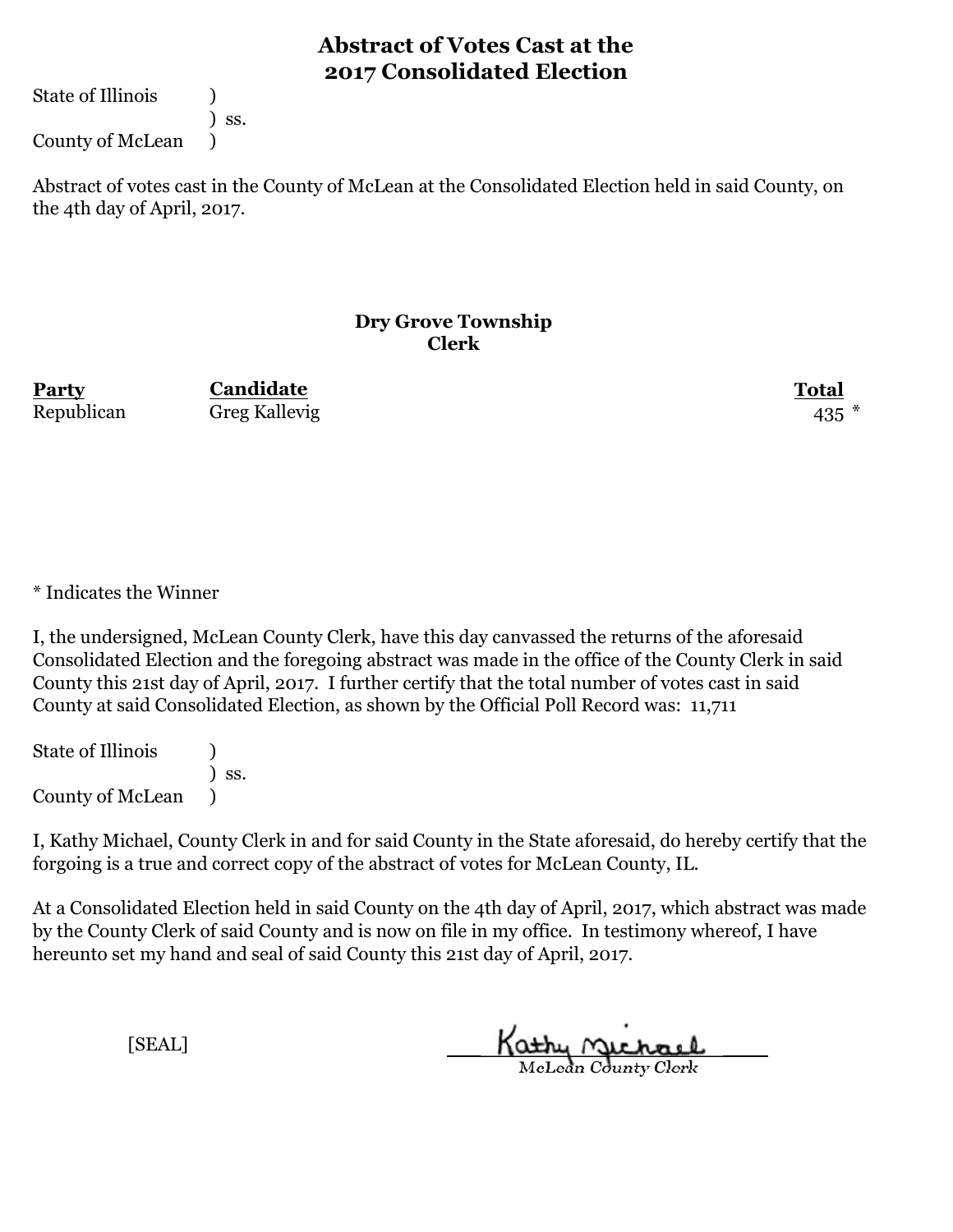State of Illinois (1)

) ss.

County of McLean )

Abstract of votes cast in the County of McLean at the Consolidated Election held in said County, on the 4th day of April, 2017.

### **Dry Grove Township Trustee**

| <b>Party</b> | Candidate                | <b>Total</b> |
|--------------|--------------------------|--------------|
| Republican   | Nancy M. Boitnott        | $301 *$      |
| Republican   | Mikel Ellsworth          | 286 *        |
| Republican   | <b>Russell Middleton</b> | $280 *$      |
| Republican   | Gregory D. Yoder         | $320*$       |
| Independent  | David A. Bevans          | 192          |
| Independent  | Michael H. Keathley      | 177          |
| Independent  | Cary Zeschke             | 233          |
| Independent  | Mary Jo Zook             | 244          |

\* Indicates the Winner

I, the undersigned, McLean County Clerk, have this day canvassed the returns of the aforesaid Consolidated Election and the foregoing abstract was made in the office of the County Clerk in said County this 21st day of April, 2017. I further certify that the total number of votes cast in said County at said Consolidated Election, as shown by the Official Poll Record was: 11,711

State of Illinois (1) ) ss. County of McLean )

I, Kathy Michael, County Clerk in and for said County in the State aforesaid, do hereby certify that the forgoing is a true and correct copy of the abstract of votes for McLean County, IL.

At a Consolidated Election held in said County on the 4th day of April, 2017, which abstract was made by the County Clerk of said County and is now on file in my office. In testimony whereof, I have hereunto set my hand and seal of said County this 21st day of April, 2017.

Kathy Michael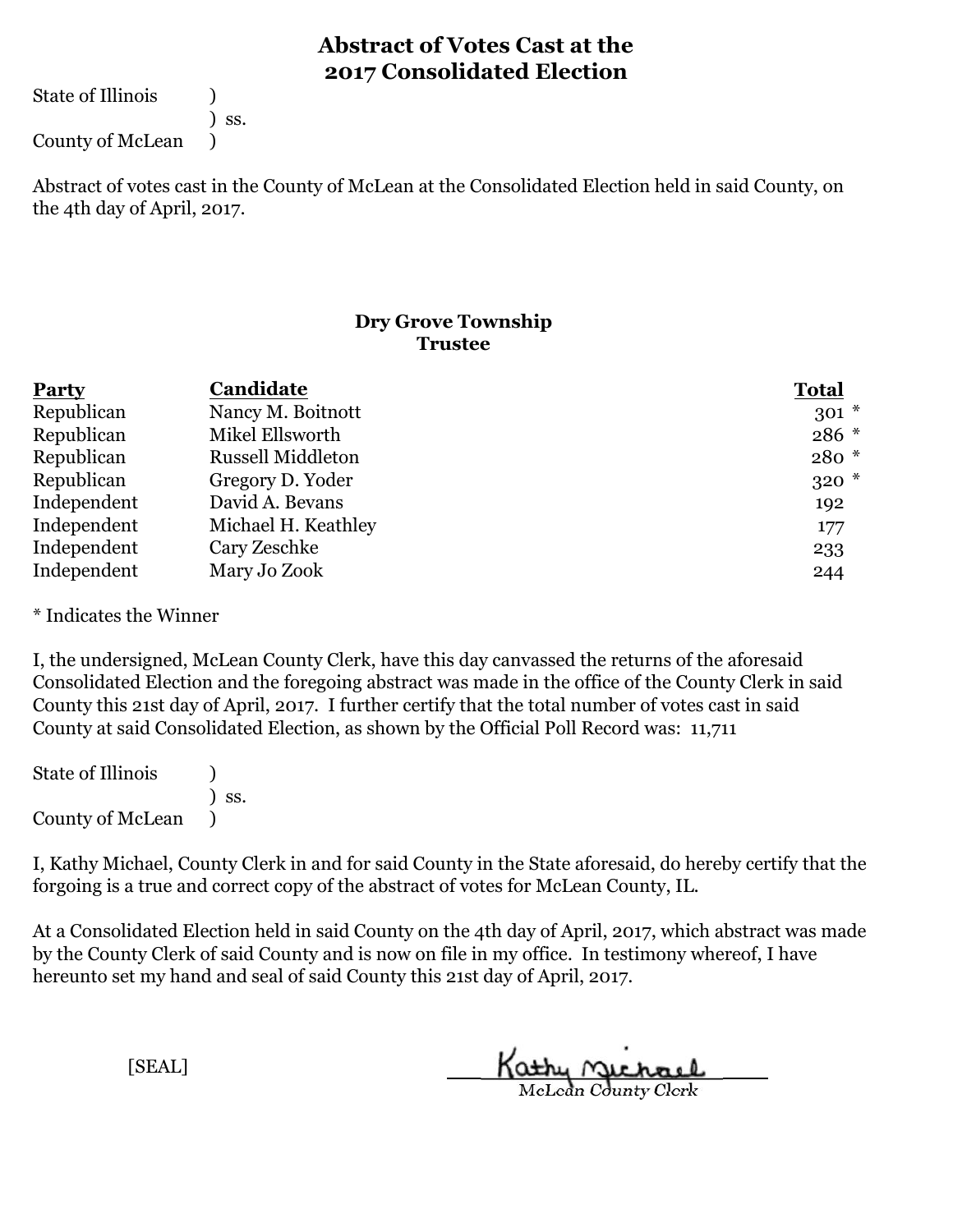State of Illinois (1)

) ss.

County of McLean )

Abstract of votes cast in the County of McLean at the Consolidated Election held in said County, on the 4th day of April, 2017.

#### **Empire Township Supervisor**

**Party Total Candidate** Democratic Linda McLaughlin 251 \*

\* Indicates the Winner

I, the undersigned, McLean County Clerk, have this day canvassed the returns of the aforesaid Consolidated Election and the foregoing abstract was made in the office of the County Clerk in said County this 21st day of April, 2017. I further certify that the total number of votes cast in said County at said Consolidated Election, as shown by the Official Poll Record was: 11,711

State of Illinois (1) ) ss. County of McLean )

I, Kathy Michael, County Clerk in and for said County in the State aforesaid, do hereby certify that the forgoing is a true and correct copy of the abstract of votes for McLean County, IL.

At a Consolidated Election held in said County on the 4th day of April, 2017, which abstract was made by the County Clerk of said County and is now on file in my office. In testimony whereof, I have hereunto set my hand and seal of said County this 21st day of April, 2017.

Kathy Michael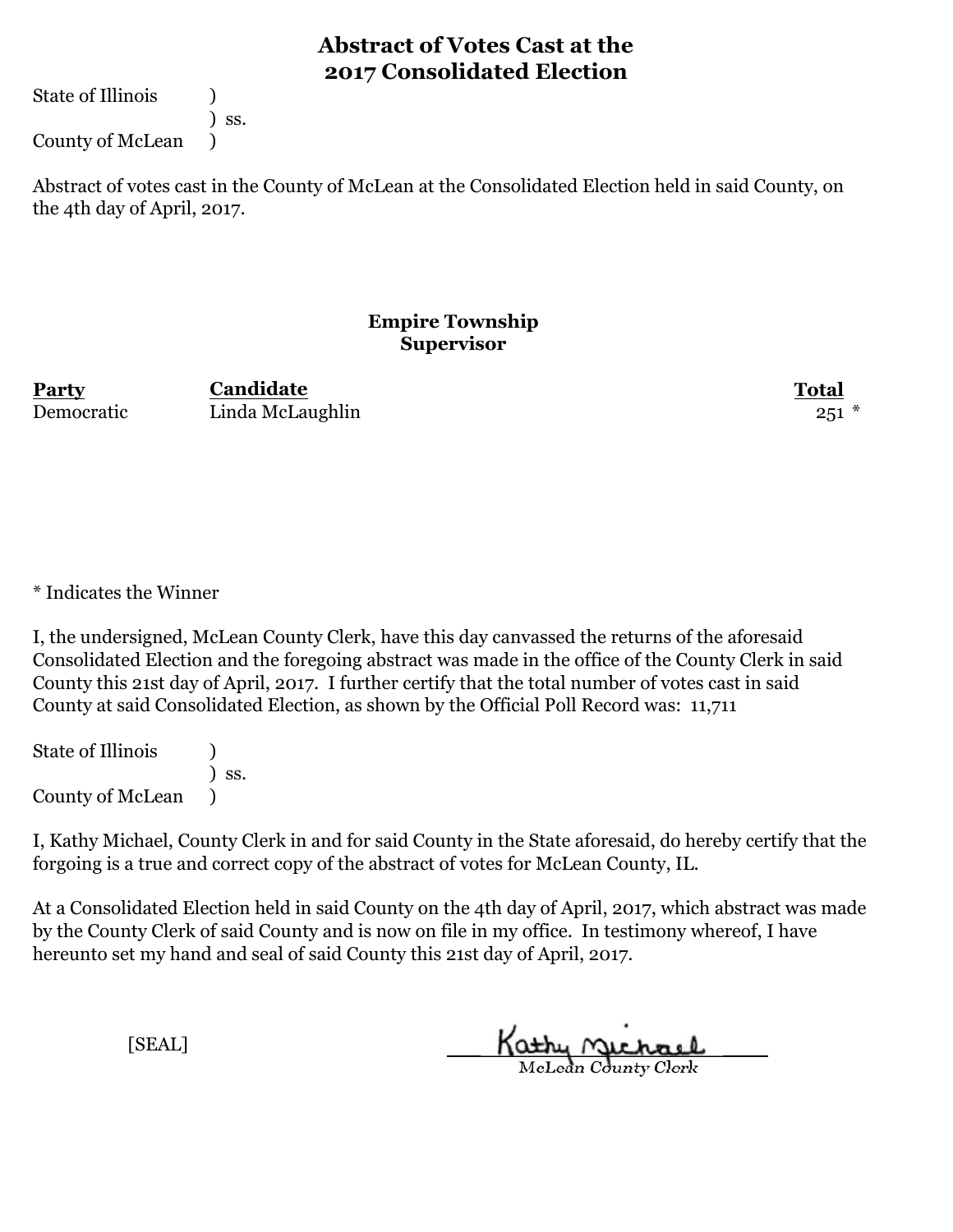State of Illinois (1)

) ss.

County of McLean )

Abstract of votes cast in the County of McLean at the Consolidated Election held in said County, on the 4th day of April, 2017.

### **Empire Township Highway Commissioner**

**Party Total Candidate** Independent James Spratt 268 \*

\* Indicates the Winner

I, the undersigned, McLean County Clerk, have this day canvassed the returns of the aforesaid Consolidated Election and the foregoing abstract was made in the office of the County Clerk in said County this 21st day of April, 2017. I further certify that the total number of votes cast in said County at said Consolidated Election, as shown by the Official Poll Record was: 11,711

State of Illinois (1) ) ss. County of McLean )

I, Kathy Michael, County Clerk in and for said County in the State aforesaid, do hereby certify that the forgoing is a true and correct copy of the abstract of votes for McLean County, IL.

At a Consolidated Election held in said County on the 4th day of April, 2017, which abstract was made by the County Clerk of said County and is now on file in my office. In testimony whereof, I have hereunto set my hand and seal of said County this 21st day of April, 2017.

Kathy Michael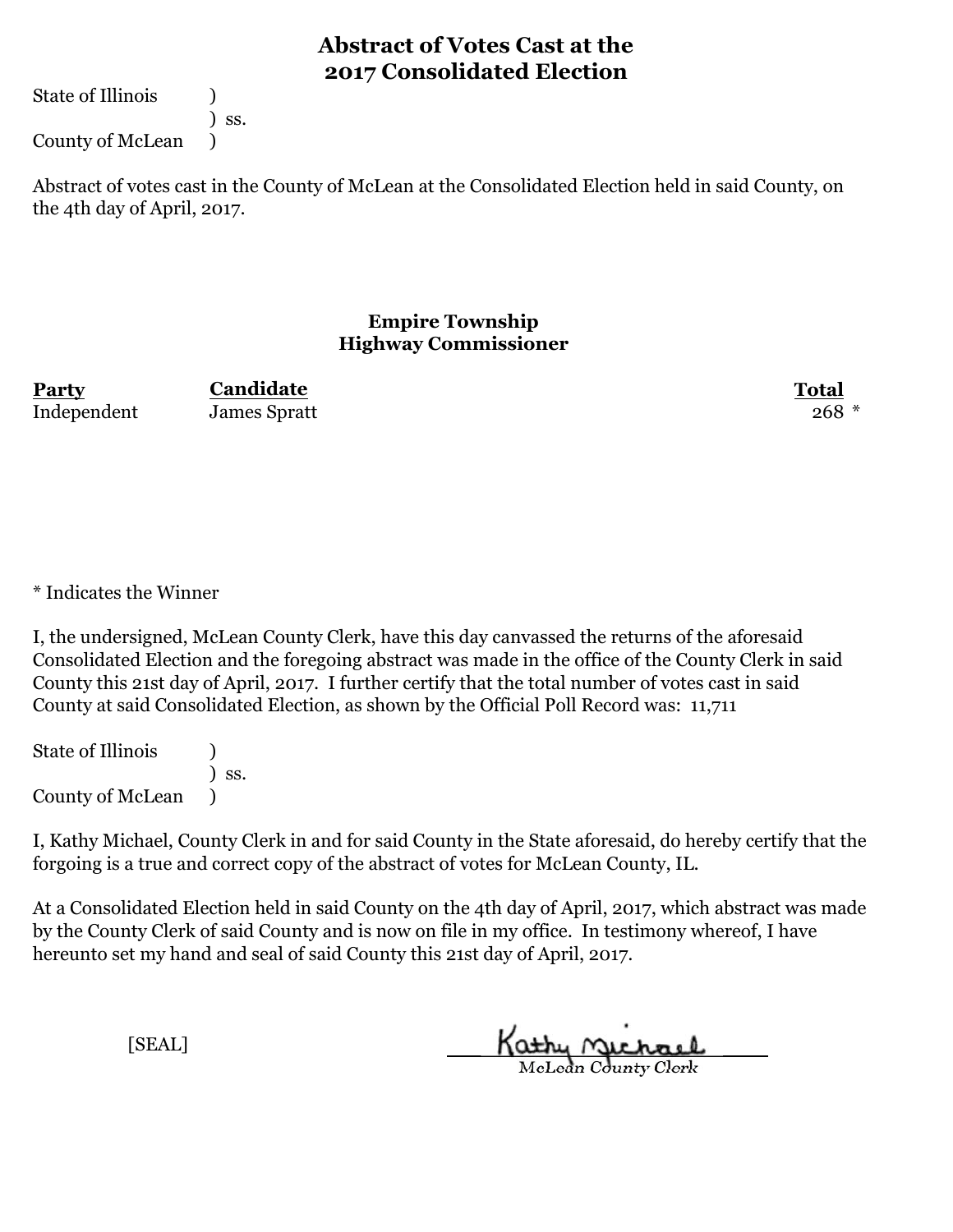State of Illinois (1)

) ss.

County of McLean )

Abstract of votes cast in the County of McLean at the Consolidated Election held in said County, on the 4th day of April, 2017.

#### **Empire Township Assessor**

**Party Total Candidate** Independent Gary V. Jacobs 253 \*

\* Indicates the Winner

I, the undersigned, McLean County Clerk, have this day canvassed the returns of the aforesaid Consolidated Election and the foregoing abstract was made in the office of the County Clerk in said County this 21st day of April, 2017. I further certify that the total number of votes cast in said County at said Consolidated Election, as shown by the Official Poll Record was: 11,711

State of Illinois (1) ) ss. County of McLean )

I, Kathy Michael, County Clerk in and for said County in the State aforesaid, do hereby certify that the forgoing is a true and correct copy of the abstract of votes for McLean County, IL.

At a Consolidated Election held in said County on the 4th day of April, 2017, which abstract was made by the County Clerk of said County and is now on file in my office. In testimony whereof, I have hereunto set my hand and seal of said County this 21st day of April, 2017.

Kathy Michael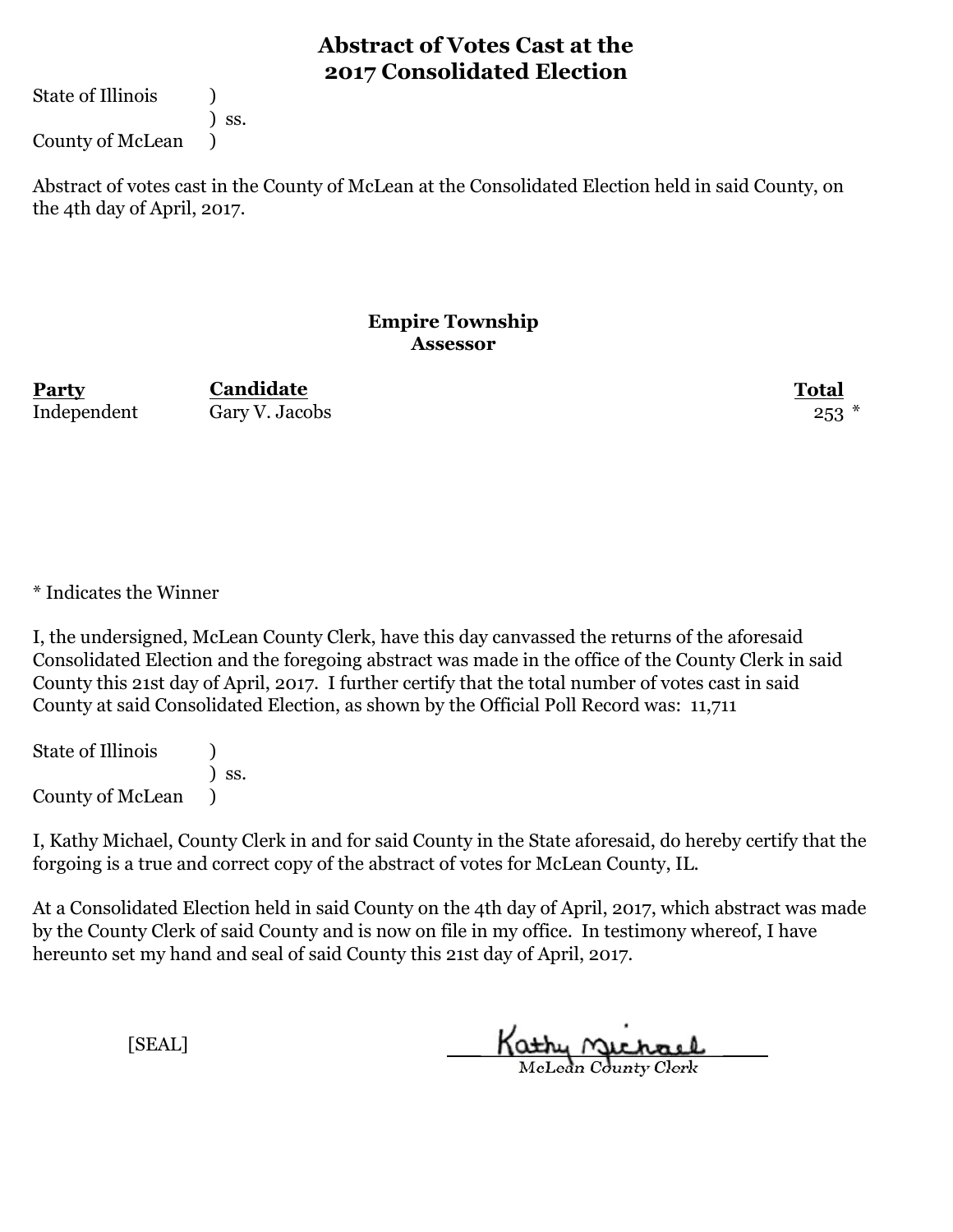State of Illinois (1)

) ss.

County of McLean )

Abstract of votes cast in the County of McLean at the Consolidated Election held in said County, on the 4th day of April, 2017.

#### **Empire Township Clerk**

**Party Total Candidate** Democratic 50 Jeff Lewis 246 \*

\* Indicates the Winner

I, the undersigned, McLean County Clerk, have this day canvassed the returns of the aforesaid Consolidated Election and the foregoing abstract was made in the office of the County Clerk in said County this 21st day of April, 2017. I further certify that the total number of votes cast in said County at said Consolidated Election, as shown by the Official Poll Record was: 11,711

State of Illinois (1) ) ss. County of McLean )

I, Kathy Michael, County Clerk in and for said County in the State aforesaid, do hereby certify that the forgoing is a true and correct copy of the abstract of votes for McLean County, IL.

At a Consolidated Election held in said County on the 4th day of April, 2017, which abstract was made by the County Clerk of said County and is now on file in my office. In testimony whereof, I have hereunto set my hand and seal of said County this 21st day of April, 2017.

Kathy Michael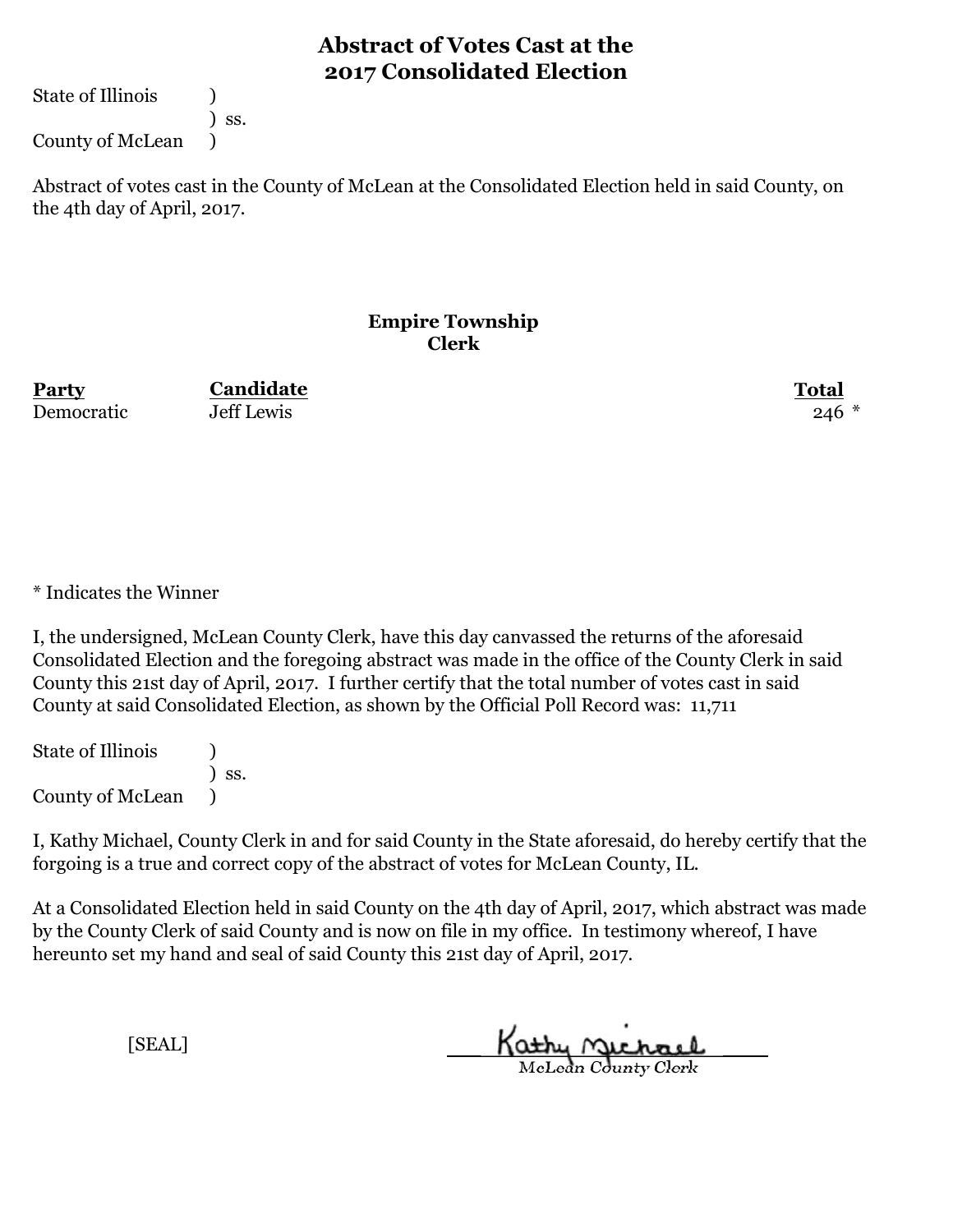State of Illinois (1)

) ss.

County of McLean )

Abstract of votes cast in the County of McLean at the Consolidated Election held in said County, on the 4th day of April, 2017.

### **Empire Township Trustee**

| <b>Party</b> | Candidate           | <b>Total</b> |
|--------------|---------------------|--------------|
| Democratic   | <b>Edward Kline</b> | $198*$       |
| Democratic   | Harry Dean          | $212 *$      |
| Independent  | Janet L. Oliver     | $146*$       |
| Independent  | Mike Chaon          | 122          |
| Independent  | James W. Rafferty   | $240*$       |

\* Indicates the Winner

I, the undersigned, McLean County Clerk, have this day canvassed the returns of the aforesaid Consolidated Election and the foregoing abstract was made in the office of the County Clerk in said County this 21st day of April, 2017. I further certify that the total number of votes cast in said County at said Consolidated Election, as shown by the Official Poll Record was: 11,711

State of Illinois (1) ) ss. County of McLean )

I, Kathy Michael, County Clerk in and for said County in the State aforesaid, do hereby certify that the forgoing is a true and correct copy of the abstract of votes for McLean County, IL.

At a Consolidated Election held in said County on the 4th day of April, 2017, which abstract was made by the County Clerk of said County and is now on file in my office. In testimony whereof, I have hereunto set my hand and seal of said County this 21st day of April, 2017.

Kathy Michael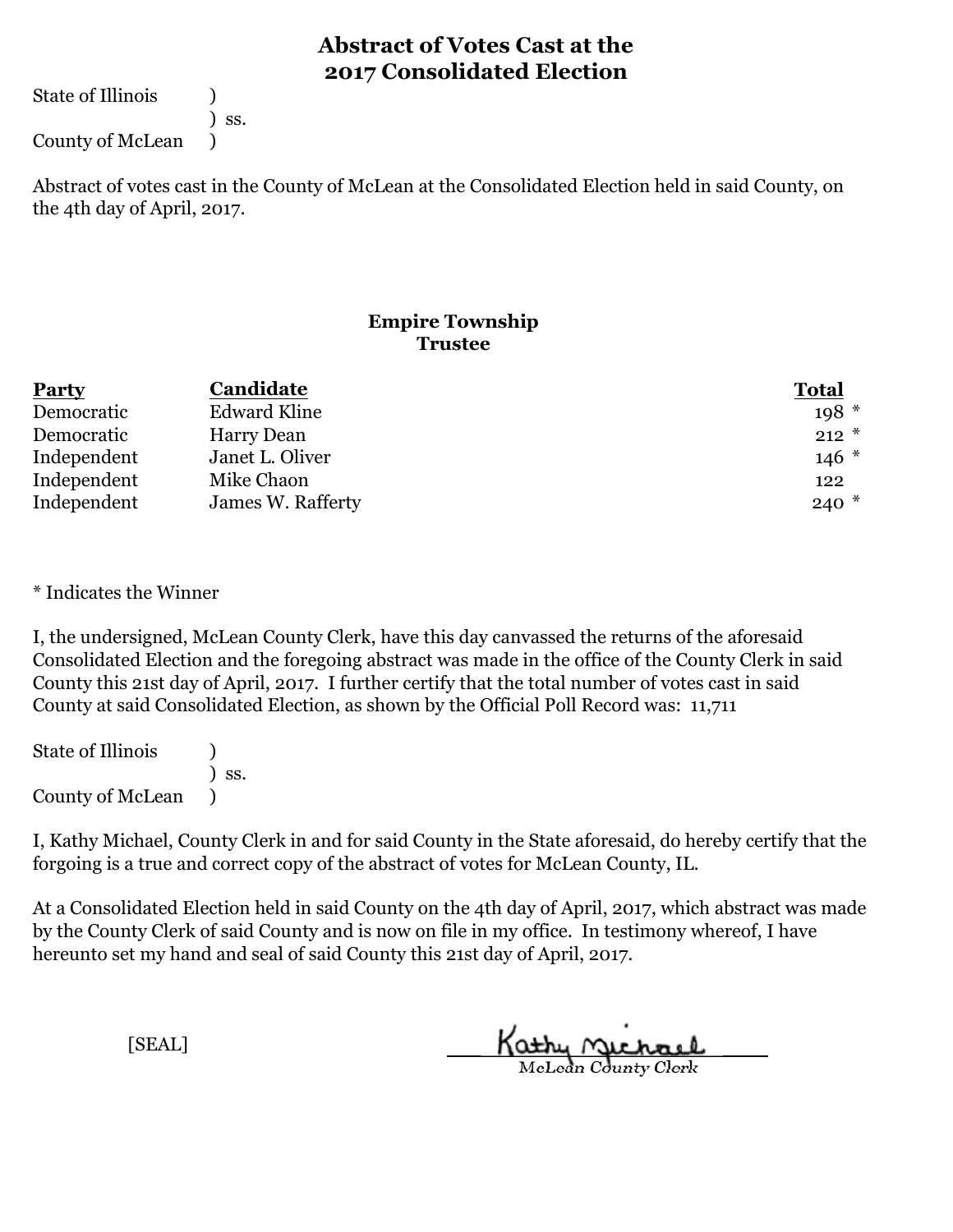State of Illinois (1)

) ss.

County of McLean )

Abstract of votes cast in the County of McLean at the Consolidated Election held in said County, on the 4th day of April, 2017.

#### **Funks Grove Township Supervisor**

**Party Total Candidate** Republican Patricia Tilton 50 \*

\* Indicates the Winner

I, the undersigned, McLean County Clerk, have this day canvassed the returns of the aforesaid Consolidated Election and the foregoing abstract was made in the office of the County Clerk in said County this 21st day of April, 2017. I further certify that the total number of votes cast in said County at said Consolidated Election, as shown by the Official Poll Record was: 11,711

State of Illinois (1) ) ss. County of McLean )

I, Kathy Michael, County Clerk in and for said County in the State aforesaid, do hereby certify that the forgoing is a true and correct copy of the abstract of votes for McLean County, IL.

At a Consolidated Election held in said County on the 4th day of April, 2017, which abstract was made by the County Clerk of said County and is now on file in my office. In testimony whereof, I have hereunto set my hand and seal of said County this 21st day of April, 2017.

Kathy Michael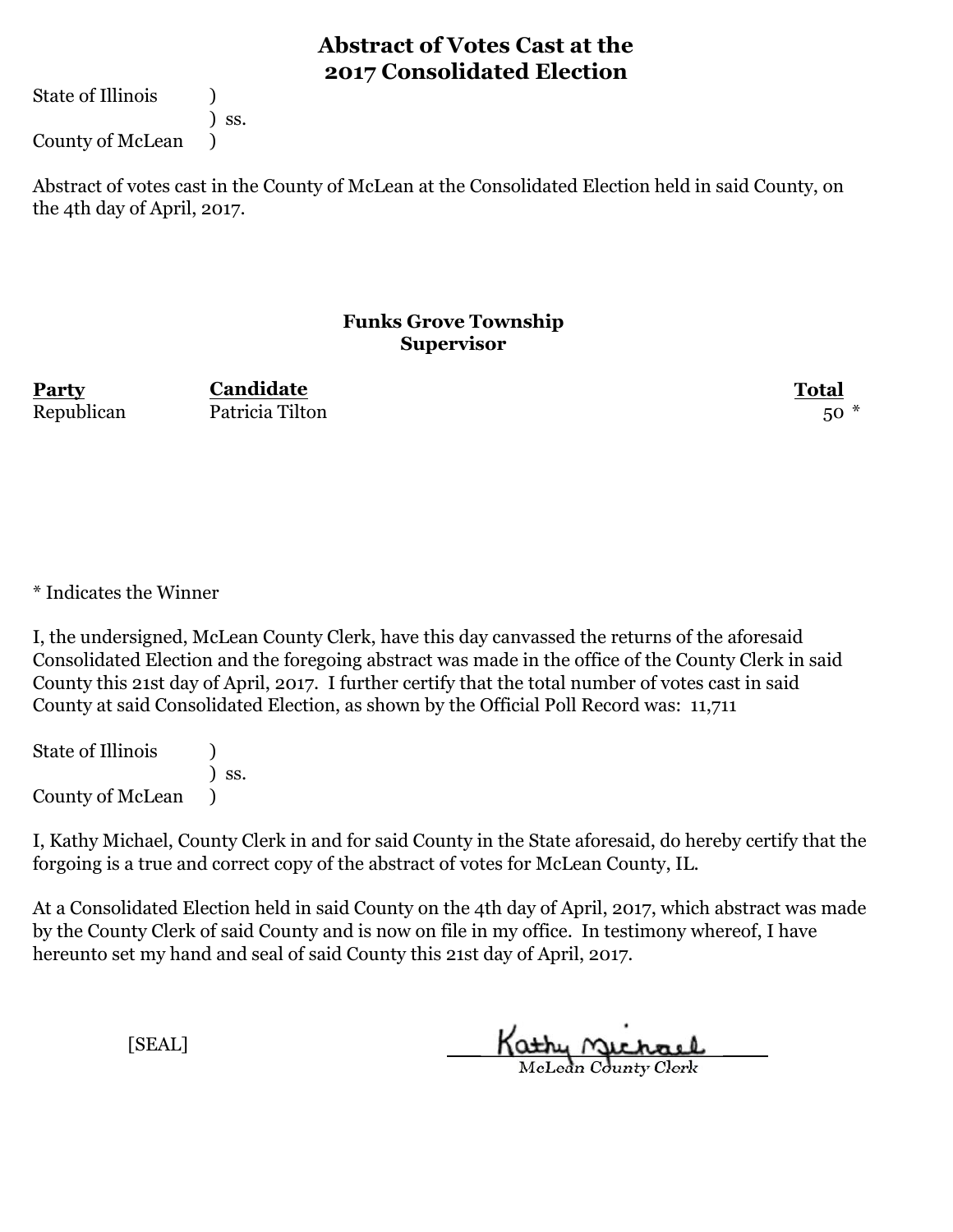State of Illinois (1)

) ss.

County of McLean )

Abstract of votes cast in the County of McLean at the Consolidated Election held in said County, on the 4th day of April, 2017.

### **Funks Grove Township Highway Commissioner**

**Party Total** Republican Russell Broadfield 48 \* **Candidate**

\* Indicates the Winner

I, the undersigned, McLean County Clerk, have this day canvassed the returns of the aforesaid Consolidated Election and the foregoing abstract was made in the office of the County Clerk in said County this 21st day of April, 2017. I further certify that the total number of votes cast in said County at said Consolidated Election, as shown by the Official Poll Record was: 11,711

State of Illinois (1) ) ss. County of McLean )

I, Kathy Michael, County Clerk in and for said County in the State aforesaid, do hereby certify that the forgoing is a true and correct copy of the abstract of votes for McLean County, IL.

At a Consolidated Election held in said County on the 4th day of April, 2017, which abstract was made by the County Clerk of said County and is now on file in my office. In testimony whereof, I have hereunto set my hand and seal of said County this 21st day of April, 2017.

Kathy Michael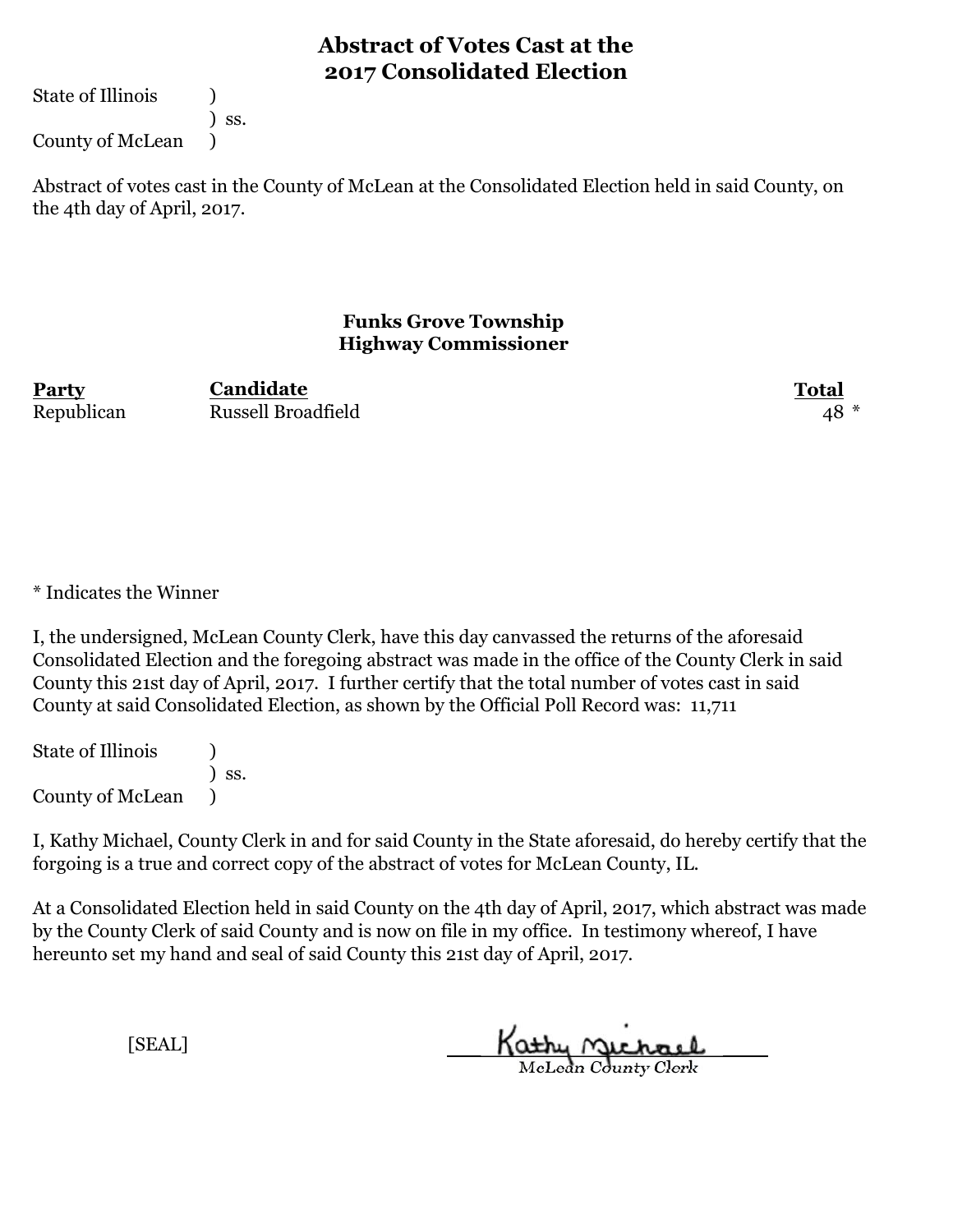State of Illinois (1)

) ss.

County of McLean )

Abstract of votes cast in the County of McLean at the Consolidated Election held in said County, on the 4th day of April, 2017.

### **Funks Grove Township Clerk**

**Party Total Candidate** Republican Stephen M. Funk 50 \*

\* Indicates the Winner

I, the undersigned, McLean County Clerk, have this day canvassed the returns of the aforesaid Consolidated Election and the foregoing abstract was made in the office of the County Clerk in said County this 21st day of April, 2017. I further certify that the total number of votes cast in said County at said Consolidated Election, as shown by the Official Poll Record was: 11,711

State of Illinois (1) ) ss. County of McLean )

I, Kathy Michael, County Clerk in and for said County in the State aforesaid, do hereby certify that the forgoing is a true and correct copy of the abstract of votes for McLean County, IL.

At a Consolidated Election held in said County on the 4th day of April, 2017, which abstract was made by the County Clerk of said County and is now on file in my office. In testimony whereof, I have hereunto set my hand and seal of said County this 21st day of April, 2017.

Kathy Michael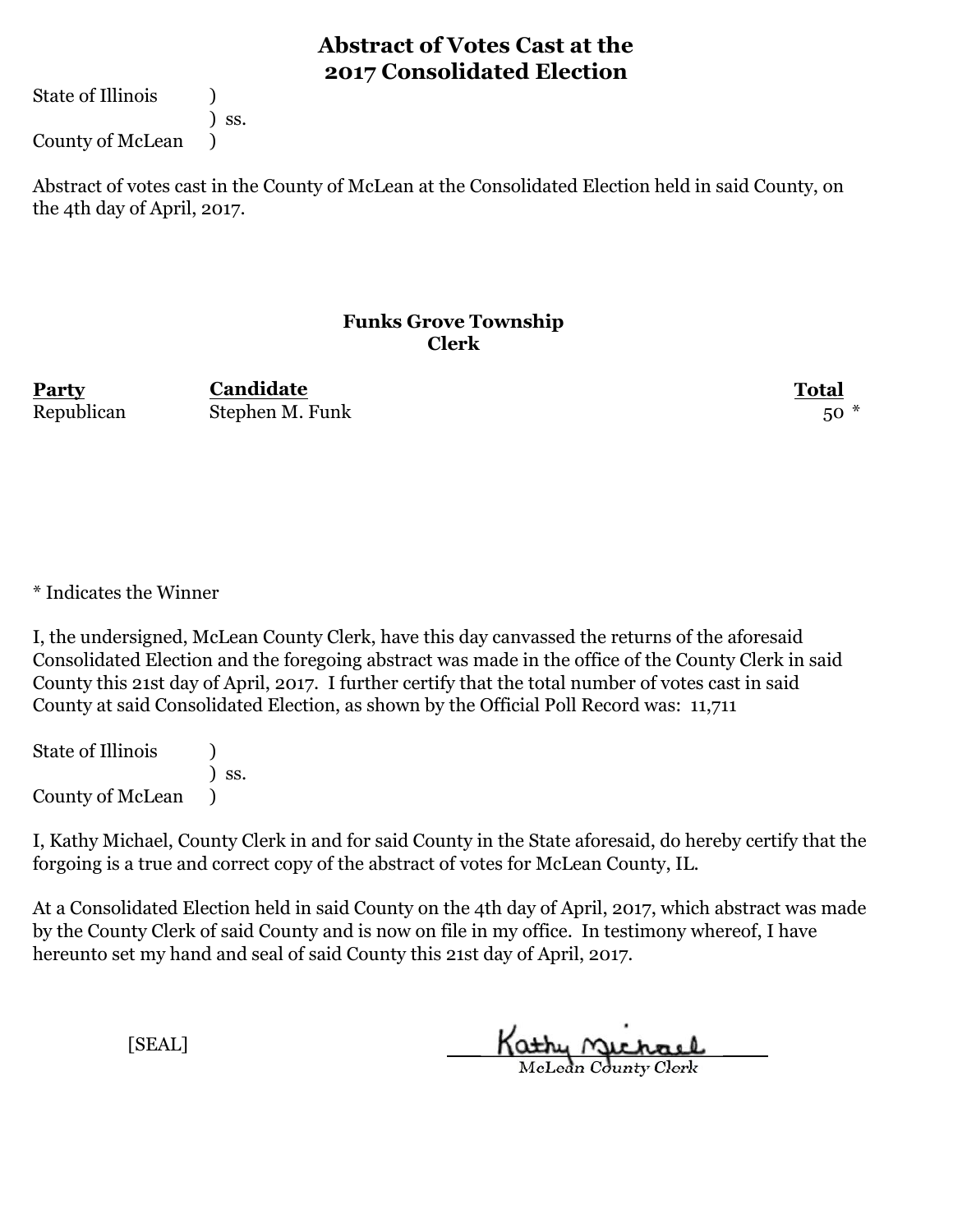State of Illinois (1)

) ss.

County of McLean )

Abstract of votes cast in the County of McLean at the Consolidated Election held in said County, on the 4th day of April, 2017.

### **Funks Grove Township Trustee**

| <b>Party</b> | Candidate      | <b>Total</b> |
|--------------|----------------|--------------|
| Republican   | Mikel Fonger   | $44*$        |
| Republican   | Michael Olson  | $46*$        |
| Republican   | John Rehtmeyer | $32*$        |
| Republican   | Ron Fitchhorn  | $42*$        |

\* Indicates the Winner

I, the undersigned, McLean County Clerk, have this day canvassed the returns of the aforesaid Consolidated Election and the foregoing abstract was made in the office of the County Clerk in said County this 21st day of April, 2017. I further certify that the total number of votes cast in said County at said Consolidated Election, as shown by the Official Poll Record was: 11,711

State of Illinois (1) ) ss. County of McLean )

I, Kathy Michael, County Clerk in and for said County in the State aforesaid, do hereby certify that the forgoing is a true and correct copy of the abstract of votes for McLean County, IL.

At a Consolidated Election held in said County on the 4th day of April, 2017, which abstract was made by the County Clerk of said County and is now on file in my office. In testimony whereof, I have hereunto set my hand and seal of said County this 21st day of April, 2017.

Kathy Michael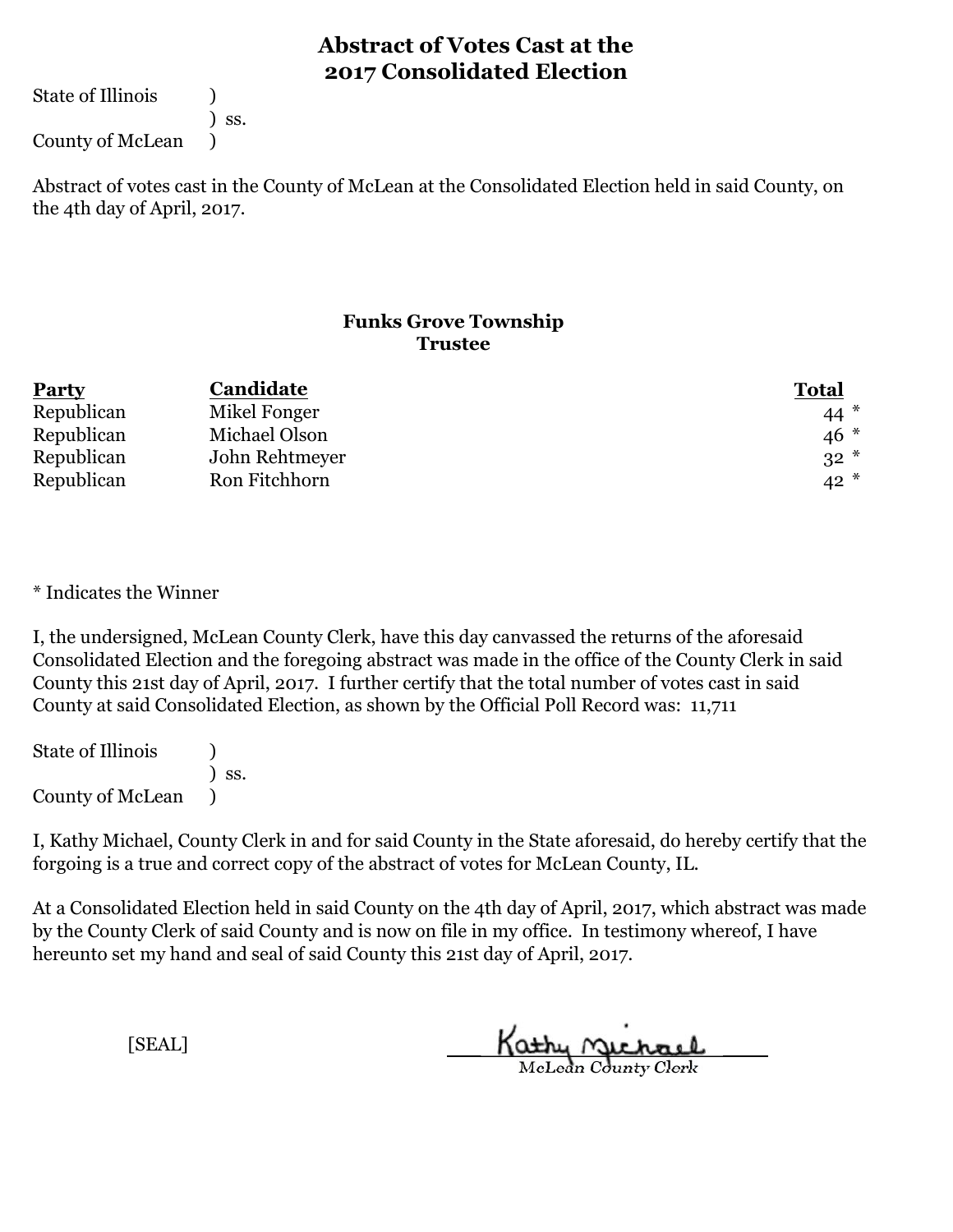State of Illinois (1)

) ss.

County of McLean )

Abstract of votes cast in the County of McLean at the Consolidated Election held in said County, on the 4th day of April, 2017.

#### **Gridley Township Supervisor**

**Party Total Candidate** Republican Roger D. Stoller 130 \*

\* Indicates the Winner

I, the undersigned, McLean County Clerk, have this day canvassed the returns of the aforesaid Consolidated Election and the foregoing abstract was made in the office of the County Clerk in said County this 21st day of April, 2017. I further certify that the total number of votes cast in said County at said Consolidated Election, as shown by the Official Poll Record was: 11,711

State of Illinois (1) ) ss. County of McLean )

I, Kathy Michael, County Clerk in and for said County in the State aforesaid, do hereby certify that the forgoing is a true and correct copy of the abstract of votes for McLean County, IL.

At a Consolidated Election held in said County on the 4th day of April, 2017, which abstract was made by the County Clerk of said County and is now on file in my office. In testimony whereof, I have hereunto set my hand and seal of said County this 21st day of April, 2017.

Kathy Michael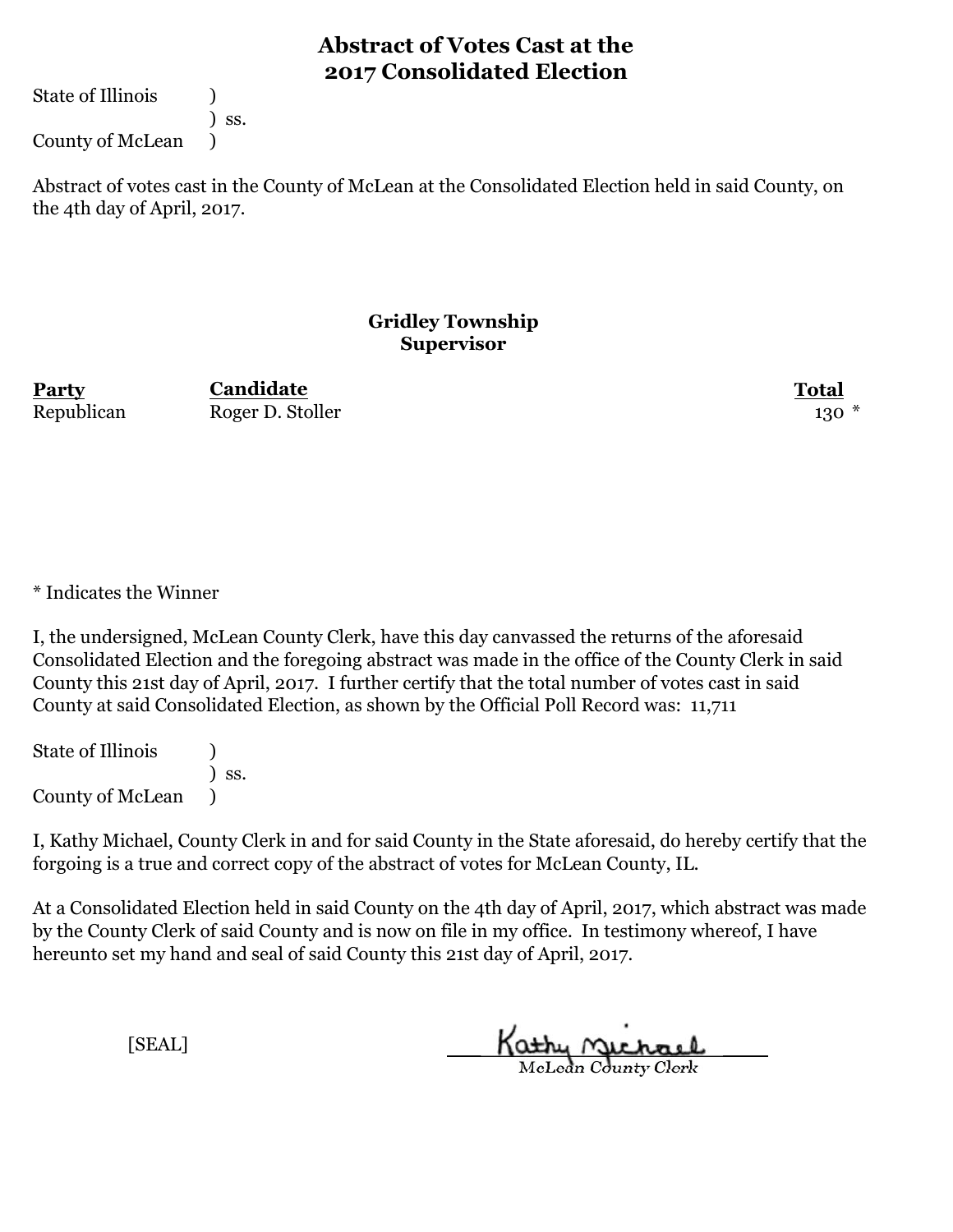State of Illinois (1)

) ss.

County of McLean )

Abstract of votes cast in the County of McLean at the Consolidated Election held in said County, on the 4th day of April, 2017.

### **Gridley Township Highway Commissioner**

**Party Total Candidate** Republican Kevin (Zeke) Yergler 125 \*

\* Indicates the Winner

I, the undersigned, McLean County Clerk, have this day canvassed the returns of the aforesaid Consolidated Election and the foregoing abstract was made in the office of the County Clerk in said County this 21st day of April, 2017. I further certify that the total number of votes cast in said County at said Consolidated Election, as shown by the Official Poll Record was: 11,711

State of Illinois (1) ) ss. County of McLean )

I, Kathy Michael, County Clerk in and for said County in the State aforesaid, do hereby certify that the forgoing is a true and correct copy of the abstract of votes for McLean County, IL.

At a Consolidated Election held in said County on the 4th day of April, 2017, which abstract was made by the County Clerk of said County and is now on file in my office. In testimony whereof, I have hereunto set my hand and seal of said County this 21st day of April, 2017.

Kathy Michael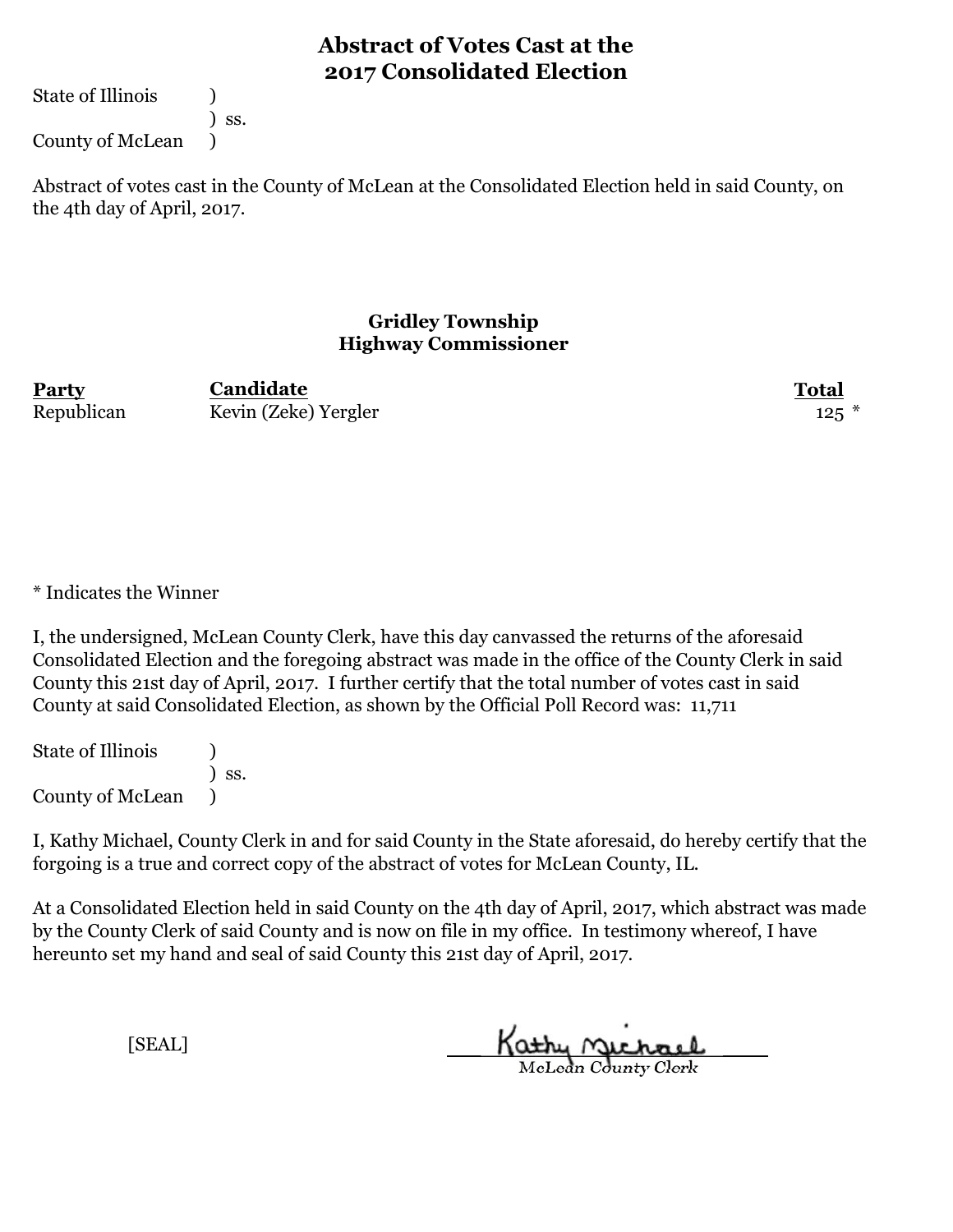State of Illinois (1)

) ss.

County of McLean )

Abstract of votes cast in the County of McLean at the Consolidated Election held in said County, on the 4th day of April, 2017.

#### **Gridley Township Assessor**

Republican Tim Grusy 125  $*$ 

**Party Total Candidate**

\* Indicates the Winner

I, the undersigned, McLean County Clerk, have this day canvassed the returns of the aforesaid Consolidated Election and the foregoing abstract was made in the office of the County Clerk in said County this 21st day of April, 2017. I further certify that the total number of votes cast in said County at said Consolidated Election, as shown by the Official Poll Record was: 11,711

State of Illinois (1) ) ss. County of McLean )

I, Kathy Michael, County Clerk in and for said County in the State aforesaid, do hereby certify that the forgoing is a true and correct copy of the abstract of votes for McLean County, IL.

At a Consolidated Election held in said County on the 4th day of April, 2017, which abstract was made by the County Clerk of said County and is now on file in my office. In testimony whereof, I have hereunto set my hand and seal of said County this 21st day of April, 2017.

Kathy Michael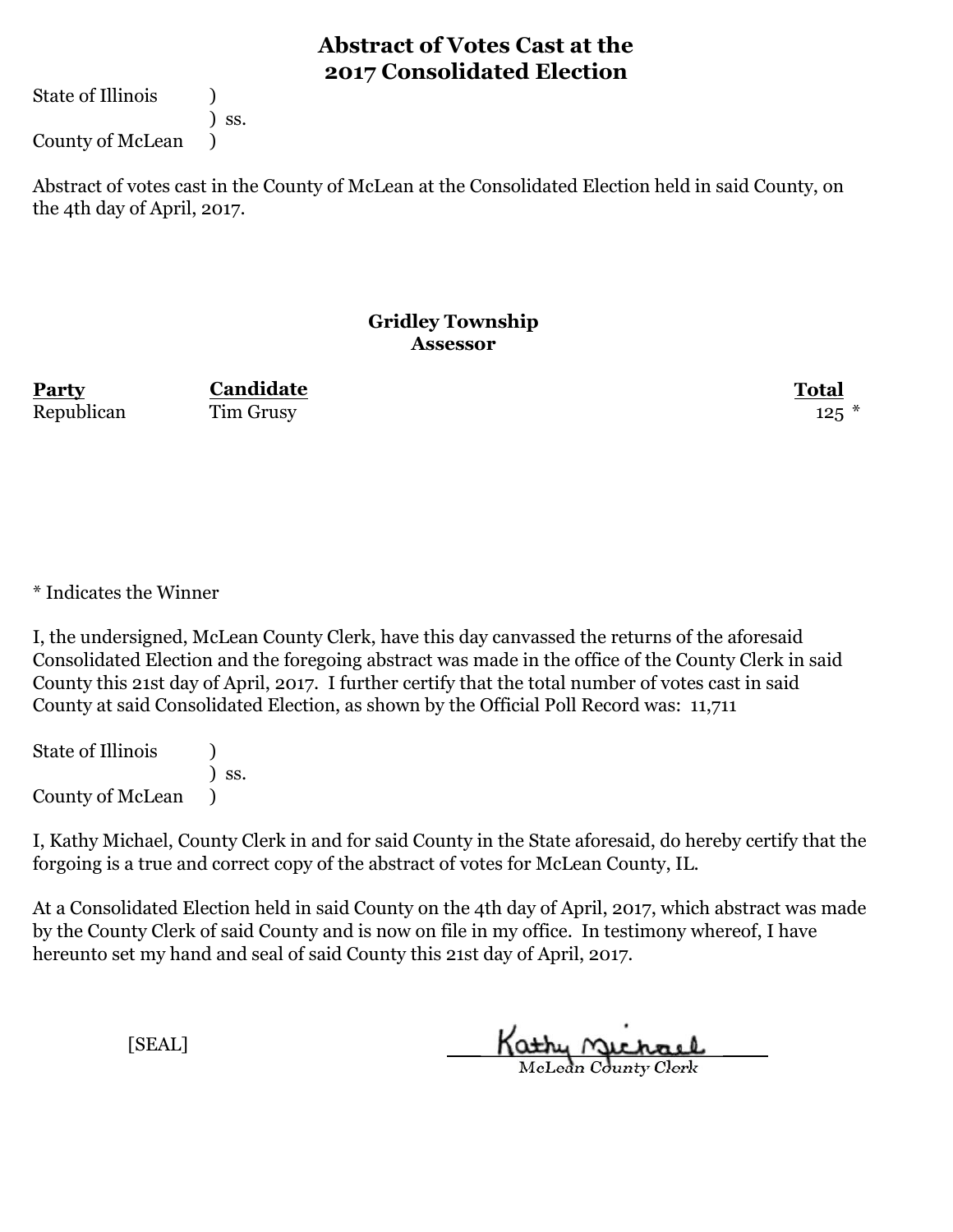State of Illinois (1)

) ss.

County of McLean )

Abstract of votes cast in the County of McLean at the Consolidated Election held in said County, on the 4th day of April, 2017.

#### **Gridley Township Clerk**

**Party Total** Republican Dennis A. Foor 130 \* **Candidate**

\* Indicates the Winner

I, the undersigned, McLean County Clerk, have this day canvassed the returns of the aforesaid Consolidated Election and the foregoing abstract was made in the office of the County Clerk in said County this 21st day of April, 2017. I further certify that the total number of votes cast in said County at said Consolidated Election, as shown by the Official Poll Record was: 11,711

State of Illinois (1) ) ss. County of McLean )

I, Kathy Michael, County Clerk in and for said County in the State aforesaid, do hereby certify that the forgoing is a true and correct copy of the abstract of votes for McLean County, IL.

At a Consolidated Election held in said County on the 4th day of April, 2017, which abstract was made by the County Clerk of said County and is now on file in my office. In testimony whereof, I have hereunto set my hand and seal of said County this 21st day of April, 2017.

Kathy Michael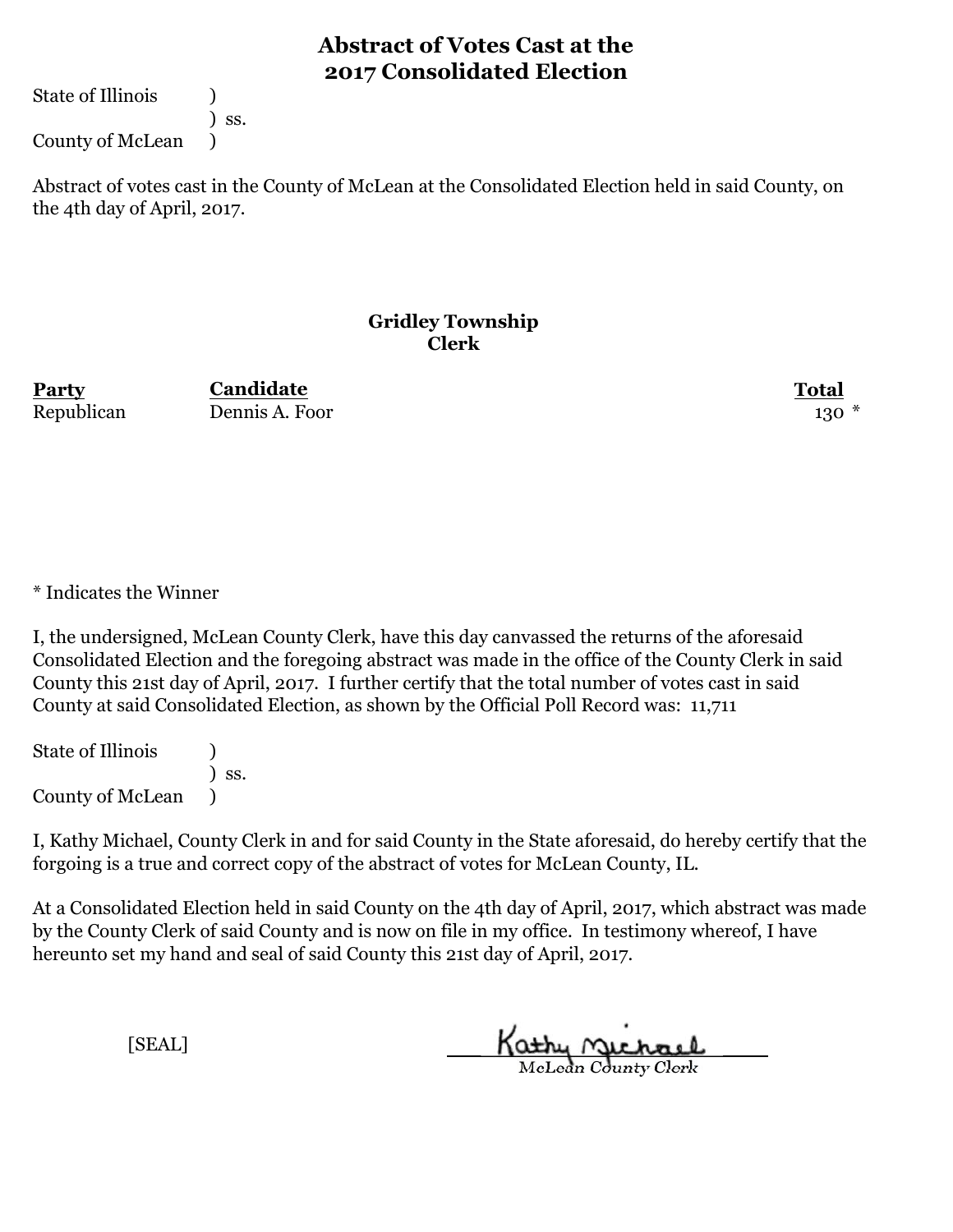State of Illinois (1)

) ss.

County of McLean )

Abstract of votes cast in the County of McLean at the Consolidated Election held in said County, on the 4th day of April, 2017.

### **Gridley Township Trustee**

| <b>Party</b> | Candidate                | <b>Total</b> |
|--------------|--------------------------|--------------|
| Republican   | Jacob C. Schlipf         | $123$ $*$    |
| Republican   | David L. Meiss           | $118 *$      |
| Republican   | <b>Charles Stanhouse</b> | $116 *$      |
| Republican   | <b>Stuart Hoselton</b>   | $101 *$      |

\* Indicates the Winner

I, the undersigned, McLean County Clerk, have this day canvassed the returns of the aforesaid Consolidated Election and the foregoing abstract was made in the office of the County Clerk in said County this 21st day of April, 2017. I further certify that the total number of votes cast in said County at said Consolidated Election, as shown by the Official Poll Record was: 11,711

State of Illinois (1) ) ss. County of McLean )

I, Kathy Michael, County Clerk in and for said County in the State aforesaid, do hereby certify that the forgoing is a true and correct copy of the abstract of votes for McLean County, IL.

At a Consolidated Election held in said County on the 4th day of April, 2017, which abstract was made by the County Clerk of said County and is now on file in my office. In testimony whereof, I have hereunto set my hand and seal of said County this 21st day of April, 2017.

Kathy Michael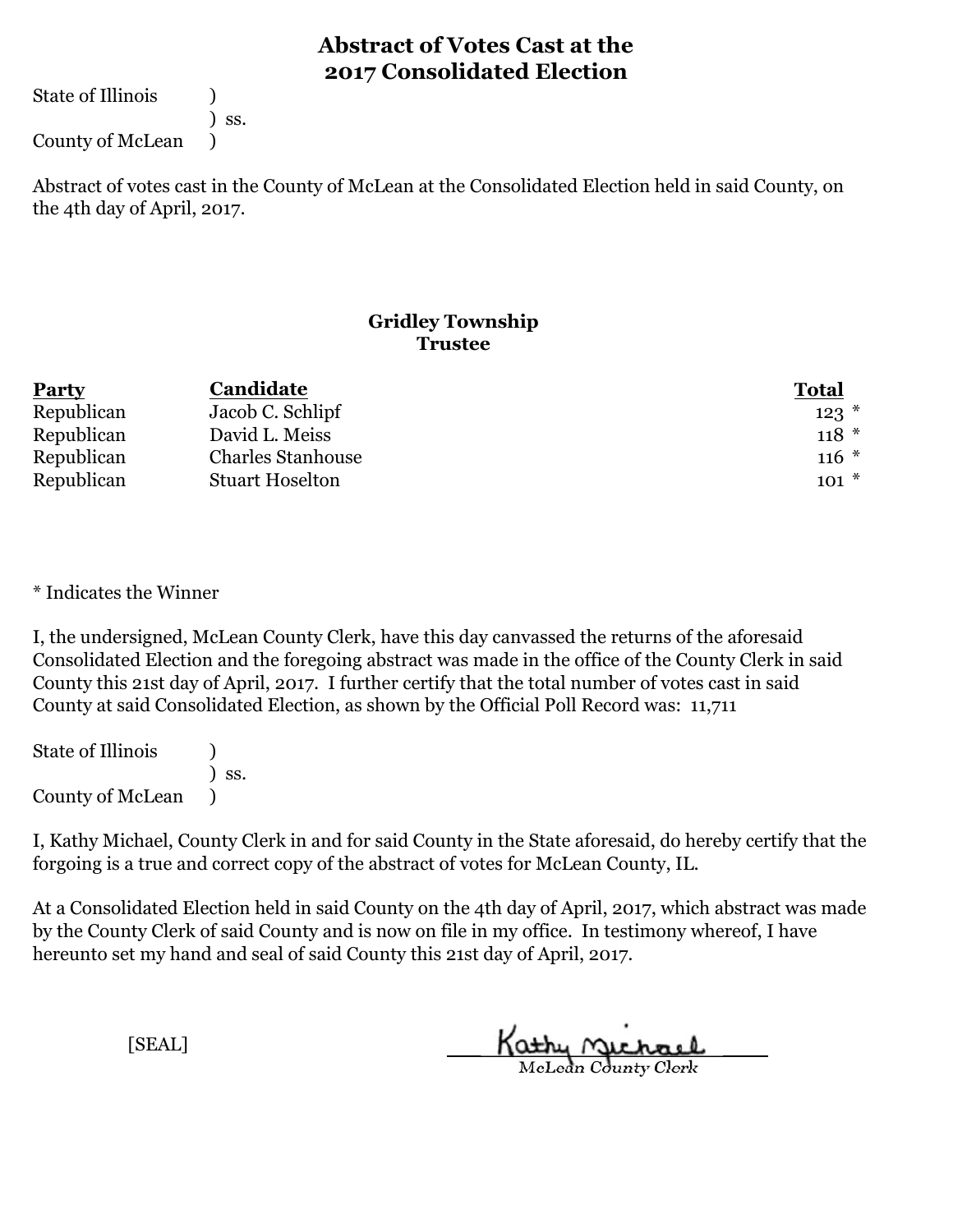State of Illinois (1)

) ss.

County of McLean )

Abstract of votes cast in the County of McLean at the Consolidated Election held in said County, on the 4th day of April, 2017.

### **Hudson Township Supervisor**

**Party Total Candidate** Republican Mike O'Grady 220 \*

\* Indicates the Winner

I, the undersigned, McLean County Clerk, have this day canvassed the returns of the aforesaid Consolidated Election and the foregoing abstract was made in the office of the County Clerk in said County this 21st day of April, 2017. I further certify that the total number of votes cast in said County at said Consolidated Election, as shown by the Official Poll Record was: 11,711

State of Illinois (1) ) ss. County of McLean )

I, Kathy Michael, County Clerk in and for said County in the State aforesaid, do hereby certify that the forgoing is a true and correct copy of the abstract of votes for McLean County, IL.

At a Consolidated Election held in said County on the 4th day of April, 2017, which abstract was made by the County Clerk of said County and is now on file in my office. In testimony whereof, I have hereunto set my hand and seal of said County this 21st day of April, 2017.

Kathy Michael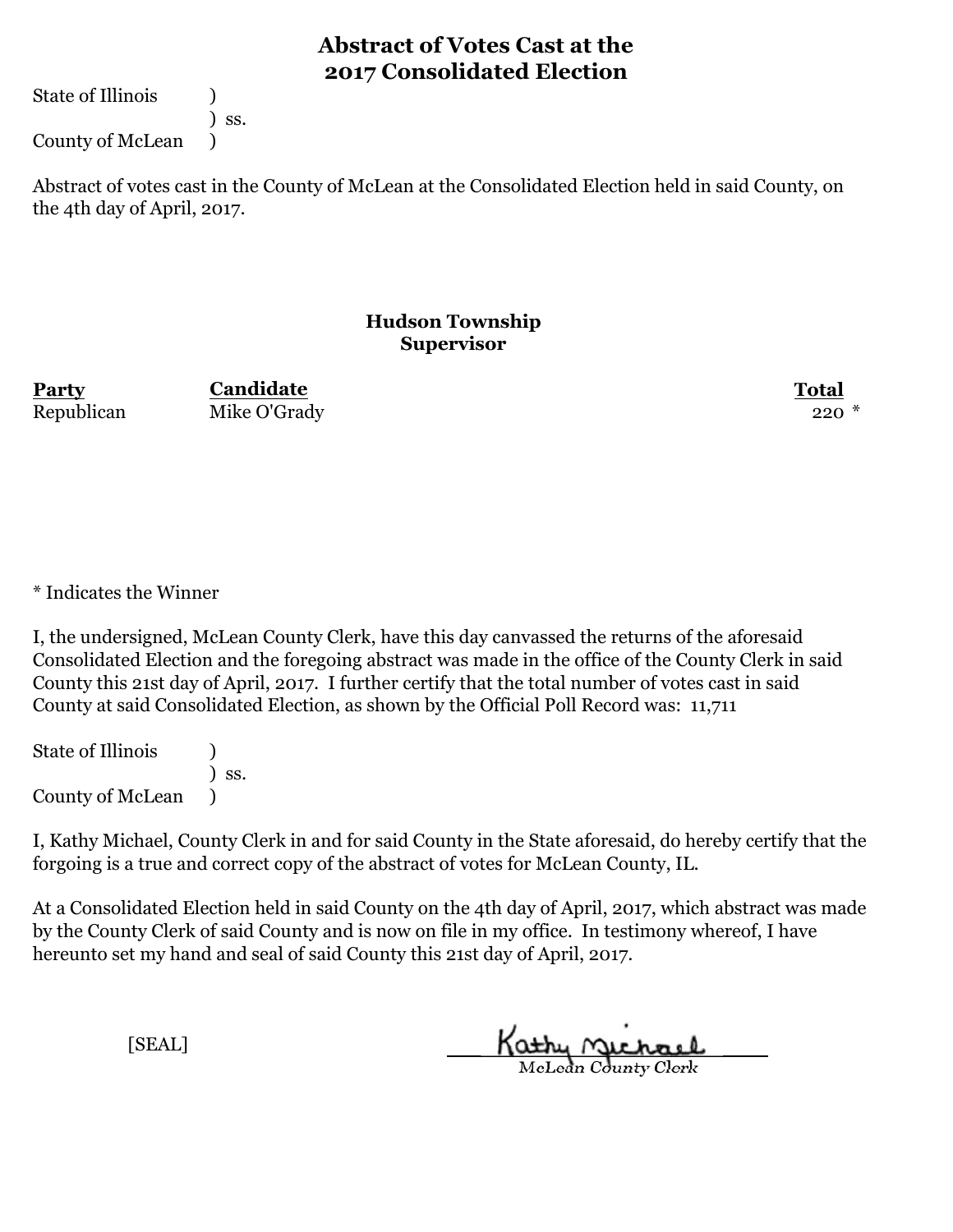State of Illinois (1)

) ss.

County of McLean )

Abstract of votes cast in the County of McLean at the Consolidated Election held in said County, on the 4th day of April, 2017.

### **Hudson Township Highway Commissioner**

**Party Total Candidate** Republican Jeffery L. Emmert 231 \*

\* Indicates the Winner

I, the undersigned, McLean County Clerk, have this day canvassed the returns of the aforesaid Consolidated Election and the foregoing abstract was made in the office of the County Clerk in said County this 21st day of April, 2017. I further certify that the total number of votes cast in said County at said Consolidated Election, as shown by the Official Poll Record was: 11,711

State of Illinois (1) ) ss. County of McLean )

I, Kathy Michael, County Clerk in and for said County in the State aforesaid, do hereby certify that the forgoing is a true and correct copy of the abstract of votes for McLean County, IL.

At a Consolidated Election held in said County on the 4th day of April, 2017, which abstract was made by the County Clerk of said County and is now on file in my office. In testimony whereof, I have hereunto set my hand and seal of said County this 21st day of April, 2017.

Kathy Michael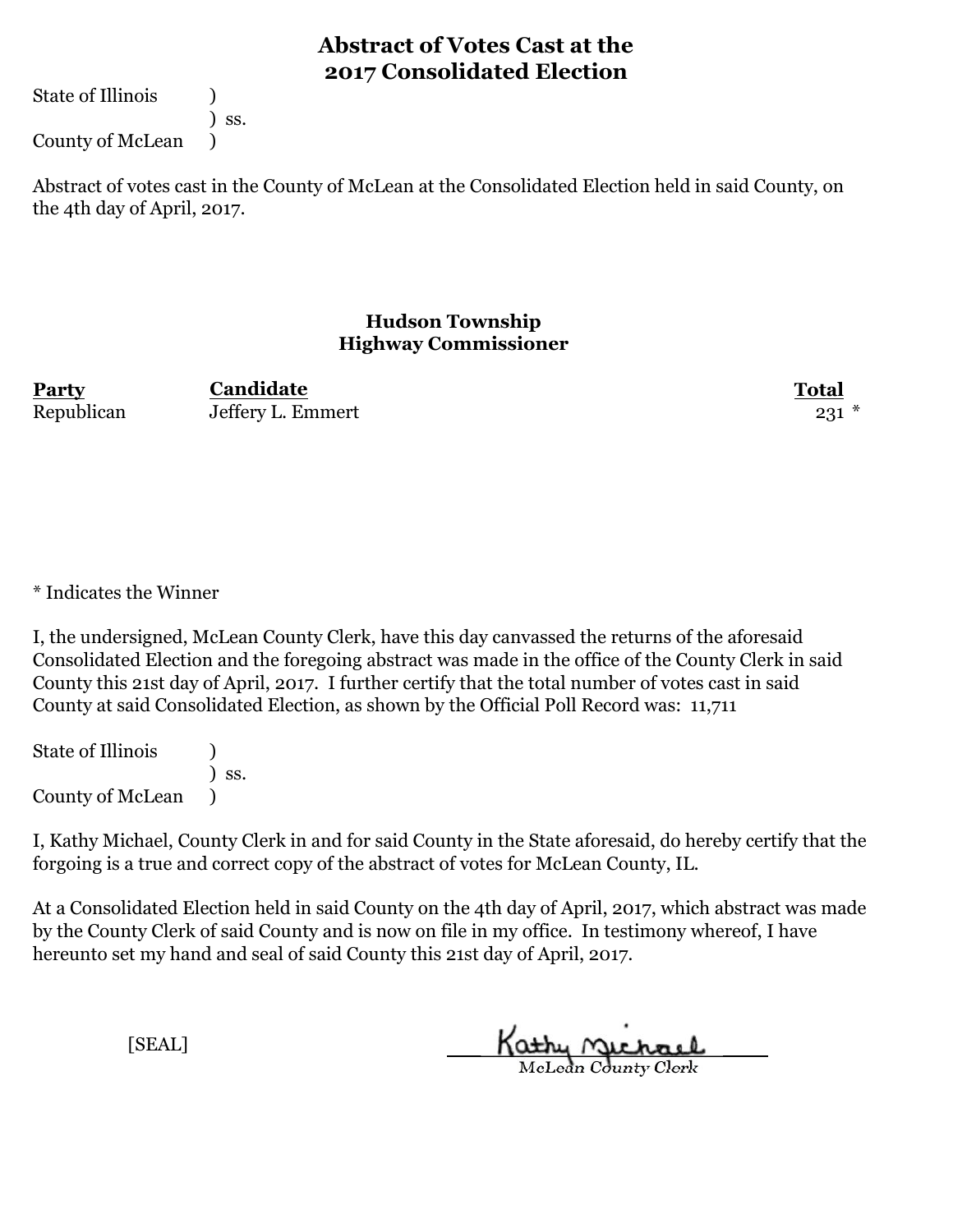State of Illinois (1)

) ss.

County of McLean )

Abstract of votes cast in the County of McLean at the Consolidated Election held in said County, on the 4th day of April, 2017.

### **Hudson Township Assessor**

**Party Total Candidate** Republican Dee E. Brines 216 \*

\* Indicates the Winner

I, the undersigned, McLean County Clerk, have this day canvassed the returns of the aforesaid Consolidated Election and the foregoing abstract was made in the office of the County Clerk in said County this 21st day of April, 2017. I further certify that the total number of votes cast in said County at said Consolidated Election, as shown by the Official Poll Record was: 11,711

State of Illinois (1) ) ss. County of McLean )

I, Kathy Michael, County Clerk in and for said County in the State aforesaid, do hereby certify that the forgoing is a true and correct copy of the abstract of votes for McLean County, IL.

At a Consolidated Election held in said County on the 4th day of April, 2017, which abstract was made by the County Clerk of said County and is now on file in my office. In testimony whereof, I have hereunto set my hand and seal of said County this 21st day of April, 2017.

Kathy <u>Michael</u>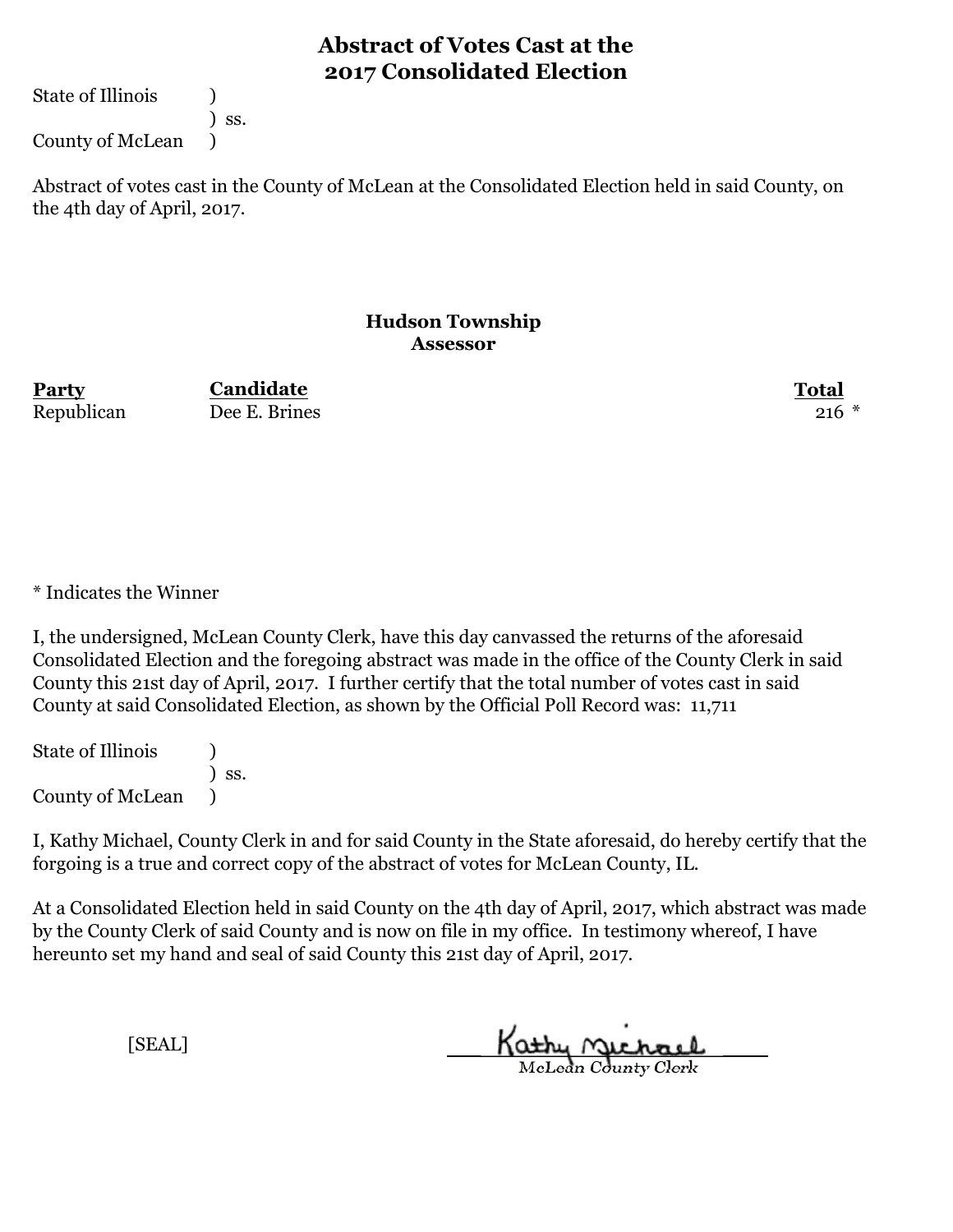State of Illinois (1)

) ss.

County of McLean )

Abstract of votes cast in the County of McLean at the Consolidated Election held in said County, on the 4th day of April, 2017.

#### **Hudson Township Clerk**

**Party Total Candidate** Republican Judy A. Hinshaw 226 \*

\* Indicates the Winner

I, the undersigned, McLean County Clerk, have this day canvassed the returns of the aforesaid Consolidated Election and the foregoing abstract was made in the office of the County Clerk in said County this 21st day of April, 2017. I further certify that the total number of votes cast in said County at said Consolidated Election, as shown by the Official Poll Record was: 11,711

State of Illinois (1) ) ss. County of McLean )

I, Kathy Michael, County Clerk in and for said County in the State aforesaid, do hereby certify that the forgoing is a true and correct copy of the abstract of votes for McLean County, IL.

At a Consolidated Election held in said County on the 4th day of April, 2017, which abstract was made by the County Clerk of said County and is now on file in my office. In testimony whereof, I have hereunto set my hand and seal of said County this 21st day of April, 2017.

Kathy Michael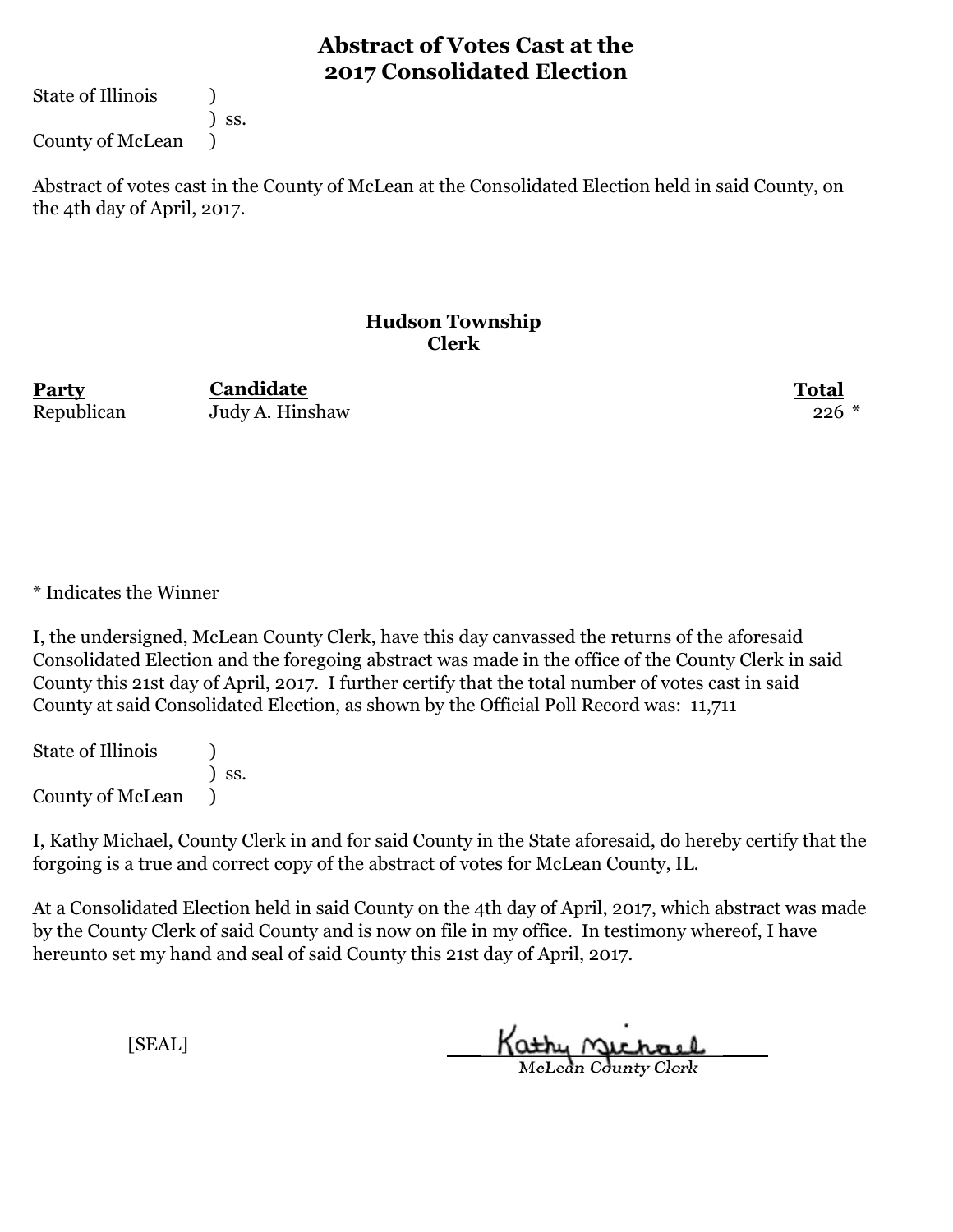State of Illinois (1)

) ss.

County of McLean )

Abstract of votes cast in the County of McLean at the Consolidated Election held in said County, on the 4th day of April, 2017.

### **Hudson Township Trustee**

| <b>Party</b> | Candidate       | <b>Total</b> |
|--------------|-----------------|--------------|
| Republican   | Andy Ziebarth   | $208 *$      |
| Republican   | James Hinshaw   | $194*$       |
| Republican   | Richard Follmer | $178*$       |
| Republican   | Robert Whitwood | $167 *$      |

\* Indicates the Winner

I, the undersigned, McLean County Clerk, have this day canvassed the returns of the aforesaid Consolidated Election and the foregoing abstract was made in the office of the County Clerk in said County this 21st day of April, 2017. I further certify that the total number of votes cast in said County at said Consolidated Election, as shown by the Official Poll Record was: 11,711

State of Illinois (1) ) ss. County of McLean )

I, Kathy Michael, County Clerk in and for said County in the State aforesaid, do hereby certify that the forgoing is a true and correct copy of the abstract of votes for McLean County, IL.

At a Consolidated Election held in said County on the 4th day of April, 2017, which abstract was made by the County Clerk of said County and is now on file in my office. In testimony whereof, I have hereunto set my hand and seal of said County this 21st day of April, 2017.

Kathy Michael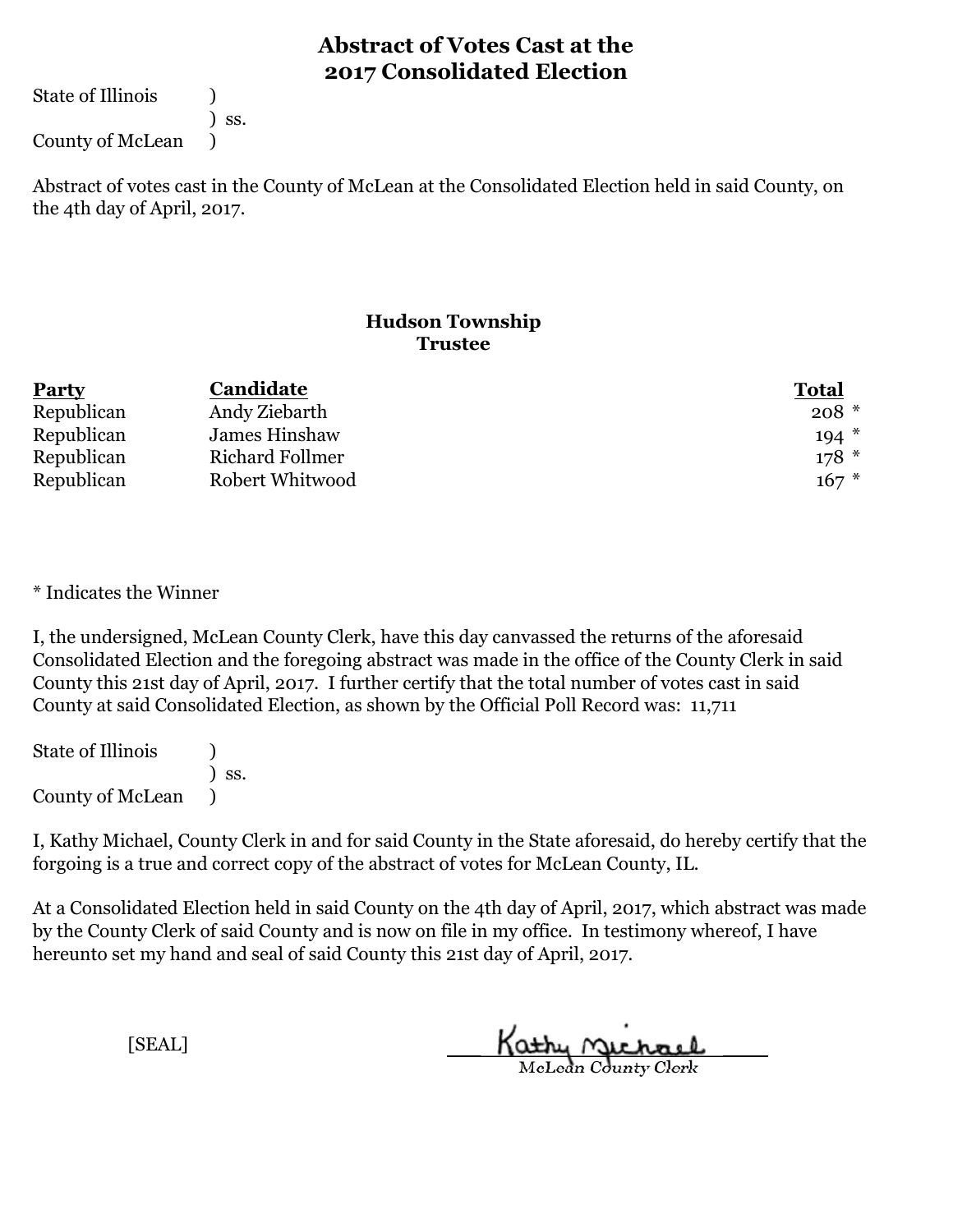State of Illinois (1)

) ss.

County of McLean )

Abstract of votes cast in the County of McLean at the Consolidated Election held in said County, on the 4th day of April, 2017.

### **Lawndale Township Supervisor**

**Party Total** Republican Keith Winterland 39<sup>\*</sup> **Candidate**

\* Indicates the Winner

I, the undersigned, McLean County Clerk, have this day canvassed the returns of the aforesaid Consolidated Election and the foregoing abstract was made in the office of the County Clerk in said County this 21st day of April, 2017. I further certify that the total number of votes cast in said County at said Consolidated Election, as shown by the Official Poll Record was: 11,711

State of Illinois (1) ) ss. County of McLean )

I, Kathy Michael, County Clerk in and for said County in the State aforesaid, do hereby certify that the forgoing is a true and correct copy of the abstract of votes for McLean County, IL.

At a Consolidated Election held in said County on the 4th day of April, 2017, which abstract was made by the County Clerk of said County and is now on file in my office. In testimony whereof, I have hereunto set my hand and seal of said County this 21st day of April, 2017.

Kathy Michael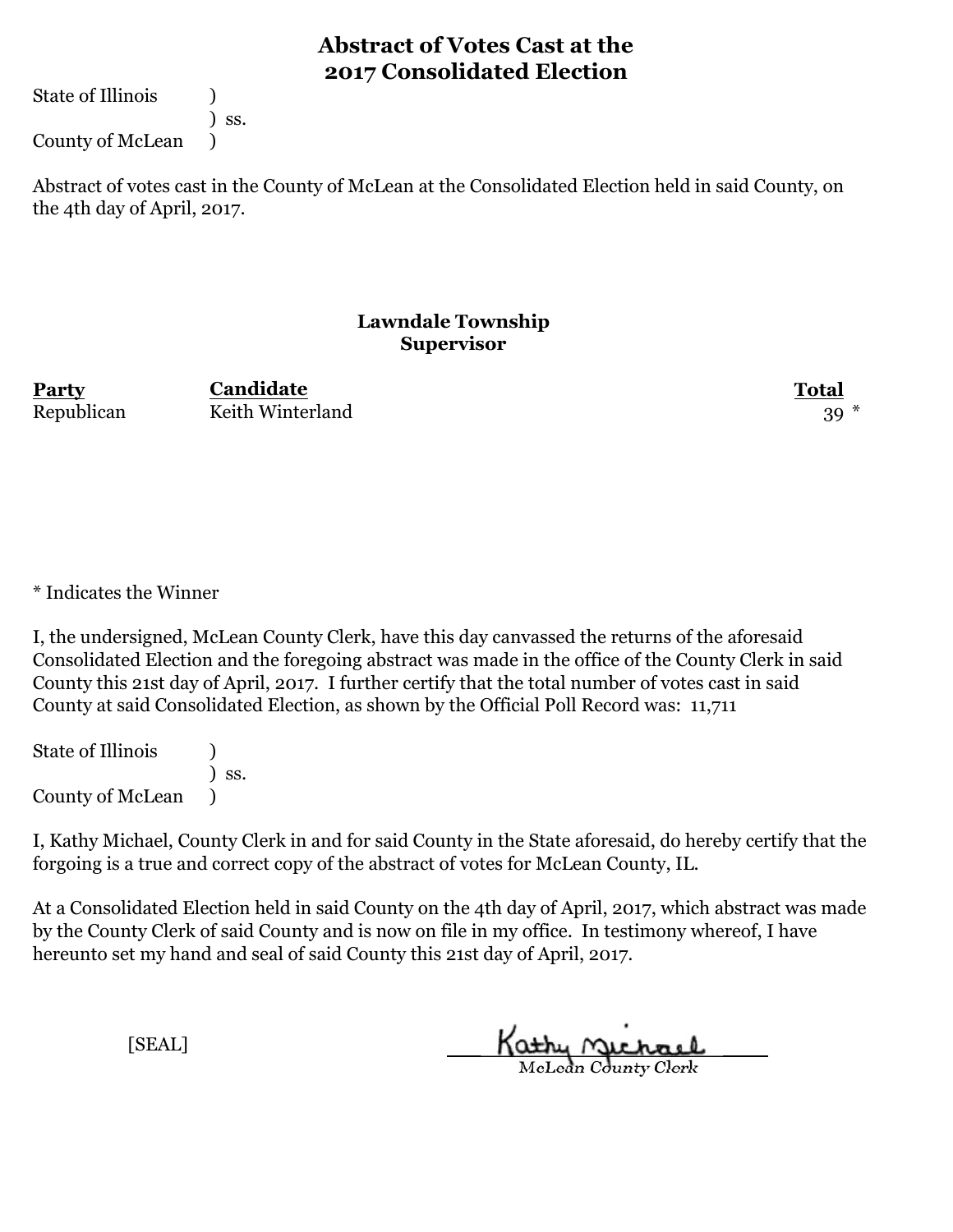State of Illinois (1)

) ss.

County of McLean )

Abstract of votes cast in the County of McLean at the Consolidated Election held in said County, on the 4th day of April, 2017.

### **Lawndale Township Highway Commissioner**

**Party Total Candidate** Republican Jeff Winterland 39<sup>\*</sup>

\* Indicates the Winner

I, the undersigned, McLean County Clerk, have this day canvassed the returns of the aforesaid Consolidated Election and the foregoing abstract was made in the office of the County Clerk in said County this 21st day of April, 2017. I further certify that the total number of votes cast in said County at said Consolidated Election, as shown by the Official Poll Record was: 11,711

State of Illinois (1) ) ss. County of McLean )

I, Kathy Michael, County Clerk in and for said County in the State aforesaid, do hereby certify that the forgoing is a true and correct copy of the abstract of votes for McLean County, IL.

At a Consolidated Election held in said County on the 4th day of April, 2017, which abstract was made by the County Clerk of said County and is now on file in my office. In testimony whereof, I have hereunto set my hand and seal of said County this 21st day of April, 2017.

Kathy Michael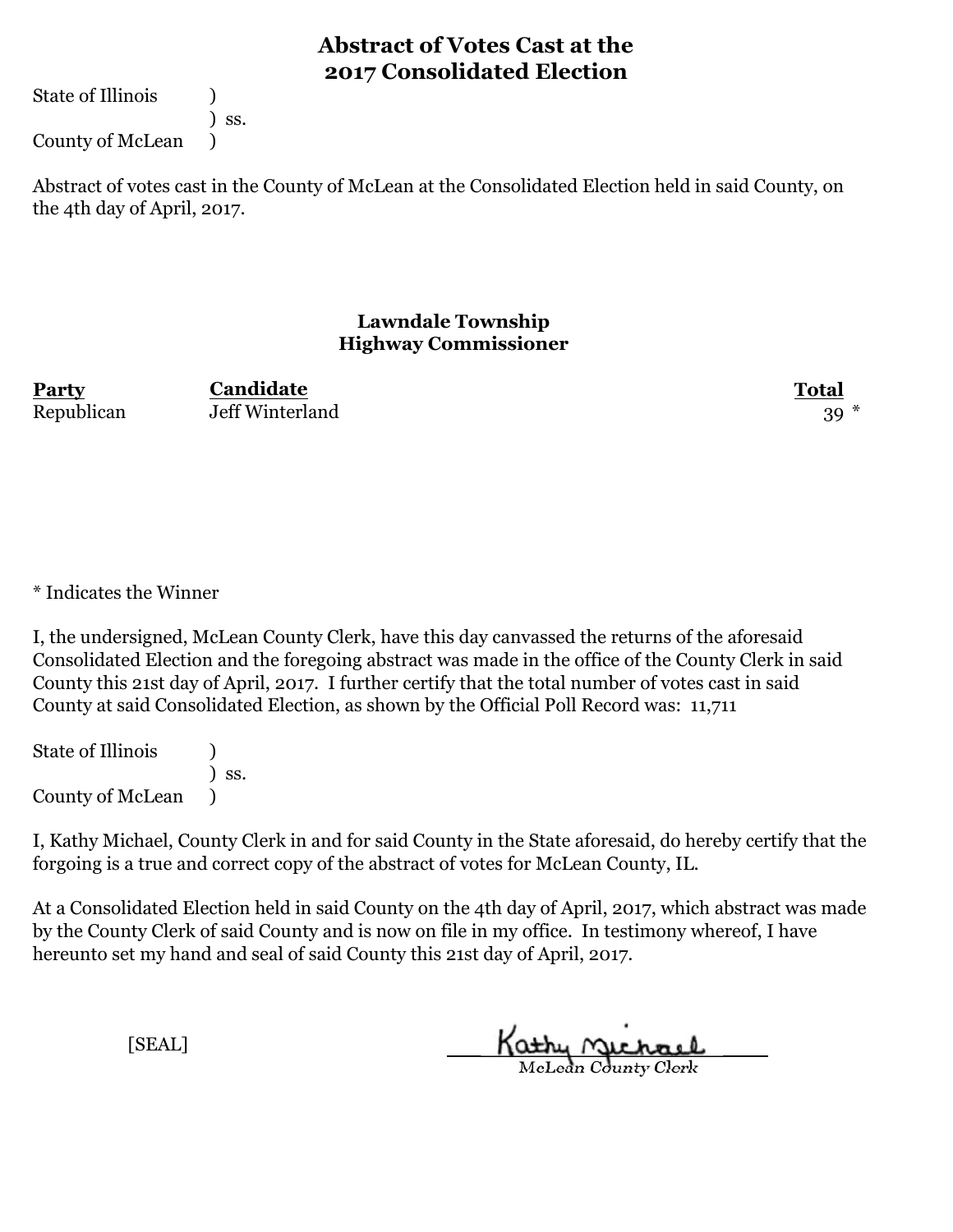State of Illinois (1)

) ss.

County of McLean )

Abstract of votes cast in the County of McLean at the Consolidated Election held in said County, on the 4th day of April, 2017.

#### **Lawndale Township Clerk**

**Party Total Candidate** Republican John Harris 39 \*

\* Indicates the Winner

I, the undersigned, McLean County Clerk, have this day canvassed the returns of the aforesaid Consolidated Election and the foregoing abstract was made in the office of the County Clerk in said County this 21st day of April, 2017. I further certify that the total number of votes cast in said County at said Consolidated Election, as shown by the Official Poll Record was: 11,711

State of Illinois (1) ) ss. County of McLean )

I, Kathy Michael, County Clerk in and for said County in the State aforesaid, do hereby certify that the forgoing is a true and correct copy of the abstract of votes for McLean County, IL.

At a Consolidated Election held in said County on the 4th day of April, 2017, which abstract was made by the County Clerk of said County and is now on file in my office. In testimony whereof, I have hereunto set my hand and seal of said County this 21st day of April, 2017.

Kathy Michael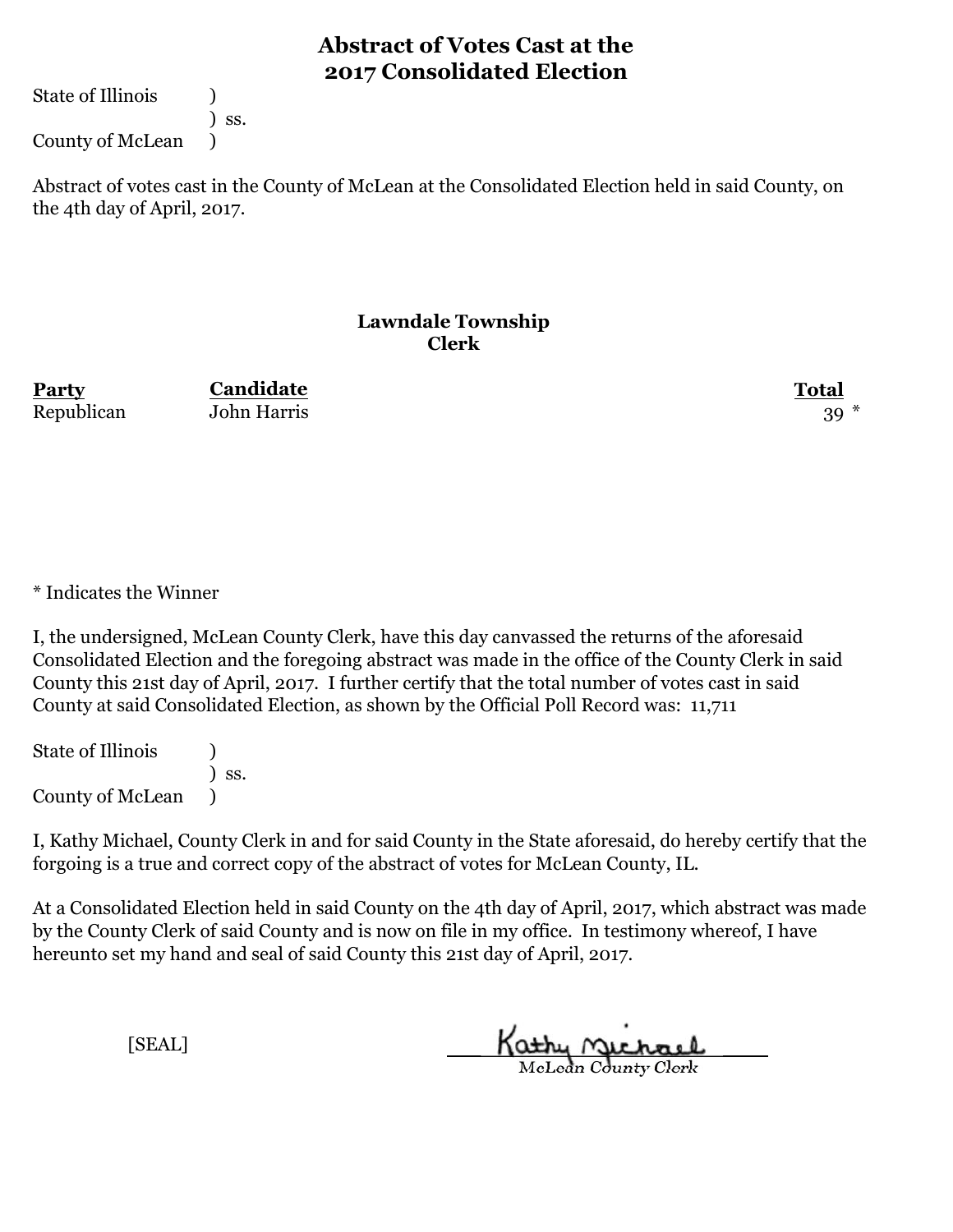State of Illinois (1)

) ss.

County of McLean )

Abstract of votes cast in the County of McLean at the Consolidated Election held in said County, on the 4th day of April, 2017.

### **Lawndale Township Trustee**

| <b>Party</b> | Candidate         | <b>Total</b> |
|--------------|-------------------|--------------|
| Republican   | Alan Petersen     | $35$ $*$     |
| Republican   | Kent Petersen     | $33^*$       |
| Republican   | Dennis Winterland | $36*$        |
| Republican   | Mike Wyant        | $33^*$       |

\* Indicates the Winner

I, the undersigned, McLean County Clerk, have this day canvassed the returns of the aforesaid Consolidated Election and the foregoing abstract was made in the office of the County Clerk in said County this 21st day of April, 2017. I further certify that the total number of votes cast in said County at said Consolidated Election, as shown by the Official Poll Record was: 11,711

State of Illinois (1) ) ss. County of McLean )

I, Kathy Michael, County Clerk in and for said County in the State aforesaid, do hereby certify that the forgoing is a true and correct copy of the abstract of votes for McLean County, IL.

At a Consolidated Election held in said County on the 4th day of April, 2017, which abstract was made by the County Clerk of said County and is now on file in my office. In testimony whereof, I have hereunto set my hand and seal of said County this 21st day of April, 2017.

Kathy Michael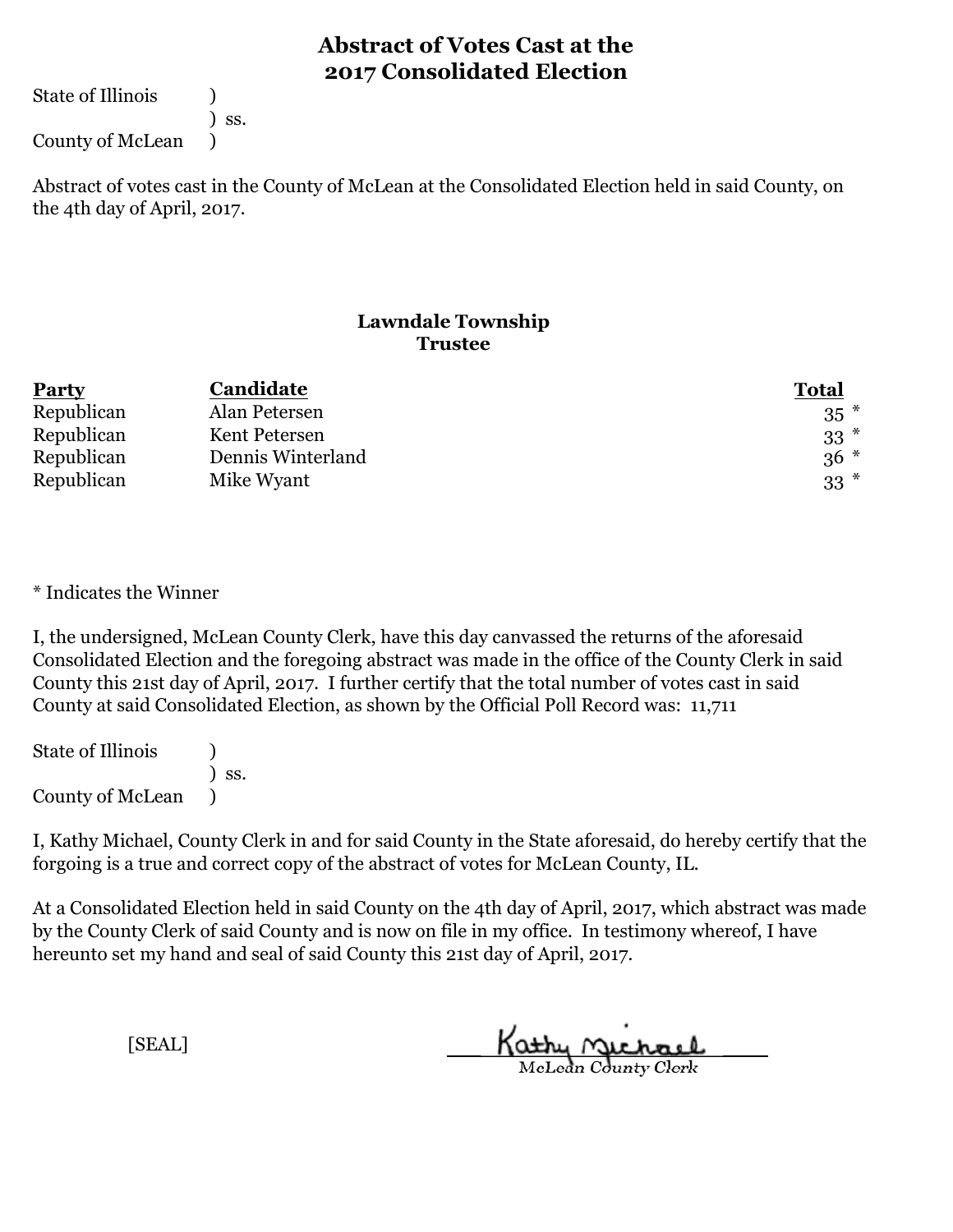State of Illinois (1)

) ss.

County of McLean )

Abstract of votes cast in the County of McLean at the Consolidated Election held in said County, on the 4th day of April, 2017.

### **Lexington Township Supervisor**

**Party Total** Republican Charles 'Ben' Kahle 760 \* **Candidate**

\* Indicates the Winner

I, the undersigned, McLean County Clerk, have this day canvassed the returns of the aforesaid Consolidated Election and the foregoing abstract was made in the office of the County Clerk in said County this 21st day of April, 2017. I further certify that the total number of votes cast in said County at said Consolidated Election, as shown by the Official Poll Record was: 11,711

State of Illinois (1) ) ss. County of McLean )

I, Kathy Michael, County Clerk in and for said County in the State aforesaid, do hereby certify that the forgoing is a true and correct copy of the abstract of votes for McLean County, IL.

At a Consolidated Election held in said County on the 4th day of April, 2017, which abstract was made by the County Clerk of said County and is now on file in my office. In testimony whereof, I have hereunto set my hand and seal of said County this 21st day of April, 2017.

Kathy Michael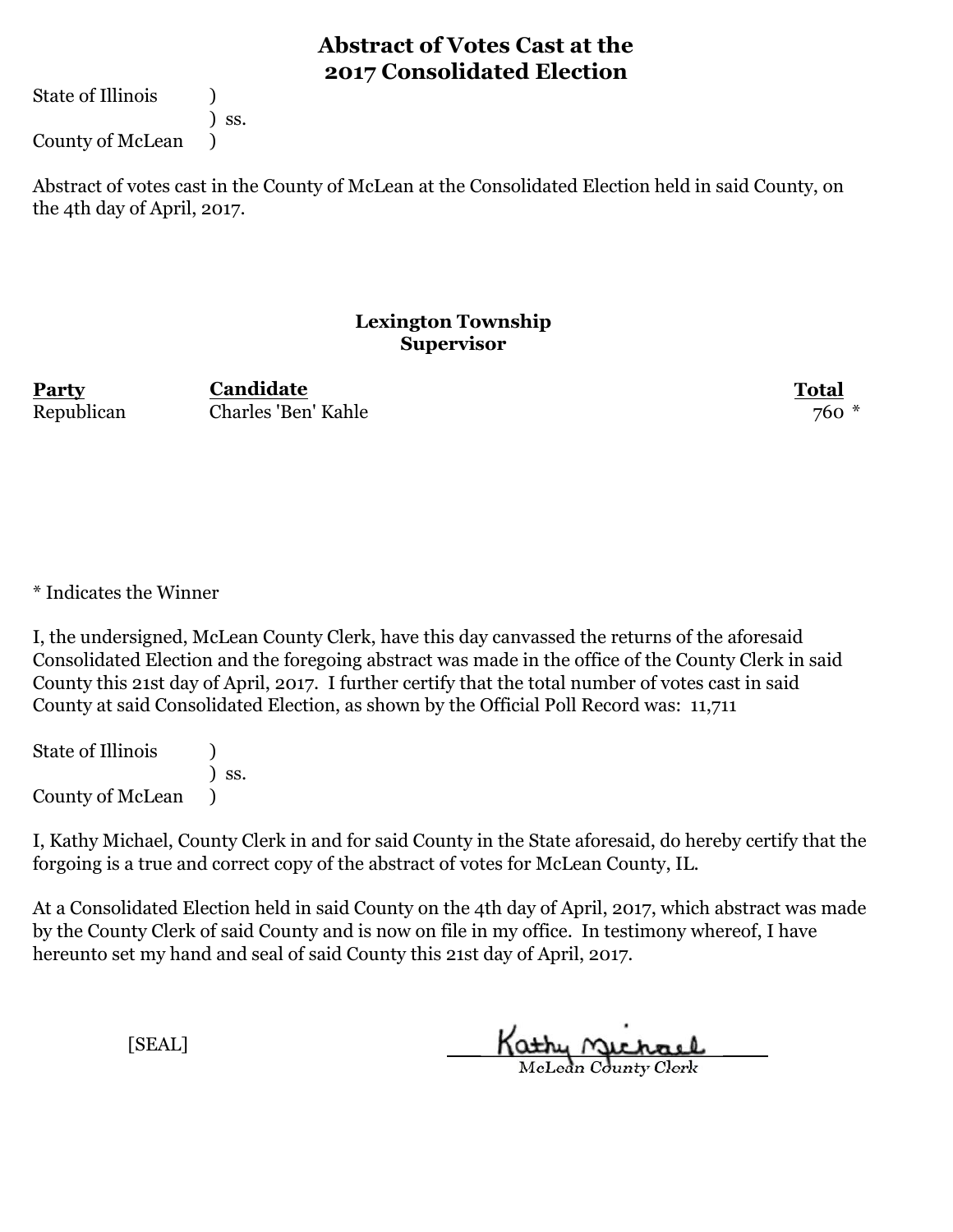State of Illinois (1)

) ss.

County of McLean )

Abstract of votes cast in the County of McLean at the Consolidated Election held in said County, on the 4th day of April, 2017.

### **Lexington Township Highway Commissioner**

| Party       | Candidate              | <b>Total</b> |
|-------------|------------------------|--------------|
| Republican  | William Michael Patton | 488 *        |
| Democratic  | Daniel W. Kelley       | 290          |
| Independent | Ronald Anderson        | 53           |

\* Indicates the Winner

I, the undersigned, McLean County Clerk, have this day canvassed the returns of the aforesaid Consolidated Election and the foregoing abstract was made in the office of the County Clerk in said County this 21st day of April, 2017. I further certify that the total number of votes cast in said County at said Consolidated Election, as shown by the Official Poll Record was: 11,711

State of Illinois (1) ) ss. County of McLean )

I, Kathy Michael, County Clerk in and for said County in the State aforesaid, do hereby certify that the forgoing is a true and correct copy of the abstract of votes for McLean County, IL.

At a Consolidated Election held in said County on the 4th day of April, 2017, which abstract was made by the County Clerk of said County and is now on file in my office. In testimony whereof, I have hereunto set my hand and seal of said County this 21st day of April, 2017.

Kathy Michael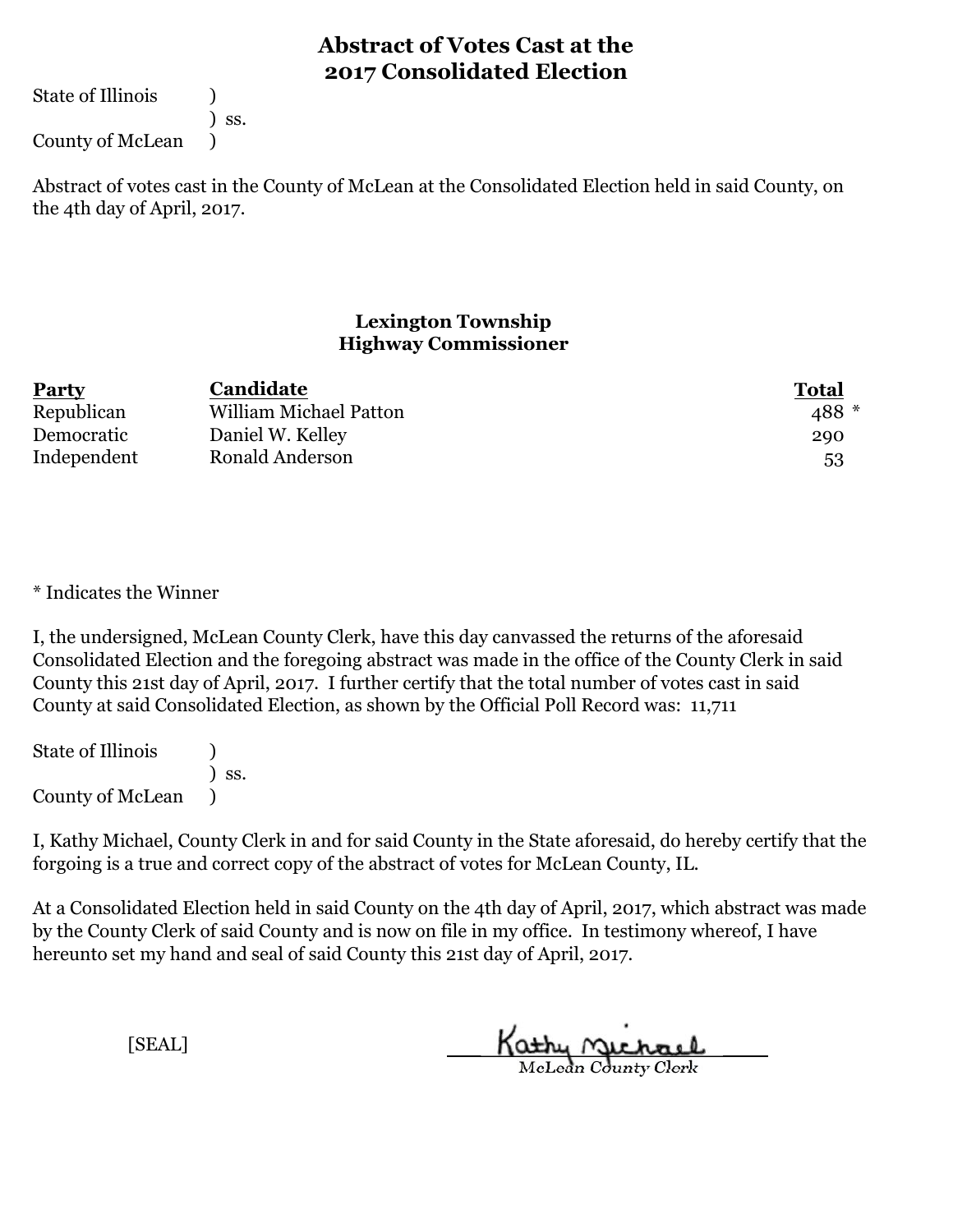State of Illinois (1)

) ss.

County of McLean )

Abstract of votes cast in the County of McLean at the Consolidated Election held in said County, on the 4th day of April, 2017.

### **Lexington Township Clerk**

**Party Total Candidate** Republican Connie Sue Bork 742 \*

\* Indicates the Winner

I, the undersigned, McLean County Clerk, have this day canvassed the returns of the aforesaid Consolidated Election and the foregoing abstract was made in the office of the County Clerk in said County this 21st day of April, 2017. I further certify that the total number of votes cast in said County at said Consolidated Election, as shown by the Official Poll Record was: 11,711

State of Illinois (1) ) ss. County of McLean )

I, Kathy Michael, County Clerk in and for said County in the State aforesaid, do hereby certify that the forgoing is a true and correct copy of the abstract of votes for McLean County, IL.

At a Consolidated Election held in said County on the 4th day of April, 2017, which abstract was made by the County Clerk of said County and is now on file in my office. In testimony whereof, I have hereunto set my hand and seal of said County this 21st day of April, 2017.

Kathy Michael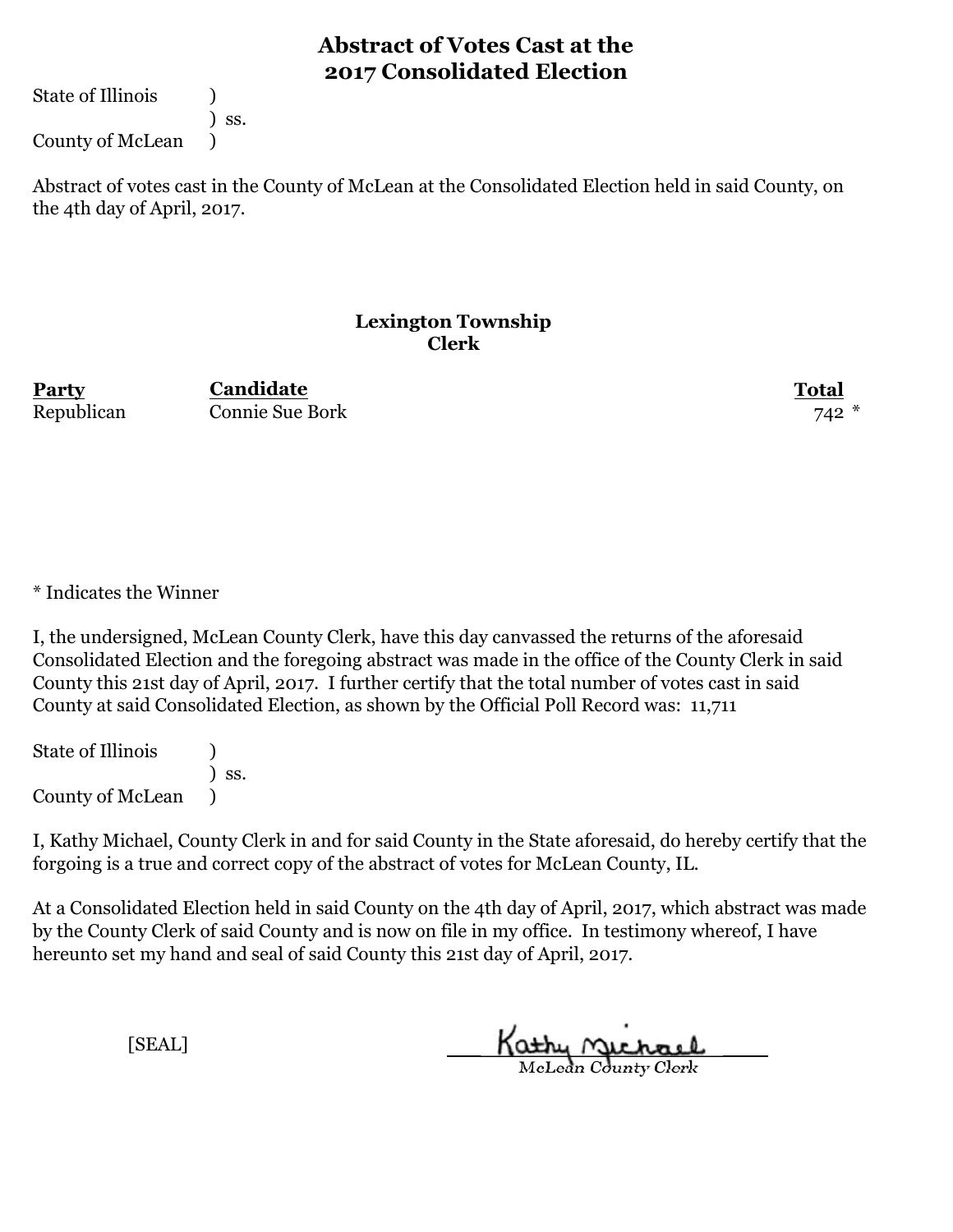State of Illinois (1)

) ss.

County of McLean )

Abstract of votes cast in the County of McLean at the Consolidated Election held in said County, on the 4th day of April, 2017.

### **Lexington Township Trustee**

| <b>Party</b> | Candidate           | <b>Total</b> |
|--------------|---------------------|--------------|
| Republican   | Gregory P. Grunloh  | $580*$       |
| Republican   | James Steven Leake  | $563$ $*$    |
| Republican   | Matthew J. Cheever  | $615$ *      |
| Democratic   | <b>Sally Breese</b> | 495 $*$      |

\* Indicates the Winner

I, the undersigned, McLean County Clerk, have this day canvassed the returns of the aforesaid Consolidated Election and the foregoing abstract was made in the office of the County Clerk in said County this 21st day of April, 2017. I further certify that the total number of votes cast in said County at said Consolidated Election, as shown by the Official Poll Record was: 11,711

State of Illinois (1) ) ss. County of McLean )

I, Kathy Michael, County Clerk in and for said County in the State aforesaid, do hereby certify that the forgoing is a true and correct copy of the abstract of votes for McLean County, IL.

At a Consolidated Election held in said County on the 4th day of April, 2017, which abstract was made by the County Clerk of said County and is now on file in my office. In testimony whereof, I have hereunto set my hand and seal of said County this 21st day of April, 2017.

Kathy Michael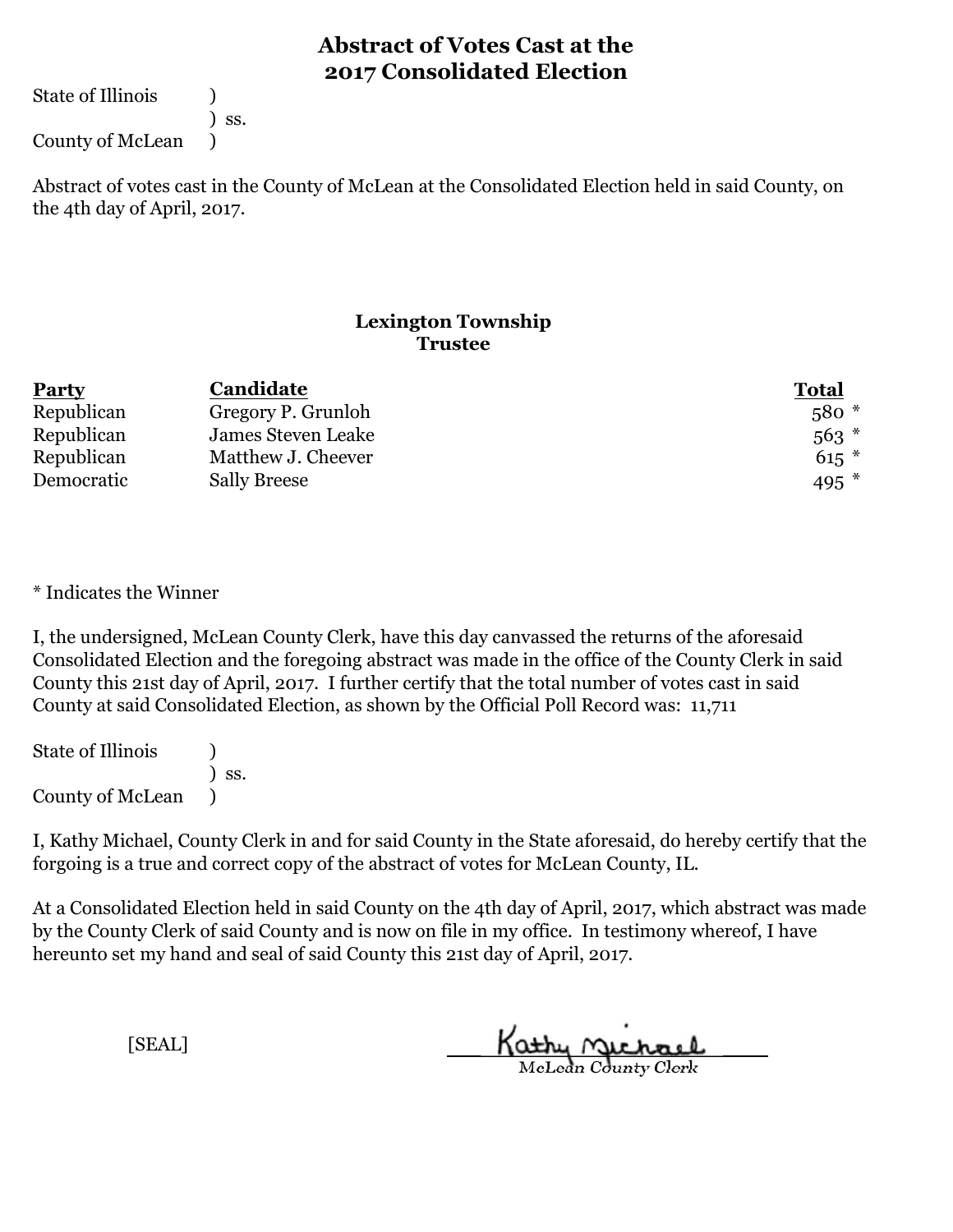State of Illinois (1)

) ss.

County of McLean )

Abstract of votes cast in the County of McLean at the Consolidated Election held in said County, on the 4th day of April, 2017.

### **Martin Township Supervisor**

**Party Total Candidate** Republican James Fraley 218 \*

\* Indicates the Winner

I, the undersigned, McLean County Clerk, have this day canvassed the returns of the aforesaid Consolidated Election and the foregoing abstract was made in the office of the County Clerk in said County this 21st day of April, 2017. I further certify that the total number of votes cast in said County at said Consolidated Election, as shown by the Official Poll Record was: 11,711

State of Illinois (1) ) ss. County of McLean )

I, Kathy Michael, County Clerk in and for said County in the State aforesaid, do hereby certify that the forgoing is a true and correct copy of the abstract of votes for McLean County, IL.

At a Consolidated Election held in said County on the 4th day of April, 2017, which abstract was made by the County Clerk of said County and is now on file in my office. In testimony whereof, I have hereunto set my hand and seal of said County this 21st day of April, 2017.

Kathy Michael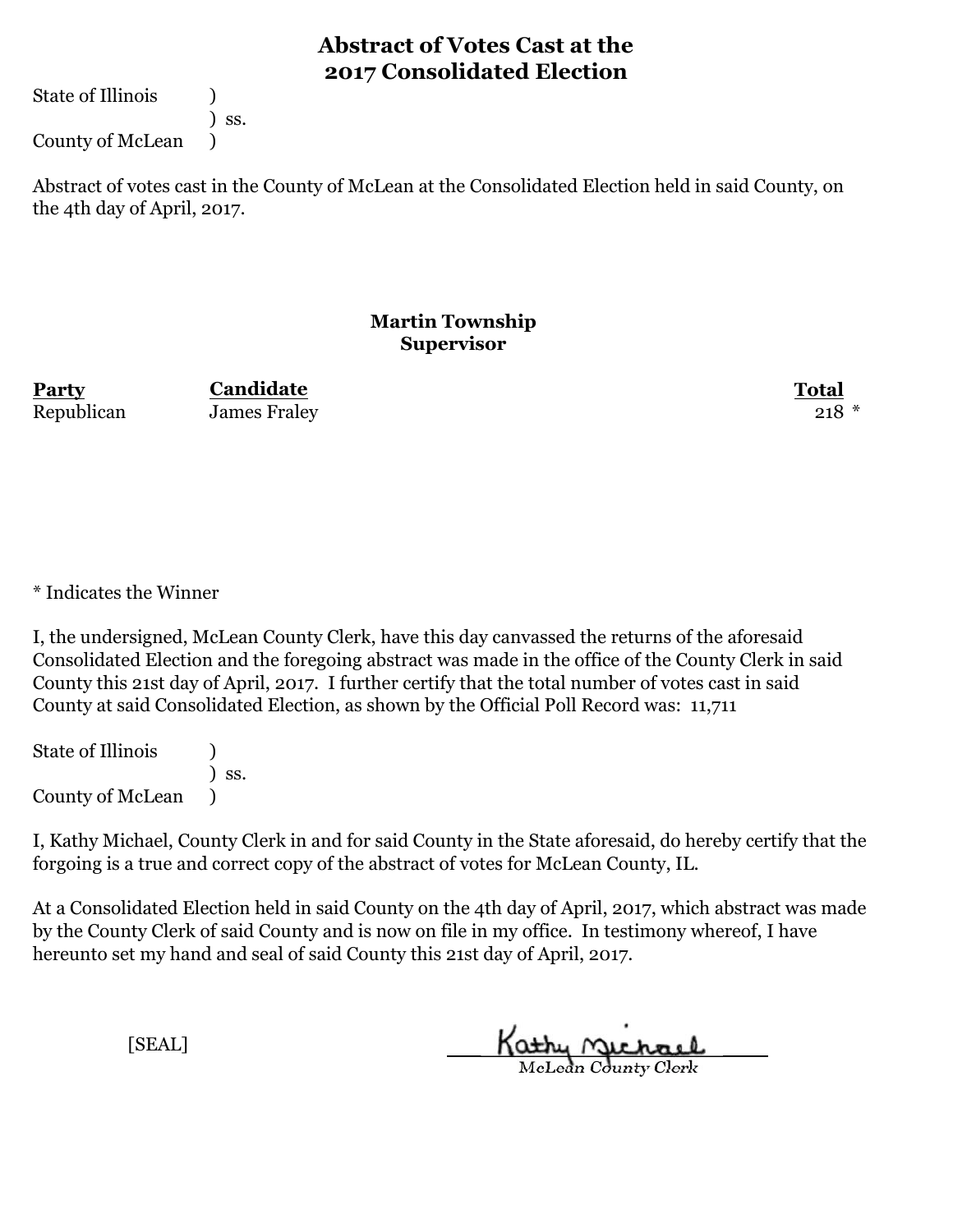State of Illinois (1)

) ss.

County of McLean )

Abstract of votes cast in the County of McLean at the Consolidated Election held in said County, on the 4th day of April, 2017.

### **Martin Township Highway Commissioner**

| Party      | <b>Candidate</b> | <b>Total</b> |
|------------|------------------|--------------|
| Republican | Larry W. Baker   | $219 *$      |

\* Indicates the Winner

I, the undersigned, McLean County Clerk, have this day canvassed the returns of the aforesaid Consolidated Election and the foregoing abstract was made in the office of the County Clerk in said County this 21st day of April, 2017. I further certify that the total number of votes cast in said County at said Consolidated Election, as shown by the Official Poll Record was: 11,711

State of Illinois (1) ) ss. County of McLean )

I, Kathy Michael, County Clerk in and for said County in the State aforesaid, do hereby certify that the forgoing is a true and correct copy of the abstract of votes for McLean County, IL.

At a Consolidated Election held in said County on the 4th day of April, 2017, which abstract was made by the County Clerk of said County and is now on file in my office. In testimony whereof, I have hereunto set my hand and seal of said County this 21st day of April, 2017.

Kathy Michael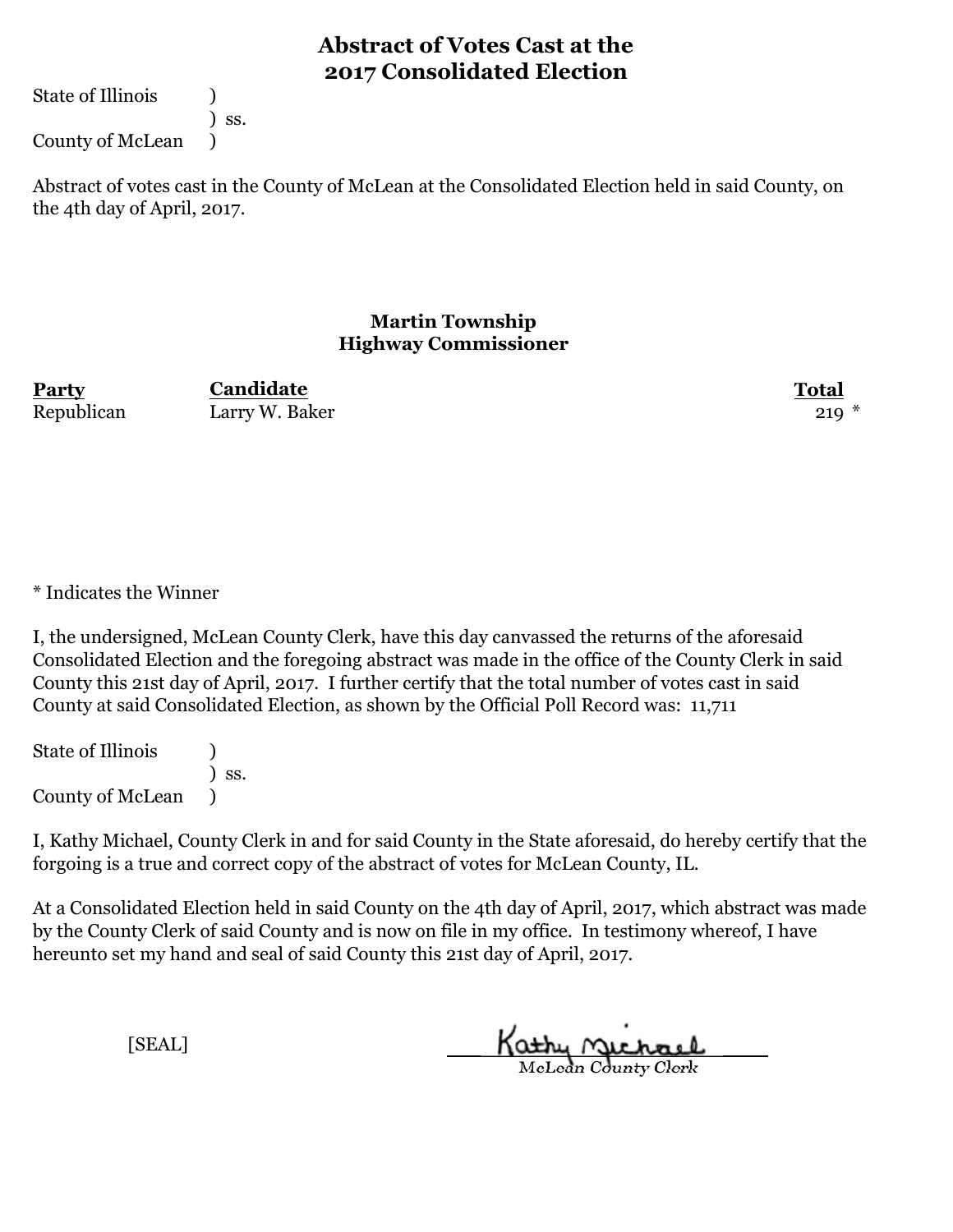State of Illinois (1)

) ss.

County of McLean )

Abstract of votes cast in the County of McLean at the Consolidated Election held in said County, on the 4th day of April, 2017.

### **Martin Township Clerk**

**Party Total Candidate** Republican J. G. (Jim) Hoffman 222 \*

\* Indicates the Winner

I, the undersigned, McLean County Clerk, have this day canvassed the returns of the aforesaid Consolidated Election and the foregoing abstract was made in the office of the County Clerk in said County this 21st day of April, 2017. I further certify that the total number of votes cast in said County at said Consolidated Election, as shown by the Official Poll Record was: 11,711

State of Illinois (1) ) ss. County of McLean )

I, Kathy Michael, County Clerk in and for said County in the State aforesaid, do hereby certify that the forgoing is a true and correct copy of the abstract of votes for McLean County, IL.

At a Consolidated Election held in said County on the 4th day of April, 2017, which abstract was made by the County Clerk of said County and is now on file in my office. In testimony whereof, I have hereunto set my hand and seal of said County this 21st day of April, 2017.

Kathy Michael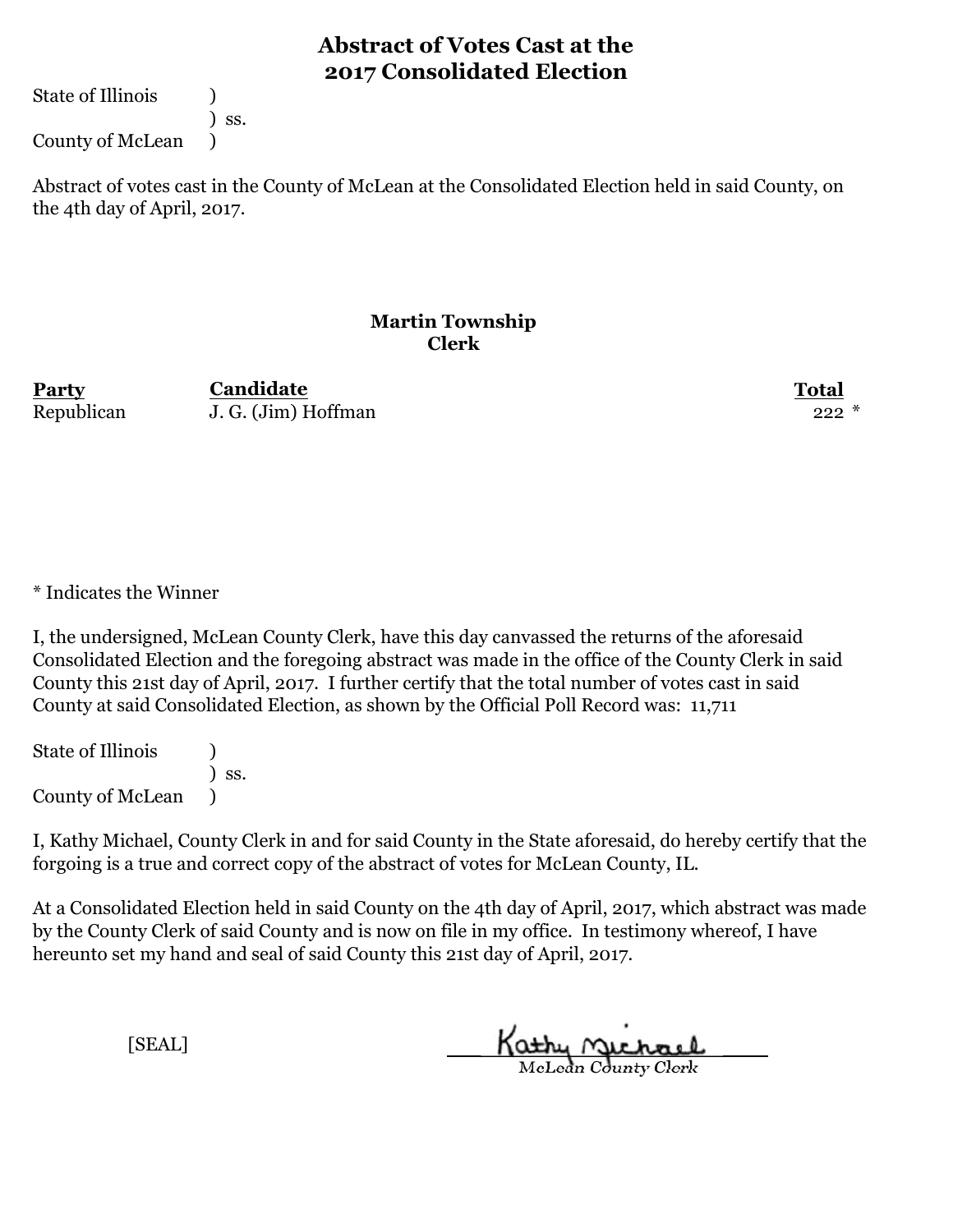State of Illinois (1)

) ss.

County of McLean )

Abstract of votes cast in the County of McLean at the Consolidated Election held in said County, on the 4th day of April, 2017.

### **Martin Township Trustee**

| <b>Party</b> | Candidate         | <b>Total</b> |
|--------------|-------------------|--------------|
| Republican   | Janelle Hoffman   | $199*$       |
| Republican   | <b>Shane Beck</b> | $191 *$      |
| Republican   | A. J. Kirkpatrick | $165$ *      |
| Republican   | Damon Getty       | $160*$       |

\* Indicates the Winner

I, the undersigned, McLean County Clerk, have this day canvassed the returns of the aforesaid Consolidated Election and the foregoing abstract was made in the office of the County Clerk in said County this 21st day of April, 2017. I further certify that the total number of votes cast in said County at said Consolidated Election, as shown by the Official Poll Record was: 11,711

State of Illinois (1) ) ss. County of McLean )

I, Kathy Michael, County Clerk in and for said County in the State aforesaid, do hereby certify that the forgoing is a true and correct copy of the abstract of votes for McLean County, IL.

At a Consolidated Election held in said County on the 4th day of April, 2017, which abstract was made by the County Clerk of said County and is now on file in my office. In testimony whereof, I have hereunto set my hand and seal of said County this 21st day of April, 2017.

Kathy Michael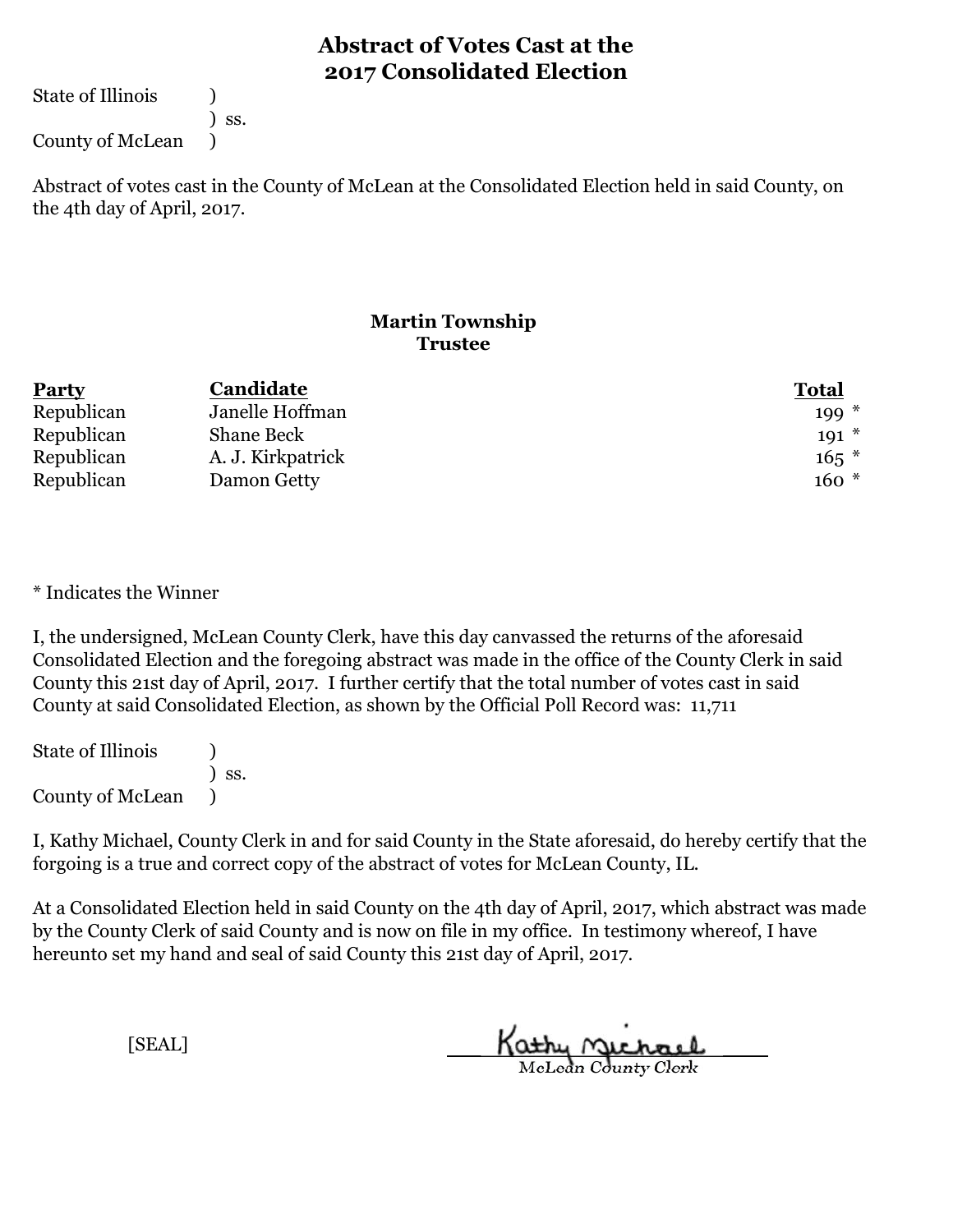State of Illinois (1)

) ss.

County of McLean )

Abstract of votes cast in the County of McLean at the Consolidated Election held in said County, on the 4th day of April, 2017.

#### **Money Creek Township Supervisor**

**Party Total Candidate** Independent Angel Baker 82 \*

\* Indicates the Winner

I, the undersigned, McLean County Clerk, have this day canvassed the returns of the aforesaid Consolidated Election and the foregoing abstract was made in the office of the County Clerk in said County this 21st day of April, 2017. I further certify that the total number of votes cast in said County at said Consolidated Election, as shown by the Official Poll Record was: 11,711

State of Illinois (1) ) ss. County of McLean )

I, Kathy Michael, County Clerk in and for said County in the State aforesaid, do hereby certify that the forgoing is a true and correct copy of the abstract of votes for McLean County, IL.

At a Consolidated Election held in said County on the 4th day of April, 2017, which abstract was made by the County Clerk of said County and is now on file in my office. In testimony whereof, I have hereunto set my hand and seal of said County this 21st day of April, 2017.

Kathy Michael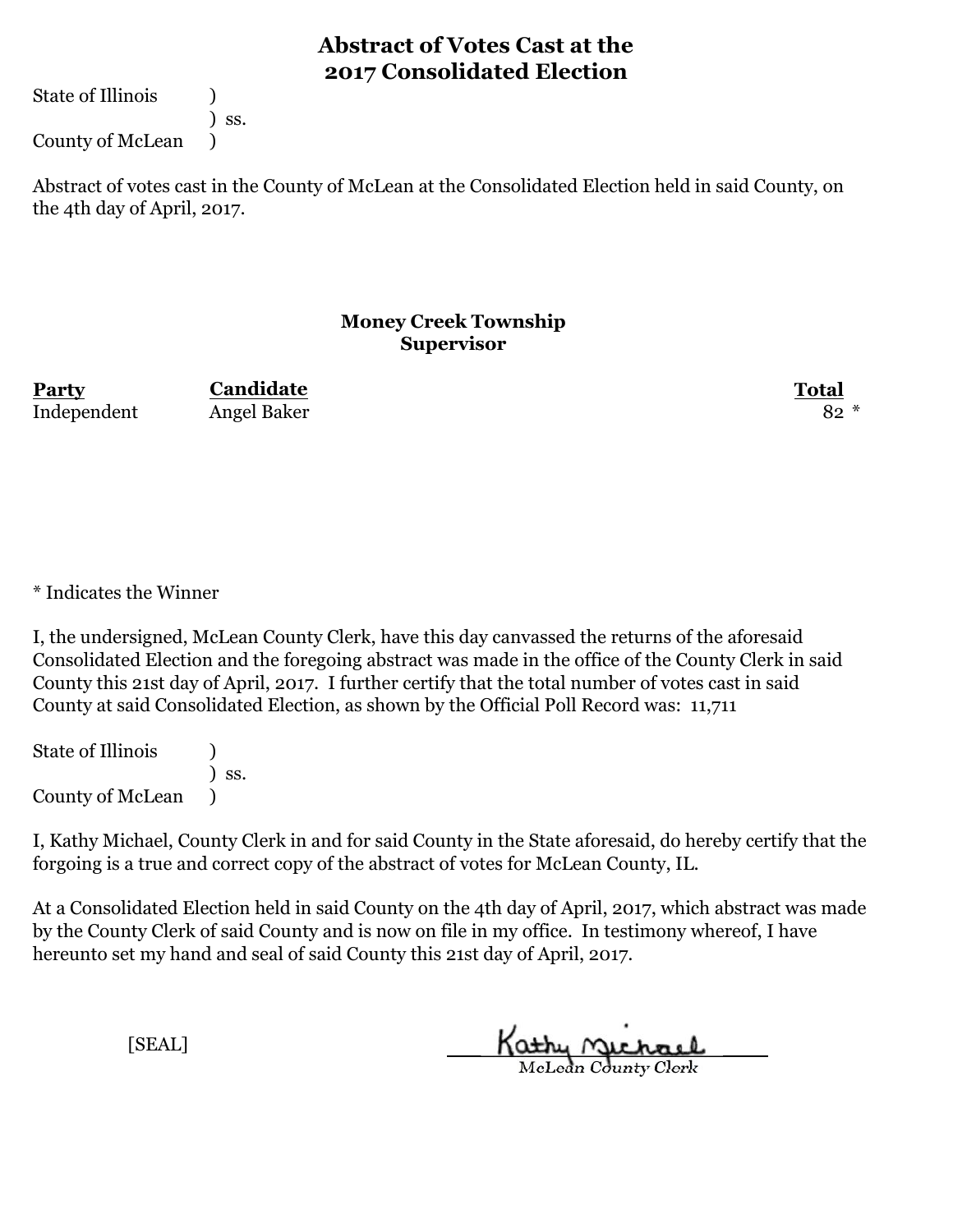State of Illinois (1)

) ss.

County of McLean )

Abstract of votes cast in the County of McLean at the Consolidated Election held in said County, on the 4th day of April, 2017.

### **Money Creek Township Highway Commissioner**

**Party Total** Independent Scot Grunloh 80 \*

**Candidate**

\* Indicates the Winner

I, the undersigned, McLean County Clerk, have this day canvassed the returns of the aforesaid Consolidated Election and the foregoing abstract was made in the office of the County Clerk in said County this 21st day of April, 2017. I further certify that the total number of votes cast in said County at said Consolidated Election, as shown by the Official Poll Record was: 11,711

State of Illinois (1) ) ss. County of McLean )

I, Kathy Michael, County Clerk in and for said County in the State aforesaid, do hereby certify that the forgoing is a true and correct copy of the abstract of votes for McLean County, IL.

At a Consolidated Election held in said County on the 4th day of April, 2017, which abstract was made by the County Clerk of said County and is now on file in my office. In testimony whereof, I have hereunto set my hand and seal of said County this 21st day of April, 2017.

Kathy Michael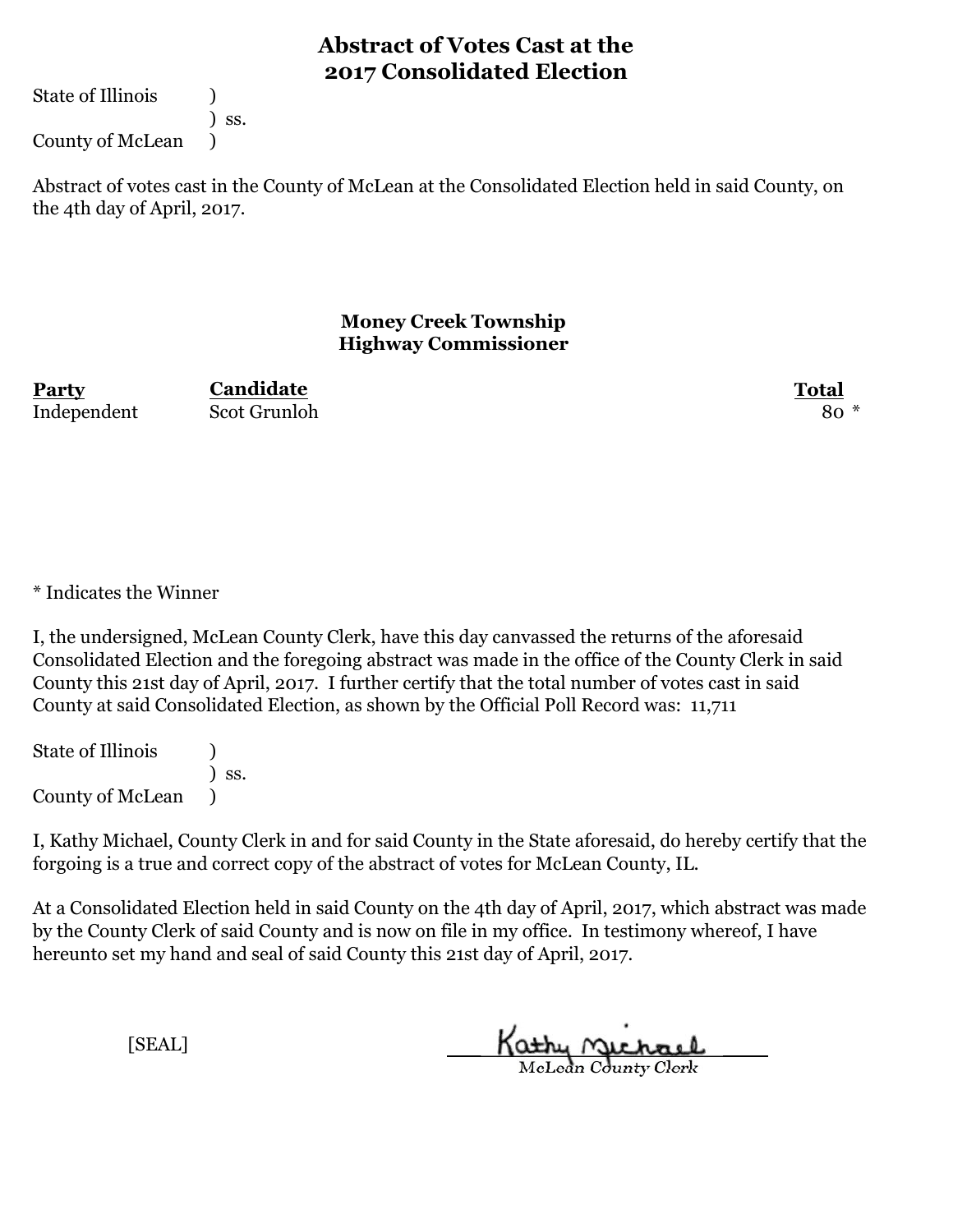State of Illinois (1)

) ss.

County of McLean )

Abstract of votes cast in the County of McLean at the Consolidated Election held in said County, on the 4th day of April, 2017.

### **Money Creek Township Trustee**

| Party       | <b>Candidate</b>    | Total    |
|-------------|---------------------|----------|
| Independent | Tim Baker           | $-1$ $*$ |
| Independent | <b>Wendy Murray</b> | $74*$    |

\* Indicates the Winner

I, the undersigned, McLean County Clerk, have this day canvassed the returns of the aforesaid Consolidated Election and the foregoing abstract was made in the office of the County Clerk in said County this 21st day of April, 2017. I further certify that the total number of votes cast in said County at said Consolidated Election, as shown by the Official Poll Record was: 11,711

State of Illinois (1) ) ss. County of McLean )

I, Kathy Michael, County Clerk in and for said County in the State aforesaid, do hereby certify that the forgoing is a true and correct copy of the abstract of votes for McLean County, IL.

At a Consolidated Election held in said County on the 4th day of April, 2017, which abstract was made by the County Clerk of said County and is now on file in my office. In testimony whereof, I have hereunto set my hand and seal of said County this 21st day of April, 2017.

Kathy Michael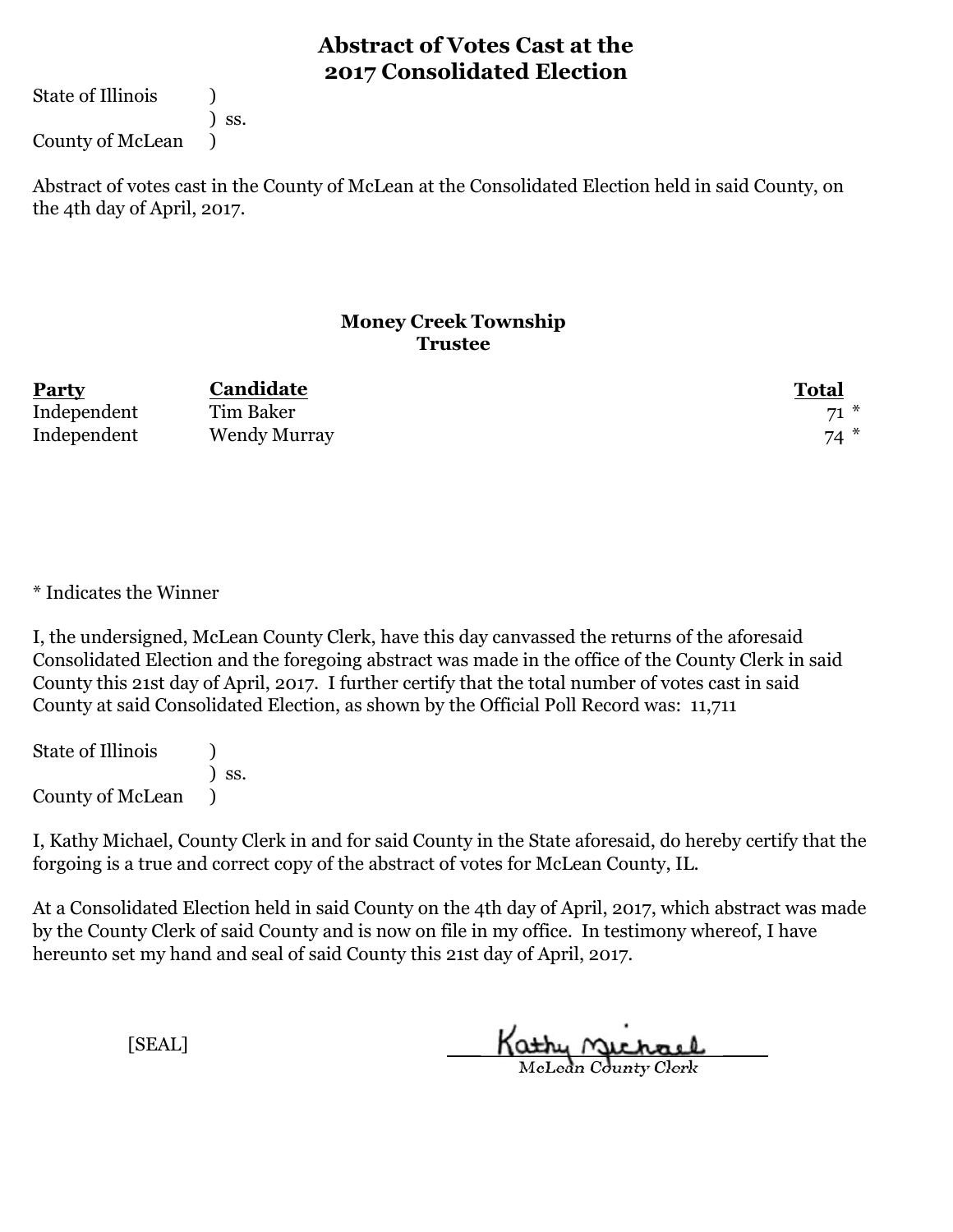State of Illinois (1)

) ss.

County of McLean )

Abstract of votes cast in the County of McLean at the Consolidated Election held in said County, on the 4th day of April, 2017.

#### **Mt Hope Township Supervisor**

**Party Total Candidate** Republican Daryl G. Yoder 80 \*

\* Indicates the Winner

I, the undersigned, McLean County Clerk, have this day canvassed the returns of the aforesaid Consolidated Election and the foregoing abstract was made in the office of the County Clerk in said County this 21st day of April, 2017. I further certify that the total number of votes cast in said County at said Consolidated Election, as shown by the Official Poll Record was: 11,711

State of Illinois (1) ) ss. County of McLean )

I, Kathy Michael, County Clerk in and for said County in the State aforesaid, do hereby certify that the forgoing is a true and correct copy of the abstract of votes for McLean County, IL.

At a Consolidated Election held in said County on the 4th day of April, 2017, which abstract was made by the County Clerk of said County and is now on file in my office. In testimony whereof, I have hereunto set my hand and seal of said County this 21st day of April, 2017.

Kathy Michael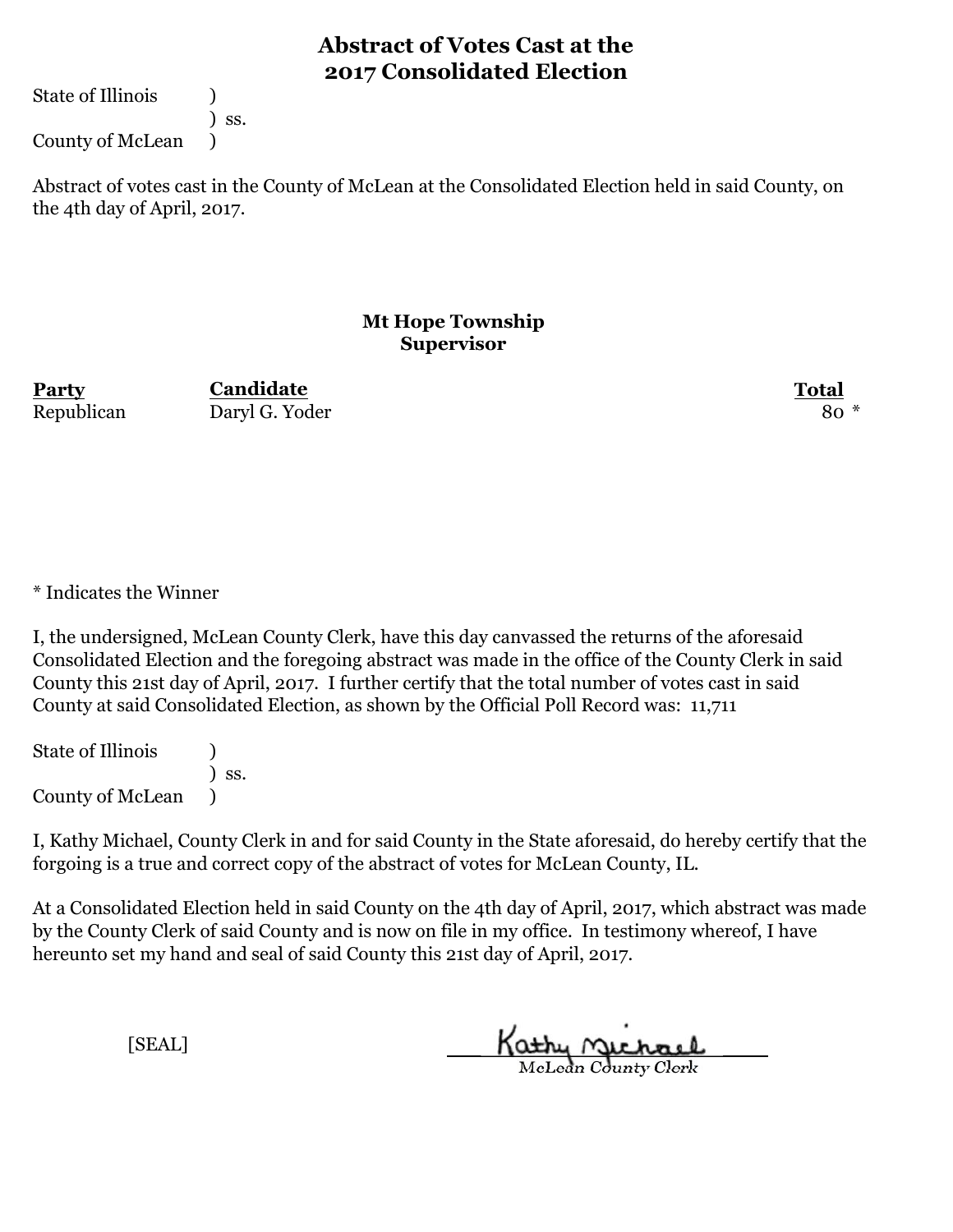State of Illinois (1)

) ss.

County of McLean )

Abstract of votes cast in the County of McLean at the Consolidated Election held in said County, on the 4th day of April, 2017.

#### **Mt Hope Township Highway Commissioner**

**Party Total Candidate** Republican Todd M. Lynch 80 \*

\* Indicates the Winner

I, the undersigned, McLean County Clerk, have this day canvassed the returns of the aforesaid Consolidated Election and the foregoing abstract was made in the office of the County Clerk in said County this 21st day of April, 2017. I further certify that the total number of votes cast in said County at said Consolidated Election, as shown by the Official Poll Record was: 11,711

State of Illinois (1) ) ss. County of McLean )

I, Kathy Michael, County Clerk in and for said County in the State aforesaid, do hereby certify that the forgoing is a true and correct copy of the abstract of votes for McLean County, IL.

At a Consolidated Election held in said County on the 4th day of April, 2017, which abstract was made by the County Clerk of said County and is now on file in my office. In testimony whereof, I have hereunto set my hand and seal of said County this 21st day of April, 2017.

Kathy Michael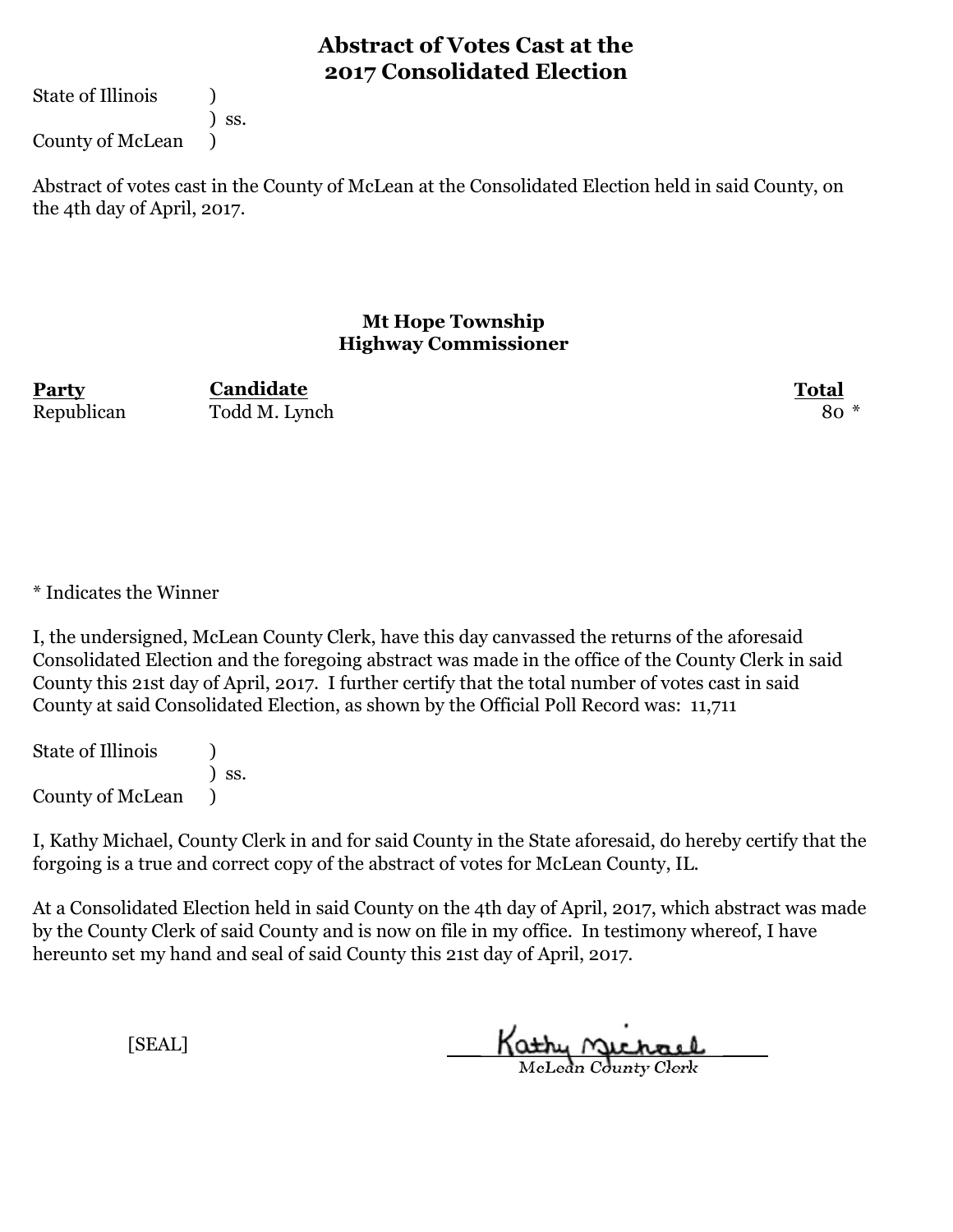State of Illinois (1)

) ss.

County of McLean )

Abstract of votes cast in the County of McLean at the Consolidated Election held in said County, on the 4th day of April, 2017.

#### **Mt Hope Township Clerk**

**Party Total Candidate** Republican Randall L. Strubhar 81 \*

\* Indicates the Winner

I, the undersigned, McLean County Clerk, have this day canvassed the returns of the aforesaid Consolidated Election and the foregoing abstract was made in the office of the County Clerk in said County this 21st day of April, 2017. I further certify that the total number of votes cast in said County at said Consolidated Election, as shown by the Official Poll Record was: 11,711

State of Illinois (1) ) ss. County of McLean )

I, Kathy Michael, County Clerk in and for said County in the State aforesaid, do hereby certify that the forgoing is a true and correct copy of the abstract of votes for McLean County, IL.

At a Consolidated Election held in said County on the 4th day of April, 2017, which abstract was made by the County Clerk of said County and is now on file in my office. In testimony whereof, I have hereunto set my hand and seal of said County this 21st day of April, 2017.

Kathy Michael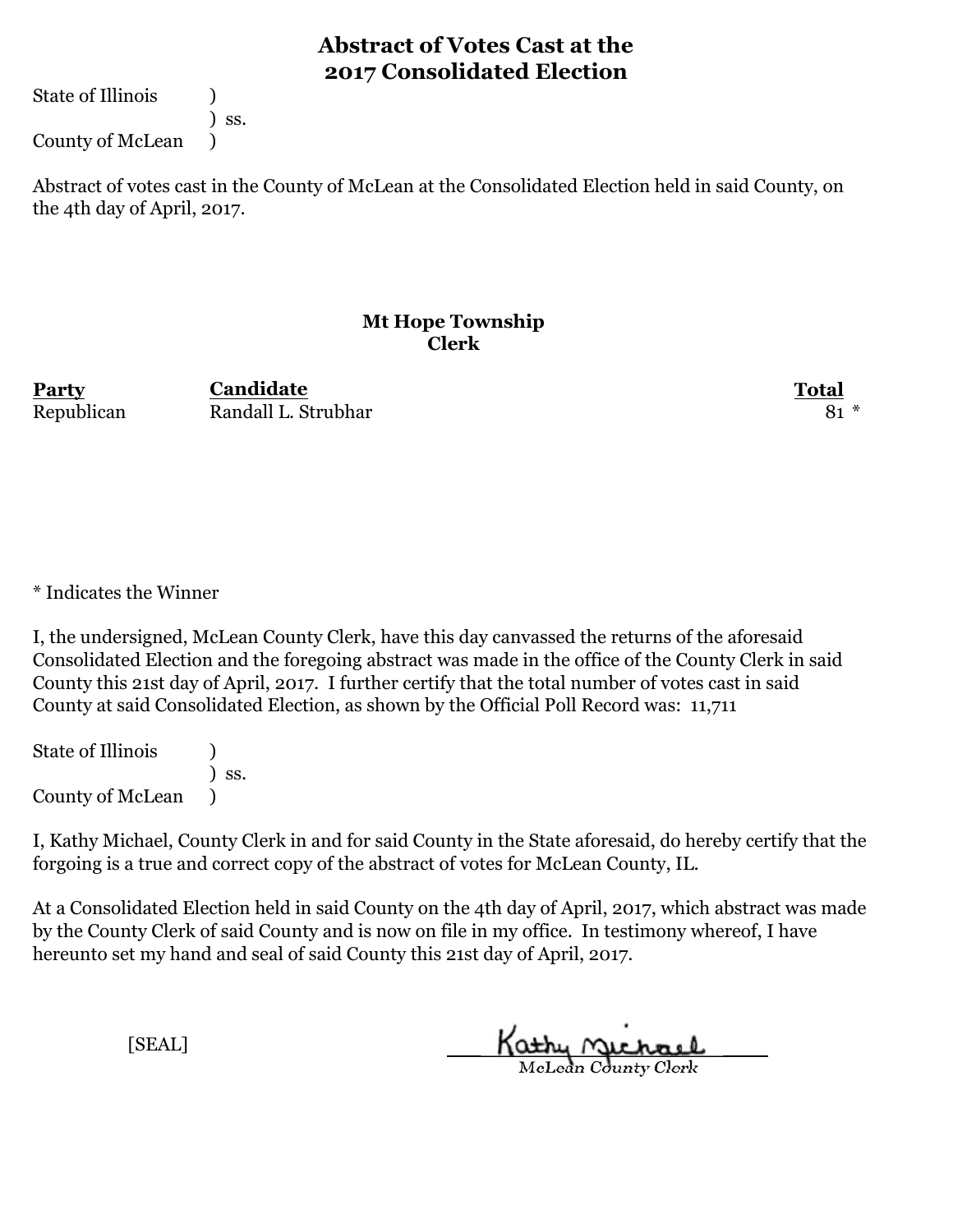State of Illinois (1)

) ss.

County of McLean )

Abstract of votes cast in the County of McLean at the Consolidated Election held in said County, on the 4th day of April, 2017.

### **Mt Hope Township Trustee**

| <b>Party</b> | Candidate                 | <b>Total</b> |
|--------------|---------------------------|--------------|
| Republican   | James S. Lynch            | $73$ $*$     |
| Republican   | Leo A. (Gus) Canfield III | $78*$        |
| Republican   | Darren Davis              | $71*$        |
| Republican   | Curt Alexander            | $72*$        |

\* Indicates the Winner

I, the undersigned, McLean County Clerk, have this day canvassed the returns of the aforesaid Consolidated Election and the foregoing abstract was made in the office of the County Clerk in said County this 21st day of April, 2017. I further certify that the total number of votes cast in said County at said Consolidated Election, as shown by the Official Poll Record was: 11,711

State of Illinois (1) ) ss. County of McLean )

I, Kathy Michael, County Clerk in and for said County in the State aforesaid, do hereby certify that the forgoing is a true and correct copy of the abstract of votes for McLean County, IL.

At a Consolidated Election held in said County on the 4th day of April, 2017, which abstract was made by the County Clerk of said County and is now on file in my office. In testimony whereof, I have hereunto set my hand and seal of said County this 21st day of April, 2017.

Kathy Michael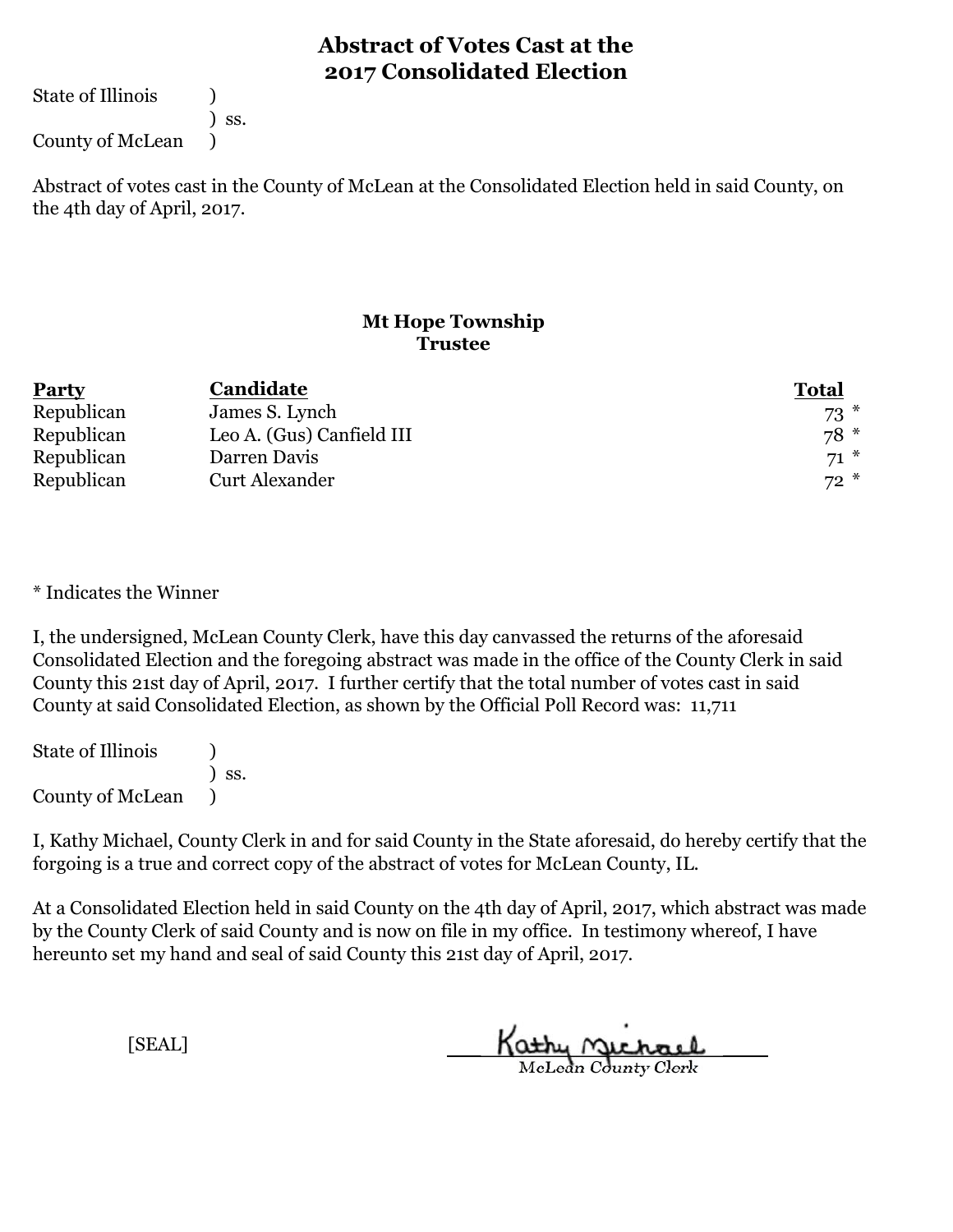State of Illinois (1)

) ss.

County of McLean )

Abstract of votes cast in the County of McLean at the Consolidated Election held in said County, on the 4th day of April, 2017.

### **Mt Hope Township Community Hall Trustee**

| Candidate          | <b>Total</b> |
|--------------------|--------------|
| Lonnie L. Kirby    | $68 *$       |
| Mardell L. Bottles | $64*$        |
| Jamie L. Cook      | $64*$        |

\* Indicates the Winner

I, the undersigned, McLean County Clerk, have this day canvassed the returns of the aforesaid Consolidated Election and the foregoing abstract was made in the office of the County Clerk in said County this 21st day of April, 2017. I further certify that the total number of votes cast in said County at said Consolidated Election, as shown by the Official Poll Record was: 11,711

State of Illinois (1) ) ss. County of McLean )

I, Kathy Michael, County Clerk in and for said County in the State aforesaid, do hereby certify that the forgoing is a true and correct copy of the abstract of votes for McLean County, IL.

At a Consolidated Election held in said County on the 4th day of April, 2017, which abstract was made by the County Clerk of said County and is now on file in my office. In testimony whereof, I have hereunto set my hand and seal of said County this 21st day of April, 2017.

Kathy Michael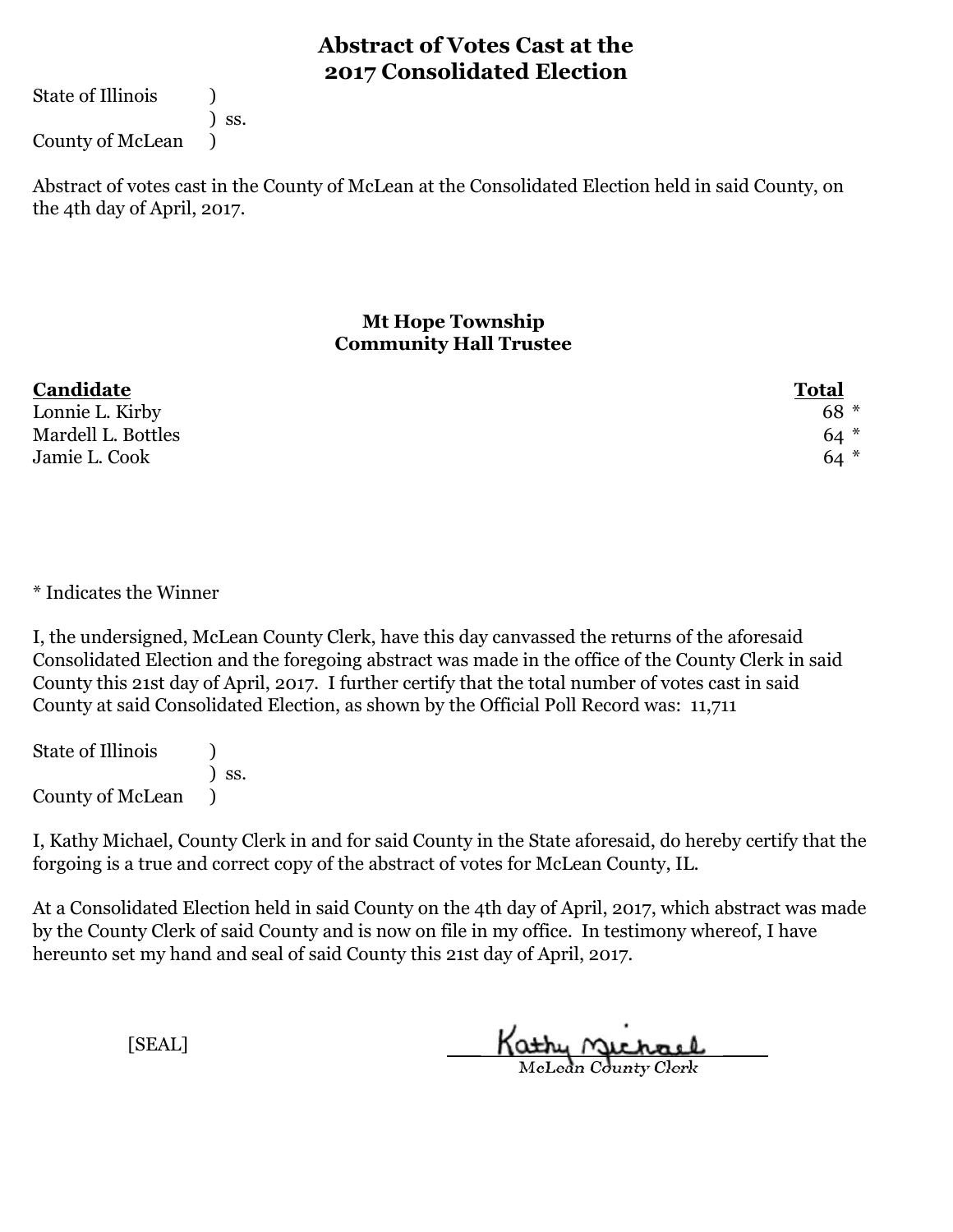State of Illinois (1)

) ss.

County of McLean )

Abstract of votes cast in the County of McLean at the Consolidated Election held in said County, on the 4th day of April, 2017.

### **Normal Township Supervisor**

| Party      | Candidate            | Total       |
|------------|----------------------|-------------|
| Republican | <b>Cheryl Gaines</b> | 2,995       |
| Democratic | Sarah Grammer        | $3,127$ $*$ |

\* Indicates the Winner

I, the undersigned, McLean County Clerk, have this day canvassed the returns of the aforesaid Consolidated Election and the foregoing abstract was made in the office of the County Clerk in said County this 21st day of April, 2017. I further certify that the total number of votes cast in said County at said Consolidated Election, as shown by the Official Poll Record was: 11,711

State of Illinois (1) ) ss. County of McLean )

I, Kathy Michael, County Clerk in and for said County in the State aforesaid, do hereby certify that the forgoing is a true and correct copy of the abstract of votes for McLean County, IL.

At a Consolidated Election held in said County on the 4th day of April, 2017, which abstract was made by the County Clerk of said County and is now on file in my office. In testimony whereof, I have hereunto set my hand and seal of said County this 21st day of April, 2017.

Kathy Michael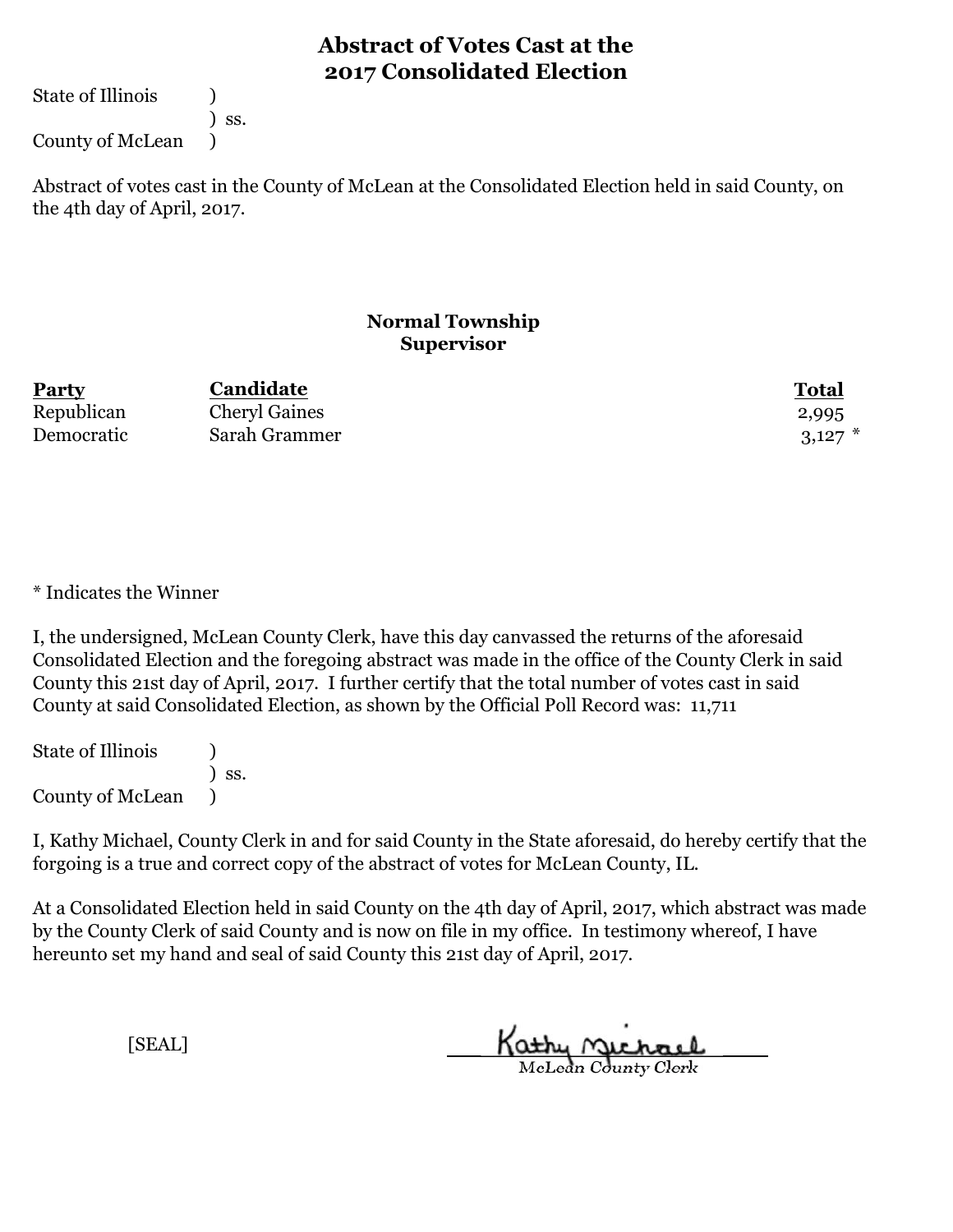State of Illinois (1)

) ss.

County of McLean )

Abstract of votes cast in the County of McLean at the Consolidated Election held in said County, on the 4th day of April, 2017.

### **Normal Township Highway Commissioner**

**Party Total Candidate** Republican Arin Rader 4,321 \*

\* Indicates the Winner

I, the undersigned, McLean County Clerk, have this day canvassed the returns of the aforesaid Consolidated Election and the foregoing abstract was made in the office of the County Clerk in said County this 21st day of April, 2017. I further certify that the total number of votes cast in said County at said Consolidated Election, as shown by the Official Poll Record was: 11,711

State of Illinois (1) ) ss. County of McLean )

I, Kathy Michael, County Clerk in and for said County in the State aforesaid, do hereby certify that the forgoing is a true and correct copy of the abstract of votes for McLean County, IL.

At a Consolidated Election held in said County on the 4th day of April, 2017, which abstract was made by the County Clerk of said County and is now on file in my office. In testimony whereof, I have hereunto set my hand and seal of said County this 21st day of April, 2017.

Kathy Michael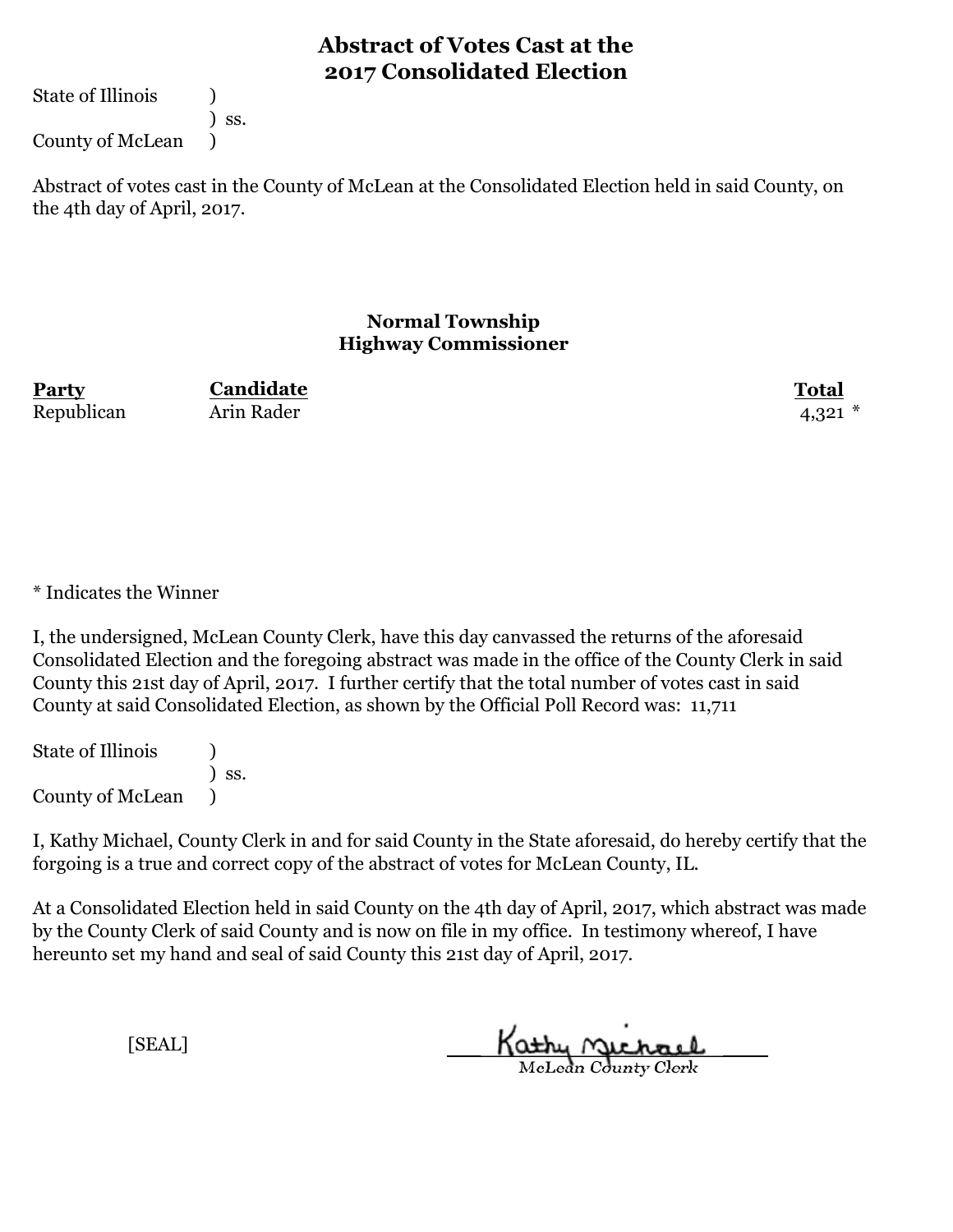State of Illinois (1)

) ss.

County of McLean )

Abstract of votes cast in the County of McLean at the Consolidated Election held in said County, on the 4th day of April, 2017.

#### **Normal Township Assessor**

**Party Total** Republican Robert A. Cranston 4,309 \* **Candidate**

\* Indicates the Winner

I, the undersigned, McLean County Clerk, have this day canvassed the returns of the aforesaid Consolidated Election and the foregoing abstract was made in the office of the County Clerk in said County this 21st day of April, 2017. I further certify that the total number of votes cast in said County at said Consolidated Election, as shown by the Official Poll Record was: 11,711

State of Illinois (1) ) ss. County of McLean )

I, Kathy Michael, County Clerk in and for said County in the State aforesaid, do hereby certify that the forgoing is a true and correct copy of the abstract of votes for McLean County, IL.

At a Consolidated Election held in said County on the 4th day of April, 2017, which abstract was made by the County Clerk of said County and is now on file in my office. In testimony whereof, I have hereunto set my hand and seal of said County this 21st day of April, 2017.

Kathy Michael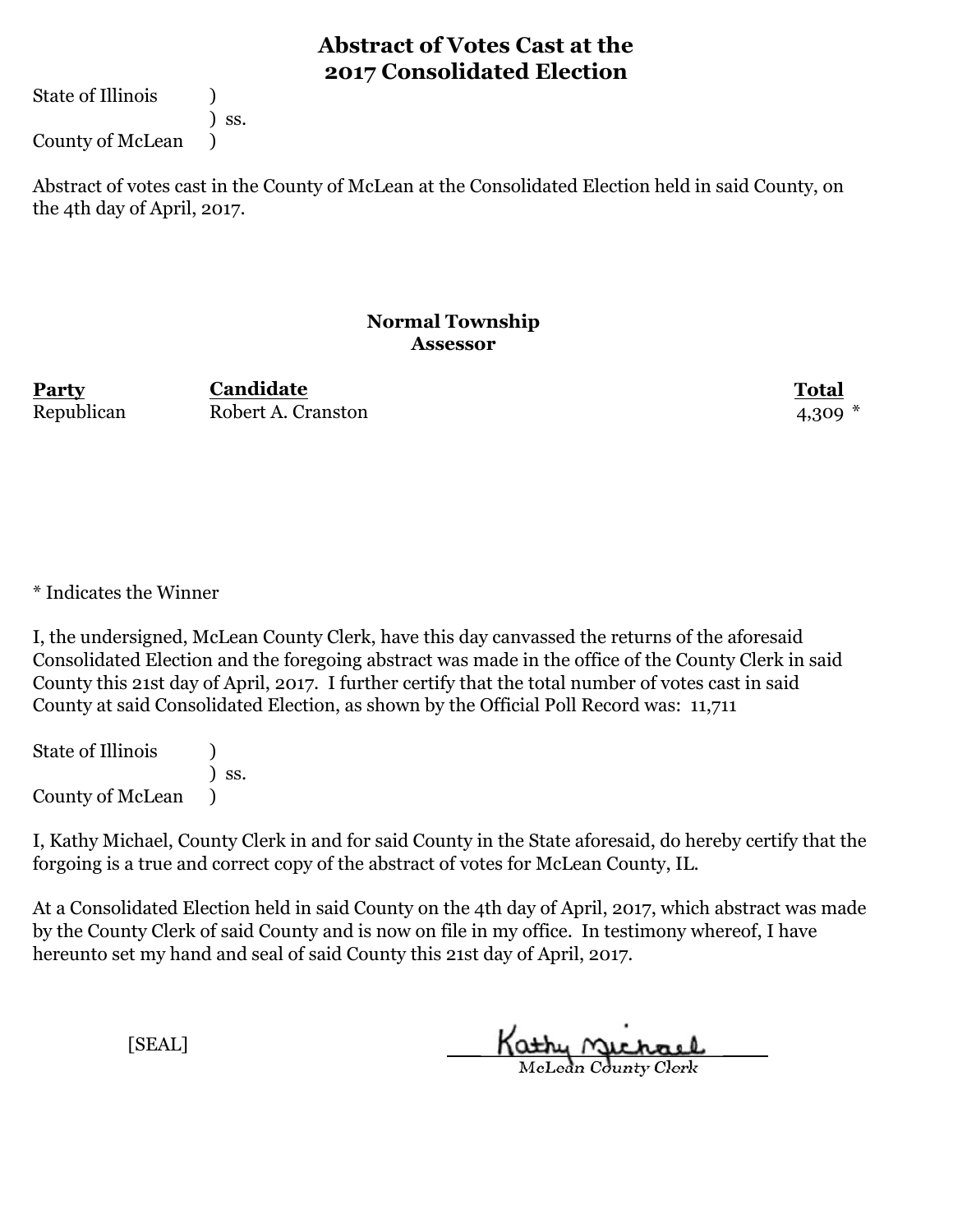State of Illinois (1)

) ss.

County of McLean )

Abstract of votes cast in the County of McLean at the Consolidated Election held in said County, on the 4th day of April, 2017.

#### **Normal Township Clerk**

| <b>Party</b> | Candidate       | <b>Total</b> |
|--------------|-----------------|--------------|
| Republican   | Amy Conklin     | $3,050$ $*$  |
| Democratic   | Jodie Slothower | 2,899        |

\* Indicates the Winner

I, the undersigned, McLean County Clerk, have this day canvassed the returns of the aforesaid Consolidated Election and the foregoing abstract was made in the office of the County Clerk in said County this 21st day of April, 2017. I further certify that the total number of votes cast in said County at said Consolidated Election, as shown by the Official Poll Record was: 11,711

State of Illinois (1) ) ss. County of McLean )

I, Kathy Michael, County Clerk in and for said County in the State aforesaid, do hereby certify that the forgoing is a true and correct copy of the abstract of votes for McLean County, IL.

At a Consolidated Election held in said County on the 4th day of April, 2017, which abstract was made by the County Clerk of said County and is now on file in my office. In testimony whereof, I have hereunto set my hand and seal of said County this 21st day of April, 2017.

Kathy Michael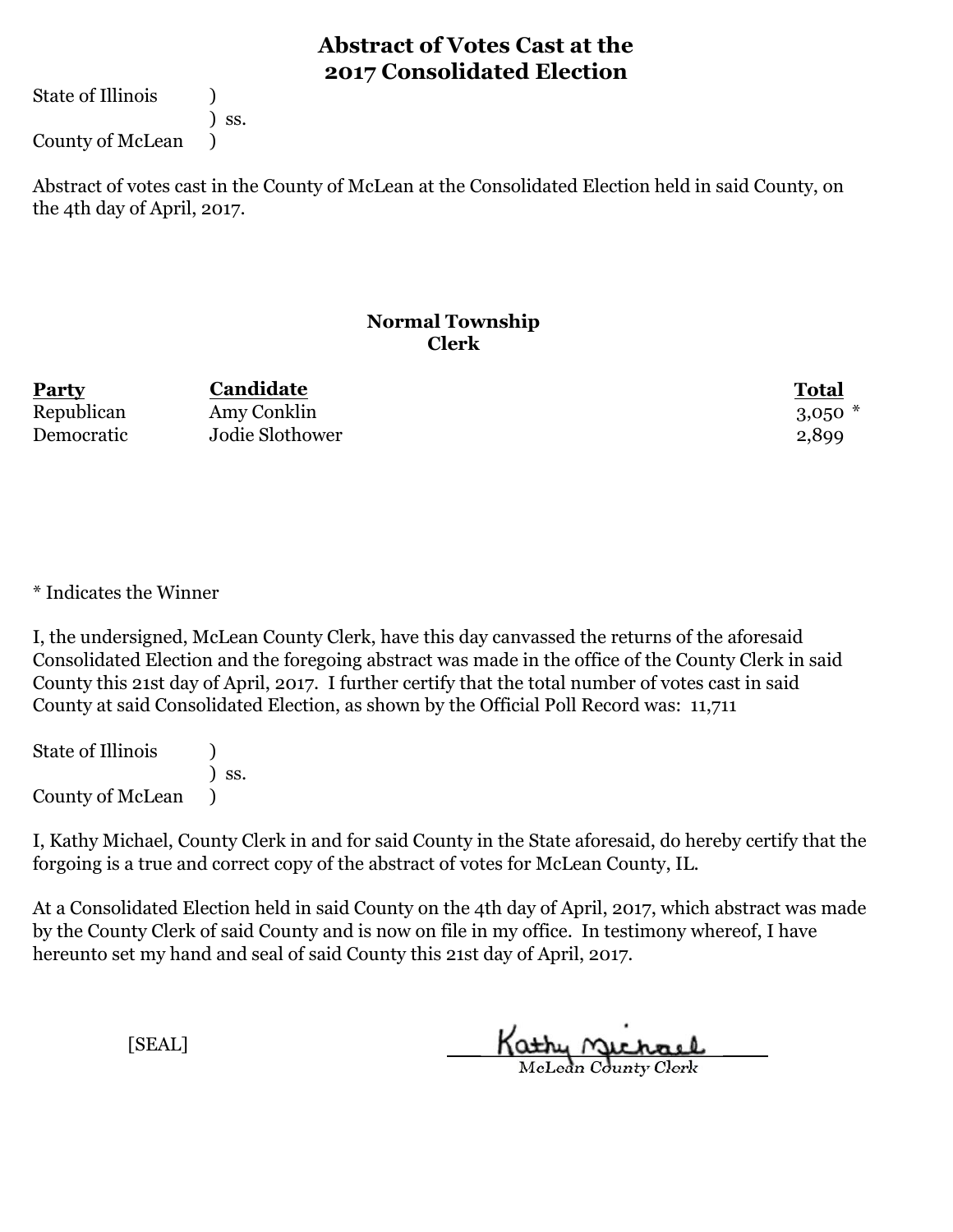State of Illinois (1)

) ss.

County of McLean )

Abstract of votes cast in the County of McLean at the Consolidated Election held in said County, on the 4th day of April, 2017.

### **Normal Township Trustee**

| <b>Party</b> | Candidate                    | <b>Total</b> |
|--------------|------------------------------|--------------|
| Republican   | Richard W. Phillips          | 2,238        |
| Republican   | Ray Ropp                     | $2,987$ *    |
| Republican   | Randy Schaab                 | 2,371        |
| Republican   | Melvin D. Schultz            | 2,258        |
| Democratic   | Joseph M. Gorski             | 2,383        |
| Democratic   | Arlene Hosea                 | $2,742$ *    |
| Democratic   | Samantha Quigle              | $2,539$ *    |
| Democratic   | Sally K. Pyne                | $2,941$ *    |
| Libertarian  | <b>Christopher McDermott</b> | 608          |
| Libertarian  | Alex Nigro                   | 407          |
| Libertarian  | <b>Steven Suess</b>          | 478          |

\* Indicates the Winner

I, the undersigned, McLean County Clerk, have this day canvassed the returns of the aforesaid Consolidated Election and the foregoing abstract was made in the office of the County Clerk in said County this 21st day of April, 2017. I further certify that the total number of votes cast in said County at said Consolidated Election, as shown by the Official Poll Record was: 11,711

State of Illinois (1) ) ss. County of McLean )

I, Kathy Michael, County Clerk in and for said County in the State aforesaid, do hereby certify that the forgoing is a true and correct copy of the abstract of votes for McLean County, IL.

At a Consolidated Election held in said County on the 4th day of April, 2017, which abstract was made by the County Clerk of said County and is now on file in my office. In testimony whereof, I have hereunto set my hand and seal of said County this 21st day of April, 2017.

Kathy Michael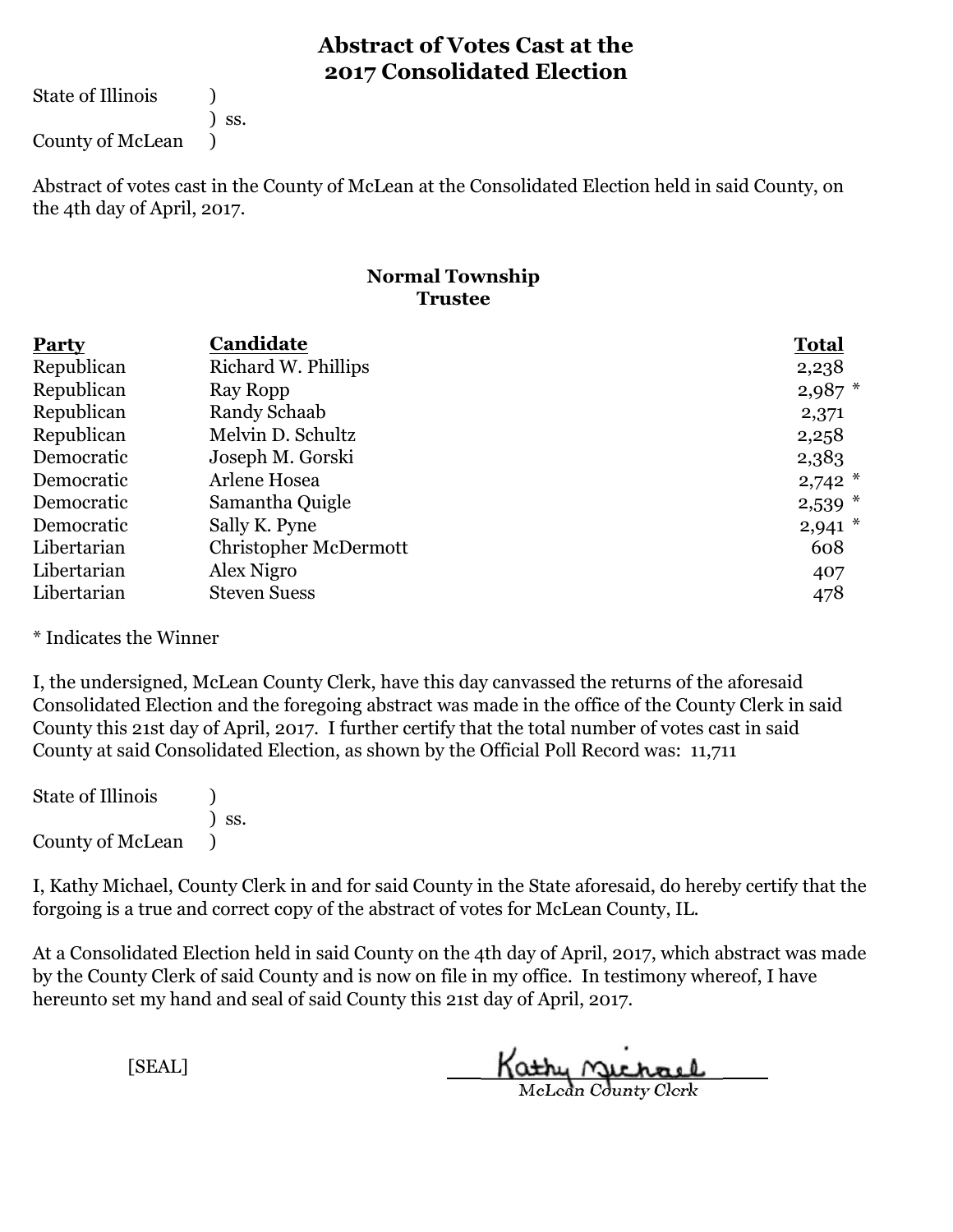State of Illinois (1)

) ss.

County of McLean )

Abstract of votes cast in the County of McLean at the Consolidated Election held in said County, on the 4th day of April, 2017.

#### **Old Town Township Supervisor**

**Party Total Candidate** Republican Brent McCready 107 \*

\* Indicates the Winner

I, the undersigned, McLean County Clerk, have this day canvassed the returns of the aforesaid Consolidated Election and the foregoing abstract was made in the office of the County Clerk in said County this 21st day of April, 2017. I further certify that the total number of votes cast in said County at said Consolidated Election, as shown by the Official Poll Record was: 11,711

State of Illinois (1) ) ss. County of McLean )

I, Kathy Michael, County Clerk in and for said County in the State aforesaid, do hereby certify that the forgoing is a true and correct copy of the abstract of votes for McLean County, IL.

At a Consolidated Election held in said County on the 4th day of April, 2017, which abstract was made by the County Clerk of said County and is now on file in my office. In testimony whereof, I have hereunto set my hand and seal of said County this 21st day of April, 2017.

Kathy Michael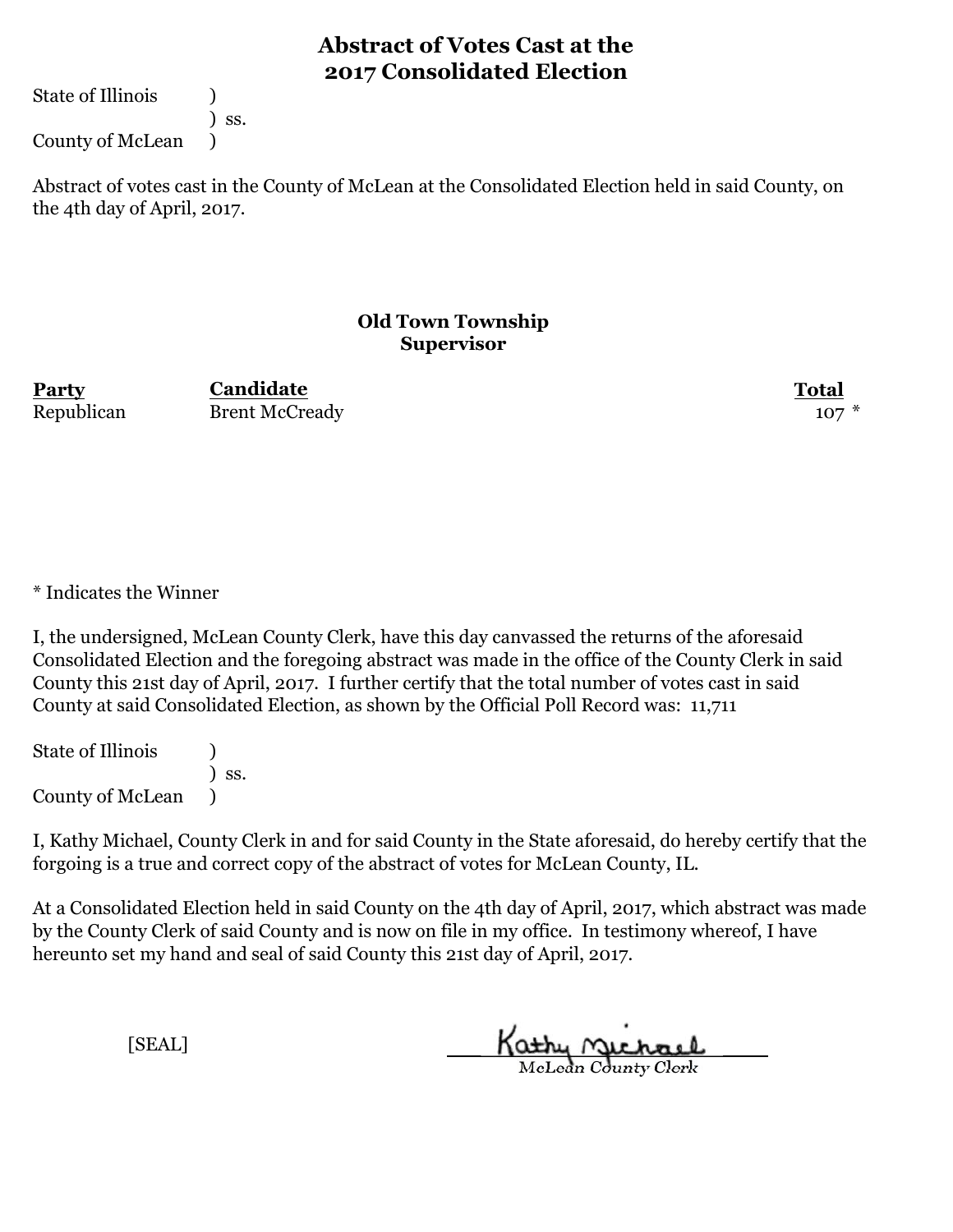State of Illinois (1)

) ss.

County of McLean )

Abstract of votes cast in the County of McLean at the Consolidated Election held in said County, on the 4th day of April, 2017.

### **Old Town Township Highway Commissioner**

**Party Total Candidate** Independent Phillip Reynolds, Jr. 114

\* Indicates the Winner

I, the undersigned, McLean County Clerk, have this day canvassed the returns of the aforesaid Consolidated Election and the foregoing abstract was made in the office of the County Clerk in said County this 21st day of April, 2017. I further certify that the total number of votes cast in said County at said Consolidated Election, as shown by the Official Poll Record was: 11,711

State of Illinois (1) ) ss. County of McLean )

I, Kathy Michael, County Clerk in and for said County in the State aforesaid, do hereby certify that the forgoing is a true and correct copy of the abstract of votes for McLean County, IL.

At a Consolidated Election held in said County on the 4th day of April, 2017, which abstract was made by the County Clerk of said County and is now on file in my office. In testimony whereof, I have hereunto set my hand and seal of said County this 21st day of April, 2017.

Kathy Michael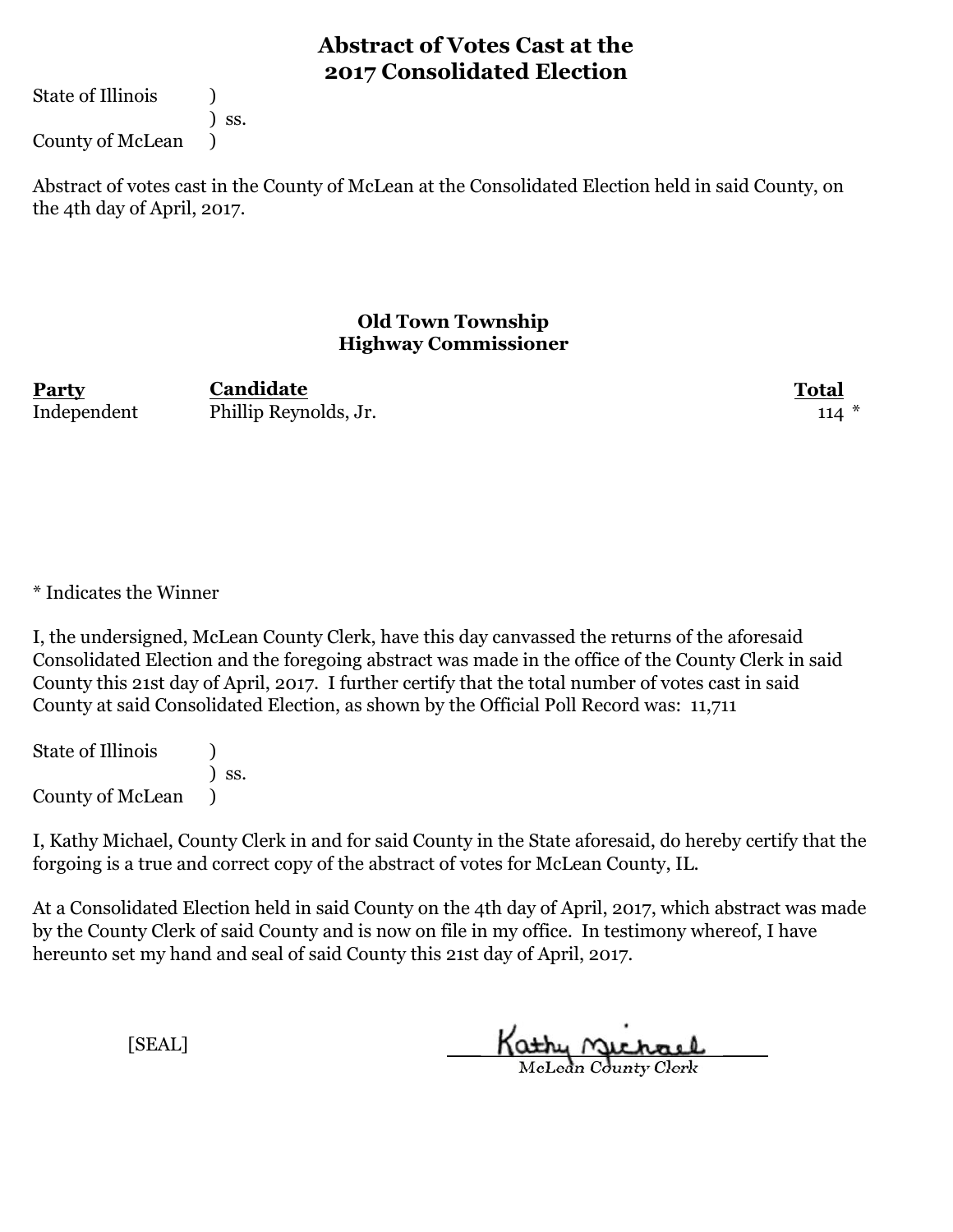State of Illinois (1)

) ss.

County of McLean )

Abstract of votes cast in the County of McLean at the Consolidated Election held in said County, on the 4th day of April, 2017.

#### **Old Town Township Clerk**

**Party Total Candidate** Republican John Haushalter 107 \*

\* Indicates the Winner

I, the undersigned, McLean County Clerk, have this day canvassed the returns of the aforesaid Consolidated Election and the foregoing abstract was made in the office of the County Clerk in said County this 21st day of April, 2017. I further certify that the total number of votes cast in said County at said Consolidated Election, as shown by the Official Poll Record was: 11,711

State of Illinois (1) ) ss. County of McLean )

I, Kathy Michael, County Clerk in and for said County in the State aforesaid, do hereby certify that the forgoing is a true and correct copy of the abstract of votes for McLean County, IL.

At a Consolidated Election held in said County on the 4th day of April, 2017, which abstract was made by the County Clerk of said County and is now on file in my office. In testimony whereof, I have hereunto set my hand and seal of said County this 21st day of April, 2017.

Kathy Michael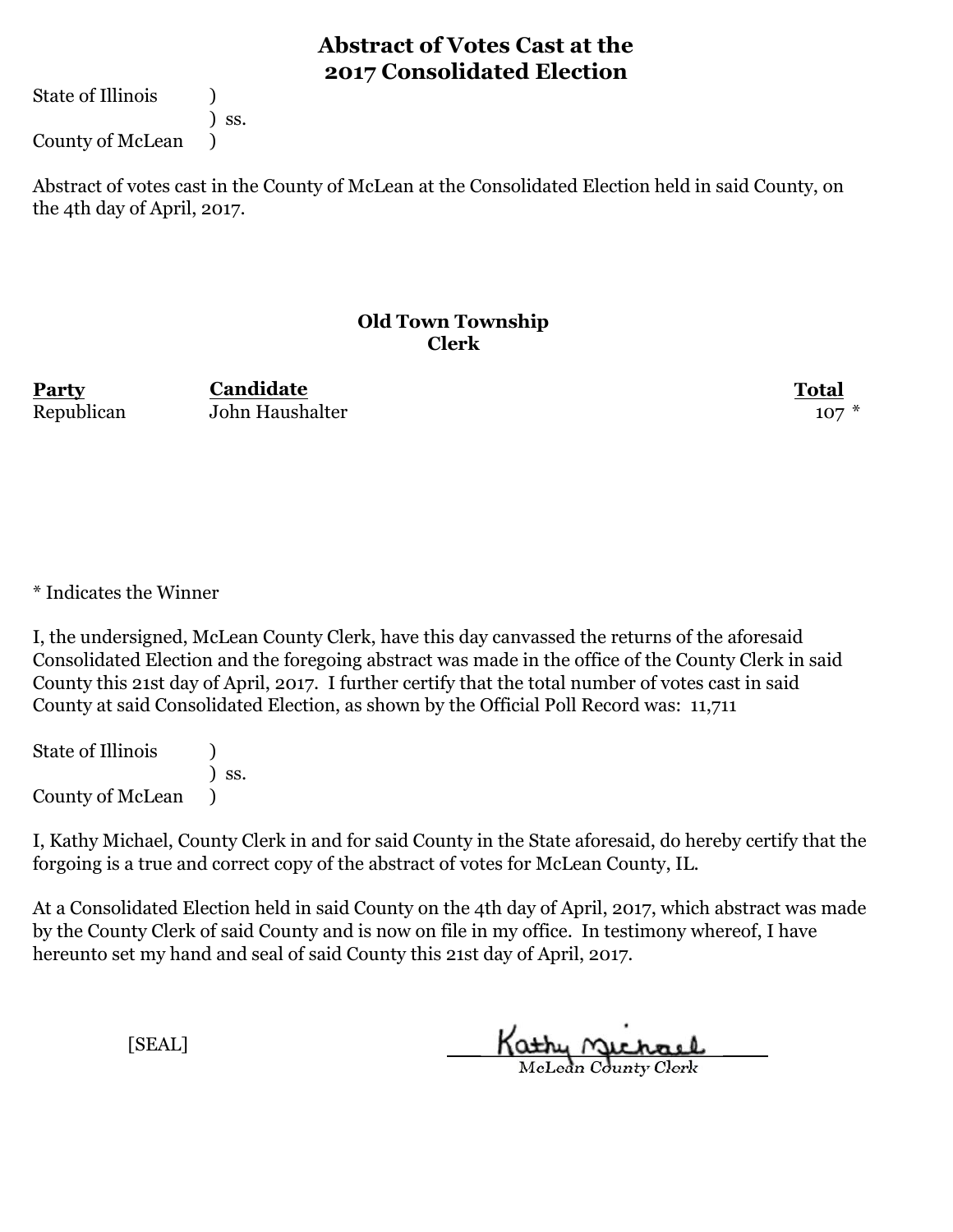State of Illinois (1)

) ss.

County of McLean )

Abstract of votes cast in the County of McLean at the Consolidated Election held in said County, on the 4th day of April, 2017.

### **Old Town Township Trustee**

| <b>Party</b> | Candidate       | <b>Total</b> |
|--------------|-----------------|--------------|
| Republican   | Larry E. Durbin | $84*$        |
| Republican   | Mark Hines      | $101 *$      |
| Republican   | Joseph G. Rogus | $82 *$       |
| Republican   | Kathy Johnson   | $99*$        |

\* Indicates the Winner

I, the undersigned, McLean County Clerk, have this day canvassed the returns of the aforesaid Consolidated Election and the foregoing abstract was made in the office of the County Clerk in said County this 21st day of April, 2017. I further certify that the total number of votes cast in said County at said Consolidated Election, as shown by the Official Poll Record was: 11,711

State of Illinois (1) ) ss. County of McLean )

I, Kathy Michael, County Clerk in and for said County in the State aforesaid, do hereby certify that the forgoing is a true and correct copy of the abstract of votes for McLean County, IL.

At a Consolidated Election held in said County on the 4th day of April, 2017, which abstract was made by the County Clerk of said County and is now on file in my office. In testimony whereof, I have hereunto set my hand and seal of said County this 21st day of April, 2017.

Kathy Michael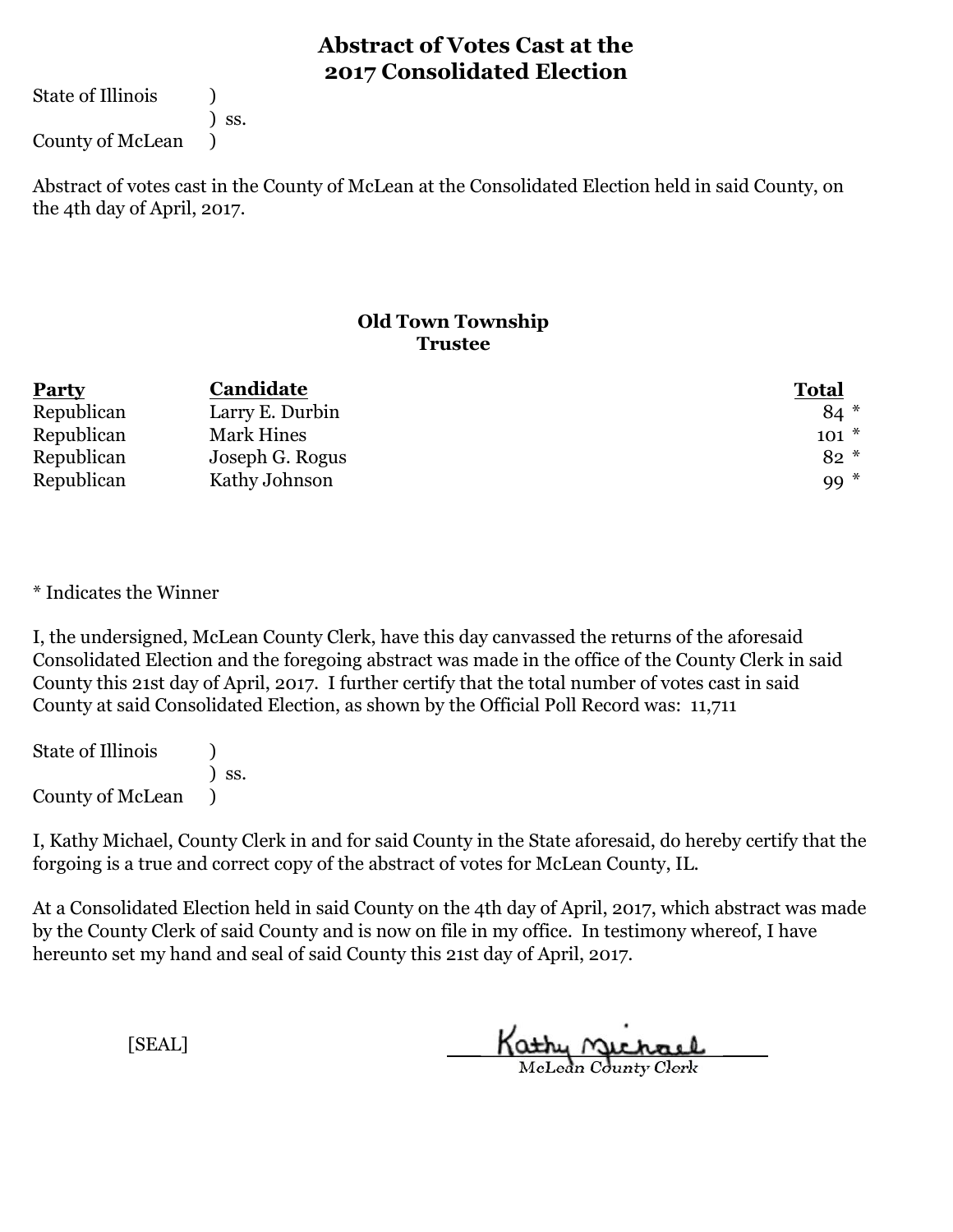State of Illinois (1)

) ss.

County of McLean )

Abstract of votes cast in the County of McLean at the Consolidated Election held in said County, on the 4th day of April, 2017.

#### **Randolph Township Supervisor**

**Party Total Candidate** Republican Donald O. Newby 454

\* Indicates the Winner

I, the undersigned, McLean County Clerk, have this day canvassed the returns of the aforesaid Consolidated Election and the foregoing abstract was made in the office of the County Clerk in said County this 21st day of April, 2017. I further certify that the total number of votes cast in said County at said Consolidated Election, as shown by the Official Poll Record was: 11,711

State of Illinois (1) ) ss. County of McLean )

I, Kathy Michael, County Clerk in and for said County in the State aforesaid, do hereby certify that the forgoing is a true and correct copy of the abstract of votes for McLean County, IL.

At a Consolidated Election held in said County on the 4th day of April, 2017, which abstract was made by the County Clerk of said County and is now on file in my office. In testimony whereof, I have hereunto set my hand and seal of said County this 21st day of April, 2017.

Kathy <u>Michael</u>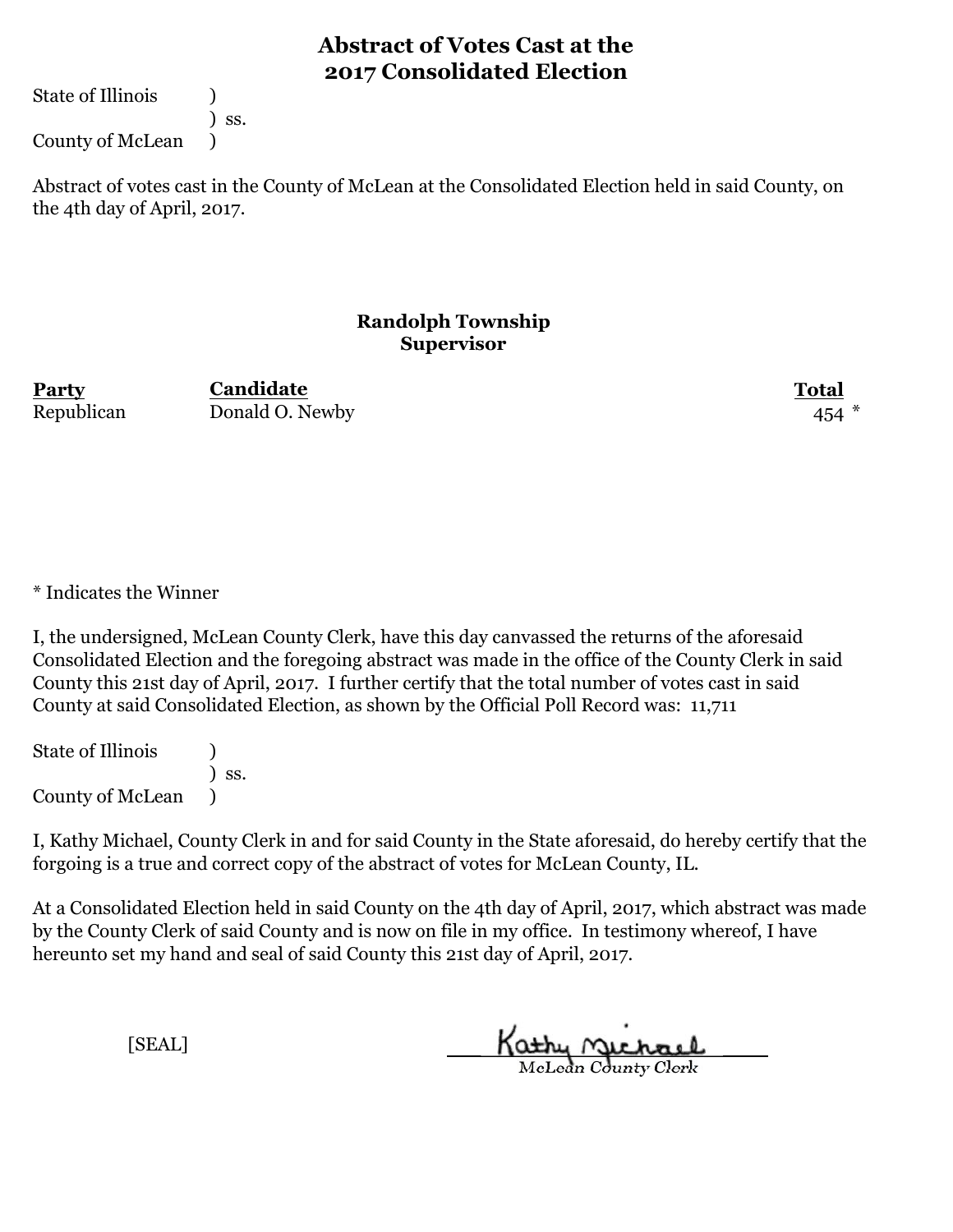State of Illinois (1)

) ss.

County of McLean )

Abstract of votes cast in the County of McLean at the Consolidated Election held in said County, on the 4th day of April, 2017.

### **Randolph Township Highway Commissioner**

**Party Total Candidate** Republican Stacey D. Rees 450 \*

\* Indicates the Winner

I, the undersigned, McLean County Clerk, have this day canvassed the returns of the aforesaid Consolidated Election and the foregoing abstract was made in the office of the County Clerk in said County this 21st day of April, 2017. I further certify that the total number of votes cast in said County at said Consolidated Election, as shown by the Official Poll Record was: 11,711

State of Illinois (1) ) ss. County of McLean )

I, Kathy Michael, County Clerk in and for said County in the State aforesaid, do hereby certify that the forgoing is a true and correct copy of the abstract of votes for McLean County, IL.

At a Consolidated Election held in said County on the 4th day of April, 2017, which abstract was made by the County Clerk of said County and is now on file in my office. In testimony whereof, I have hereunto set my hand and seal of said County this 21st day of April, 2017.

Kathy Michael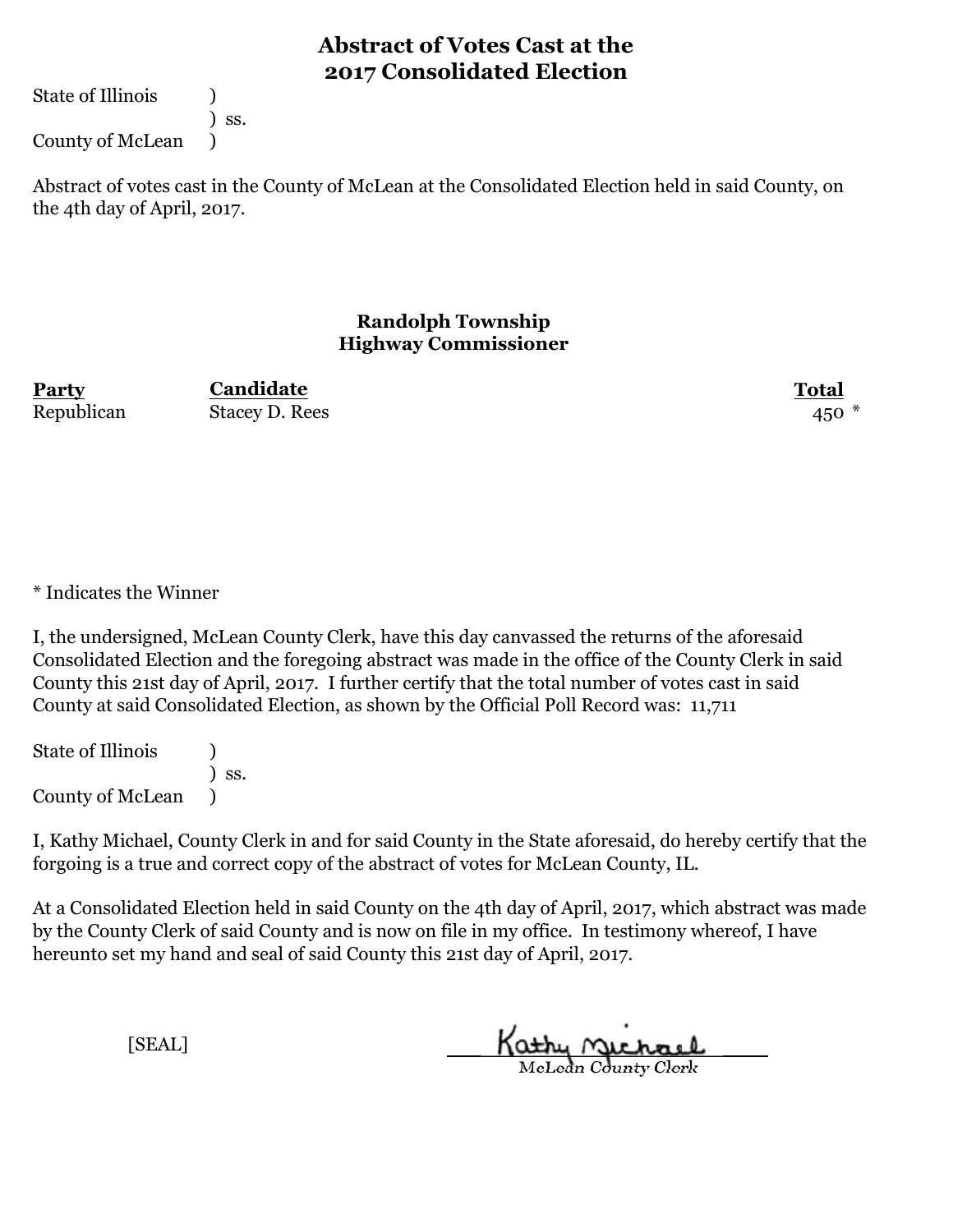State of Illinois (1)

) ss.

County of McLean )

Abstract of votes cast in the County of McLean at the Consolidated Election held in said County, on the 4th day of April, 2017.

### **Randolph Township Assessor**

**Party Total** Republican Glenn H. Milton 424 **Candidate**

\* Indicates the Winner

I, the undersigned, McLean County Clerk, have this day canvassed the returns of the aforesaid Consolidated Election and the foregoing abstract was made in the office of the County Clerk in said County this 21st day of April, 2017. I further certify that the total number of votes cast in said County at said Consolidated Election, as shown by the Official Poll Record was: 11,711

State of Illinois (1) ) ss. County of McLean )

I, Kathy Michael, County Clerk in and for said County in the State aforesaid, do hereby certify that the forgoing is a true and correct copy of the abstract of votes for McLean County, IL.

At a Consolidated Election held in said County on the 4th day of April, 2017, which abstract was made by the County Clerk of said County and is now on file in my office. In testimony whereof, I have hereunto set my hand and seal of said County this 21st day of April, 2017.

Kathy Michael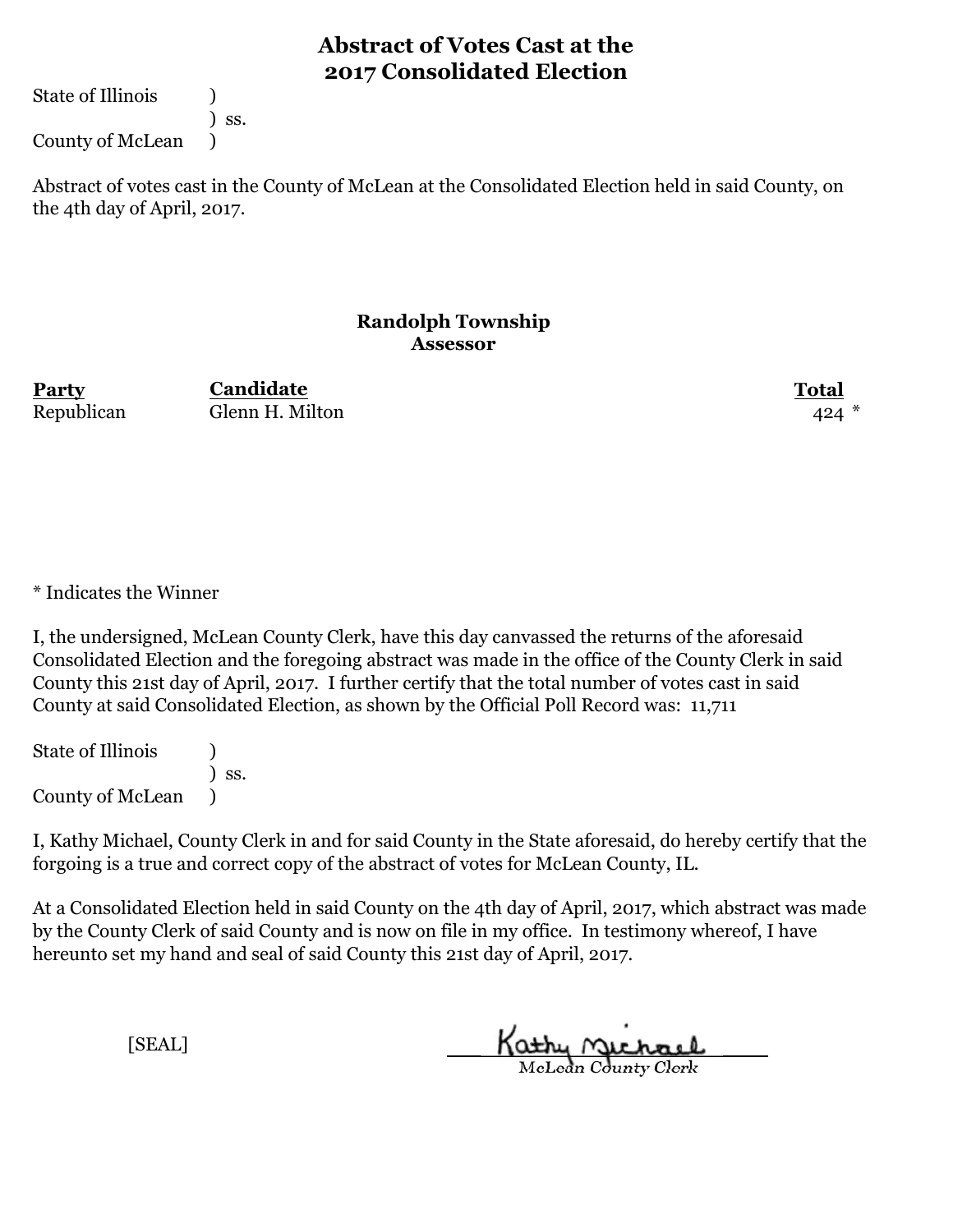State of Illinois (1)

) ss.

County of McLean )

Abstract of votes cast in the County of McLean at the Consolidated Election held in said County, on the 4th day of April, 2017.

#### **Randolph Township Clerk**

**Party Total** Republican Dennis L. Powell 459 \* **Candidate**

\* Indicates the Winner

I, the undersigned, McLean County Clerk, have this day canvassed the returns of the aforesaid Consolidated Election and the foregoing abstract was made in the office of the County Clerk in said County this 21st day of April, 2017. I further certify that the total number of votes cast in said County at said Consolidated Election, as shown by the Official Poll Record was: 11,711

State of Illinois (1) ) ss. County of McLean )

I, Kathy Michael, County Clerk in and for said County in the State aforesaid, do hereby certify that the forgoing is a true and correct copy of the abstract of votes for McLean County, IL.

At a Consolidated Election held in said County on the 4th day of April, 2017, which abstract was made by the County Clerk of said County and is now on file in my office. In testimony whereof, I have hereunto set my hand and seal of said County this 21st day of April, 2017.

Kathy Michael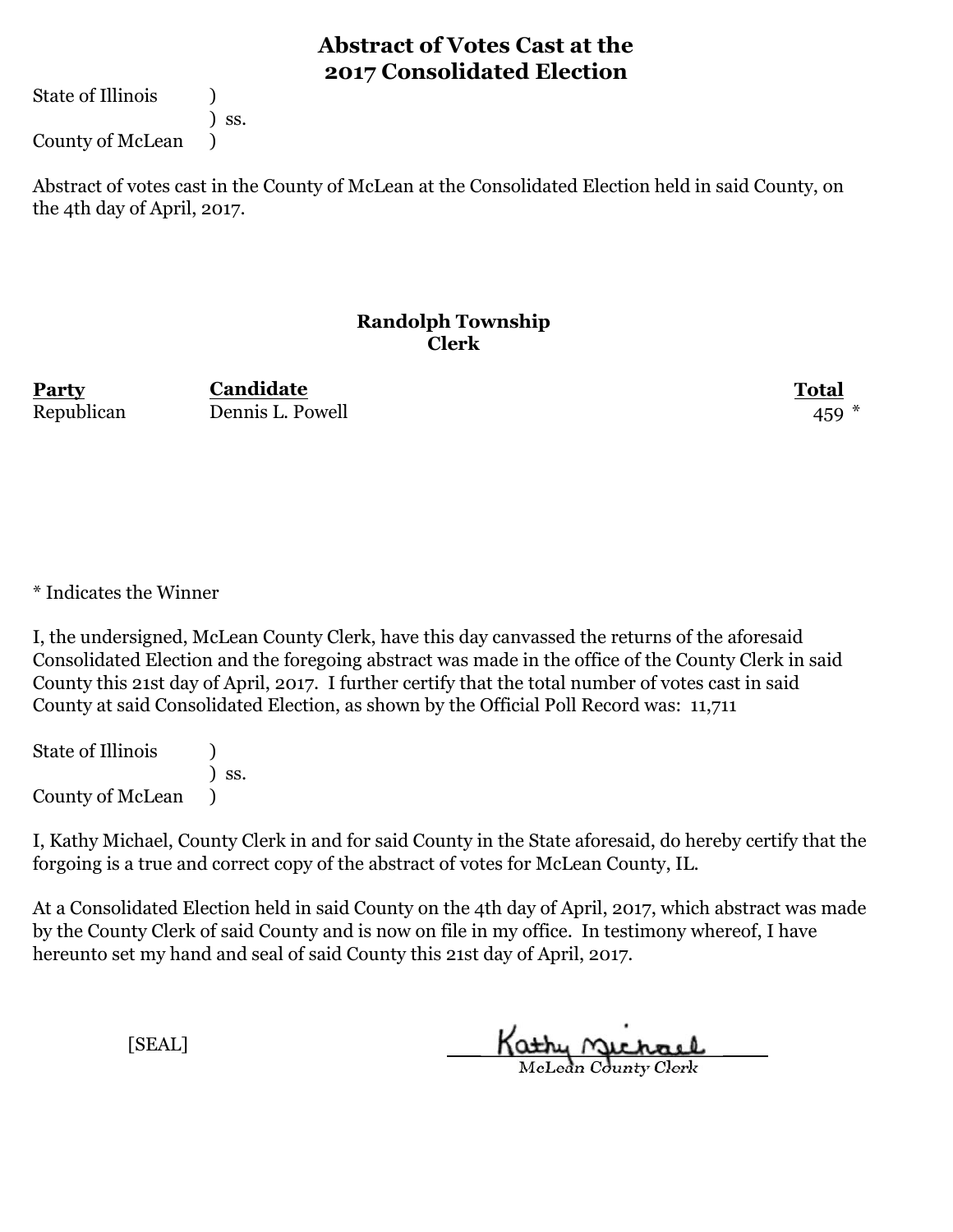State of Illinois (1)

) ss.

County of McLean )

Abstract of votes cast in the County of McLean at the Consolidated Election held in said County, on the 4th day of April, 2017.

### **Randolph Township Trustee**

| <b>Party</b> | Candidate           | <b>Total</b> |
|--------------|---------------------|--------------|
| Republican   | Kevin R. Rustemeyer | $387 *$      |
| Republican   | Dan Cole            | $335$ $*$    |
| Republican   | Michael Lay         | $358*$       |
| Republican   | Mark Ryburn         | $333*$       |

\* Indicates the Winner

I, the undersigned, McLean County Clerk, have this day canvassed the returns of the aforesaid Consolidated Election and the foregoing abstract was made in the office of the County Clerk in said County this 21st day of April, 2017. I further certify that the total number of votes cast in said County at said Consolidated Election, as shown by the Official Poll Record was: 11,711

State of Illinois (1) ) ss. County of McLean )

I, Kathy Michael, County Clerk in and for said County in the State aforesaid, do hereby certify that the forgoing is a true and correct copy of the abstract of votes for McLean County, IL.

At a Consolidated Election held in said County on the 4th day of April, 2017, which abstract was made by the County Clerk of said County and is now on file in my office. In testimony whereof, I have hereunto set my hand and seal of said County this 21st day of April, 2017.

Kathy Michael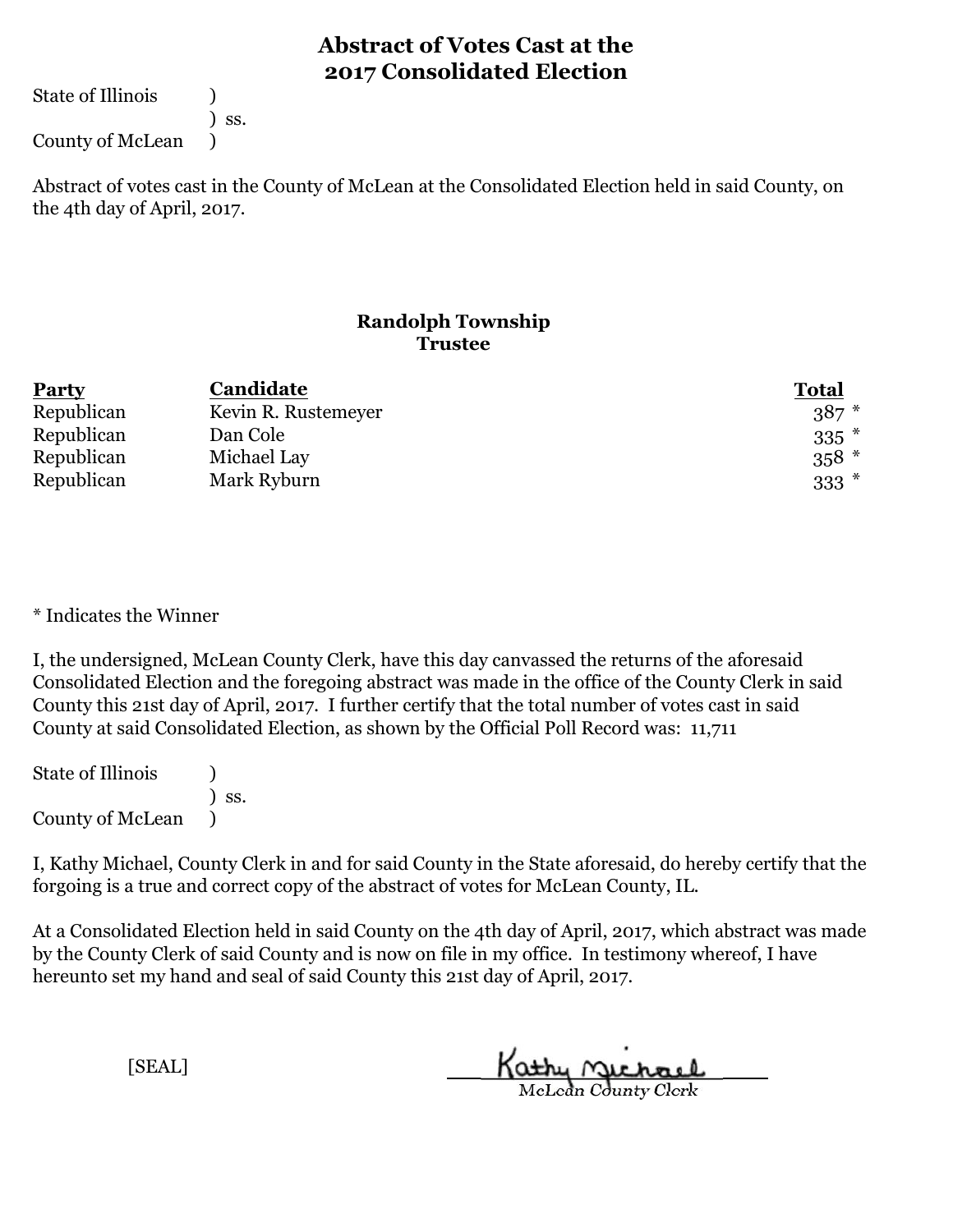State of Illinois (1)

) ss.

County of McLean )

Abstract of votes cast in the County of McLean at the Consolidated Election held in said County, on the 4th day of April, 2017.

#### **Towanda Township Supervisor**

**Party Total Candidate** Independent Mark Kraft 140 \*

\* Indicates the Winner

I, the undersigned, McLean County Clerk, have this day canvassed the returns of the aforesaid Consolidated Election and the foregoing abstract was made in the office of the County Clerk in said County this 21st day of April, 2017. I further certify that the total number of votes cast in said County at said Consolidated Election, as shown by the Official Poll Record was: 11,711

State of Illinois (1) ) ss. County of McLean )

I, Kathy Michael, County Clerk in and for said County in the State aforesaid, do hereby certify that the forgoing is a true and correct copy of the abstract of votes for McLean County, IL.

At a Consolidated Election held in said County on the 4th day of April, 2017, which abstract was made by the County Clerk of said County and is now on file in my office. In testimony whereof, I have hereunto set my hand and seal of said County this 21st day of April, 2017.

Kathy Michael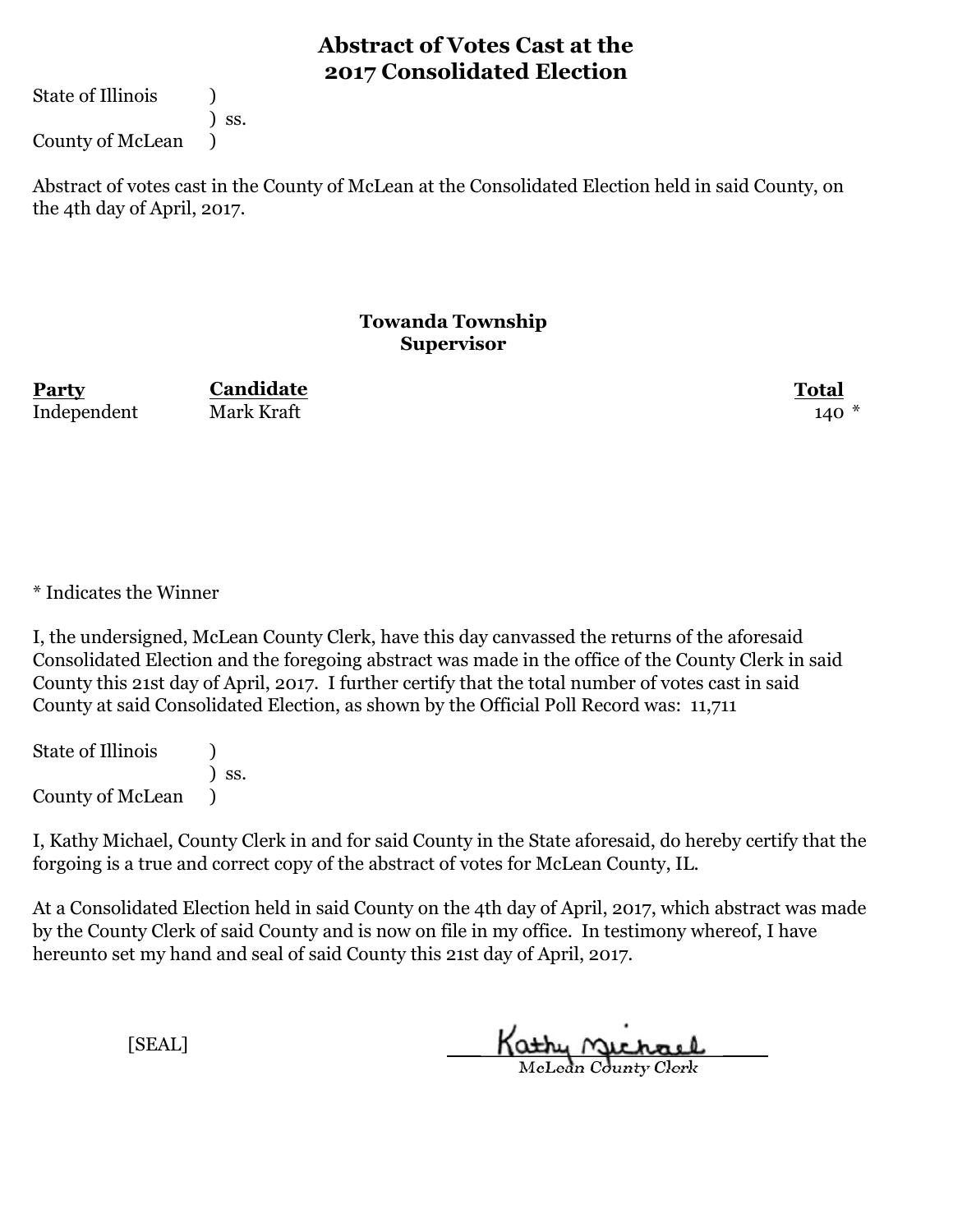State of Illinois (1)

) ss.

County of McLean )

Abstract of votes cast in the County of McLean at the Consolidated Election held in said County, on the 4th day of April, 2017.

### **Towanda Township Highway Commissioner**

**Party Total** Independent Michael Fish 137

**Candidate**

\* Indicates the Winner

I, the undersigned, McLean County Clerk, have this day canvassed the returns of the aforesaid Consolidated Election and the foregoing abstract was made in the office of the County Clerk in said County this 21st day of April, 2017. I further certify that the total number of votes cast in said County at said Consolidated Election, as shown by the Official Poll Record was: 11,711

State of Illinois (1) ) ss. County of McLean )

I, Kathy Michael, County Clerk in and for said County in the State aforesaid, do hereby certify that the forgoing is a true and correct copy of the abstract of votes for McLean County, IL.

At a Consolidated Election held in said County on the 4th day of April, 2017, which abstract was made by the County Clerk of said County and is now on file in my office. In testimony whereof, I have hereunto set my hand and seal of said County this 21st day of April, 2017.

Kathy Michael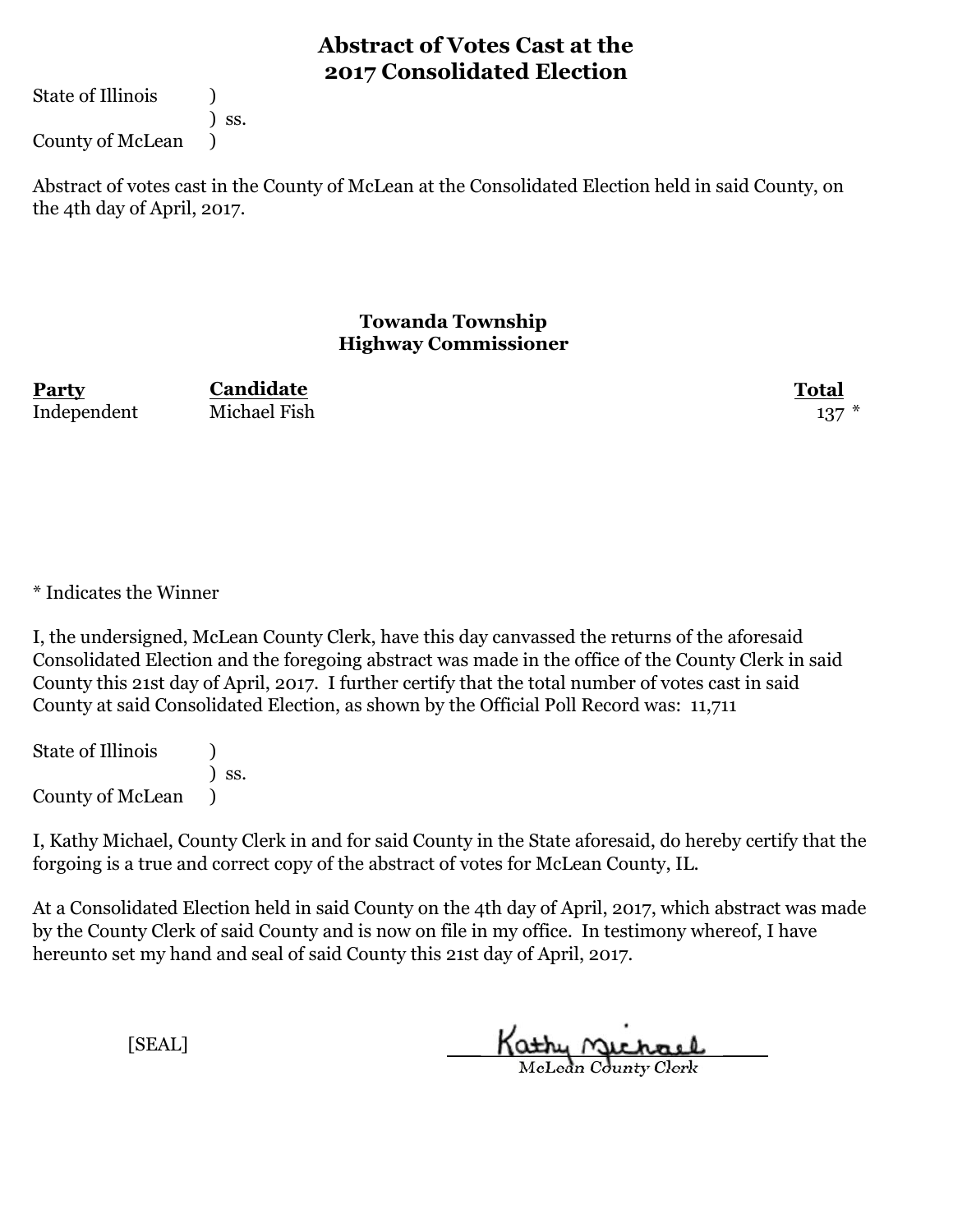State of Illinois (1)

) ss.

County of McLean )

Abstract of votes cast in the County of McLean at the Consolidated Election held in said County, on the 4th day of April, 2017.

#### **Towanda Township Clerk**

**Party Total Candidate** Independent Laura Egbers 137

\* Indicates the Winner

I, the undersigned, McLean County Clerk, have this day canvassed the returns of the aforesaid Consolidated Election and the foregoing abstract was made in the office of the County Clerk in said County this 21st day of April, 2017. I further certify that the total number of votes cast in said County at said Consolidated Election, as shown by the Official Poll Record was: 11,711

State of Illinois (1) ) ss. County of McLean )

I, Kathy Michael, County Clerk in and for said County in the State aforesaid, do hereby certify that the forgoing is a true and correct copy of the abstract of votes for McLean County, IL.

At a Consolidated Election held in said County on the 4th day of April, 2017, which abstract was made by the County Clerk of said County and is now on file in my office. In testimony whereof, I have hereunto set my hand and seal of said County this 21st day of April, 2017.

Kathy Michael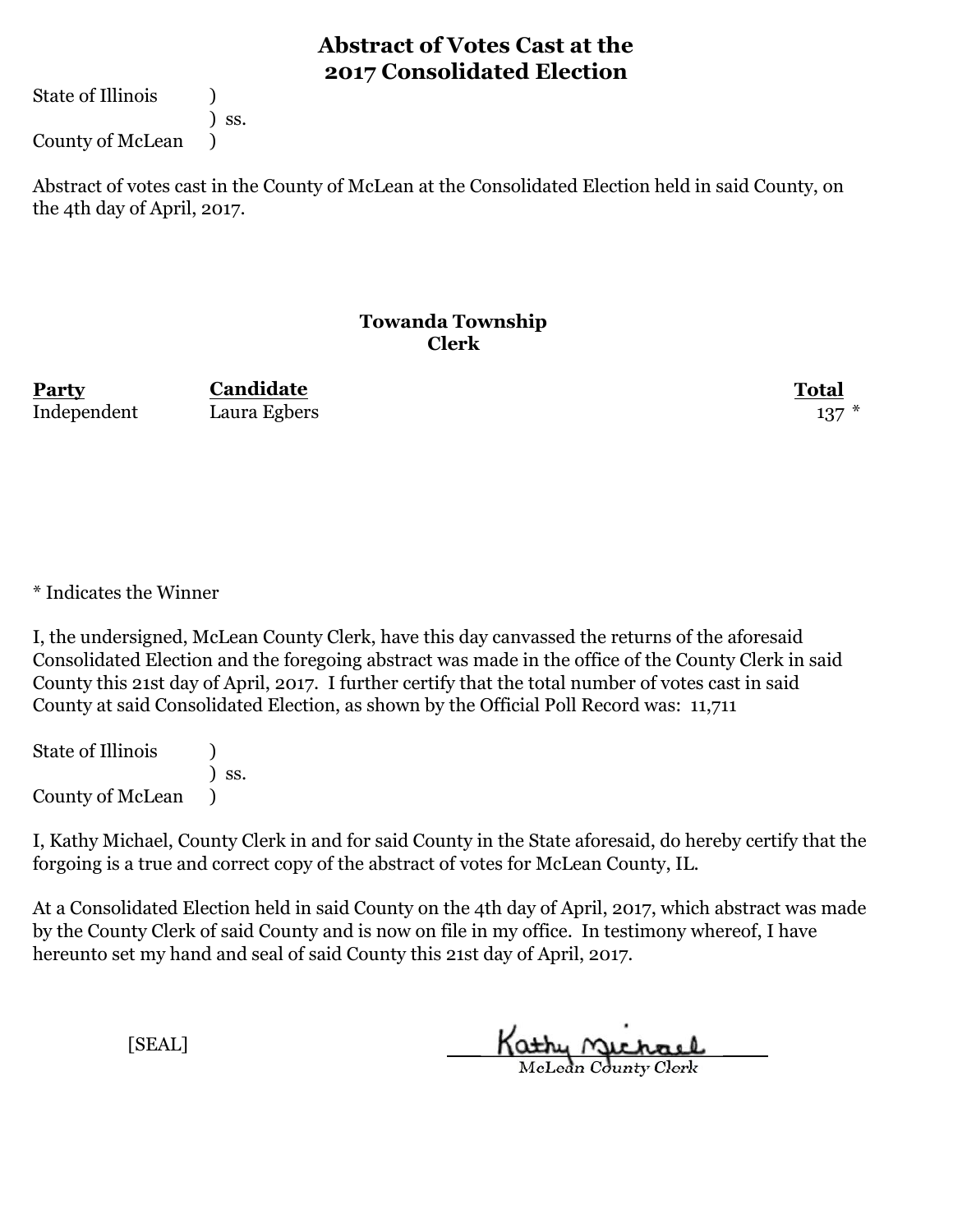State of Illinois (1)

) ss.

County of McLean )

Abstract of votes cast in the County of McLean at the Consolidated Election held in said County, on the 4th day of April, 2017.

### **Towanda Township Trustee**

| <b>Party</b> | Candidate             | <b>Total</b> |
|--------------|-----------------------|--------------|
| Independent  | <b>Brett Lueschen</b> | $112 *$      |
| Independent  | Michael McCurdie      | $112 *$      |
| Independent  | Greg Egbers           | 81           |
| Independent  | Gary Anderson         | $87 *$       |
| Independent  | George E. Kelley      | $84*$        |

\* Indicates the Winner

I, the undersigned, McLean County Clerk, have this day canvassed the returns of the aforesaid Consolidated Election and the foregoing abstract was made in the office of the County Clerk in said County this 21st day of April, 2017. I further certify that the total number of votes cast in said County at said Consolidated Election, as shown by the Official Poll Record was: 11,711

State of Illinois (1) ) ss. County of McLean )

I, Kathy Michael, County Clerk in and for said County in the State aforesaid, do hereby certify that the forgoing is a true and correct copy of the abstract of votes for McLean County, IL.

At a Consolidated Election held in said County on the 4th day of April, 2017, which abstract was made by the County Clerk of said County and is now on file in my office. In testimony whereof, I have hereunto set my hand and seal of said County this 21st day of April, 2017.

Kathy Michael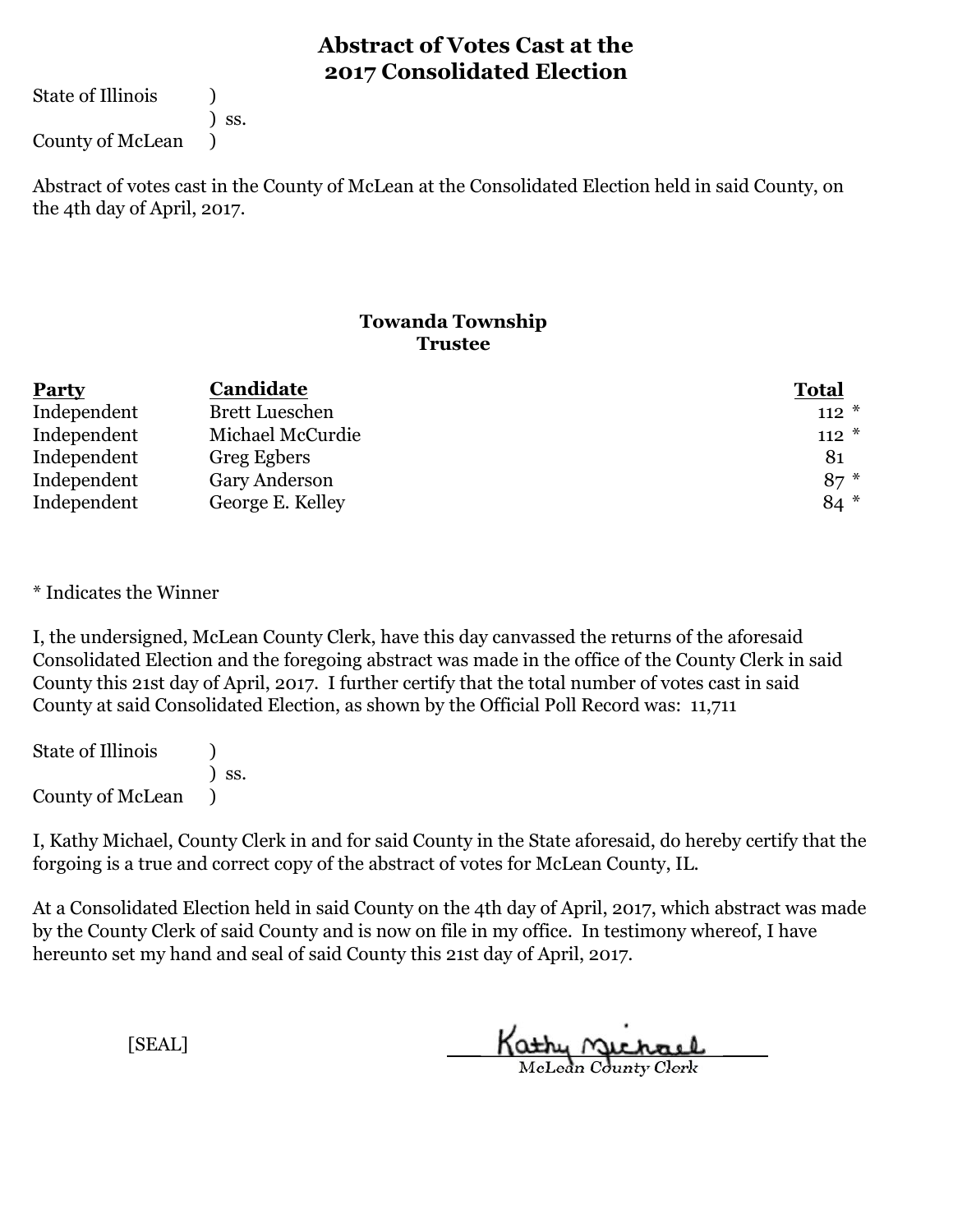State of Illinois (1)

) ss.

County of McLean )

Abstract of votes cast in the County of McLean at the Consolidated Election held in said County, on the 4th day of April, 2017.

#### **West Township Supervisor**

**Party Total** Republican Rita H. Vollmer 59<sup>\*</sup> **Candidate**

\* Indicates the Winner

I, the undersigned, McLean County Clerk, have this day canvassed the returns of the aforesaid Consolidated Election and the foregoing abstract was made in the office of the County Clerk in said County this 21st day of April, 2017. I further certify that the total number of votes cast in said County at said Consolidated Election, as shown by the Official Poll Record was: 11,711

State of Illinois (1) ) ss. County of McLean )

I, Kathy Michael, County Clerk in and for said County in the State aforesaid, do hereby certify that the forgoing is a true and correct copy of the abstract of votes for McLean County, IL.

At a Consolidated Election held in said County on the 4th day of April, 2017, which abstract was made by the County Clerk of said County and is now on file in my office. In testimony whereof, I have hereunto set my hand and seal of said County this 21st day of April, 2017.

Kathy <u>Michael</u>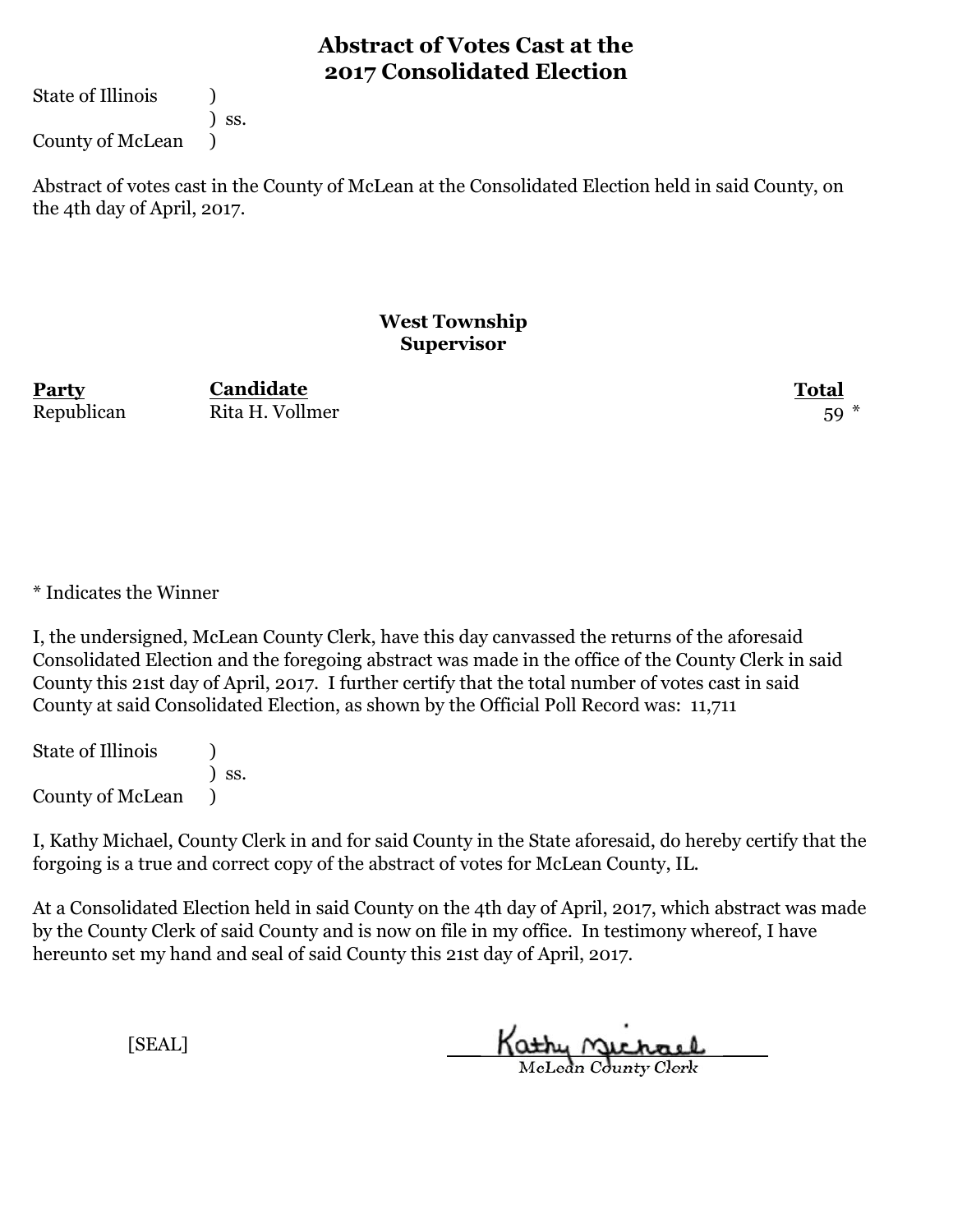State of Illinois (1)

) ss.

County of McLean )

Abstract of votes cast in the County of McLean at the Consolidated Election held in said County, on the 4th day of April, 2017.

#### **West Township Highway Commissioner**

| <b>Party</b> | Candidate    | <b>Total</b> |
|--------------|--------------|--------------|
| Republican   | Jeff Copley  | 23           |
| Independent  | Mark Wallace | $39*$        |

\* Indicates the Winner

I, the undersigned, McLean County Clerk, have this day canvassed the returns of the aforesaid Consolidated Election and the foregoing abstract was made in the office of the County Clerk in said County this 21st day of April, 2017. I further certify that the total number of votes cast in said County at said Consolidated Election, as shown by the Official Poll Record was: 11,711

State of Illinois (1) ) ss. County of McLean )

I, Kathy Michael, County Clerk in and for said County in the State aforesaid, do hereby certify that the forgoing is a true and correct copy of the abstract of votes for McLean County, IL.

At a Consolidated Election held in said County on the 4th day of April, 2017, which abstract was made by the County Clerk of said County and is now on file in my office. In testimony whereof, I have hereunto set my hand and seal of said County this 21st day of April, 2017.

Kathy Michael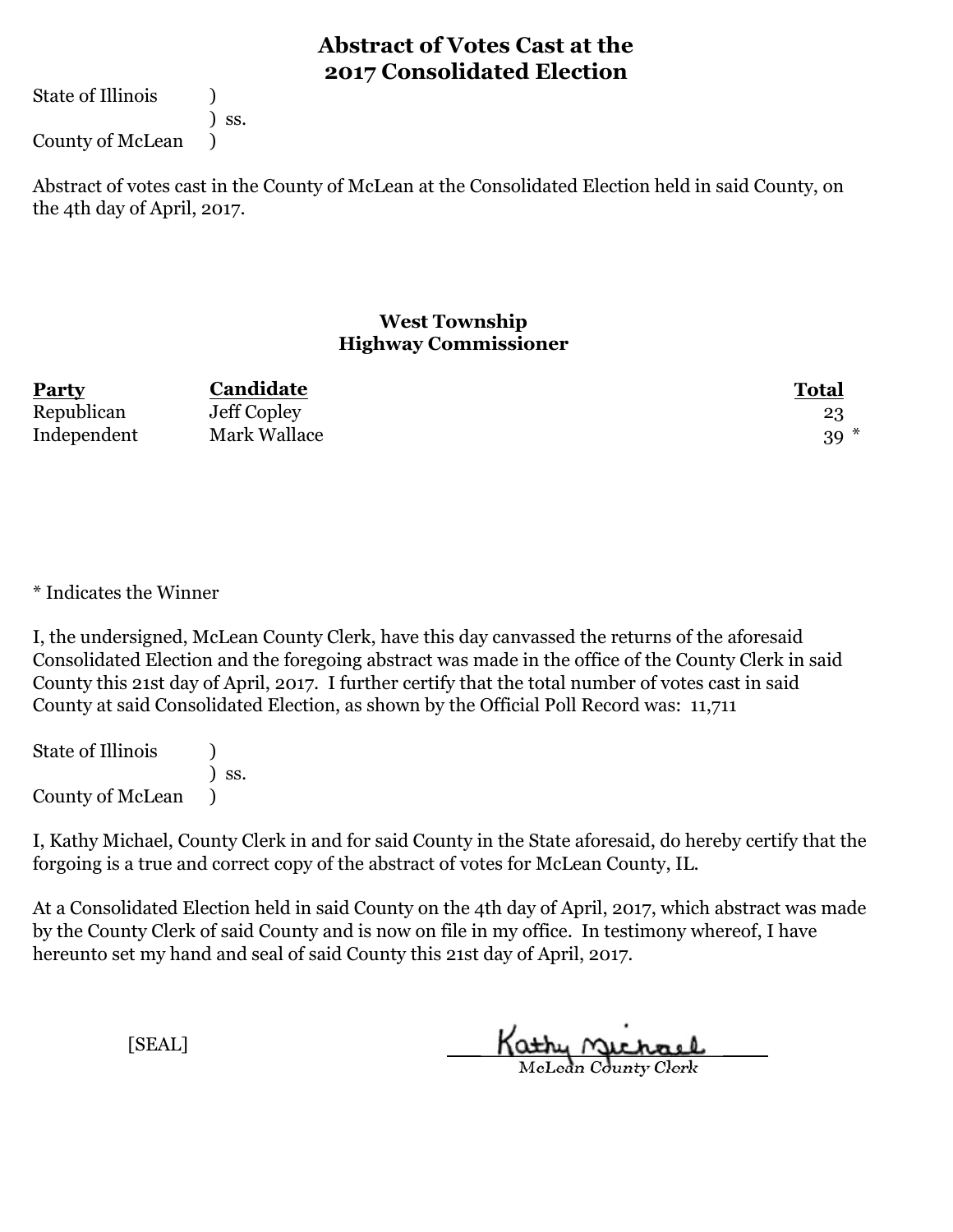State of Illinois (1)

) ss.

County of McLean )

Abstract of votes cast in the County of McLean at the Consolidated Election held in said County, on the 4th day of April, 2017.

#### **West Township Clerk**

**Party Total Candidate** Republican Leslie Franzen 55 \*

\* Indicates the Winner

I, the undersigned, McLean County Clerk, have this day canvassed the returns of the aforesaid Consolidated Election and the foregoing abstract was made in the office of the County Clerk in said County this 21st day of April, 2017. I further certify that the total number of votes cast in said County at said Consolidated Election, as shown by the Official Poll Record was: 11,711

State of Illinois (1) ) ss. County of McLean )

I, Kathy Michael, County Clerk in and for said County in the State aforesaid, do hereby certify that the forgoing is a true and correct copy of the abstract of votes for McLean County, IL.

At a Consolidated Election held in said County on the 4th day of April, 2017, which abstract was made by the County Clerk of said County and is now on file in my office. In testimony whereof, I have hereunto set my hand and seal of said County this 21st day of April, 2017.

Kathy Michael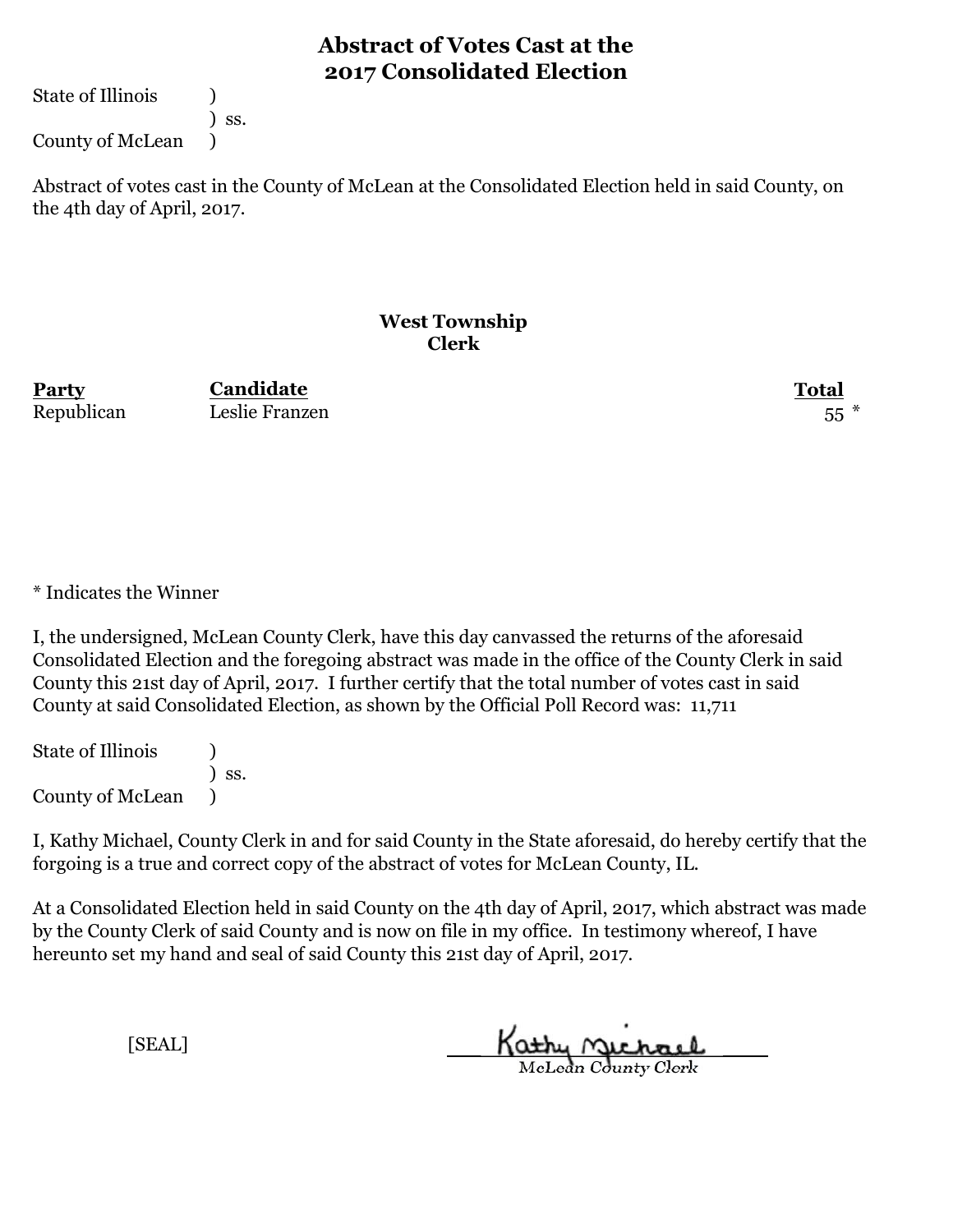State of Illinois (1)

) ss.

County of McLean )

Abstract of votes cast in the County of McLean at the Consolidated Election held in said County, on the 4th day of April, 2017.

### **West Township Trustee**

| <b>Party</b> | Candidate               | <b>Total</b> |
|--------------|-------------------------|--------------|
| Republican   | Brian Arteman           | $53$ $*$     |
| Republican   | Dan Crider              | $51^*$       |
| Republican   | Angie Weitekamp-Franzen | $45$ $*$     |
| Republican   | Lee Whitehouse          | $53$ $*$     |

\* Indicates the Winner

I, the undersigned, McLean County Clerk, have this day canvassed the returns of the aforesaid Consolidated Election and the foregoing abstract was made in the office of the County Clerk in said County this 21st day of April, 2017. I further certify that the total number of votes cast in said County at said Consolidated Election, as shown by the Official Poll Record was: 11,711

State of Illinois (1) ) ss. County of McLean )

I, Kathy Michael, County Clerk in and for said County in the State aforesaid, do hereby certify that the forgoing is a true and correct copy of the abstract of votes for McLean County, IL.

At a Consolidated Election held in said County on the 4th day of April, 2017, which abstract was made by the County Clerk of said County and is now on file in my office. In testimony whereof, I have hereunto set my hand and seal of said County this 21st day of April, 2017.

Kathy Michael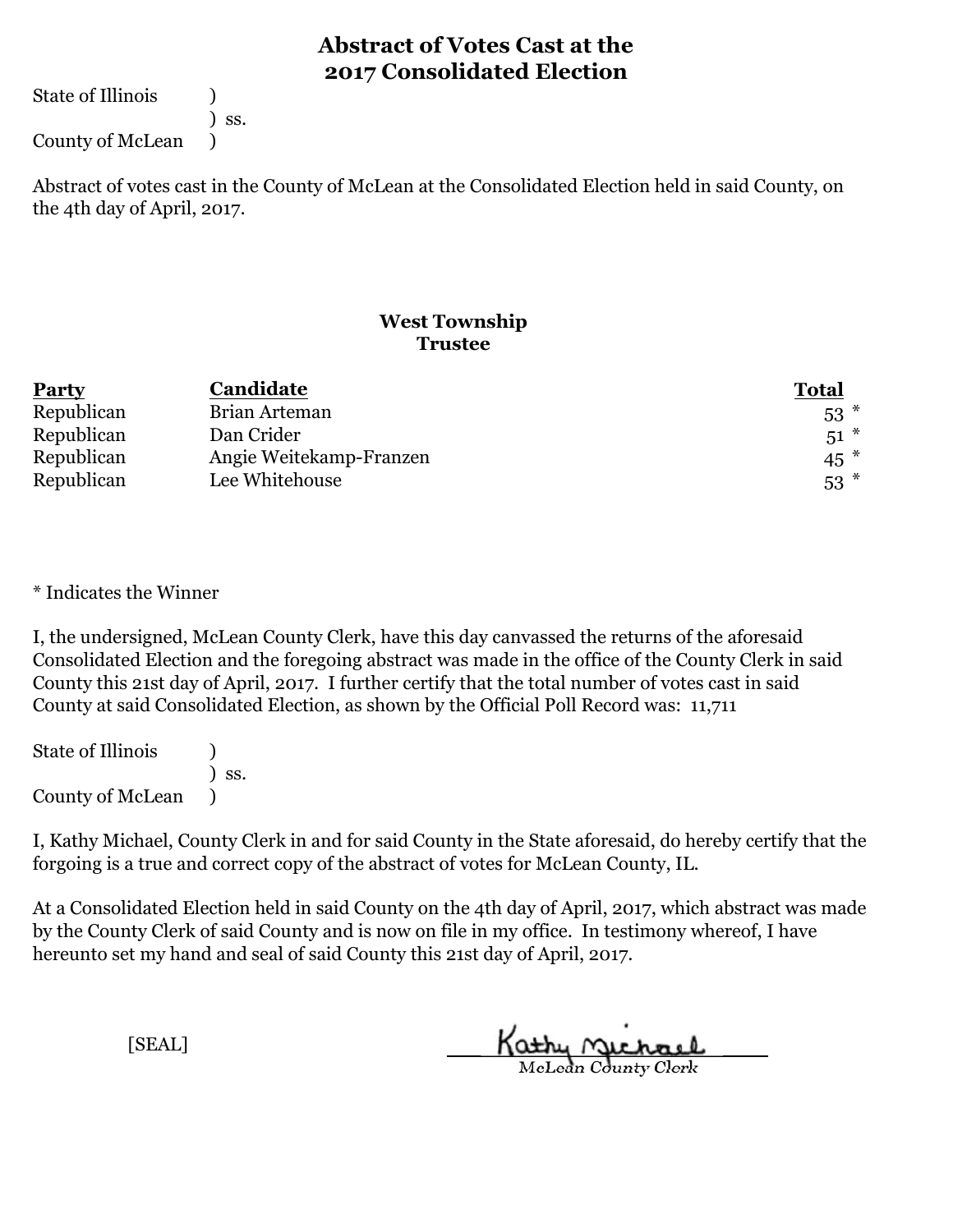State of Illinois (1)

) ss.

County of McLean )

Abstract of votes cast in the County of McLean at the Consolidated Election held in said County, on the 4th day of April, 2017.

#### **White Oak Township Supervisor**

**Party Total** Republican Catherine Metsker 86 \* **Candidate**

\* Indicates the Winner

I, the undersigned, McLean County Clerk, have this day canvassed the returns of the aforesaid Consolidated Election and the foregoing abstract was made in the office of the County Clerk in said County this 21st day of April, 2017. I further certify that the total number of votes cast in said County at said Consolidated Election, as shown by the Official Poll Record was: 11,711

State of Illinois (1) ) ss. County of McLean )

I, Kathy Michael, County Clerk in and for said County in the State aforesaid, do hereby certify that the forgoing is a true and correct copy of the abstract of votes for McLean County, IL.

At a Consolidated Election held in said County on the 4th day of April, 2017, which abstract was made by the County Clerk of said County and is now on file in my office. In testimony whereof, I have hereunto set my hand and seal of said County this 21st day of April, 2017.

Kathy Michael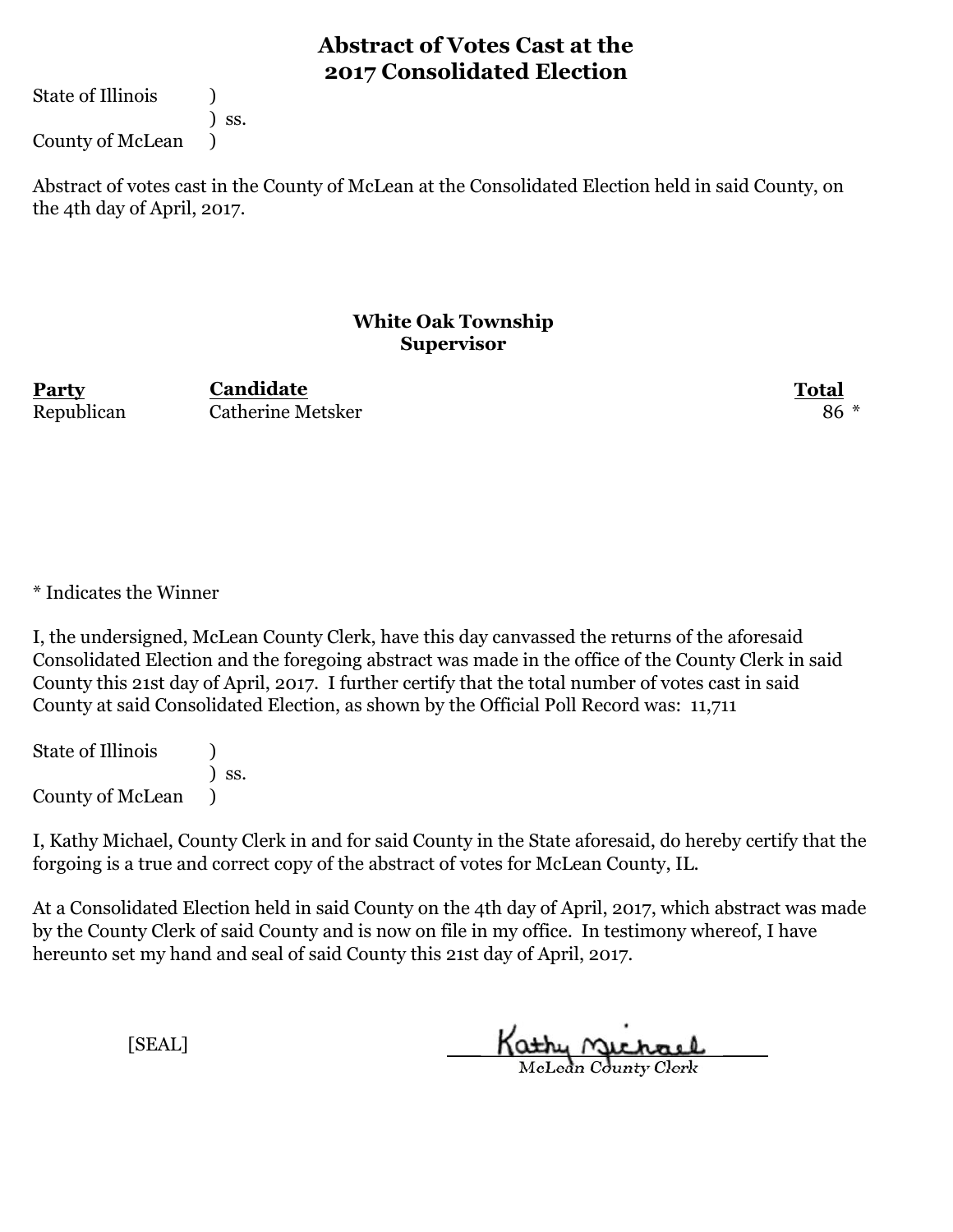State of Illinois (1)

) ss.

County of McLean )

Abstract of votes cast in the County of McLean at the Consolidated Election held in said County, on the 4th day of April, 2017.

#### **White Oak Township Highway Commissioner**

**Party Total Candidate** Republican Fred Grieder  $\,$  90  $^*$ 

\* Indicates the Winner

I, the undersigned, McLean County Clerk, have this day canvassed the returns of the aforesaid Consolidated Election and the foregoing abstract was made in the office of the County Clerk in said County this 21st day of April, 2017. I further certify that the total number of votes cast in said County at said Consolidated Election, as shown by the Official Poll Record was: 11,711

State of Illinois (1) ) ss. County of McLean )

I, Kathy Michael, County Clerk in and for said County in the State aforesaid, do hereby certify that the forgoing is a true and correct copy of the abstract of votes for McLean County, IL.

At a Consolidated Election held in said County on the 4th day of April, 2017, which abstract was made by the County Clerk of said County and is now on file in my office. In testimony whereof, I have hereunto set my hand and seal of said County this 21st day of April, 2017.

Kathy Michael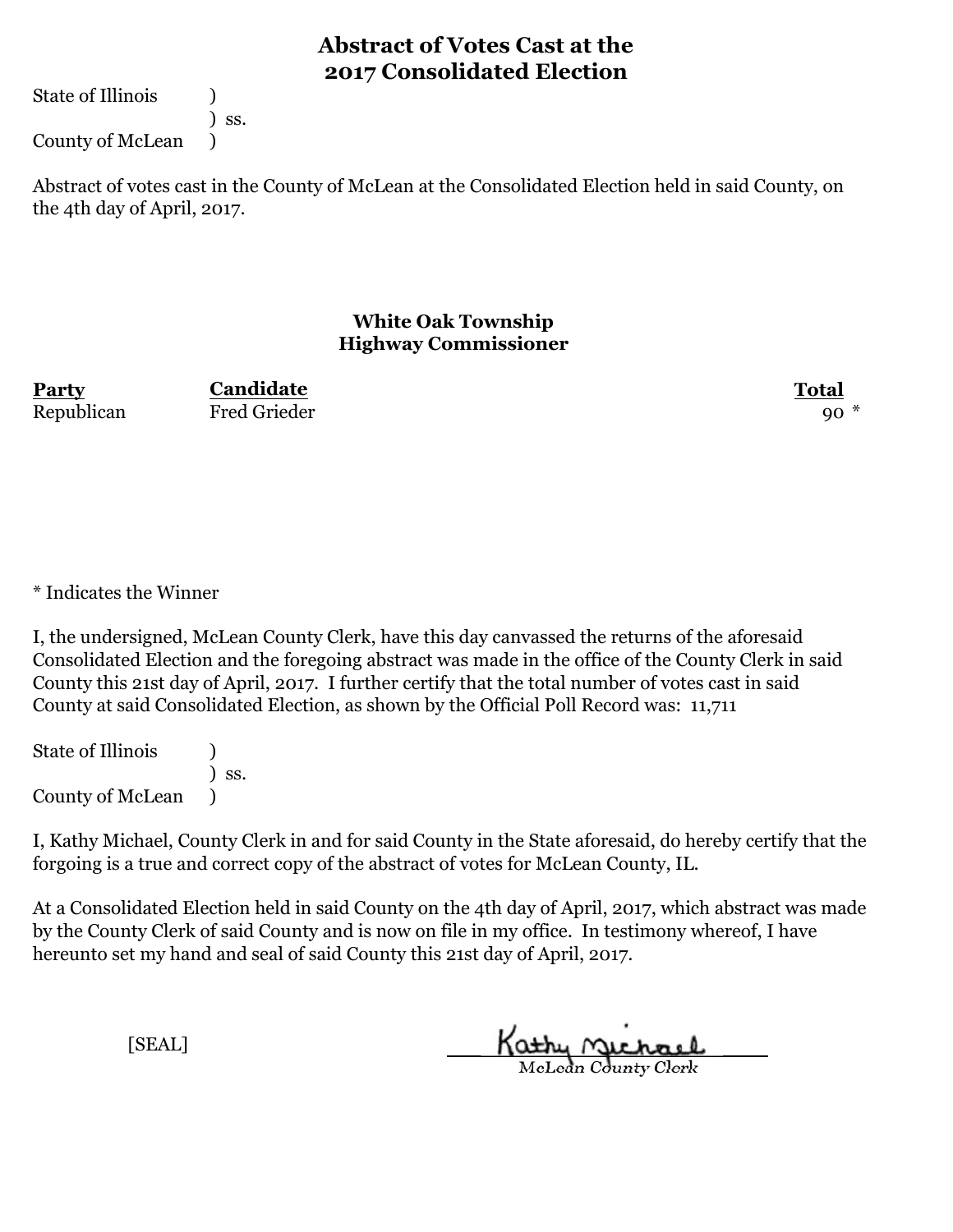State of Illinois (1)

) ss.

County of McLean )

Abstract of votes cast in the County of McLean at the Consolidated Election held in said County, on the 4th day of April, 2017.

#### **White Oak Township Clerk**

**Party Total Candidate** Republican Lacie Walk 84 \*

\* Indicates the Winner

I, the undersigned, McLean County Clerk, have this day canvassed the returns of the aforesaid Consolidated Election and the foregoing abstract was made in the office of the County Clerk in said County this 21st day of April, 2017. I further certify that the total number of votes cast in said County at said Consolidated Election, as shown by the Official Poll Record was: 11,711

State of Illinois (1) ) ss. County of McLean )

I, Kathy Michael, County Clerk in and for said County in the State aforesaid, do hereby certify that the forgoing is a true and correct copy of the abstract of votes for McLean County, IL.

At a Consolidated Election held in said County on the 4th day of April, 2017, which abstract was made by the County Clerk of said County and is now on file in my office. In testimony whereof, I have hereunto set my hand and seal of said County this 21st day of April, 2017.

Kathy Michael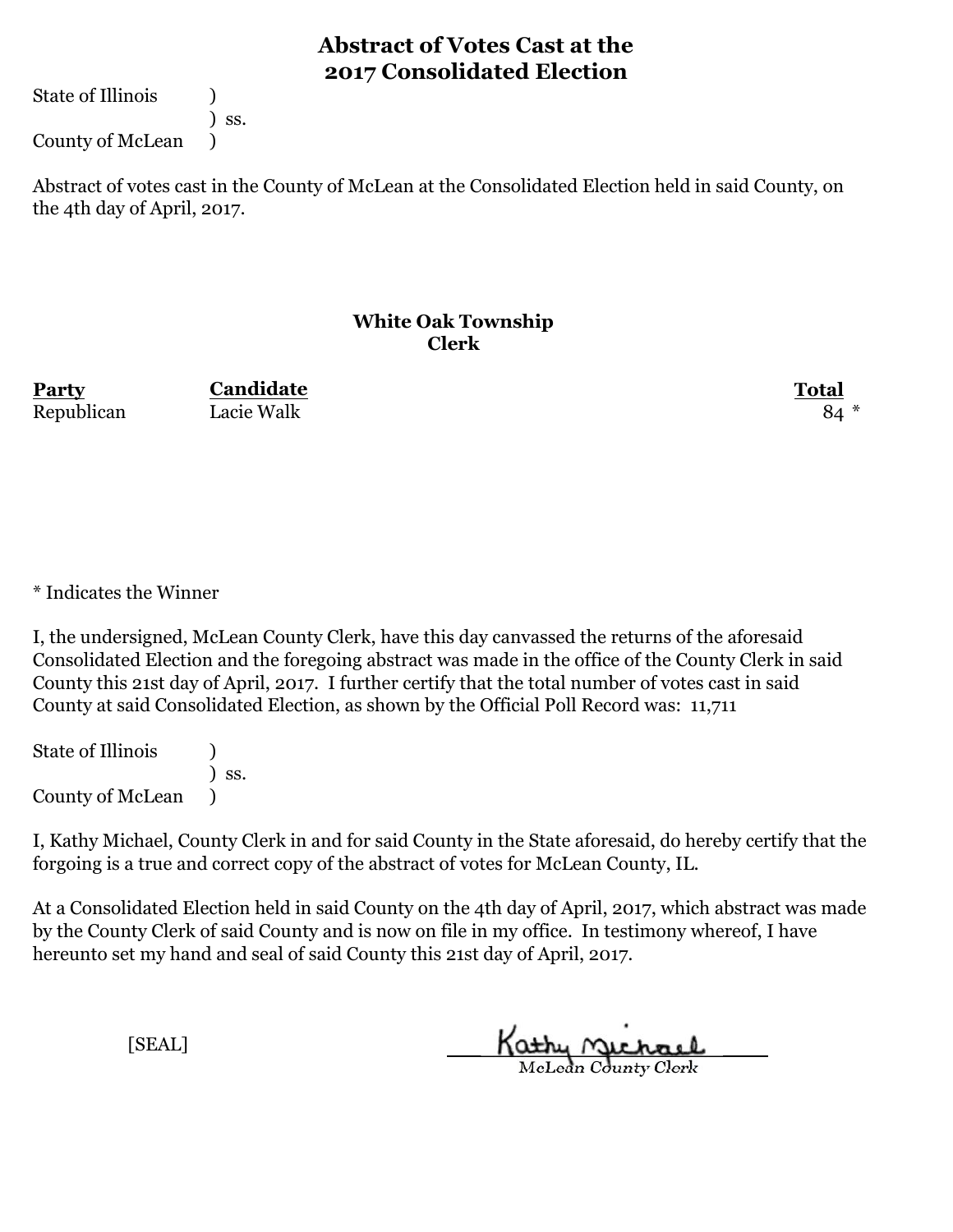State of Illinois (1)

) ss.

County of McLean )

Abstract of votes cast in the County of McLean at the Consolidated Election held in said County, on the 4th day of April, 2017.

### **White Oak Township Trustee**

| <b>Party</b> | Candidate        | <b>Total</b> |
|--------------|------------------|--------------|
| Republican   | Thomas Maruna    | $71*$        |
| Republican   | Randall Lorimor  | $74*$        |
| Republican   | Melissa Paschold | $80*$        |
| Republican   | Mary M. Braffet  | $75$ $*$     |

\* Indicates the Winner

I, the undersigned, McLean County Clerk, have this day canvassed the returns of the aforesaid Consolidated Election and the foregoing abstract was made in the office of the County Clerk in said County this 21st day of April, 2017. I further certify that the total number of votes cast in said County at said Consolidated Election, as shown by the Official Poll Record was: 11,711

State of Illinois (1) ) ss. County of McLean )

I, Kathy Michael, County Clerk in and for said County in the State aforesaid, do hereby certify that the forgoing is a true and correct copy of the abstract of votes for McLean County, IL.

At a Consolidated Election held in said County on the 4th day of April, 2017, which abstract was made by the County Clerk of said County and is now on file in my office. In testimony whereof, I have hereunto set my hand and seal of said County this 21st day of April, 2017.

Kathy Michael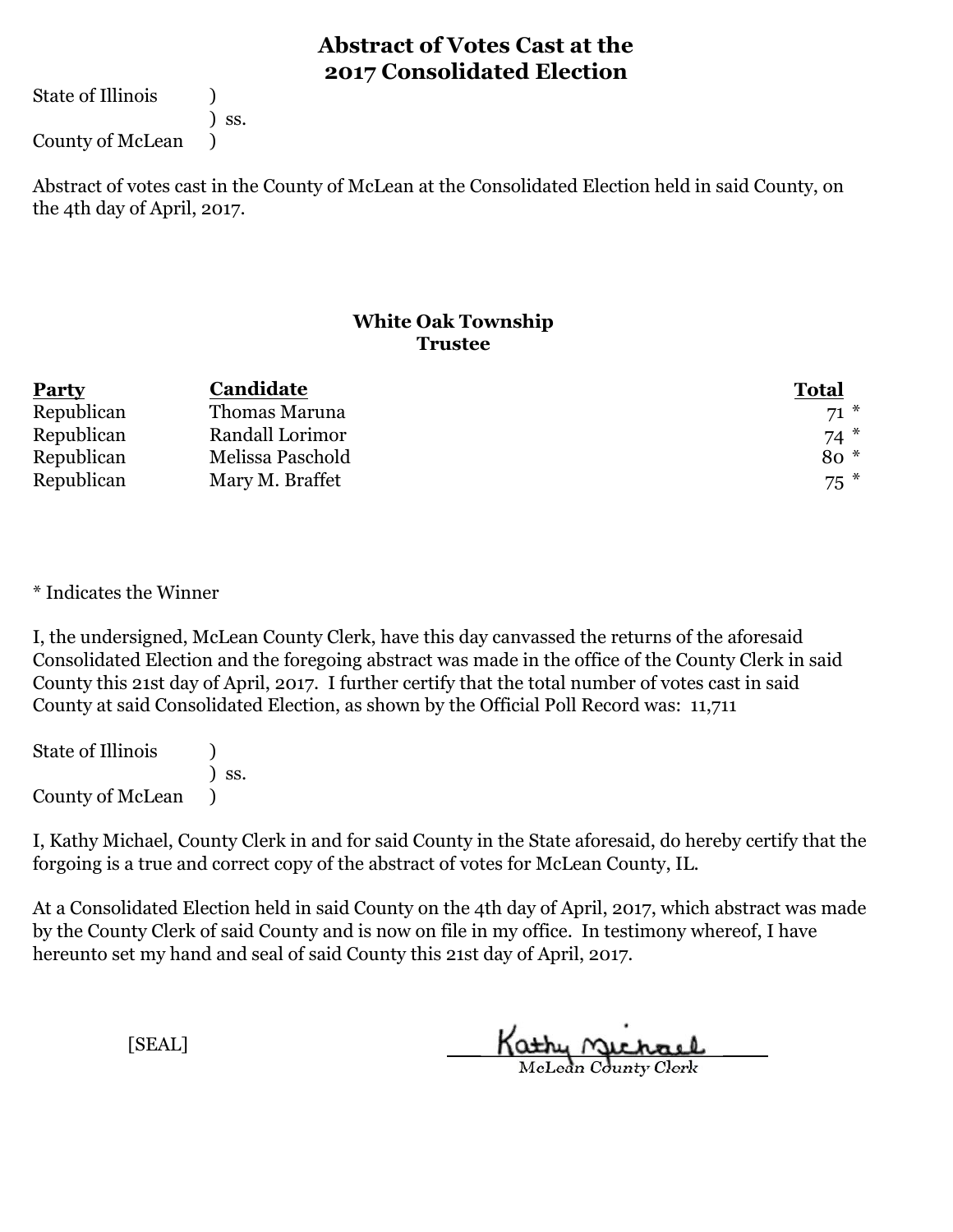State of Illinois (1)

) ss.

County of McLean )

Abstract of votes cast in the County of McLean at the Consolidated Election held in said County, on the 4th day of April, 2017.

#### **Yates Township Supervisor**

**Party Total Candidate** Independent Clayton Lee Rosenberger 29<sup>\*</sup>

\* Indicates the Winner

I, the undersigned, McLean County Clerk, have this day canvassed the returns of the aforesaid Consolidated Election and the foregoing abstract was made in the office of the County Clerk in said County this 21st day of April, 2017. I further certify that the total number of votes cast in said County at said Consolidated Election, as shown by the Official Poll Record was: 11,711

State of Illinois (1) ) ss. County of McLean )

I, Kathy Michael, County Clerk in and for said County in the State aforesaid, do hereby certify that the forgoing is a true and correct copy of the abstract of votes for McLean County, IL.

At a Consolidated Election held in said County on the 4th day of April, 2017, which abstract was made by the County Clerk of said County and is now on file in my office. In testimony whereof, I have hereunto set my hand and seal of said County this 21st day of April, 2017.

Kathy <u>Michael</u>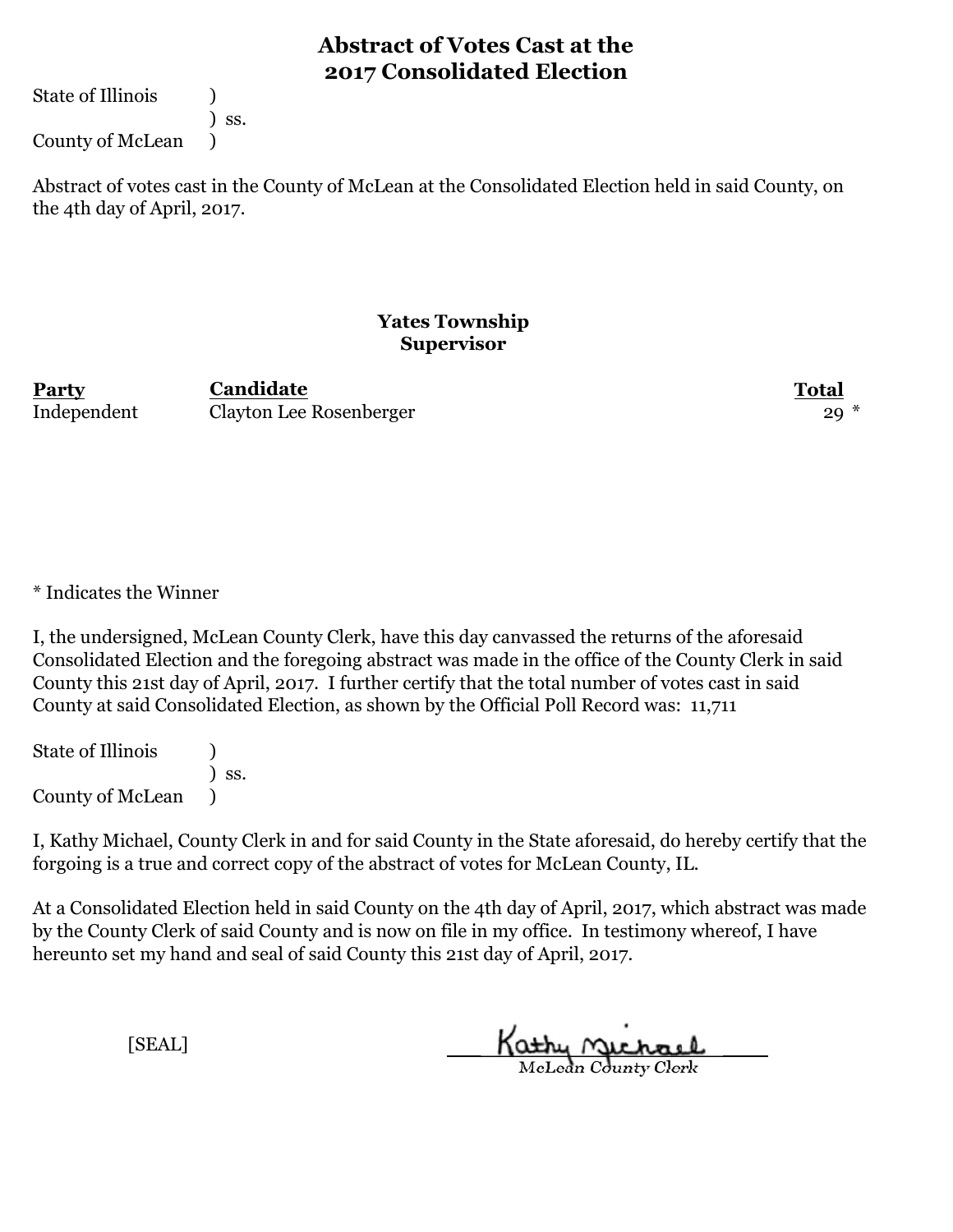State of Illinois (1)

) ss.

County of McLean )

Abstract of votes cast in the County of McLean at the Consolidated Election held in said County, on the 4th day of April, 2017.

### **Yates Township Highway Commissioner**

**Party Total Candidate** Independent Elmer Embry 26 \*

\* Indicates the Winner

I, the undersigned, McLean County Clerk, have this day canvassed the returns of the aforesaid Consolidated Election and the foregoing abstract was made in the office of the County Clerk in said County this 21st day of April, 2017. I further certify that the total number of votes cast in said County at said Consolidated Election, as shown by the Official Poll Record was: 11,711

State of Illinois (1) ) ss. County of McLean )

I, Kathy Michael, County Clerk in and for said County in the State aforesaid, do hereby certify that the forgoing is a true and correct copy of the abstract of votes for McLean County, IL.

At a Consolidated Election held in said County on the 4th day of April, 2017, which abstract was made by the County Clerk of said County and is now on file in my office. In testimony whereof, I have hereunto set my hand and seal of said County this 21st day of April, 2017.

Kathy Michael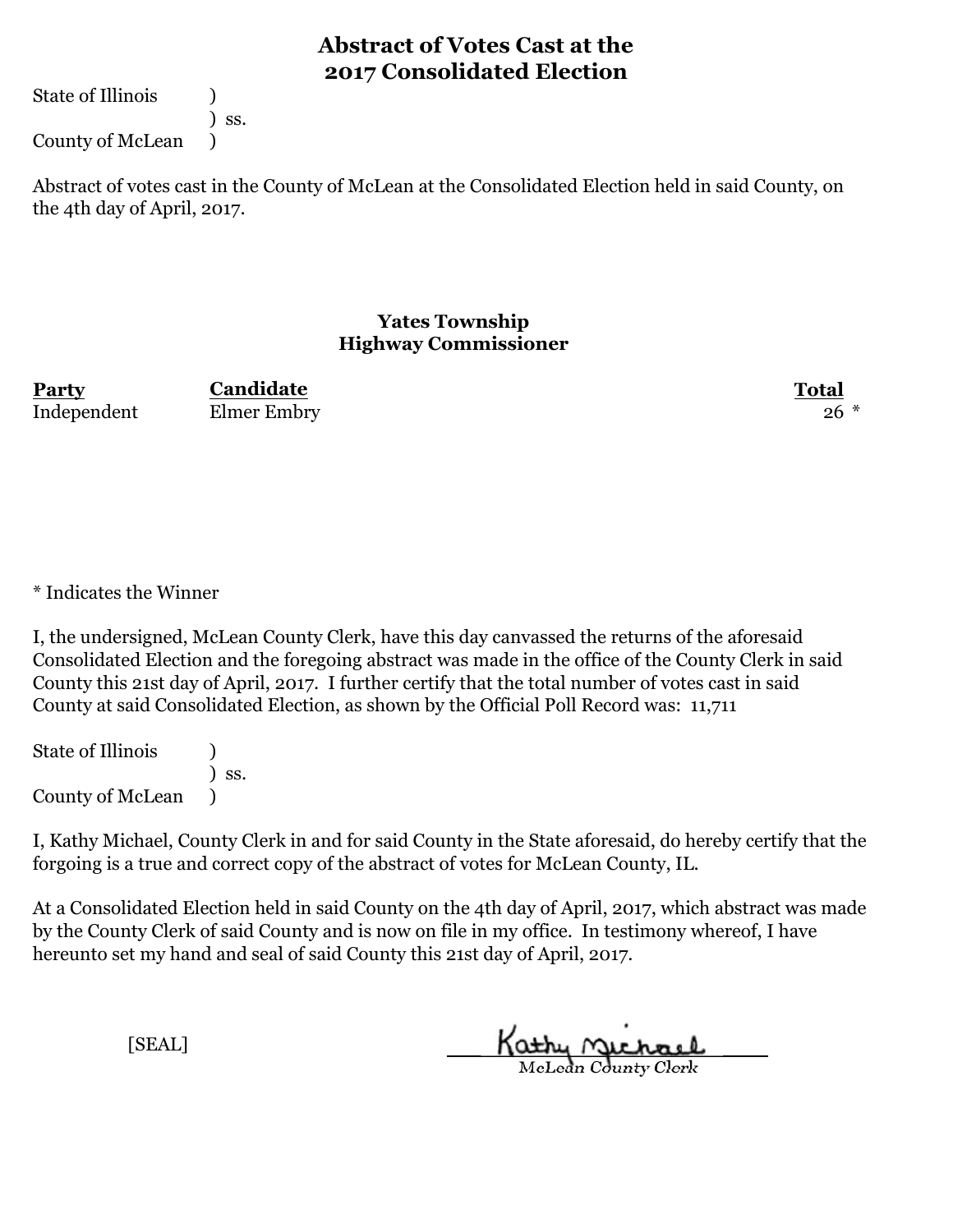State of Illinois (1)

) ss.

County of McLean )

Abstract of votes cast in the County of McLean at the Consolidated Election held in said County, on the 4th day of April, 2017.

#### **Yates Township Clerk**

**Party Total** Independent Theodore James Barnard 24 \* **Candidate**

\* Indicates the Winner

I, the undersigned, McLean County Clerk, have this day canvassed the returns of the aforesaid Consolidated Election and the foregoing abstract was made in the office of the County Clerk in said County this 21st day of April, 2017. I further certify that the total number of votes cast in said County at said Consolidated Election, as shown by the Official Poll Record was: 11,711

State of Illinois (1) ) ss. County of McLean )

I, Kathy Michael, County Clerk in and for said County in the State aforesaid, do hereby certify that the forgoing is a true and correct copy of the abstract of votes for McLean County, IL.

At a Consolidated Election held in said County on the 4th day of April, 2017, which abstract was made by the County Clerk of said County and is now on file in my office. In testimony whereof, I have hereunto set my hand and seal of said County this 21st day of April, 2017.

Kathy Michael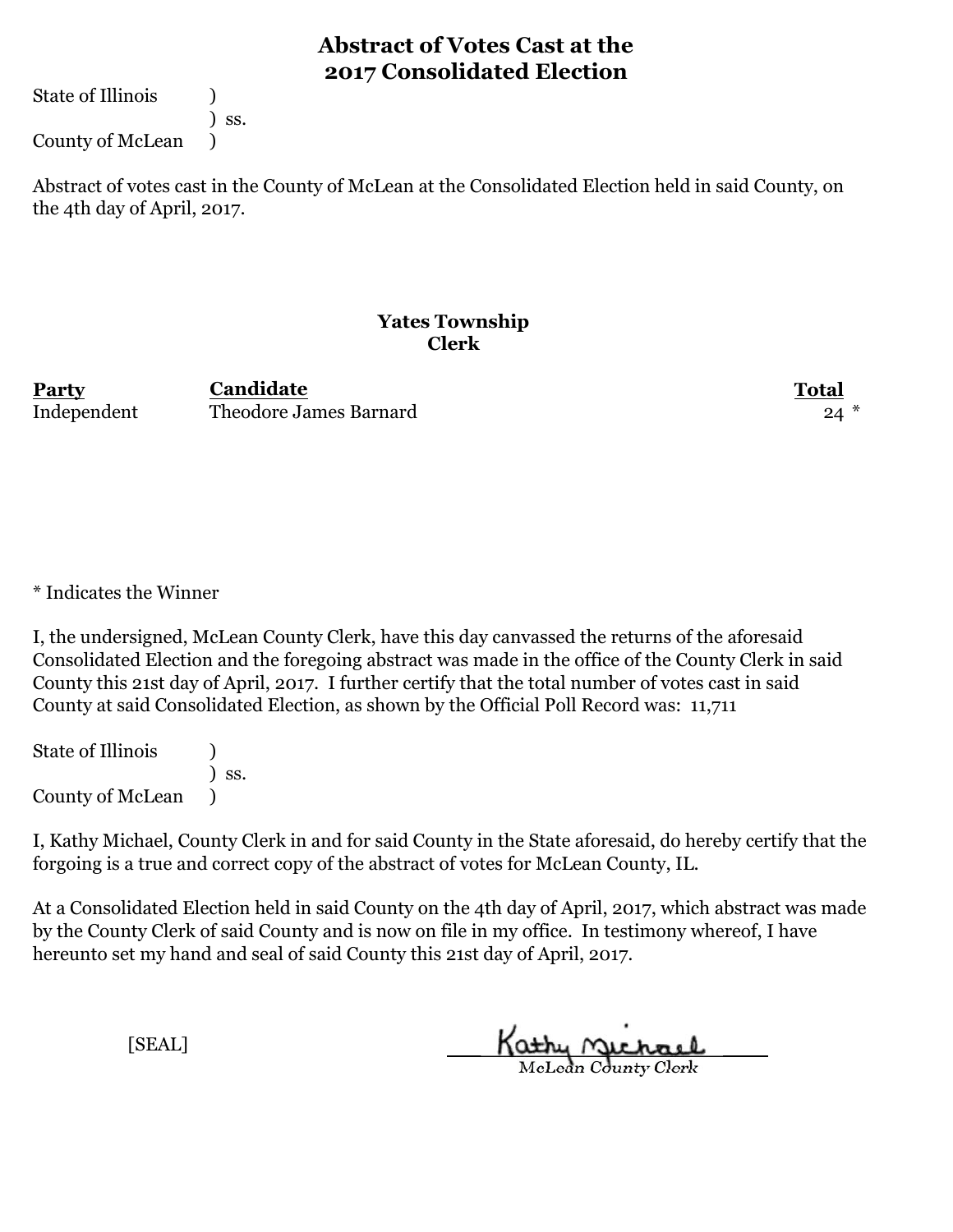State of Illinois (1)

) ss.

County of McLean )

Abstract of votes cast in the County of McLean at the Consolidated Election held in said County, on the 4th day of April, 2017.

### **Yates Township Trustee**

| <b>Party</b> | Candidate         | <b>Total</b> |
|--------------|-------------------|--------------|
| Independent  | Delmar Miller     | $26*$        |
| Independent  | Dorren Mark Heins | $27*$        |
| Independent  | Terry Casson      | $28*$        |
| Independent  | Carl Bressner     | $26*$        |

\* Indicates the Winner

I, the undersigned, McLean County Clerk, have this day canvassed the returns of the aforesaid Consolidated Election and the foregoing abstract was made in the office of the County Clerk in said County this 21st day of April, 2017. I further certify that the total number of votes cast in said County at said Consolidated Election, as shown by the Official Poll Record was: 11,711

State of Illinois (1) ) ss. County of McLean )

I, Kathy Michael, County Clerk in and for said County in the State aforesaid, do hereby certify that the forgoing is a true and correct copy of the abstract of votes for McLean County, IL.

At a Consolidated Election held in said County on the 4th day of April, 2017, which abstract was made by the County Clerk of said County and is now on file in my office. In testimony whereof, I have hereunto set my hand and seal of said County this 21st day of April, 2017.

Kathy Michael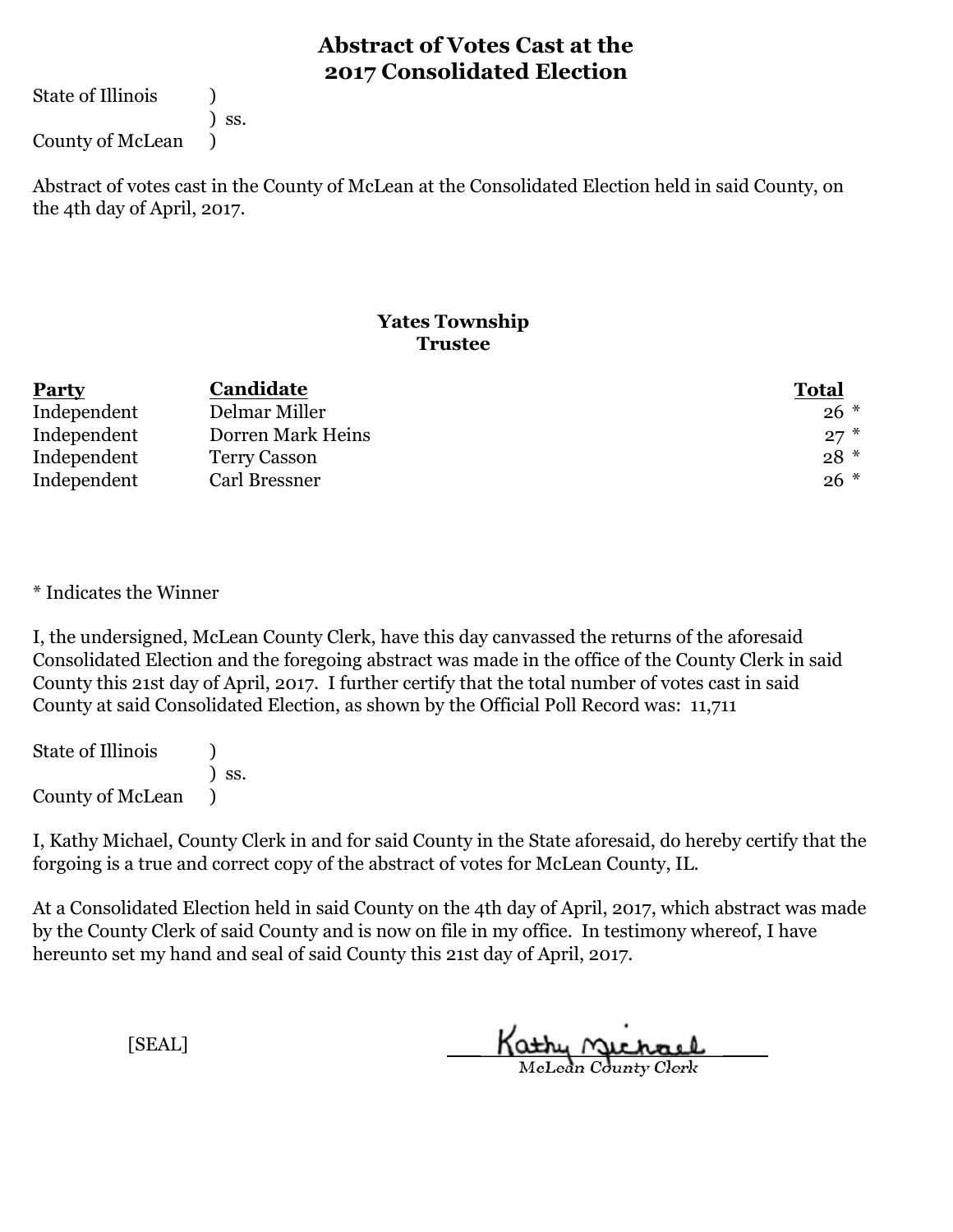State of Illinois (1)

) ss.

County of McLean )

Abstract of votes cast in the County of McLean at the Consolidated Election held in said County, on the 4th day of April, 2017.

#### **Yates Township Land Commission Land Commissioner**

**Candidate Total** Randall Miller 28  $*$ 

\* Indicates the Winner

I, the undersigned, McLean County Clerk, have this day canvassed the returns of the aforesaid Consolidated Election and the foregoing abstract was made in the office of the County Clerk in said County this 21st day of April, 2017. I further certify that the total number of votes cast in said County at said Consolidated Election, as shown by the Official Poll Record was: 11,711

State of Illinois (1) ) ss. County of McLean )

I, Kathy Michael, County Clerk in and for said County in the State aforesaid, do hereby certify that the forgoing is a true and correct copy of the abstract of votes for McLean County, IL.

At a Consolidated Election held in said County on the 4th day of April, 2017, which abstract was made by the County Clerk of said County and is now on file in my office. In testimony whereof, I have hereunto set my hand and seal of said County this 21st day of April, 2017.

Kathy Michael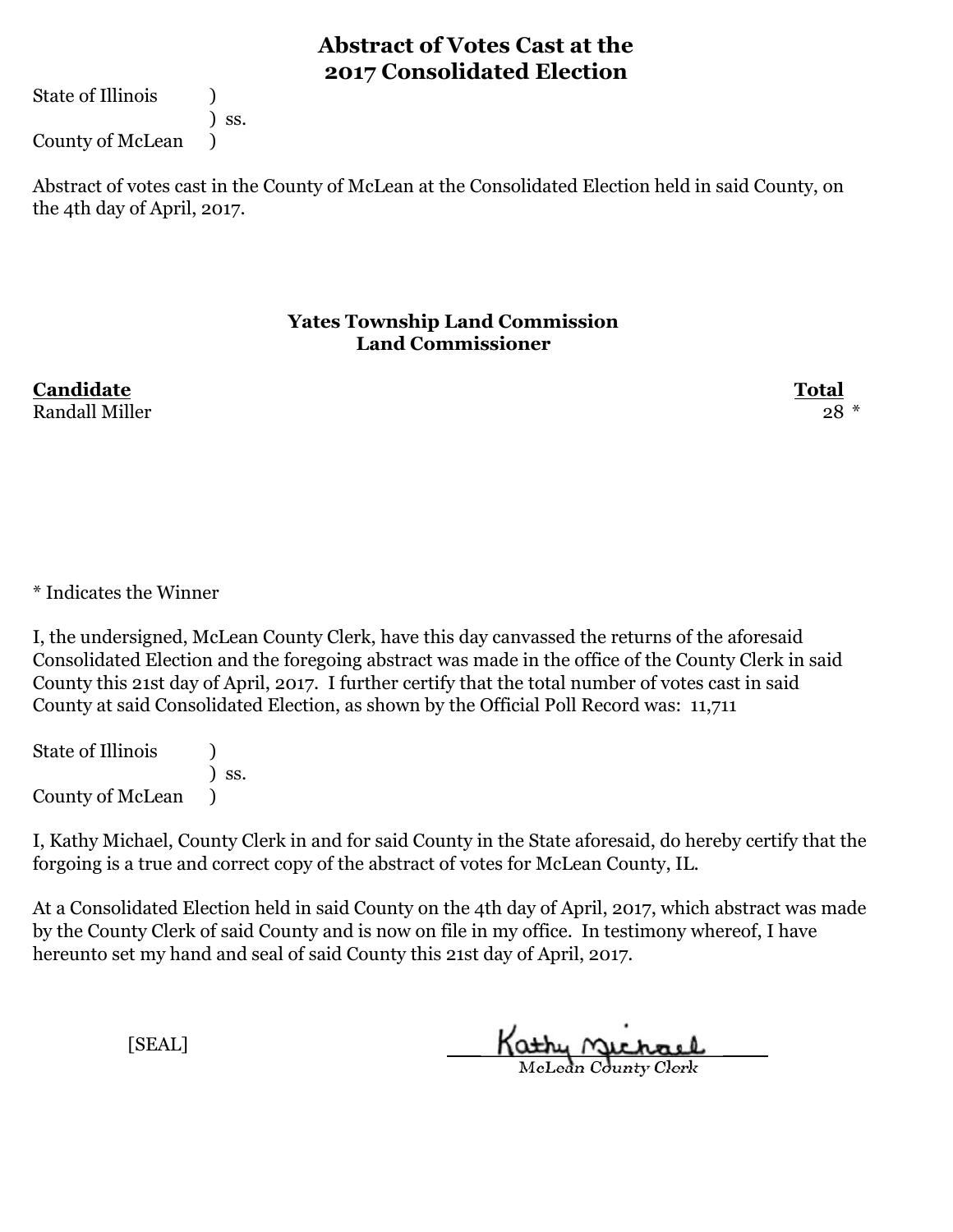State of Illinois (1)

) ss.

County of McLean )

Abstract of votes cast in the County of McLean at the Consolidated Election held in said County, on the 4th day of April, 2017.

> **Chenoa Park District Park Commissioner**

**Candidate Total** Troy Cottrell 345  $*$ 

\* Indicates the Winner

I, the undersigned, McLean County Clerk, have this day canvassed the returns of the aforesaid Consolidated Election and the foregoing abstract was made in the office of the County Clerk in said County this 21st day of April, 2017. I further certify that the total number of votes cast in said County at said Consolidated Election, as shown by the Official Poll Record was: 11,711

State of Illinois (1) ) ss. County of McLean )

I, Kathy Michael, County Clerk in and for said County in the State aforesaid, do hereby certify that the forgoing is a true and correct copy of the abstract of votes for McLean County, IL.

At a Consolidated Election held in said County on the 4th day of April, 2017, which abstract was made by the County Clerk of said County and is now on file in my office. In testimony whereof, I have hereunto set my hand and seal of said County this 21st day of April, 2017.

Kathy Michael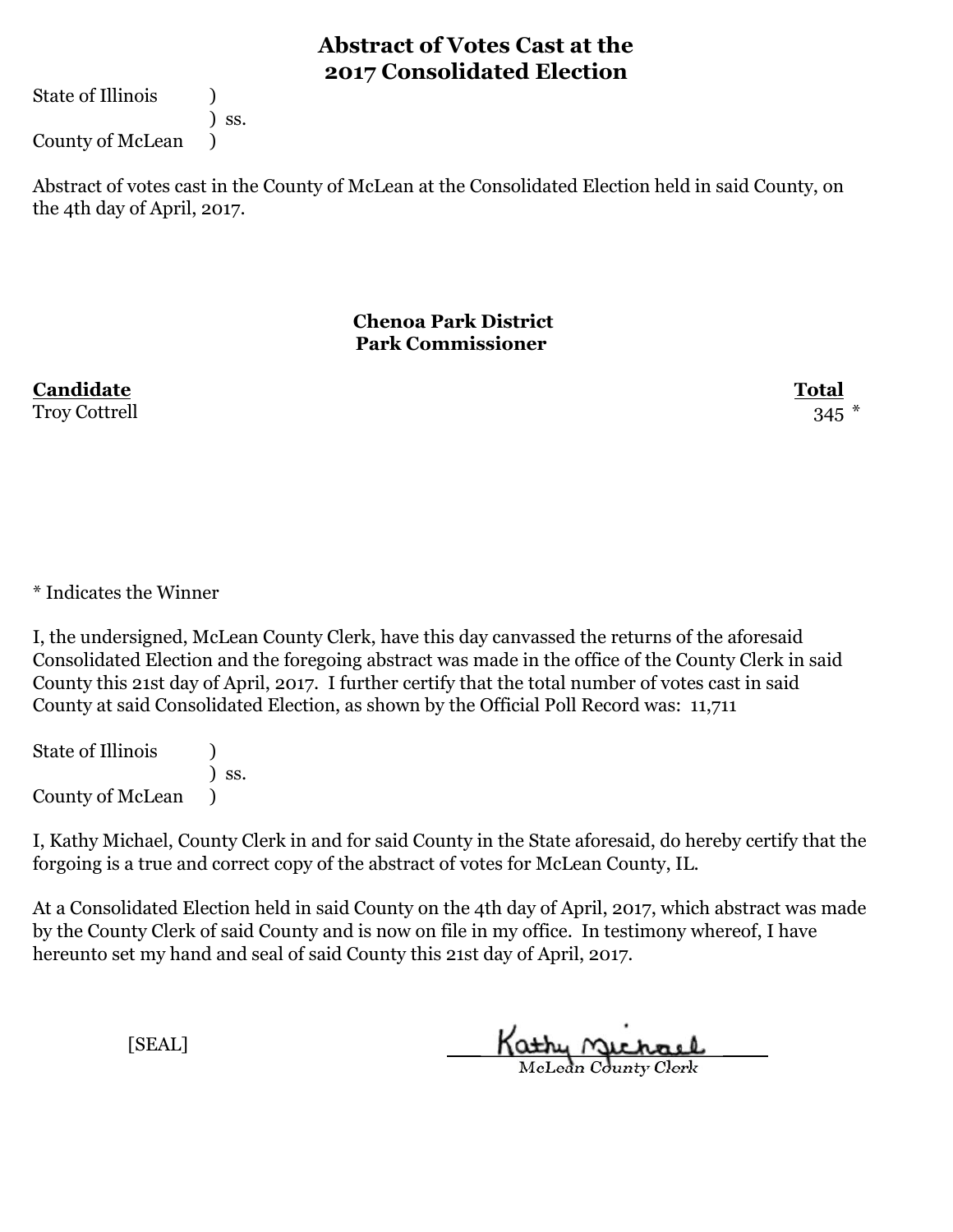State of Illinois (1)

) ss.

County of McLean )

Abstract of votes cast in the County of McLean at the Consolidated Election held in said County, on the 4th day of April, 2017.

### **LeRoy Community Park District Park Commissioner**

| Candidate              | <b>Total</b> |
|------------------------|--------------|
| William Thomas O'Brien | $239 *$      |
| Kyle Scheuer           | $229*$       |

\* Indicates the Winner

I, the undersigned, McLean County Clerk, have this day canvassed the returns of the aforesaid Consolidated Election and the foregoing abstract was made in the office of the County Clerk in said County this 21st day of April, 2017. I further certify that the total number of votes cast in said County at said Consolidated Election, as shown by the Official Poll Record was: 11,711

State of Illinois (1) ) ss. County of McLean )

I, Kathy Michael, County Clerk in and for said County in the State aforesaid, do hereby certify that the forgoing is a true and correct copy of the abstract of votes for McLean County, IL.

At a Consolidated Election held in said County on the 4th day of April, 2017, which abstract was made by the County Clerk of said County and is now on file in my office. In testimony whereof, I have hereunto set my hand and seal of said County this 21st day of April, 2017.

Kathy Michael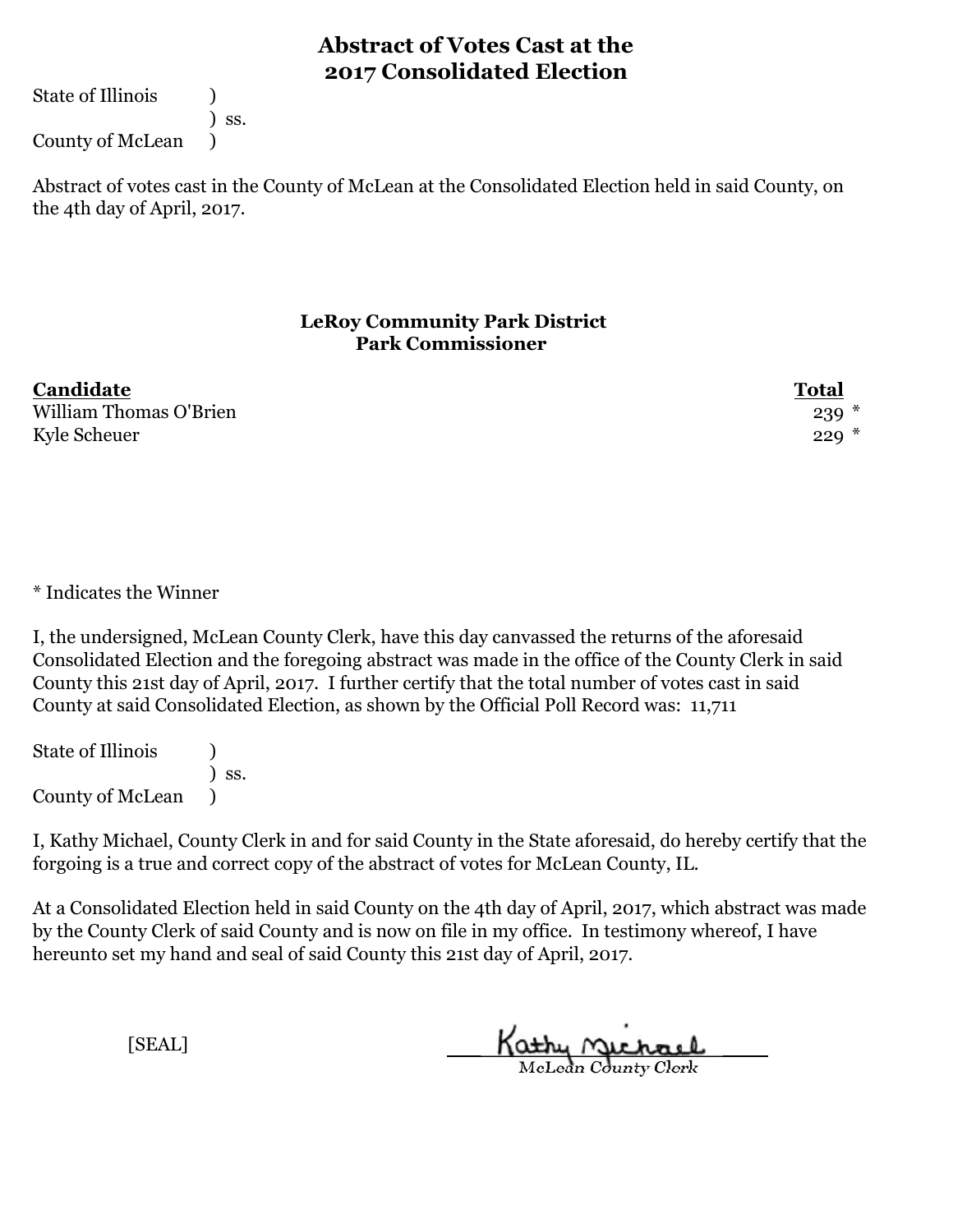State of Illinois (1)

) ss.

County of McLean )

Abstract of votes cast in the County of McLean at the Consolidated Election held in said County, on the 4th day of April, 2017.

#### **Lexington Park District Park Commissioner (Full 6-Year)**

| Candidate         | <b>Total</b> |
|-------------------|--------------|
| Rebecca A. Martin | $610*$       |
| Jeremey T. Meints | $669 *$      |

\* Indicates the Winner

I, the undersigned, McLean County Clerk, have this day canvassed the returns of the aforesaid Consolidated Election and the foregoing abstract was made in the office of the County Clerk in said County this 21st day of April, 2017. I further certify that the total number of votes cast in said County at said Consolidated Election, as shown by the Official Poll Record was: 11,711

State of Illinois (1) ) ss. County of McLean )

I, Kathy Michael, County Clerk in and for said County in the State aforesaid, do hereby certify that the forgoing is a true and correct copy of the abstract of votes for McLean County, IL.

At a Consolidated Election held in said County on the 4th day of April, 2017, which abstract was made by the County Clerk of said County and is now on file in my office. In testimony whereof, I have hereunto set my hand and seal of said County this 21st day of April, 2017.

Kathy Michael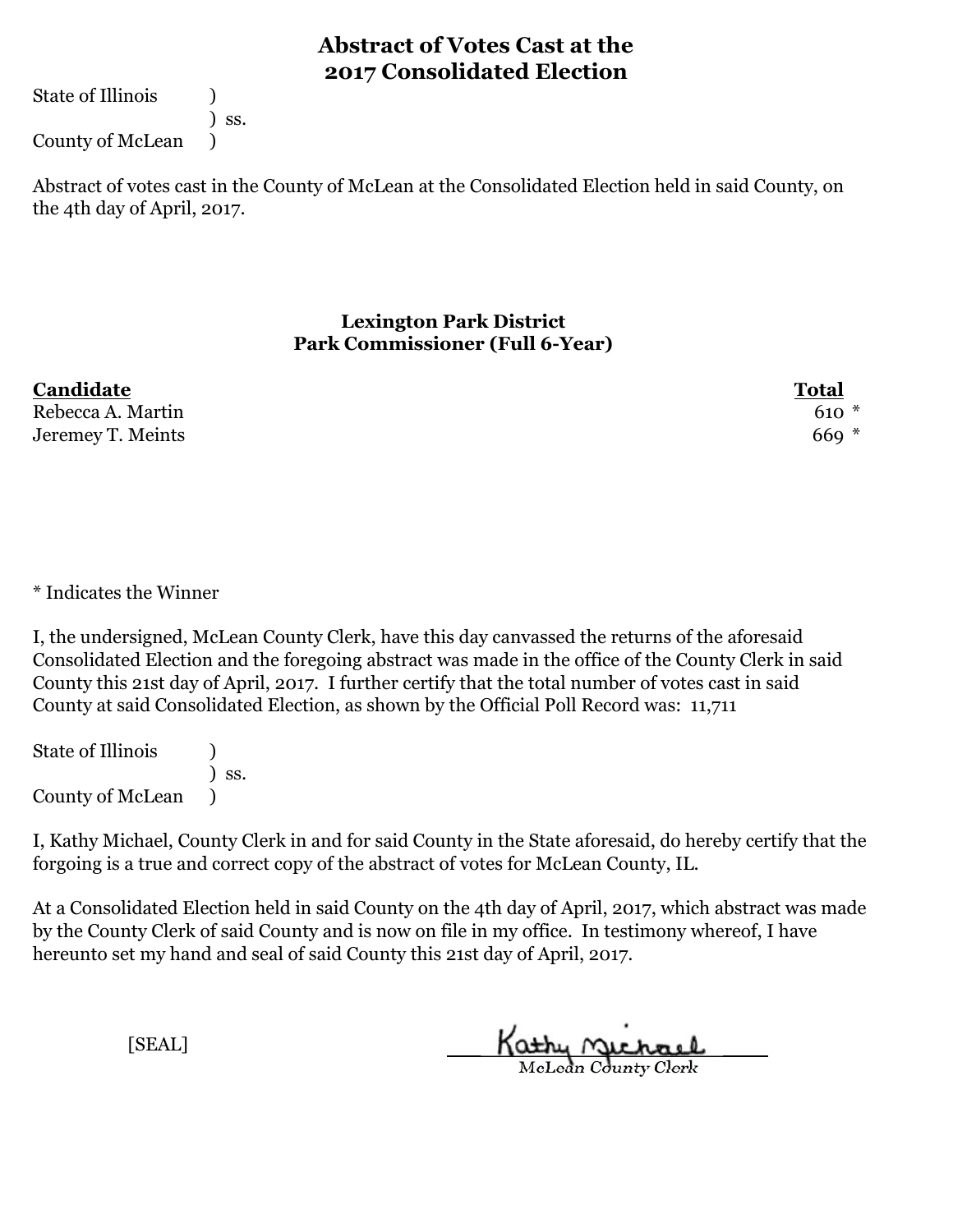State of Illinois (1)

) ss.

County of McLean )

Abstract of votes cast in the County of McLean at the Consolidated Election held in said County, on the 4th day of April, 2017.

#### **Lexington Park District Park Commissioner (4-year unexpired)**

**Candidate Total** Stephanie A. Stover 817 \*

\* Indicates the Winner

I, the undersigned, McLean County Clerk, have this day canvassed the returns of the aforesaid Consolidated Election and the foregoing abstract was made in the office of the County Clerk in said County this 21st day of April, 2017. I further certify that the total number of votes cast in said County at said Consolidated Election, as shown by the Official Poll Record was: 11,711

State of Illinois (1) ) ss. County of McLean )

I, Kathy Michael, County Clerk in and for said County in the State aforesaid, do hereby certify that the forgoing is a true and correct copy of the abstract of votes for McLean County, IL.

At a Consolidated Election held in said County on the 4th day of April, 2017, which abstract was made by the County Clerk of said County and is now on file in my office. In testimony whereof, I have hereunto set my hand and seal of said County this 21st day of April, 2017.

Kathy Michael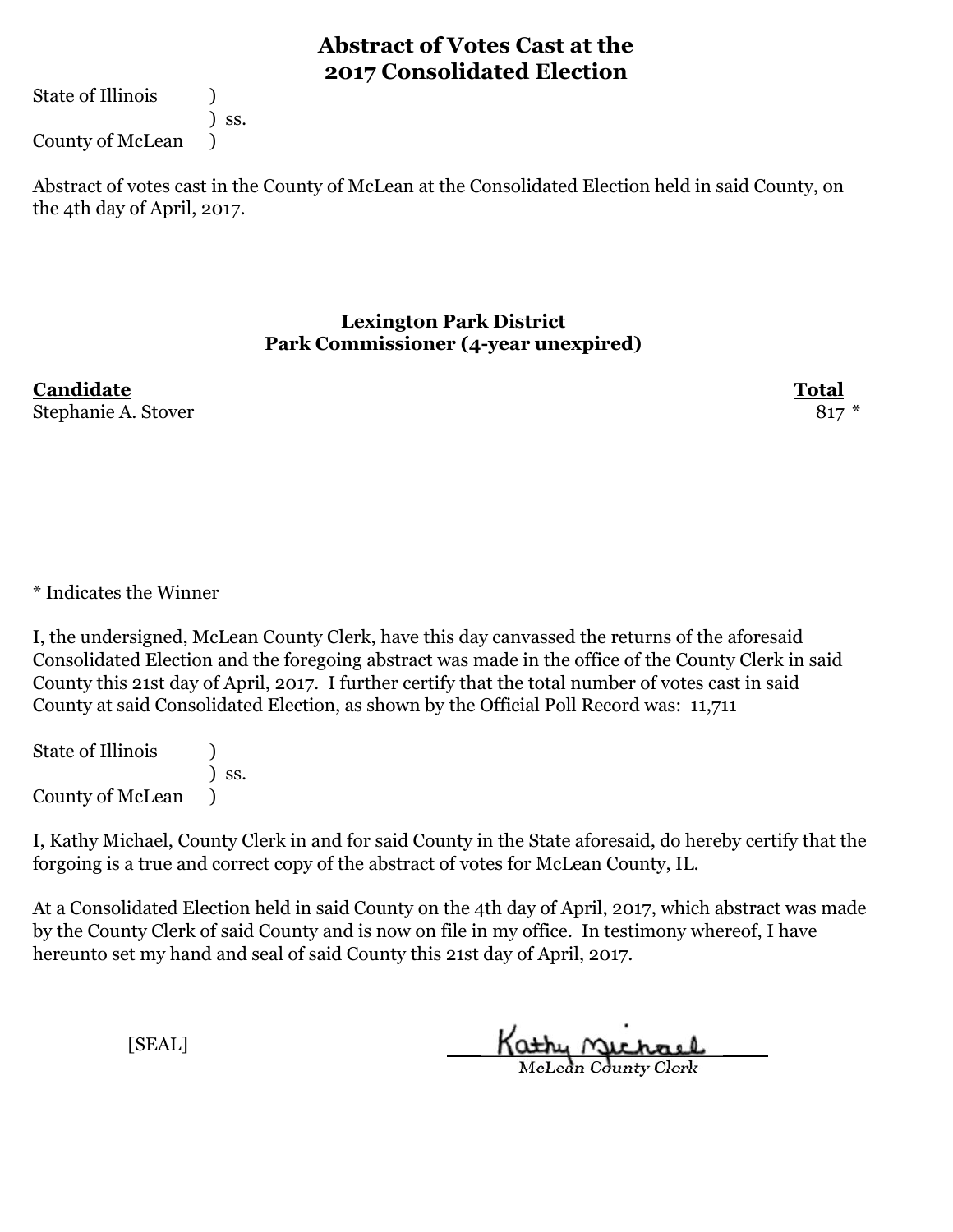State of Illinois (1)

) ss.

County of McLean )

Abstract of votes cast in the County of McLean at the Consolidated Election held in said County, on the 4th day of April, 2017.

#### **Lexington Park District Park Commissioner (2-year unexpired)**

**Candidate Total** Brad J. Fraher 750 \*

### \* Indicates the Winner

I, the undersigned, McLean County Clerk, have this day canvassed the returns of the aforesaid Consolidated Election and the foregoing abstract was made in the office of the County Clerk in said County this 21st day of April, 2017. I further certify that the total number of votes cast in said County at said Consolidated Election, as shown by the Official Poll Record was: 11,711

State of Illinois (1) ) ss. County of McLean )

I, Kathy Michael, County Clerk in and for said County in the State aforesaid, do hereby certify that the forgoing is a true and correct copy of the abstract of votes for McLean County, IL.

At a Consolidated Election held in said County on the 4th day of April, 2017, which abstract was made by the County Clerk of said County and is now on file in my office. In testimony whereof, I have hereunto set my hand and seal of said County this 21st day of April, 2017.

Kathy Michael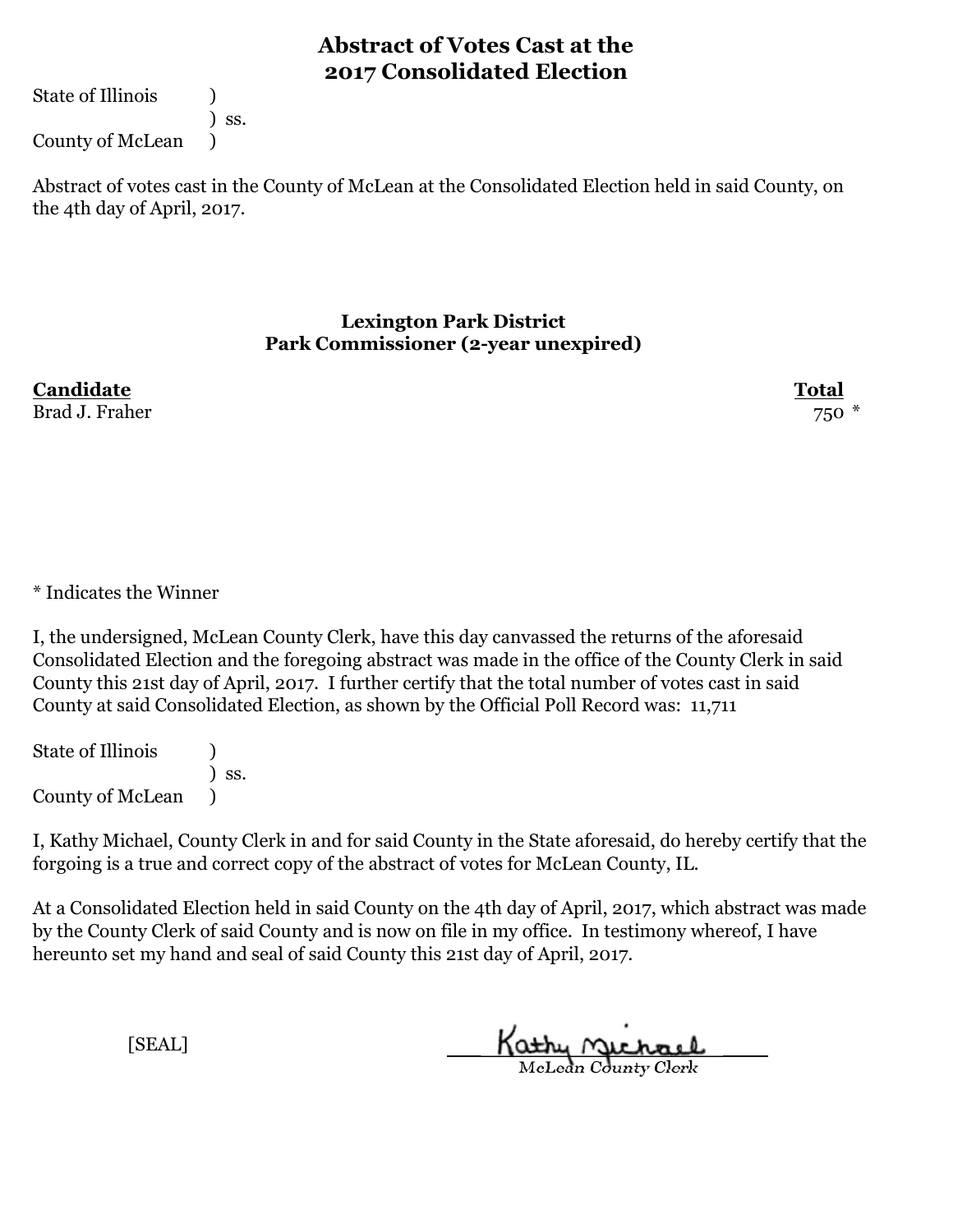State of Illinois (1)

) ss.

County of McLean )

Abstract of votes cast in the County of McLean at the Consolidated Election held in said County, on the 4th day of April, 2017.

#### **Mt. Hope-Funks Grove Park District Park Commissioner**

**Candidate Total** Jennifer Bryant 111 \*

### \* Indicates the Winner

I, the undersigned, McLean County Clerk, have this day canvassed the returns of the aforesaid Consolidated Election and the foregoing abstract was made in the office of the County Clerk in said County this 21st day of April, 2017. I further certify that the total number of votes cast in said County at said Consolidated Election, as shown by the Official Poll Record was: 11,711

State of Illinois (1) ) ss. County of McLean )

I, Kathy Michael, County Clerk in and for said County in the State aforesaid, do hereby certify that the forgoing is a true and correct copy of the abstract of votes for McLean County, IL.

At a Consolidated Election held in said County on the 4th day of April, 2017, which abstract was made by the County Clerk of said County and is now on file in my office. In testimony whereof, I have hereunto set my hand and seal of said County this 21st day of April, 2017.

Kathy Michael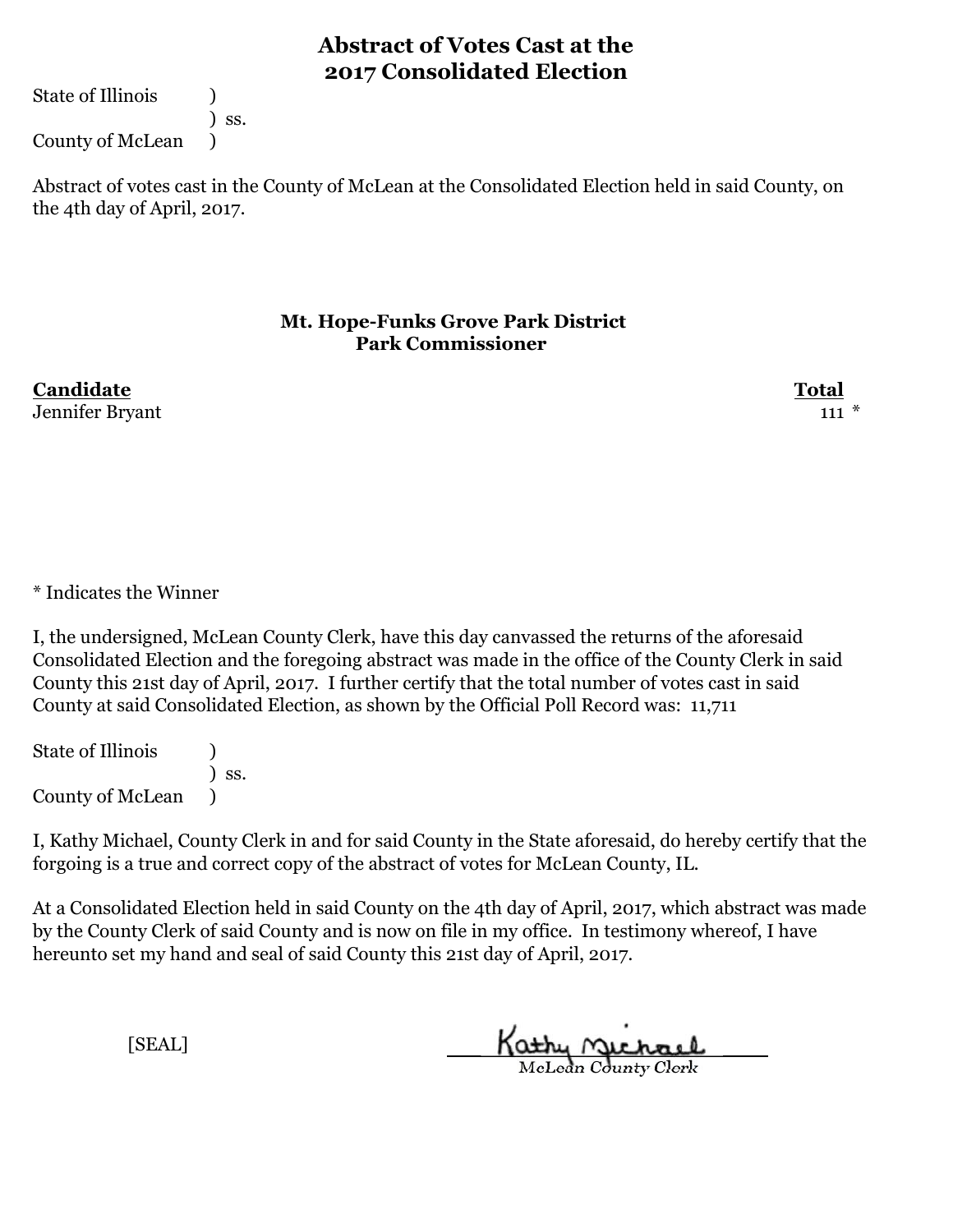State of Illinois (1)

) ss.

County of McLean )

Abstract of votes cast in the County of McLean at the Consolidated Election held in said County, on the 4th day of April, 2017.

### **Octavia Park District Park Commissioner**

| Candidate          | <b>Total</b> |
|--------------------|--------------|
| Robyn Jones        | $240*$       |
| <b>Jason McKay</b> | $168 *$      |
| Vincent Beck       | $209 *$      |

#### \* Indicates the Winner

I, the undersigned, McLean County Clerk, have this day canvassed the returns of the aforesaid Consolidated Election and the foregoing abstract was made in the office of the County Clerk in said County this 21st day of April, 2017. I further certify that the total number of votes cast in said County at said Consolidated Election, as shown by the Official Poll Record was: 11,711

State of Illinois (1) ) ss. County of McLean )

I, Kathy Michael, County Clerk in and for said County in the State aforesaid, do hereby certify that the forgoing is a true and correct copy of the abstract of votes for McLean County, IL.

At a Consolidated Election held in said County on the 4th day of April, 2017, which abstract was made by the County Clerk of said County and is now on file in my office. In testimony whereof, I have hereunto set my hand and seal of said County this 21st day of April, 2017.

Kathy Michael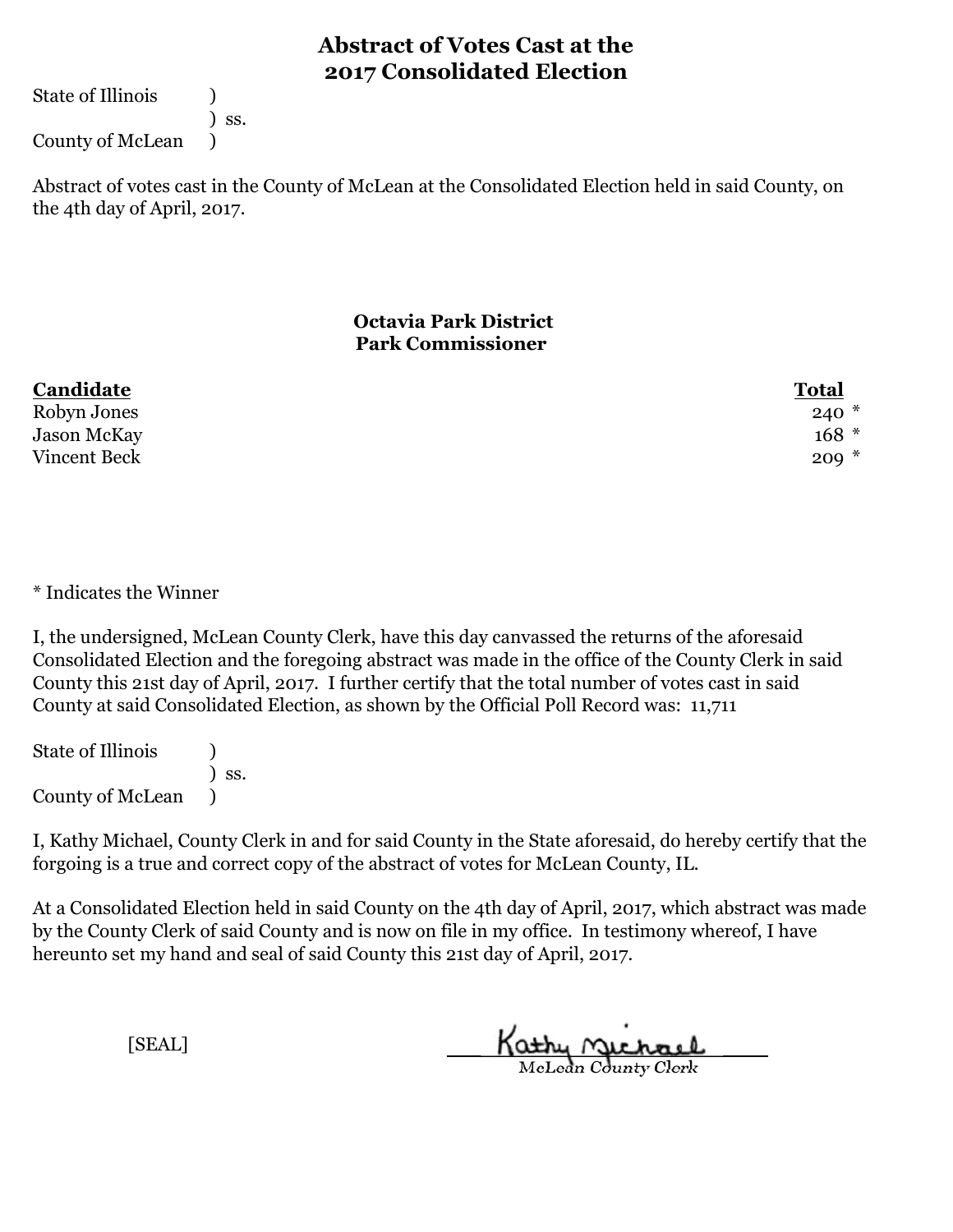State of Illinois (1)

) ss.

County of McLean )

Abstract of votes cast in the County of McLean at the Consolidated Election held in said County, on the 4th day of April, 2017.

#### **Yates Township Park District Park Commissioner**

**Candidate Total** Randall Miller 28  $*$ 

\* Indicates the Winner

I, the undersigned, McLean County Clerk, have this day canvassed the returns of the aforesaid Consolidated Election and the foregoing abstract was made in the office of the County Clerk in said County this 21st day of April, 2017. I further certify that the total number of votes cast in said County at said Consolidated Election, as shown by the Official Poll Record was: 11,711

State of Illinois (1) ) ss. County of McLean )

I, Kathy Michael, County Clerk in and for said County in the State aforesaid, do hereby certify that the forgoing is a true and correct copy of the abstract of votes for McLean County, IL.

At a Consolidated Election held in said County on the 4th day of April, 2017, which abstract was made by the County Clerk of said County and is now on file in my office. In testimony whereof, I have hereunto set my hand and seal of said County this 21st day of April, 2017.

Kathy Michael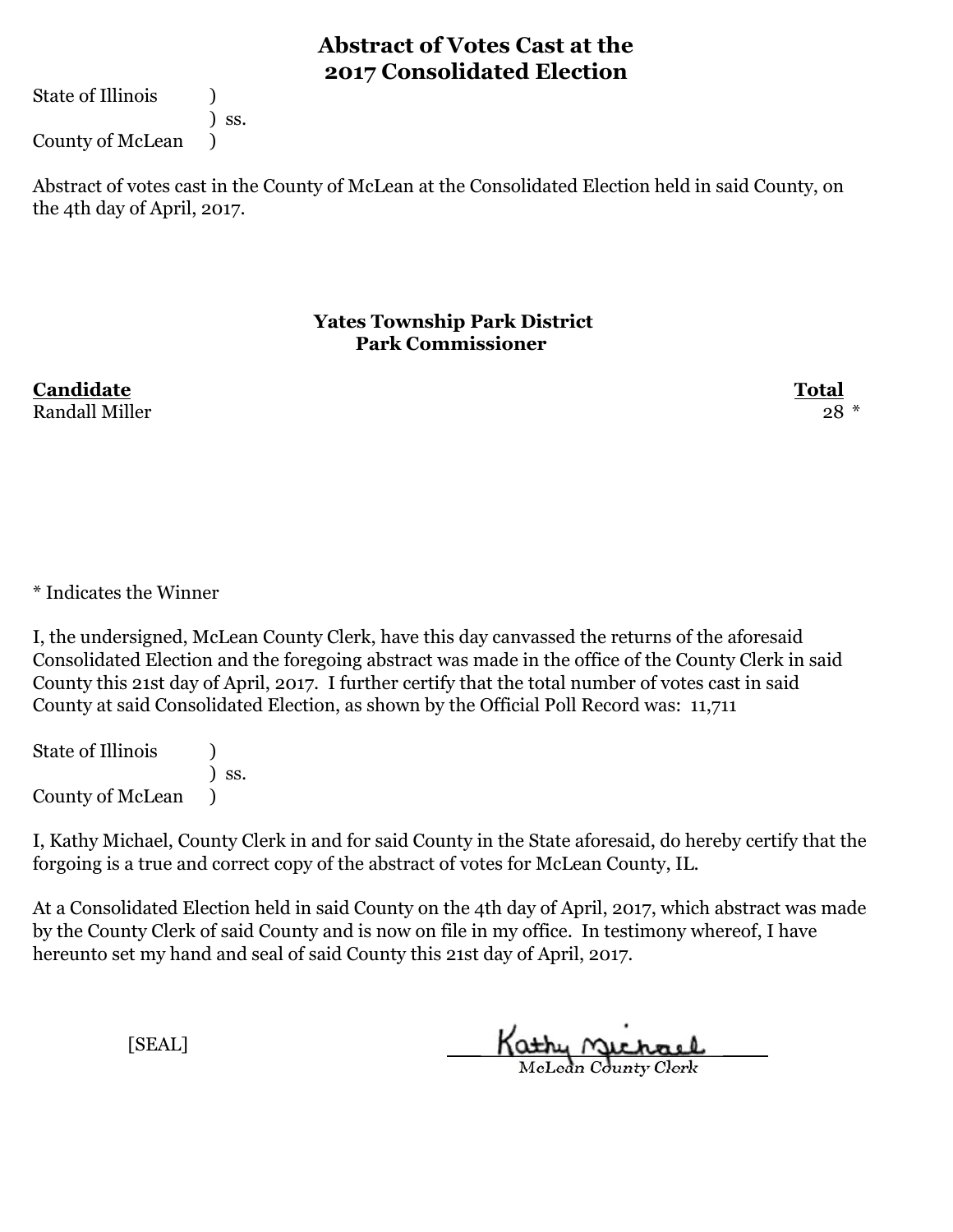State of Illinois (1)

) ss.

County of McLean )

Abstract of votes cast in the County of McLean at the Consolidated Election held in said County, on the 4th day of April, 2017.

### **Allin Township Library District Library Trustee (Full 4-year)**

| Candidate         |          | <b>Total</b> |  |
|-------------------|----------|--------------|--|
| Krystal L. Prince |          | $60*$        |  |
| Brenda H. Lazoen  |          | $62 *$       |  |
| Janette Moore     |          | $65*$        |  |
| Amber Schrlau     | Write-in | $+$ $*$      |  |

\* Indicates the Winner

I, the undersigned, McLean County Clerk, have this day canvassed the returns of the aforesaid Consolidated Election and the foregoing abstract was made in the office of the County Clerk in said County this 21st day of April, 2017. I further certify that the total number of votes cast in said County at said Consolidated Election, as shown by the Official Poll Record was: 11,711

State of Illinois (1) ) ss. County of McLean )

I, Kathy Michael, County Clerk in and for said County in the State aforesaid, do hereby certify that the forgoing is a true and correct copy of the abstract of votes for McLean County, IL.

At a Consolidated Election held in said County on the 4th day of April, 2017, which abstract was made by the County Clerk of said County and is now on file in my office. In testimony whereof, I have hereunto set my hand and seal of said County this 21st day of April, 2017.

Kathy Michael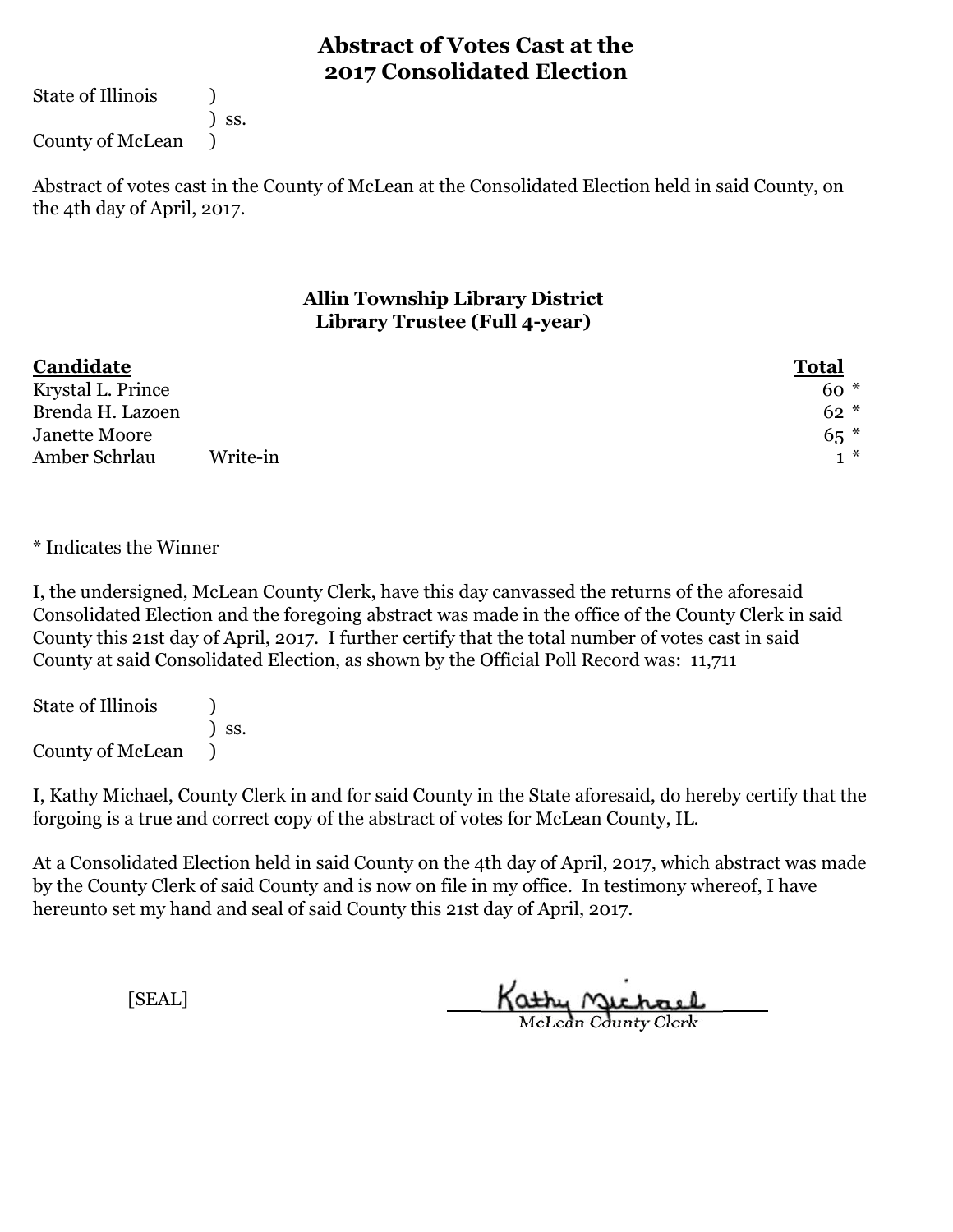State of Illinois (1)

) ss.

County of McLean )

Abstract of votes cast in the County of McLean at the Consolidated Election held in said County, on the 4th day of April, 2017.

### **Allin Township Library District Library Trustee (2-year unexpired)**

| Candidate             | <b>Total</b> |
|-----------------------|--------------|
| Lucinda Nafziger      | $67*$        |
| Faith Alene Ten Haken | $60*$        |

\* Indicates the Winner

I, the undersigned, McLean County Clerk, have this day canvassed the returns of the aforesaid Consolidated Election and the foregoing abstract was made in the office of the County Clerk in said County this 21st day of April, 2017. I further certify that the total number of votes cast in said County at said Consolidated Election, as shown by the Official Poll Record was: 11,711

State of Illinois (1) ) ss. County of McLean )

I, Kathy Michael, County Clerk in and for said County in the State aforesaid, do hereby certify that the forgoing is a true and correct copy of the abstract of votes for McLean County, IL.

At a Consolidated Election held in said County on the 4th day of April, 2017, which abstract was made by the County Clerk of said County and is now on file in my office. In testimony whereof, I have hereunto set my hand and seal of said County this 21st day of April, 2017.

Kathy Michael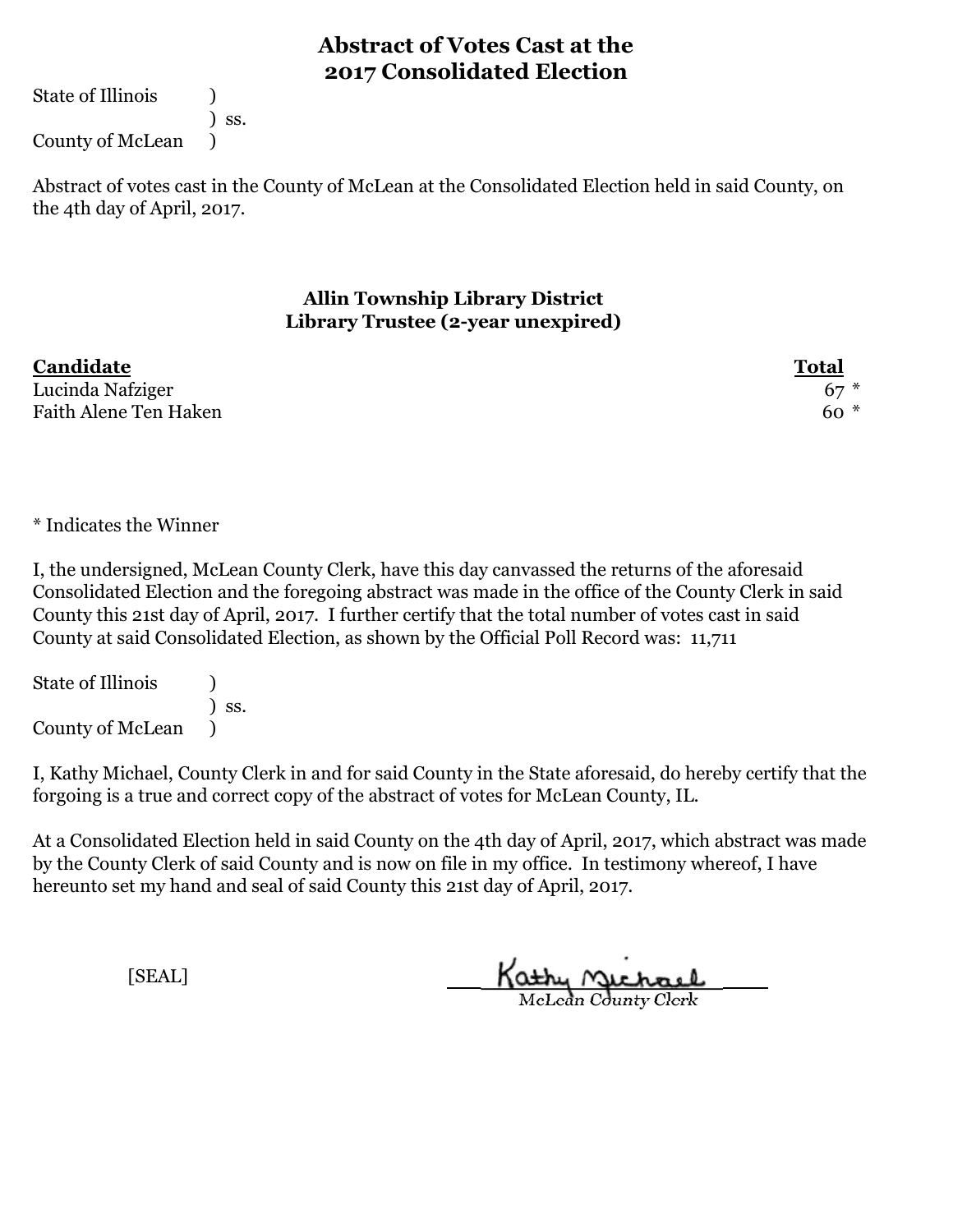State of Illinois (1)

) ss.

County of McLean )

Abstract of votes cast in the County of McLean at the Consolidated Election held in said County, on the 4th day of April, 2017.

### **Carlock Public Library District Library Trustee**

| Candidate      | McLean | <b>Woodford</b> | Total  |
|----------------|--------|-----------------|--------|
| Jane Randall   | 398    | 37              | 435    |
| David Garrison | 279    | 29              | $308*$ |
| Verona Barr    | 229    | 14              | 243    |

\* Indicates the Winner

I, the undersigned, McLean County Clerk, have this day canvassed the returns of the aforesaid Consolidated Election and the foregoing abstract was made in the office of the County Clerk in said County this 21st day of April, 2017. I further certify that the total number of votes cast in said County at said Consolidated Election, as shown by the Official Poll Record was: 11,711

State of Illinois (a) ) ss. County of McLean )

I, Kathy Michael, County Clerk in and for said County in the State aforesaid, do hereby certify that the forgoing is a true and correct copy of the abstract of votes for McLean County, IL.

At a Consolidated Election held in said County on the 4th day of April, 2017, which abstract was made by the County Clerk of said County and is now on file in my office. In testimony whereof, I have hereunto set my hand and seal of said County this 21st day of April, 2017.

Kathy Michael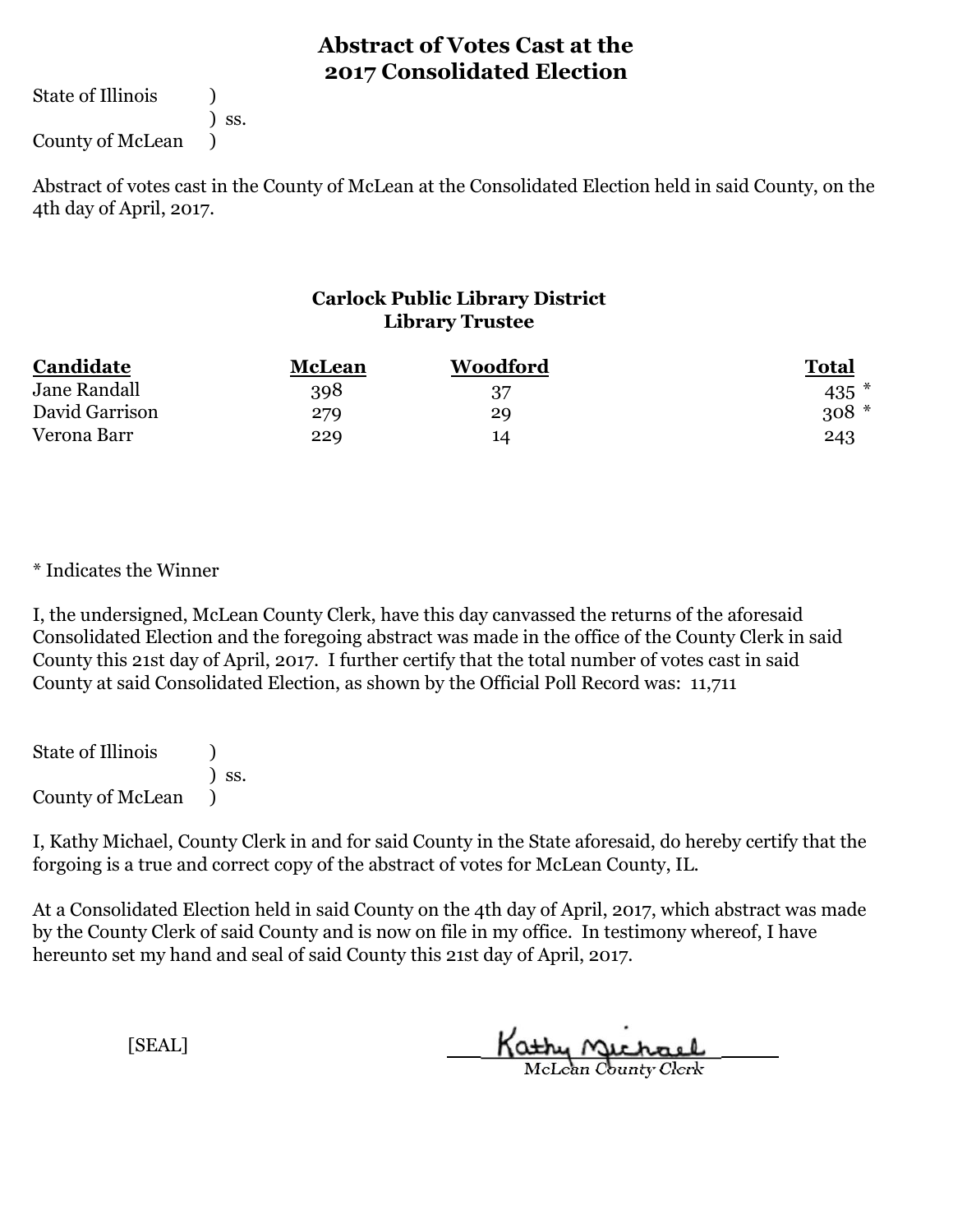State of Illinois (1)

) ss.

County of McLean )

Abstract of votes cast in the County of McLean at the Consolidated Election held in said County, on the 4th day of April, 2017.

### **Cheney's Grove Township Library District Library Trustee (Full 4-year)**

| Candidate             | <u>Total</u> |
|-----------------------|--------------|
| Patricia S. Brownlee  | $146*$       |
| Patricia A. Huth      | $157$ $*$    |
| Suzanne Pochel Nelson | $130*$       |

\* Indicates the Winner

I, the undersigned, McLean County Clerk, have this day canvassed the returns of the aforesaid Consolidated Election and the foregoing abstract was made in the office of the County Clerk in said County this 21st day of April, 2017. I further certify that the total number of votes cast in said County at said Consolidated Election, as shown by the Official Poll Record was: 11,711

State of Illinois (1) ) ss. County of McLean )

I, Kathy Michael, County Clerk in and for said County in the State aforesaid, do hereby certify that the forgoing is a true and correct copy of the abstract of votes for McLean County, IL.

At a Consolidated Election held in said County on the 4th day of April, 2017, which abstract was made by the County Clerk of said County and is now on file in my office. In testimony whereof, I have hereunto set my hand and seal of said County this 21st day of April, 2017.

Kathy Michael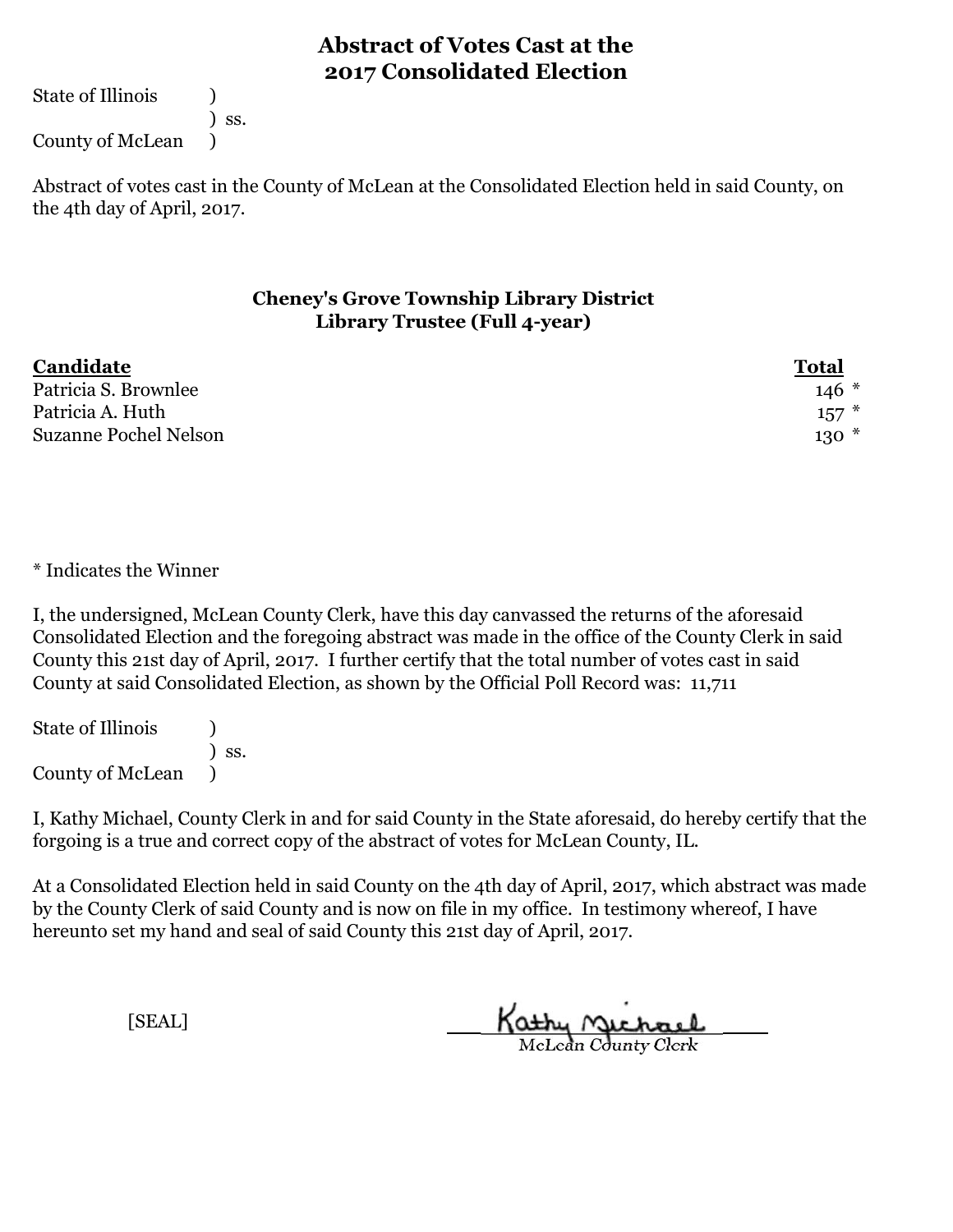State of Illinois (1)

) ss.

County of McLean )

Abstract of votes cast in the County of McLean at the Consolidated Election held in said County, on the 4th day of April, 2017.

#### **Chenoa Public Library District Library Trustee (Full 4-year)**

| Candidate        | <b>Total</b> |
|------------------|--------------|
| Dawn M. Neubauer | $312 *$      |
| Lori Carranza    | $292*$       |
| Maggie E. Kight  | $243$ *      |

\* Indicates the Winner

I, the undersigned, McLean County Clerk, have this day canvassed the returns of the aforesaid Consolidated Election and the foregoing abstract was made in the office of the County Clerk in said County this 21st day of April, 2017. I further certify that the total number of votes cast in said County at said Consolidated Election, as shown by the Official Poll Record was: 11,711

State of Illinois (1) ) ss. County of McLean )

I, Kathy Michael, County Clerk in and for said County in the State aforesaid, do hereby certify that the forgoing is a true and correct copy of the abstract of votes for McLean County, IL.

At a Consolidated Election held in said County on the 4th day of April, 2017, which abstract was made by the County Clerk of said County and is now on file in my office. In testimony whereof, I have hereunto set my hand and seal of said County this 21st day of April, 2017.

Kathy Michael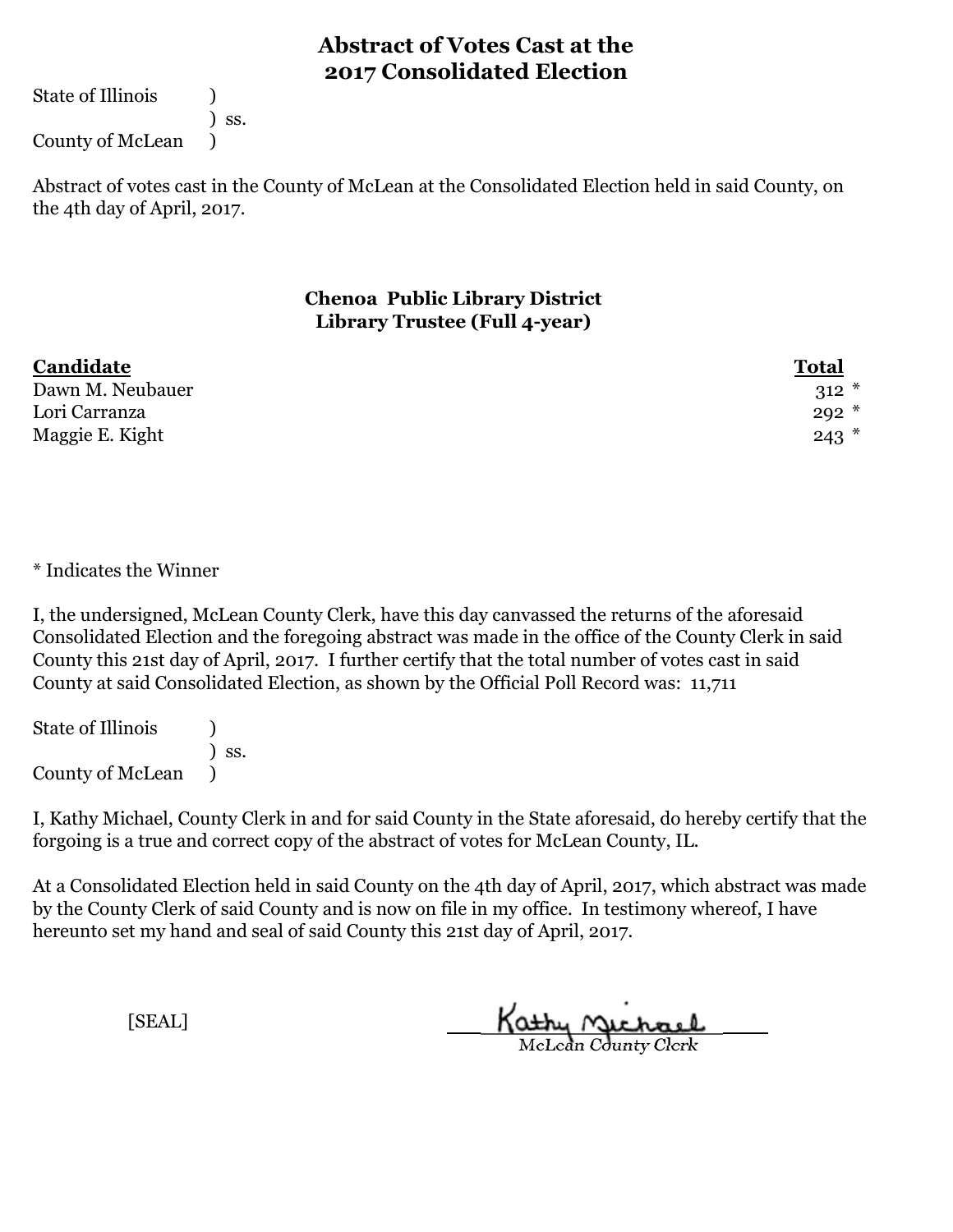State of Illinois (1)

) ss.

County of McLean )

Abstract of votes cast in the County of McLean at the Consolidated Election held in said County, on the 4th day of April, 2017.

#### **Chenoa Public Library District Library Trustee (2-year unexpired)**

| Candidate         | <b>Total</b> |
|-------------------|--------------|
| Patricia A. Witte | $254$ $*$    |
| Dan Groce         | $348 *$      |

\* Indicates the Winner

I, the undersigned, McLean County Clerk, have this day canvassed the returns of the aforesaid Consolidated Election and the foregoing abstract was made in the office of the County Clerk in said County this 21st day of April, 2017. I further certify that the total number of votes cast in said County at said Consolidated Election, as shown by the Official Poll Record was: 11,711

State of Illinois (1) ) ss. County of McLean )

I, Kathy Michael, County Clerk in and for said County in the State aforesaid, do hereby certify that the forgoing is a true and correct copy of the abstract of votes for McLean County, IL.

At a Consolidated Election held in said County on the 4th day of April, 2017, which abstract was made by the County Clerk of said County and is now on file in my office. In testimony whereof, I have hereunto set my hand and seal of said County this 21st day of April, 2017.

Kathy Michael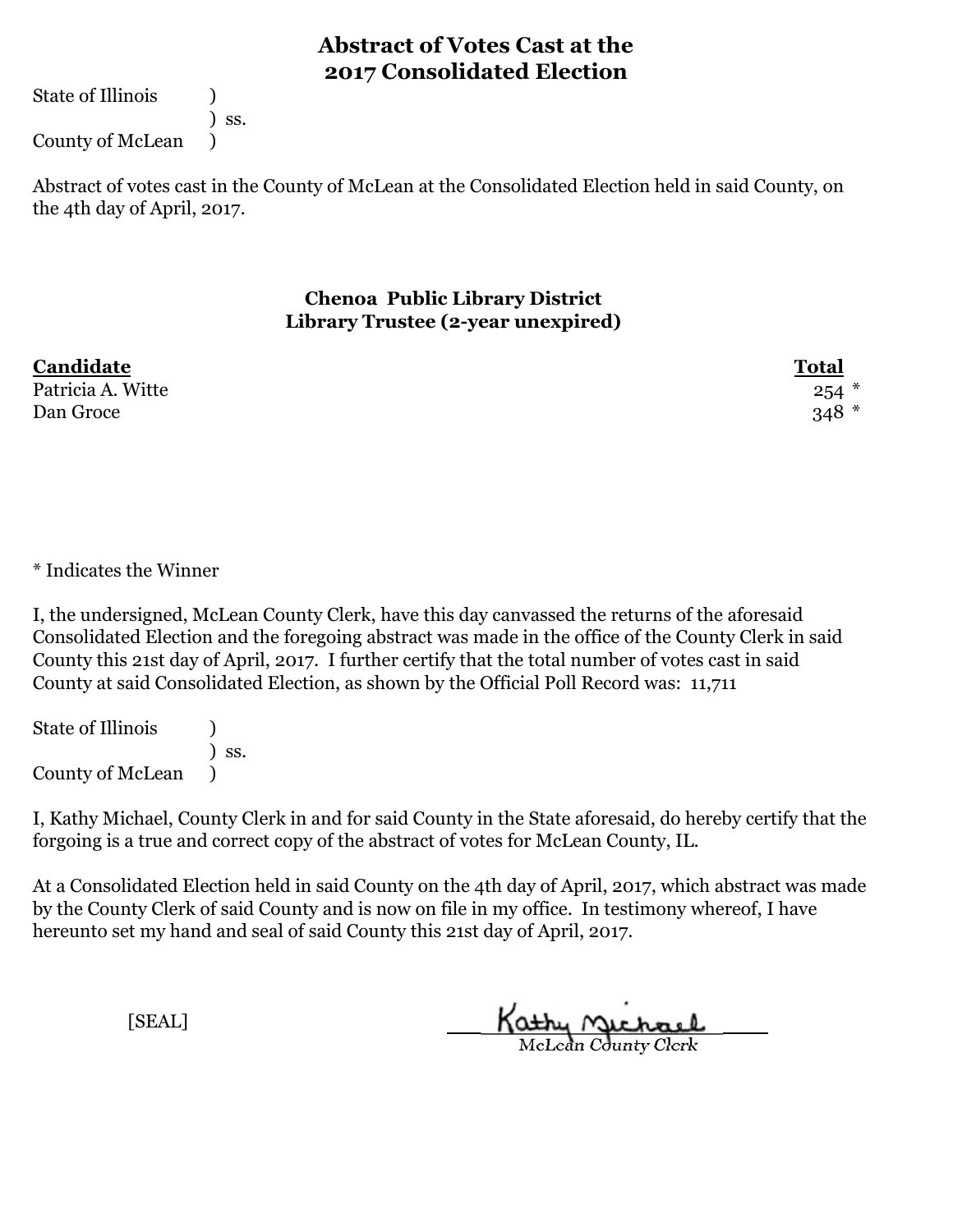State of Illinois (1)

) ss.

County of McLean )

Abstract of votes cast in the County of McLean at the Consolidated Election held in said County, on the 4th day of April, 2017.

#### **Danvers Township Library District Library Trustee (Full 4-Year)**

| Candidate             | <b>Total</b> |
|-----------------------|--------------|
| Brenda L. Cagle       | $91*$        |
| Andrea Dawn Zimmerman | $96*$        |
| Darvin Miller         | $94*$        |
| Christina Lea Smith   | $82 *$       |

\* Indicates the Winner

I, the undersigned, McLean County Clerk, have this day canvassed the returns of the aforesaid Consolidated Election and the foregoing abstract was made in the office of the County Clerk in said County this 21st day of April, 2017. I further certify that the total number of votes cast in said County at said Consolidated Election, as shown by the Official Poll Record was: 11,711

State of Illinois (1) ) ss. County of McLean )

I, Kathy Michael, County Clerk in and for said County in the State aforesaid, do hereby certify that the forgoing is a true and correct copy of the abstract of votes for McLean County, IL.

At a Consolidated Election held in said County on the 4th day of April, 2017, which abstract was made by the County Clerk of said County and is now on file in my office. In testimony whereof, I have hereunto set my hand and seal of said County this 21st day of April, 2017.

Kathy Michael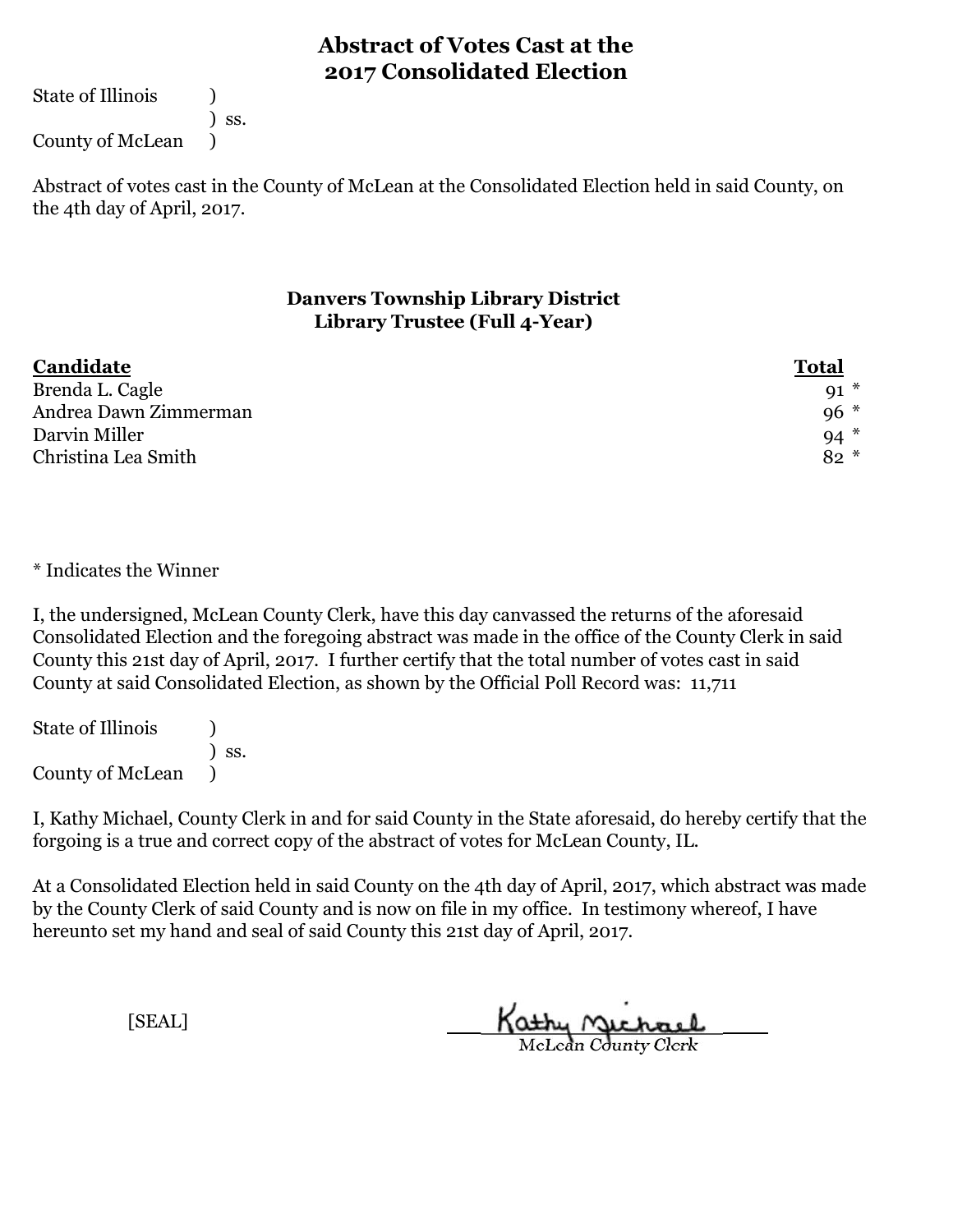State of Illinois (1)

) ss. County of McLean )

Abstract of votes cast in the County of McLean at the Consolidated Election held in said County, on the 4th day of April, 2017.

#### **Golden Prairie Public Library District Library Trustee (Full 6-year)**

**Candidate Total** Patricia Salch 605 \*

\* Indicates the Winner

I, the undersigned, McLean County Clerk, have this day canvassed the returns of the aforesaid Consolidated Election and the foregoing abstract was made in the office of the County Clerk in said County this 21st day of April, 2017. I further certify that the total number of votes cast in said County at said Consolidated Election, as shown by the Official Poll Record was: 11,711

State of Illinois (1) ) ss. County of McLean )

I, Kathy Michael, County Clerk in and for said County in the State aforesaid, do hereby certify that the forgoing is a true and correct copy of the abstract of votes for McLean County, IL.

At a Consolidated Election held in said County on the 4th day of April, 2017, which abstract was made by the County Clerk of said County and is now on file in my office. In testimony whereof, I have hereunto set my hand and seal of said County this 21st day of April, 2017.

Kathy Michael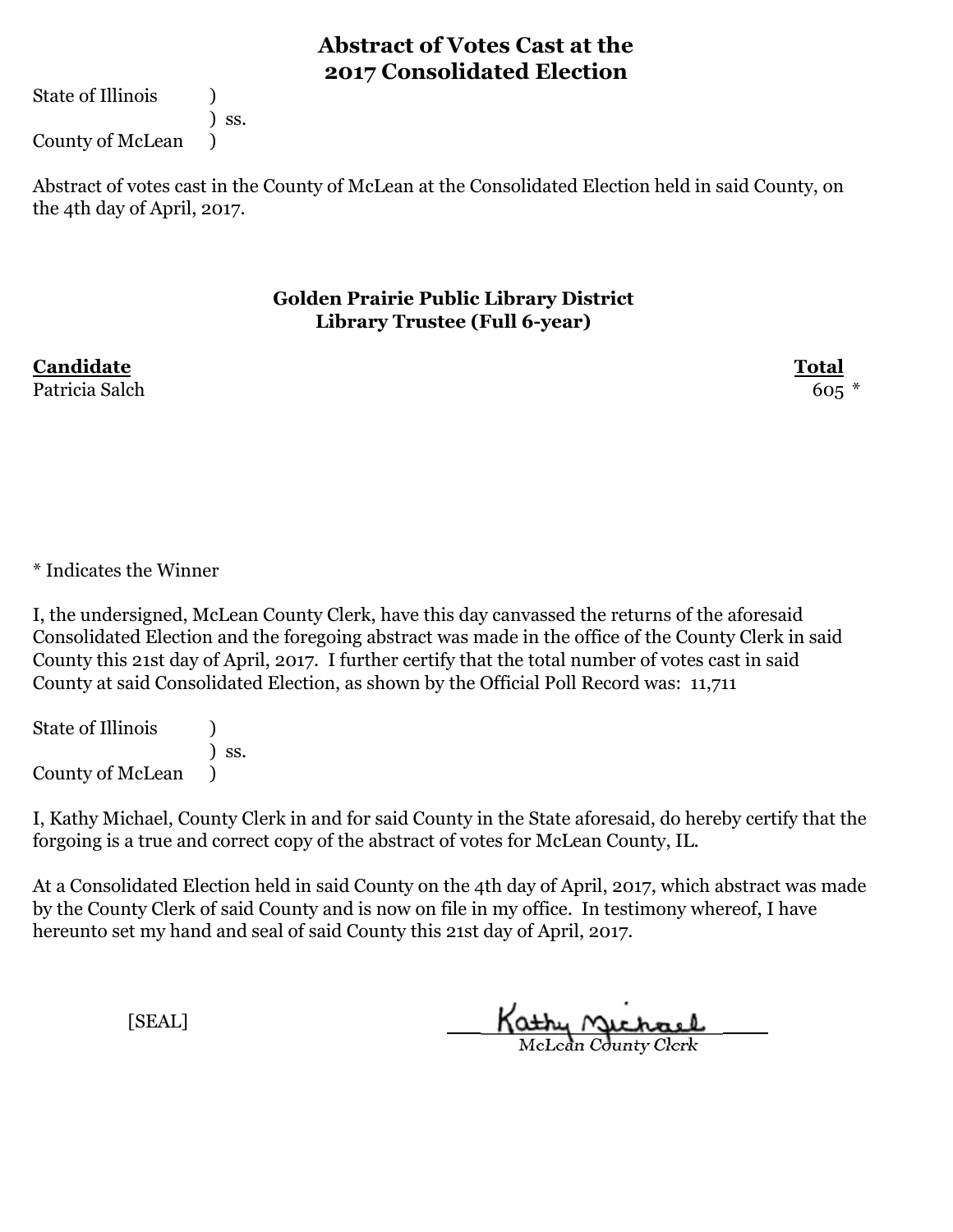State of Illinois (1)

) ss.

County of McLean )

Abstract of votes cast in the County of McLean at the Consolidated Election held in said County, on the 4th day of April, 2017.

#### **Golden Prairie Public Library District Library Trustee (4-year unexpired)**

| Candidate           | <b>Total</b> |
|---------------------|--------------|
| <b>Ruth Novosad</b> | 472 $*$      |
| Jodi Sherman        | $512*$       |

\* Indicates the Winner

I, the undersigned, McLean County Clerk, have this day canvassed the returns of the aforesaid Consolidated Election and the foregoing abstract was made in the office of the County Clerk in said County this 21st day of April, 2017. I further certify that the total number of votes cast in said County at said Consolidated Election, as shown by the Official Poll Record was: 11,711

State of Illinois (1) ) ss. County of McLean )

I, Kathy Michael, County Clerk in and for said County in the State aforesaid, do hereby certify that the forgoing is a true and correct copy of the abstract of votes for McLean County, IL.

At a Consolidated Election held in said County on the 4th day of April, 2017, which abstract was made by the County Clerk of said County and is now on file in my office. In testimony whereof, I have hereunto set my hand and seal of said County this 21st day of April, 2017.

Kathy Michael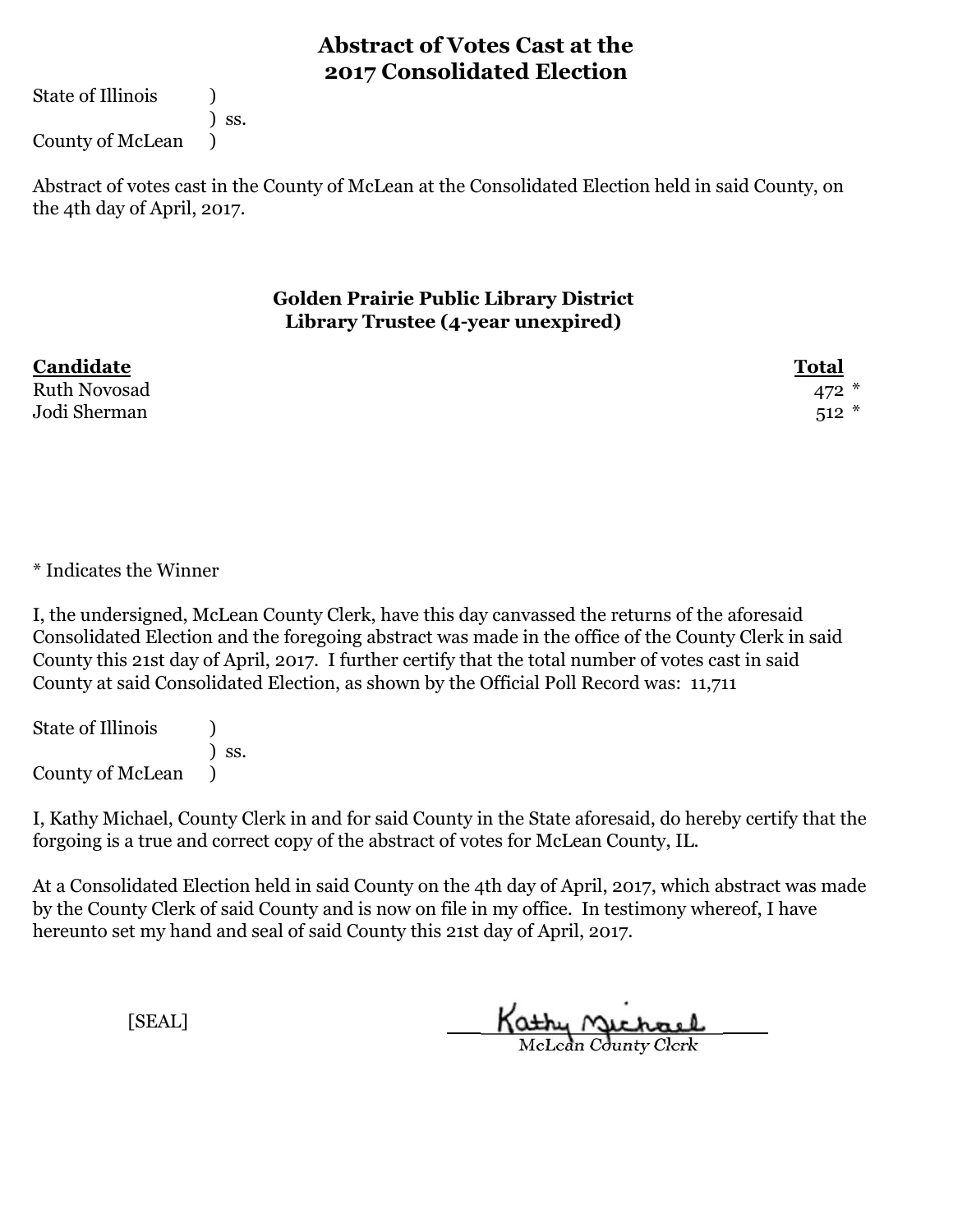State of Illinois (1)

) ss.

County of McLean )

Abstract of votes cast in the County of McLean at the Consolidated Election held in said County, on the 4th day of April, 2017.

### **Gridley Public Library District Library Trustee**

| Candidate       | <b>McLean</b> | Livingston | <u>Total</u> |
|-----------------|---------------|------------|--------------|
| Joan Comincioli | 119           | 25         | $144*$       |
| Cory Deckard    | 114           | 25         | $139 *$      |

\* Indicates the Winner

I, the undersigned, McLean County Clerk, have this day canvassed the returns of the aforesaid Consolidated Election and the foregoing abstract was made in the office of the County Clerk in said County this 21st day of April, 2017. I further certify that the total number of votes cast in said County at said Consolidated Election, as shown by the Official Poll Record was: 11,711

State of Illinois ) ) ss. County of McLean )

I, Kathy Michael, County Clerk in and for said County in the State aforesaid, do hereby certify that the forgoing is a true and correct copy of the abstract of votes for McLean County, IL.

At a Consolidated Election held in said County on the 4th day of April, 2017, which abstract was made by the County Clerk of said County and is now on file in my office. In testimony whereof, I have hereunto set my hand and seal of said County this 21st day of April, 2017.

Kathy Michael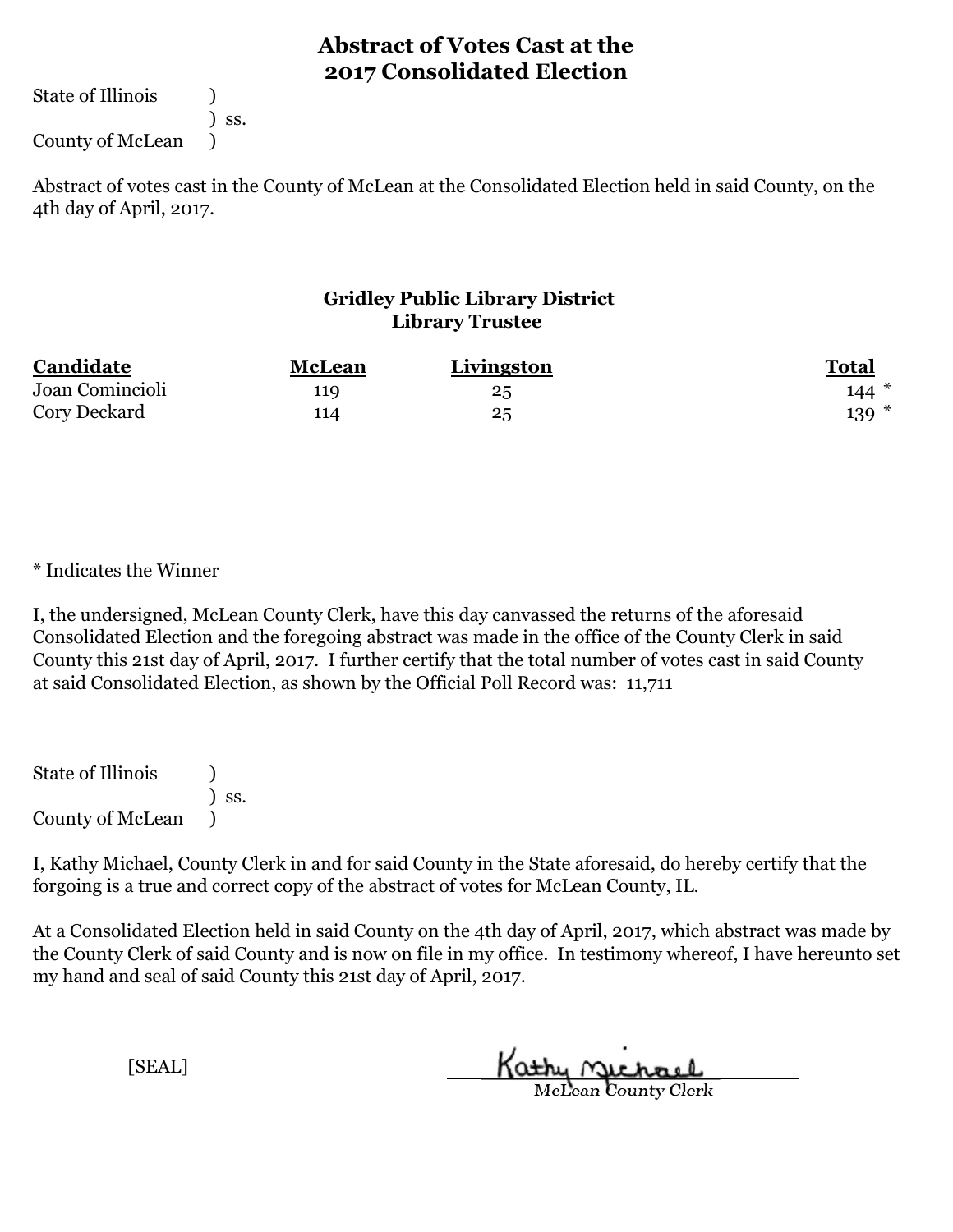State of Illinois (1)

) ss.

County of McLean )

Abstract of votes cast in the County of McLean at the Consolidated Election held in said County, on the 4th day of April, 2017.

### **Gridley Public Library District Library Trustee**

| Candidate              | <b>McLean</b> | Livingston | <b>Total</b> |
|------------------------|---------------|------------|--------------|
| <b>Brianne Herrman</b> | 124           | $25\,$     | $149 *$      |

\* Indicates the Winner

I, the undersigned, McLean County Clerk, have this day canvassed the returns of the aforesaid Consolidated Election and the foregoing abstract was made in the office of the County Clerk in said County this 21st day of April, 2017. I further certify that the total number of votes cast in said County at said Consolidated Election, as shown by the Official Poll Record was: 11,711

State of Illinois ) ) ss. County of McLean )

I, Kathy Michael, County Clerk in and for said County in the State aforesaid, do hereby certify that the forgoing is a true and correct copy of the abstract of votes for McLean County, IL.

At a Consolidated Election held in said County on the 4th day of April, 2017, which abstract was made by the County Clerk of said County and is now on file in my office. In testimony whereof, I have hereunto set my hand and seal of said County this 21st day of April, 2017.

Kathy Michael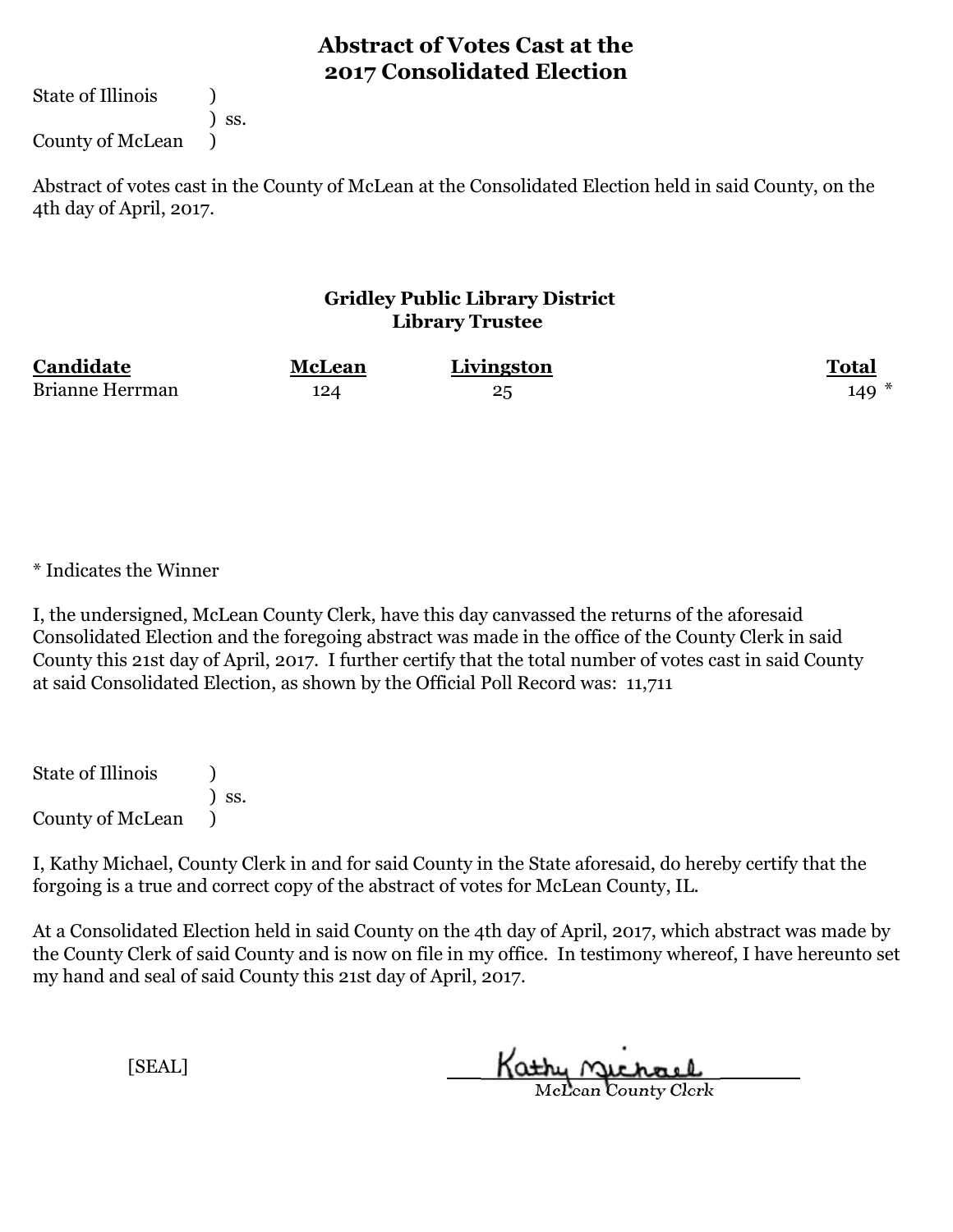State of Illinois (1)

) ss.

County of McLean )

Abstract of votes cast in the County of McLean at the Consolidated Election held in said County, on the 4th day of April, 2017.

#### **Heyworth Public Library District Library Trustee**

| Candidate    | <b>Total</b> |
|--------------|--------------|
| Kira Stevens | 437          |
| Amy Roehrig  | 439 $*$      |

\* Indicates the Winner

I, the undersigned, McLean County Clerk, have this day canvassed the returns of the aforesaid Consolidated Election and the foregoing abstract was made in the office of the County Clerk in said County this 21st day of April, 2017. I further certify that the total number of votes cast in said County at said Consolidated Election, as shown by the Official Poll Record was: 11,711

State of Illinois (1) ) ss. County of McLean )

I, Kathy Michael, County Clerk in and for said County in the State aforesaid, do hereby certify that the forgoing is a true and correct copy of the abstract of votes for McLean County, IL.

At a Consolidated Election held in said County on the 4th day of April, 2017, which abstract was made by the County Clerk of said County and is now on file in my office. In testimony whereof, I have hereunto set my hand and seal of said County this 21st day of April, 2017.

Kathy Michael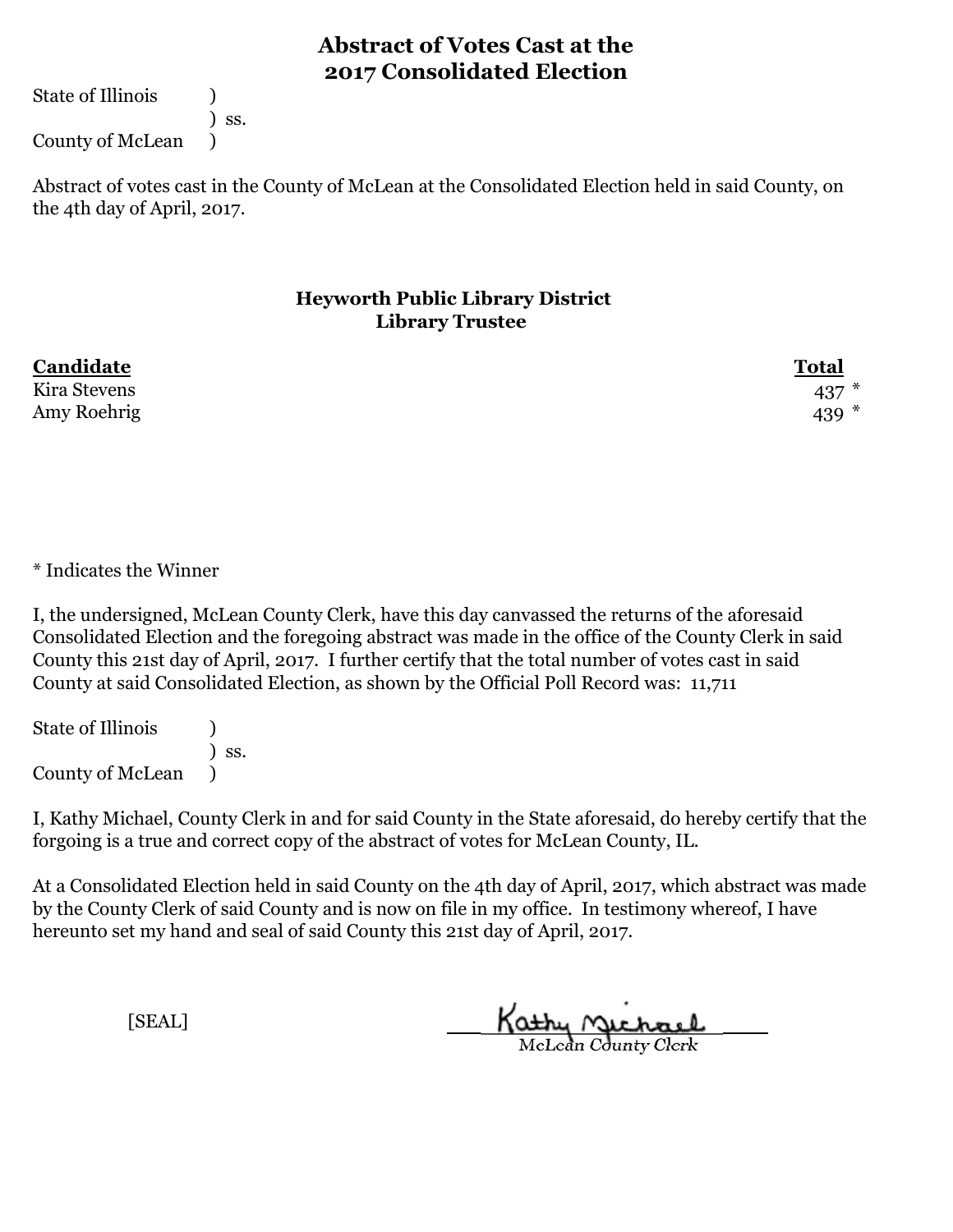State of Illinois (1)

) ss. County of McLean )

Abstract of votes cast in the County of McLean at the Consolidated Election held in said County, on the 4th day of April, 2017.

#### **Hudson Area Public Library District Library Trustee (Full 6-year)**

**Candidate Total** Kenneth Losey 233

\* Indicates the Winner

I, the undersigned, McLean County Clerk, have this day canvassed the returns of the aforesaid Consolidated Election and the foregoing abstract was made in the office of the County Clerk in said County this 21st day of April, 2017. I further certify that the total number of votes cast in said County at said Consolidated Election, as shown by the Official Poll Record was: 11,711

State of Illinois (1) ) ss. County of McLean )

I, Kathy Michael, County Clerk in and for said County in the State aforesaid, do hereby certify that the forgoing is a true and correct copy of the abstract of votes for McLean County, IL.

At a Consolidated Election held in said County on the 4th day of April, 2017, which abstract was made by the County Clerk of said County and is now on file in my office. In testimony whereof, I have hereunto set my hand and seal of said County this 21st day of April, 2017.

Kathy Michael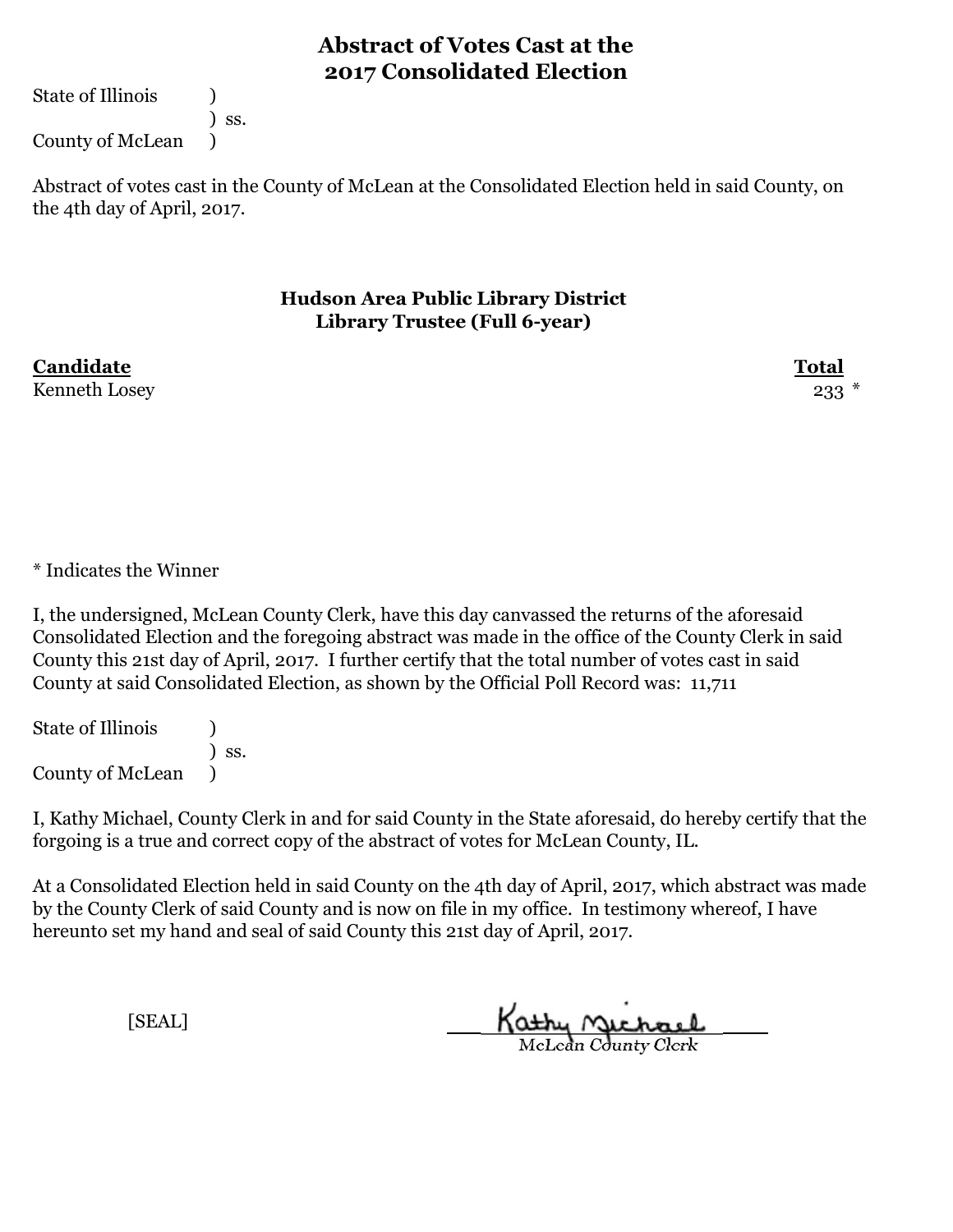State of Illinois (1)

County of McLean )

) ss.

Abstract of votes cast in the County of McLean at the Consolidated Election held in said County, on the 4th day of April, 2017.

> **Hudson Area Public Library District Library Trustee (2-year unexpired)**

| Candidate          | <b>Total</b> |
|--------------------|--------------|
| <b>Bonny Ficek</b> | $133*$       |
| Nancy Rinda        | 103          |

\* Indicates the Winner

I, the undersigned, McLean County Clerk, have this day canvassed the returns of the aforesaid Consolidated Election and the foregoing abstract was made in the office of the County Clerk in said County this 21st day of April, 2017. I further certify that the total number of votes cast in said County at said Consolidated Election, as shown by the Official Poll Record was: 11,711

State of Illinois (1) ) ss. County of McLean )

I, Kathy Michael, County Clerk in and for said County in the State aforesaid, do hereby certify that the forgoing is a true and correct copy of the abstract of votes for McLean County, IL.

At a Consolidated Election held in said County on the 4th day of April, 2017, which abstract was made by the County Clerk of said County and is now on file in my office. In testimony whereof, I have hereunto set my hand and seal of said County this 21st day of April, 2017.

Kathy Michael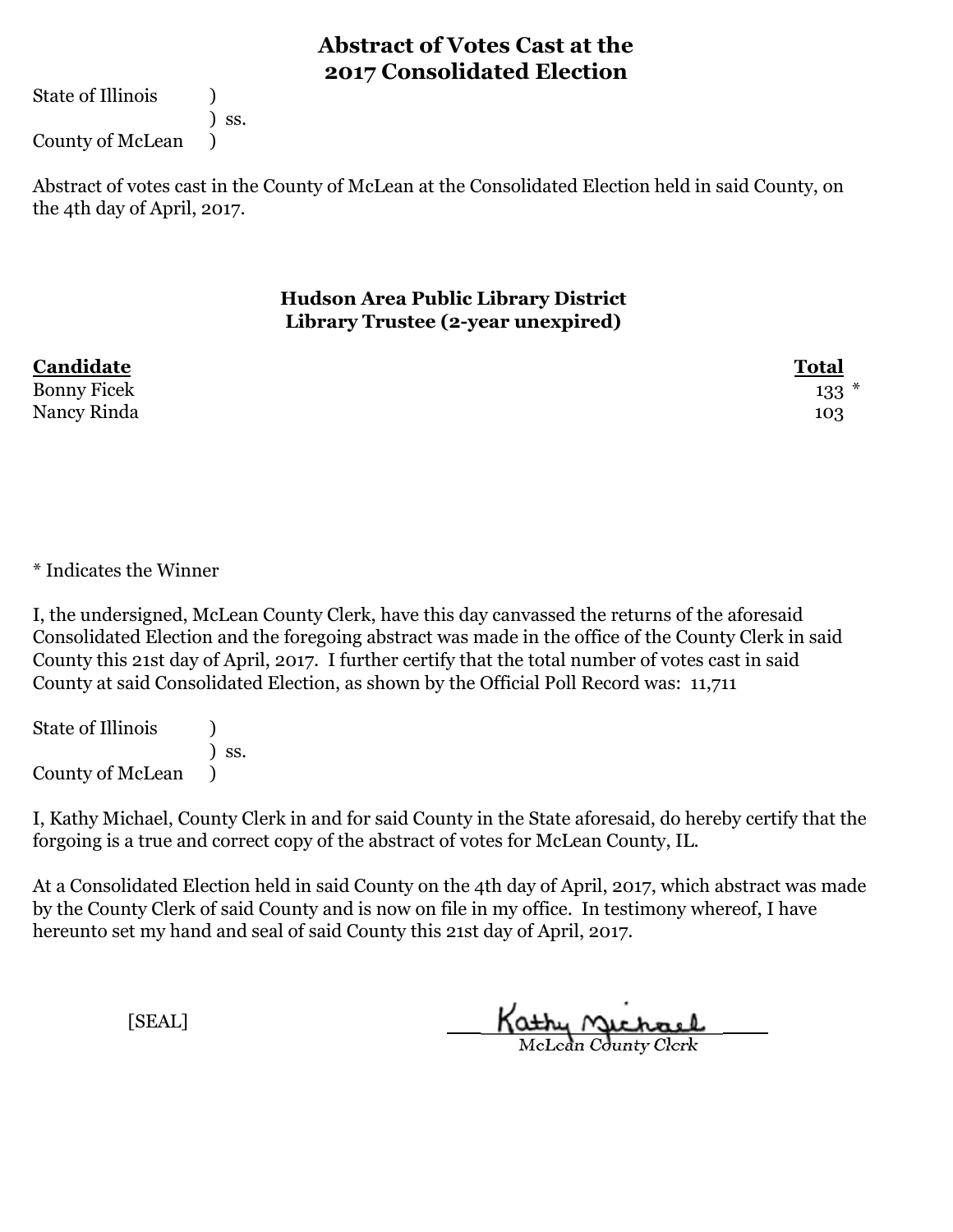State of Illinois (1)

) ss.

County of McLean )

Abstract of votes cast in the County of McLean at the Consolidated Election held in said County, on the 4th day of April, 2017.

#### **Lexington Public Library District Library Trustee**

**Candidate Total** Lucy Stevenson Loper 660  $*$ Terri Payne Schreiber 658 \*

\* Indicates the Winner

I, the undersigned, McLean County Clerk, have this day canvassed the returns of the aforesaid Consolidated Election and the foregoing abstract was made in the office of the County Clerk in said County this 21st day of April, 2017. I further certify that the total number of votes cast in said County at said Consolidated Election, as shown by the Official Poll Record was: 11,711

State of Illinois (1) ) ss. County of McLean )

I, Kathy Michael, County Clerk in and for said County in the State aforesaid, do hereby certify that the forgoing is a true and correct copy of the abstract of votes for McLean County, IL.

At a Consolidated Election held in said County on the 4th day of April, 2017, which abstract was made by the County Clerk of said County and is now on file in my office. In testimony whereof, I have hereunto set my hand and seal of said County this 21st day of April, 2017.

Kathy Michael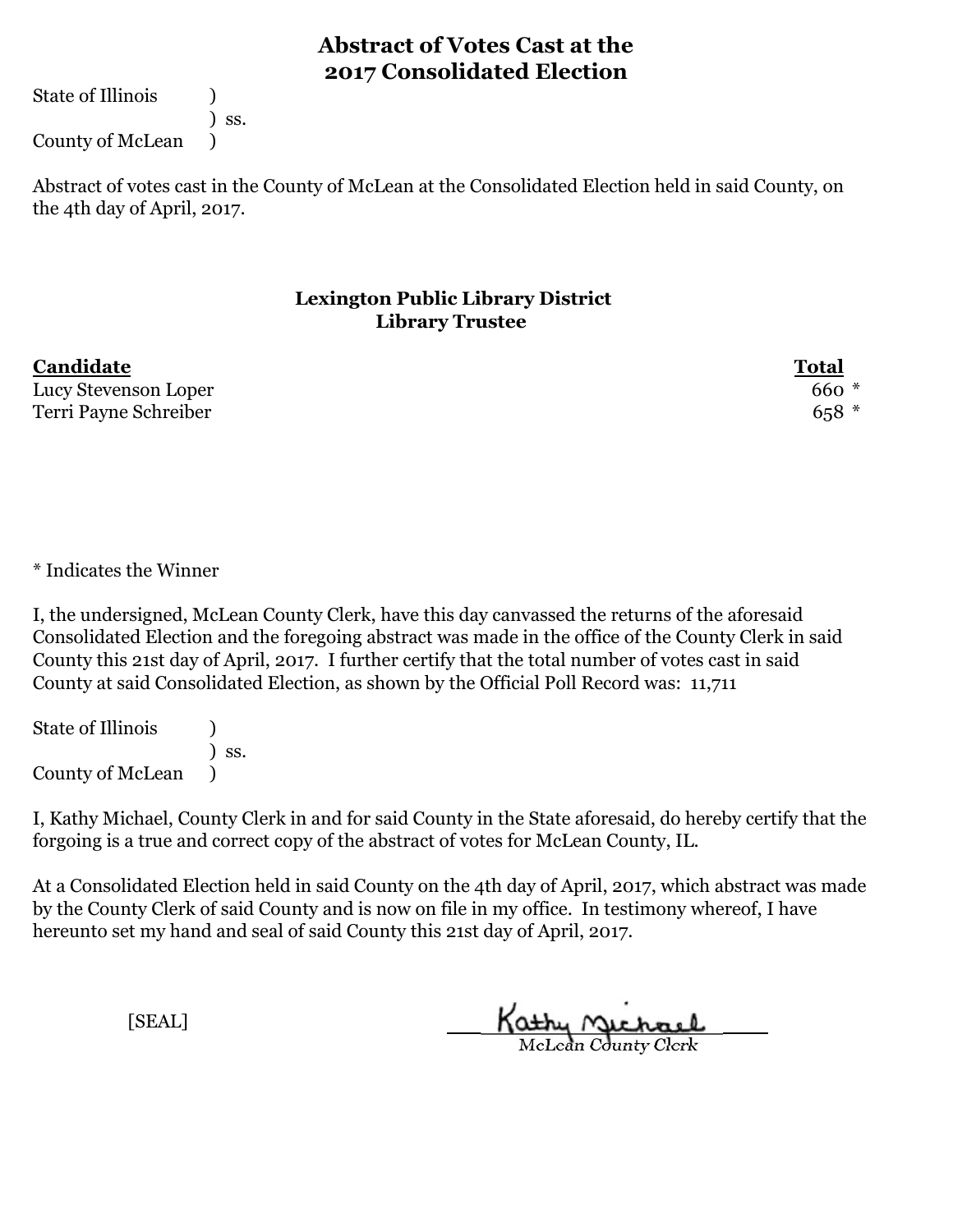State of Illinois (1)

) ss.

County of McLean )

Abstract of votes cast in the County of McLean at the Consolidated Election held in said County, on the 4th day of April, 2017.

### **Martin Township Public Library District Library Trustee (Full 4-year)**

| Candidate       | <b>Total</b> |
|-----------------|--------------|
| Judith A. Dodds | $195$ *      |
| Karen Marolf    | $173$ $*$    |
| Larry Marolf    | $173*$       |

\* Indicates the Winner

I, the undersigned, McLean County Clerk, have this day canvassed the returns of the aforesaid Consolidated Election and the foregoing abstract was made in the office of the County Clerk in said County this 21st day of April, 2017. I further certify that the total number of votes cast in said County at said Consolidated Election, as shown by the Official Poll Record was: 11,711

State of Illinois (1) ) ss. County of McLean )

I, Kathy Michael, County Clerk in and for said County in the State aforesaid, do hereby certify that the forgoing is a true and correct copy of the abstract of votes for McLean County, IL.

At a Consolidated Election held in said County on the 4th day of April, 2017, which abstract was made by the County Clerk of said County and is now on file in my office. In testimony whereof, I have hereunto set my hand and seal of said County this 21st day of April, 2017.

Kathy Michael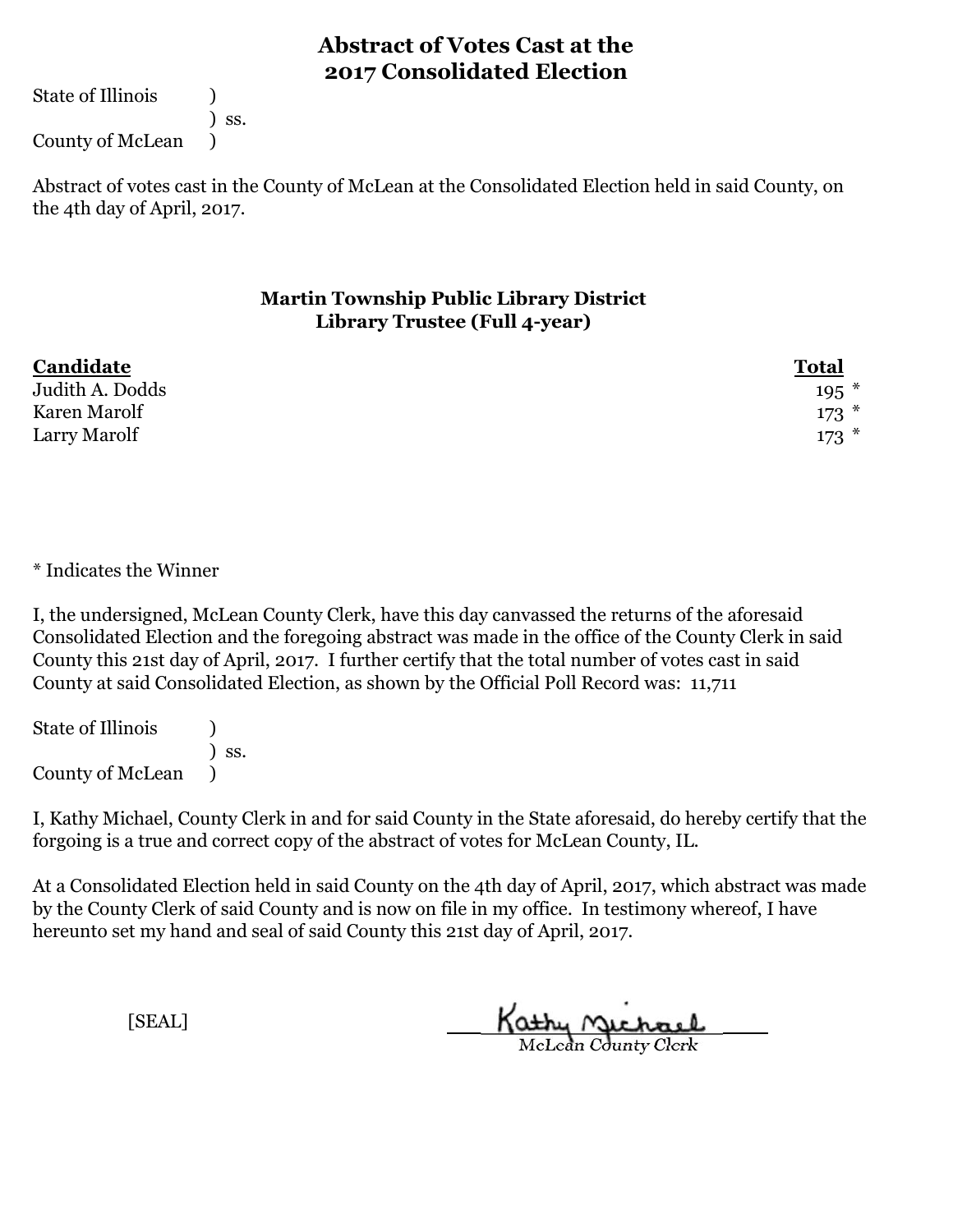State of Illinois (1)

) ss.

County of McLean )

Abstract of votes cast in the County of McLean at the Consolidated Election held in said County, on the 4th day of April, 2017.

### **Mt. Hope-Funks Grove Township Public Library District Library Trustee (Full 4-year)**

| Candidate          | <b>Total</b> |
|--------------------|--------------|
| Vianne Dawson      | $100*$       |
| Patricia K. Tilton | $109 *$      |

\* Indicates the Winner

I, the undersigned, McLean County Clerk, have this day canvassed the returns of the aforesaid Consolidated Election and the foregoing abstract was made in the office of the County Clerk in said County this 21st day of April, 2017. I further certify that the total number of votes cast in said County at said Consolidated Election, as shown by the Official Poll Record was: 11,711

State of Illinois (1) ) ss. County of McLean )

I, Kathy Michael, County Clerk in and for said County in the State aforesaid, do hereby certify that the forgoing is a true and correct copy of the abstract of votes for McLean County, IL.

At a Consolidated Election held in said County on the 4th day of April, 2017, which abstract was made by the County Clerk of said County and is now on file in my office. In testimony whereof, I have hereunto set my hand and seal of said County this 21st day of April, 2017.

Kathy Michael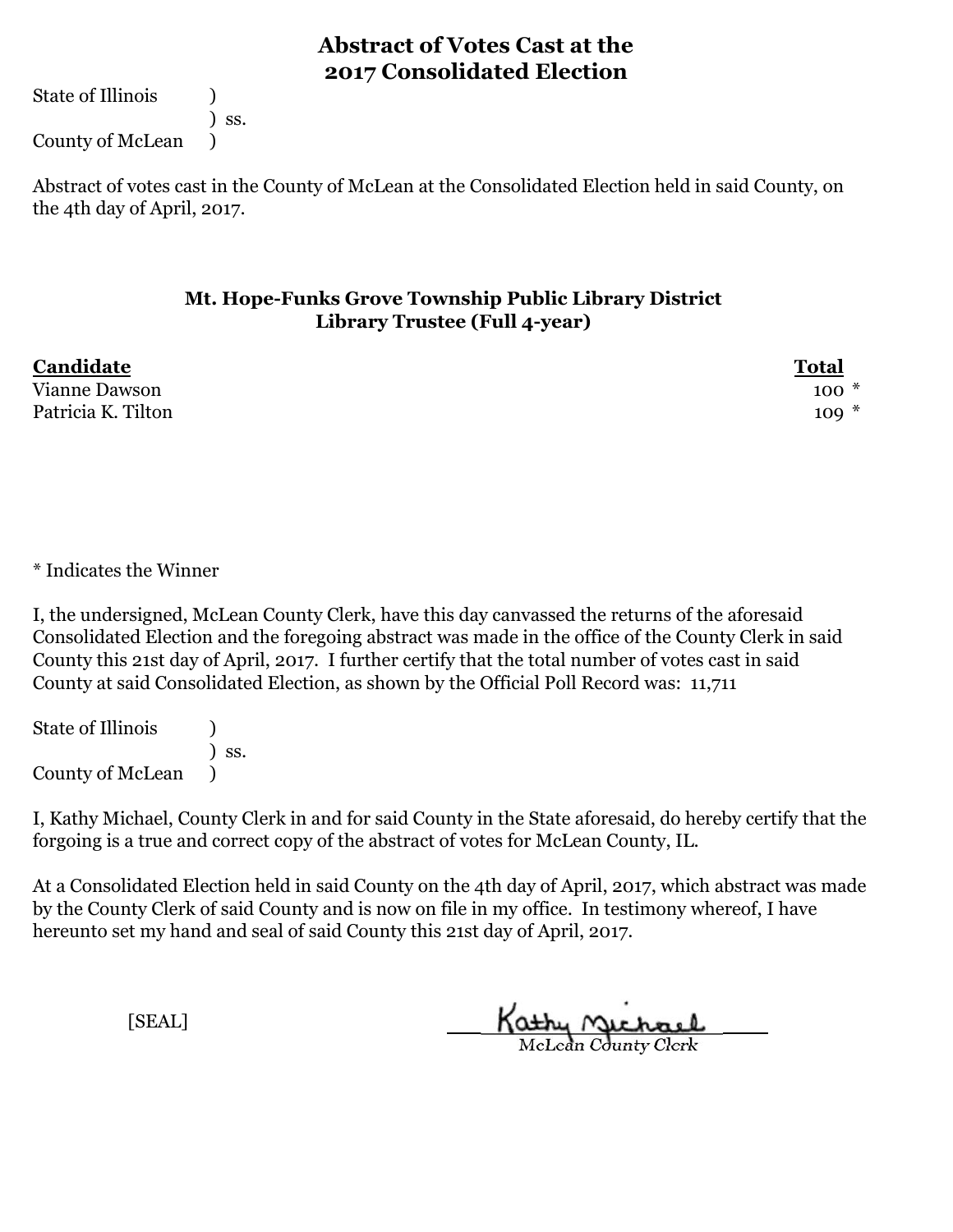State of Illinois (1)

) ss.

County of McLean )

Abstract of votes cast in the County of McLean at the Consolidated Election held in said County, on the 4th day of April, 2017.

> **Moyer District Library Library Trustee (Full 6-year)**

| Candidate           | <b>Total</b> |
|---------------------|--------------|
| Gary Keim           |              |
| <b>Charles Marx</b> |              |

I, the undersigned, McLean County Clerk, have this day canvassed the returns of the aforesaid Consolidated Election and the foregoing abstract was made in the office of the County Clerk in said County this 21st day of April, 2017. I further certify that the total number of votes cast in said County at said Consolidated Election, as shown by the Official Poll Record was: 11,711

State of Illinois (1) ) ss. County of McLean )

I, Kathy Michael, County Clerk in and for said County in the State aforesaid, do hereby certify that the forgoing is a true and correct copy of the abstract of votes for McLean County, IL.

At a Consolidated Election held in said County on the 4th day of April, 2017, which abstract was made by the County Clerk of said County and is now on file in my office. In testimony whereof, I have hereunto set my hand and seal of said County this 21st day of April, 2017.

Kathy Michael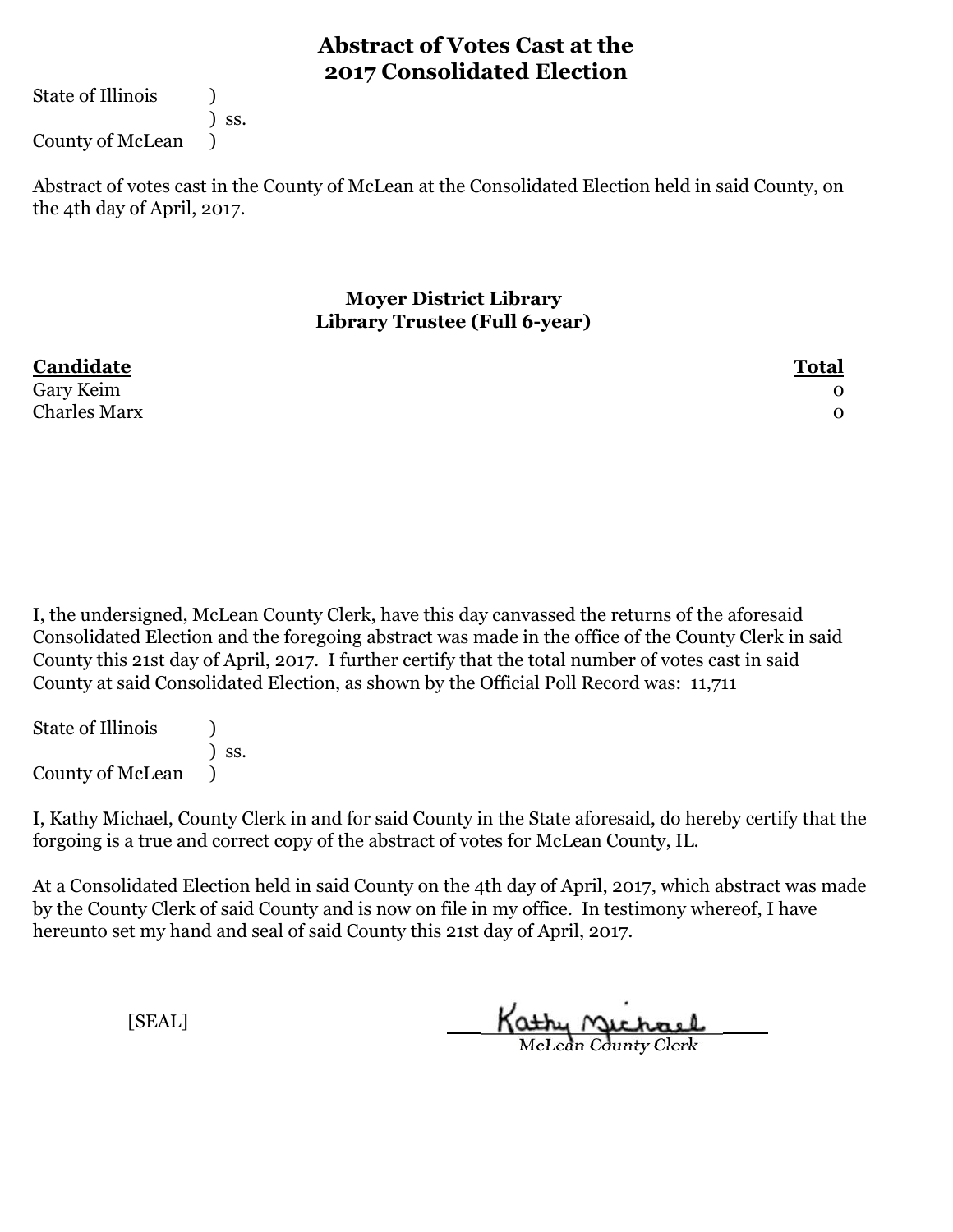State of Illinois (1)

) ss. County of McLean )

Abstract of votes cast in the County of McLean at the Consolidated Election held in said County, on the 4th day of April, 2017.

### **Moyer District Library Library Trustee (4-year unexpired)**

**Candidate Total** Erin Nuss 0

I, the undersigned, McLean County Clerk, have this day canvassed the returns of the aforesaid Consolidated Election and the foregoing abstract was made in the office of the County Clerk in said County this 21st day of April, 2017. I further certify that the total number of votes cast in said County at said Consolidated Election, as shown by the Official Poll Record was: 11,711

State of Illinois (1) ) ss. County of McLean )

I, Kathy Michael, County Clerk in and for said County in the State aforesaid, do hereby certify that the forgoing is a true and correct copy of the abstract of votes for McLean County, IL.

At a Consolidated Election held in said County on the 4th day of April, 2017, which abstract was made by the County Clerk of said County and is now on file in my office. In testimony whereof, I have hereunto set my hand and seal of said County this 21st day of April, 2017.

Kathy Michael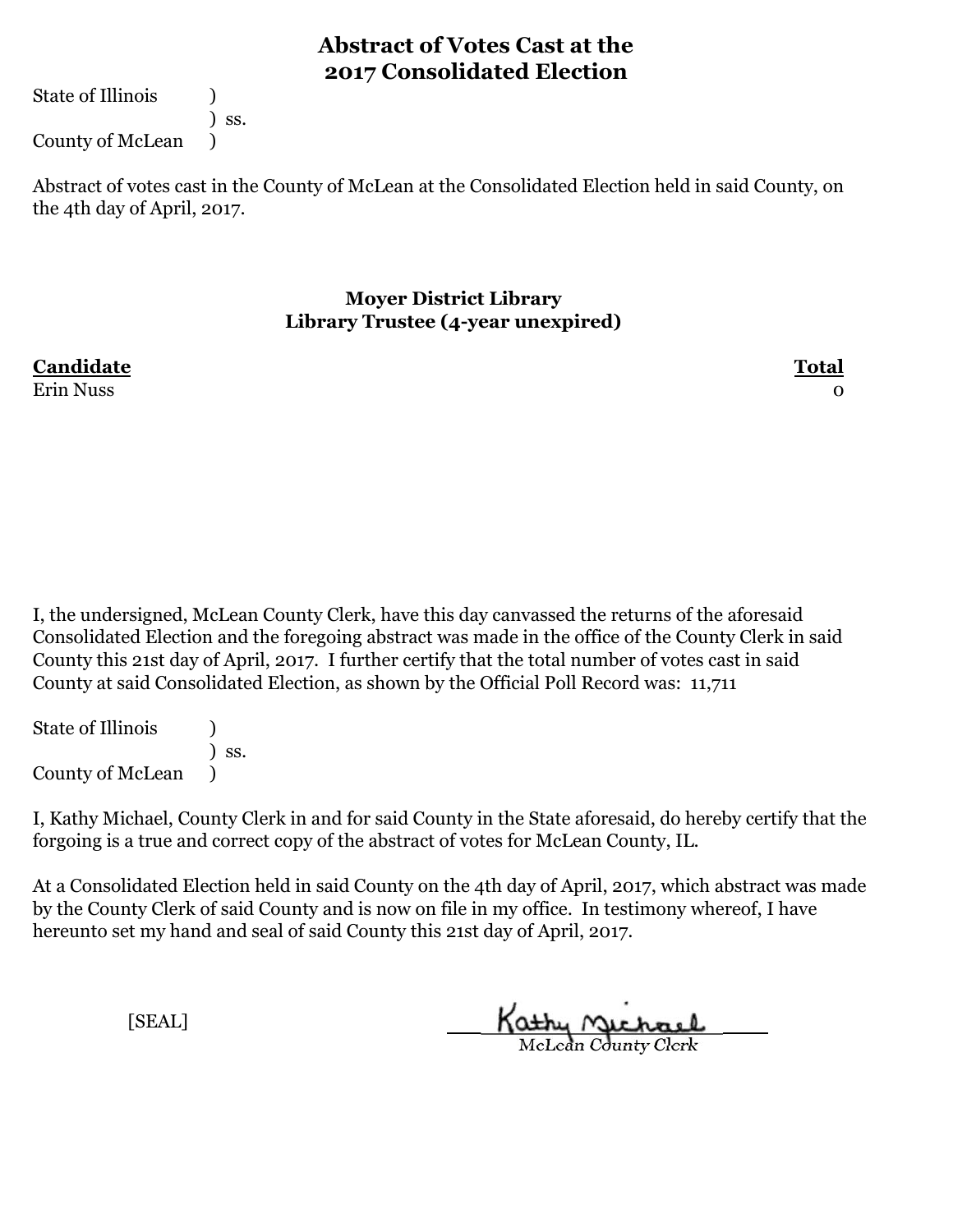State of Illinois (1)

) ss.

County of McLean )

Abstract of votes cast in the County of McLean at the Consolidated Election held in said County, on the 4th day of April, 2017.

### **Normal Public Library District Library Trustee (Full 6-year)**

| Candidate    | <b>Total</b> |
|--------------|--------------|
| Charles Sila | 1,997        |
| Adam Rahn    | ∗<br>2,737   |
| Jess Ray     | ∗<br>2,919   |

\* Indicates the Winner

I, the undersigned, McLean County Clerk, have this day canvassed the returns of the aforesaid Consolidated Election and the foregoing abstract was made in the office of the County Clerk in said County this 21st day of April, 2017. I further certify that the total number of votes cast in said County at said Consolidated Election, as shown by the Official Poll Record was: 11,711

State of Illinois (1) ) ss. County of McLean )

I, Kathy Michael, County Clerk in and for said County in the State aforesaid, do hereby certify that the forgoing is a true and correct copy of the abstract of votes for McLean County, IL.

At a Consolidated Election held in said County on the 4th day of April, 2017, which abstract was made by the County Clerk of said County and is now on file in my office. In testimony whereof, I have hereunto set my hand and seal of said County this 21st day of April, 2017.

Kathy Michael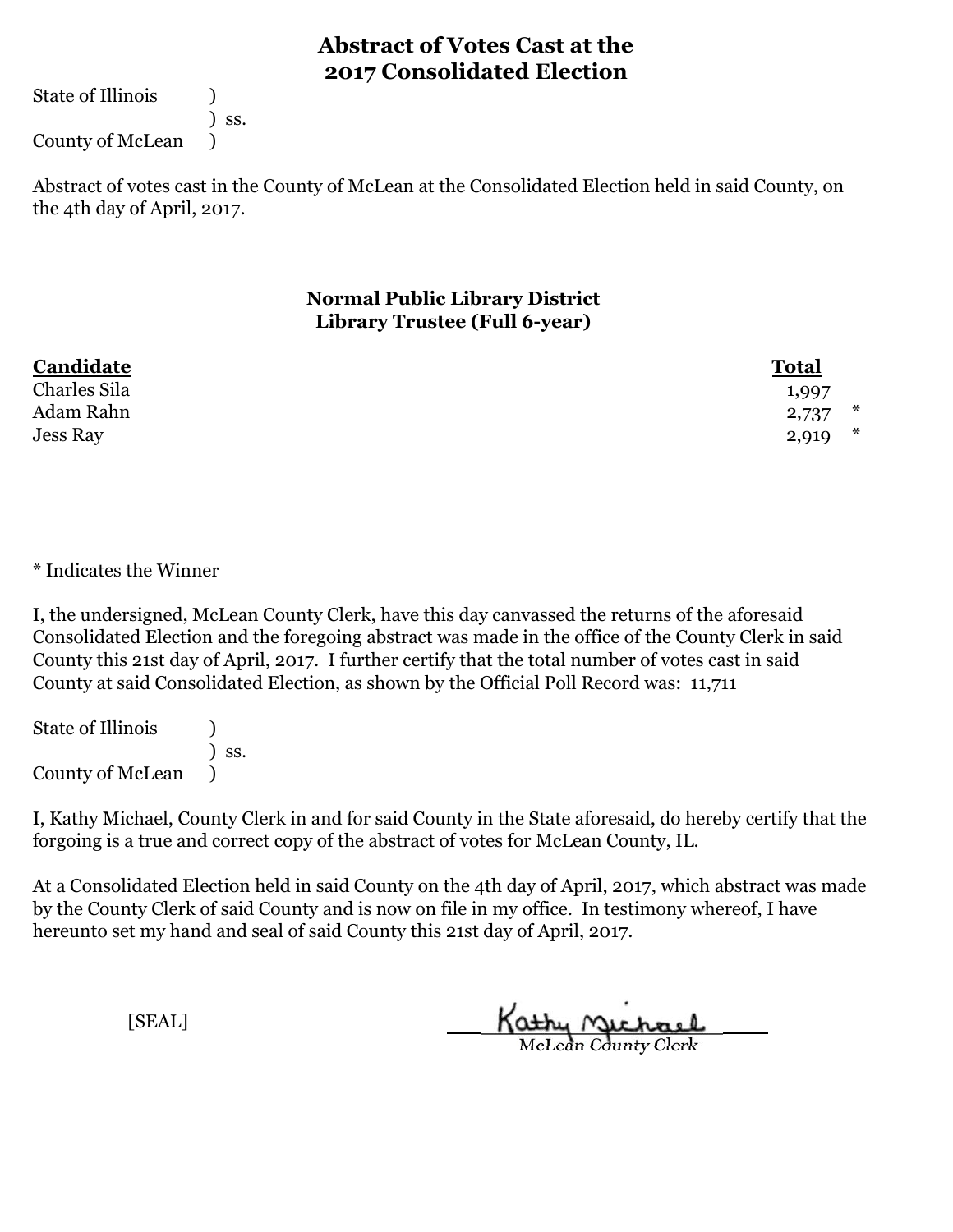State of Illinois (1)

) ss.

County of McLean )

Abstract of votes cast in the County of McLean at the Consolidated Election held in said County, on the 4th day of April, 2017.

#### **Normal Public Library District Library Trustee (2-year unexpired)**

| Candidate       | <b>Total</b> |
|-----------------|--------------|
| Laurie Swindler | 1,928        |
| Jessica Davis   | $2,666$ $*$  |

\* Indicates the Winner

I, the undersigned, McLean County Clerk, have this day canvassed the returns of the aforesaid Consolidated Election and the foregoing abstract was made in the office of the County Clerk in said County this 21st day of April, 2017. I further certify that the total number of votes cast in said County at said Consolidated Election, as shown by the Official Poll Record was: 11,711

State of Illinois (1) ) ss. County of McLean )

I, Kathy Michael, County Clerk in and for said County in the State aforesaid, do hereby certify that the forgoing is a true and correct copy of the abstract of votes for McLean County, IL.

At a Consolidated Election held in said County on the 4th day of April, 2017, which abstract was made by the County Clerk of said County and is now on file in my office. In testimony whereof, I have hereunto set my hand and seal of said County this 21st day of April, 2017.

Kathy Michael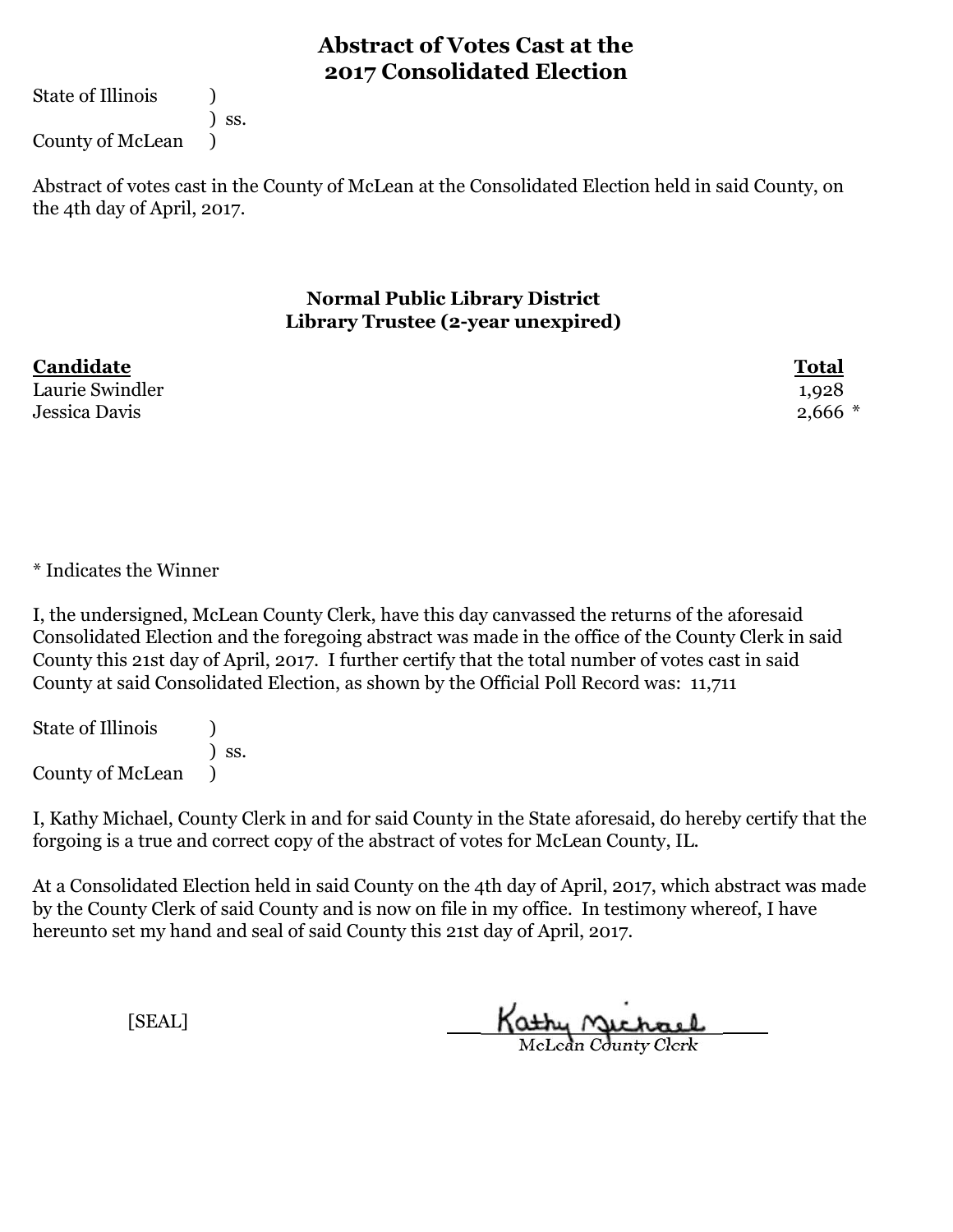State of Illinois (1)

) ss.

County of McLean )

Abstract of votes cast in the County of McLean at the Consolidated Election held in said County, on the 4th day of April, 2017.

#### **Towanda District Library Library Trustee (Full 4-year)**

| Candidate                 | <b>Total</b> |   |
|---------------------------|--------------|---|
| Amy Bogner                | 208          | ∗ |
| Mark Schwamberger         | 166          | ∗ |
| Robin Pearson<br>Write-in |              | ∗ |

\* Indicates the Winner

I, the undersigned, McLean County Clerk, have this day canvassed the returns of the aforesaid Consolidated Election and the foregoing abstract was made in the office of the County Clerk in said County this 21st day of April, 2017. I further certify that the total number of votes cast in said County at said Consolidated Election, as shown by the Official Poll Record was: 11,711

State of Illinois (1) ) ss. County of McLean )

I, Kathy Michael, County Clerk in and for said County in the State aforesaid, do hereby certify that the forgoing is a true and correct copy of the abstract of votes for McLean County, IL.

At a Consolidated Election held in said County on the 4th day of April, 2017, which abstract was made by the County Clerk of said County and is now on file in my office. In testimony whereof, I have hereunto set my hand and seal of said County this 21st day of April, 2017.

Kathy Michael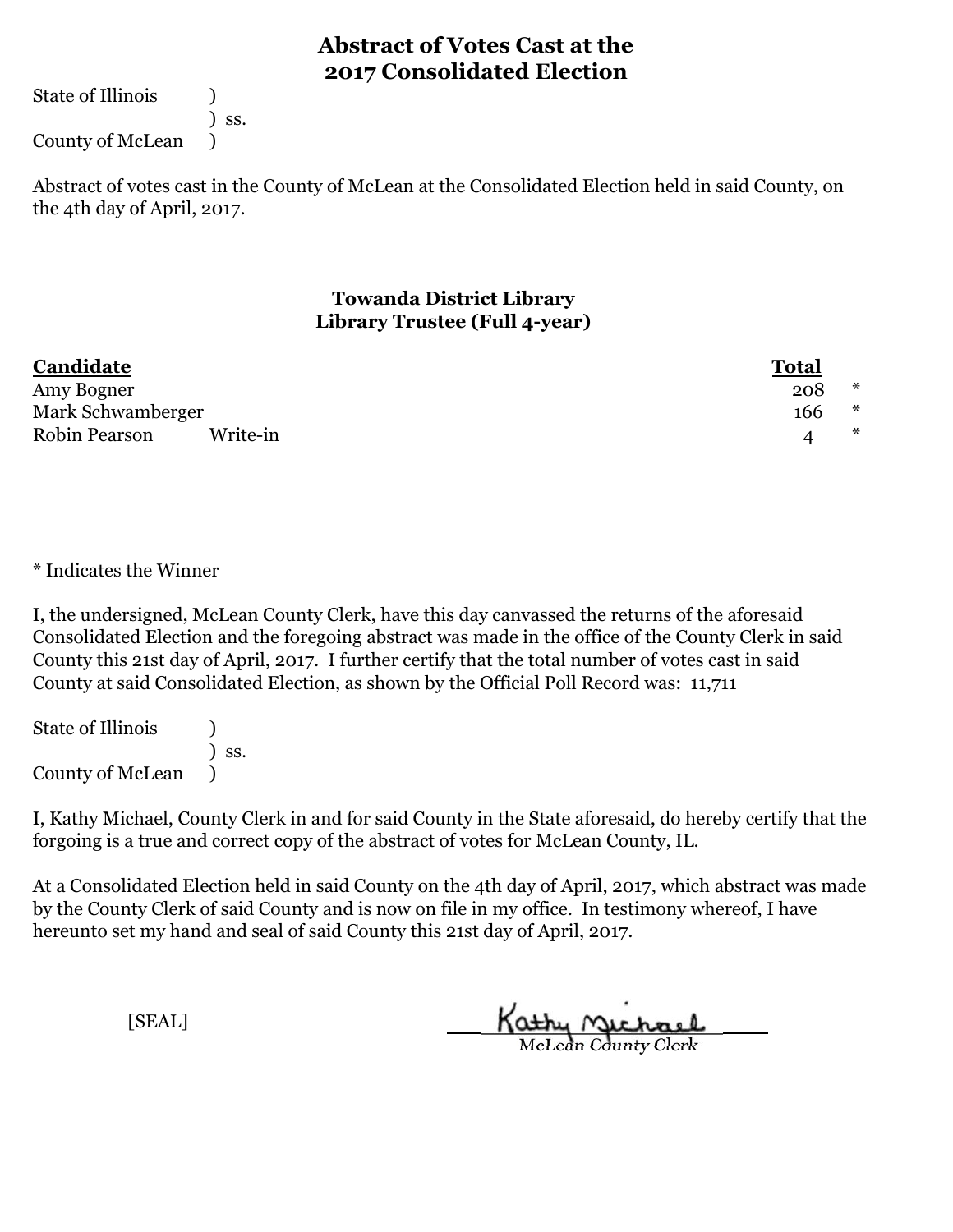State of Illinois (1)

) ss.

County of McLean )

Abstract of votes cast in the County of McLean at the Consolidated Election held in said County, on the 4th day of April, 2017.

### **LeRoy Community Unit School District No. 2 Members of The Board of Education (Full 4-Year Term)**

| Candidate                                | <b>McLean</b> | <b>DeWitt</b> | <b>Total</b> |
|------------------------------------------|---------------|---------------|--------------|
| Township 22N Range 4E                    |               |               |              |
| <b>Kevin Daugherty</b>                   | 277           |               | $278*$       |
| <b>Bryon Owens</b>                       | 285           |               | 286 *        |
| <b>Remaining Congressional Townships</b> |               |               |              |
| Andy Johnson                             | 275           |               | $276$ *      |

\* Indicates the Winner

I, the undersigned, McLean County Clerk, have this day canvassed the returns of the aforesaid Consolidated Election and the foregoing abstract was made in the office of the County Clerk in said County this 21st day of April, 2017. I further certify that the total number of votes cast in said County at said Consolidated Election, as shown by the Official Poll Record was: 11,711

State of Illinois (1) ) ss. County of McLean )

I, Kathy Michael, County Clerk in and for said County in the State aforesaid, do hereby certify that the forgoing is a true and correct copy of the abstract of votes for McLean County, IL.

At a Consolidated Election held in said County on the 4th day of April, 2017, which abstract was made by the County Clerk of said County and is now on file in my office. In testimony whereof, I have hereunto set my hand and seal of said County this 21st day of April, 2017.

Kathy Michael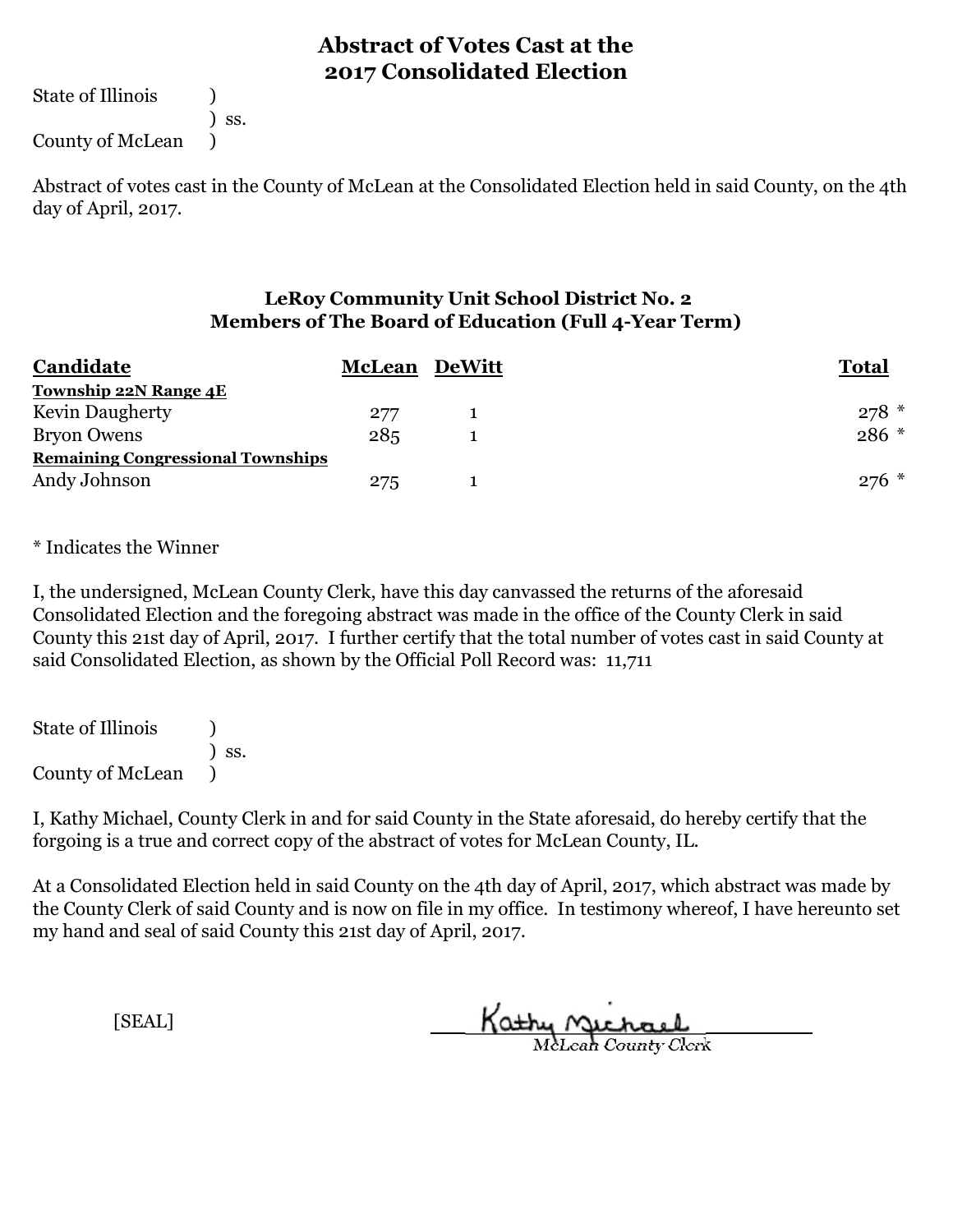State of Illinois (1)

) ss.

County of McLean )

Abstract of votes cast in the County of McLean at the Consolidated Election held in said County, on the 4th day of April, 2017.

### **Tri-Valley Community Unit School District No. 3 Members of The Board of Education (Unexpired 2-Year Term)**

| Candidate             | <b>Total</b> |
|-----------------------|--------------|
| Township 22N Range 3E |              |
| Renee Riddle          | $385 *$      |

\* Indicates the Winner

I, the undersigned, McLean County Clerk, have this day canvassed the returns of the aforesaid Consolidated Election and the foregoing abstract was made in the office of the County Clerk in said County this 21st day of April, 2017. I further certify that the total number of votes cast in said County at said Consolidated Election, as shown by the Official Poll Record was: 11,711

State of Illinois (1) ) ss. County of McLean )

I, Kathy Michael, County Clerk in and for said County in the State aforesaid, do hereby certify that the forgoing is a true and correct copy of the abstract of votes for McLean County, IL.

At a Consolidated Election held in said County on the 4th day of April, 2017, which abstract was made by the County Clerk of said County and is now on file in my office. In testimony whereof, I have hereunto set my hand and seal of said County this 21st day of April, 2017.

Kathy Michael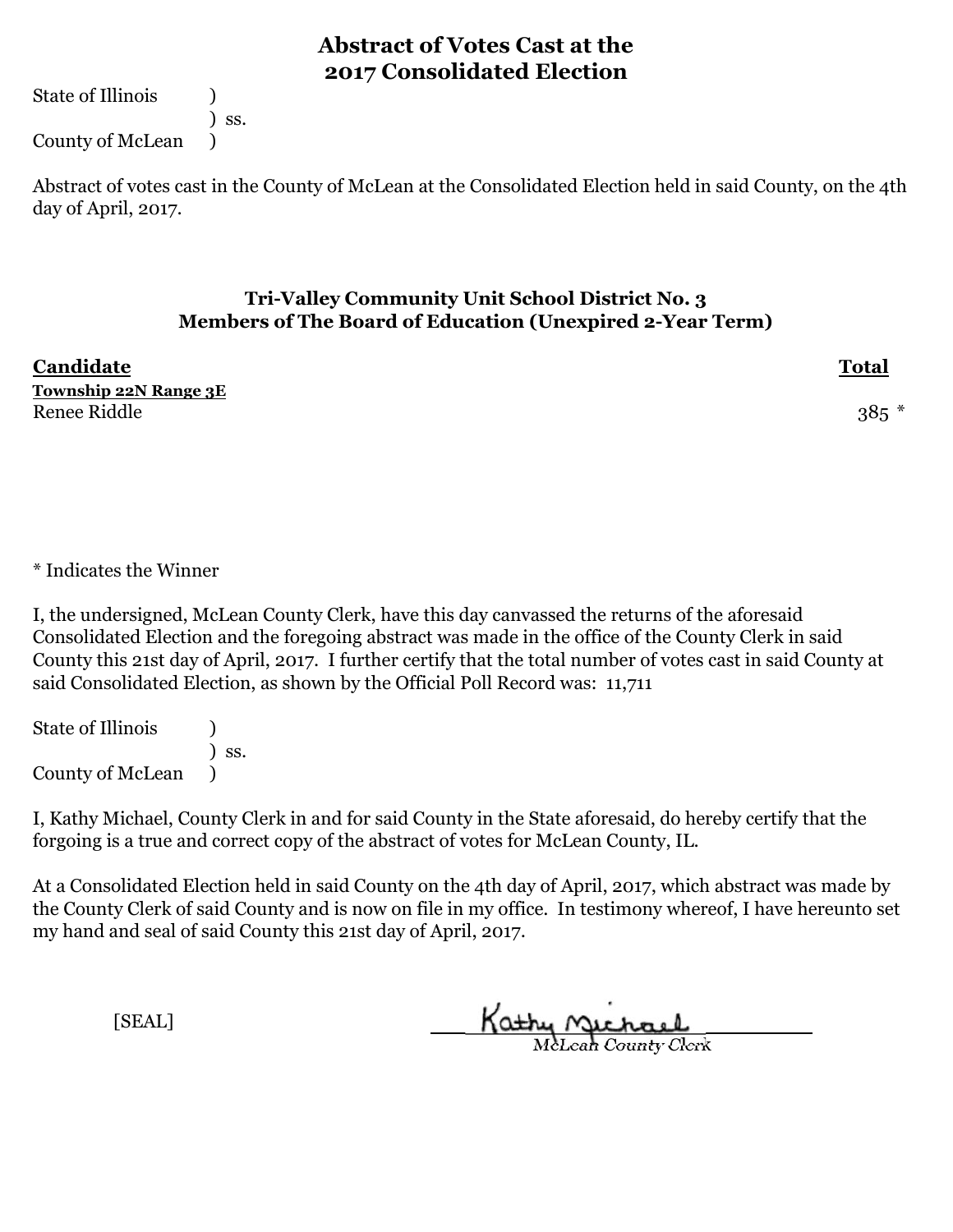State of Illinois (1)

) ss.

County of McLean )

Abstract of votes cast in the County of McLean at the Consolidated Election held in said County, on the 4th day of April, 2017.

### **Tri-Valley Community Unit School District No. 3 Members of The Board of Education (Full 4-year)**

| Candidate                    | <b>Total</b> |        |
|------------------------------|--------------|--------|
| <b>Township 22N Range 3E</b> |              |        |
| J. B. Goff                   | 315          | $\ast$ |
| <b>Township 23N Range 3E</b> |              |        |
| <b>Brian Myers</b>           | 329          | $\ast$ |
| Carl Neubauer                | 345          | $\ast$ |

\* Indicates the Winner

I, the undersigned, McLean County Clerk, have this day canvassed the returns of the aforesaid Consolidated Election and the foregoing abstract was made in the office of the County Clerk in said County this 21st day of April, 2017. I further certify that the total number of votes cast in said County at said Consolidated Election, as shown by the Official Poll Record was: 11,711

State of Illinois (1) ) ss. County of McLean )

I, Kathy Michael, County Clerk in and for said County in the State aforesaid, do hereby certify that the forgoing is a true and correct copy of the abstract of votes for McLean County, IL.

At a Consolidated Election held in said County on the 4th day of April, 2017, which abstract was made by the County Clerk of said County and is now on file in my office. In testimony whereof, I have hereunto set my hand and seal of said County this 21st day of April, 2017.

Kathy Michael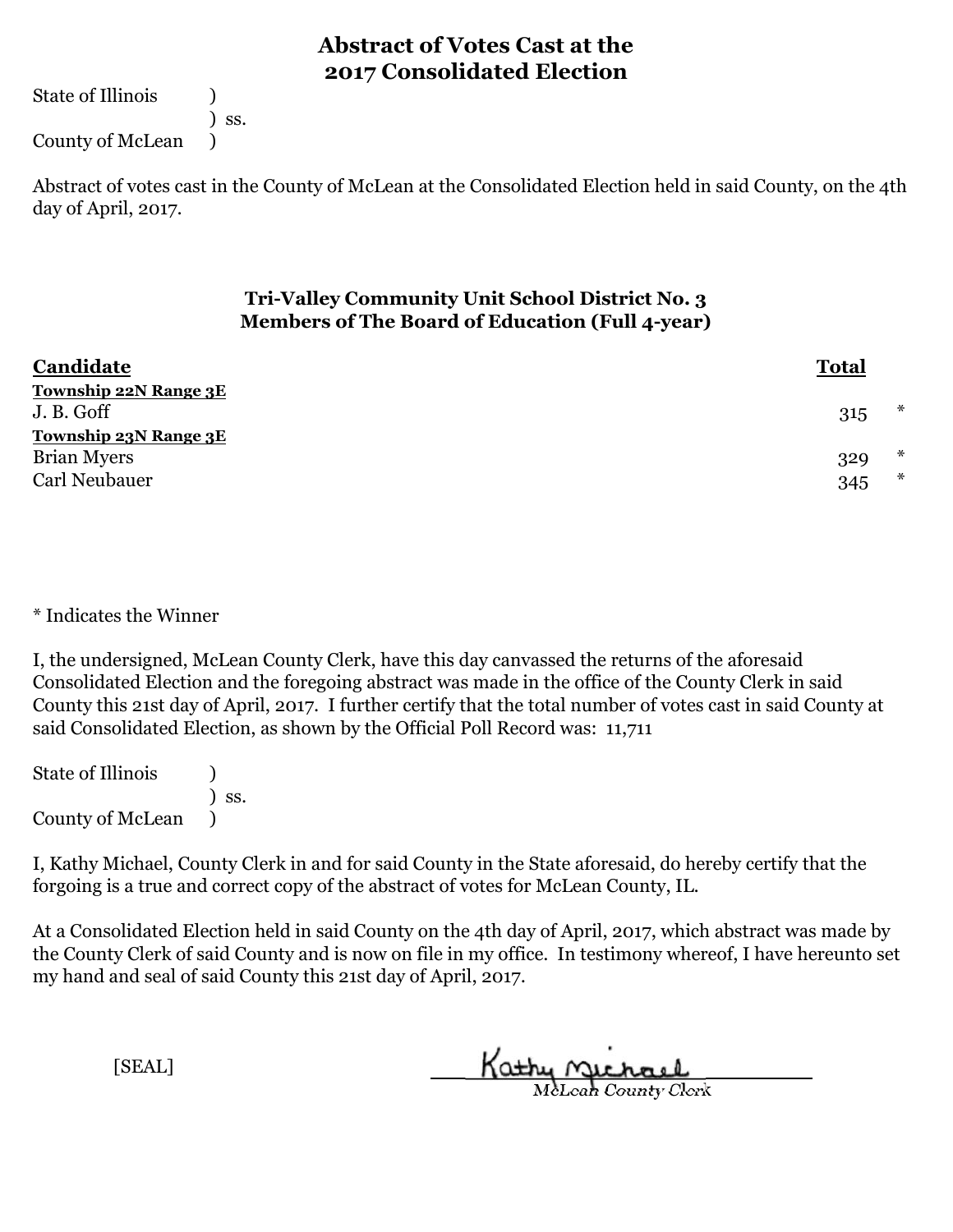State of Illinois (1)

) ss.

County of McLean )

Abstract of votes cast in the County of McLean at the Consolidated Election held in said County, on the 4th day of April, 2017.

### **Heyworth Community Unit School District No. 4 Members of The Board of Education (Full 4-Year Term)**

| Candidate                    | <b>McLean DeWitt</b> |              | <b>Total</b>  |
|------------------------------|----------------------|--------------|---------------|
| <b>Township 22N Range 2E</b> |                      |              |               |
| Lance Ruppert                | 215                  |              | 216           |
| <b>Russell Maas</b>          | 300                  | $\mathbf{2}$ | $\ast$<br>302 |
| Timothy E. Bobell            | 272                  |              | 273           |
| <b>Chuck Brannock</b>        | 329                  |              | $\ast$<br>330 |
| <b>Township 22N Range 1E</b> |                      |              |               |
| Carrie Bangert               | 363                  |              | $\ast$<br>364 |

\* Indicates the Winner

I, the undersigned, McLean County Clerk, have this day canvassed the returns of the aforesaid Consolidated Election and the foregoing abstract was made in the office of the County Clerk in said County this 21st day of April, 2017. I further certify that the total number of votes cast in said County at said Consolidated Election, as shown by the Official Poll Record was: 11,711

State of Illinois ) ) ss. County of McLean )

I, Kathy Michael, County Clerk in and for said County in the State aforesaid, do hereby certify that the forgoing is a true and correct copy of the abstract of votes for McLean County, IL.

At a Consolidated Election held in said County on the 4th day of April, 2017, which abstract was made by the County Clerk of said County and is now on file in my office. In testimony whereof, I have hereunto set my hand and seal of said County this 21st day of April, 2017.

Kathy Michael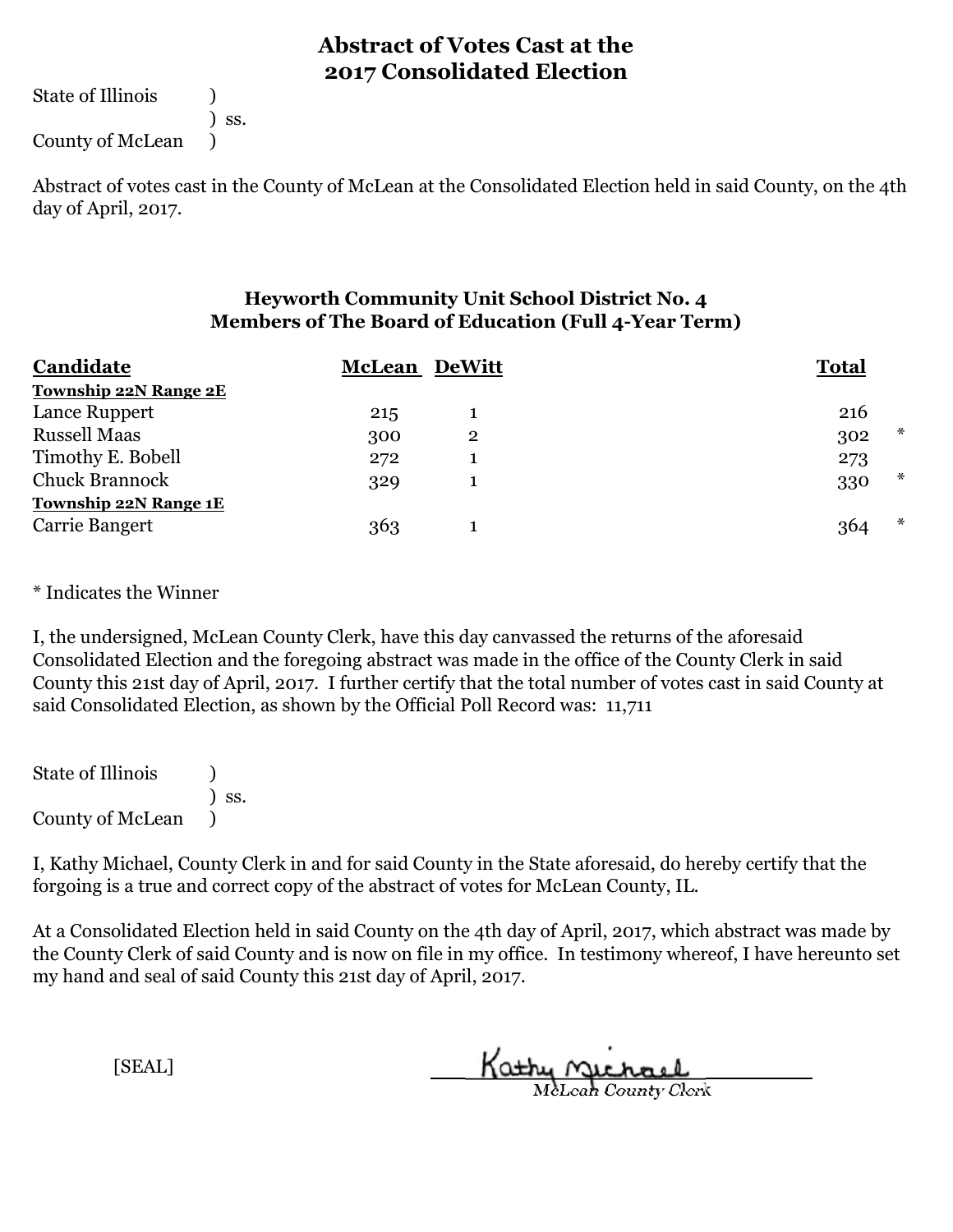State of Illinois (1)

) ss.

County of McLean )

Abstract of votes cast in the County of McLean at the Consolidated Election held in said County, on the 4th day of April, 2017.

#### **Gibson City-Melvin-Sibley Community Unit School District No. 5 Members of The Board of Education (Full 4-Year Term)**

| Candidate          | <b>Total</b> |
|--------------------|--------------|
| Joshua A. Johnson  | $\mathbf{O}$ |
| Tyler P. Young     | $\mathbf{O}$ |
| Phillip Whitehouse | $\mathbf{O}$ |
| Adam Elder         | $\mathbf{O}$ |

I, the undersigned, McLean County Clerk, have this day canvassed the returns of the aforesaid Consolidated Election and the foregoing abstract was made in the office of the County Clerk in said County this 21st day of April, 2017. I further certify that the total number of votes cast in said County at said Consolidated Election, as shown by the Official Poll Record was: 11,711

State of Illinois (1) ) ss. County of McLean )

I, Kathy Michael, County Clerk in and for said County in the State aforesaid, do hereby certify that the forgoing is a true and correct copy of the abstract of votes for McLean County, IL.

At a Consolidated Election held in said County on the 4th day of April, 2017, which abstract was made by the County Clerk of said County and is now on file in my office. In testimony whereof, I have hereunto set my hand and seal of said County this 21st day of April, 2017.

Kathy Michael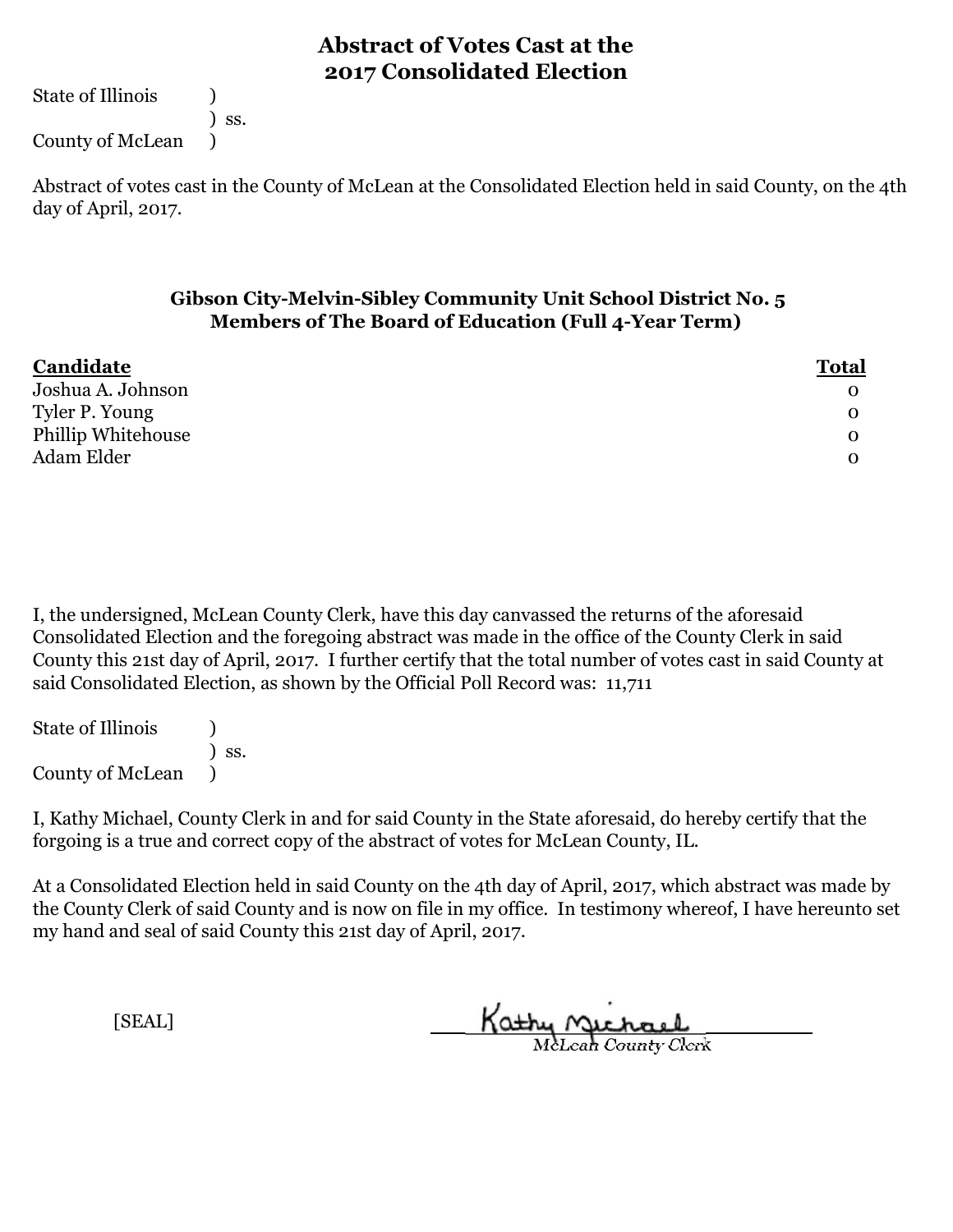State of Illinois (1)

) ss.

County of McLean )

Abstract of votes cast in the County of McLean at the Consolidated Election held in said County, on the 4th day of April, 2017.

### **McLean County Community Unit School District No. 5 Members of The Board of Education (Unexpired 2-Year Term)**

| Candidate             | <b>McLean</b> | COB   | <b>Woodford</b> | Total     |
|-----------------------|---------------|-------|-----------------|-----------|
| Township 23N Range 2E |               |       |                 |           |
| Meta Mickens-Baker    | 5,127         | 3,200 | $\Omega$        | $8,327$ * |

\* Indicates the Winner

I, the undersigned, McLean County Clerk, have this day canvassed the returns of the aforesaid Consolidated Election and the foregoing abstract was made in the office of the County Clerk in said County this 21st day of April, 2017. I further certify that the total number of votes cast in said County at said Consolidated Election, as shown by the Official Poll Record was: 11,711

State of Illinois ) ) ss. County of McLean )

I, Kathy Michael, County Clerk in and for said County in the State aforesaid, do hereby certify that the forgoing is a true and correct copy of the abstract of votes for McLean County, IL.

At a Consolidated Election held in said County on the 4th day of April, 2017, which abstract was made by the County Clerk of said County and is now on file in my office. In testimony whereof, I have hereunto set my hand and seal of said County this 21st day of April, 2017.

Kathy Michael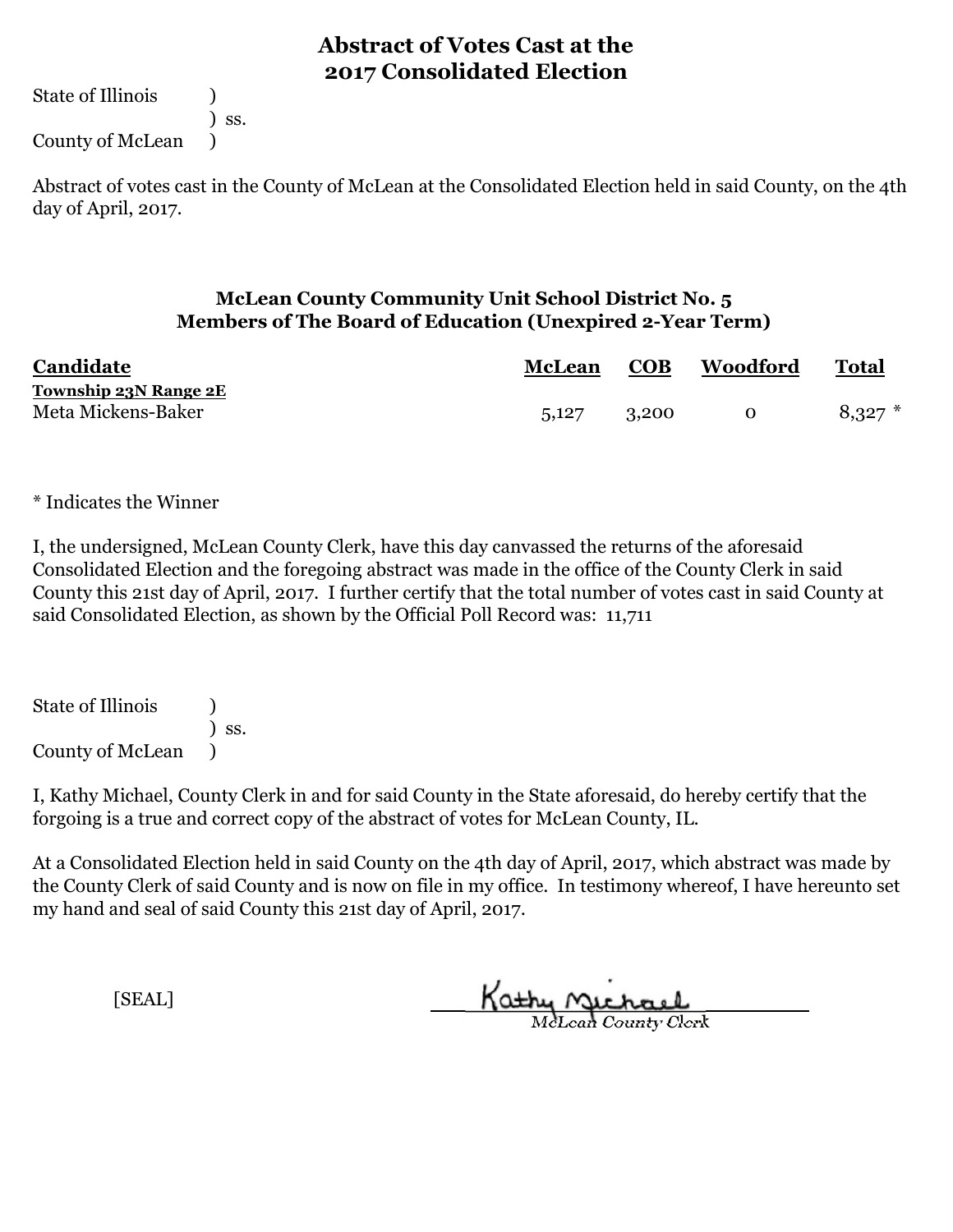State of Illinois (1)

) ss.

County of McLean )

Abstract of votes cast in the County of McLean at the Consolidated Election held in said County, on the 4th day of April, 2017.

### **McLean County Community Unit School District No. 5 Members of The Board of Education (Full 4-Year Term)**

| Candidate                    | <b>McLean</b> | <b>COB</b> | Woodford    | <b>Total</b> |
|------------------------------|---------------|------------|-------------|--------------|
| Township 24N Range 2E        |               |            |             |              |
| <b>CANDIDATE WITHDREW</b>    | 2,014         | 1,513      | $\mathbf 0$ | 3,527        |
| <b>Joseph Patrick Cleary</b> | 3,385         | 2,019      | $\mathbf 0$ | $5,404$ *    |
| Township 23N Range 2E        |               |            |             |              |
| Solomon "Sol" Roberts-Lieb   | 1,805         | 1,068      | $\Omega$    | 2,873        |
| Taunia Leffler               | 3,246         | 2,236      | $\mathbf 0$ | $5,482$ *    |
| <b>Township 25N Range 1E</b> |               |            |             |              |
| David W. Fortner             | 3,325         | 1,882      | $\mathbf 0$ | 5,207        |

\* Indicates the Winner

I, the undersigned, McLean County Clerk, have this day canvassed the returns of the aforesaid Consolidated Election and the foregoing abstract was made in the office of the County Clerk in said County this 21st day of April, 2017. I further certify that the total number of votes cast in said County at said Consolidated Election, as shown by the Official Poll Record was: 11,711

State of Illinois ) ) ss. County of McLean )

I, Kathy Michael, County Clerk in and for said County in the State aforesaid, do hereby certify that the forgoing is a true and correct copy of the abstract of votes for McLean County, IL.

At a Consolidated Election held in said County on the 4th day of April, 2017, which abstract was made by the County Clerk of said County and is now on file in my office. In testimony whereof, I have hereunto set my hand and seal of said County this 21st day of April, 2017.

Kathy Michael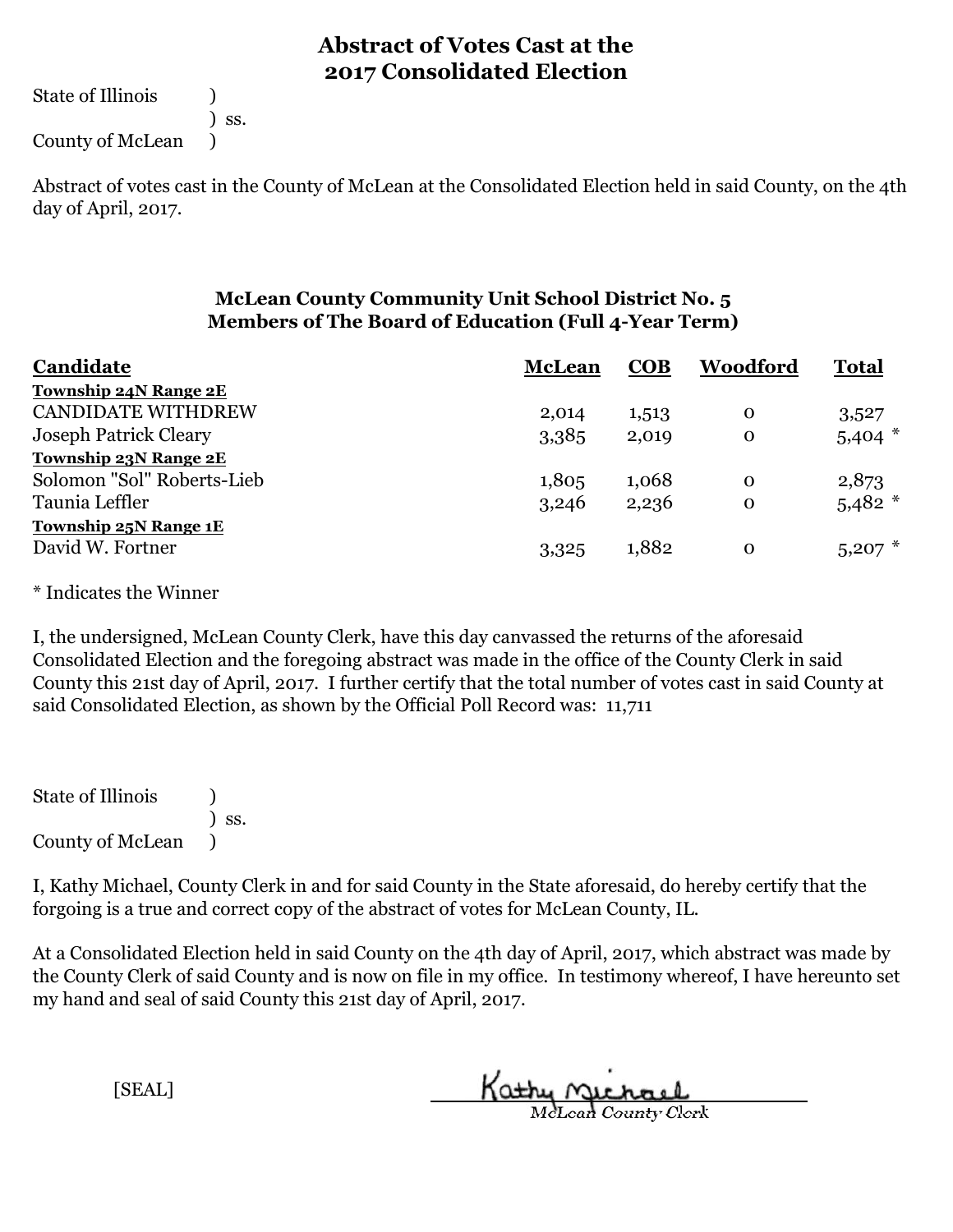State of Illinois (1)

) ss.

County of McLean )

Abstract of votes cast in the County of McLean at the Consolidated Election held in said County, on the 4th day of April, 2017.

#### **Lexington Community Unit School District No. 7 Members of The Board of Education (2-year unexpired)**

**Candidate Total**

Karin Atkins  $779$   $*$ 

\* Indicates the Winner

I, the undersigned, McLean County Clerk, have this day canvassed the returns of the aforesaid Consolidated Election and the foregoing abstract was made in the office of the County Clerk in said County this 21st day of April, 2017. I further certify that the total number of votes cast in said County at said Consolidated Election, as shown by the Official Poll Record was: 11,711

State of Illinois (1) ) ss. County of McLean )

I, Kathy Michael, County Clerk in and for said County in the State aforesaid, do hereby certify that the forgoing is a true and correct copy of the abstract of votes for McLean County, IL.

At a Consolidated Election held in said County on the 4th day of April, 2017, which abstract was made by the County Clerk of said County and is now on file in my office. In testimony whereof, I have hereunto set my hand and seal of said County this 21st day of April, 2017.

Kathy Michael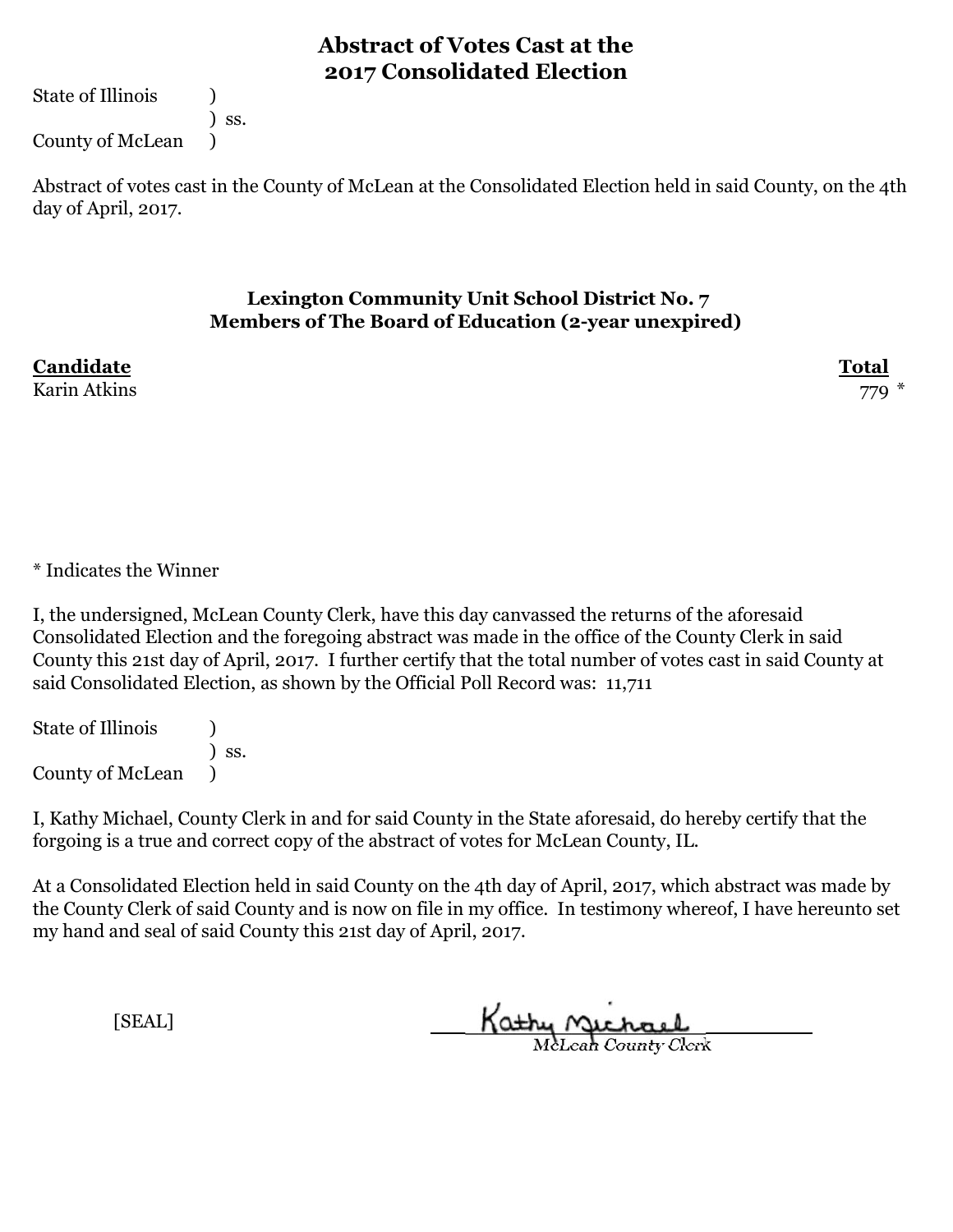State of Illinois (1)

) ss.

County of McLean )

Abstract of votes cast in the County of McLean at the Consolidated Election held in said County, on the 4th day of April, 2017.

### **Lexington Community Unit School District No. 7 Members of The Board of Education (Full 4-Year Term)**

| Candidate           | <b>Total</b> |
|---------------------|--------------|
| <b>Jason Thomas</b> | $733*$       |
| Andrew Dean Killian | $614*$       |
| Jamie L. Farrell    | 502          |
| Andrea L. McBurney  | $515$ *      |

\* Indicates the Winner

I, the undersigned, McLean County Clerk, have this day canvassed the returns of the aforesaid Consolidated Election and the foregoing abstract was made in the office of the County Clerk in said County this 21st day of April, 2017. I further certify that the total number of votes cast in said County at said Consolidated Election, as shown by the Official Poll Record was: 11,711

State of Illinois (1) ) ss. County of McLean )

I, Kathy Michael, County Clerk in and for said County in the State aforesaid, do hereby certify that the forgoing is a true and correct copy of the abstract of votes for McLean County, IL.

At a Consolidated Election held in said County on the 4th day of April, 2017, which abstract was made by the County Clerk of said County and is now on file in my office. In testimony whereof, I have hereunto set my hand and seal of said County this 21st day of April, 2017.

Kathy Michael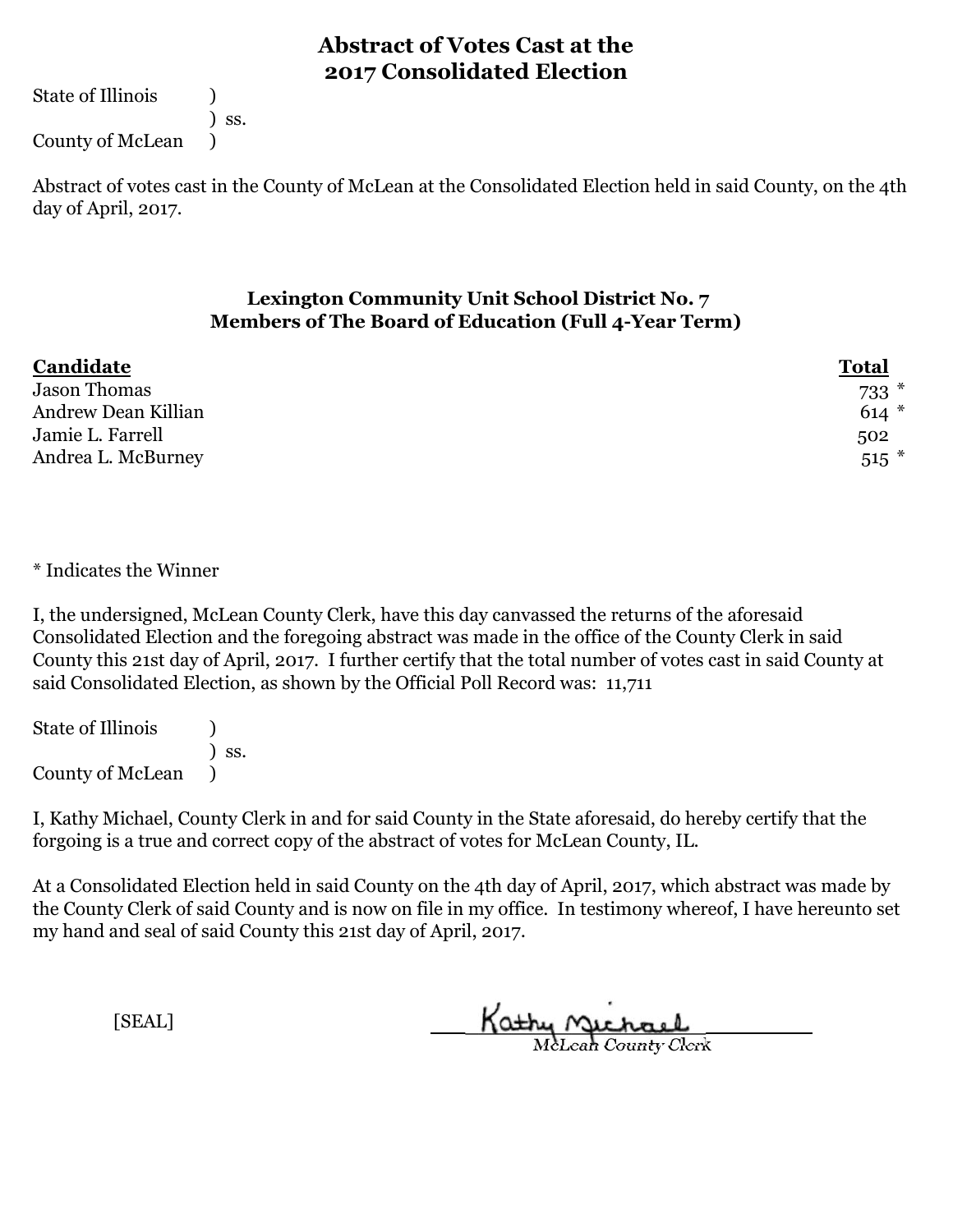State of Illinois (1)

) ss.

County of McLean )

Abstract of votes cast in the County of McLean at the Consolidated Election held in said County, on the 4th day of April, 2017.

### **Prairie Central Community Unit School District No. 8 Members of The Board of Education (Full 4-Year Term)**

| Candidate            | <u>Total</u> |
|----------------------|--------------|
| Mark Slagel          | 340          |
| Ted Bachtold         | 331          |
| John E. Wilken       | 312          |
| <b>Brian Plenert</b> | 312          |
|                      |              |

I, the undersigned, McLean County Clerk, have this day canvassed the returns of the aforesaid Consolidated Election and the foregoing abstract was made in the office of the County Clerk in said County this 21st day of April, 2017. I further certify that the total number of votes cast in said County at said Consolidated Election, as shown by the Official Poll Record was: 11,711

State of Illinois (1) ) ss. County of McLean )

I, Kathy Michael, County Clerk in and for said County in the State aforesaid, do hereby certify that the forgoing is a true and correct copy of the abstract of votes for McLean County, IL.

At a Consolidated Election held in said County on the 4th day of April, 2017, which abstract was made by the County Clerk of said County and is now on file in my office. In testimony whereof, I have hereunto set my hand and seal of said County this 21st day of April, 2017.

Kathy Michael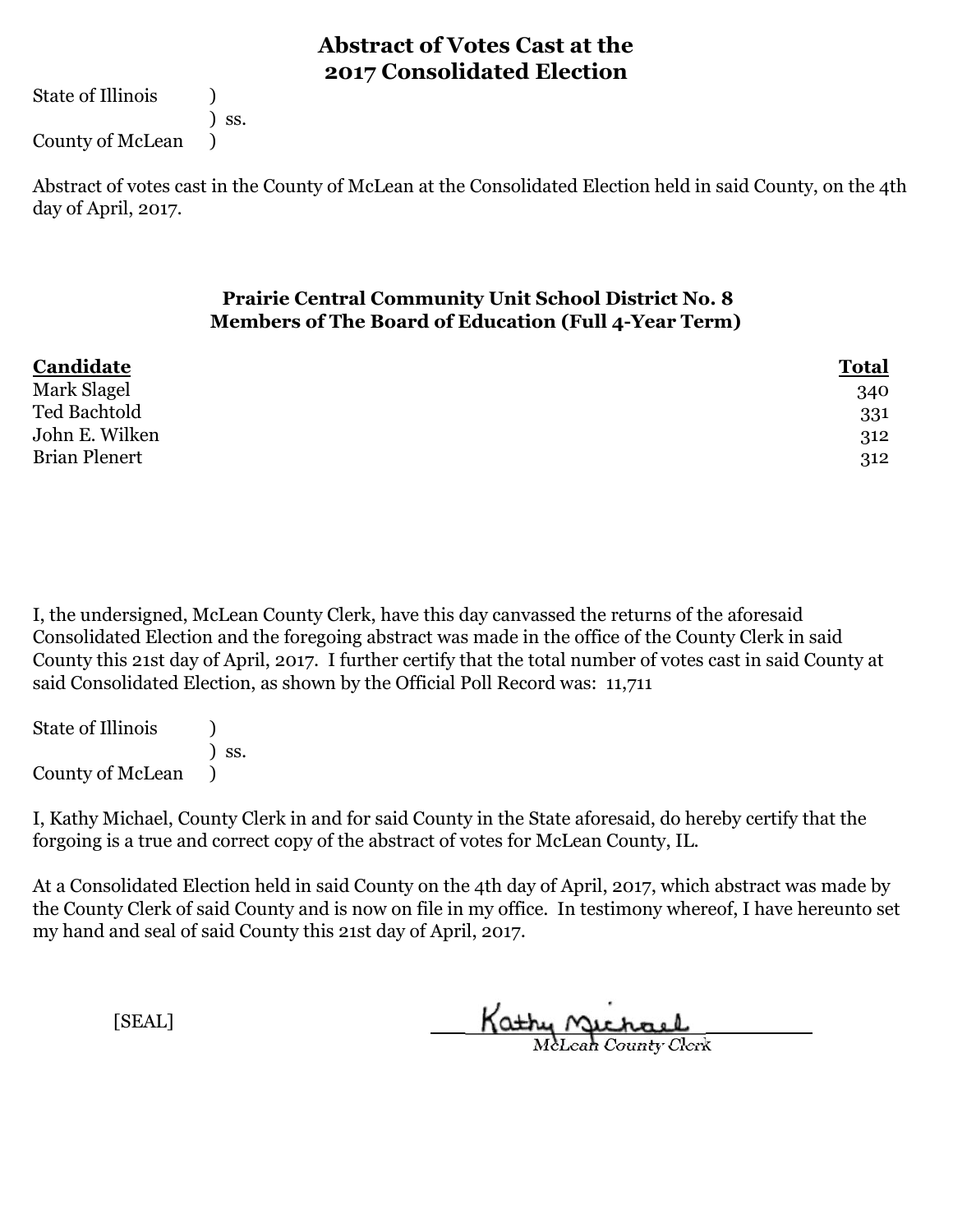State of Illinois (1)

) ss.

County of McLean )

Abstract of votes cast in the County of McLean at the Consolidated Election held in said County, on the 4th day of April, 2017..

### **El Paso-Gridley Community Unit School District No. 11 Members of The Board of Education (Full 4-Year Term)**

| Candidate<br><b>Total</b> |  |
|---------------------------|--|
| John Hartness<br>64       |  |
| Brian S. Stoller<br>119   |  |
| Bradley W. Griffin<br>62  |  |
| Josh Uphoff<br>74         |  |

I, the undersigned, McLean County Clerk, have this day canvassed the returns of the aforesaid Consolidated Election and the foregoing abstract was made in the office of the County Clerk in said County this 21st day of April, 2017. I further certify that the total number of votes cast in said County at said Consolidated Election, as shown by the Official Poll Record was: 11,711

State of Illinois (1) ) ss. County of McLean )

I, Kathy Michael, County Clerk in and for said County in the State aforesaid, do hereby certify that the forgoing is a true and correct copy of the abstract of votes for McLean County, Illinois.

At a Consolidated Election held in said County on the 4th day of April, 2017, which abstract was made by the County Clerk of said County and is now on file in my office. In testimony whereof, I have hereunto set my hand and seal of said County this 21st day of April, 2017.

Kathy Michael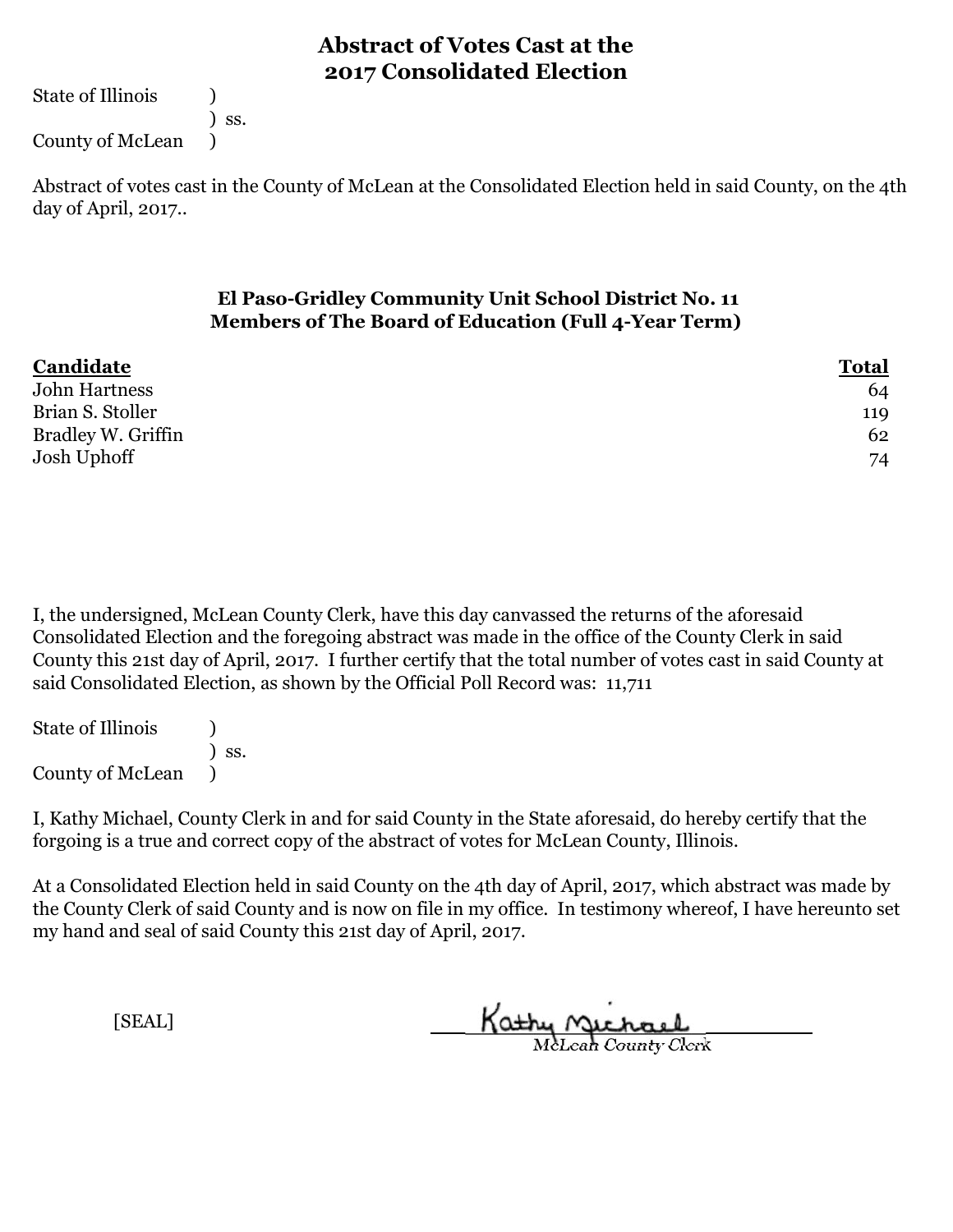State of Illinois (1)

) ss.

County of McLean )

Abstract of votes cast in the County of McLean at the Consolidated Election held in said County, on the 4th day of April, 2017.

#### **Olympia Community Unit School District No. 16 Members of The Board of Education (Full 4-Year Term)**

| Candidate                        | <b>McLean</b> |          |          | DeWitt Logan Tazewell | Woodford | <b>Total</b> |
|----------------------------------|---------------|----------|----------|-----------------------|----------|--------------|
| Township 21N Range 1W            |               |          |          |                       |          |              |
| Doug Maris                       | 375           | 56       | 210      | 392                   | $\Omega$ | $1,033$ *    |
| <b>Township 23N Range 1W</b>     |               |          |          |                       |          |              |
| Trena Glenn                      | 398           | 55       | 175      | 459                   | $\Omega$ | $1,087$ *    |
| <b>Township 23N Range 2W</b>     |               |          |          |                       |          |              |
| Shawn F. Hohulin                 | 391           | 49       | 165      | 501                   | $\Omega$ | $1,106$ *    |
| <b>Township 23N Range 1E</b>     |               |          |          |                       |          |              |
| Write-in<br><b>Steven Matter</b> | 30            | $\Omega$ | $\Omega$ | $\Omega$              | $\Omega$ | $30*$        |

\* Indicates the Winner

I, the undersigned, McLean County Clerk, have this day canvassed the returns of the aforesaid Consolidated Election and the foregoing abstract was made in the office of the County Clerk in said County this 21st day of April, 2017. I further certify that the total number of votes cast in said County at said Consolidated Election, as shown by the Official Poll Record was: 11,711

State of Illinois ) ) ss. County of McLean )

I, Kathy Michael, County Clerk in and for said County in the State aforesaid, do hereby certify that the forgoing is a true and correct copy of the abstract of votes for McLean County, IL.

At a Consolidated Election held in said County on the 4th day of April, 2017, which abstract was made by the County Clerk of said County and is now on file in my office. In testimony whereof, I have hereunto set my hand and seal of said County this 21st day of April, 2017.

Kathy Michael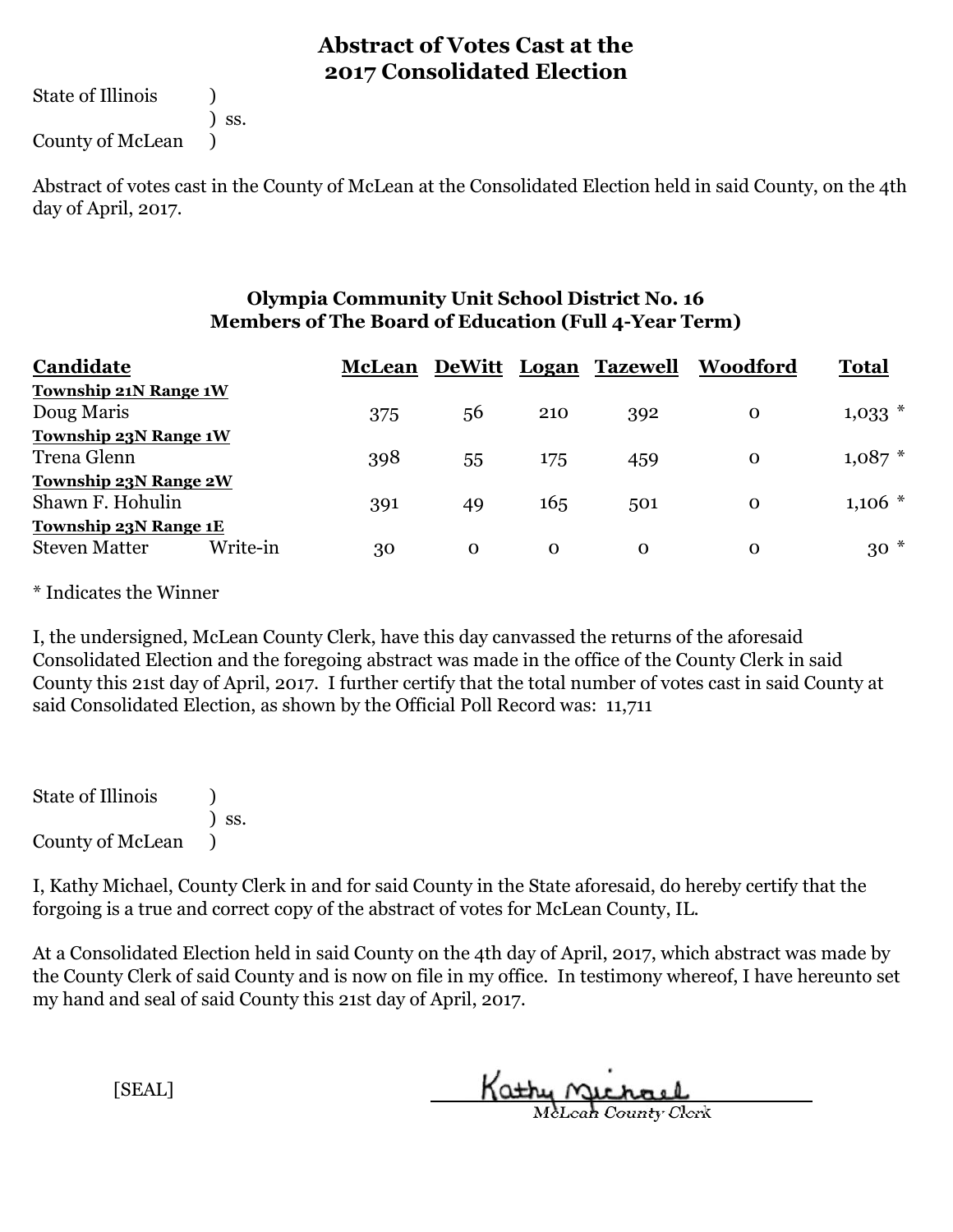State of Illinois (1)

) ss.

County of McLean )

Abstract of votes cast in the County of McLean at the Consolidated Election held in said County, on the 4th day of April, 2017.

### **Blue Ridge Community Unit School District No. 18 Members of The Board of Education (Full 4-Year Term)**

| Candidate            | <u>Total</u> |
|----------------------|--------------|
| Franci Miller        | 61           |
| Dion Lathrom         | 61           |
| Kenna Dunlap Johnson | 68           |
| Justin Otto          | 75           |

I, the undersigned, McLean County Clerk, have this day canvassed the returns of the aforesaid Consolidated Election and the foregoing abstract was made in the office of the County Clerk in said County this 21st day of April, 2017. I further certify that the total number of votes cast in said County at said Consolidated Election, as shown by the Official Poll Record was: 11,711

State of Illinois (1) ) ss. County of McLean )

I, Kathy Michael, County Clerk in and for said County in the State aforesaid, do hereby certify that the forgoing is a true and correct copy of the abstract of votes for McLean County, IL.

At a Consolidated Election held in said County on the 4th day of April, 2017, which abstract was made by the County Clerk of said County and is now on file in my office. In testimony whereof, I have hereunto set my hand and seal of said County this 21st day of April, 2017.

Kathy Michael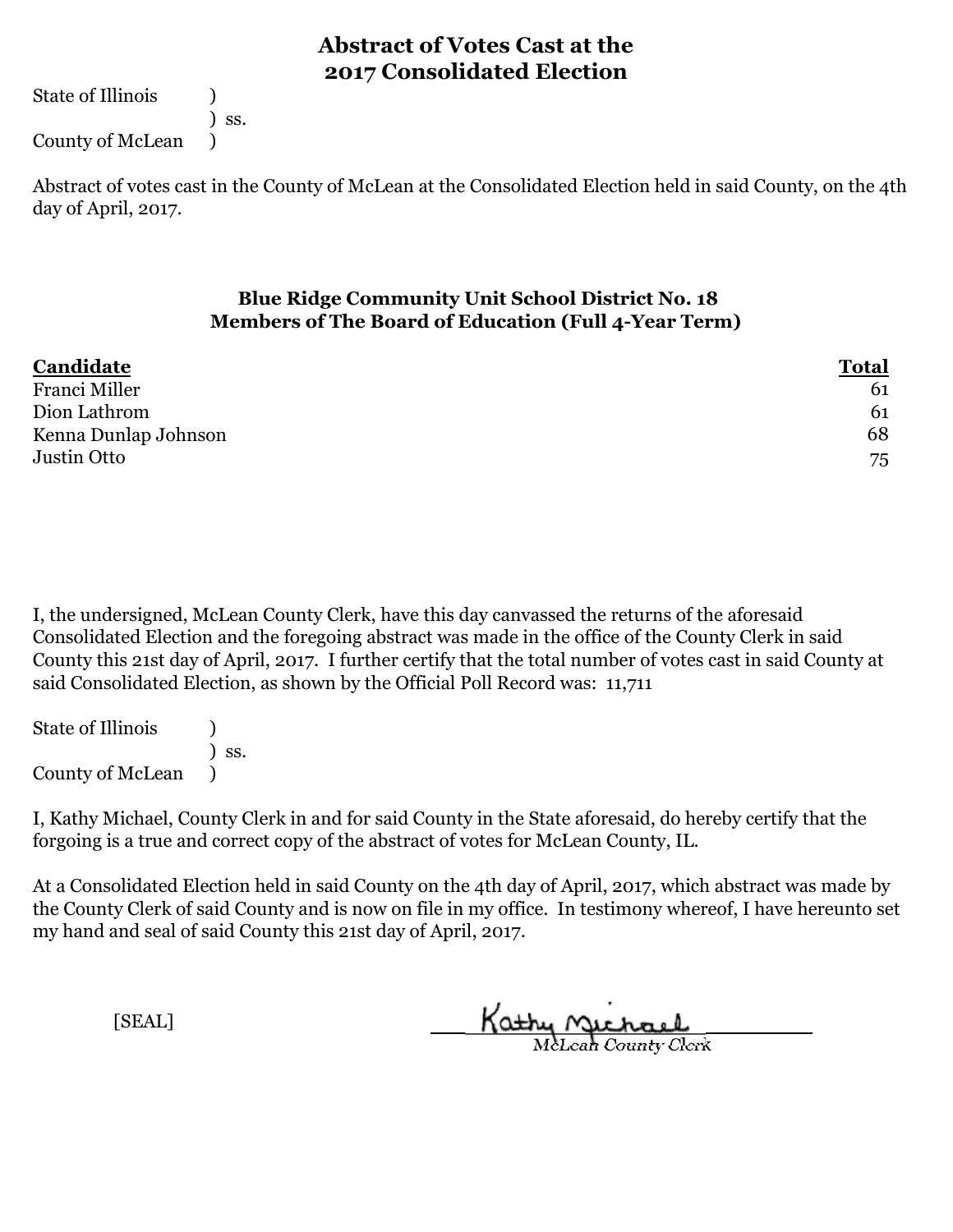State of Illinois (1)

) ss.

County of McLean )

Abstract of votes cast in the County of McLean at the Consolidated Election held in said County, on the 4th day of April, 2017.

### **Ridgeview Community Unit School District No. 19 Members of The Board of Education (Full 4-Year Term)**

| <b>Write-In Candidates</b> | <b>Total</b> |
|----------------------------|--------------|
| <b>Emily Wagoner</b>       | $549 *$      |
| Rob Weber                  | 174          |
| Pamela A. Givens           | 163          |
| David T. Ludwig            | 283          |
| Ernest "Ernie" Hamilton    | $358 *$      |
| Todd M. Evans              | 123          |
| Dustin Nunamaker           | 490 $*$      |
| Pamela S. Rathke           | $562 *$      |
| Donna J. Beyer             | 243          |

\* Indicates the Winner

I, the undersigned, McLean County Clerk, have this day canvassed the returns of the aforesaid Consolidated Election and the foregoing abstract was made in the office of the County Clerk in said County this 21st day of April, 2017. I further certify that the total number of votes cast in said County at said Consolidated Election, as shown by the Official Poll Record was: 11,711

State of Illinois ) ) ss. County of McLean )

I, Kathy Michael, County Clerk in and for said County in the State aforesaid, do hereby certify that the forgoing is a true and correct copy of the abstract of votes for McLean County, IL.

At a Consolidated Election held in said County on the 4th day of April, 2017, which abstract was made by the County Clerk of said County and is now on file in my office. In testimony whereof, I have hereunto set my hand and seal of said County this 21st day of April, 2017.

Kathy Michael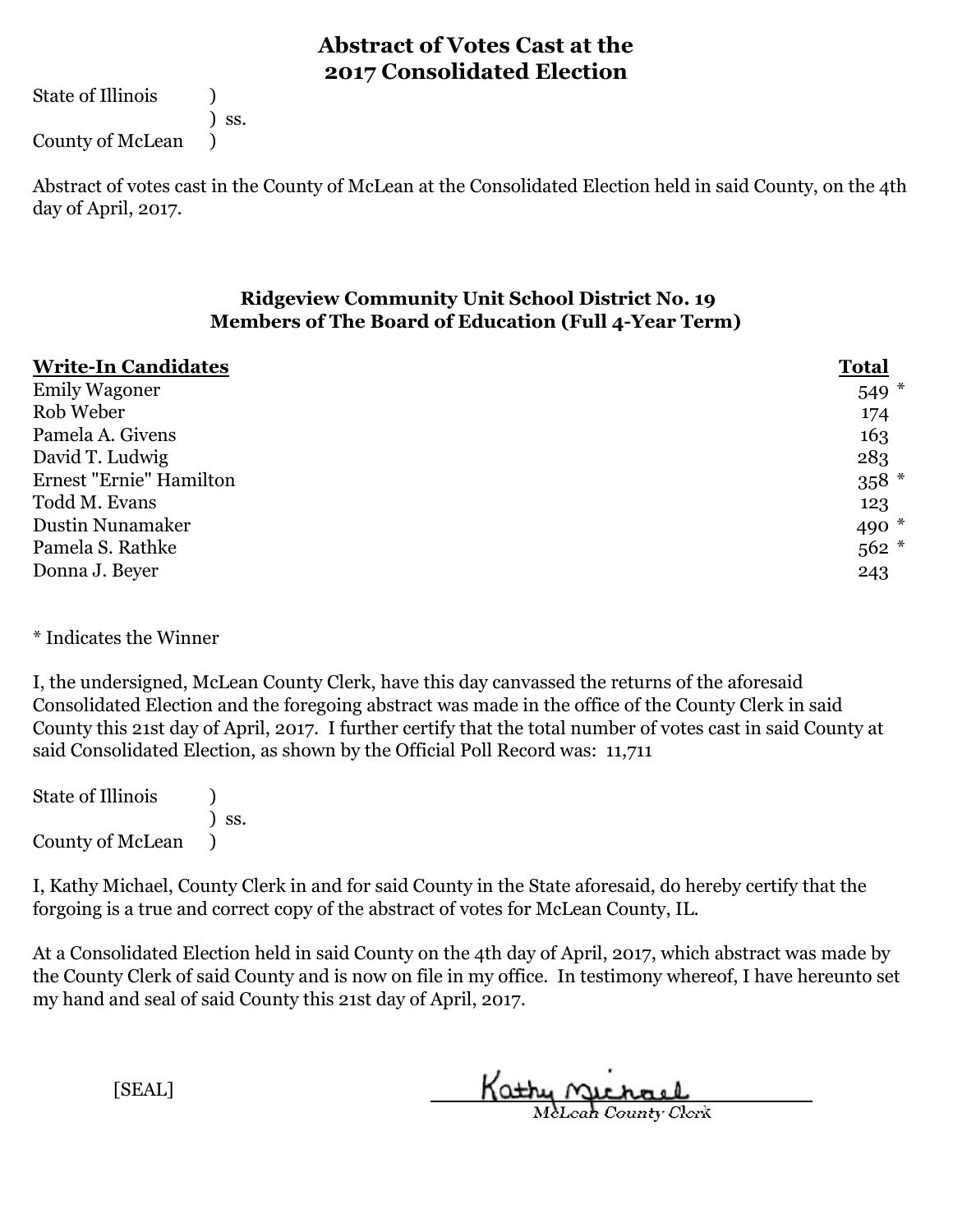State of Illinois (1)

) ss.

County of McLean )

Abstract of votes cast in the County of McLean at the Consolidated Election held in said County, on the 4th day of April, 2017.

### **Bloomington District No. 87 Members of The Board of Education (Full 4-Year Term)**

| Candidate               | <b>County</b>    | COB   | <u>Total</u> |
|-------------------------|------------------|-------|--------------|
| Charles (Chuck) Irwin   | $\mathbf{2}$     | 3,076 | $3,078$ *    |
| <b>Brigette Beasley</b> | 2                | 3,438 | $3,441$ *    |
| Mary Yount              | $\boldsymbol{4}$ | 4,139 | $4,143$ *    |
| Kiasha Henry            | $\boldsymbol{4}$ | 2,979 | 2,983        |
| Elizabeth M. Fox Anvick | 2                | 3,344 | $3,347$ *    |

\* Indicates the Winner

I, the undersigned, McLean County Clerk, have this day canvassed the returns of the aforesaid Consolidated Election and the foregoing abstract was made in the office of the County Clerk in said County this 21st day of April, 2017. I further certify that the total number of votes cast in said County at said Consolidated Election, as shown by the Official Poll Record was: 11,711

State of Illinois (1) ) ss. County of McLean )

I, Kathy Michael, County Clerk in and for said County in the State aforesaid, do hereby certify that the forgoing is a true and correct copy of the abstract of votes for McLean County, IL.

At a Consolidated Election held in said County on the 4th day of April, 2017, which abstract was made by the County Clerk of said County and is now on file in my office. In testimony whereof, I have hereunto set my hand and seal of said County this 21st day of April, 2017.

Kathy Michael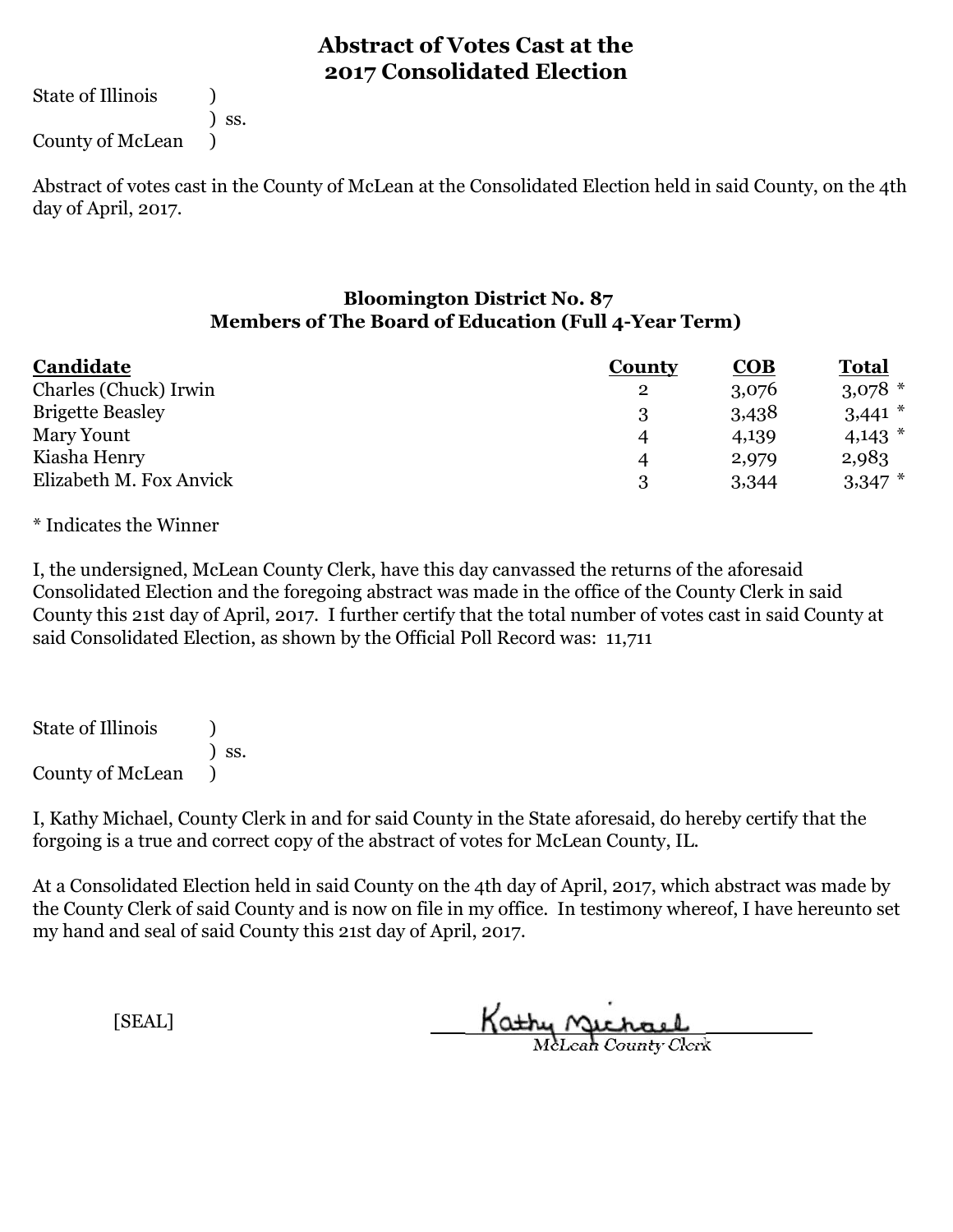State of Illinois (1)

) ss.

County of McLean )

Abstract of votes cast in the County of McLean at the Consolidated Election held in said County, on the 4th day of April, 2017.

### **Congerville-Eureka-Goodfield Community Unit School District No. 140 Members of The Board of Education (Full 4-Year Term)**

| Candidate                    | <b>Total</b> |
|------------------------------|--------------|
| <b>Township 25N Range 2W</b> |              |
| Kenneth G. Pyles             | $\mathbf 0$  |
| <b>Township 25N Range 1W</b> |              |
| Kevin Wiegand                | $\mathbf{O}$ |
| <b>Township 26N Range 2W</b> |              |
| Samuel E. Bertschi           | $\Omega$     |
| <b>Gregory Post</b>          | $\mathbf 0$  |
|                              |              |

I, the undersigned, McLean County Clerk, have this day canvassed the returns of the aforesaid Consolidated Election and the foregoing abstract was made in the office of the County Clerk in said County this 21st day of April, 2017. I further certify that the total number of votes cast in said County at said Consolidated Election, as shown by the Official Poll Record was: 11,711

State of Illinois (1) ) ss. County of McLean )

I, Kathy Michael, County Clerk in and for said County in the State aforesaid, do hereby certify that the forgoing is a true and correct copy of the abstract of votes for McLean County, IL.

At a Consolidated Election held in said County on the 4th day of April, 2017, which abstract was made by the County Clerk of said County and is now on file in my office. In testimony whereof, I have hereunto set my hand and seal of said County this 21st day of April, 2017.

Kathy Michael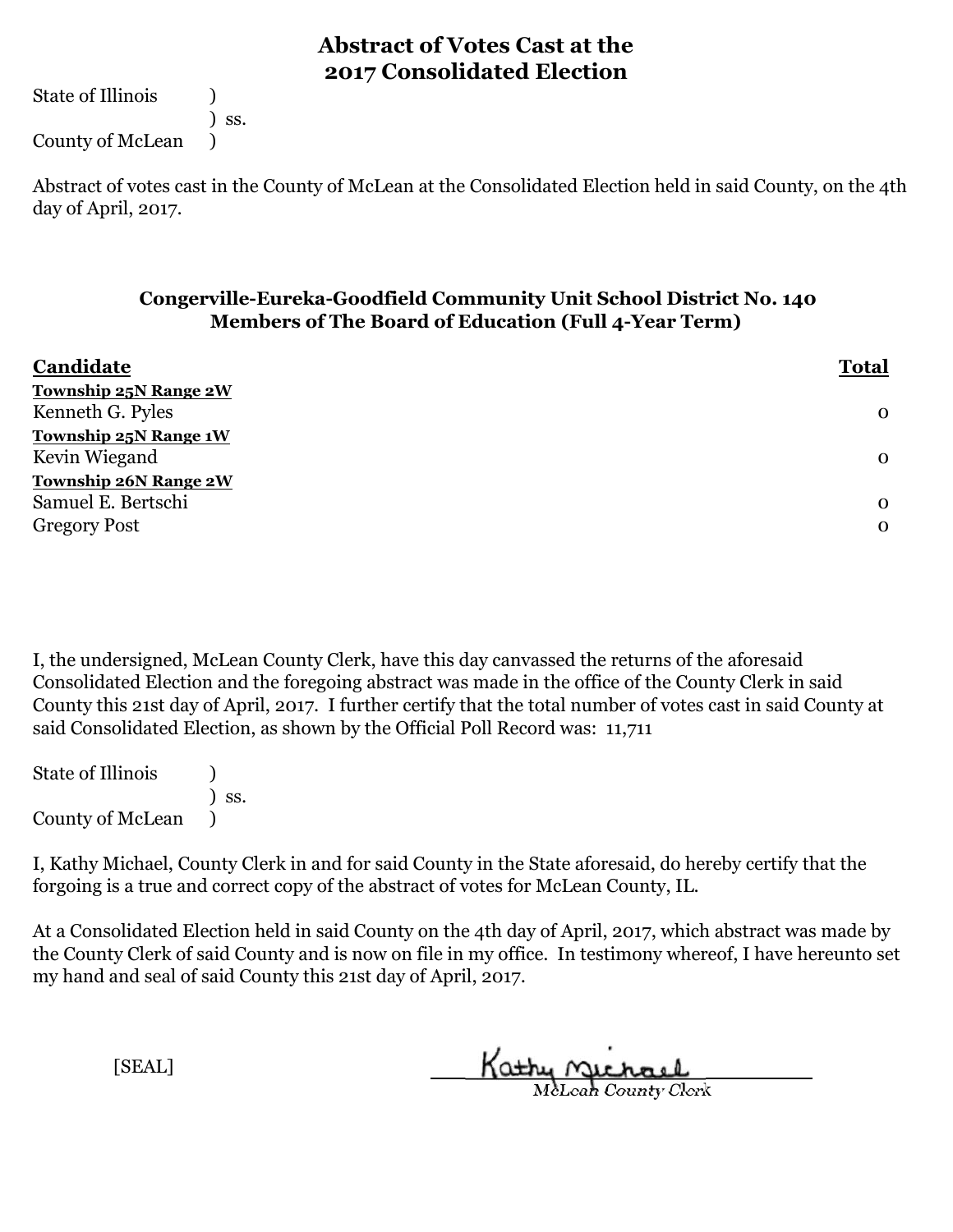State of Illinois (1)

) ss.

County of McLean )

Abstract of votes cast in the County of McLean at the Consolidated Election held in said County, on the 4th day of April, 2017.

### **Heartland Community College District 540 Trustees of the Community College District**

| Candidate             | <b>McLean</b> | DeWitt Ford | Livingston Logan |     | <b>Tazewell</b> | <b>COB</b> | Total      |
|-----------------------|---------------|-------------|------------------|-----|-----------------|------------|------------|
| James R. Drew         | 2,872         | 29          | 652              | 720 | 179             | 2,699      | 7,151      |
| <b>Bennett Morris</b> | 2,204         | 24          | 402              | 225 | 151             | 2,119      | 5,126      |
| <b>Gregg Chadwick</b> | 3,225         | 29          | 428              | 275 | 211             | 3,340      | $7,508$ *  |
| Mary E. Campbell      | 5,578         | 33          | 768              | 573 | 273             | 5,882      | $13,108$ * |

\* Indicates the Winner

I, the undersigned, McLean County Clerk, have this day canvassed the returns of the aforesaid Consolidated Election and the foregoing abstract was made in the office of the County Clerk in said County this 20th day of April, 2017. I further certify that the total number of votes cast in said County at said Consolidated Election, as shown by the Official Poll Record was: 11,711

State of Illinois ) ) ss. County of McLean )

I, Kathy Michael, County Clerk in and for said County in the State aforesaid, do hereby certify that the forgoing is a true and correct copy of the abstract of votes for McLean County, IL.

At a Consolidated Election held in said County on the 4th day of April, 2017, which abstract was made by the County Clerk of said County and is now on file in my office. In testimony whereof, I have hereunto set my hand and seal of said County this 20th day of April, 2017.

Kathy Michael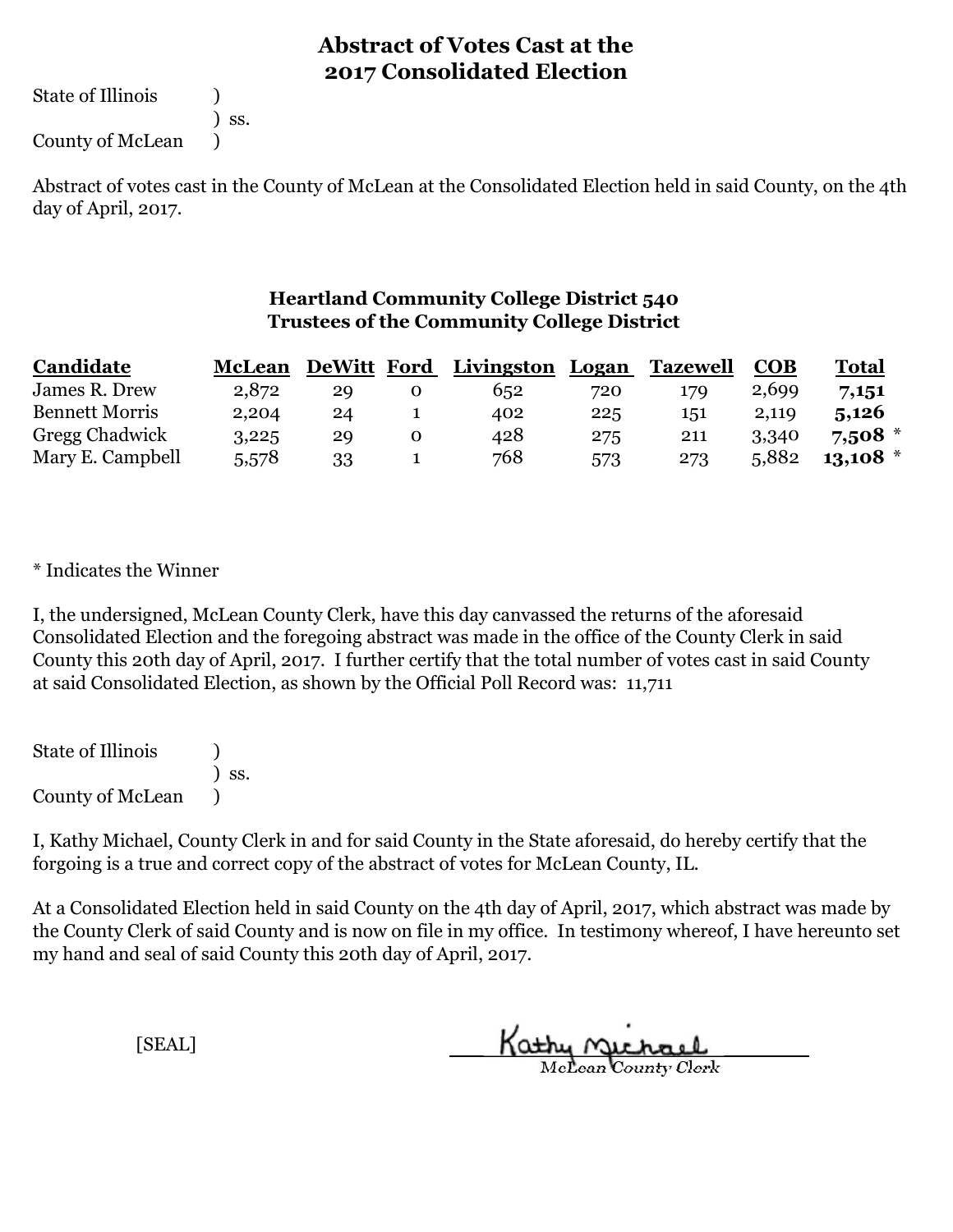State of Illinois (1)

) ss.

County of McLean )

Abstract of votes cast in the County of McLean at the Consolidated Election held in said County, on the 4th day of April, 2017.

#### **Illinois Central College Community College District 514 Trustees of the Community College District**

| Candidate                | <b>Total</b>   |
|--------------------------|----------------|
| (Leslie) Rachel Reliford | $\overline{2}$ |
| Patti Polk               | ᅩ              |
| Paula Davis              | J.             |
| Angelito Capati          | $\mathbf 0$    |
| Ronda Y. Guyton          | $\mathbf 0$    |
| <b>Kelly Daniels</b>     | 3              |
| <b>Brett Fugate</b>      | $\overline{4}$ |
| Carl Cannon              | 5              |

I, the undersigned, McLean County Clerk, have this day canvassed the returns of the aforesaid Consolidated Election and the foregoing abstract was made in the office of the County Clerk in said County this 21st day of April, 2017. I further certify that the total number of votes cast in said County at said Consolidated Election, as shown by the Official Poll Record was: 11,711

State of Illinois (a) ) ss. County of McLean )

I, Kathy Michael, County Clerk in and for said County in the State aforesaid, do hereby certify that the forgoing is a true and correct copy of the abstract of votes for McLean County, IL.

At a Consolidated Election held in said County on the 4th day of April, 2017, which abstract was made by the County Clerk of said County and is now on file in my office. In testimony whereof, I have hereunto set my hand and seal of said County this 21st day of April, 2017.

Kathy Michael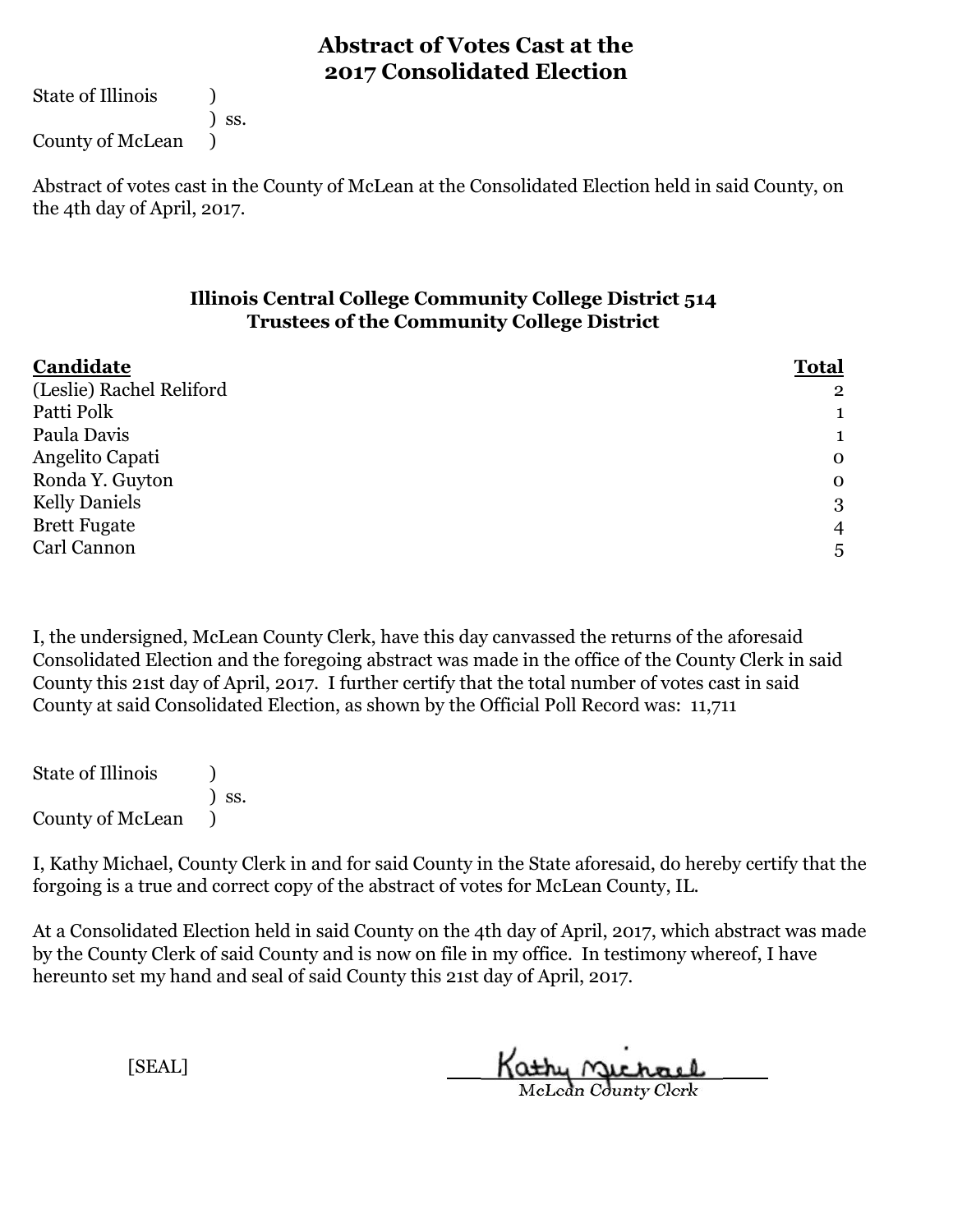State of Illinois (1)

) ss.

County of McLean )

Abstract of votes cast in the County of McLean at the Consolidated Election held in said County, on the 4th day of April, 2017.

### **Parkland College #505 Trustees of the Community College District (2-Year unexpired)**

| Candidate             | <b>Total</b> |
|-----------------------|--------------|
| Bianca Green          | 92           |
| <b>Becky Densmore</b> | 98           |
| John Barry Howell     | 88           |
| Jonathan Westfield    | 58           |
| Kathleen Robbins      | 200          |

I, the undersigned, McLean County Clerk, have this day canvassed the returns of the aforesaid Consolidated Election and the foregoing abstract was made in the office of the County Clerk in said County this 21st day of April, 2017. I further certify that the total number of votes cast in said County at said Consolidated Election, as shown by the Official Poll Record was: 11,711

State of Illinois (1) ) ss. County of McLean )

I, Kathy Michael, County Clerk in and for said County in the State aforesaid, do hereby certify that the forgoing is a true and correct copy of the abstract of votes for McLean County, IL.

At a Consolidated Election held in said County on the 4th day of April, 2017, which abstract was made by the County Clerk of said County and is now on file in my office. In testimony whereof, I have hereunto set my hand and seal of said County this 21st day of April, 2017.

Kathy Michael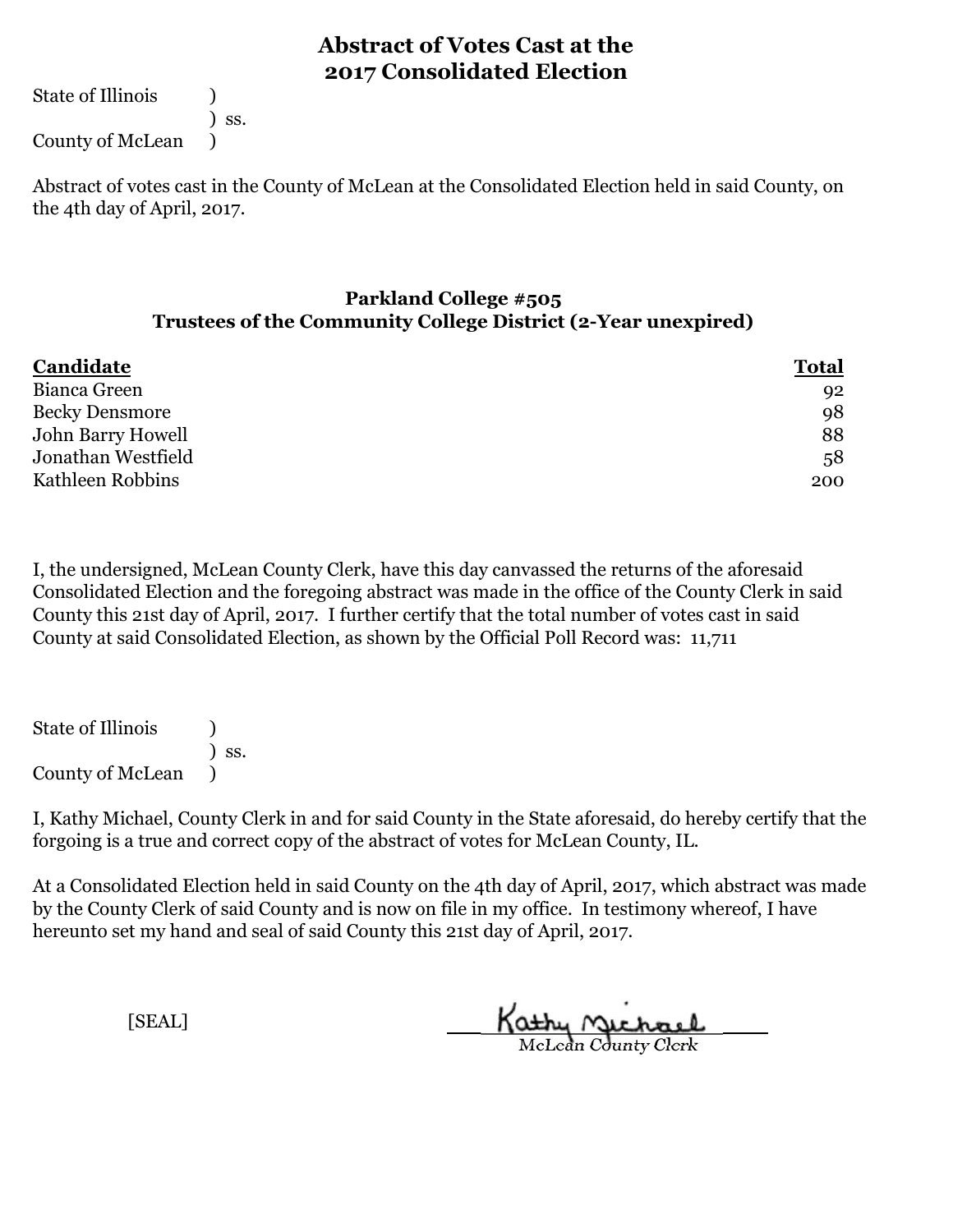State of Illinois (1)

) ss.

County of McLean )

Abstract of votes cast in the County of McLean at the Consolidated Election held in said County, on the 4th day of April, 2017.

#### **Parkland College #505 Trustees of the Community College District (Full 6-Year Term)**

| Candidate                 | <b>Total</b> |  |
|---------------------------|--------------|--|
| Dana Trimble              | 400          |  |
| Rabel J. Burdge           | 110          |  |
| Eugene John Donaghey, Jr. | 177          |  |
| Gregory J. Knott          | 175          |  |
| Rochelle Harden           | 295          |  |
| Richard Taylor            | 289          |  |

I, the undersigned, McLean County Clerk, have this day canvassed the returns of the aforesaid Consolidated Election and the foregoing abstract was made in the office of the County Clerk in said County this 21st day of April, 2017. I further certify that the total number of votes cast in said County at said Consolidated Election, as shown by the Official Poll Record was: 11,711

State of Illinois ) ) ss. County of McLean )

I, Kathy Michael, County Clerk in and for said County in the State aforesaid, do hereby certify that the forgoing is a true and correct copy of the abstract of votes for McLean County, IL.

At a Consolidated Election held in said County on the 4th day of April, 2017, which abstract was made by the County Clerk of said County and is now on file in my office. In testimony whereof, I have hereunto set my hand and seal of said County this 21st day of April, 2017.

Kathy <u>Michael</u>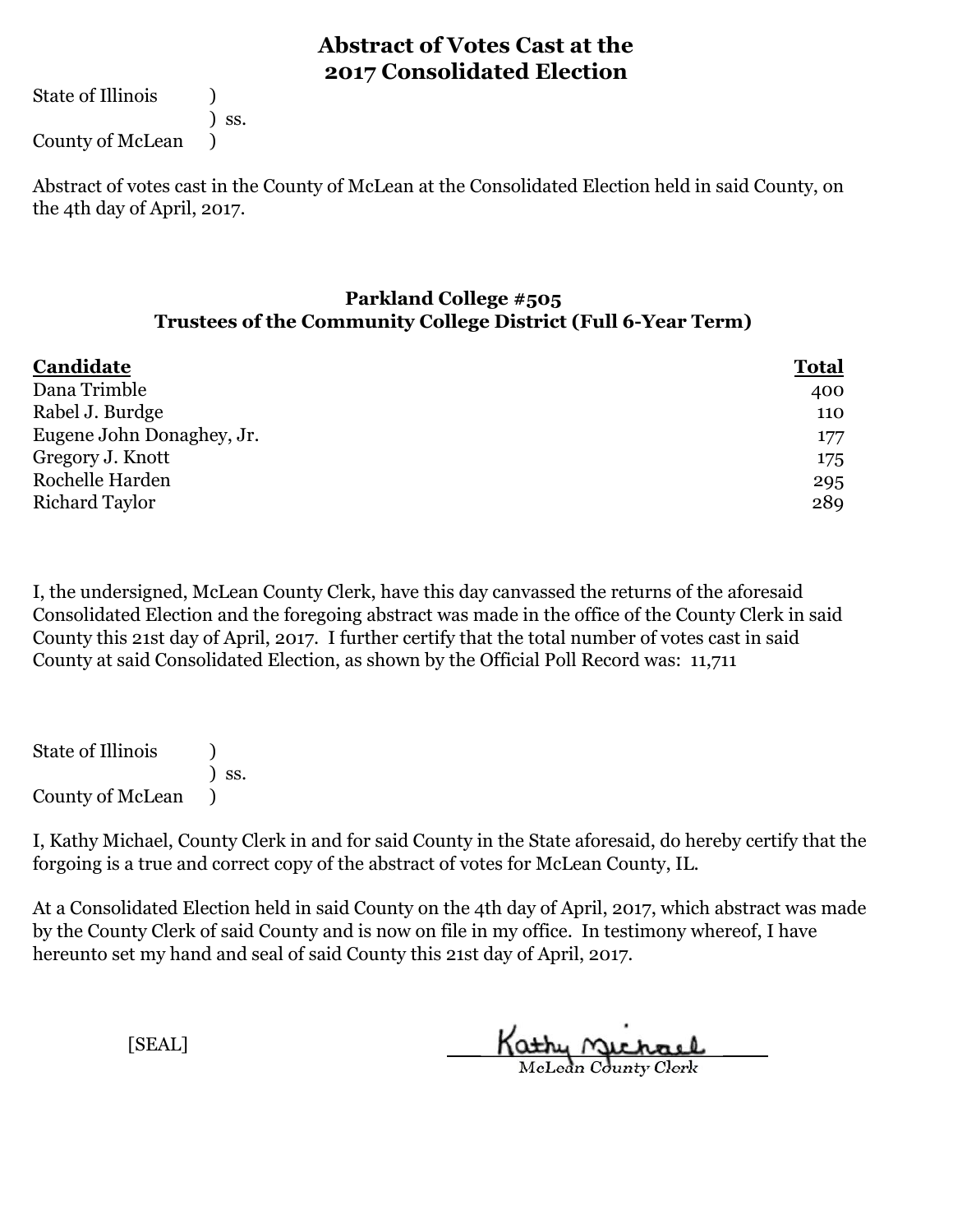State of Illinois (1)

) ss.

County of McLean )

Abstract of votes cast in the County of McLean at the Consolidated Election held in said County, on the 4th day of April, 2017.

#### **Educational Service Region (Champaign and Ford Counties) Regional Board of School Trustees**

| Candidate            | <b>Total</b> |
|----------------------|--------------|
| <b>Sarabess Fink</b> |              |
| C. Duane Walton      |              |

I, the undersigned, McLean County Clerk, have this day canvassed the returns of the aforesaid Consolidated Election and the foregoing abstract was made in the office of the County Clerk in said County this 21st day of April, 2017. I further certify that the total number of votes cast in said County at said Consolidated Election, as shown by the Official Poll Record was: 11,711

State of Illinois (1) ) ss. County of McLean )

I, Kathy Michael, County Clerk in and for said County in the State aforesaid, do hereby certify that the forgoing is a true and correct copy of the abstract of votes for McLean County, IL.

At a Consolidated Election held in said County on the 4th day of April, 2017, which abstract was made by the County Clerk of said County and is now on file in my office. In testimony whereof, I have hereunto set my hand and seal of said County this 21st day of April, 2017.

Kathy Michael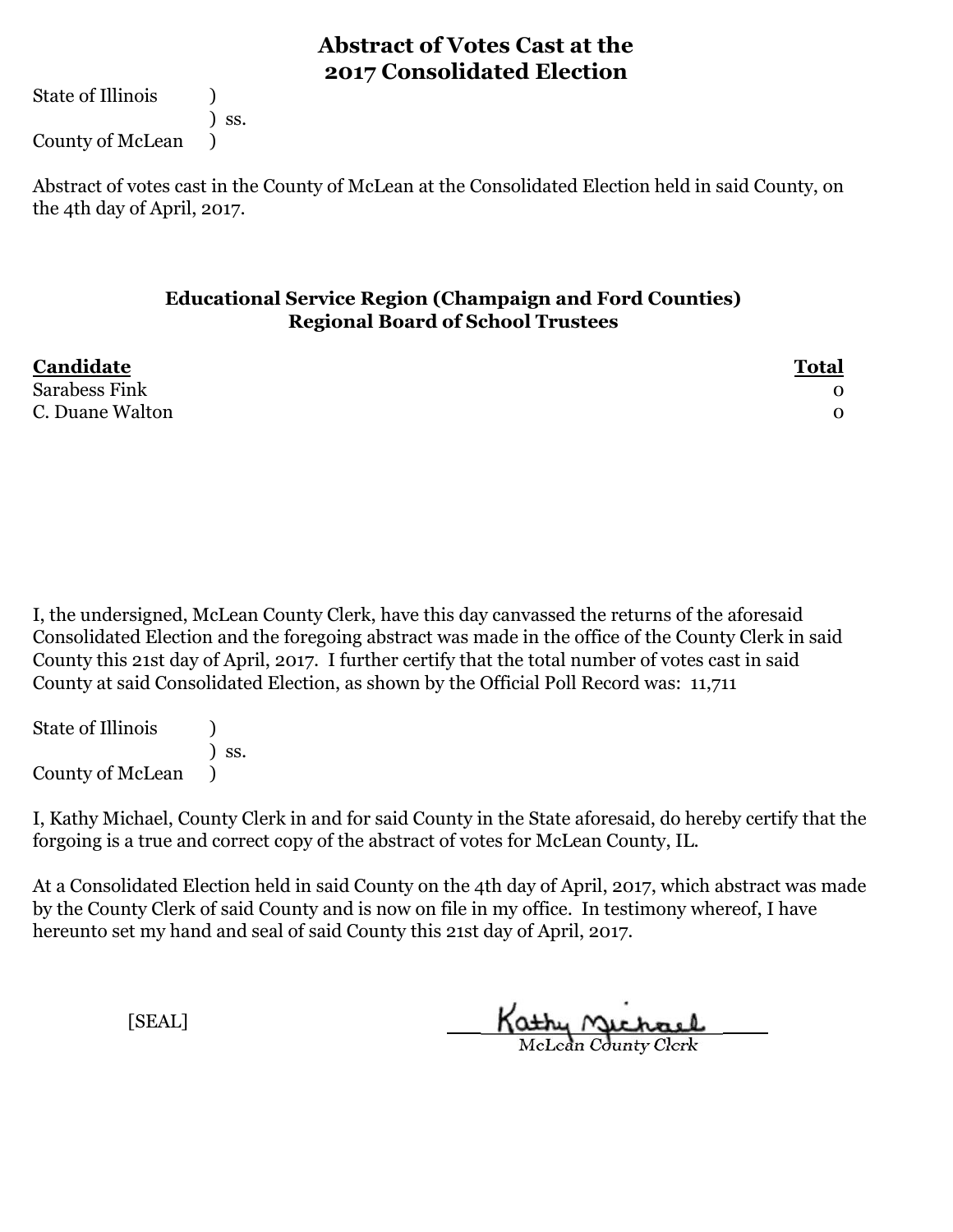State of Illinois (1)

) ss.

County of McLean )

Abstract of votes cast in the County of McLean at the Consolidated Election held in said County, on the 4th day of April, 2017.

|                        | Christopher D.<br><b>Ware</b> | <b>Robert</b><br>Meinershagen | <b>Norma Brown</b> | <b>Craig Bertsche</b> |
|------------------------|-------------------------------|-------------------------------|--------------------|-----------------------|
| <b>McLean</b>          | 3,685                         | 3,465                         | 7,280              | 7,187                 |
| <b>COB</b>             | 3,497                         | 3,346                         | 6,747              | 6,202                 |
| <b>DeWitt</b>          | 1,440                         | 666                           | 724                | 655                   |
| Ford                   | 176                           | 163                           | 185                | 168                   |
| Iroquois               | Ω                             | $\Omega$                      | $\Omega$           | $\Omega$              |
| Livingston             | 2,034                         | 1,973                         | 2,296              | 2,317                 |
| Logan                  | 912                           | 2,068                         | 905                | 863                   |
| <b>Macon</b>           | $\overline{2}$                | 3                             | $\overline{2}$     | $\overline{2}$        |
| Mason                  | O                             | O                             | $\mathbf 0$        | $\mathbf 0$           |
| Menard                 | 6                             |                               | 6                  | 5                     |
| Piatt                  | 122                           | 73                            | 85                 | 71                    |
| Sangamon               |                               |                               |                    |                       |
| <b>Tazewell</b>        | 301                           | 311                           | 355                | 340                   |
| Woodford               | O                             | $\Omega$                      | $\Omega$           | $\Omega$              |
| Total                  | 12,176                        | 12,077                        | 18,586             | 17,811                |
| * Indicatos the Winner | *                             | *                             | *                  | *                     |

### **Educational Service Region (DeWitt, Livingston, Logan and McLean Counties) Regional Board of School Trustees**

\* Indicates the Winner **\* \* \* \***

I, the undersigned, McLean County Clerk, have this day canvassed the returns of the aforesaid Consolidated Election and the foregoing abstract was made in the office of the County Clerk in said County this 21st day of April, 2017. I further certify that the total number of votes cast in said County at said Consolidated Election, as shown by the Official Poll Record was: 11,711

| <b>State of Illinois</b> |                              |
|--------------------------|------------------------------|
|                          | $\overline{\phantom{a}}$ ss. |
| <b>County of McLean</b>  |                              |

I, Kathy Michael, County Clerk in and for said County in the State aforesaid, do hereby certify that the forgoing is a true and correct copy of the abstract of votes for McLean County, IL.

At a Consolidated Election held in said County on the 4th day of April, 2017, which abstract was made by the County Clerk of said County and is now on file in my office. In testimony whereof, I have hereunto set my hand and seal of said County this 21st day of April, 2017.

McLean County Clerk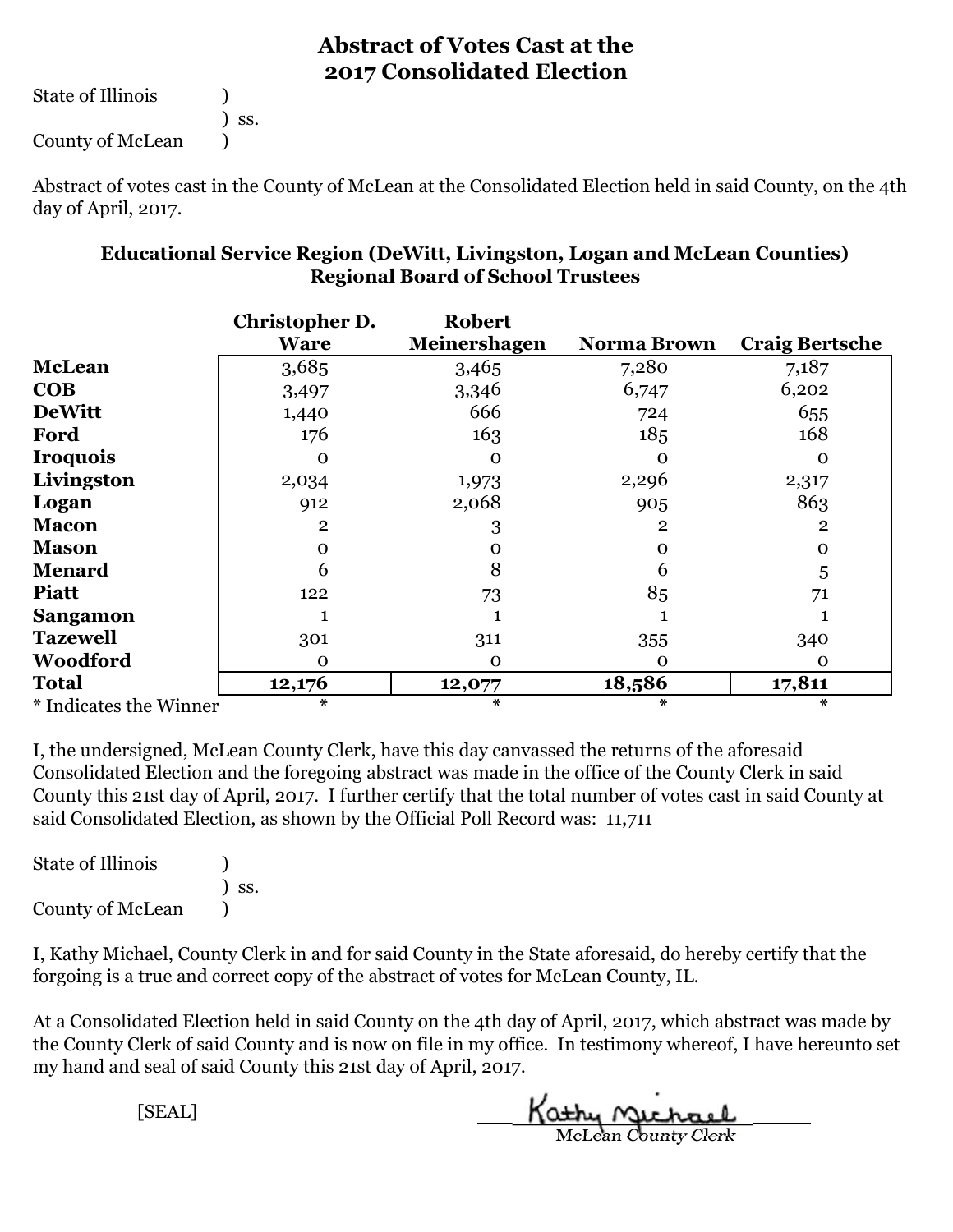State of Illinois (1)

) ss.

County of McLean )

Abstract of votes cast in the County of McLean at the Consolidated Election held in said County, on the 4th day of April, 2017.

### **Educational Service Region (Mason, Tazewell and Woodford Counties) Regional Board of School Trustees**

| Candidate             | <b>Total</b> |
|-----------------------|--------------|
| Kurt R. Krile         | 77           |
| Judy Richardson Lacey | 66           |
| Robert Knepp          | 87           |
| J. Michael Fuoss      | 63           |
| Diane M. Orr          | 67           |
| Sara Sparkman         | 64           |

I, the undersigned, McLean County Clerk, have this day canvassed the returns of the aforesaid Consolidated Election and the foregoing abstract was made in the office of the County Clerk in said County this 21st day of April, 2017. I further certify that the total number of votes cast in said County at said Consolidated Election, as shown by the Official Poll Record was: 11,711

State of Illinois (1) ) ss. County of McLean )

I, Kathy Michael, County Clerk in and for said County in the State aforesaid, do hereby certify that the forgoing is a true and correct copy of the abstract of votes for McLean County, IL.

At a Consolidated Election held in said County on the 4th day of April, 2017, which abstract was made by the County Clerk of said County and is now on file in my office. In testimony whereof, I have hereunto set my hand and seal of said County this 21st day of April, 2017.

Kathy Michael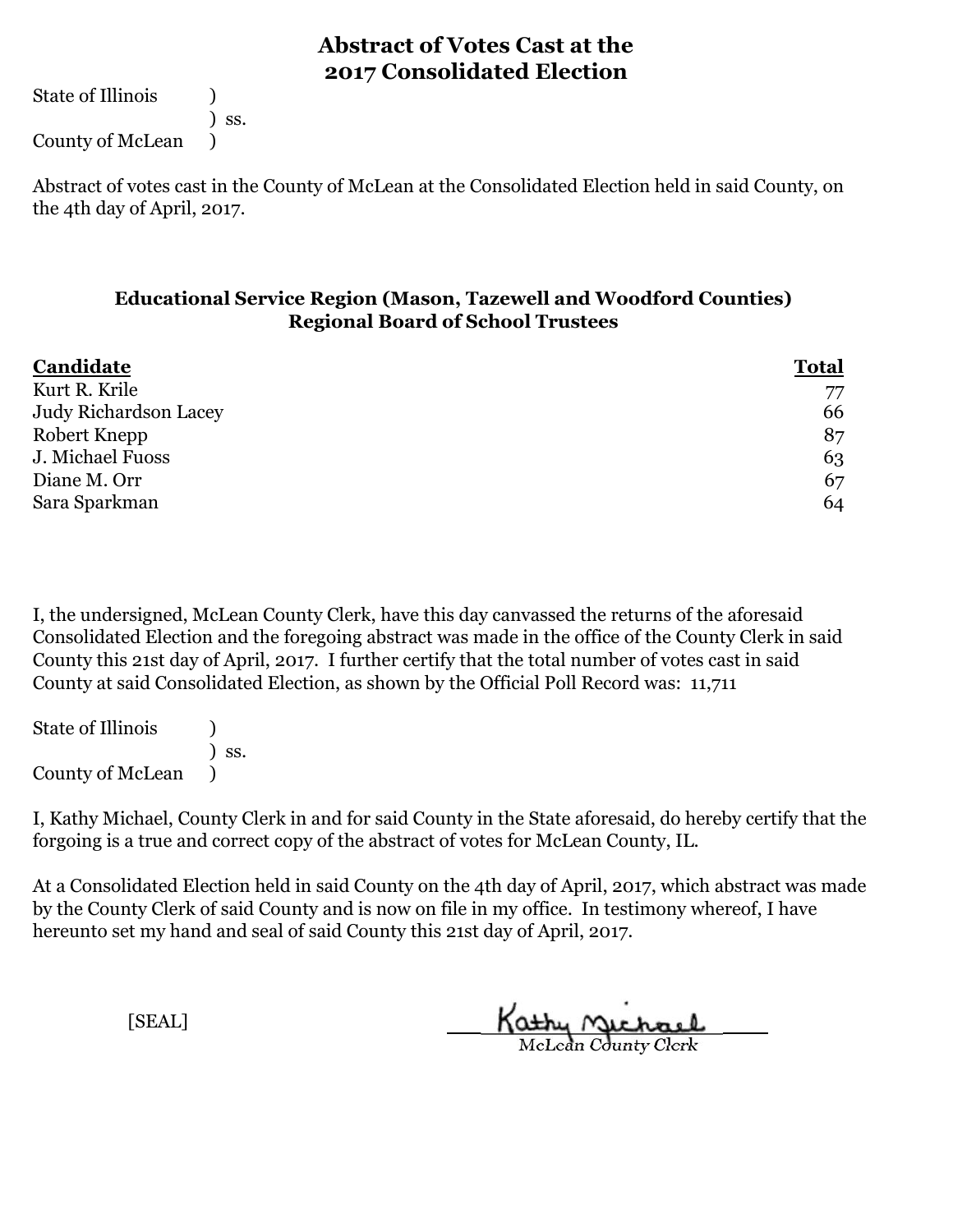State of Illinois (1)

) ss.

County of McLean )

Abstract of votes cast in the County of McLean at the Consolidated Election held in said County, on the 4th day of April, 2017.

### **LeRoy Community Fire Protection District Trustee**

| Candidate | <b>McLean DeWitt</b> | <b>Total</b> |
|-----------|----------------------|--------------|
| Joe Bandy | 302                  | $302*$       |

\* Indicates the Winner

I, the undersigned, McLean County Clerk, have this day canvassed the returns of the aforesaid Consolidated Election and the foregoing abstract was made in the office of the County Clerk in said County this 21st day of April, 2017. I further certify that the total number of votes cast in said County at said Consolidated Election, as shown by the Official Poll Record was: 11,711

State of Illinois ) ) ss. County of McLean )

I, Kathy Michael, County Clerk in and for said County in the State aforesaid, do hereby certify that the forgoing is a true and correct copy of the abstract of votes for McLean County, IL.

At a Consolidated Election held in said County on the 4th day of April, 2017, which abstract was made by the County Clerk of said County and is now on file in my office. In testimony whereof, I have hereunto set my hand and seal of said County this 21st day of April, 2017.

Kathy Michael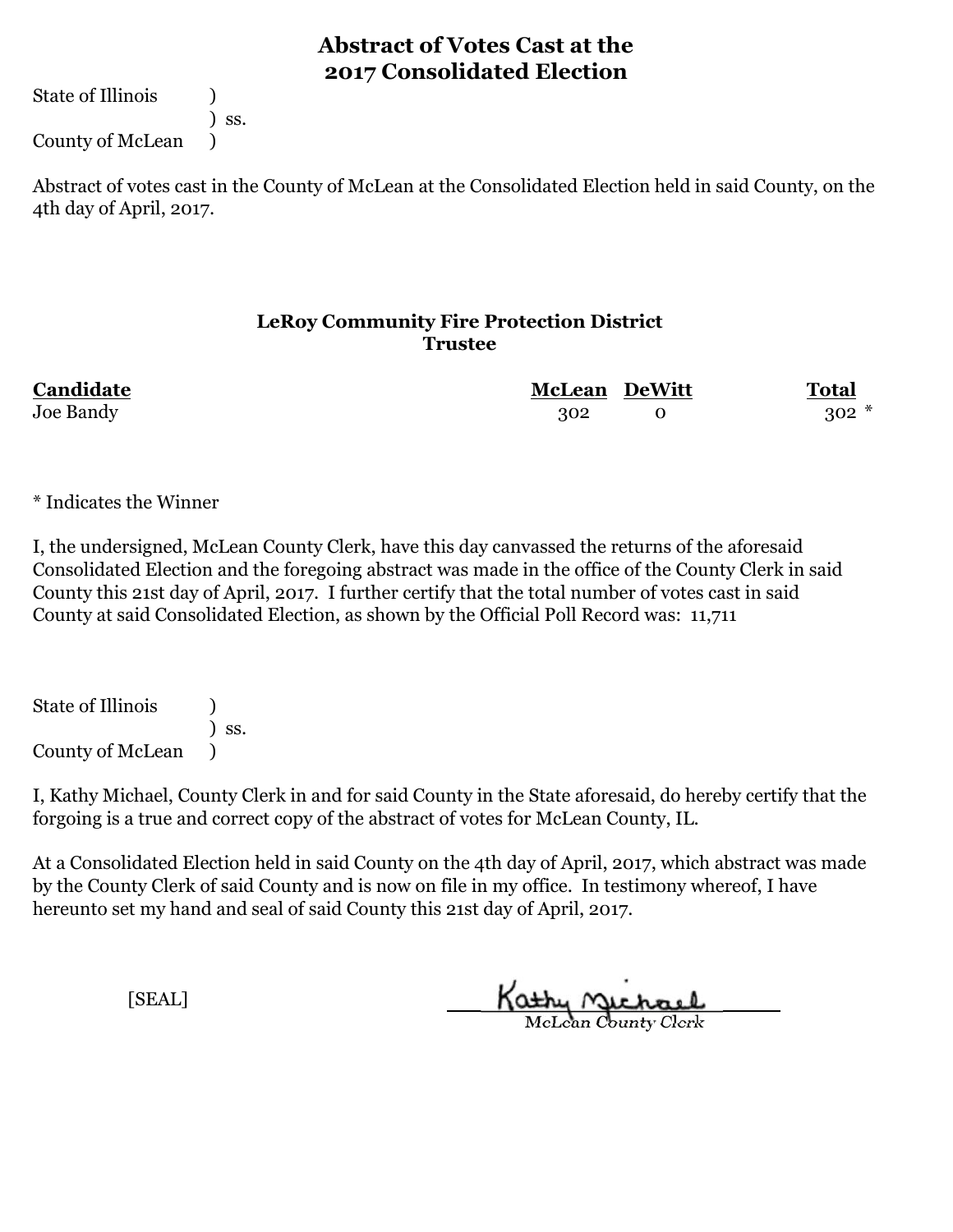State of Illinois (1)

) ss.

County of McLean )

Abstract of votes cast in the County of McLean at the Consolidated Election held in said County, on the 4th day of April, 2017.

### **Northern Piatt Fire Protection District Trustee**

| Candidate                  | <b>Total</b> |
|----------------------------|--------------|
| Larry L. Borhart           |              |
| Donald "Duffy" Deffenbaugh |              |

I, the undersigned, McLean County Clerk, have this day canvassed the returns of the aforesaid Consolidated Election and the foregoing abstract was made in the office of the County Clerk in said County this 21st day of April, 2017. I further certify that the total number of votes cast in said County at said Consolidated Election, as shown by the Official Poll Record was: 11,711

State of Illinois (1) ) ss. County of McLean )

I, Kathy Michael, County Clerk in and for said County in the State aforesaid, do hereby certify that the forgoing is a true and correct copy of the abstract of votes for McLean County, IL.

At a Consolidated Election held in said County on the 4th day of April, 2017, which abstract was made by the County Clerk of said County and is now on file in my office. In testimony whereof, I have hereunto set my hand and seal of said County this 21st day of April, 2017.

McLean County Clerk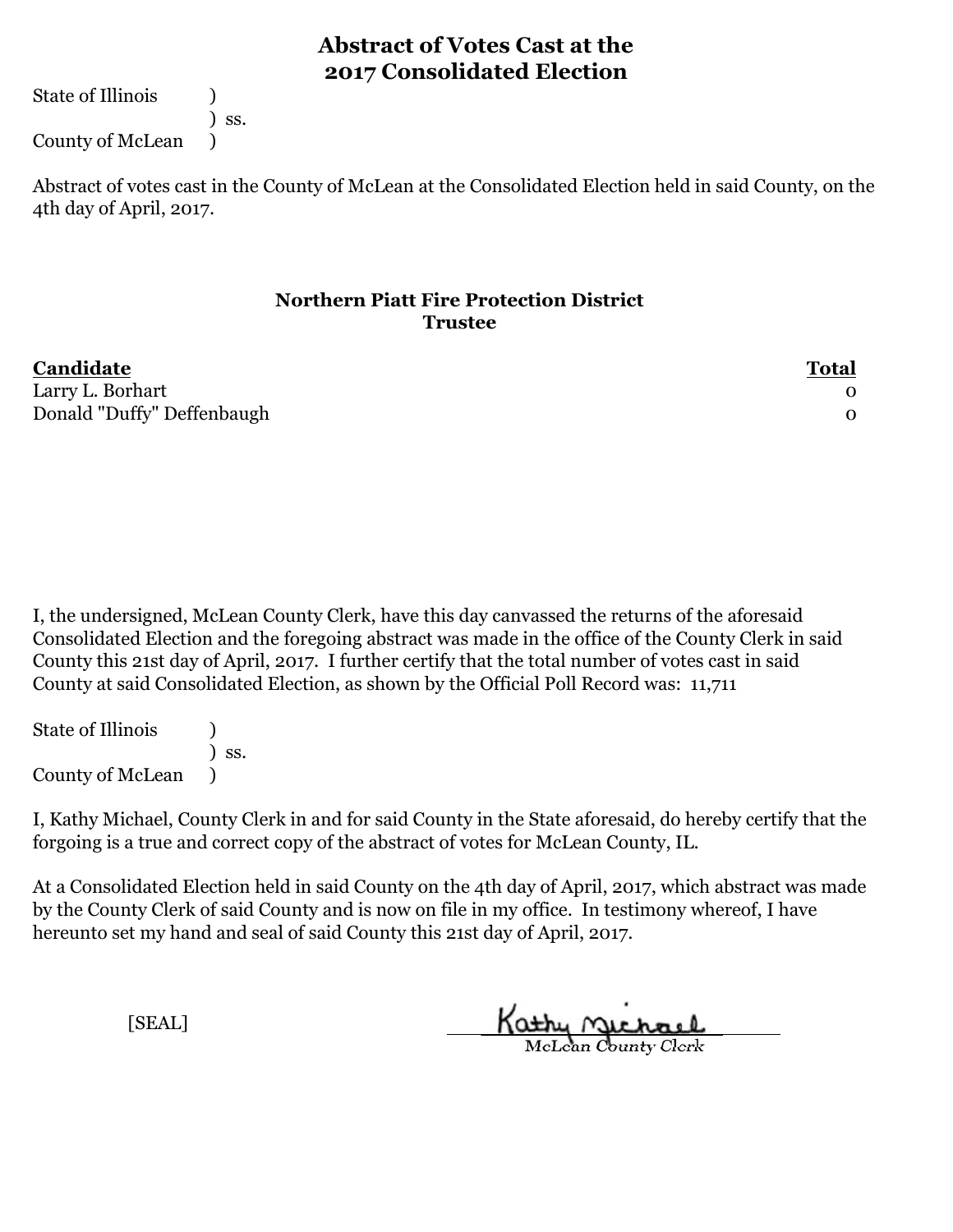State of Illinois (1)

) ss.

County of McLean )

Abstract of votes cast in the County of McLean at the Consolidated Election held in said County, on the 4th day of April, 2017.

#### **Mt. Hope-Funks Grove Water Authority Trustee**

Mike Funk  $125$   $*$ 

**Candidate Total**

\* Indicates the Winner

I, the undersigned, McLean County Clerk, have this day canvassed the returns of the aforesaid Consolidated Election and the foregoing abstract was made in the office of the County Clerk in said County this 21st day of April, 2017. I further certify that the total number of votes cast in said County at said Consolidated Election, as shown by the Official Poll Record was: 11,711

State of Illinois (1) ) ss. County of McLean )

I, Kathy Michael, County Clerk in and for said County in the State aforesaid, do hereby certify that the forgoing is a true and correct copy of the abstract of votes for McLean County, IL.

At a Consolidated Election held in said County on the 4th day of April, 2017, which abstract was made by the County Clerk of said County and is now on file in my office. In testimony whereof, I have hereunto set my hand and seal of said County this 21st day of April, 2017.

Kathy Michael